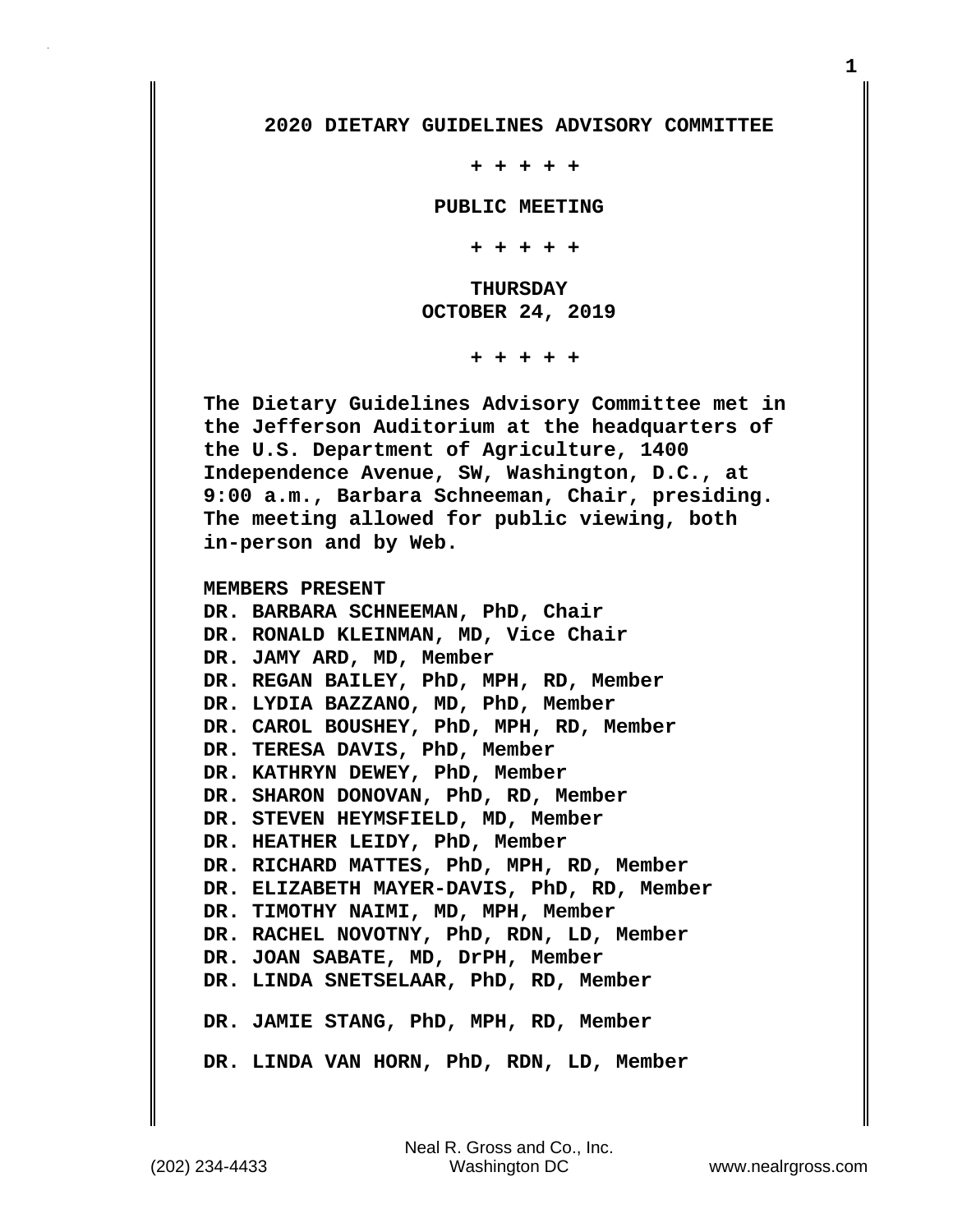## **CONTENTS**

| Call to Order.<br>. 3<br>Eve Stoody, PhD                                                                 |
|----------------------------------------------------------------------------------------------------------|
| Opening Remarks<br>Brandon Lipps.<br>. 3<br>Scott Hutchins, PhD. 10                                      |
| $\cdots$ 22<br>Chair Remarks.<br>Barbara Schneeman, PhD                                                  |
| Nutrition Evidence Systematic Review (NESR)<br>Synthesis of the Evidence<br>.38<br>Julie Obbagy, PhD, RD |
| Subcommittee Updates:                                                                                    |
| Dietary Patterns Subcommittee<br>.57<br>Carol Boushey, PhD, MPH, RD                                      |
| Dietary Fats and Seafood Subcommittee<br>$\cdot$ $\cdot$ $.93$<br>Linda Snetselaar, PhD, RD              |
| Beverages and Added Sugars Subcommittee 125<br>Elizabeth Mayer-Davis, PhD, MSPH, RD                      |
| Frequency of Eating Subcommittee<br>$\ldots$ . 159<br>Steven Heymsfield, MD                              |
| Committee Discussion Facilitated<br>192                                                                  |
| Barbara Schneeman, PhD, Chair and                                                                        |
| Ronald Kleinman, MD, Vice-Chair                                                                          |
| Adjourn.<br>. 256                                                                                        |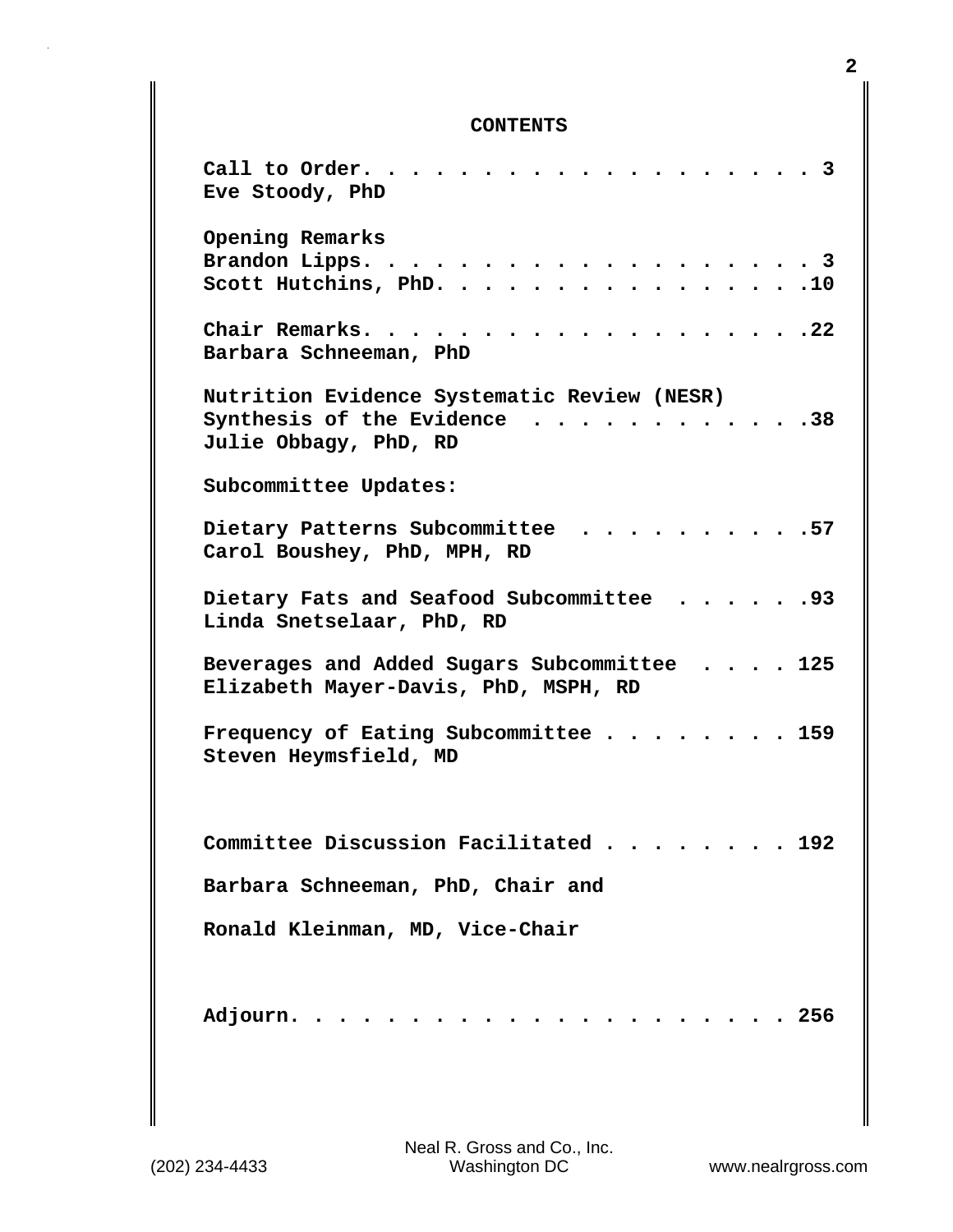| $\mathbf{1}$   | $P-R-O-C-E-E-D-I-N-G-S$                           |
|----------------|---------------------------------------------------|
| $\overline{2}$ | $9:02$ a.m.                                       |
| 3              | DR. STOODY: Good morning. My name is              |
| 4              | Eve Stoody and I'm the Designated Federal Officer |
| 5              | to the 2020 Dietary Guidelines Advisory           |
| 6              | Committee.                                        |
| 7              | This morning, we will begin with some             |
| 8              | opening remarks from USDA leadership.             |
| 9              | It is my pleasure to introduce the                |
| 10             | Deputy Undersecretary of USDA's Food, Nutrition   |
| 11             | and Consumer Services, or FNCS, Mr. Brandon       |
| 12             | Lipps.                                            |
| 13             | FNCS works to end hunger and improve              |
| 14             | health in the United States as it administers     |
| 15             | federal domestic nutrition assistance programs    |
| 16             | and develops science-based dietary guidance.      |
| 17             | Mr. Lipps?                                        |
| 18             | (Applause.)                                       |
| 19             | MR. LIPPS: Good morning. Let's try                |
| 20             | one more time. Good morning. We've got to get     |
| 21             | everybody warmed up. This is a scientific review  |
| 22             | process which is not too exciting for all of us,  |

**3**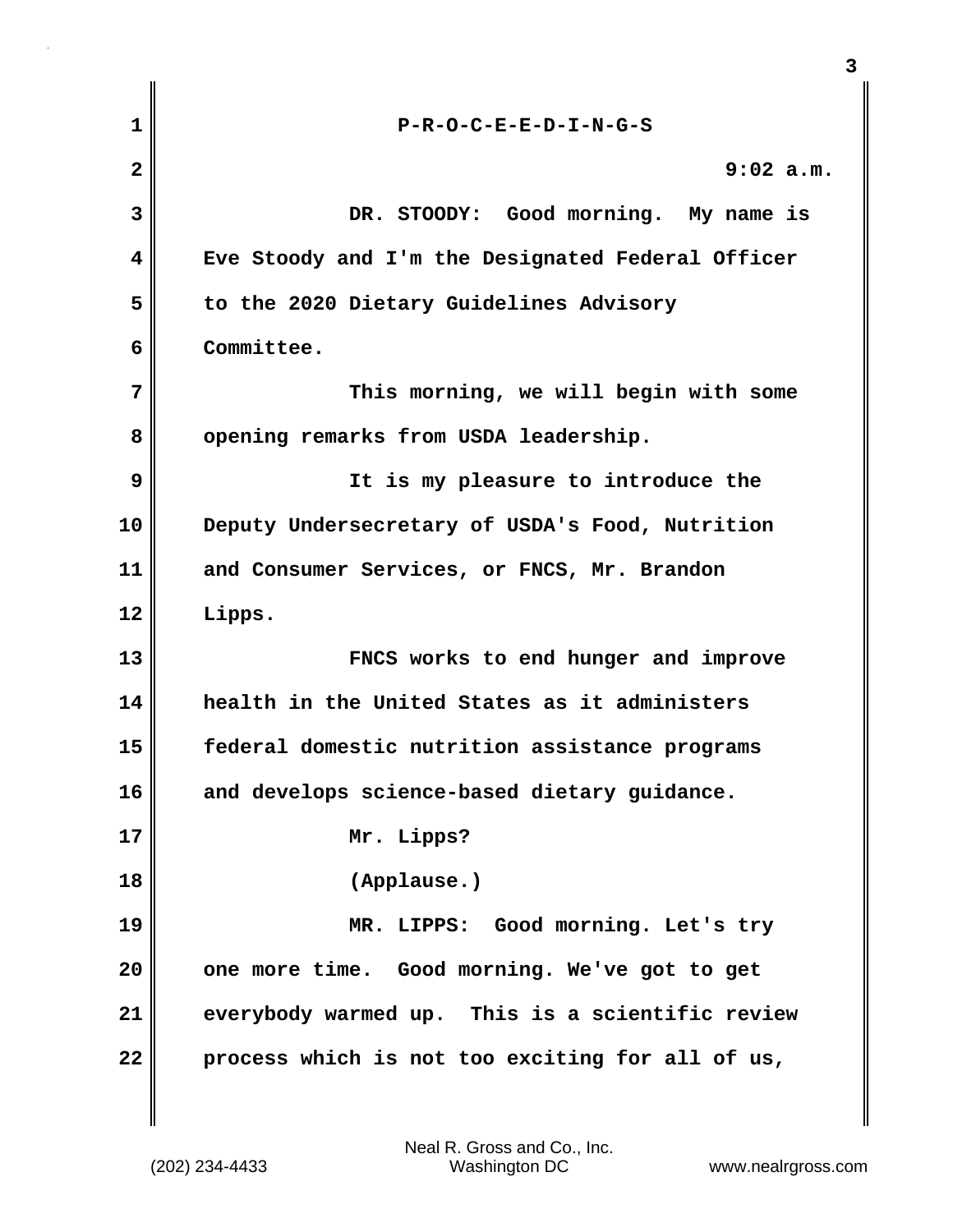**1 but you do see the smiles on the faces of the 19 2 individuals up on stage who are very dedicated to 3 this in their careers and do a wonderful job. 4 Thank you all for joining us here at 5 meeting three of the 2020 Dietary Guidelines 6 Advisory Committee. We're happy to see that we 7 continue to have a lot of folks interested in 8 this process. 9 While only a handful of you are here 10 in person, we have more than 1,200 people 11 registered to participate and watching the 12 Committee do its work at meeting three of this 13 process. It is an important process and we thank 14 you for joining us over the next two days. 15 As always, we're joined by our 16 colleagues from the Department of Health and 17 Human Services. And, tomorrow morning, their 18 Assistant Secretary for Health will also be 19 addressing those of you here and the Committee. 20 We are thankful for our partnership 21 with HHS, together USDA and HHS remain committed 22 to developing dietary guidance that is evidence-** **4**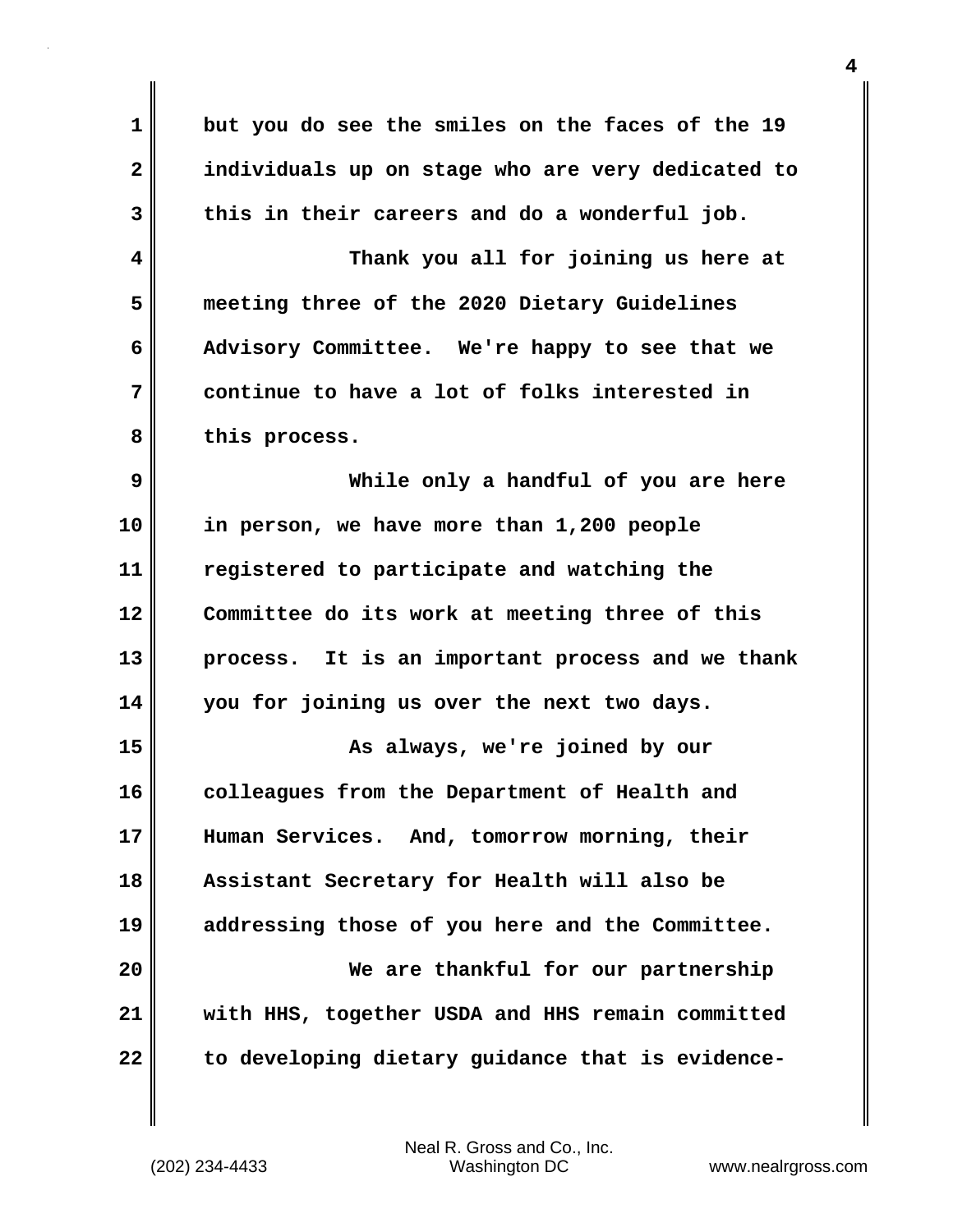**1 based and our Committee helps us to meet this**  $2 \parallel$  goal.

| 3  | Committee, I want to thank you for               |
|----|--------------------------------------------------|
| 4  | your continued dedication to the task at hand.   |
| 5  | As scientific experts in key areas, USDA and HHS |
| 6  | are looking at to address in the next edition of |
| 7  | the guidelines, you have the important task of   |
| 8  | looking at nutrition and public health for the   |
| 9  | first time for the entire life span. We have     |
| 10 | added to your workload.                          |
| 11 | We realize that this is no small task            |
| 12 | and we greatly appreciate and value your         |
| 13 | expertise and your work in this independent      |
| 14 | process.                                         |
| 15 | Your work is both rigorous and an                |
| 16 | independent review of the current body of        |
| 17 | science. It is vital to informing our work at    |
| 18 | USDA and HHS to prepare and develop the next     |
| 19 | edition of the Dietary Guidelines.               |
| 20 | The work that the public sees and the            |
| 21 | meetings of this Committee are only a small      |
| 22 | portion of the time that you have dedicated to   |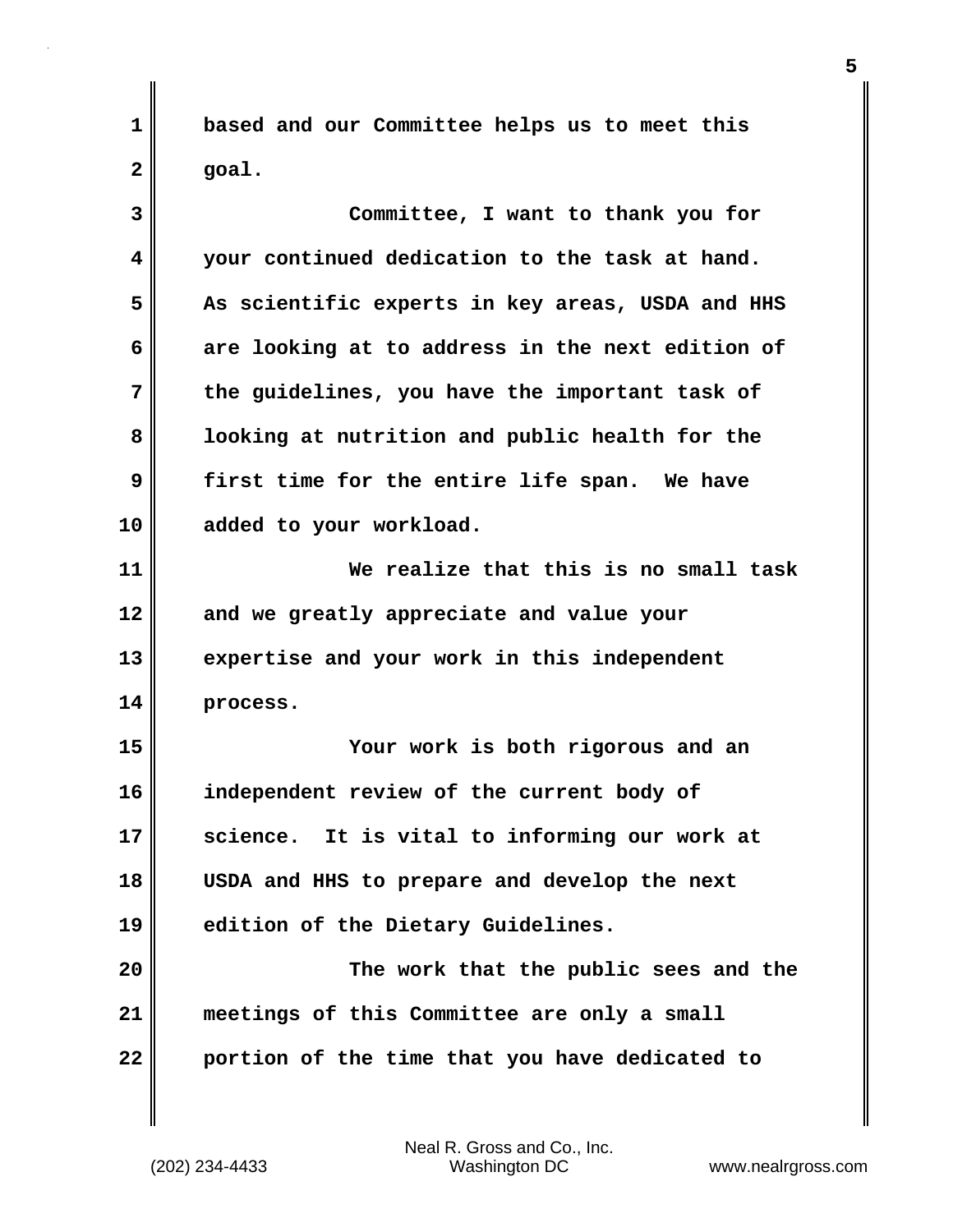**1 this very important process.**

| $\overline{2}$          | You know that each of these members               |
|-------------------------|---------------------------------------------------|
| 3                       | are distinguished in their own fields. They have  |
| $\overline{\mathbf{4}}$ | expertise and scientific background in the work   |
| 5                       | that we are doing here and they're spending       |
| 6                       | significant amounts of time preparing for,        |
| 7                       | reviewing, and working to issue a scientific      |
| 8                       | report to the Secretaries of Agriculture and HHS  |
| 9                       | as we move forward in this very important         |
| 10                      | process.                                          |
| 11                      | So, I want to take this moment and                |
| 12                      | let's give a round of applause to our Committee   |
| 13                      | members for their dedication to this work and for |
| 14                      | being away from their families and their work.    |
| 15                      | (Applause.)                                       |
| 16                      | MR. LIPPS: Many thanks also, always,              |
| 17                      | to our staff at the U.S. Department of            |
| 18                      | Agriculture, not only at FNS, but our colleagues  |
| 19                      | at REE who you're going to hear from momentarily, |
| 20                      | and the many staff at HHS who work with us as     |
| 21                      | partners in this process.                         |
| 22                      | From the start, USDA and HHS have                 |
|                         |                                                   |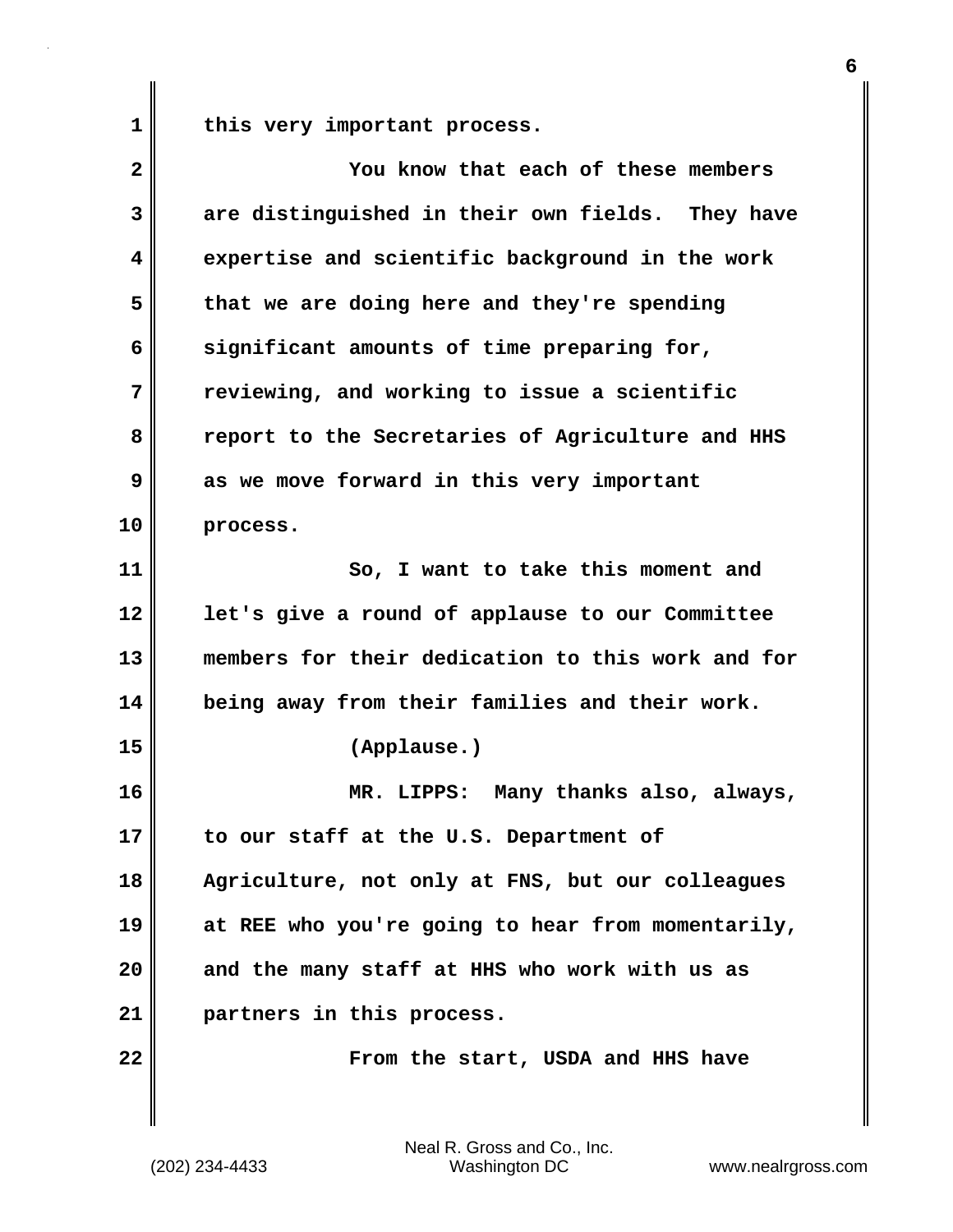**1 underscored our commitment that this process to 2 develop the 2020 to 2025 Dietary Guidelines be 3 transparent, inclusive, and science driven.**

**4 We put a lot of thought and effort 5 into making sure that the public not only has 6 easier and more access to information along the 7 way, that's transparency, but also, that you have 8 more opportunity to participate and to make your 9 voice heard to ensure that the process is 10 inclusive and that we ensure all perspectives as 11 we move forward.**

**12 There are many complex factors that go 13 into keeping Americans healthy, from our littlest 14 ones who the Committee is now looking at, to the 15 adults and through every life stages. Nutrition 16 is one of those factors. It's a very important 17 factor. The Dietary Guidelines are significant, 18 foundational, part of that.**

**19 It's also important to keep in mind 20 that with regard to Americans' health, we are but 21 one piece of a very big puzzle. And, we all need 22 to work together to ensure that Americans are**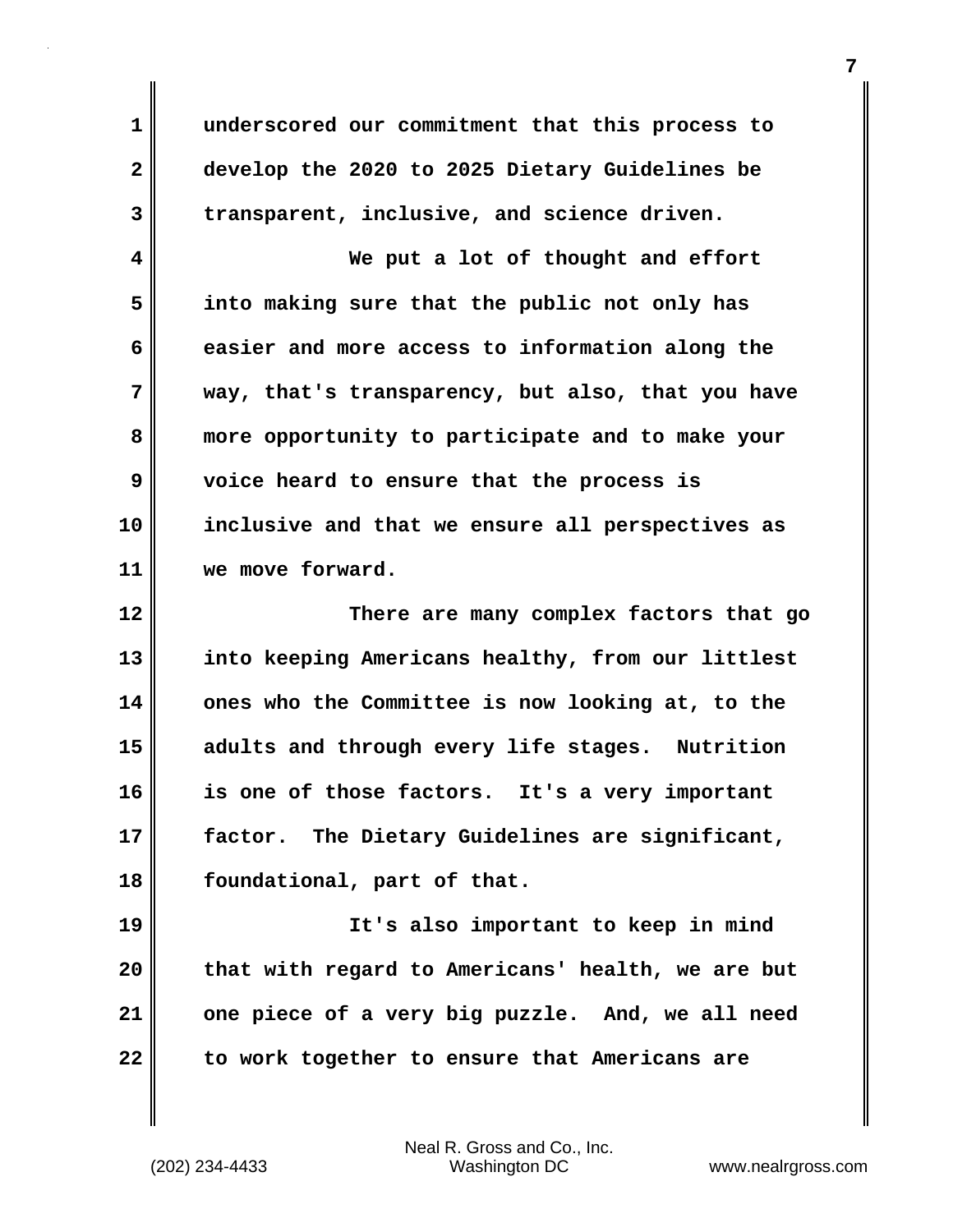**1 healthier as we move forward.**

| $\overline{2}$ | We at USDA and HHS don't take our                 |
|----------------|---------------------------------------------------|
| 3              | responsibility lightly. The nutrition programs    |
| 4              | across the federal government, many of which we   |
| 5              | administer at the Food and Nutrition Service and  |
| 6              | many others nationwide rely on these Dietary      |
| 7              | Guidelines reaching millions of Americans every   |
| 8              | day and even more with the addition of the infant |
| 9              | and toddler population which we serve at FNS,     |
| 10             | starting with the next edition of the Dietary     |
| 11             | Guidelines.                                       |
| 12             | That's why this stage of the process              |
| 13             | that we're in now, having an external advisory    |
| 14             | committee of scientific experts conduct an        |
| 15             | independent review of the current evidence in     |
| 16             | nutrition and public health is so important,      |
| 17             | leading up to the final stage of the Department's |
| 18             | developing the Dietary Guidelines driven by       |
| 19             | science.                                          |
| 20             | In closing, Committee members, I want             |
| 21             | to thank you, again, for your outstanding work to |
| 22             | date, for the work that you're doing behind the   |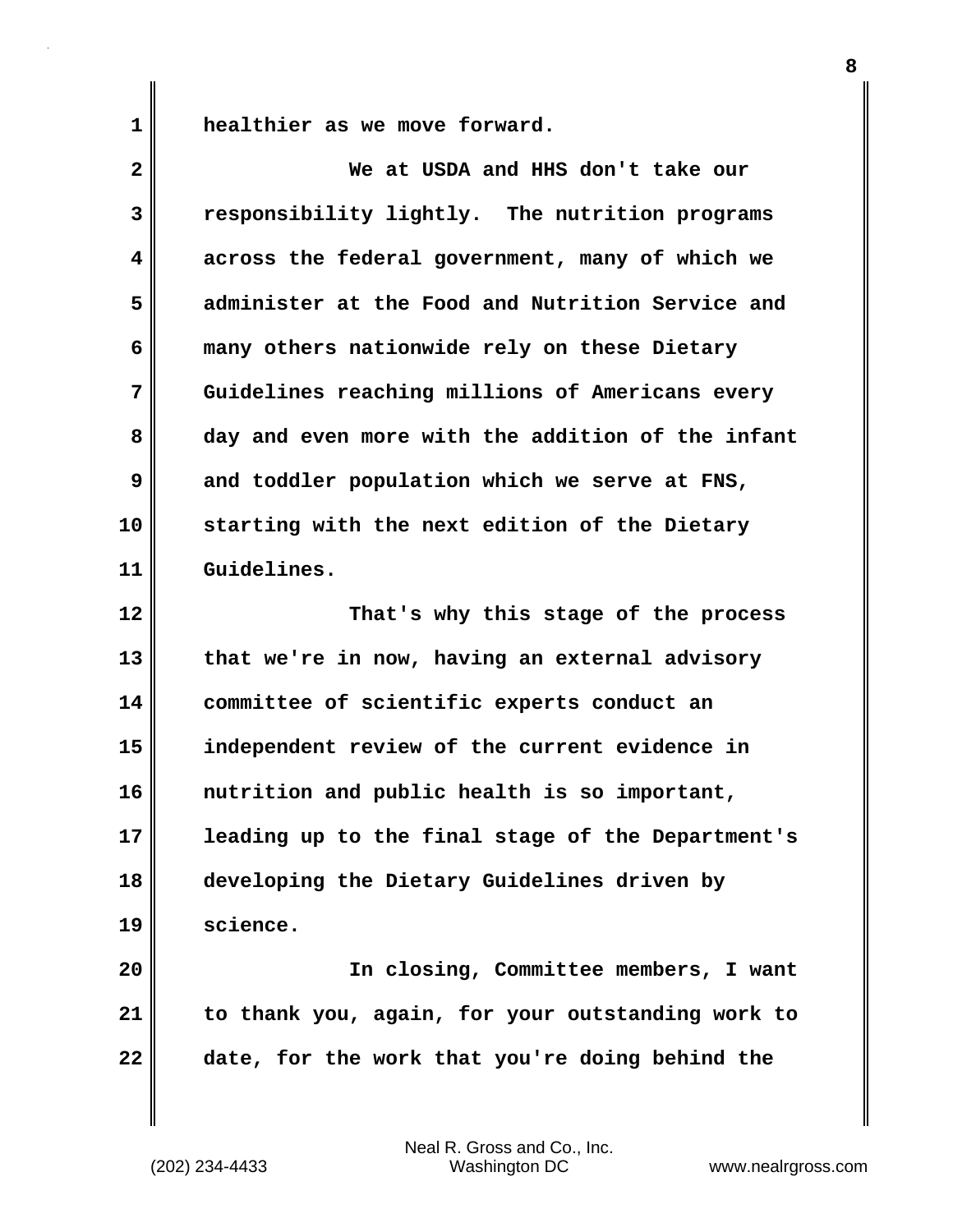**1 scenes, for the time that you devote to this 2 process away from the very important work that 3 you do every day and your families and your 4 obligations back home, the time that you take to 5 be here and interact with the public and on a 6 number of occasions, to hear from them. 7 Thank you, again, for your dedication 8 to this work. We're excited to hear an update 9 from you and you have our full support and our 10 deepest gratitude for your service. 11 With that, I'd like to introduce to 12 you our next speaker, Dr. Scott Hutchins, Deputy 13 Undersecretary for the USDA's Research, Education 14 and Economics mission area. 15 Dr. Hutchins oversees the Agricultural 16 Research Service, which is a partner with us on 17 the Dietary Guidelines, the Economic Research** 18 Service, the National Ag Statistics Service, and **19 the National Institute of Food and Agriculture. 20 I honored to serve with Dr. Hutchins, 21 and with that, please, come on up. 22 (Applause.)**

(202) 234-4433 Washington DC www.nealrgross.com Neal R. Gross and Co., Inc.

**9**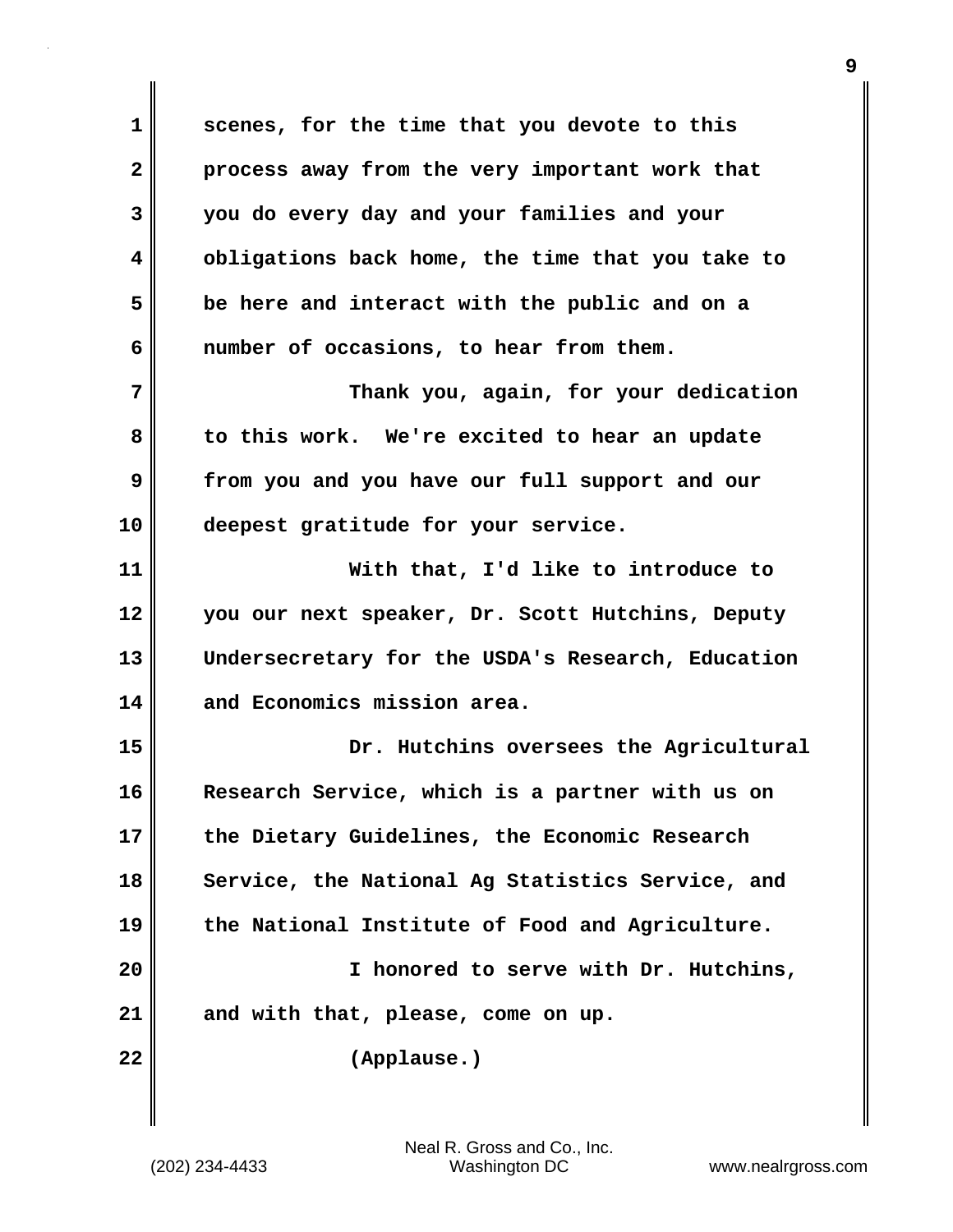**1 DR. HUTCHINS: Thank you, Brandon, for** 2 that introduction. And, good morning, everyone. **3 And, Brandon, this is science, so, by definition, 4 it's going to be exciting. I'm really pleased to 5 be with you here today, again, on the journey to 6 develop the 2020 Dietary Guidelines. 7 You know, Secretary Perdue and all of 8 USDA is very much customer-focused and we 9 consider both producers and consumers to be our 10 customers. In fact, his mantra of do right and 11 feed everyone is quite relevant for this 12 committee, as is our mission in USDA to 13 sustainably provide accessible, safe, affordable, 14 and nutritious food to improve the diets and 15 health of U.S. citizens, and, in fact, the global 16 population. 17 As noted, the USDA has four science 18 agencies that can bring to bear considerable 19 expertise and focus on this effort and many other 20 efforts. And, I'll just outline briefly those, 21 again. 22 The Economic Research Service which,**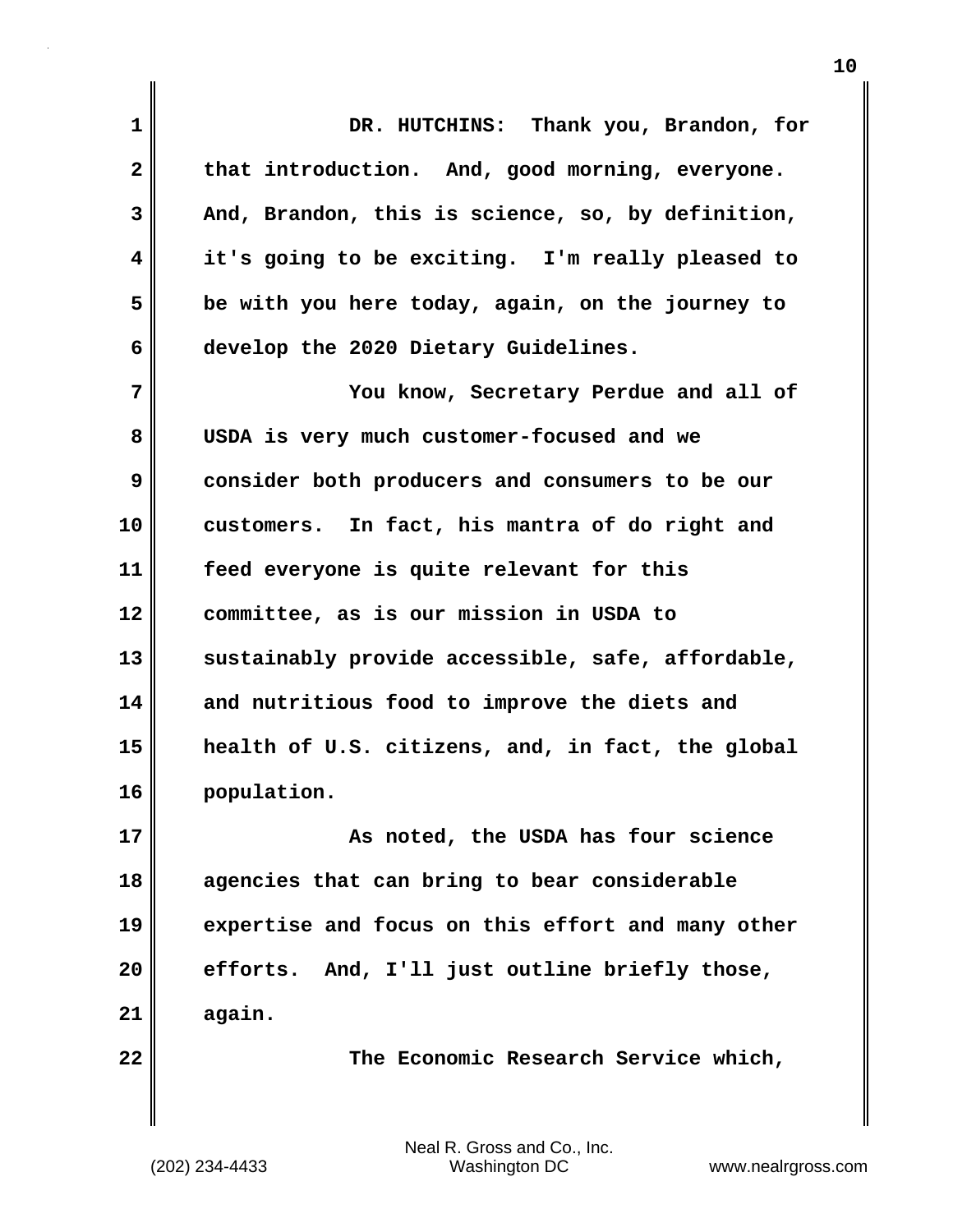**1 if you have not afforded yourself to the many 2 excellent reports and research that that group 3 develops and continues to develop associated with 4 nutrition, you really should investigate that. 5 In addition, they do a tremendous 6 amount of research in terms of food insecurity 7 and so forth. I'm happy to report some of their 8 recent research has shown that food insecurity in 9 the United States has actually been declining 10 over the last ten years since the recession and 11 is at a low period since that period of time. 12 As has, in a separate report, global 13 food insecurity. But food insecurity is one of 14 those topics that progress is welcome and 15 acceptable, but of course, there's always more 16 progress to be made. 17 The National Ag Statistics Service 18 provides statistics on everything agriculture. 19 And, as noted, the Agriculture Research Service 20 is really the principle agency focused in this 21 effort working hand in hand across the -- their 22 agency in order to develop the research and the**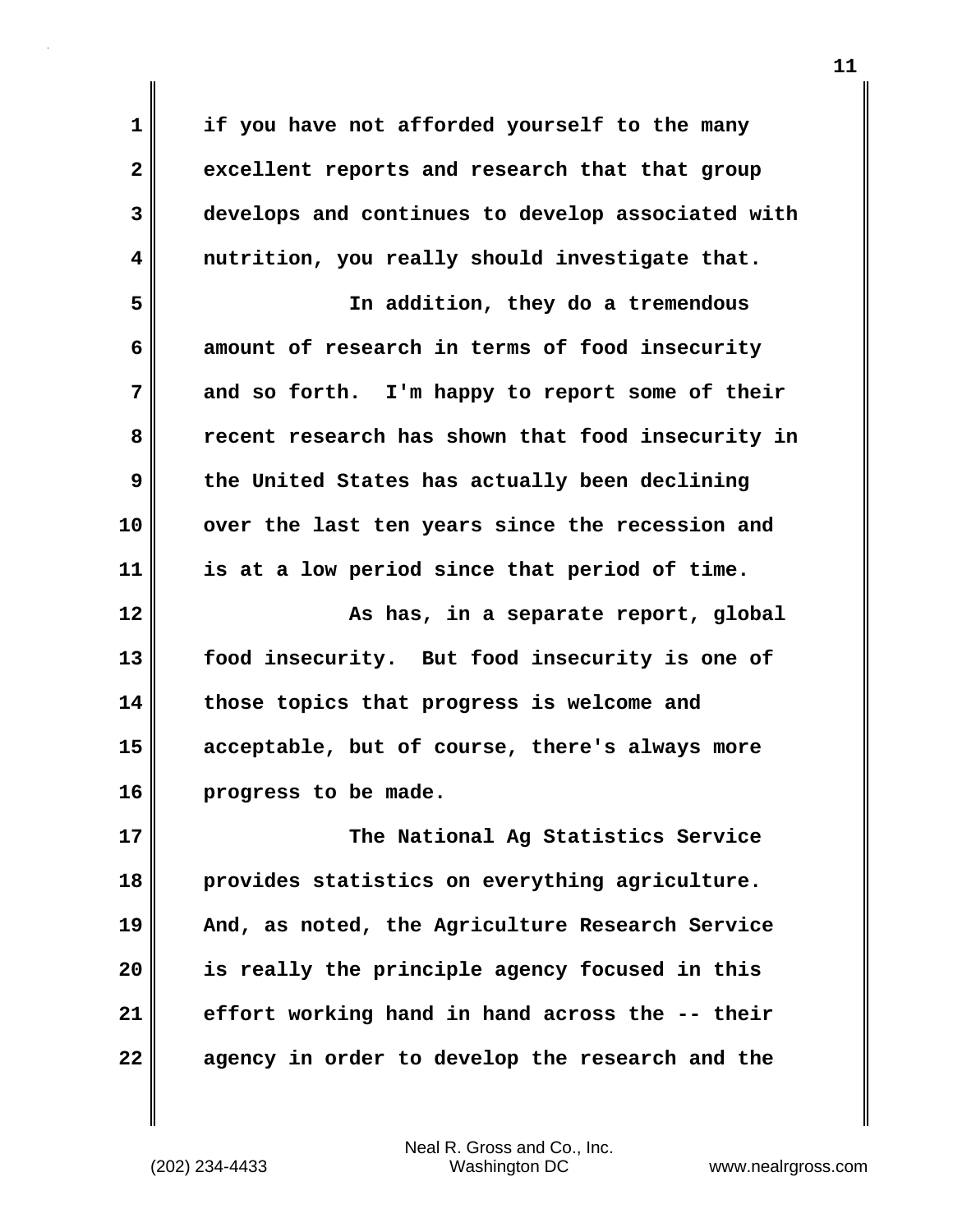**1 interpretation of the research for this 2 committee.**

**3 And, then, the National Institute of 4 Food and Agriculture is just a critical component 5 from an extramural standpoint, but also, let's 6 not forget the important role that the extension 7 plays as we develop these guidelines and make 8 them available and make them utilized. 9 The guidelines are quite important, 10 but the implementation of the guidelines offer a 11 very important opportunity for us to actually 12 move the dial with nutrition and health. 13** And then, the Office of the Chief **14 Scientist as well serves as somewhat of an 15 umbrella across those agencies and other agencies 16 within the Department as well to ensure that 17 science and the highest standards are upheld. 18 As indicated, we work in partnerships 19 to provide evidence-based research that helps 20 maintain our strong U.S. food and agriculture 21 system. In fact, at USDA and HHS also co-chair 22 the Inner agency Committee on Human Nutrition**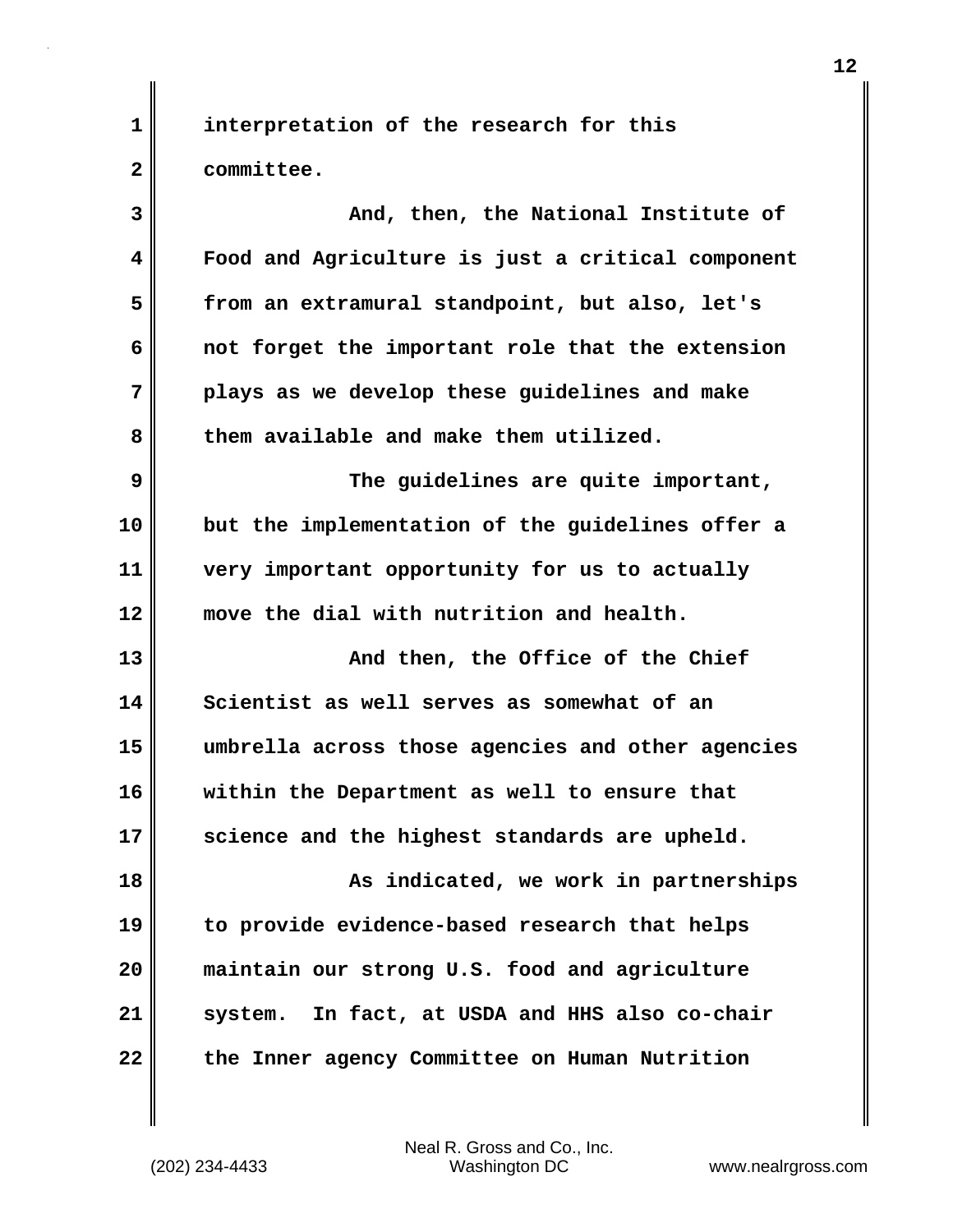**1 Research which, coincidentally, held a meeting 2 just this week on Tuesday to review current 3 outcomes of the various subcommittees, the 4 current states of nutrition and research from 5 those subcommittees, and also discuss needed 6 capabilities going forward. 7** So, there's a lot of activity, a lot **8 of focus to make sure that we do across the U.S. 9 government, the right thing in terms of 10 developing nutrition and research and 11 capabilities. 12 Our mission area within REE also 13 supports the two co-leads here, as indicated, the 14 USDA's Food and Nutrition Service and the HHS 15 Office of Disease Prevention and Health 16 Promotion. 17 And, specifically, in that regard, ARS 18 scientists are providing scientific research to 19 the Committee and lead the peer review process to 20 evaluate the systematic reviews of the literature 21 provided to the Committee which is voluminous, to** 22 say the least. Very important activities in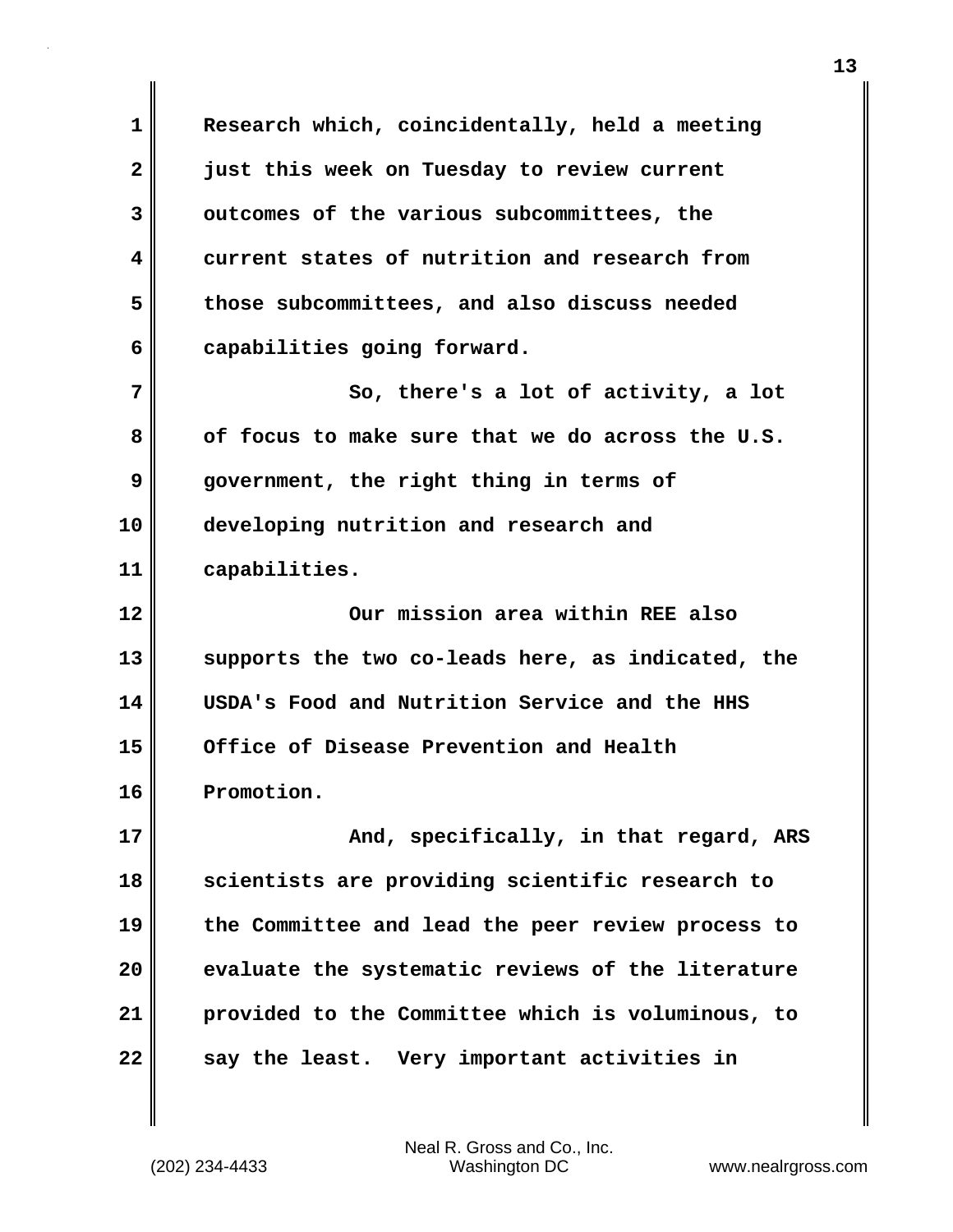1 support of this overall effort.

| $\overline{\mathbf{2}}$ | USDA is dedicated to providing clear,             |
|-------------------------|---------------------------------------------------|
| 3                       | transparent facts for this committee to develop   |
| 4                       | the report, used as the framework for the Dietary |
| 5                       | Guidelines. And, we embrace our role in           |
| 6                       | supporting public health and remain committed to  |
| 7                       | making our scientific research both relevant and  |
| 8                       | available.                                        |
| 9                       | You know, we all recognize that sound             |
| 10                      | nutrition research leads to innovation and better |
| 11                      | outcomes. We also know that there's a great       |
| 12                      | convergence of sciences occurring, enabled        |
| 13                      | through supercomputing, enabled through a number  |
| 14                      | of breakthroughs in various scientific fields.    |
| 15                      | And, especially an ability to link                |
| 16                      | individual genome to chronic diseases. And, I     |
| 17                      | personally believe that the next 10 years will    |
| 18                      | see a revolution of personalized precision and    |
| 19                      | prescriptive nutrition emerge. And, these are,    |
| 20                      | indeed, exciting times.                           |
| 21                      | As informed consumers, we'll open up              |
| 22                      | new focus for producers. So, either way,          |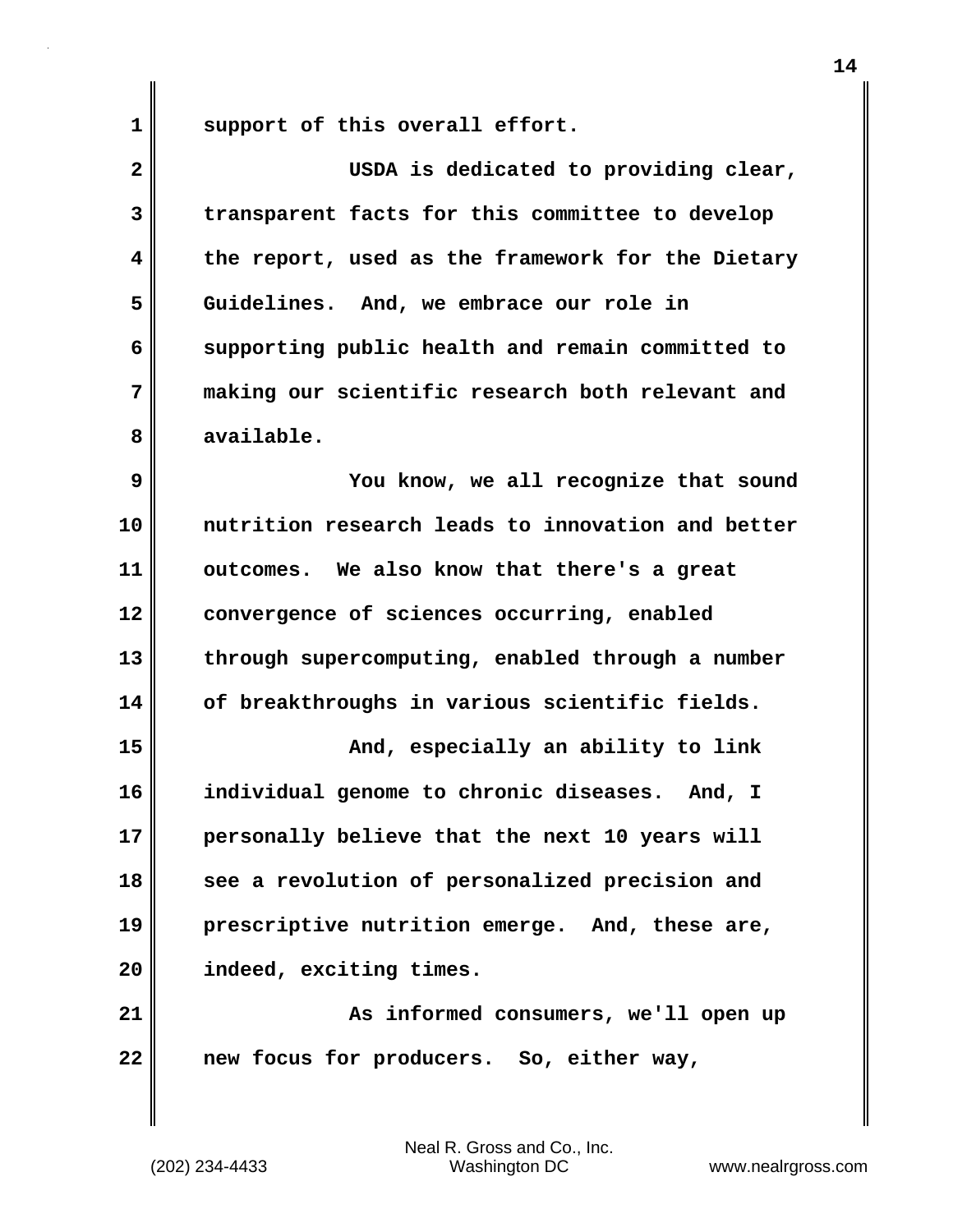| 1              | whatever the next paradigm is, and the paradigm   |
|----------------|---------------------------------------------------|
| $\mathbf{2}$   | will continually evolve, U.S. agriculture and     |
| 3              | USDA will certainly play a significant role in    |
| 4              | this regard.                                      |
| 5              | So, again, I want to join Deputy Under            |
| 6              | Secretary Lipps in thanking you all as members of |
| 7              | this committee for your great service and         |
| 8              | commitment to the U.S. public in this regard.     |
| 9              | Thank you for having me here today and I wish the |
| 10             | committee all the best in its deliberations.      |
| 11             | And, Eve?                                         |
| 12             | (Applause.)                                       |
|                |                                                   |
|                | DR. STOODY: Okay, thank you, Mr.                  |
| 13<br>14       | Lipps and Dr. Hutchins for your remarks and for   |
| 15             | your support of this process. We'd like to begin  |
|                | with some just introductory information on the    |
|                | Committee. Sorry, we're having some technical     |
| 16<br>17<br>18 | difficulties this morning.                        |
| 19             | Okay, so first, this slide -- thank               |
| 20             | you very much -- this slide includes the names of |
| 21             | the members who are able to join us in            |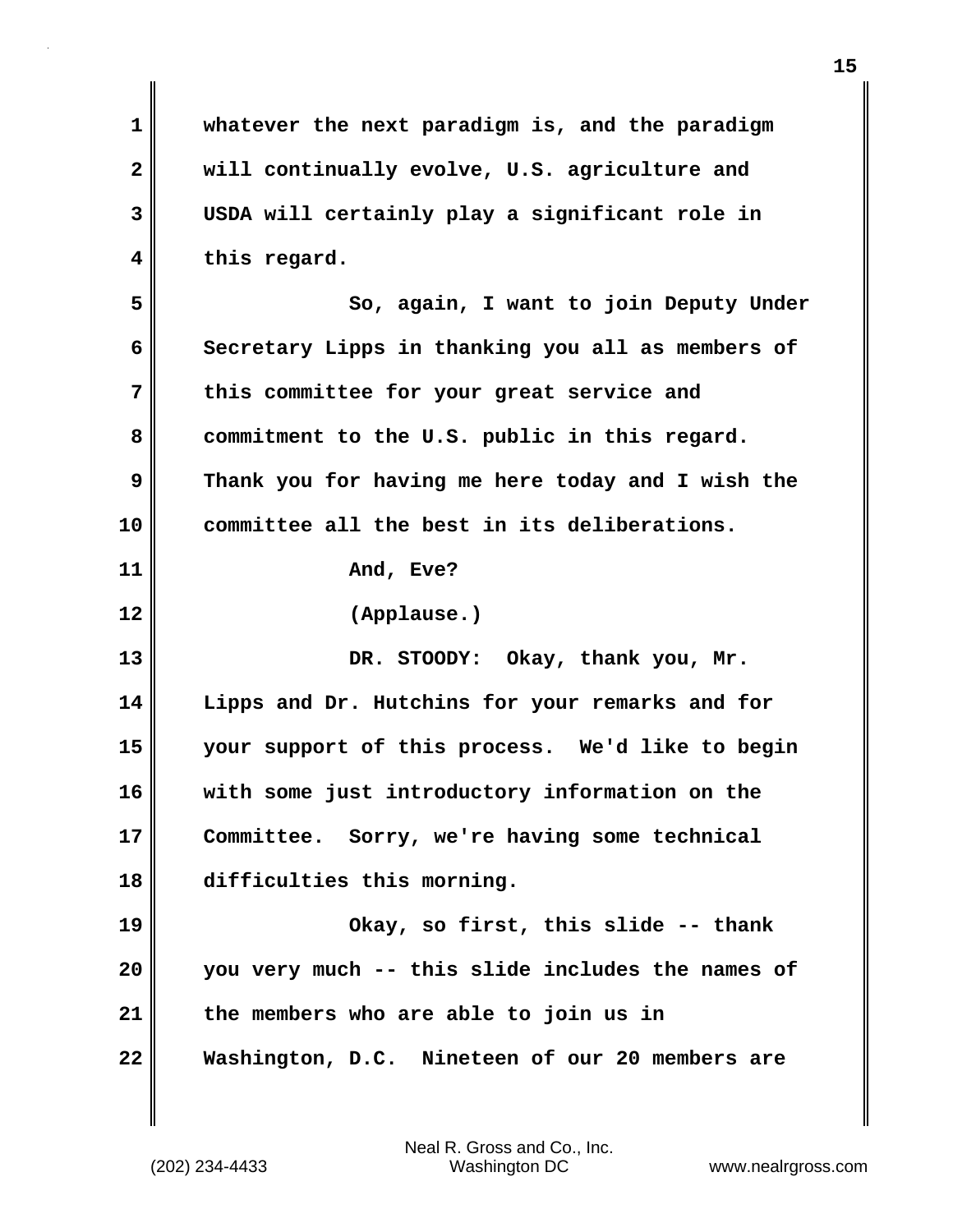**1 here with us today. 2 Dr. Elsie Taveras is not in attendance 3 but will join the meeting online as she is able. 4 Around 200 people, excuse me, around 5 12,000 -- around 12,000 people are registered for 6 this meeting. No, I have a typo. So, around 7 1,200 people have registered for this meeting,** 8 so, you know, watch what you say, no. **9 So, around 200 people have registered 10 to attend the meeting in person and about 1,000 11 online. And, as always, thank you for your 12 interest in the Dietary Guidelines. 13 So, as Mr. Lipps did mention, the 2020 14 Dietary Guidelines Advisory Committee was 15 established earlier this year by USDA and HHS to 16 conduct an independent review of current research 17 on nutrition and health to be considered by the 18 Departments in the development of the next 19 edition of the Dietary Guidelines. 20 USDA and HHS are not required to have 21 an advisory committee to support this process. 22 But doing so has been a standing practice since**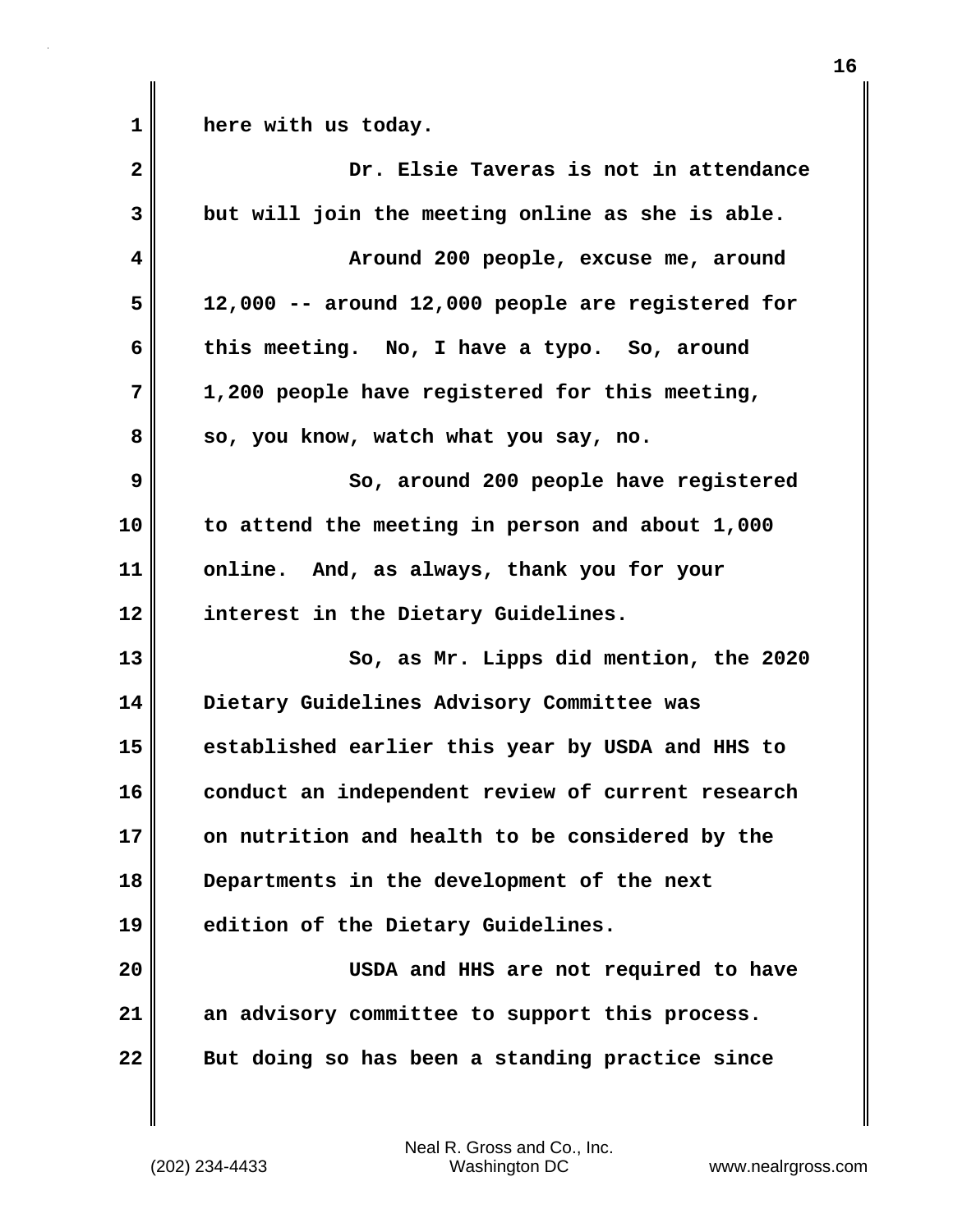**1 1985 with the purpose of ensuring that the 2 Dietary Guidelines are grounded in scientific 3 advice from independent experts.**

**4 The charge to the 2020 Committee is 5 outlined on this slide. The charge is to examine 6 the evidence on specific topics and scientific 7 questions identified by the Departments, to 8 develop a report that outlines its review, and to 9 submit the report to the Secretaries of USDA and 10 HHS.**

**11 The Federal Advisory Committee Act 12 requires the government to define each advisory 13 committee's mission and specific duties. As 14 discussed at the first meeting, identifying 15 questions for the Committee to address is new to 16 this round. USDA and HHS added this step for a 17 number of reasons including to promote a 18 deliberate and transparent process.**

**19 The process used to identify the 20 topics and questions involved input from 21 scientists across multiple federal agencies in 22 consideration of over 12,000 public comments.**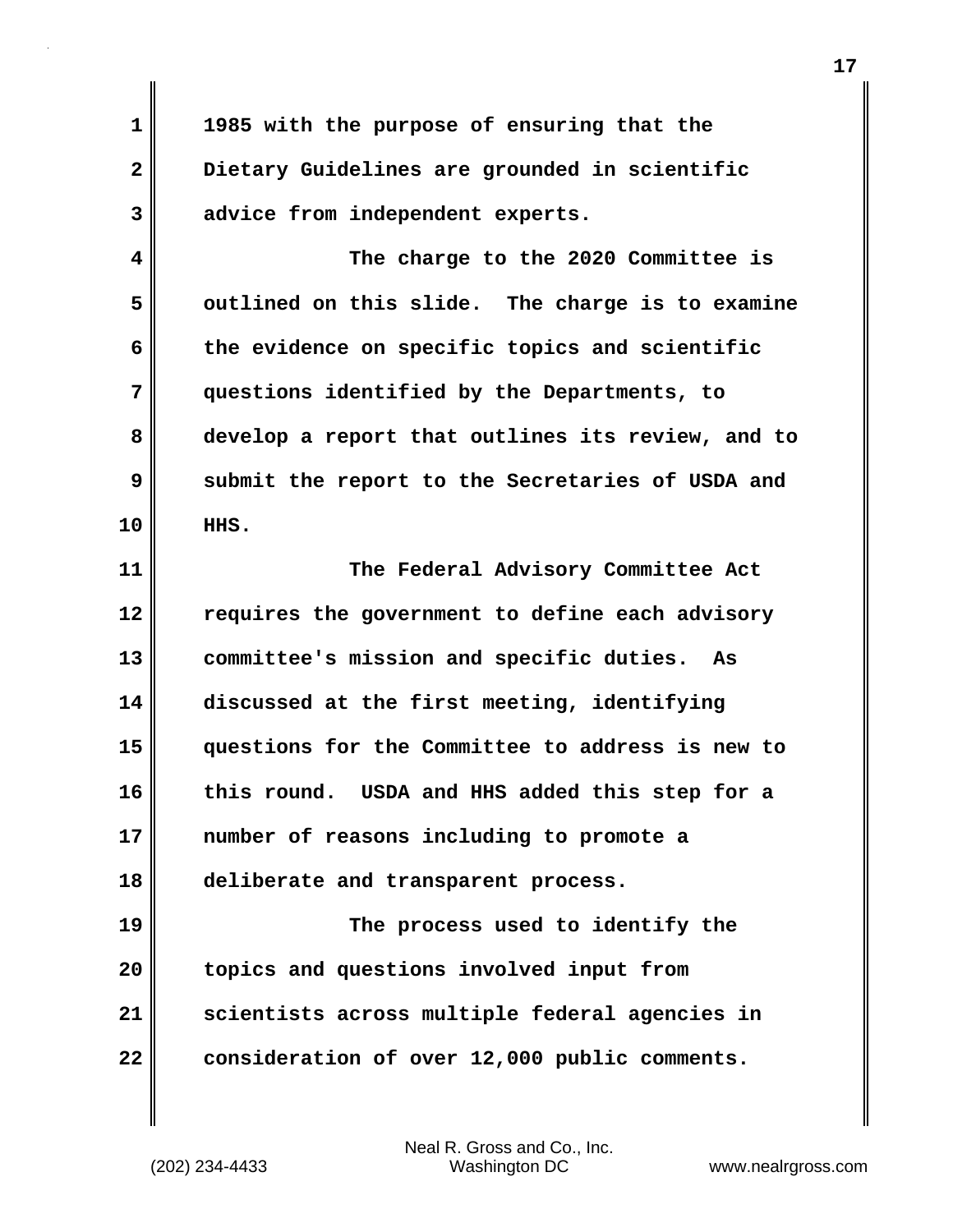$1 \parallel$  And, that 12,000 I did mean.

| $\overline{2}$ | The topics and questions were                     |
|----------------|---------------------------------------------------|
| 3              | prioritized based on four criteria, relevance to  |
| 4              | the Dietary Guidelines, importance to public      |
| 5              | health, potential impact to the federal programs  |
| 6              | that we inform, and to prevent duplication with   |
| 7              | other federal efforts.                            |
| 8              | The topics and questions build upon               |
| 9              | the 2015 Committee's work on dietary patterns and |
| 10             | incorporate questions across the life span,       |
| 11             | including questions for infants and toddlers.     |
| 12             | More information on this new step is available in |
| 13             | the interactive time line that's at               |
| 14             | DietaryGuidelines.gov.                            |
| 15             | This is the third of five meetings                |
| 16             | planned for the 2020 Committee. If you missed     |
| 17             | the first two meetings, recordings, transcripts,  |
| 18             | and minutes are archived on our website. Much of  |
| 19             | the first two meetings did include a lot of       |
| 20             | orientation and planning of the Committee's       |
| 21             | scientific reviews.                               |
| 22             | The next two meetings in January and              |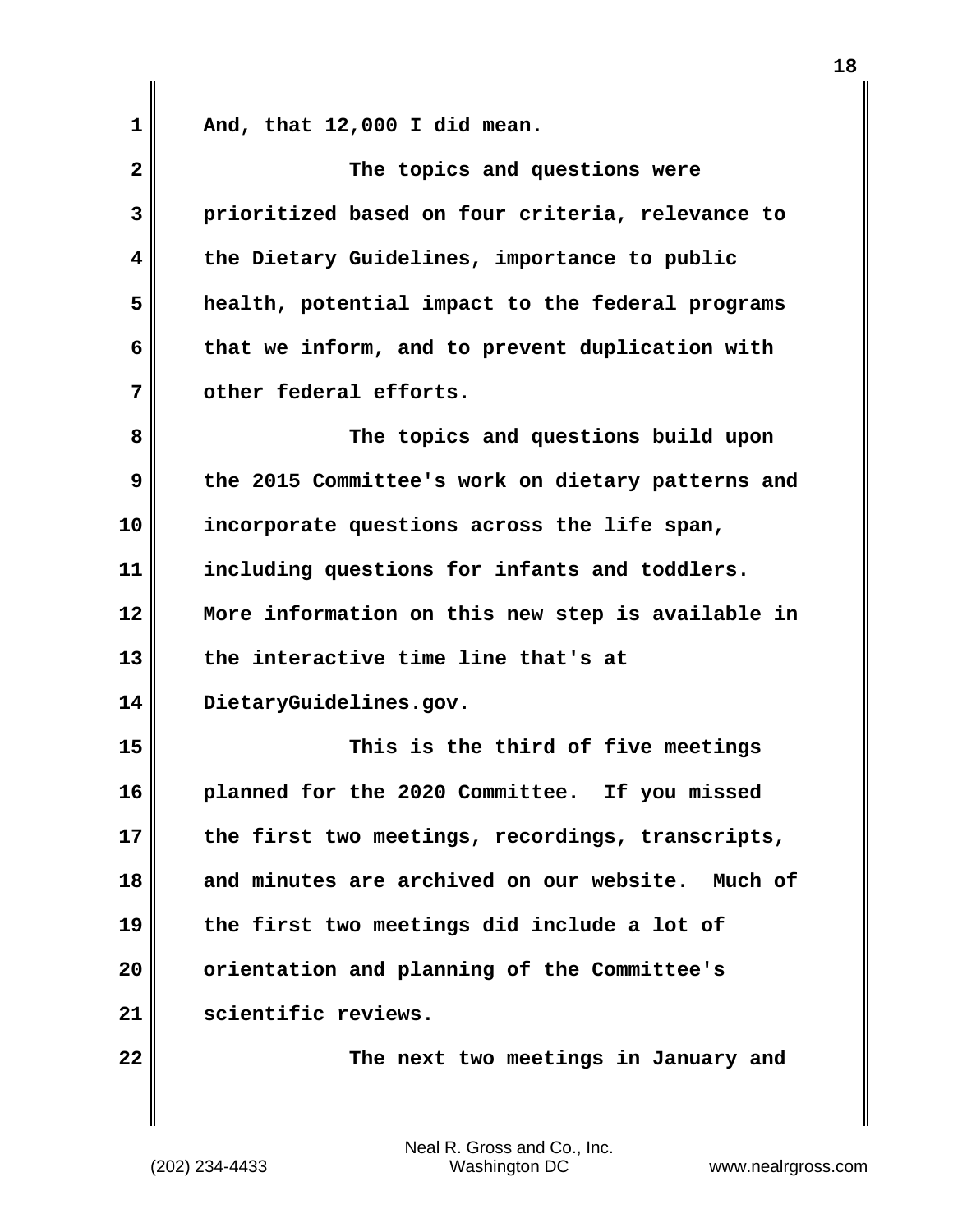**1 March will provide planning, or excuse me, will 2 provide discussion around findings and 3 conclusions. And, this meeting is a little bit 4 of a mix of both. You'll hear some addition 5 discussion around planning for the systematic 6 reviews and the review of the evidence. And, 7 you'll also hear some initial and kind of the 8 first conclusion statements. 9 Now, this meeting is intended to 10 provide a status update and allow for discussion 11 across members as they initiate their reviews. 12 But we want to be very clear that there is still 13 a lot to come, so stay tuned. 14 Please note that this meeting is a 15 meeting of the Committee that is open to the 16 public to observe. We do ask the members, as 17 always, to use the microphones that are there in 18 front of you and to provide your name when 19 speaking. 20 There is not an opportunity for public 21 comments or questions at this meeting. However, 22 in addition to the last meeting that was held in**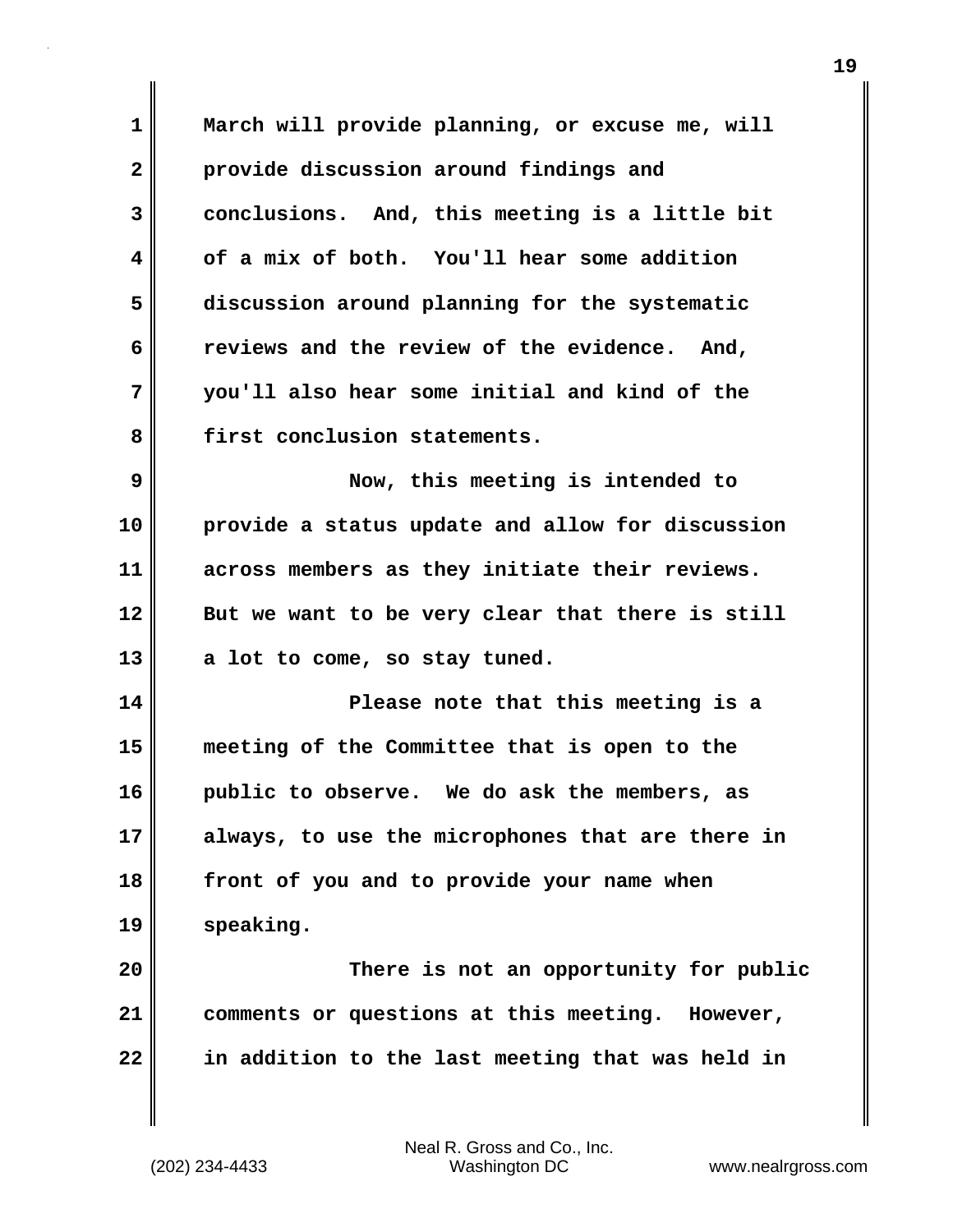**1 July, the next meeting in January will include 2 the opportunity to provide oral comments to the 3 Committee. We'll provide more information about 4 that meeting tomorrow afternoon. And, of course, 5 that information will also be made available on 6 our website. 7 Finally, if you'd like to make 8 comments to the Committee, we encourage you to do 9** so at any time through the written public comment **10 process. That process is now open and will 11 remain open into 2020. 12 The meeting will be held today and 13 tomorrow from 9:00 a.m. until 4:30 p.m. each day. 14 The agenda is available at DietaryGuidelines.gov 15 and Dr. Schneeman will provide an overview of the 16 agenda in her remarks. 17 For those here in person, please keep 18 your badge visible at all times. It's required 19 to access the halls of this building. And, if 20 you'd like refreshments or lunch, the USDA 21 cafeteria is down Wing 3. 22 We encourage you to go to**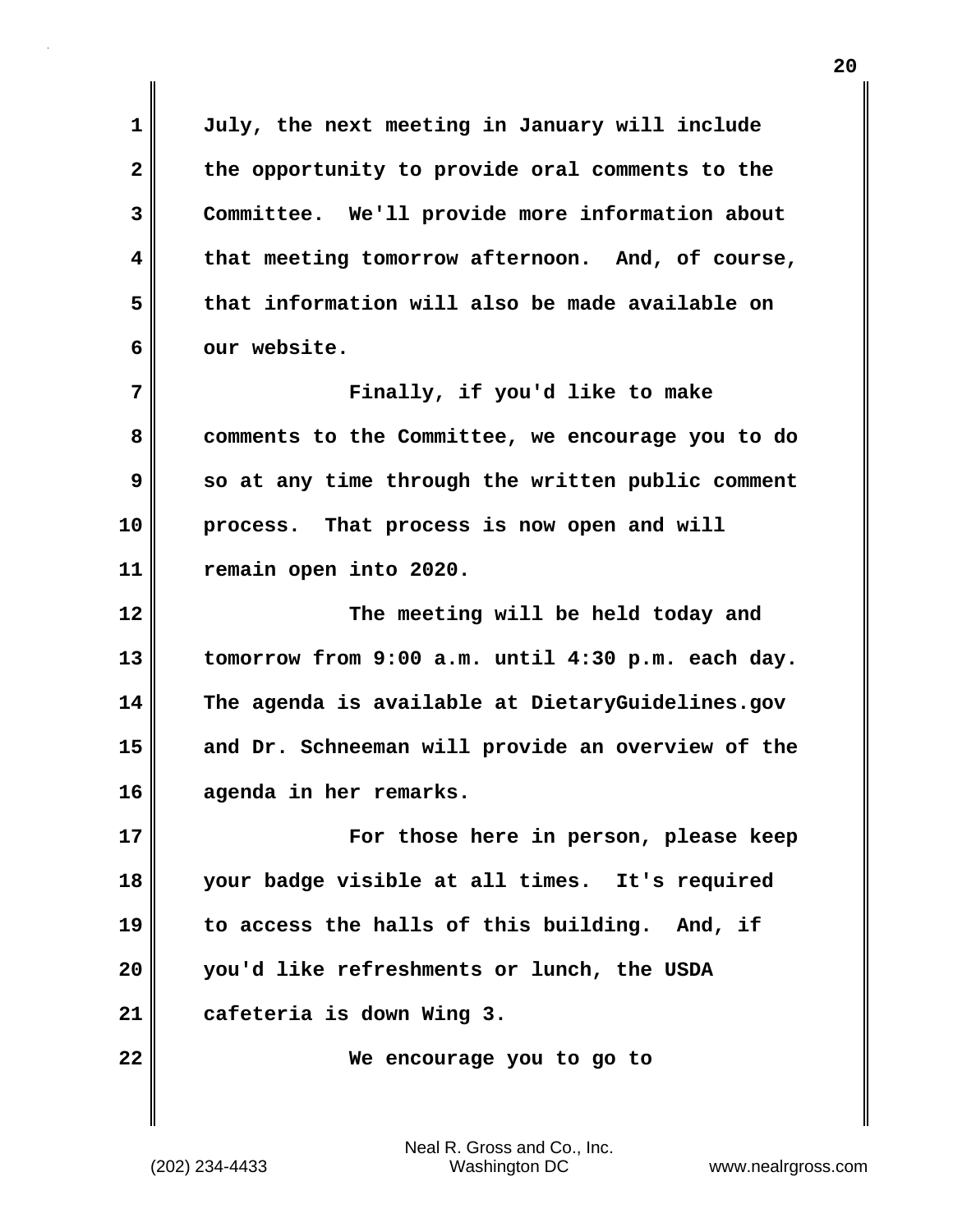**1 DietaryGuidelines.gov to follow the progress of 2 the Committee and also to follow today and 3 tomorrow's discussion.**

**4 You'll hear a lot of discussion about 5 protocols. To view the protocols to be discussed 6 today, and I'll say all these are posted on the 7 website as of yesterday, go to 8 DietaryGuidelines.gov, click on View Protocols 9 that's in the rotating banner that you see there 10 in orange. From there, you'll be taken to a page 11 that has the list of all the topics and 12 questions. You see a little snapshot from the 13 Dietary Pattern Subcommittee here which is the 14 first subcommittee to present today. 15 And, if you're -- you know, find the 16 question of interest, click on the question and 17 you are taken to a separate webpage that is 18 specific for that question. And, from there, you 19 can click on the tab or the button that says view 20 full protocol. So, all of it's there. So, some**

**21 of the slides, the text will be kind of small,**

**22 but you can go online and see all the details**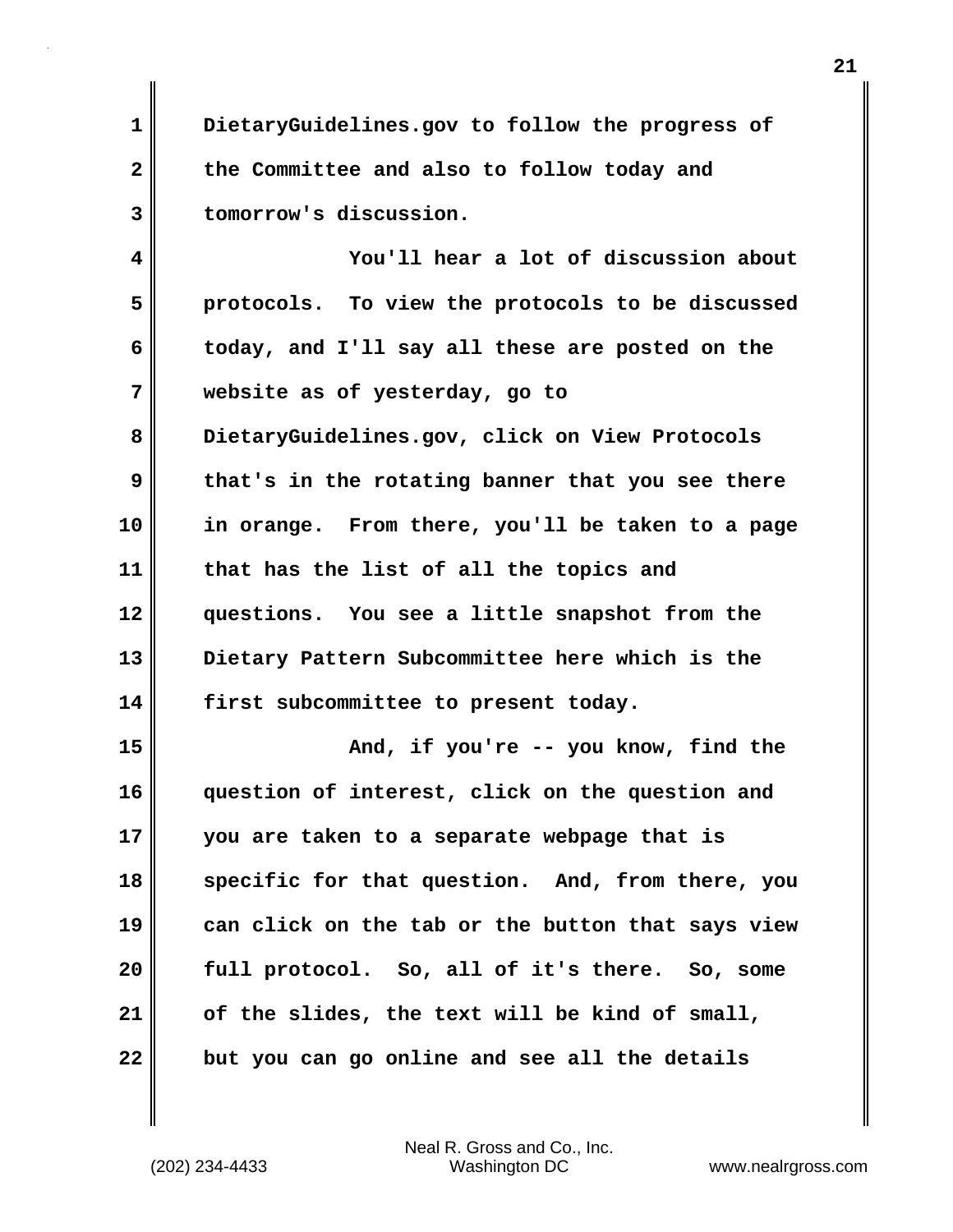| $\overline{\mathbf{2}}$ | So, thank you, again, for joining us              |
|-------------------------|---------------------------------------------------|
| 3                       | and I'm now going to turn the meeting over to the |
| 4                       | Chair of the Committee, Dr. Barbara Schneeman.    |
| 5                       | DR. SCHNEEMAN: Great. Thank you, Dr.              |
| 6                       | Stoody. And, I will model the behavior that all   |
| 7                       | Committee members are to use. I turned on my      |
| 8                       | microphone, got the green light. And, I'm         |
| 9                       | Barbara Schneeman.                                |
| 10                      | So, first of all, we do appreciate                |
| 11                      | having Mr. Lipps and Dr. Hutchins come to speak   |
| 12                      | to the committee and, again, emphasize the        |
| 13                      | importance of the work that we, as a committee,   |
| 14                      | are doing to evaluate the science related to the  |
| 15                      | questions that have been asked.                   |
| 16                      | So, I will add my welcome to those of             |
| 17                      | you here in the room as well as all of you who    |
| 18                      | are online listening to the Committee meeting     |
| 19                      | today. Our Committee members, through their       |
| 20                      | subcommittees, have been working very effectively |
| 21                      | since our last meeting to address the questions   |
| 22                      | that are in our charge.                           |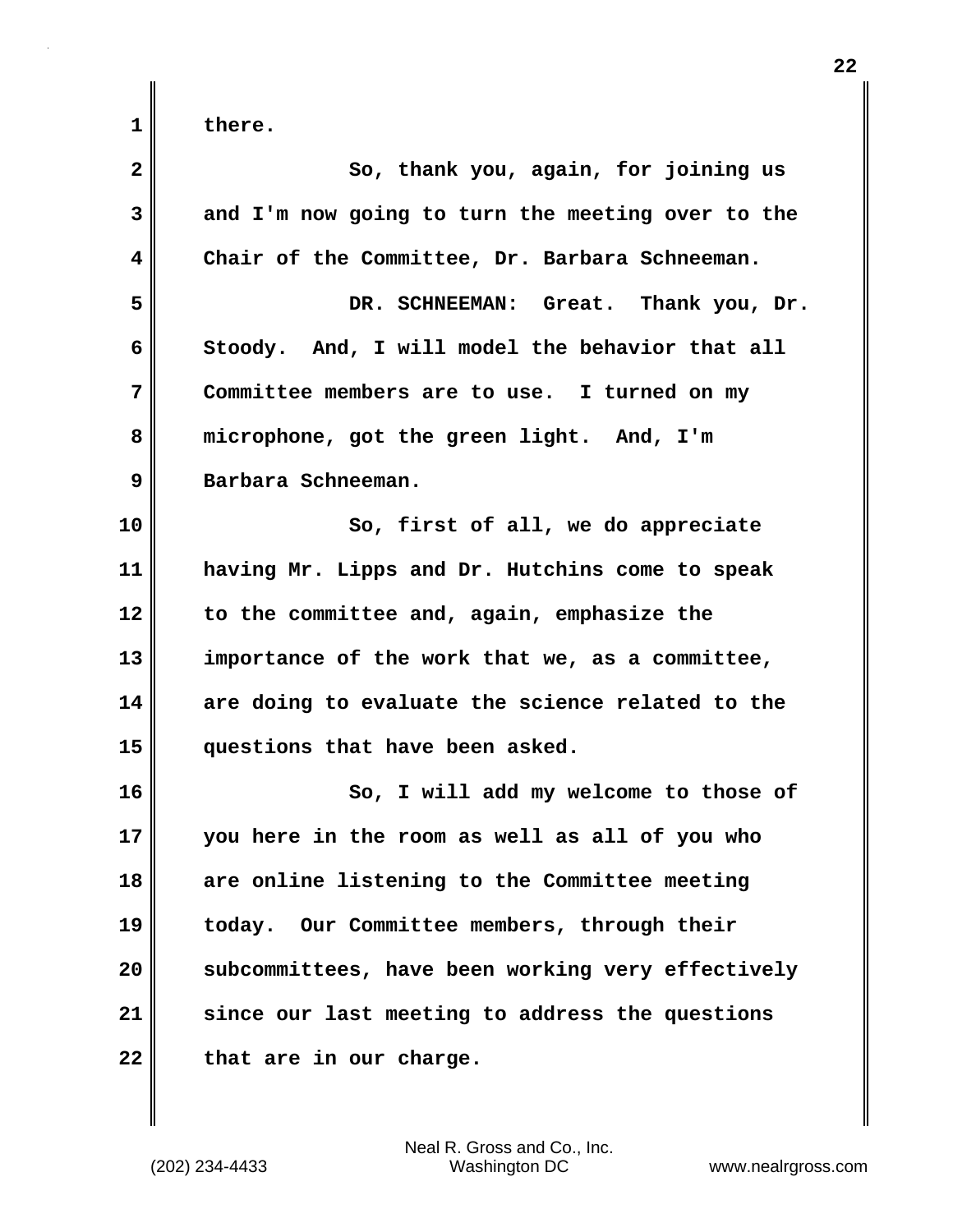| 1            | And, I do want to acknowledge up front            |
|--------------|---------------------------------------------------|
| $\mathbf{2}$ | and you'll hear when you hear our progress since  |
| 3            | the last meeting, that we have had excellent      |
| 4            | support from the Department of USDA or the        |
| 5            | Department of Agriculture and Health and Human    |
| 6            | Services as we've done the work. It's a           |
| 7            | tremendous amount of screening and screening      |
| 8            | through papers and pulling papers for the         |
| 9            | Committee to review and answer the questions.     |
| 10           | So, great, so, in terms of the topics             |
| 11           | that I'm going to touch on in my opening          |
| 12           | comments, we'll look again at the subcommittee    |
| 13           | structure just to remind folks look at a reminder |
| 14           | of our approaches to examining the evidence,      |
| 15           | those protocol elements that the Committee is now |
| 16           | looking at as it does its work, and the progress  |
| 17           | we've made since meeting two. And then, just      |
| 18           | share with you our plan for the agenda for this   |
| 19           | particular meeting.                               |
| 20           | So, the Committee has been organized              |
| 21           | into six subgroups, plus a cross-cutting group so |
| 22           | that we can continue to progress the work between |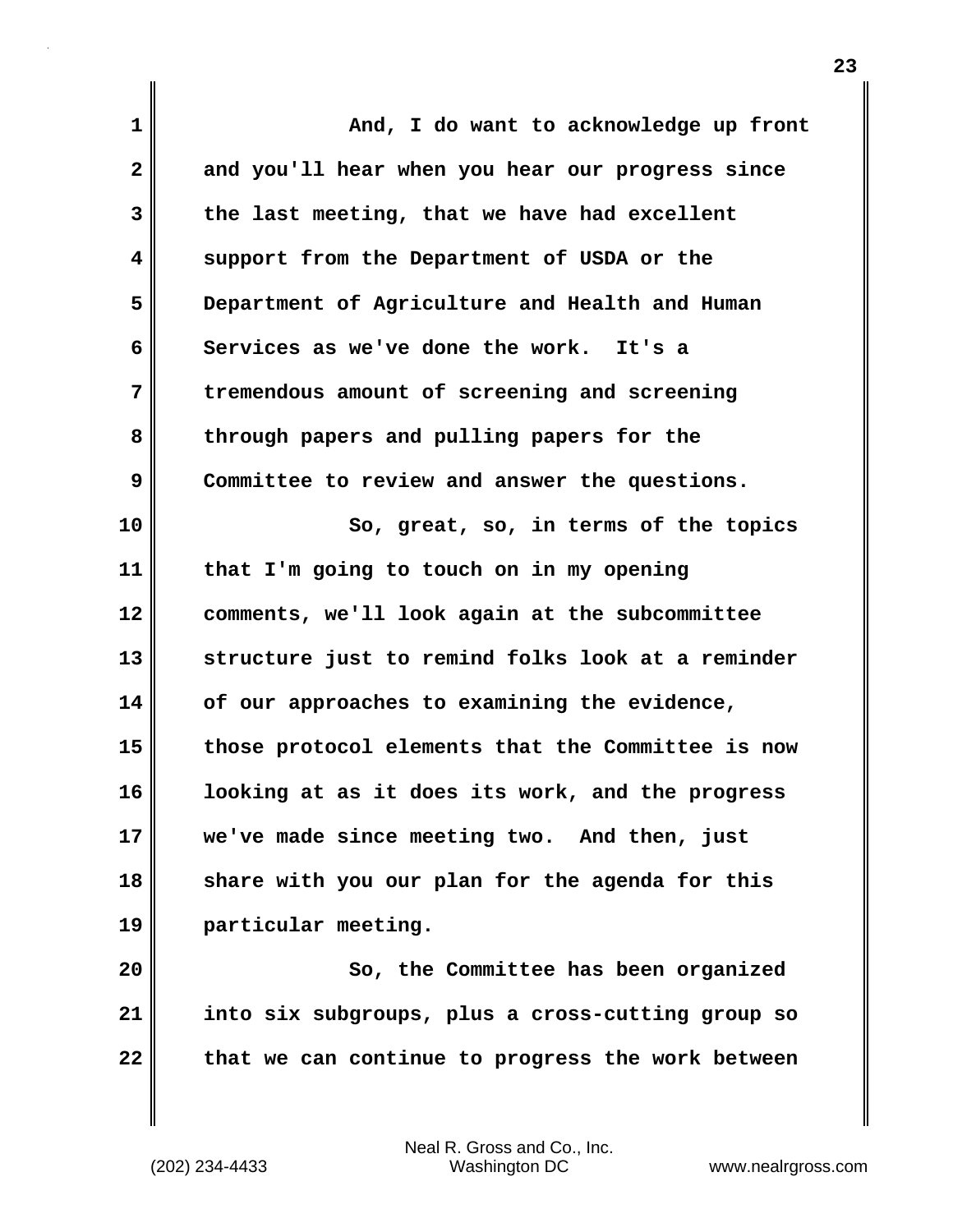**1 the meetings. And, the topic areas for those 2 subcommittees are dietary patterns, pregnancy and 3 lactation, birth to 24 months, beverages and 4 added sugars, dietary fats and seafood, frequency 5 of eating. And then, one cross-cutting working 6 group, the data analysis and food pattern 7 modeling.**

**8 Each Committee member serves on two 9 subcommittees. And, Dr. Kleinman and I 10 participate in each of the subcommittees. We 11 share that burden across the subcommittees. I 12 would note that one thing that we have started to 13 do, the subcommittees have been working 14 intensely, but we found to really progress some 15 of the work, we've had to have some cross-16 dialogue between the subcommittees just to make 17 sure that the work will come together at the end. 18 So, the purpose of each subcommittee 19 is to review the evidence and then provide advice 20 to this Committee as a whole. And so, the -- one 21 of the important things to keep in mind is that 22 it's the job of the subcommittees to bring**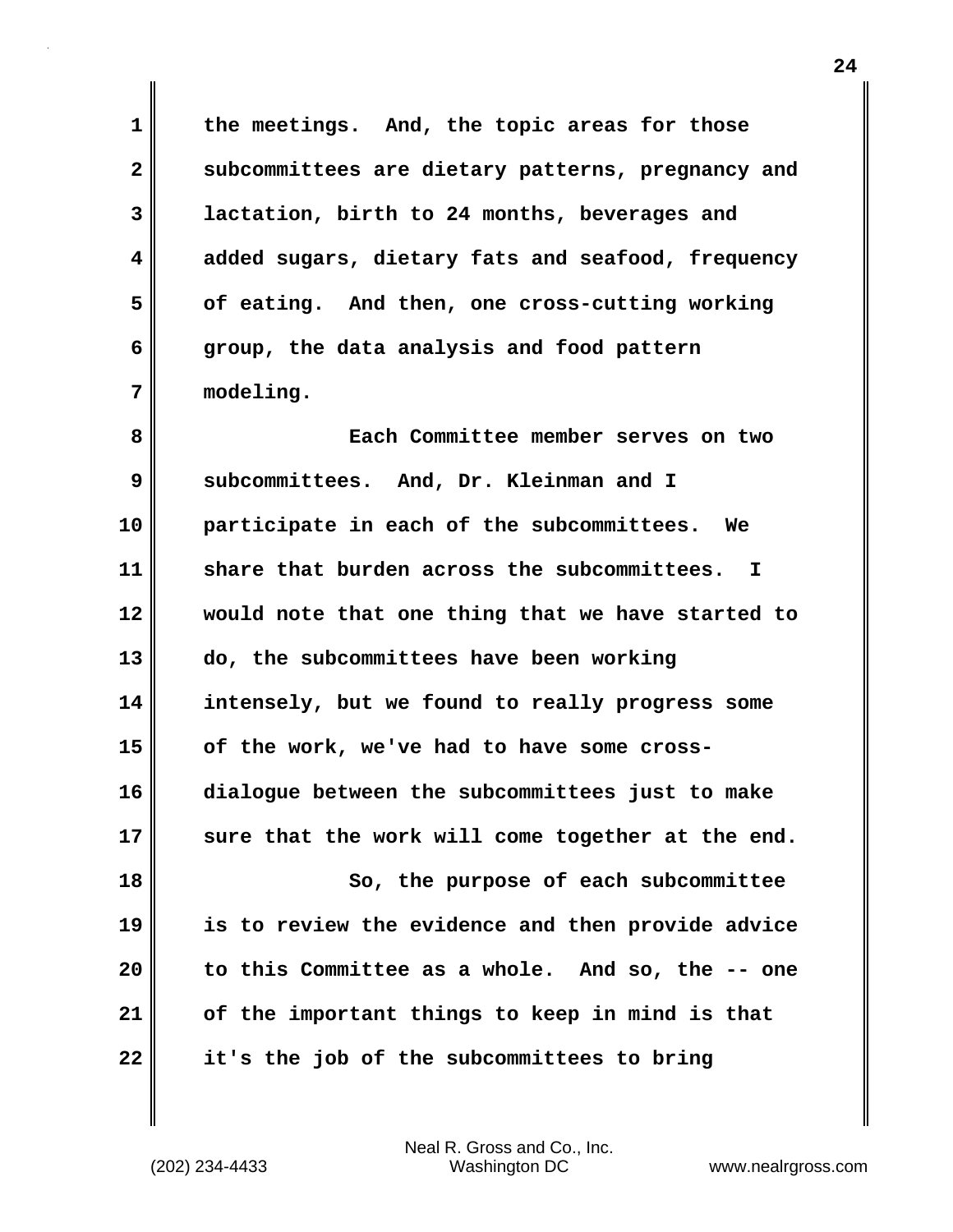| 1            | material back to this committee as a whole for    |
|--------------|---------------------------------------------------|
| $\mathbf{2}$ | decision-making, to achieve consensus on what it  |
| 3            | is we will have as our conclusions and our        |
| 4            | recommendations on the topics.                    |
| 5            | I do want to emphasize that all                   |
| 6            | decisions will be made by the full Committee in   |
| 7            | its meetings which are public like this           |
| 8            | particular one.                                   |
| 9            | So, the Committee used -- is using                |
| 10           | three approaches and this, again, is just         |
| 11           | reminder to folks who are listening in. They use  |
| 12           | -- we use three approaches to examine the         |
| 13           | evidence, data analysis, food pattern modeling,   |
| 14           | and systematic reviews. And so, in meeting        |
| 15           | three, this meeting, we will be looking at a      |
| 16           | discussion of the questions that have been -- are |
| 17           | being answered using data analysis as well as the |
| 18           | NESR systematic reviews.                          |
| 19           | And, each of these protocols has its              |
| 20           | own rigorous protocol driven methodology and play |
| 21           | a unique and complimentary role in examining the  |
| 22           | science.                                          |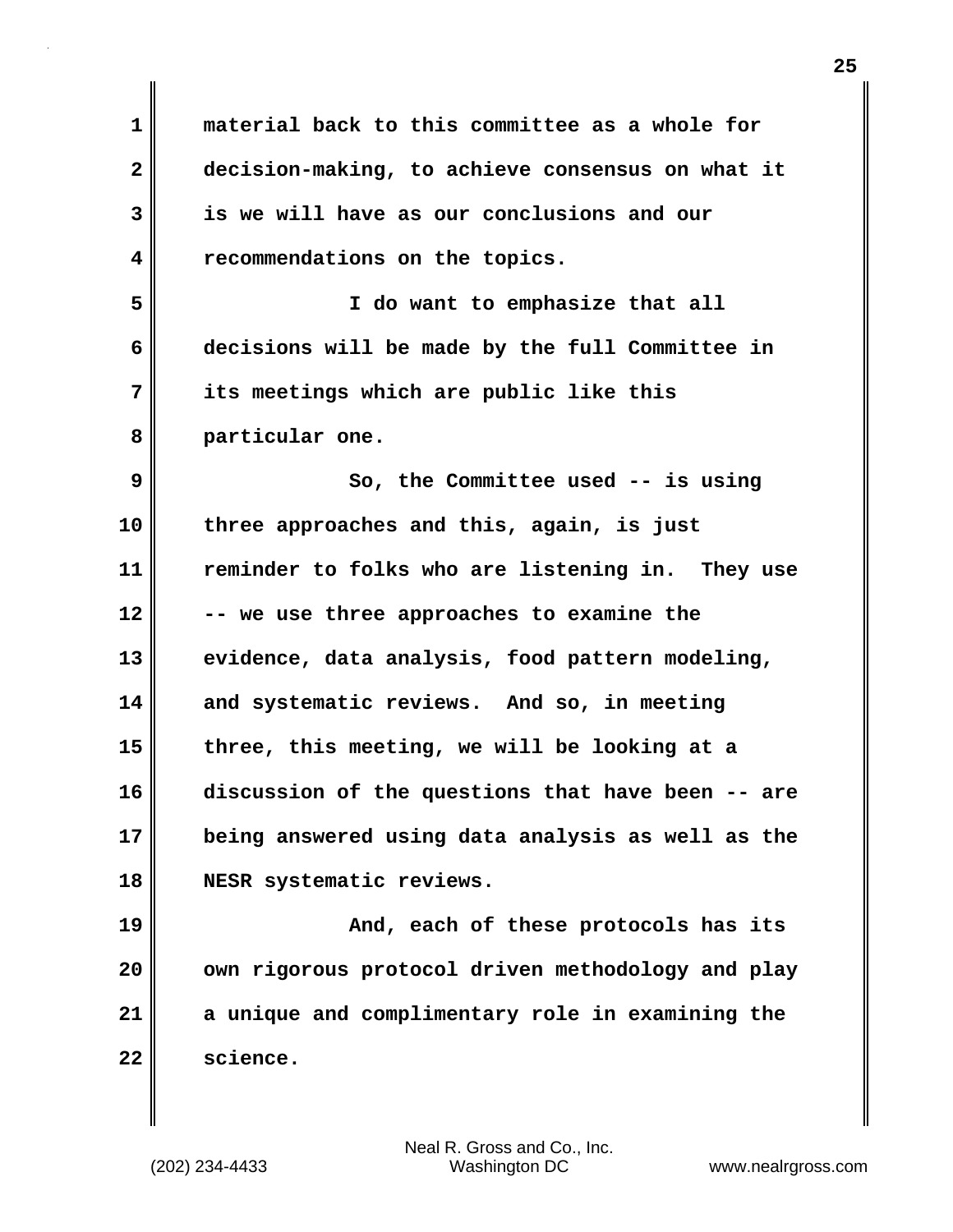| 1            | So, the NESR systematic reviews                    |
|--------------|----------------------------------------------------|
| $\mathbf{2}$ | conducted by the 2020 Committee to be discussed    |
| 3            | today include new systematic reviews, and updates  |
| 4            | to the existing system -- NESR systematic reviews  |
| 5            | that build upon the work from the 2015 Dietary     |
| 6            | Guidelines Advisory Committee. Or, they might      |
| 7            | build upon a previous technical expert             |
| 8            | collaborative.                                     |
| 9            | As noted in the first meeting, the                 |
| 10           | Committee will not be using existing systematic    |
| 11           | reviews conducted by other organizations to        |
| 12           | answers its questions. However, we do plan to      |
| 13           | include discussion in our report in how our        |
| 14           | findings relate to existing reviews and/or         |
| 15           | guidance as appropriate.                           |
| 16           | It's -- I think it's important to                  |
| 17           | acknowledge the very important support from the    |
| 18           | federal staff that supports this Committee.<br>You |
| 19           | will hear that we're looking at thousands of       |
| 20           | paper and we just need physical help to get to     |
| 21           | the papers that are most relevant to address the   |
| 22           | questions.                                         |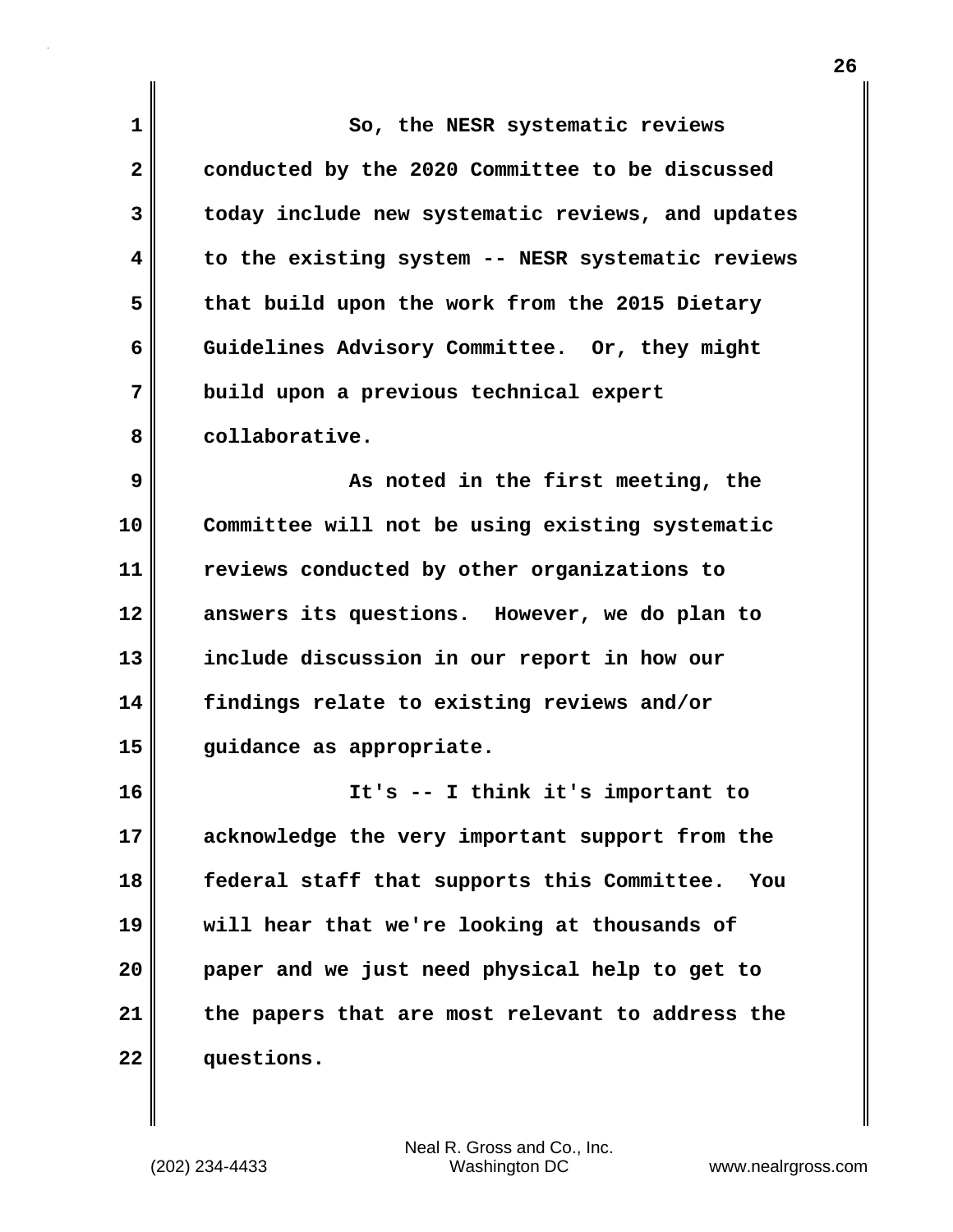| 1            | It is important while we have that                |
|--------------|---------------------------------------------------|
| $\mathbf{2}$ | support to get the work done. The decisions are   |
| 3            | the Committee's decisions that we are the ones    |
| 4            | evaluating that evidence to come to a conclusion  |
| 5            | and make recommendations to the Departments.      |
| 6            | So, at this meeting, similar to the               |
| 7            | last meeting, we will be discussing protocols     |
| 8            | that the Committee has established to -- and each |
| 9            | protocol details how the scientific approaches    |
| 10           | will be used to examine the evidence. We create   |
| 11           | those protocols for each question that we         |
| 12           | examine. And, we do it before the Committee       |
| 13           | begins to -- its review so that we set how it is  |
| 14           | we're going to approach it.                       |
| 15           | The aspects of the protocols will be              |
| 16           | discussed during the presentations at the meeting |
| 17           | today. And, the full protocols are posted on      |
| 18           | DietaryGuidelines.gov. And, Dr. Stoody showed     |
| 19           | you how to find those dietary protocols by going  |
| 20           | to the question and clicking through the question |
| 21           | to identify the protocols.                        |
| 22           | So, these are the sections of the NESR            |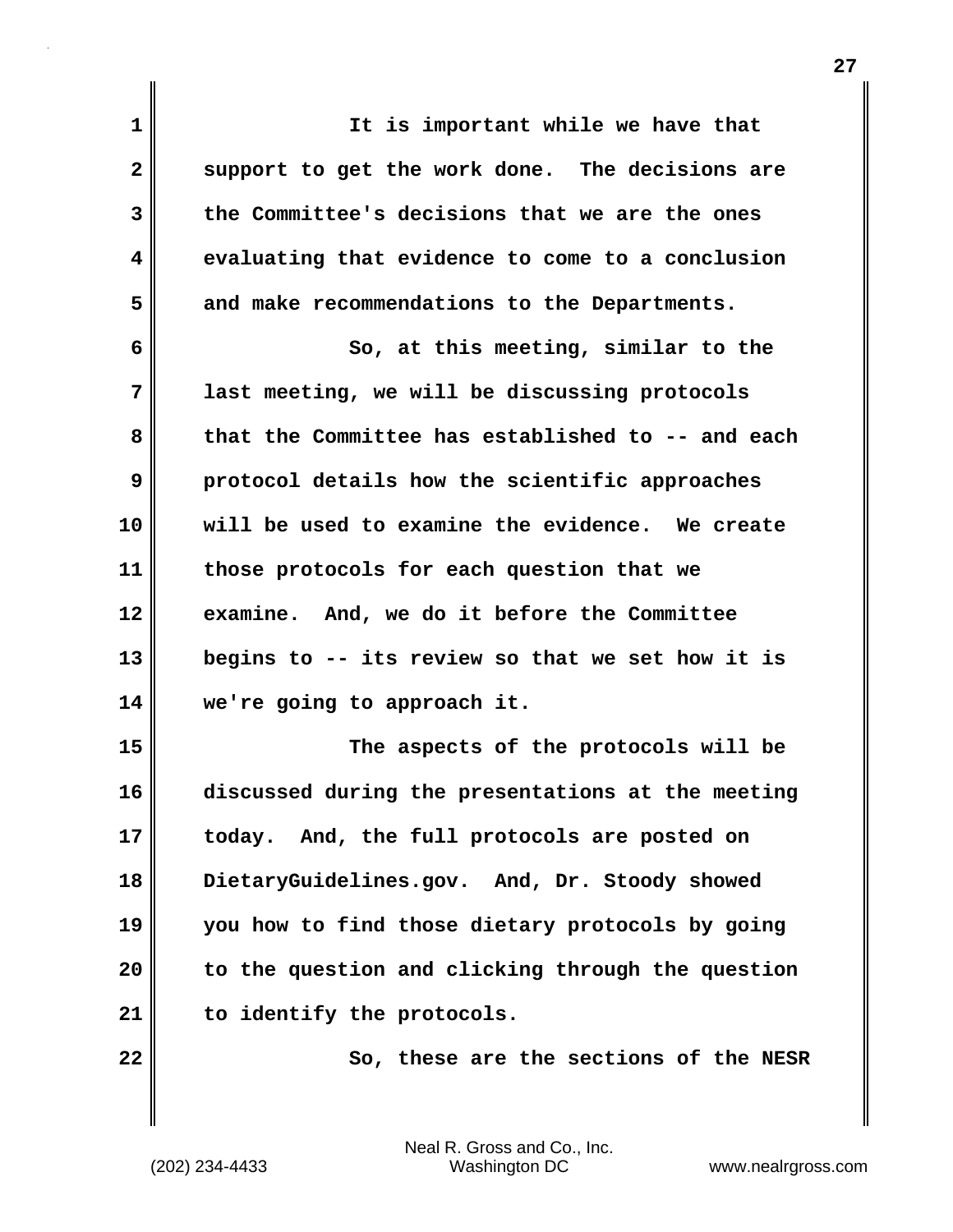| $\mathbf 1$             | systematic review protocols. So, this is looking  |
|-------------------------|---------------------------------------------------|
| $\overline{\mathbf{2}}$ | at systematic reviews. So, when they're           |
| 3                       | initially developed, protocols include an         |
| 4                       | analytic framework, the inclusion, exclusion      |
| 5                       | criteria, the databases that will be searched.    |
| 6                       | And, after the search results are                 |
| 7                       | available, then a flowchart of search and         |
| 8                       | screening results, the list of included articles, |
| 9                       | and a list of excluded articles with the          |
| 10                      | rationale for the exclusion will be added to the  |
| 11                      | protocol. So, again, in that interest of          |
| 12                      | transparency, this information will be available  |
| 13                      | through the website.                              |
| 14                      | So, at meeting two, the last meeting,             |
| 15                      | we didn't have any search results, we only had    |
| 16                      | protocols. But some of the questions now do have  |
| 17                      | search results and will be discussed as we hear   |
| 18                      | the subcommittee reports over the next two days.  |
| 19                      | And, again, I want to remind you that             |
| 20                      | these are our initial discussions. We still have  |
| 21                      | two more meetings. We still have more work to     |
| 22                      | do, but it will be important to get the input     |

(202) 234-4433 Washington DC www.nealrgross.com Neal R. Gross and Co., Inc.

 $\mathbf l$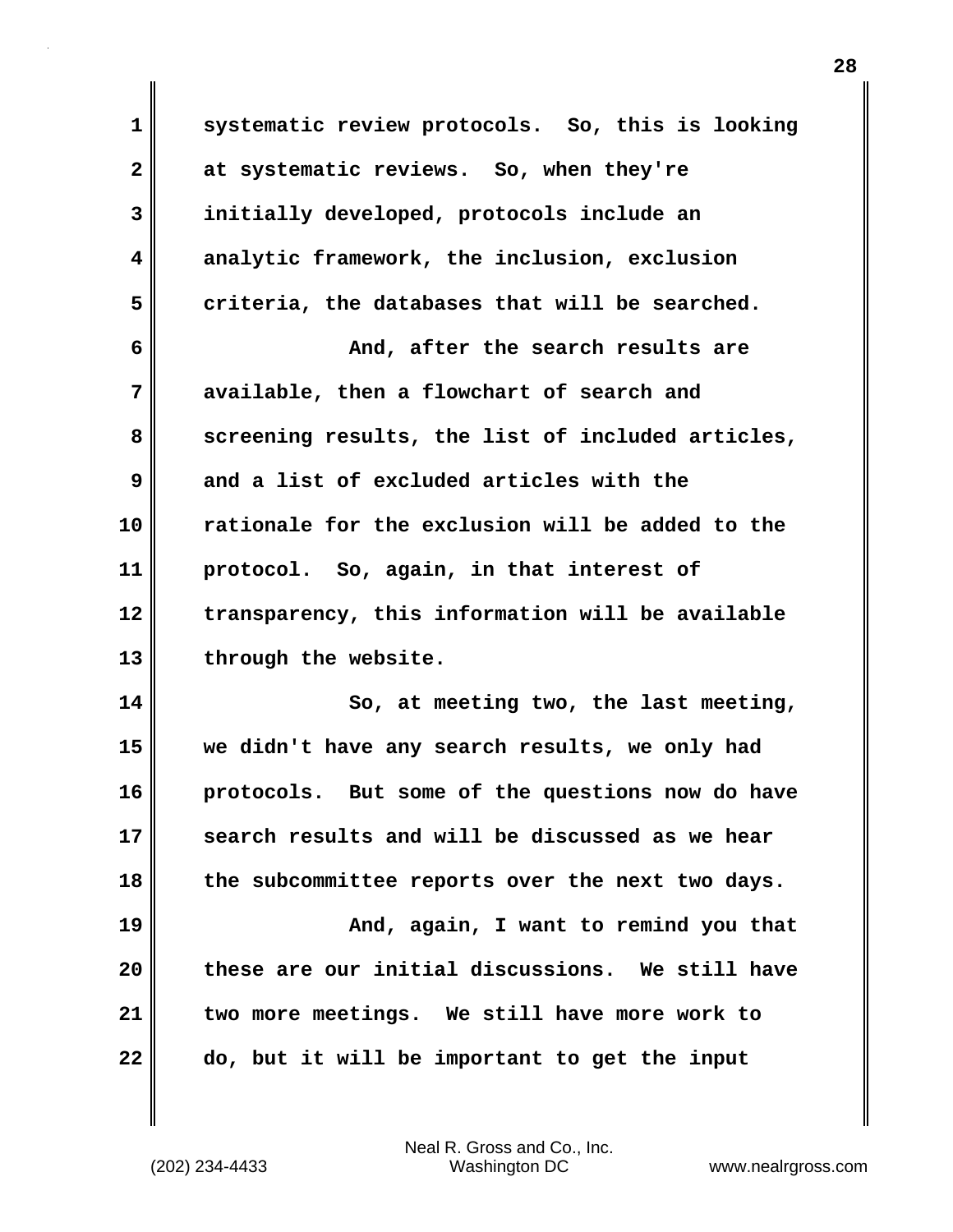**1 from the full Committee on where we are beginning 2 to see the search results.**

**3 So, the analytical framework defines 4 core elements of the diet and health relationship 5 for the questions we're asking. And, it serves 6 as the foundation for the systematic review 7 process.**

**8** So, just to remind you of the **9 components of the NESR analytic framework that we 10 have the intervention exposure versus the 11 comparator, the intermediate and health outcomes, 12 and then, any key confounders that, for example, 13 will be considered in the risk of bias assessment 14 or the Committee has also outlined that sometimes 15 there are other factors to consider that need to 16 be extracted from the paper so the Committee is 17 aware of them. And then, any protocol will also 18 define any key terms that need definition. 19 So, in terms of looking at the 20 inclusion and exclusion criteria, I want to 21 emphasize these are established by the Committee**

**22 up front so that we provide an objective,**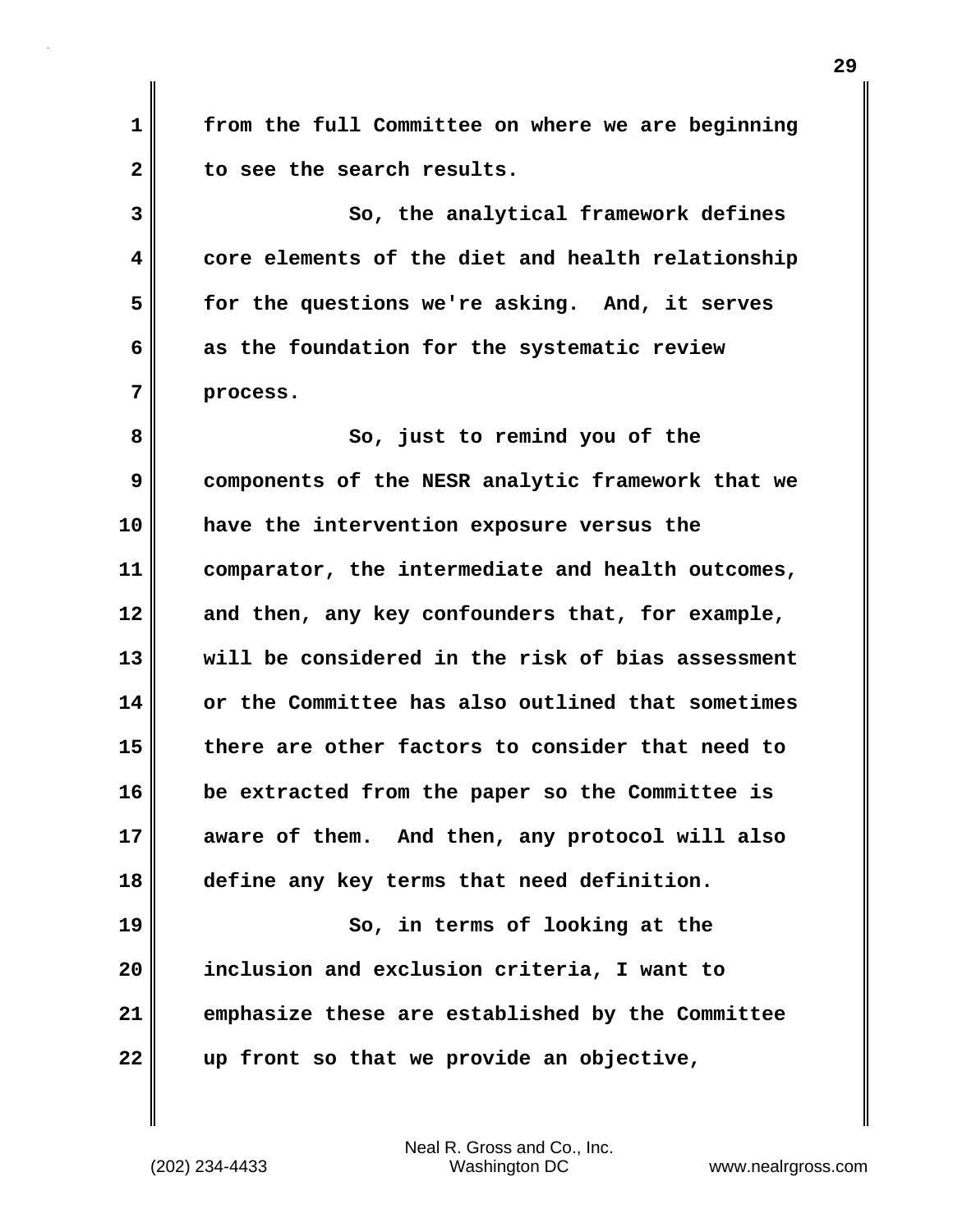**1 consistent, and transparent framework for 2 identifying the articles to include in each 3 review.**

**4 They are framed around relevancy to 5 U.S. federal policies since that's ultimately the 6 role of the Dietary Guidelines. And, standard 7 criteria are being applied across the different 8 protocols to the extent possible. But some 9 criteria have to be tailored for a specific 10 review.**

**11 And so, we've listed, for example, the 12 diet related intervention exposure of interest, 13 the health outcome endpoint or intermediate dates 14 of publication, size of the study group, study 15 duration, age of the study participants. Those 16 may need to be tailored.**

**17 And, for example, on the date of the 18 publication, in establishing those publication 19 date ranges, the Committee considers a number of 20 factors including, is the question building on 21 evidence reviewed by previous Dietary Guidelines 22 Advisory Committees? Or existing NESR systematic**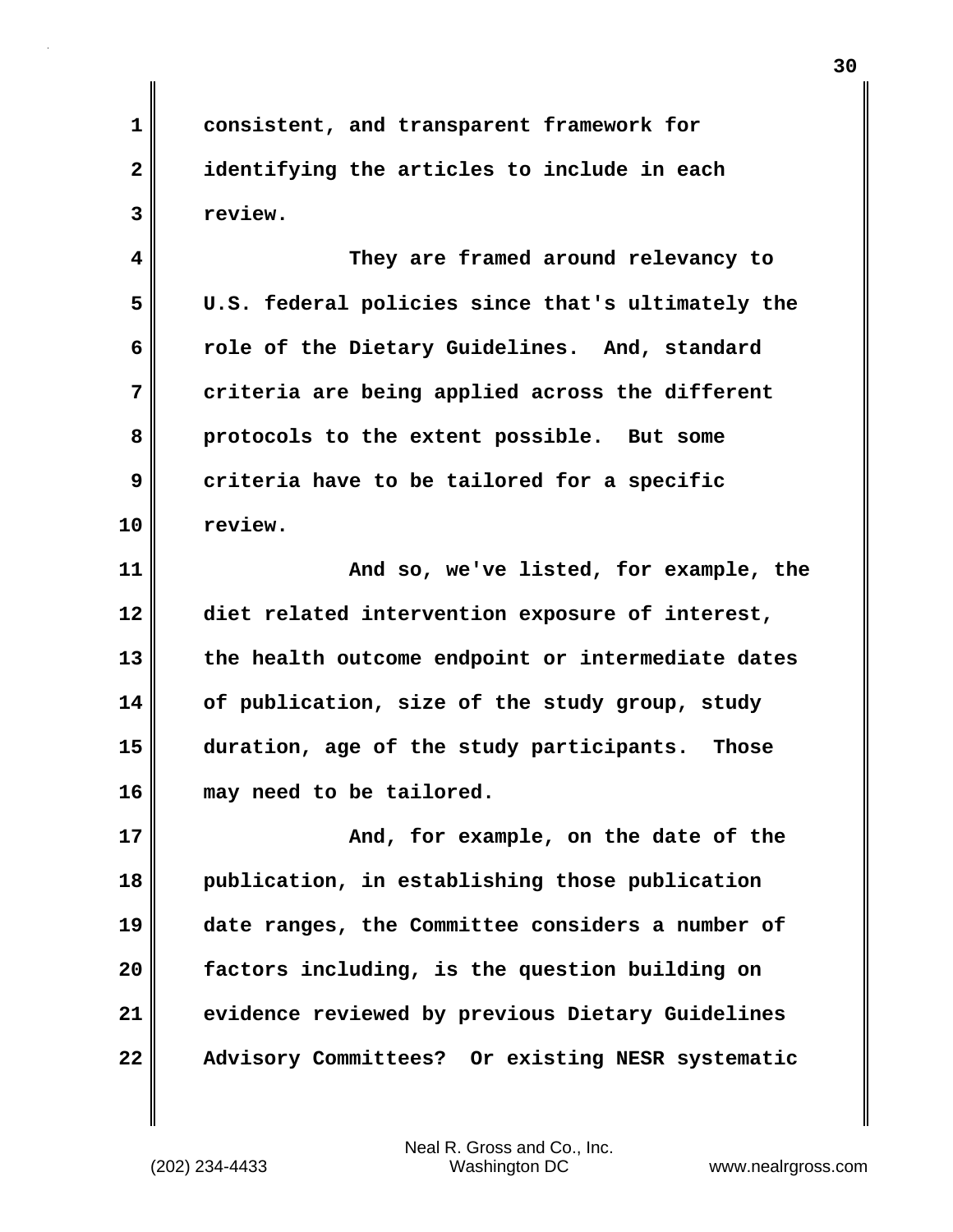| $\mathbf 1$  | reviews? So, we have to factor in that building   |
|--------------|---------------------------------------------------|
| $\mathbf{2}$ | of the evidence. Or, is it an emerging topic      |
| 3            | that doesn't have earlier research? And, we have  |
| 4            | to think then, what is the appropriate range?     |
| 5            | So, many of the systematic reviews for            |
| 6            | our particular Committee, the ones being          |
| 7            | conducted will include or build upon evidence     |
| 8            | published prior to 2000 going back to 1980 or     |
| 9            | earlier.                                          |
| 10           | So, then, to look at -- just to remind            |
| 11           | folks of the standard, inclusion and exclusion    |
| 12           | criteria, so, these relate to study design, the   |
| 13           | types of studies that we anticipate would be      |
| 14           | included, randomized controlled trial, non-       |
| 15           | randomized controlled trials, including quasi-    |
| 16           | experimental and controlled before and after,     |
| 17           | prospective cohorts, retrospective cohorts, and   |
| 18           | nested case control.                              |
| 19           | And then, excluded, uncontrolled                  |
| 20           | trials, case controlled trials, cross-sectional   |
| 21           | uncontrolled before and after. And, again, you    |
| 22           | might see some protocols that have had to do some |

 $\mathbf{l}$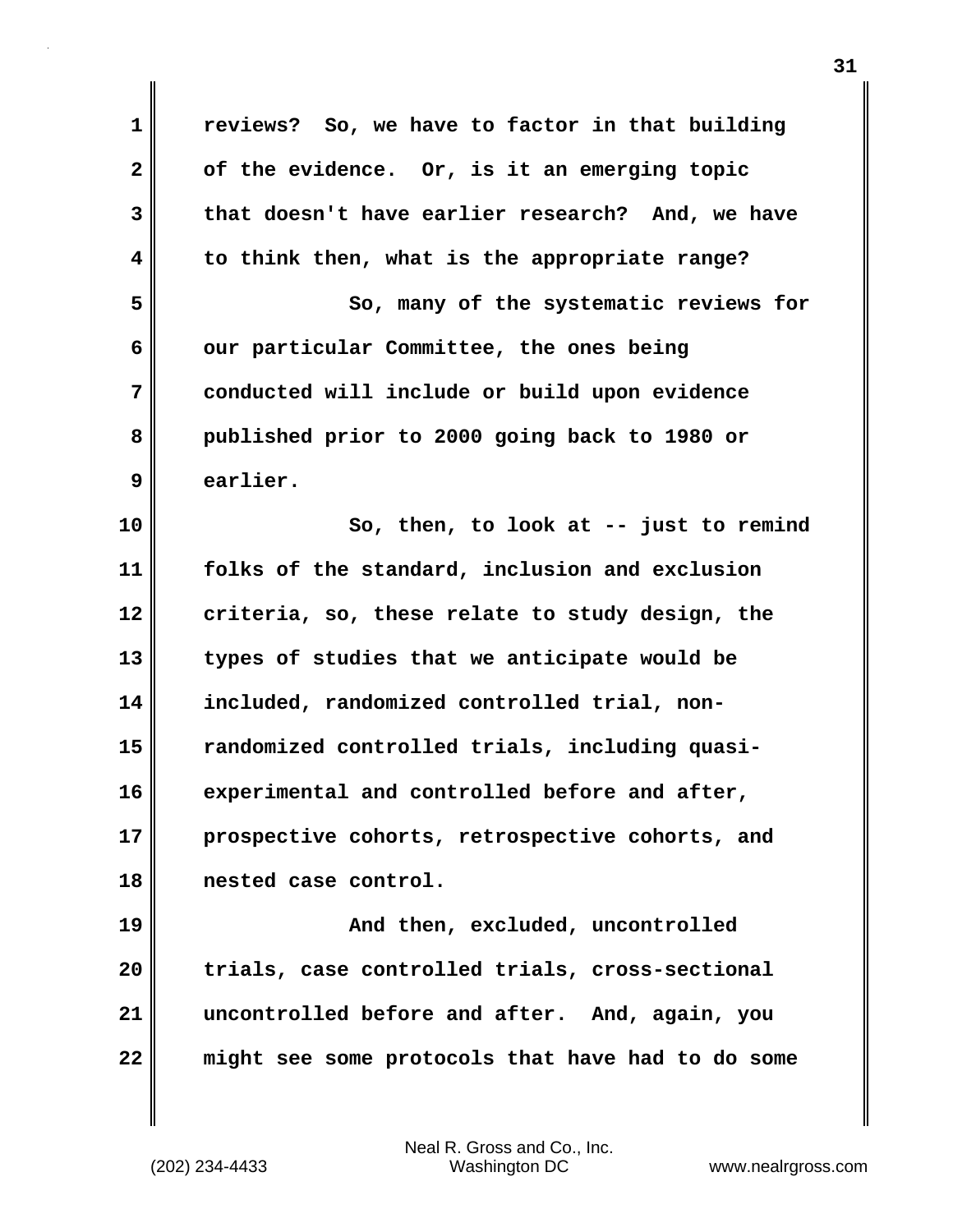**1 adapting of these inclusion criteria. 2** So, that also includes publication **3 status. We're looking for peer reviewed articles 4 for inclusion, published in English. And, in 5 terms of where they're coming from, very high or 6 very high human development indices. And then, 7 study participants, humans, male and female, men 8 and women. And then, conversely, you can see the 9 exclusion criteria. 10 The other important aspect of the**

**11 inclusion/exclusion criteria relates to the 12 health status of the participants. And, it's 13 particularly important to note that because the 14 Dietary Guidelines relate to the general 15 population, generally, we're looking at studies 16 conducted in individuals who are healthy or who 17 might be at risk for chronic disease, including 18 those with obesity.**

**19 And so, we can include studies where 20 some participants have been diagnosed with the 21 disease or clearly have a risk factor. Likewise, 22 with infants, we're mainly focused on full-term**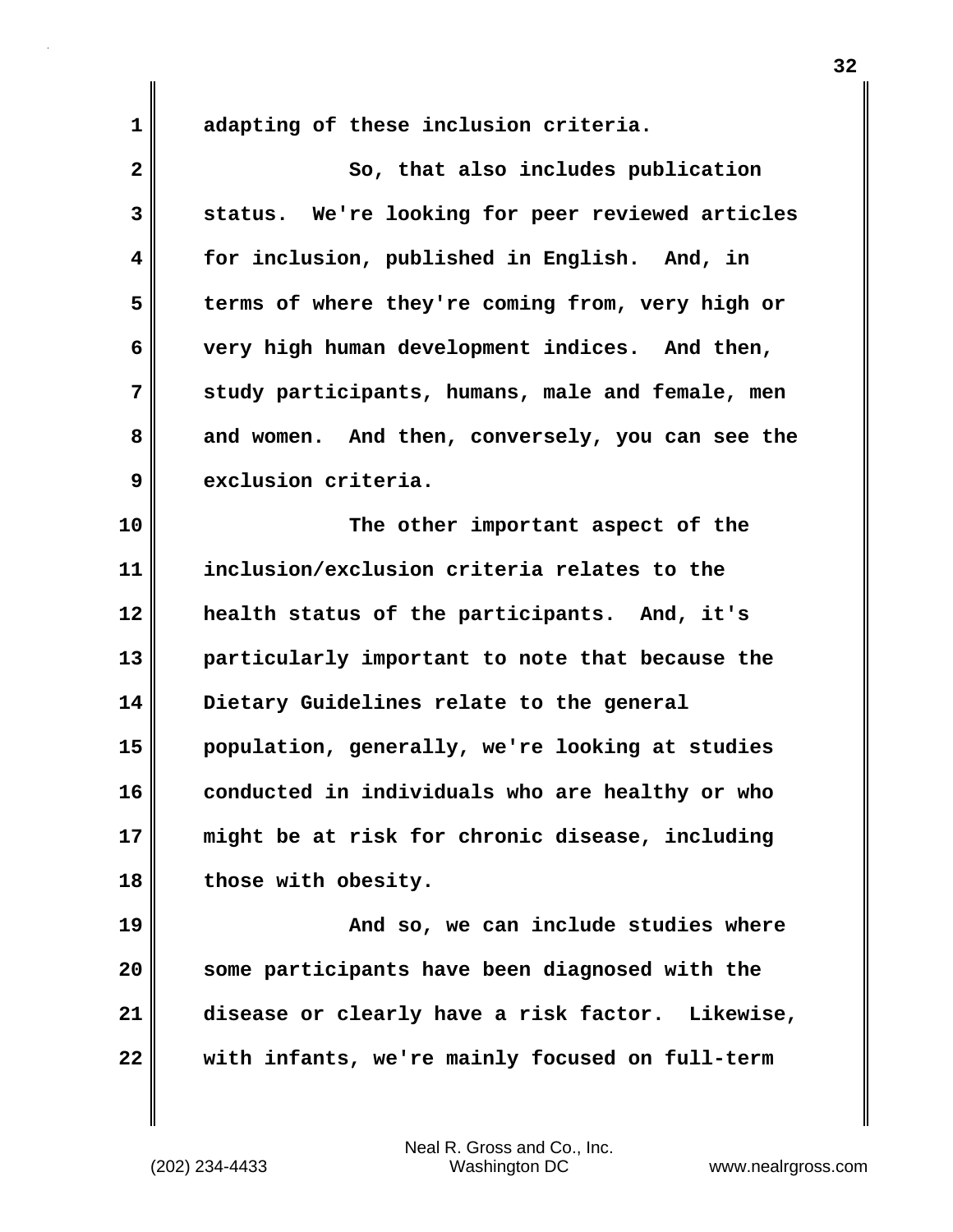| $\mathbf 1$  | infants and -- but it can include -- if a study    |
|--------------|----------------------------------------------------|
| $\mathbf{2}$ | includes some infants, it can be included.         |
| 3            | We're excluding studies that clearly               |
| 4            | are aimed at treatment or therapy for individuals  |
| 5            | with disease. So, if they only enroll subjects     |
| 6            | with a disease aimed at treatment or infants with  |
| 7            | low birth weight. And, you'll hear more about      |
| 8            | those specifics as we go through the individual    |
| 9            | protocols.                                         |
| 10           | So, some of our questions in the                   |
| 11           | original questions asked of the Committee, I       |
| 12           | think there were five questions that rely on the   |
| 13           | data analysis protocols. And so, this just         |
| 14           | outlines the components of those data analysis     |
| 15           | protocols, the analytical framework, the           |
| 16           | analytical plan, and the analysis results.<br>And, |
| 17           | you'll hear how those have been used in            |
| 18           | developing those protocols.                        |
| 19           | So, again, you can learn about the                 |
| 20           | status of each question at DietaryGuidelines.gov.  |
| 21           | And, I think Dr. Stoody gave you the pathway to    |
| 22           | get to each question. But you can see that this    |

(202) 234-4433 Washington DC www.nealrgross.com Neal R. Gross and Co., Inc.

 $\mathbf{l}$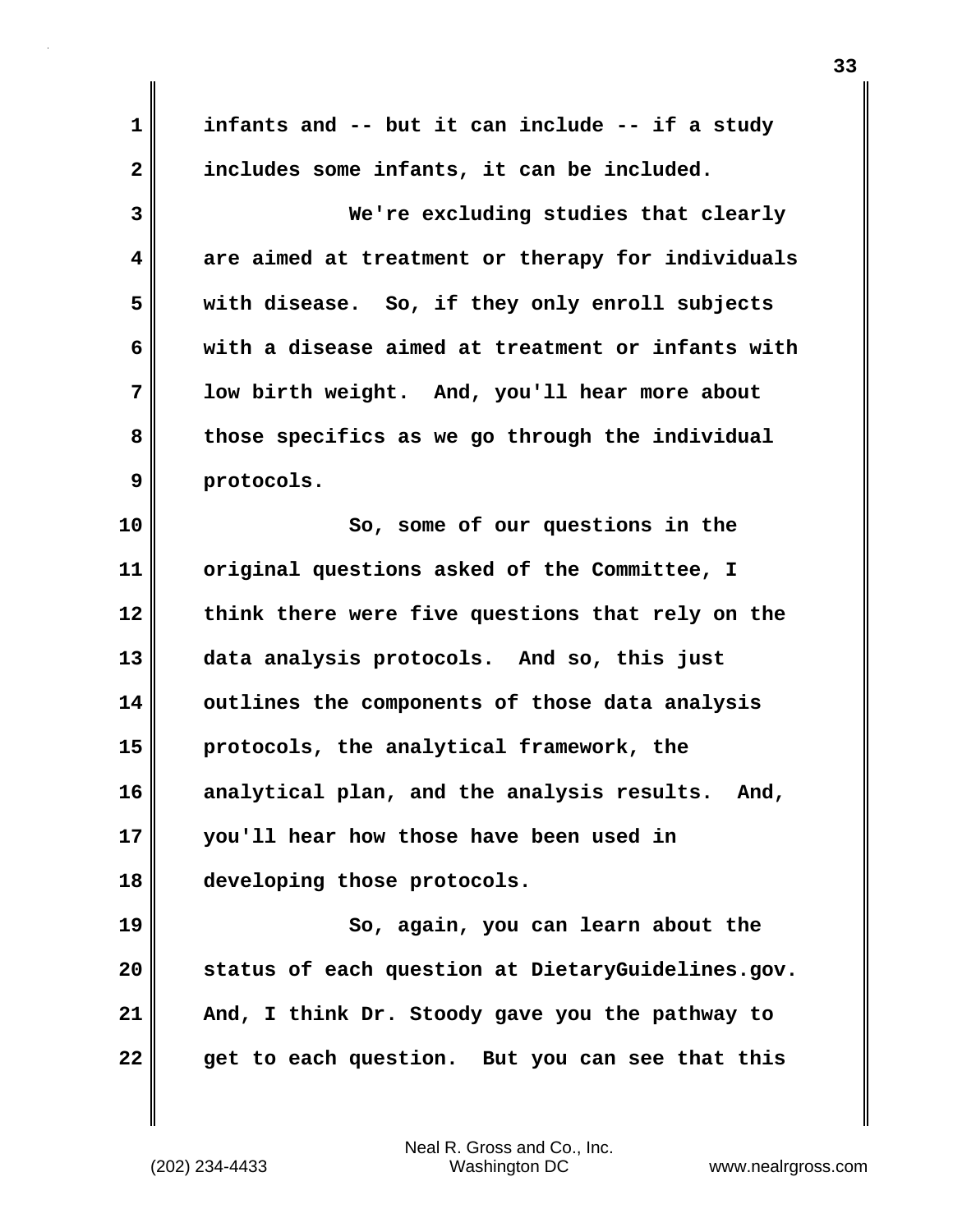**1 status will show you whether there's still 2 information to come, if we're developing the 3 plan, if we're implementing that plan, and when 4 we're at a point where we're reaching draft 5 conclusions. 6 So, you can follow the status of where 7 the subcommittees are with each of the Committees 8 and what will be ready then to come back to the 9 full Committee for discussion and decision 10 making. 11 So, looking at progress since the last 12 meeting, since the second meeting, we have 13 refined many of the 40 protocols that were 14 presented at meeting two, based on our discussion 15 at the meeting as well as our consideration of 16 the public comments that came in. 17** So, and across subcommittees, we have **18 made some modifications for consistency. So, 19 other factors to be considered have been added 20 for transparencies. And then, how we're defining 21 the key confounders and the terminology that 22 we're using for key confounders has been aligned**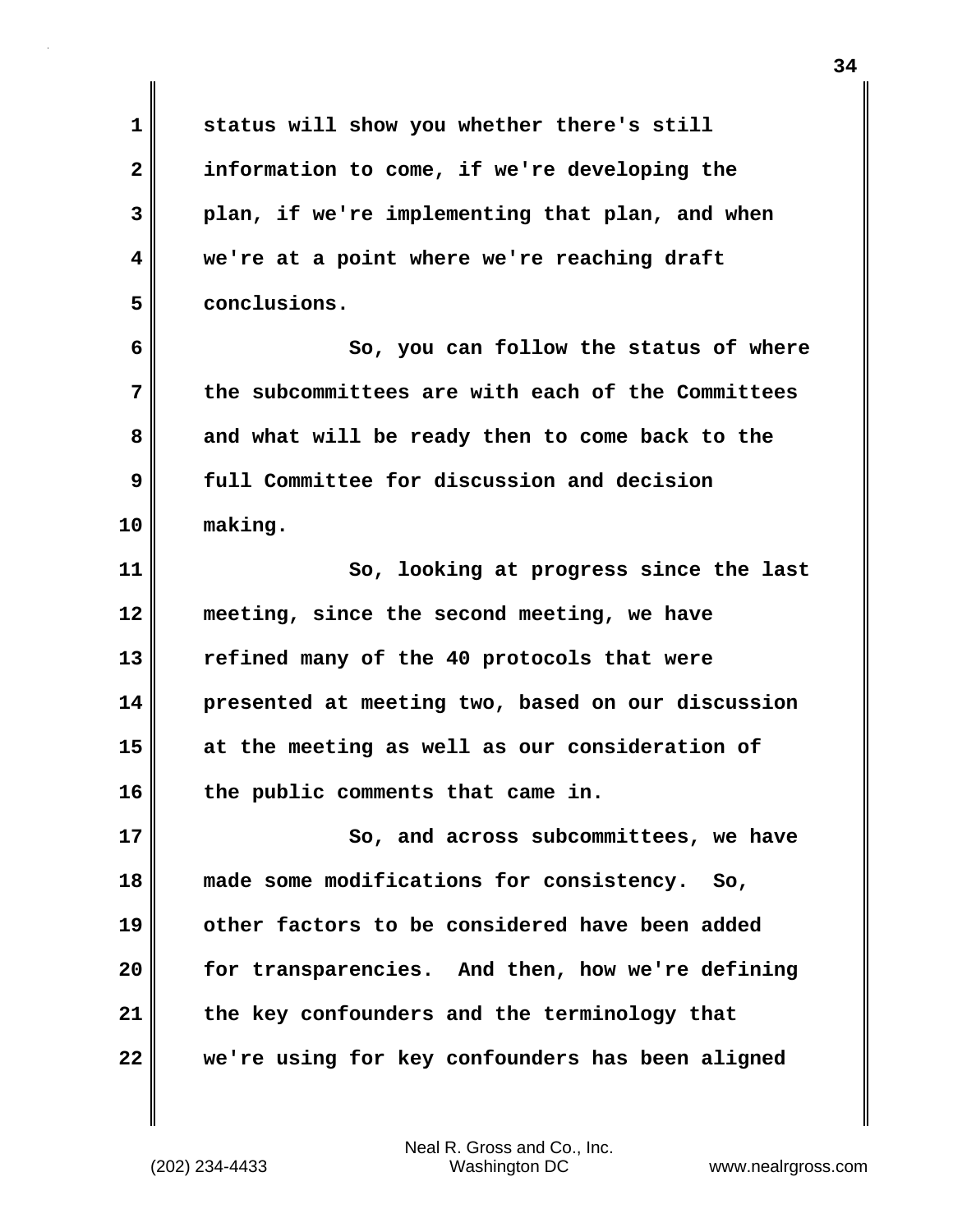1 for consistency.

| $\overline{\mathbf{2}}$ | Edits that were made simply for                  |
|-------------------------|--------------------------------------------------|
| 3                       | clarity are available online. But any            |
| 4                       | substantial edits that were made to those        |
| 5                       | protocols will be brought to the full Committee  |
| 6                       | meeting -- full Committee for discussion at this |
| 7                       | particular meeting.                              |
| 8                       | So, for this third meeting then, we'll           |
| 9                       | be describing the status and provide updates on  |
| 10                      | the work of the Committee, most findings are     |
| 11                      | still to come. Each of our subcommittees will    |
| 12                      | have up to 90 minutes for the presentation as    |
| 13                      | well as discussion and question and dialogue in  |
| 14                      | the Committee.                                   |
| 15                      | Again, the agenda is available at                |
| 16                      | DietaryGuidelines.gov. And, because we don't     |
| 17                      | know exactly how long the discussion will go,    |
| 18                      | that the times are approximate. They're not      |
| 19                      | fixed. My understanding is we will have a fixed  |
| 20                      | time to start after our lunch break, but there   |
| 21                      | may be a little bit of shuffling depending on    |
| 22                      | what -- where we are in the discussion.          |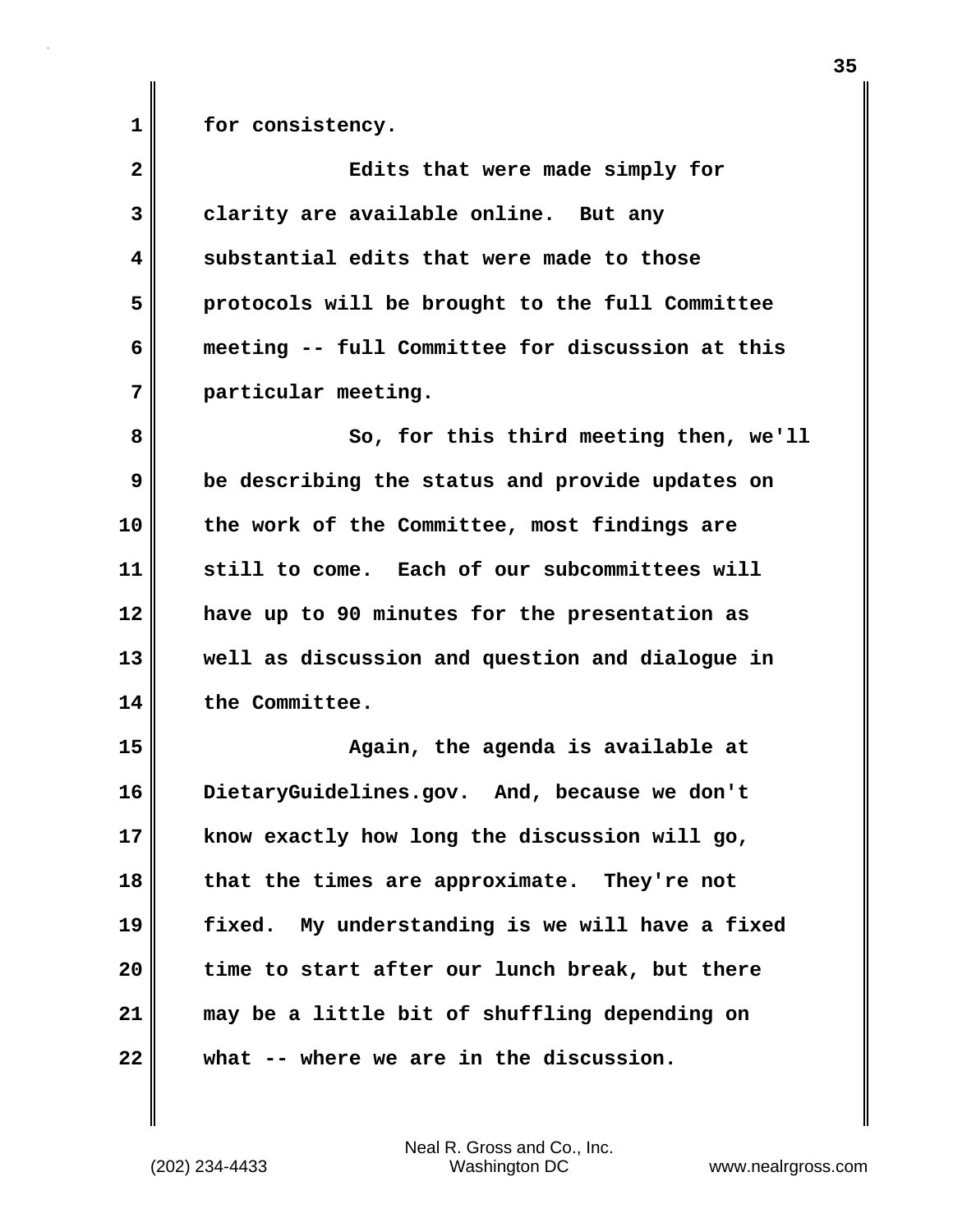| 1            | So, for today's meeting, we've had                |
|--------------|---------------------------------------------------|
| $\mathbf{2}$ | opening remarks, which I'm soon to finish. And    |
| 3            | then, we will have a presentation on the NESR     |
| 4            | synthesis of the evidence just to remind the      |
| 5            | Committee since that's the phase we're now moving |
| 6            | into. And then, we'll begin with the subcommittee |
| 7            | updates. We anticipate today we'll have Dietary   |
| 8            | Patterns, Dietary Fats and Seafood, and the       |
| 9            | Beverages and Added Sugars Committee report.      |
| 10           | And, hopefully, we'll have some opportunity for   |
| 11           | general discussion with the Committee.            |
| 12           | So, for tomorrow, opening remarks will            |
| 13           | be briefer and we will move into the remaining    |
| 14           |                                                   |
|              | subcommittee reports, Birth to 24, Pregnancy and  |
| 15           | Lactation, Frequency of Eating, and the Data      |
| 16           | Analysis and Food Pattern Modeling working group. |
| 17           | And, again, followed by the Committee discussion  |
| 18           | and closing remarks.                              |
| 19           | So, in terms of public comments, the              |
| 20           | Committee has received approximately 16,000       |
| 21           | written public comments since March 2019.<br>At   |

(202) 234-4433 Washington DC www.nealrgross.com Neal R. Gross and Co., Inc.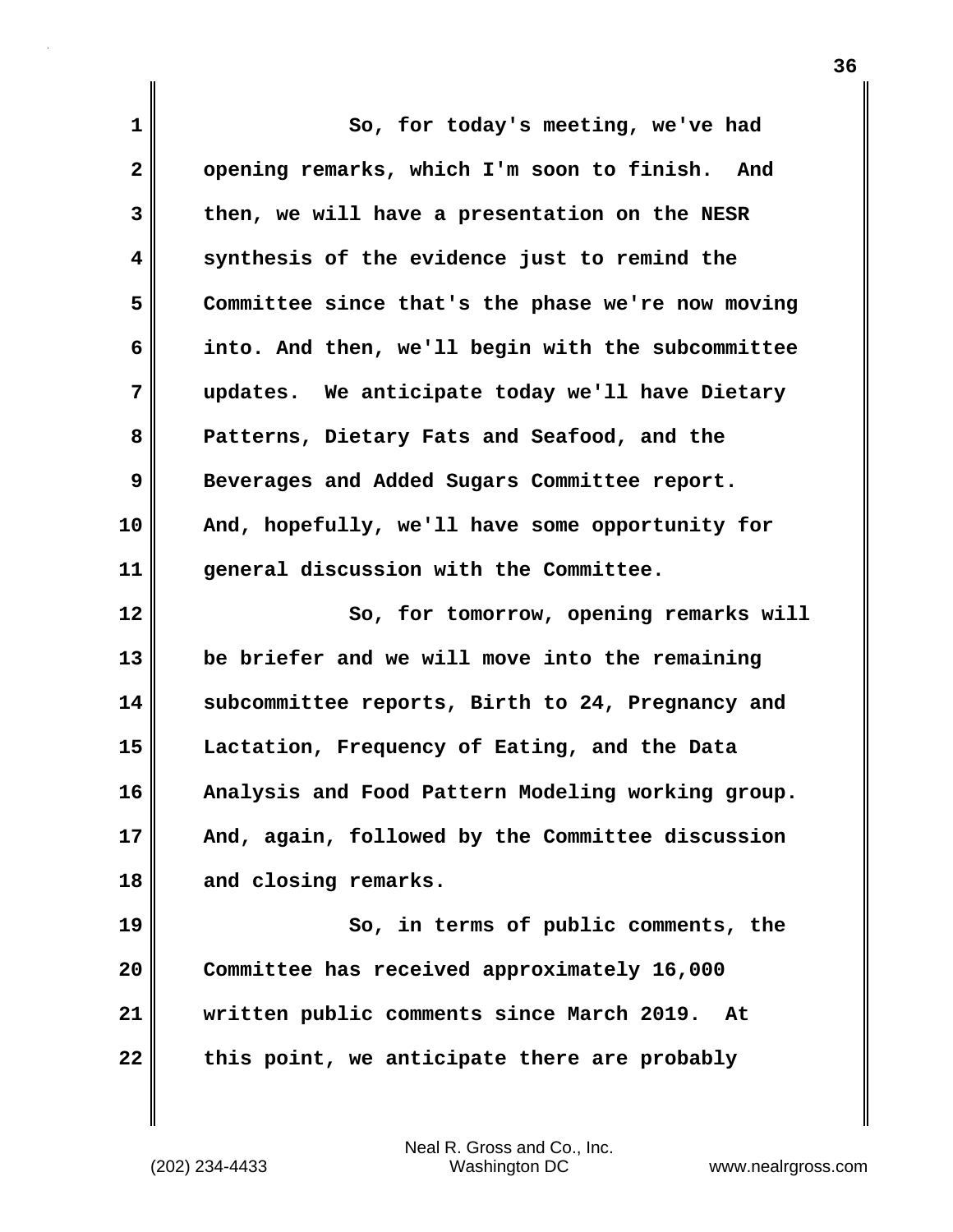| 1            | about 1,000 unique public comments in that. We    |
|--------------|---------------------------------------------------|
| $\mathbf{2}$ | would remind you that the comment period is open  |
| 3            | during the time that the Committee -- the Dietary |
| 4            | Guidelines Advisory Committee is convened.        |
| 5            | However, if you have comments specific            |
| 6            | to the new protocols that will be discussed       |
| 7            | today, it is most useful to the Committee in      |
| 8            | terms of our work if we -- if those Committees    |
| 9            | are submitted before Wednesday, November 7. So,   |
| 10           | that's -- you can submit comments any time, but   |
| 11           | if you really are commenting on those protocols,  |
| 12           | please try to get them to us by November 7.       |
| 13           | So, again, it's important to keep in              |
| 14           | mind that the Committee will be discussing new or |
| 15           | updated protocols and for some questions that the |
| 16           | subcommittee is bringing forward in the           |
| 17           | discussion today, the initial or draft findings   |
| 18           | for consideration will be considered by the whole |
| 19           | Dietary Guidelines Advisory Committee.            |
| 20           | So, just -- I want to be sure we keep             |
| 21           | in mind that we are still in the initial phase.   |
| 22           | We have two meetings, the input from the          |

 $\mathbf{I}$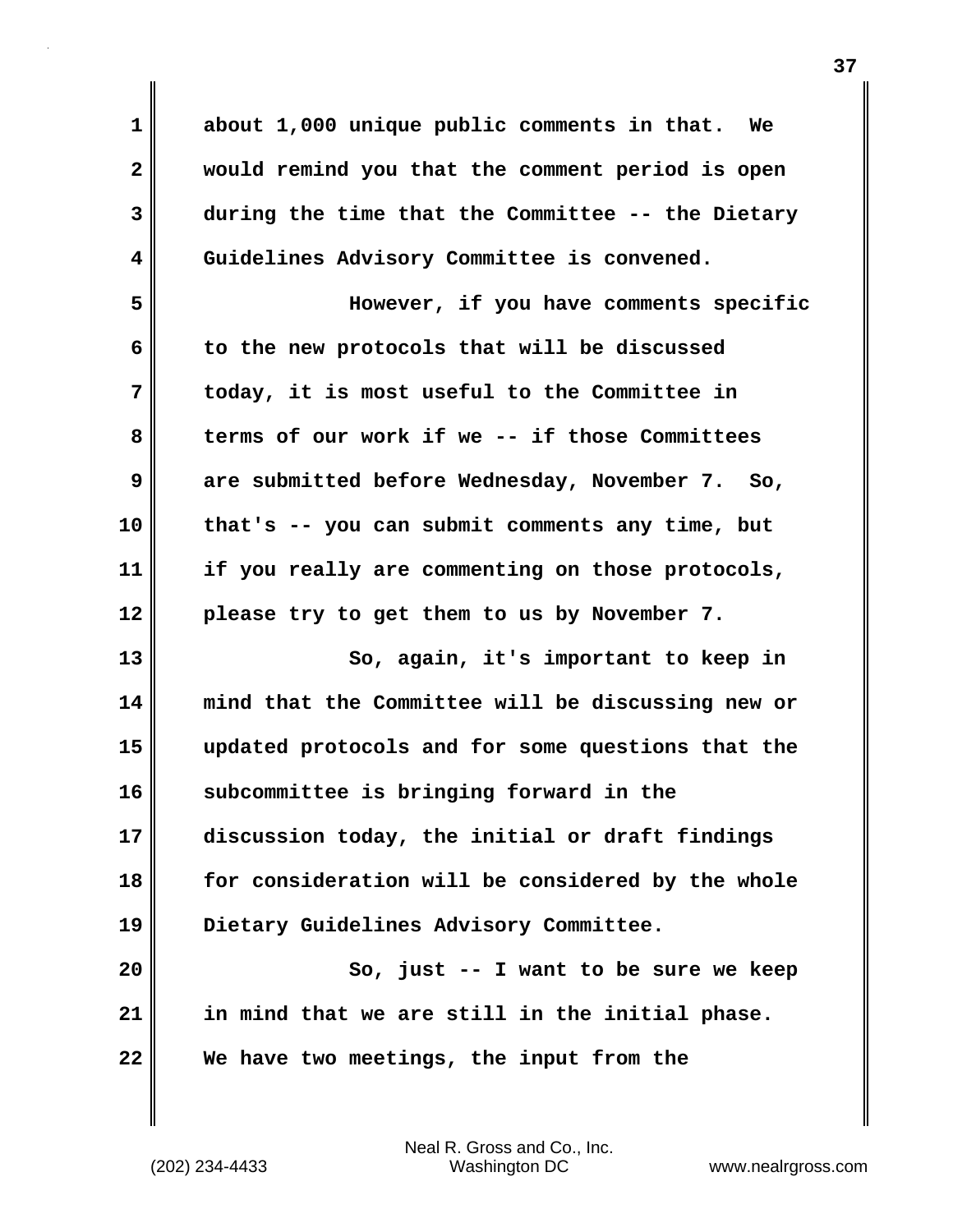**1 Committee today can influence where we go with 2 those drafts that are in progress. So, we're 3 hoping that this Committee really begins to move 4 forward and develop those. But we're still at 5 the initial phase. 6 So, I'm going to end my comments with 7 that. And, let me just ask the Committee members 8 if you have any questions or if you have any 9 comments at this point? 10 Okay. So, and, I will remind folks 11 after we hear the presentation on the NESR, 12 remember, hit the green button and say your name.**  13 So, we'll be hearing from Dr. Julie Obbagy about **14 the Nutrition Evidence Systematic Review Overview 15 of the Methodology. 16 Dr. Obbagy? 17 DR. OBBAGY: Thank you, Dr. Schneeman. 18 Good morning, everyone. So, my goal today is to 19 give you all an overview or a refresher about the 20 NESR systematic review methodology. 21 This information was also presented at 22 the first meeting back in March so it may sound**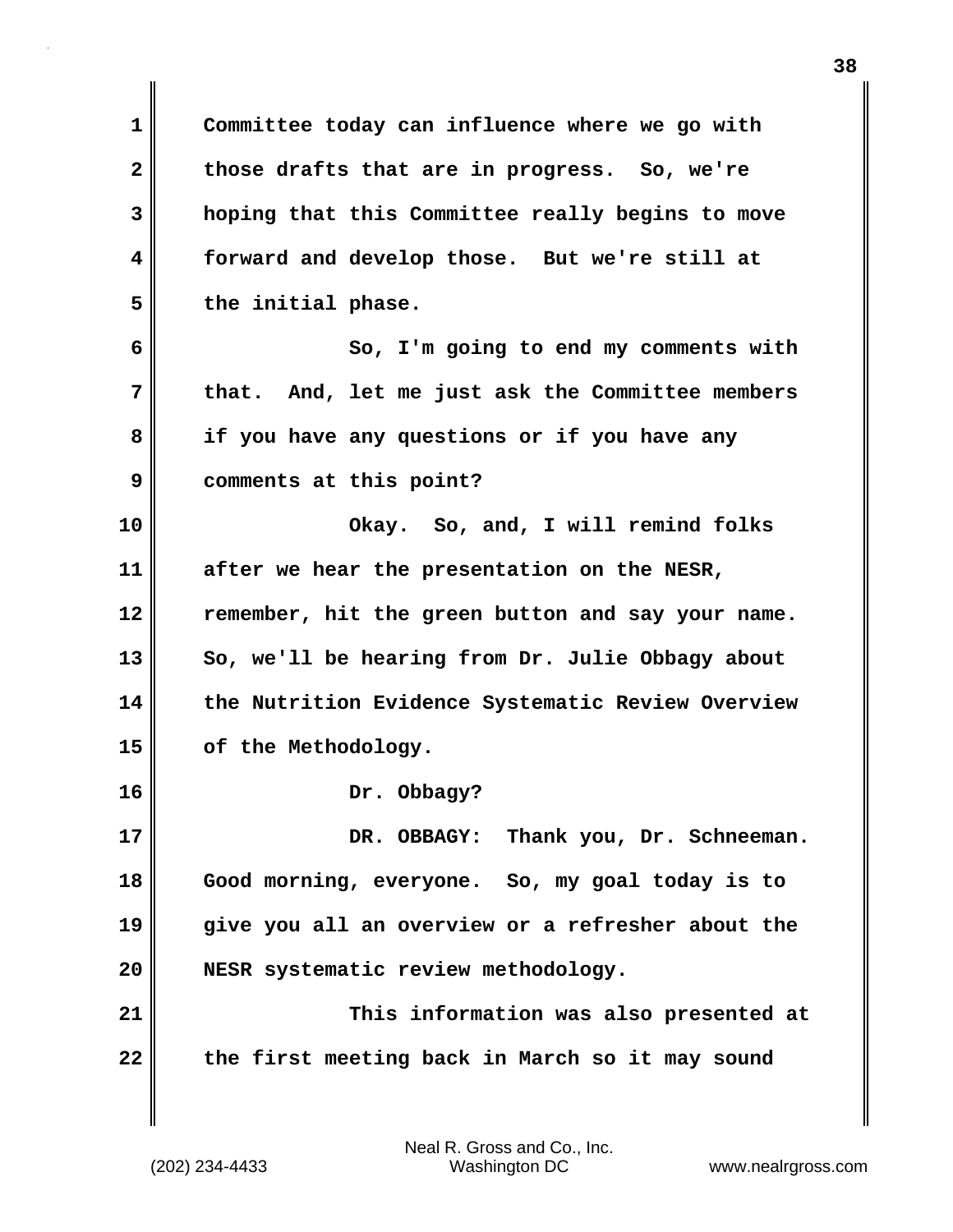**1 familiar to those of you who attended that 2 meeting. But since it's been several months now 3 and the Committee is now moving into the next 4 phase of their review process, we thought it 5 would be helpful to remind everyone of how the 6 process works, setting the stage for those 7 subcommittee presentations that you'll be hearing 8 about later today and tomorrow. 9** So, before I talk more about the **10 process, I wanted to give a little bit of 11 background about NESR. We were launched almost 12 exactly 11 years ago. And, our core mission has 13 always been to conduct systematic reviews on food 14 and nutrition related topics and systematic 15 reviews specifically that can be used to inform 16 U.S. federal guidance and programs. 17 You may know of us previously as the 18 Nutrition Evidence Library, or the NEL. But back 19 in January of this year, we updated our name to 20 the Nutrition Evidence Systematic Review, or 21 NESR, to do a better job of communicating that we 22 are a group of scientists who conduct systematic**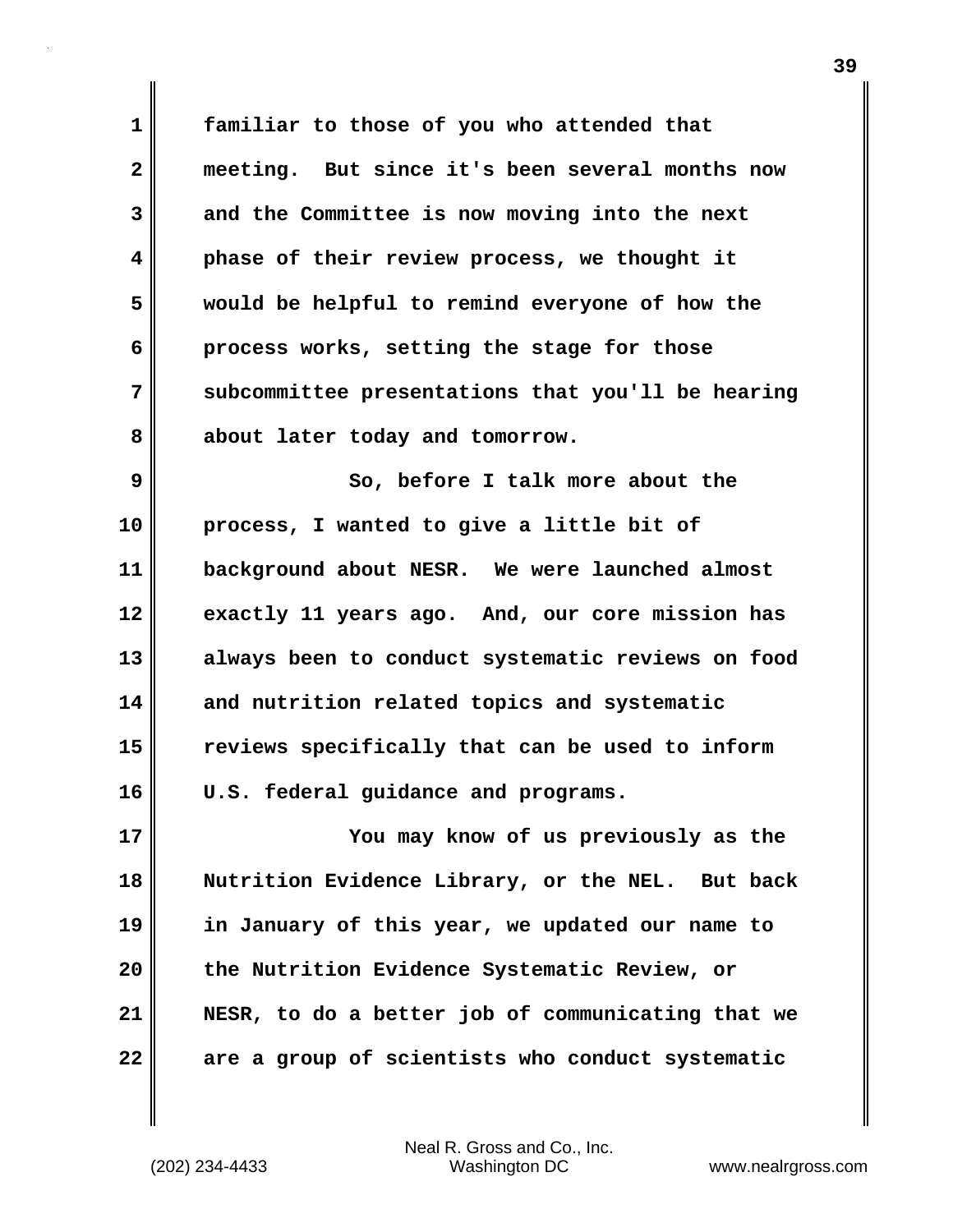**1 reviews on nutrition related topics.**

| $\mathbf{2}$ | As was mentioned by Dr. Schneeman,                |
|--------------|---------------------------------------------------|
| 3            | NESR systematic reviews are one of the three      |
| 4            | approaches that the 2020 Committee is using in    |
| 5            | their review of the evidence. And, just so that   |
| 6            | we're all on the same page as to what a           |
| 7            | systematic review is, we describe it as a         |
| 8            | research project that answers the very clearly    |
| 9            | formulated scientific question by searching for,  |
| 10           | evaluating, analyzing, and synthesizing nutrition |
| 11           | evidence.                                         |
| 12           | And, the image on this slide just                 |
| 13           | gives you a brief snapshot of what that process   |
| 14           | looks like. I'll be detailing the process more    |
| 15           | in the subsequent slides of the presentation.     |
| 16           | But I did want to take a moment to                |
| 17           | note that we do routinely evaluate our process    |
| 18           | and make updates to the process to ensure that    |
| 19           | we're taking advantage of all of the evolutions   |
| 20           | that occur in the field of systematic review so   |
| 21           | that our process remains state of the art.<br>And |
| 22           | so, I'll try to highlight some of the places      |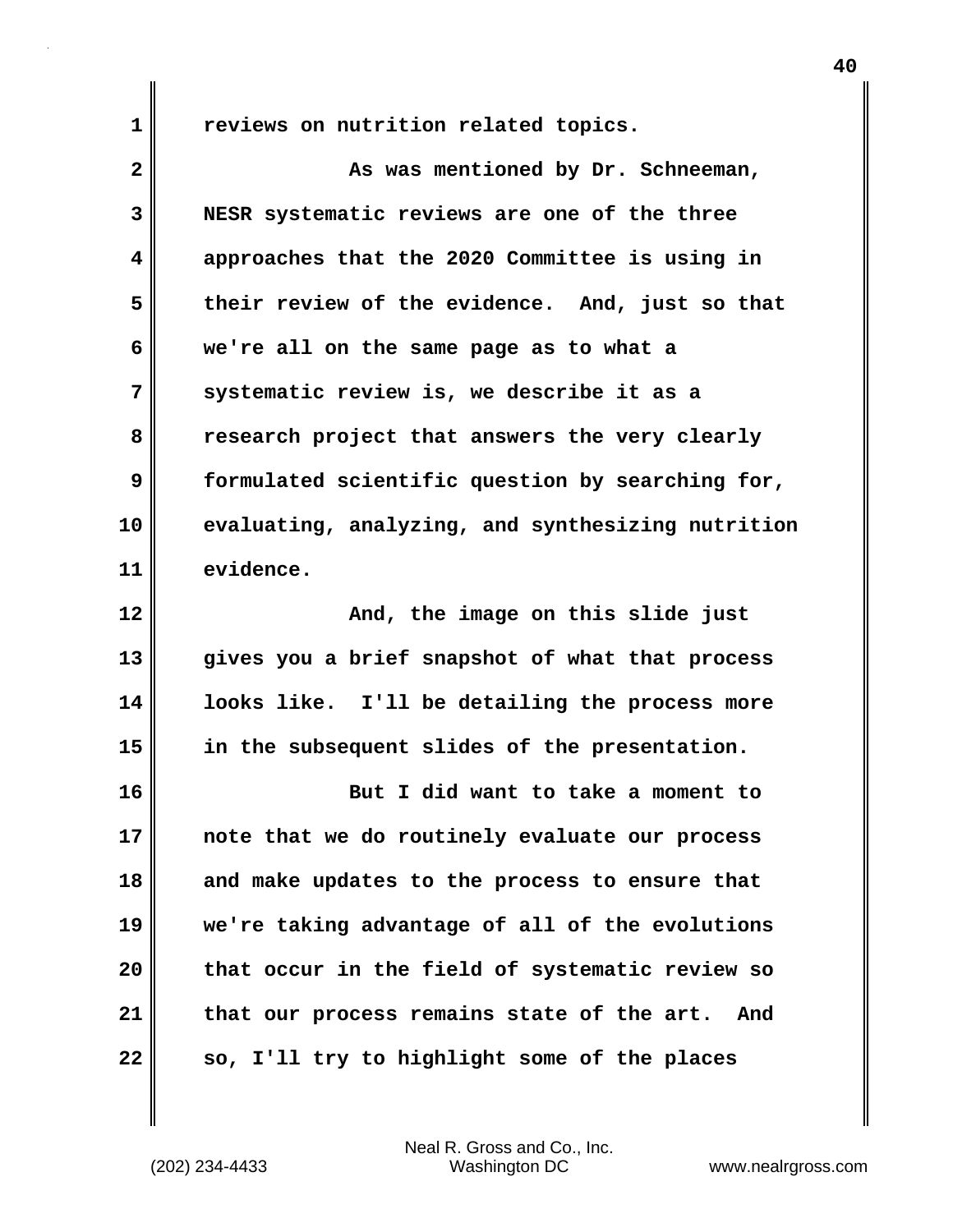**1 where we made updates prior to working with the 2 2020 Committee.**

**3 So, this slide briefly describes the 4 roles and responsibilities of the 2020 Advisory 5 Committee and of the NESR team in conducting its 6 systematic reviews. And, I'll speak to these 7 roles again throughout the rest of the 8 presentation, but just wanted to set the stage 9 with sort of an overview of what those roles and 10 responsibilities are. 11** So, the Advisory Committee really **12 drives the process. They establish the protocols 13 that you've heard about and will hear more about 14 today including the inclusion/exclusion criteria. 15 They review all of the studies that are included**

**17 established. They deliberate on and synthesize 18 the body of evidence.**

**16 having met all of that criteria they've**

**19 And then, ultimately, they write and 20 grade the conclusion statements that are included 21 in the report that they'll submit to USDA and HHS 22 at the end of the process.**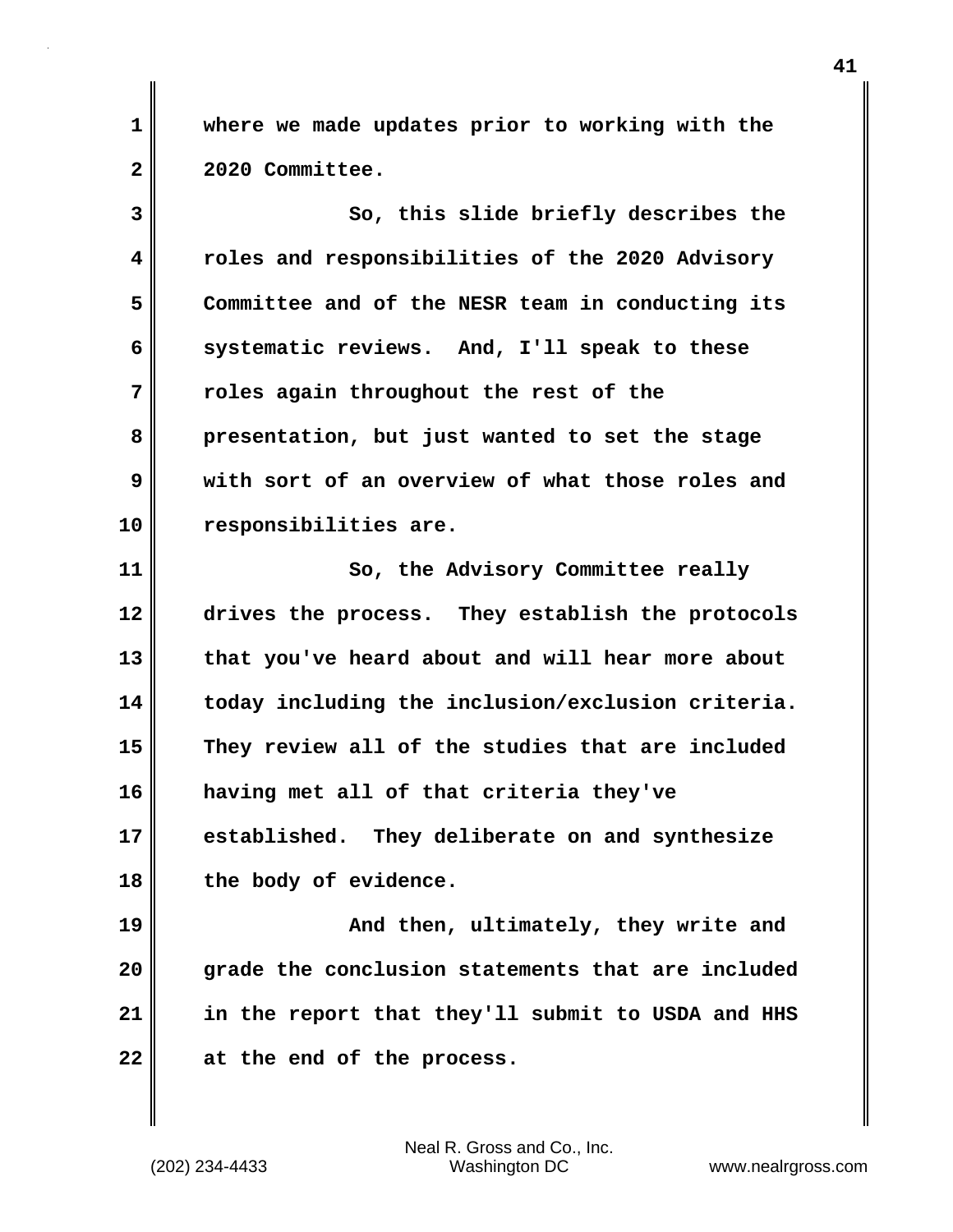**1 The NESR staff supports the 2 Committee's review by providing expertise in the 3 methodology. We facilitate, execute, and 4 document all of the work necessary to make sure 5 that the reviews are done in a rigorous and 6 transparent way according to our methodology. 7 And so, this involves, for example, 8 using those Committee protocols to search for all 9 of the included studies, screen those studies, 10 and then, extract data and conduct risk of bias 11 assessments for the Committee to then review and 12 deliberate on. 13 And, I would like to acknowledge our 14 NESR team members who are supporting the 2020 15 Committee. They are a dedicated team of 16 scientists who have been trained and have 17 experience in expertise in conducting systematic 18 reviews. And, all of our analysts also have 19 advanced degrees in nutrition science or public 20 health or epidemiology or a very closely related 21 field. And then, we're also supported by two 22 librarians who have advanced degrees in library**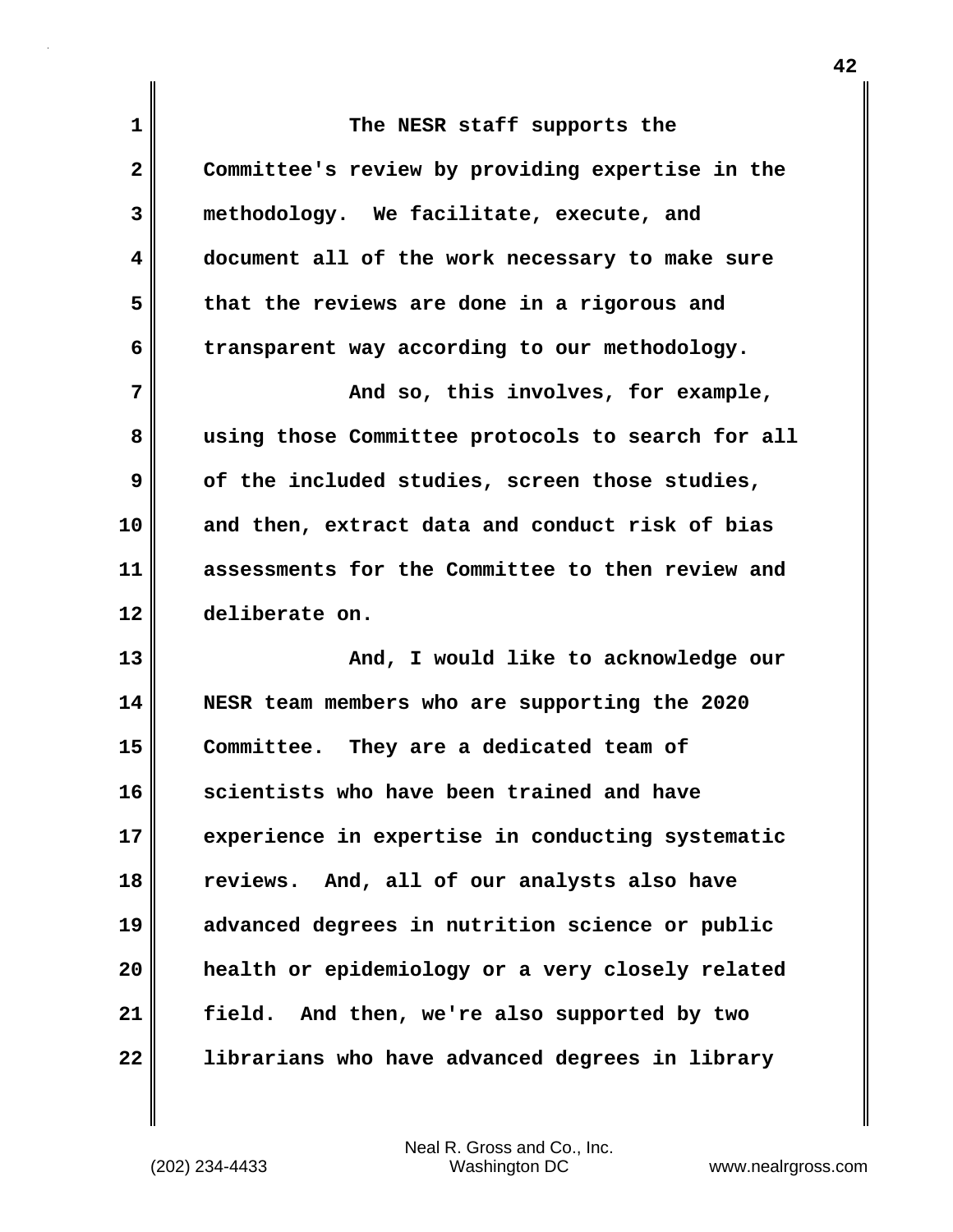**1 science.**

| $\overline{\mathbf{2}}$ | So, at the last meeting in July and              |
|-------------------------|--------------------------------------------------|
| 3                       | again at this meeting, you'll be seeing a number |
| 4                       | of systematic review protocols presented and     |
| 5                       | discussed. And, again, these are the protocols   |
| 6                       | that are posted on DietaryGuidelines.gov.        |
| 7                       | You heard an excellent overview of               |
| 8                       | what those protocols are and what they include   |
| 9                       | from Dr. Schneeman, so I won't repeat what she   |
| 10                      | said. But I will say that this protocol really   |
| 11                      | is the plan for how the Committee intends to     |
| 12                      | conduct their review of the evidence to answer   |
| 13                      | each of those individual questions that they've  |
| 14                      | been tasked with addressing.                     |
| 15                      | And, again, it includes a number of              |
| 16                      | pieces, the analytic framework and the inclusion |
| 17                      | and exclusion criteria. And, as the process is   |
| 18                      | continuing, the search results will also be      |
| 19                      | added. And, you'll see some of that, again, at   |
| 20                      | this meeting.                                    |
| 21                      | So, picking up from where we left off            |
| 22                      | with development of the protocols, once that     |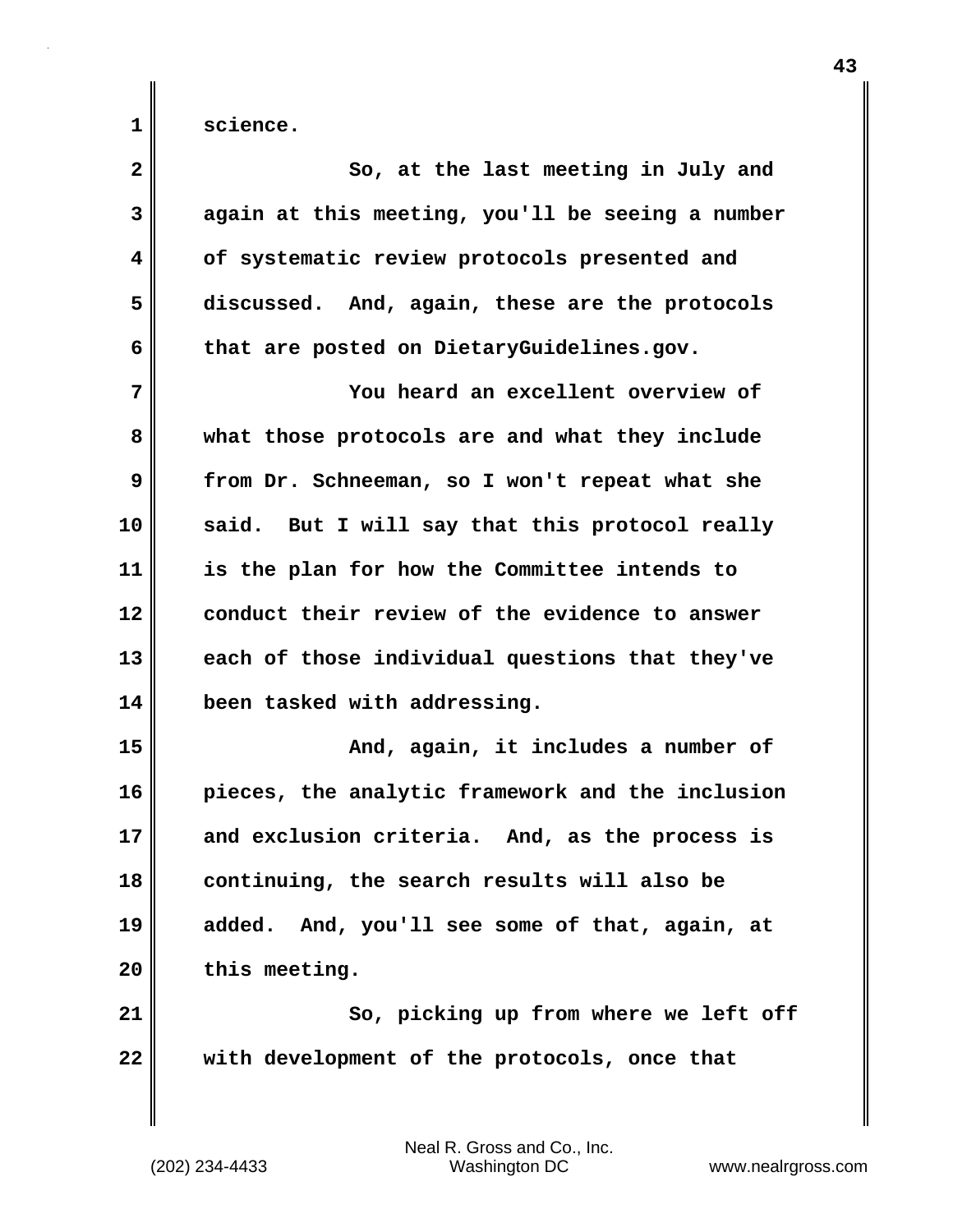**1 protocol is in place, our NESR librarians take 2 the analytic framework and the inclusion and 3 exclusion criteria and, using them as guides, 4 they create and implement a literature search 5 strategy to find all of those studies that are 6 relevant to the question. 7 And, each of the search strategies 8 that the librarians develop includes 9 identification of the relevant electronic 10 databases that will be searched along with the 11 key search terms or search strings that will be 12 used to search within those databases. 13 For every question the 2020 Committee 14 is addressing with the systematic review, we're 15 searching at least three electronic databases. 16 In some cases, we're searching four databases. 17 And, the literature searches are 18 really designed to cast a very wide net to 19 identify any potential article that could be**

**21 So, once we've run the search, two of** 22 **our NESR analysts will independently screen all** 

**20 appropriate for inclusion in the review.**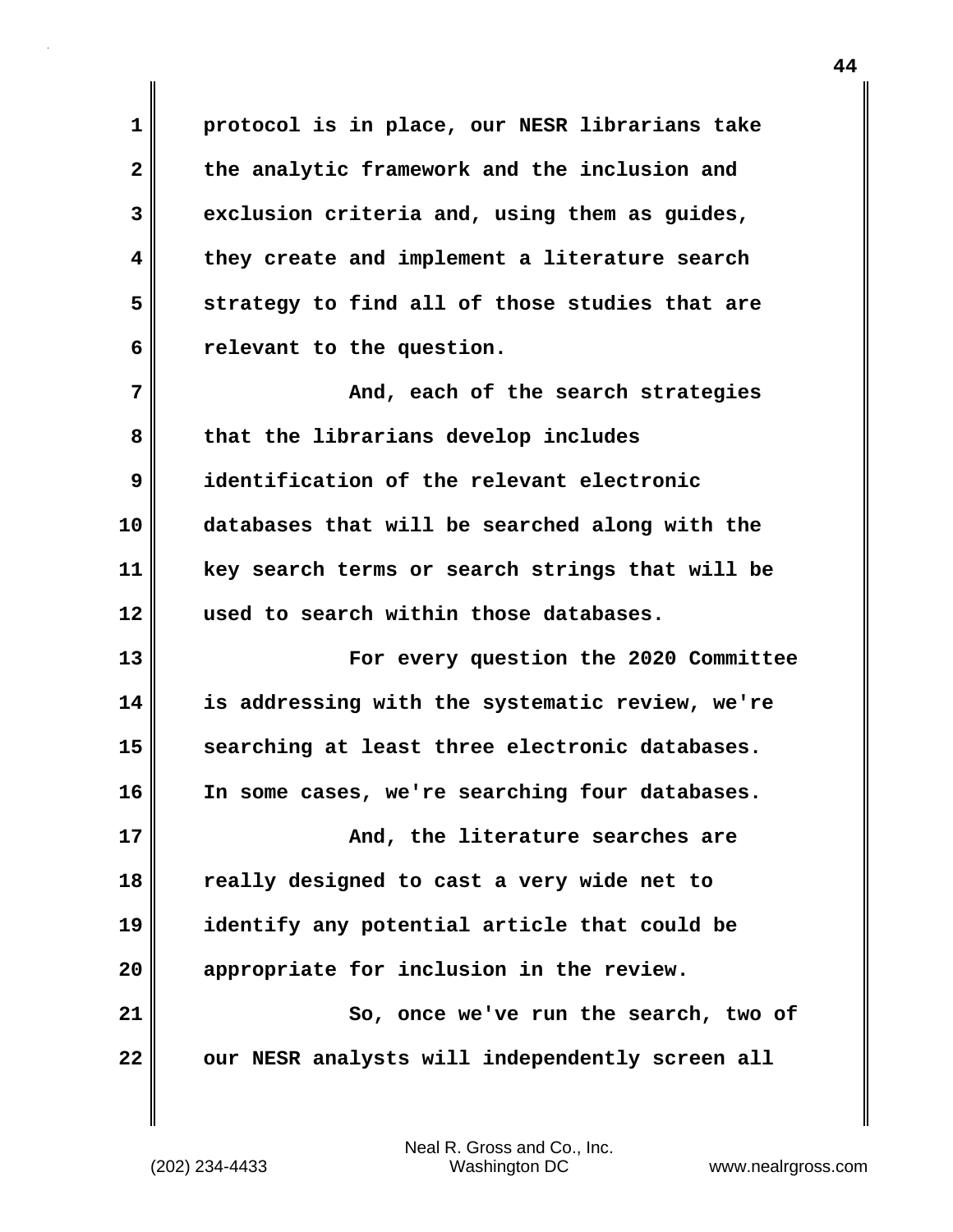**1 of the studies picked up in the search using the 2 inclusion and exclusion criteria that the 3 Committee established. And, the goal of screening 4 is to review every one of those studies picked up 5 in the search and exclude any that don't meet the 6 criteria that the Committee has established.**

**7** So, this means that ultimately only **8 studies that meet all of the criteria are 9 included in the systematic review. I'd also note 10 that we do a manual search at this step as well. 11 It's a very standard step in the field of 12 systematic review. It involves searching all of 13 the reference lists from the included articles 14 and also we typically take a look at the 15 references in any existing relevant systematic 16 reviews that have been done on the topic just to 17 make sure that we found every possible article 18 that might be appropriate for the review.**

**19 We don't typically find too many 20 studies this way, but it is an extra step just to 21 ensure that we've captured anything that might be 22 out there, that the search is comprehensive.**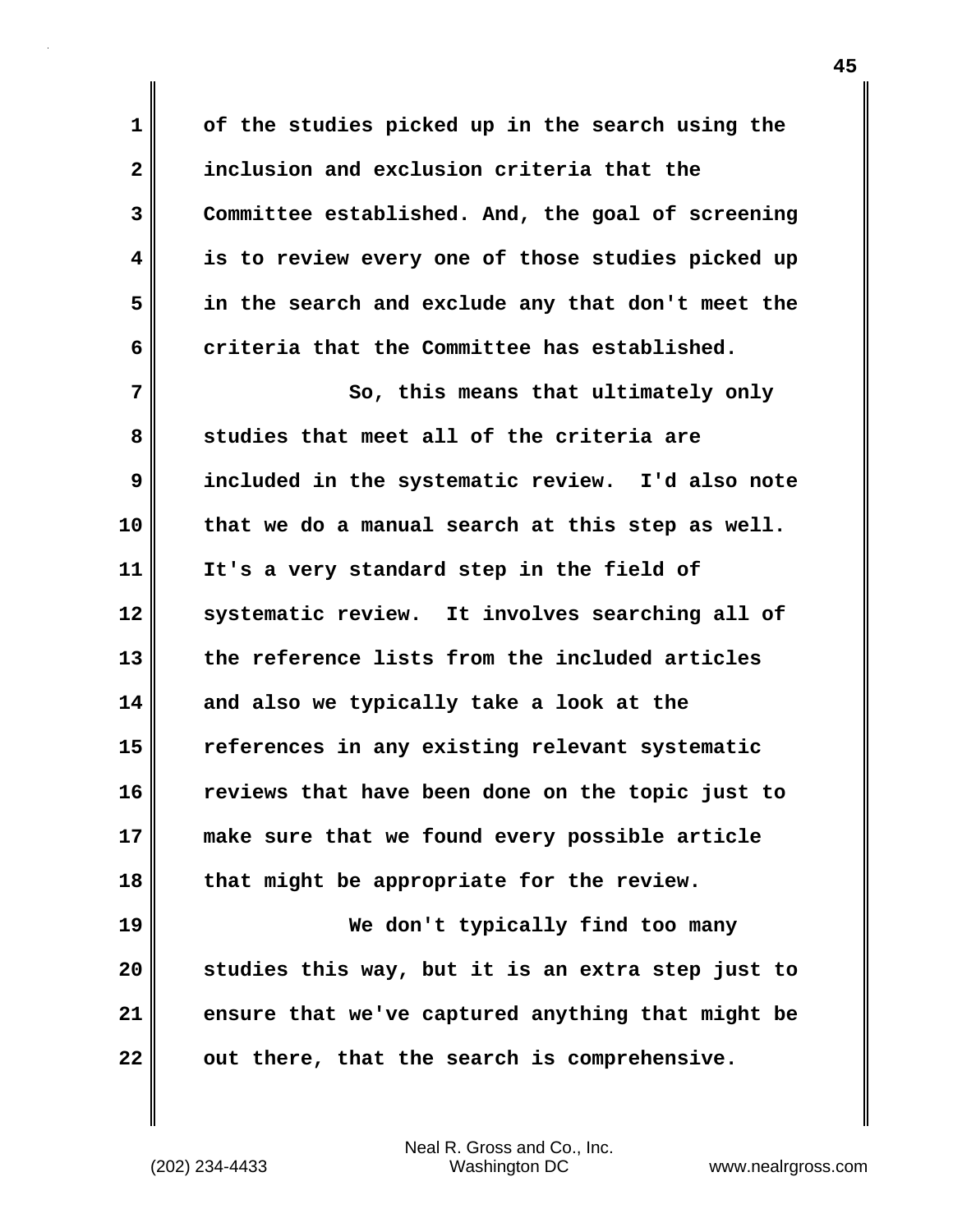**1 Occasionally, we might capture a paper, for 2 example, that wasn't indexed very well in PubMed. 3 So, this complete literature search 4 strategy and the results are documented. The 5 results you'll see today are presented in a 6 flowchart so you can see how they were screened 7 in and out throughout the process. There's also 8 a list of the included articles and then tables 9 of all of the articles that were excluded after 10 full text review including the rationale for why 11 they were excluded. 12 This process of literature searching 13 is very systematic. It's very well documented so 14 that it is reproducible. And, it's very clear at 15 the end of the day what articles were included in 16 the review and then which articles were excluded 17 and why. 18 So, next, the Committee determines the 19 data that they would like extracted from each of 20 those included articles, essentially thinking 21 about what data they would like pulled out to 22 review that would be most helpful to them in**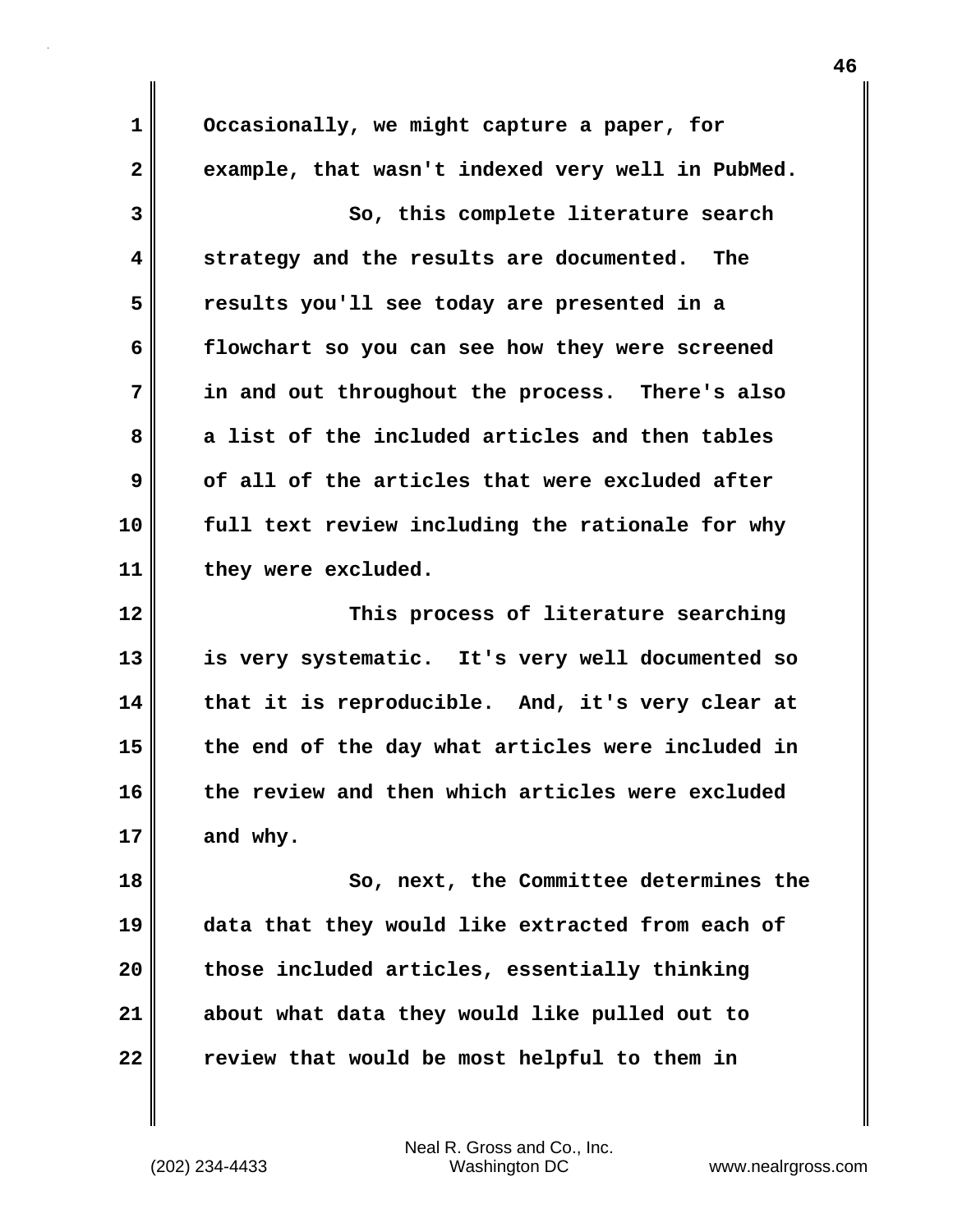**1 answering the systematic review question.**

**2 There's some examples of the types of 3 data pulled out on this slide, information about 4 the study design. Information about the 5 participants that are enrolled in the study, 6 details about the exposure assessment 7 methodology, dietary assessment, how the 8 intervention was designed and conducted, how 9 outcomes were measured, how the analysis was 10 done, what confounders were adjusted for, the 11 results that are reported, funding source, all 12 kinds of data along these lines. 13 Our NESR analysts extract all of that 14 data from each of the included articles. And, 15 they also develop evidence tables to display, 16 summarize, describe the body of evidence that's 17 available to the Committee to review. 18 In addition, a formal risk of bias 19 assessment is done for each included studies -- 20 each of the included studies. A risk of bias 21 assessment essentially involves looking at how 22 each of those studies was designed and conducted**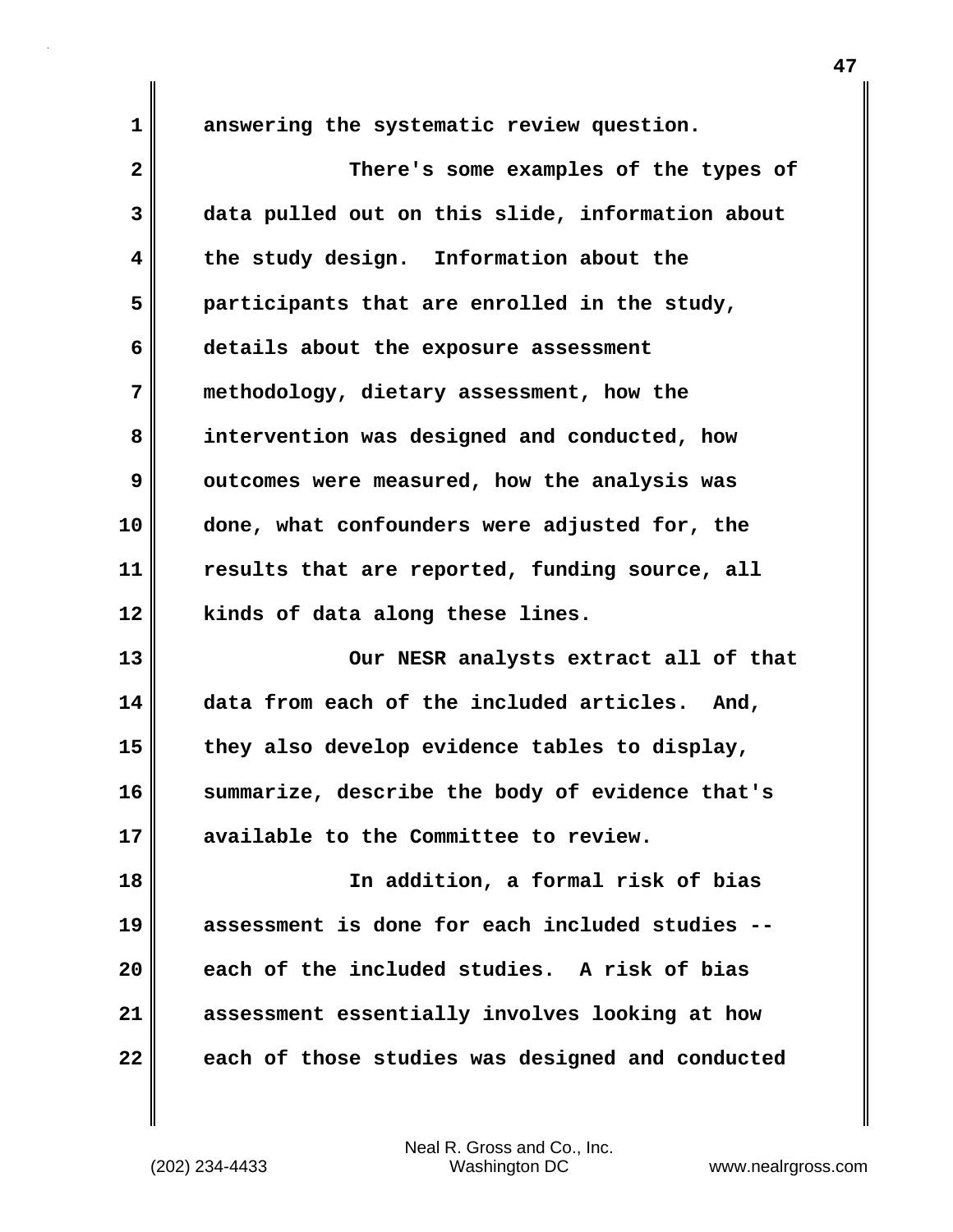**1 to identify any potential risks that could either 2 bias or impact upon the trustworthiness of the 3 results reported in that study.**

**4 It looks at things like how well 5 randomization was done, the selection of the 6 participants, were they blinded? It looks at 7 confounding of observational studies. It looks 8 at how exposure classification was done. It 9 looks at whether or not the intervention was 10 adhered to or how the fidelity to the 11 intervention was within the study. It looks at 12 missing data, outcome measurements and then 13 selective outcome reporting.**

**14 And, this assessment is used later in 15 the process when they body of evidence is 16 synthesized, when the conclusion is drawn, and 17 very directly in the grading process that's used 18 to grade the strength of the evidence.**

**19 And, I'll just note that this is one 20 of those places where we made some updates coming 21 in to the 2020 Committee work. We've selected 22 three risk of bias tools to use with this 2020**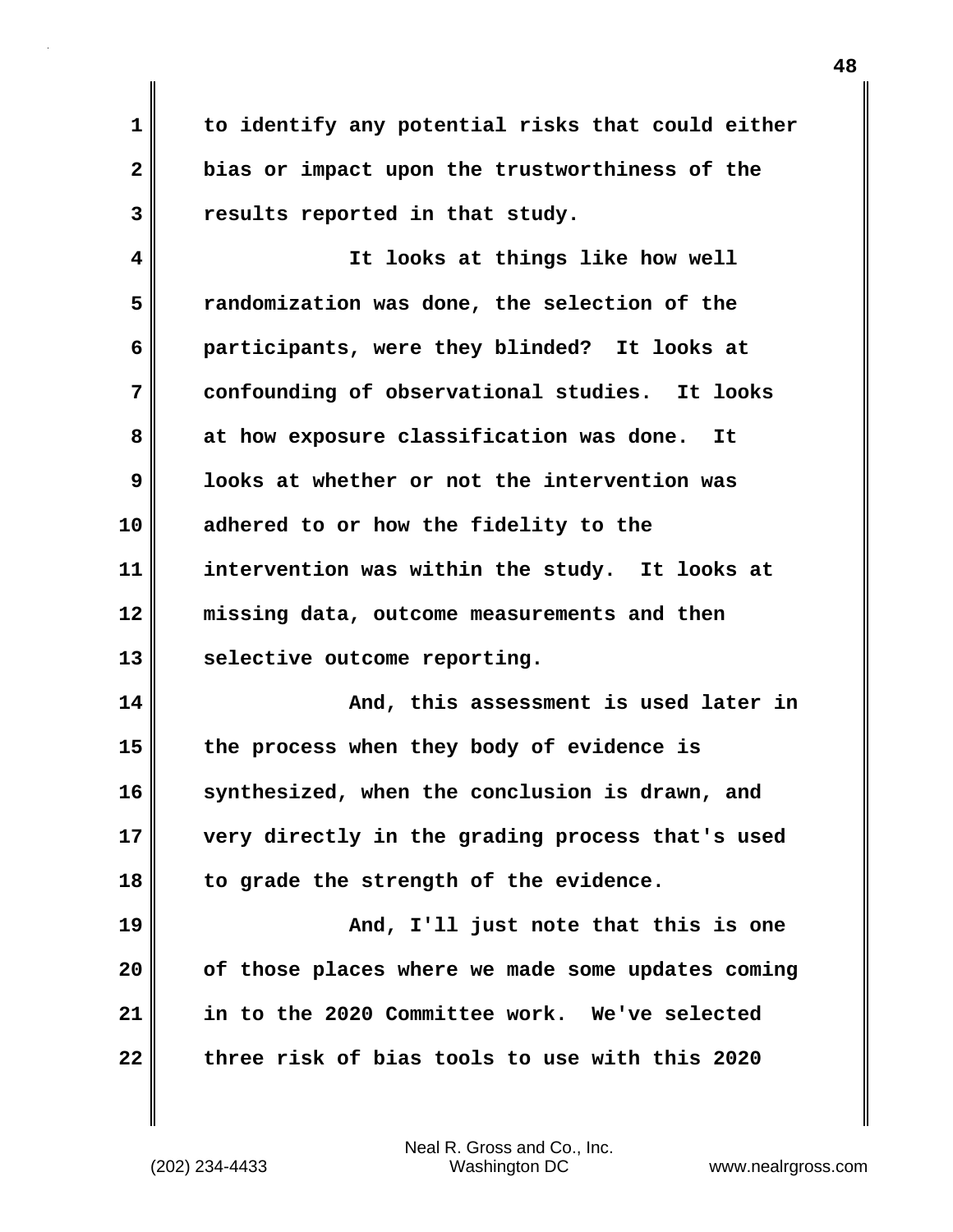**1 Committee, again, to align with best practices in 2 the field. And, those tools are tailored to 3 specific study designs. So, they're really 4 tailored to pick up specific risks that are 5 unique to different study designs. 6 So, there's one for randomized control 7 trials. There's one for non-randomized trials.**  8 And, then, a third tool for observational **9 studies. And, I've noted those tools at the 10 bottom of this slide, but there's a lot more 11 information available on our NESR website. 12** So, next, the Committee uses all of **13 that extracted data, the evidence tables, the 14 risk of bias assessments from all of the included 15 studies to synthesize the body of evidence in 16 order to answer the systematic review question 17 that they are addressing. And, this process is 18 really the process by which evidence is taken 19 from multiple studies. It's described. It's 20 compared, contrasted, and then, combined 21 qualitatively. 22** Ney really thoroughly review all of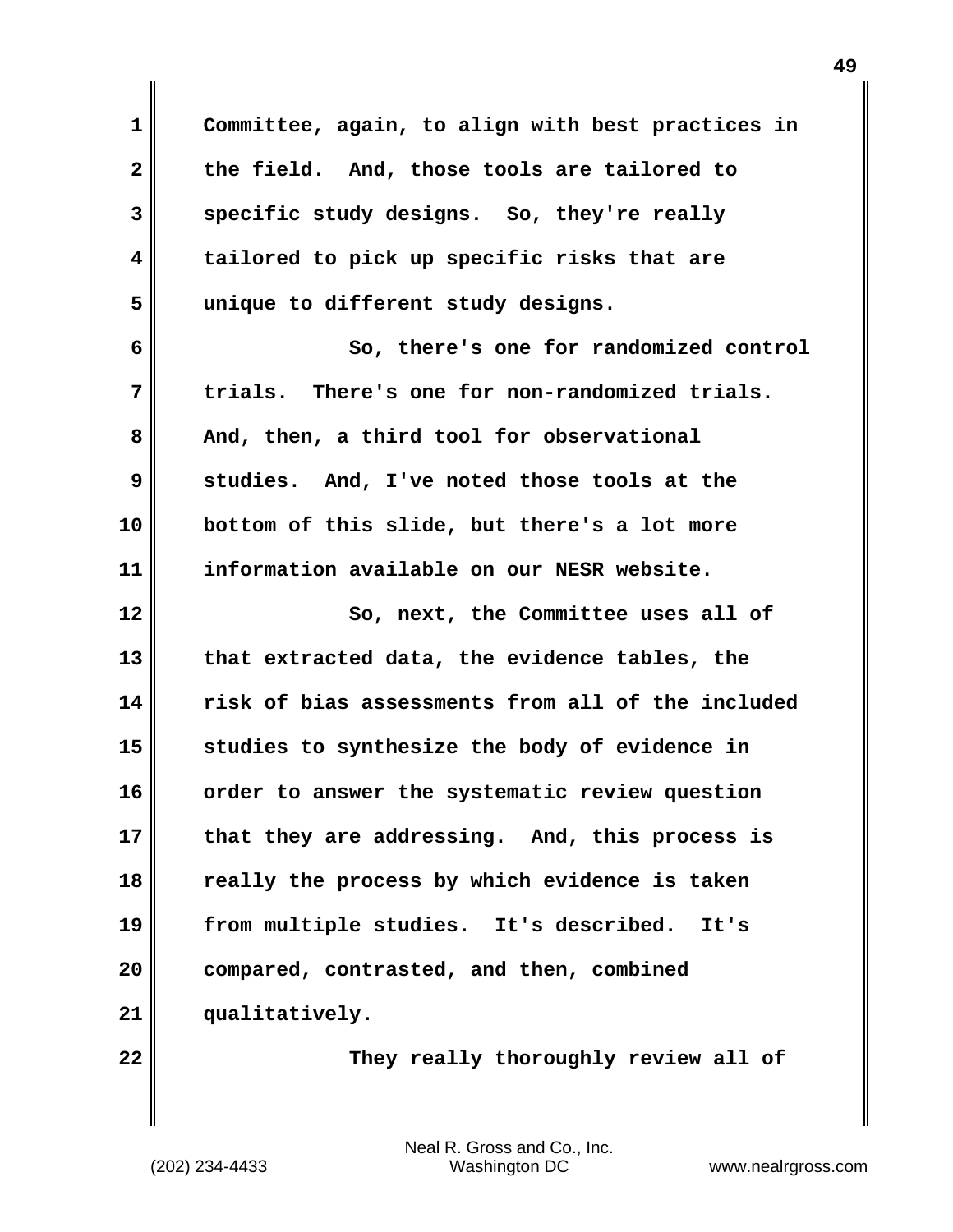**1 those included studies looking for overarching 2 themes from the evidence, similarities and 3 differences between the studies, both in terms of 4 how they were conducted and the results they're 5 reporting.**

**6 They think about any factors that 7 might be impacting the relationships being 8 examined, thinking about those confounders and 9 factors that they identified up front as part of 10 the analytic framework, considering how well the 11 studies have been designed and conducted. And 12 then, of course, identifying gaps and limitations 13 throughout.**

**14 And, the ultimate goal of the 15 synthesis process is to develop a conclusion 16 statement. And, a conclusion statement is a 17 summary statement or a series of statements that 18 reflects the complete body of evidence reviewed, 19 so it doesn't take into consideration evidence 20 that was not included in the systematic review. 21 And, it's written as an answer to the 22** systematic review question being addressed. And,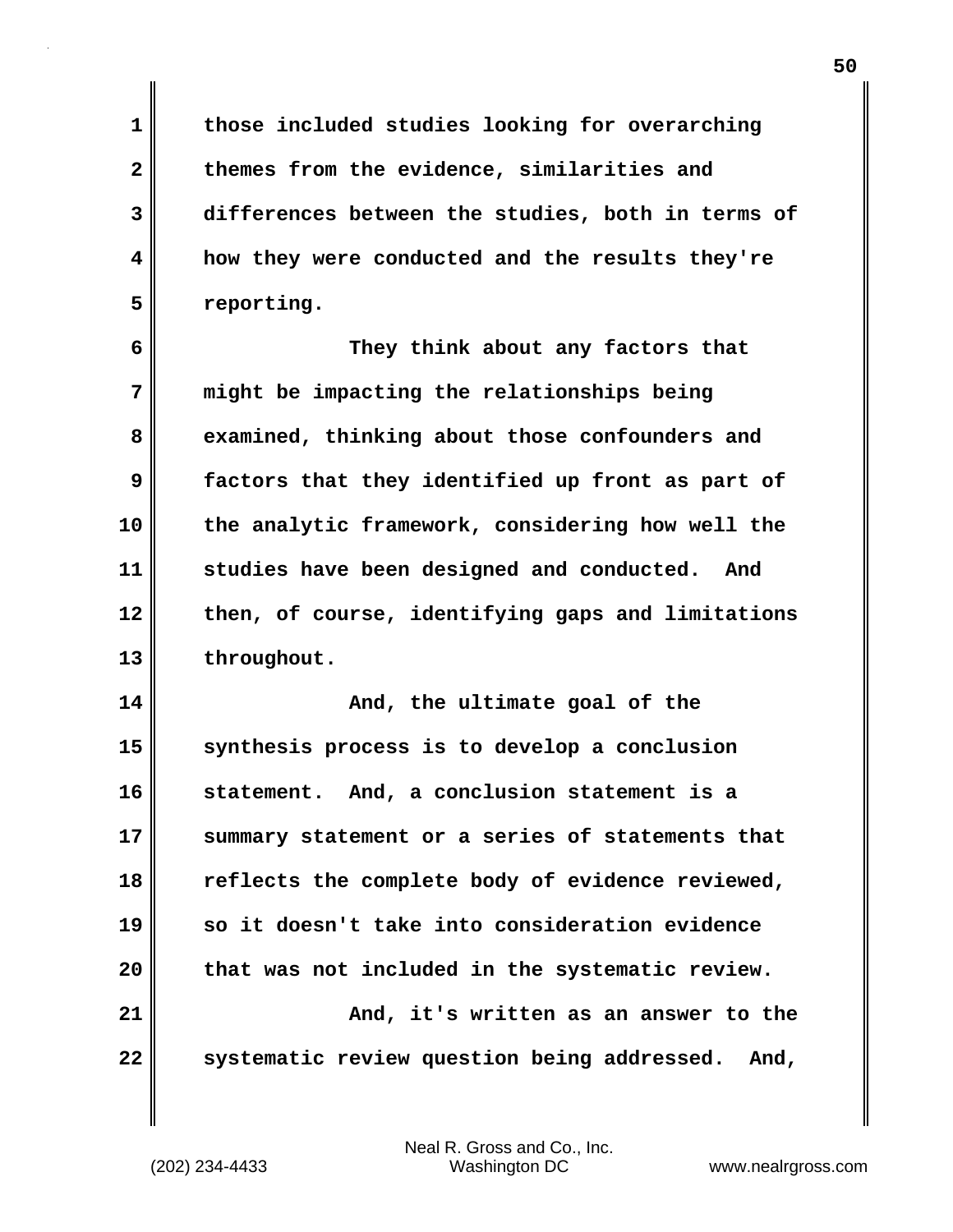**1 in some cases, the conclusion statement may also 2 state that there was not enough evidence or 3 insufficient evidence available to answer the 4 question.**

**5 And, then next, the Committee will 6 assign a grade to each of those conclusion 7 statements. And, that grade is really an 8 important piece of the process because it 9 indicates the strength of evidence underlying 10 that conclusion statement or how confident the 11 Committee is in the conclusion statement that** 12 they have drawn.

**13 They use some predetermined grading 14 criteria to assess the body of evidence. And, 15 I'll talk a little bit more about that specific 16 criteria on the next slide. But they ultimately 17 will assign one of four grades to each of their 18 conclusion statements, strong, moderate, limited, 19 or grade not assignable.**

**20 So, a strong grade is one in which the 21 level of certainty is strong. The Committee is 22 confident in that conclusion statement so that if**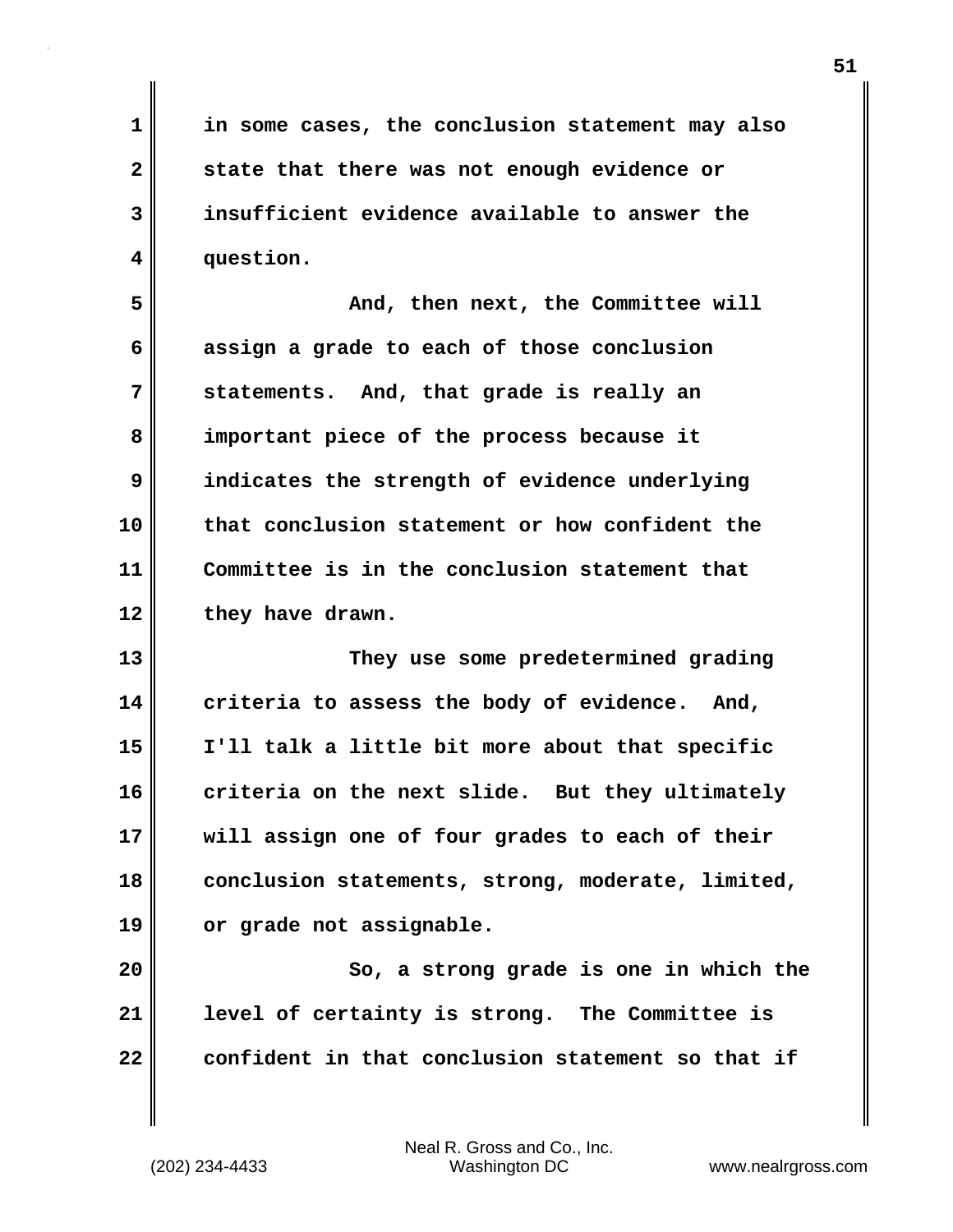**1 new evidence might be published in the future, 2 the chances of the conclusion statement changing 3 is unlikely. As you move into a moderate, the 4 confidence drops a little bit. If new evidence 5 comes out, that might mean that the conclusion 6 statement may need to be revisited. 7 With a limited conclusion statement, 8 if new evidence emerges that is in a case of a 9 limited conclusion statement, means that 10 modifications to the conclusion statement are 11 likely. 12 And then, finally, we do have the 13 grade not assignable option. That's when a 14 conclusion statement cannot be drawn either due 15 to there being no evidence available that met the**

**16 inclusion/exclusion criteria that the Committee 17 set or insufficient evidence was available.**

**18 So, there may have been studies but 19 there were too many inconsistencies or too many 20 limitations in those studies in those studies to 21 really be able to confidently draw a conclusion.** 22 **So, NESR's grading process is also**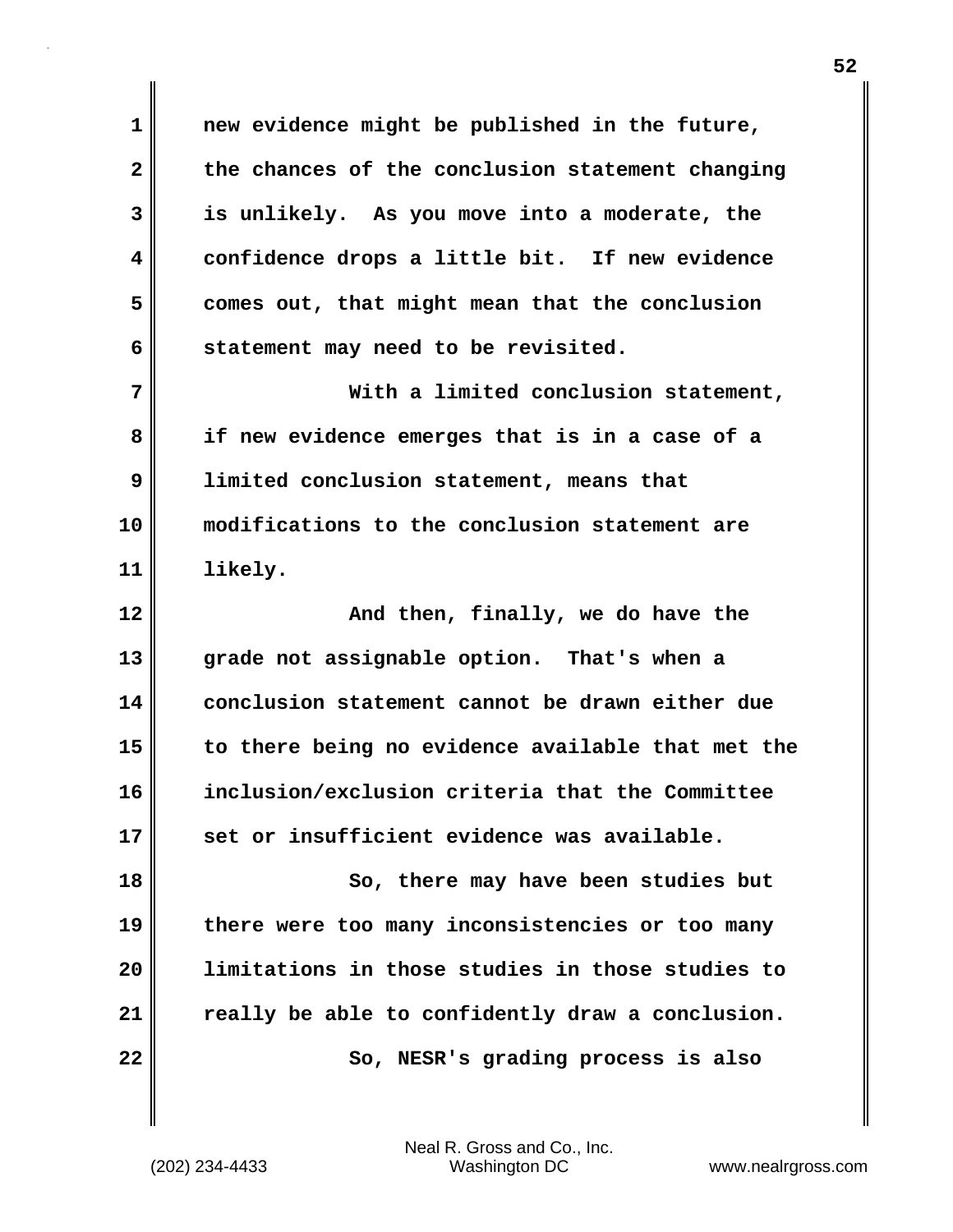**1 designed to provide a very structured and 2 transparent approach for assessing the strength 3 of evidence. This is another area where we have 4 made some updates to our process in supporting 5 the 2020 Committee to align with best practices 6 in the field of systematic review.**

**7** Our grading elements are listed on **8 this slide. As I mentioned earlier, we look at 9 risk bias, consistency, directness, precision, 10 and generalizability. And, as is noted at the 11 bottom of this slide, this is another part of the 12 process where we take study design into 13 consideration. All of the criteria you see on 14 this slide are assessed separately for each 15 category of study design included in a review 16 before then an overall grade is assigned to the 17 complete body of evidence.**

**18 And, this really allows the Committee 19 to thoroughly consider the strengths and 20 limitations of all of the different designs that 21 they've reviewed. So, this is particularly 22 important when a body of evidence includes a mix**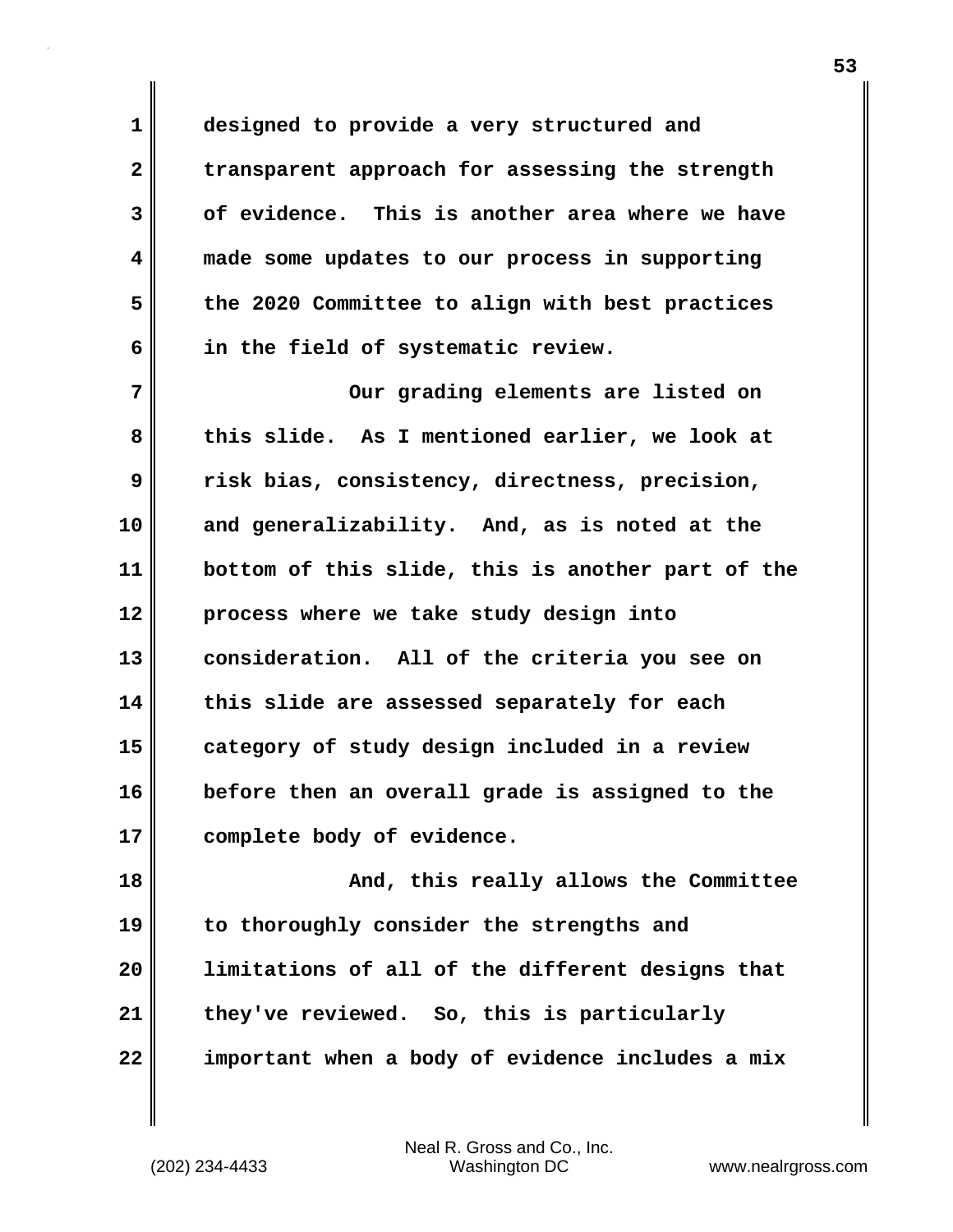| $\mathbf{1}$ | of designs, including randomized control trials   |
|--------------|---------------------------------------------------|
| $\mathbf{2}$ | and observational studies, for example.           |
| 3            | And, again, more details about these              |
| 4            | criteria and the specific rubric that gets used   |
| 5            | in this process is available on the NESR website. |
| 6            | And then, finally, throughout the                 |
| 7            | process of conducting the review, gaps and        |
| 8            | limitations are always identified. And so, as a   |
| 9            | final step, the Committee does identify           |
| 10           | recommendations for future research that may      |
| 11           | address various gaps and limitations that they've |
| 12           | identified as they've reviewed all of the         |
| 13           | included evidence.                                |
| 14           | I will note, though, I don't think                |
| 15           | you'll be hearing any research recommendations    |
| 16           | But they will be presented at the<br>today.       |
| 17           | meetings that will occur in 2020. And, they are   |
| 18           | thoroughly detailed both in the full systematic   |
| 19           | reviews that will be posted online and in the     |
| 20           | Committee's report.                               |
| 21           | So, one of NESR's core values is to               |
| 22           | make our work transparent and accessible to a     |
|              |                                                   |

 $\mathbf{l}$ 

**54**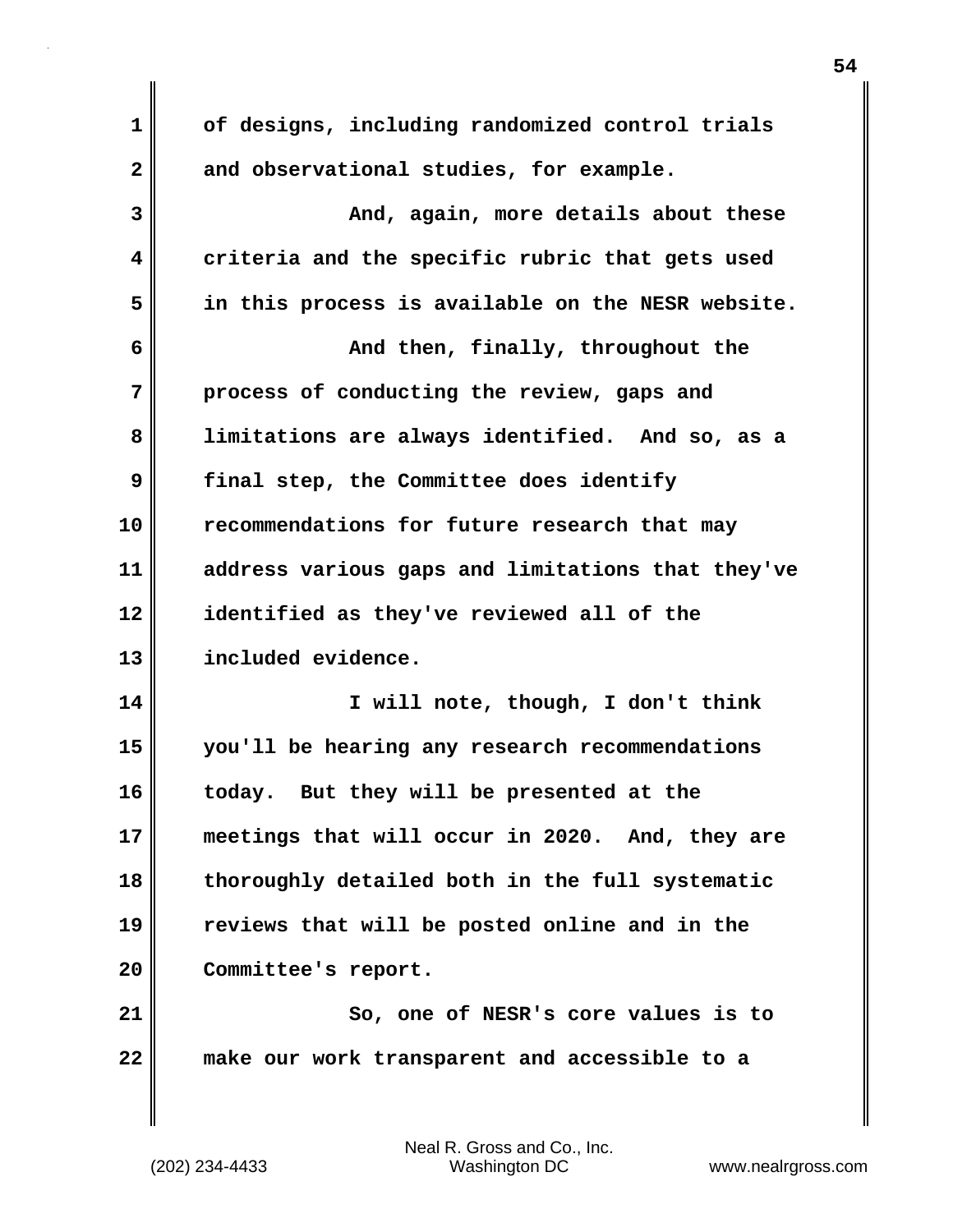**1 wide range of audiences. So, we do encourage 2 everyone to visit our updated website which is 3 nesr.usda.gov. The website, as I've noted a few 4 times today, includes more details about NESR and** 5 our methodology, specifically some of the tools **6 that we're using to support the 2020 Committee's 7 work. 8 It also includes all of the complete 9 documentation from our completed systematic 10 reviews. So, those systematic reviews, for 11 example, that were conducted by the 2015 Advisory 12 Committee. 13 And then once this Committee has 14 completed its work and submitted its report, 15 we'll be posting their complete systematic 16 reviews on our website as well. 17** So, I'll stop there for today. And **18 thank everyone for your attention. 19 (Applause.) 20 CHAIR SCHNEEMAN: So, can we ask 21 questions? 22 DR. OBBAGY: Yes.**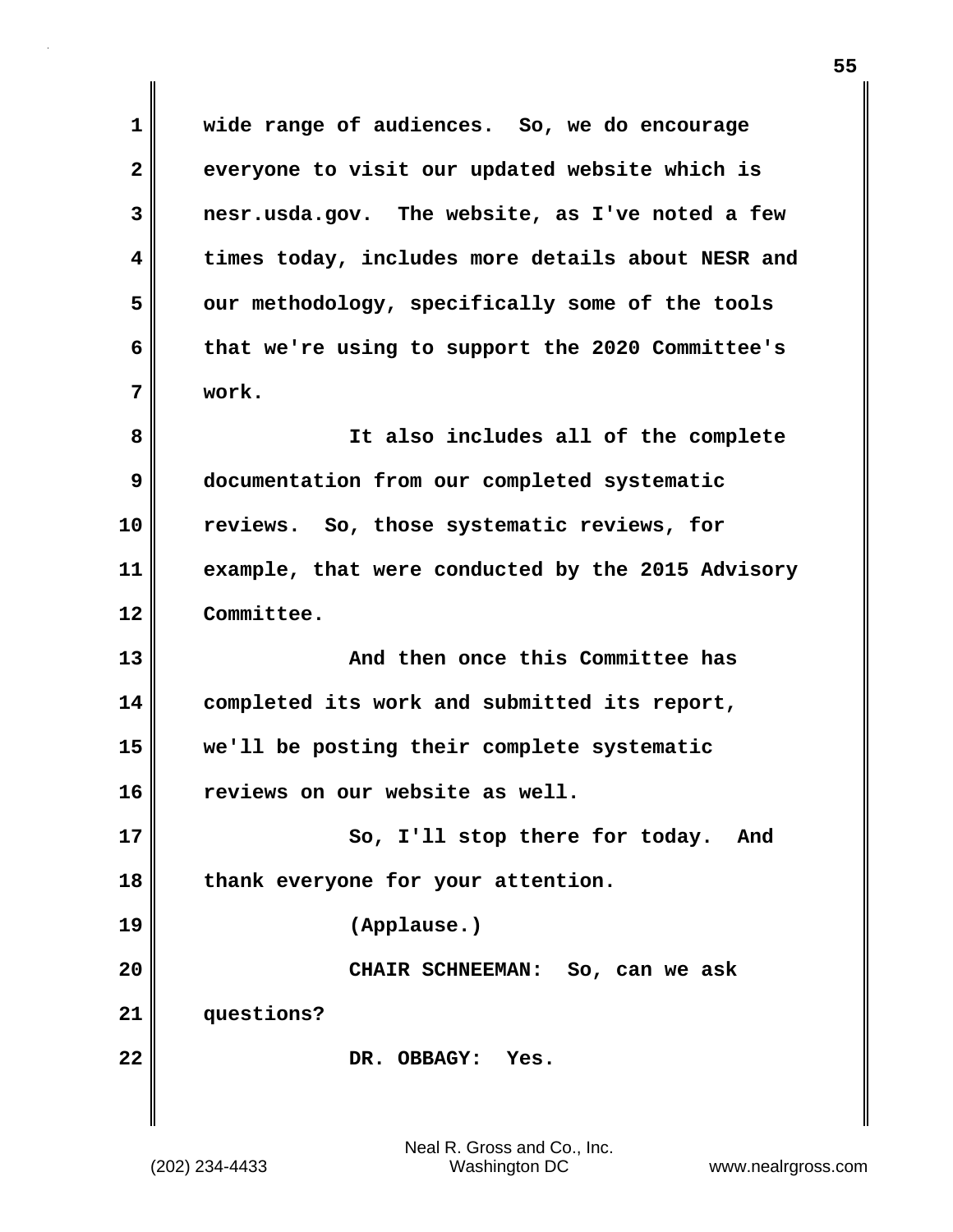| $\mathbf{1}$ | CHAIR SCHNEEMAN: So, I want to give               |
|--------------|---------------------------------------------------|
| $\mathbf{2}$ | the Committee the opportunity to ask some         |
| 3            | questions.                                        |
| 4            | I have one.                                       |
| 5            | DR. OBBAGY: Okay.                                 |
| 6            | CHAIR SCHNEEMAN: And, I think it's a              |
| 7            | matter of just clarifying on terminology.         |
| 8            | Because I know many Committee members are         |
| 9            | familiar with the grade process which is a        |
| 10           | specific process developed by, well, developed by |
| 11           | a group, but used by organizations like Cochrane. |
| 12           | And, we're using the word grade more              |
| 13           | with a lowercase spelling than an uppercase       |
| 14           | spelling.                                         |
| 15           | So, it might be useful if you just                |
| 16           | commented on that and why are we using something  |
| 17           | slightly different.                               |
| 18           | DR. OBBAGY: Yes, so, grading the                  |
| 19           | strength of the evidence is a very standard part  |
| 20           | of any systematic review process. And there are   |
| 21           | a number of methodologies that are out there for  |
| 22           | grading the strength of the evidence. And NESR    |
|              |                                                   |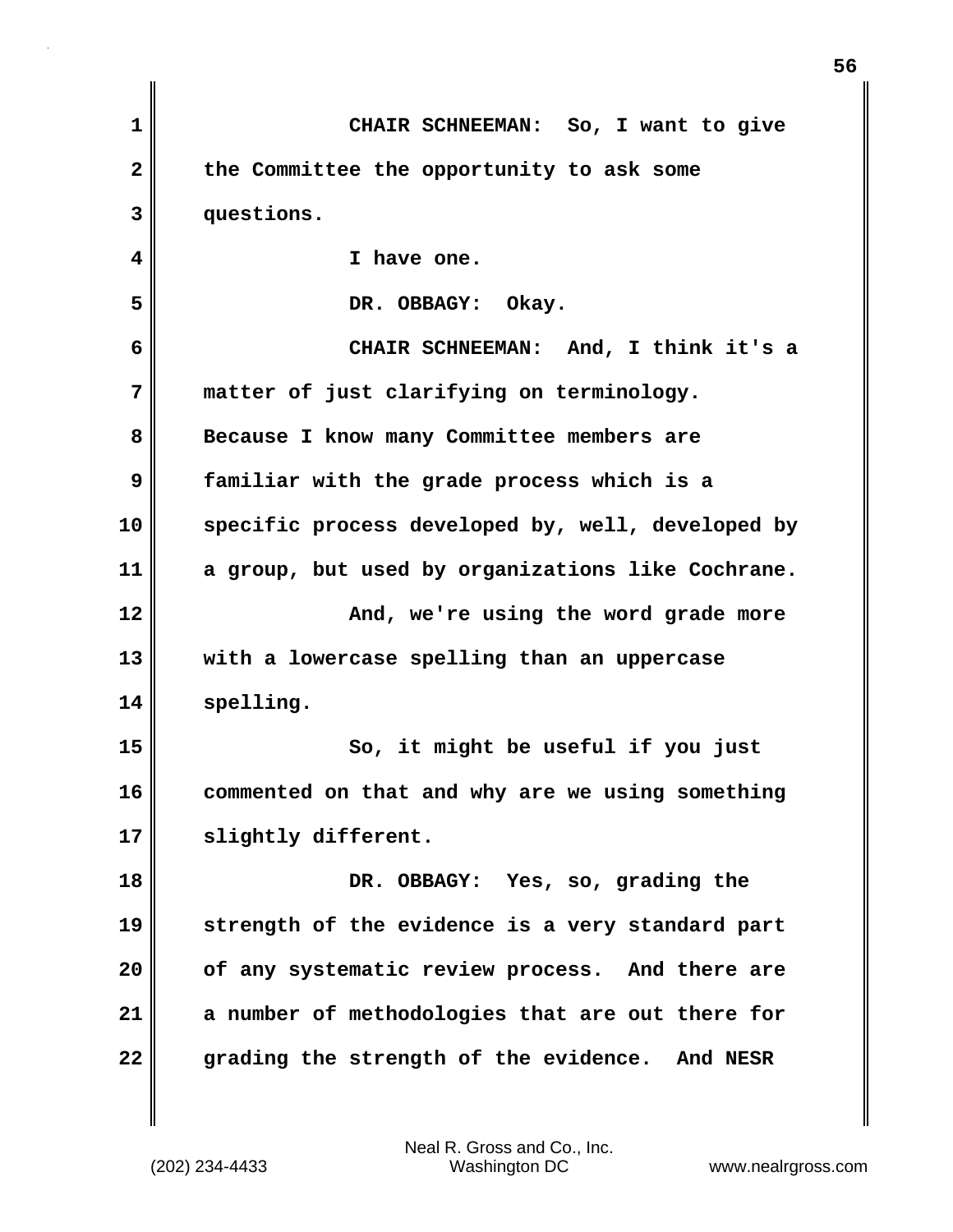**1 has always used a grading process similar to what 2 we've shown but have evolved it over time. 3 There is a methodology known as the 4 GRADE methodology, and that is one example of a 5 method used to grade the underlying strength of 6 evidence. And a number of other systematic 7 review entities use other different methods. 8 So the Agency for Healthcare Research 9 and Quality, some of the organizations that EPA 10 use a slightly different approach. 11 And so, we do not use the GRADE 12 process specifically, but we do use our own 13 process which has many similarities I think to 14 GRADE and some of the other methodologies that 15 are out there in the field. 16 And so, over time, we've adapted our 17 grading methodology to align with other 18 organizations like GRADE and others but have 19 retained some of our own unique features based on 20 some of the more unique aspects of our work, 21 particularly in supporting reviews that are 22 conducted to inform U.S. federal guidance and**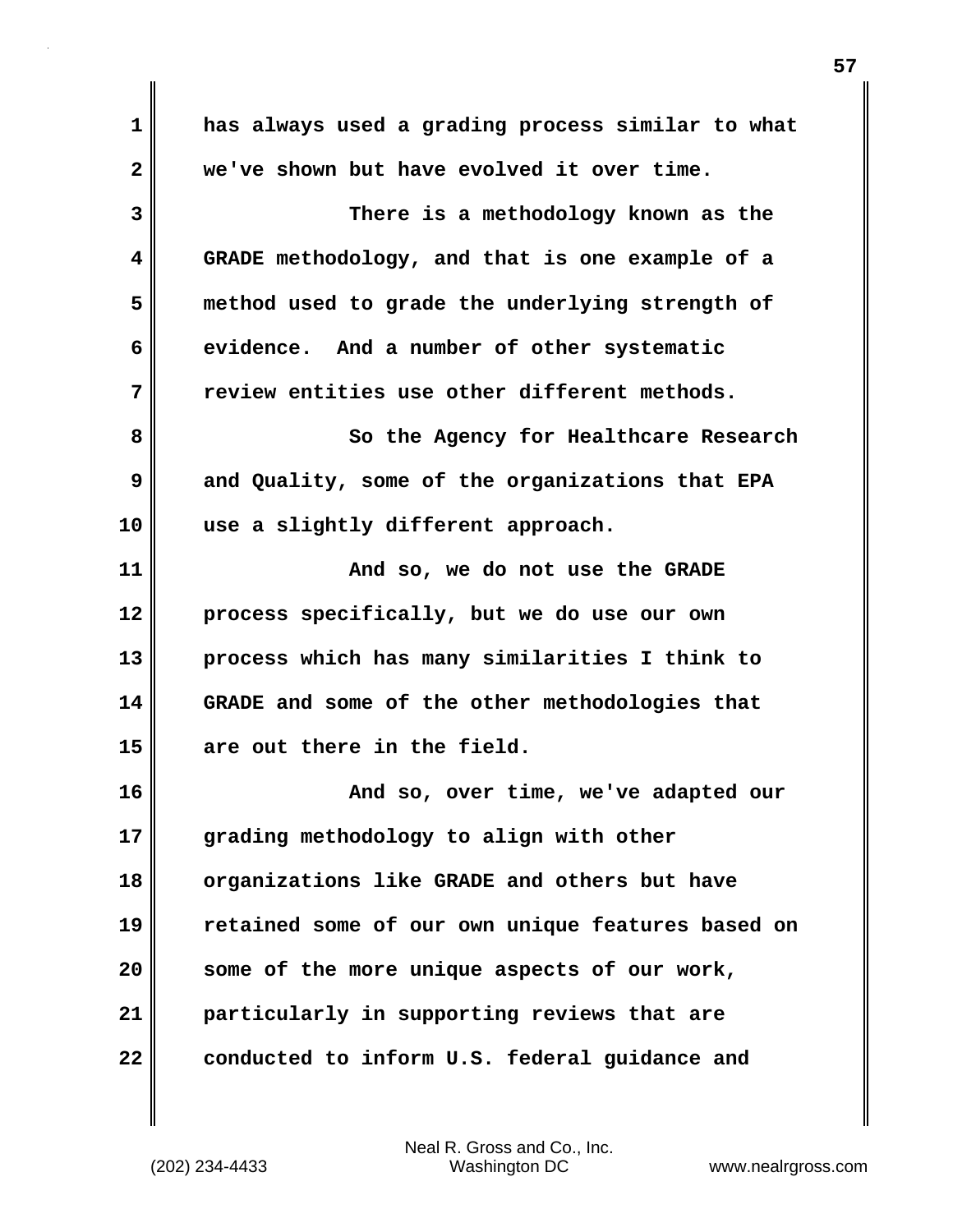| $\mathbf{2}$ | CHAIR SCHNEEMAN: One thing I think               |
|--------------|--------------------------------------------------|
| 3            | would be interesting just for the Committee as a |
| 4            | whole to be aware of, I know that many of the    |
| 5            | staff are actively engaged in screening right    |
| 6            | now. Do you have an estimate of how many         |
| 7            | articles we're up to at this point?              |
| 8            | DR. OBBAGY: Yes.                                 |
| 9            | CHAIR SCHNEEMAN: Or --                           |
| 10           | DR. OBBAGY: I think we're somewhere              |
| 11           | in the neighborhood of 200,000 articles being    |
| 12           | screened at the moment and there are more        |
| 13           | searches to come. It's a lot of articles, but    |
| 14           | it's a testament, I think, to our awesome,       |
| 15           | dedicated team who are working so hard to screen |
| 16           | all those articles.                              |
| 17           | But also to the comprehensiveness of             |
| 18           | the searches and really making sure that we have |
| 19           | captured any study that might help you make a    |
| 20           | conclusion about the body of evidence on the     |
| 21           | topics you've been asked to address.             |
| 22           | CHAIR SCHNEEMAN: Great, thank you so             |
|              |                                                  |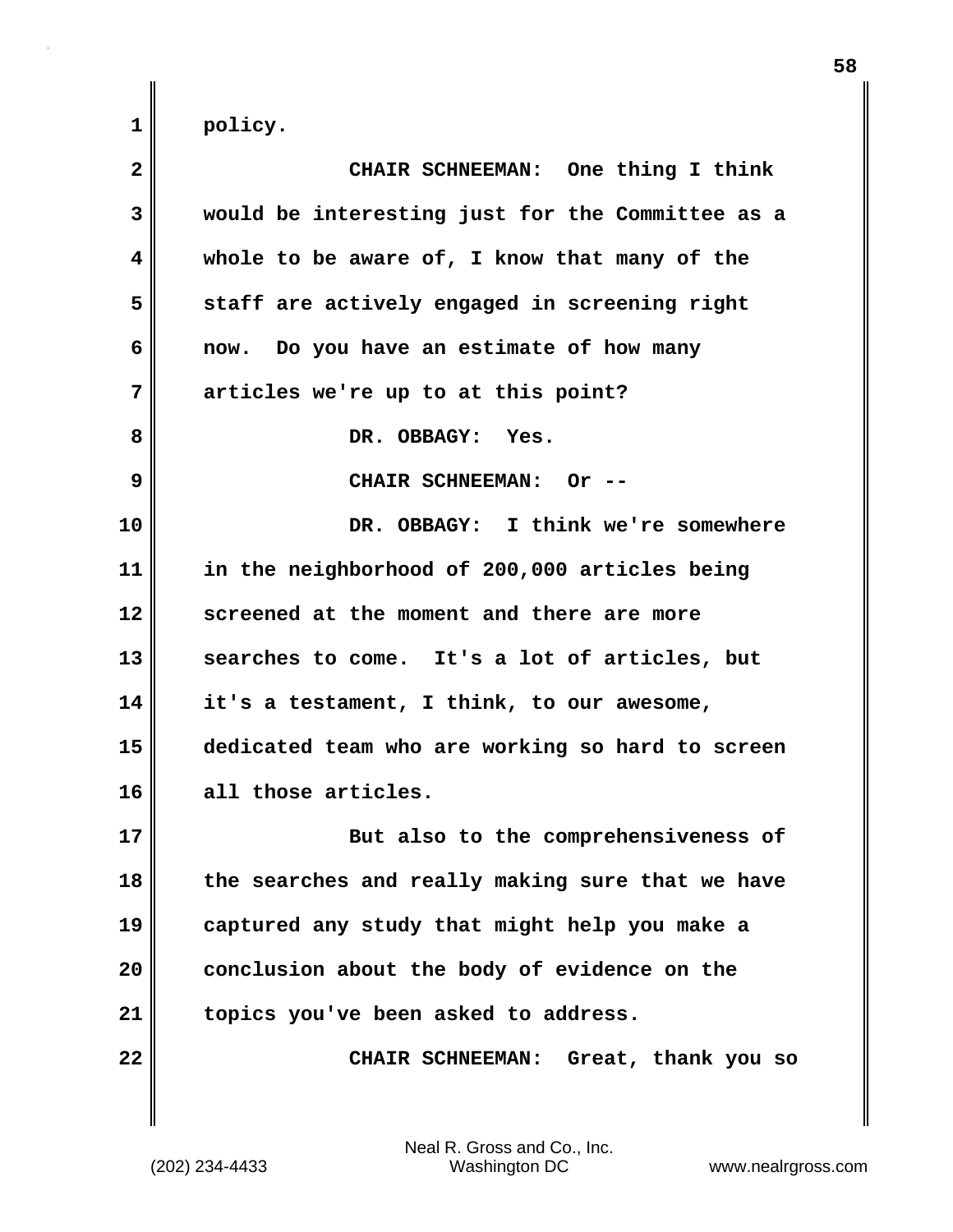| 1  | much.                                             |
|----|---------------------------------------------------|
| 2  | So, we'll move into our first                     |
| 3  | subcommittee report. And, Dr. Boushey is going    |
| 4  | to talk about the dietary -- the work that the    |
| 5  | Dietary Patterns Subcommittee.                    |
| 6  | MEMBER BOUSHEY: Hello, my name is                 |
| 7  | Carol Boushey. And, I'm covering the Dietary      |
| 8  | Patterns Subcommittee, our progress to date.      |
| 9  | So, the topic areas this subcommittee             |
| 10 | was tasked with are listed on the slides. The     |
| 11 | subcommittee is developing the plan for the topic |
| 12 | areas related to dietary patterns and body        |
| 13 | composition/obesity, cardiovascular disease, type |
| 14 | 2 diabetes, cancer, and bone health.              |
| 15 | The subcommittee is implementing the              |
| 16 | plan for the topic areas related to dietary       |
| 17 | patterns and all-cause mortality, sarcopenia, and |
| 18 | neurocognitive health.                            |
| 19 | As just a reminder, the key definition            |
| 20 | for dietary patterns and all 2020 Advisory        |
| 21 | Committee reviews is the quantities, proportions, |
| 22 | variety, or combination of different foods,       |

 $\mathbf{I}$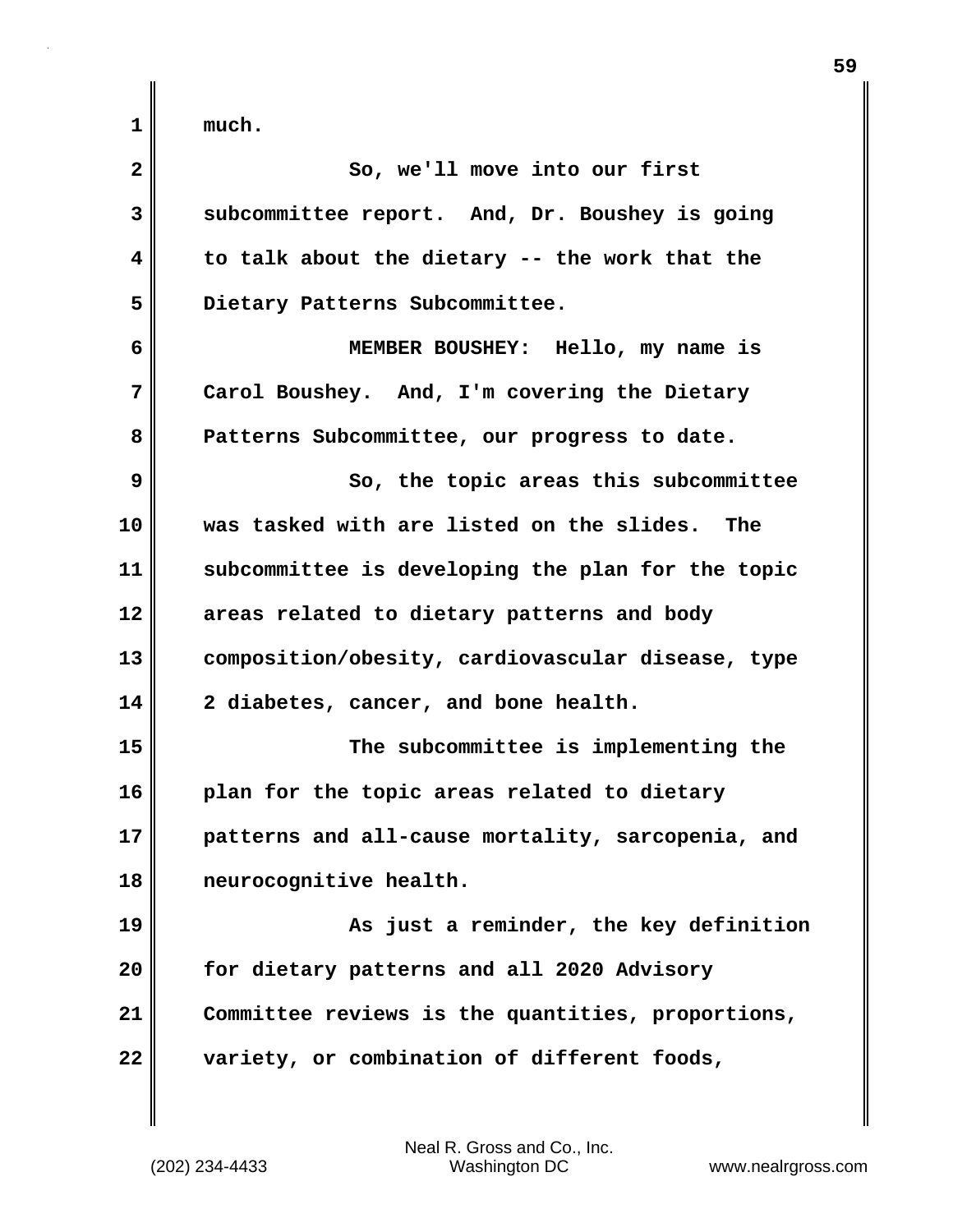| $\mathbf{1}$ | drinks, and nutrients, when available in diets    |
|--------------|---------------------------------------------------|
| 2            | and the frequency with which they are habitually  |
| 3            | consumed.                                         |
| 4            | For this subcommittee, this definition            |
| 5            | has been and will be applied to all analytical    |
| 6            | frameworks.                                       |
| 7            | The definition is aspirational and was            |
| 8            | developed by a panel of international experts for |
| 9            | the existing NESR systematic reviews.             |
| 10           | All information provided by studies               |
| 11           | about the dietary patterns tested or examined,    |
| 12           | including both foods and beverages and macro and  |
| 13           | micronutrients will be extracted for included     |
| 14           | articles.                                         |
| 15           | The subcommittee updated -- am I on               |
| 16           | the right one here? Yes, okay.                    |
| 17           | The subcommittee updated six protocols            |
| 18           | based on deliberations of the full Committee at   |
| 19           | its July 2019 public meeting and consideration of |
| 20           | public comments.                                  |
| 21           | Updated protocols have a date of                  |
| 22           | September 2019 on the topics and questions page   |
|              |                                                   |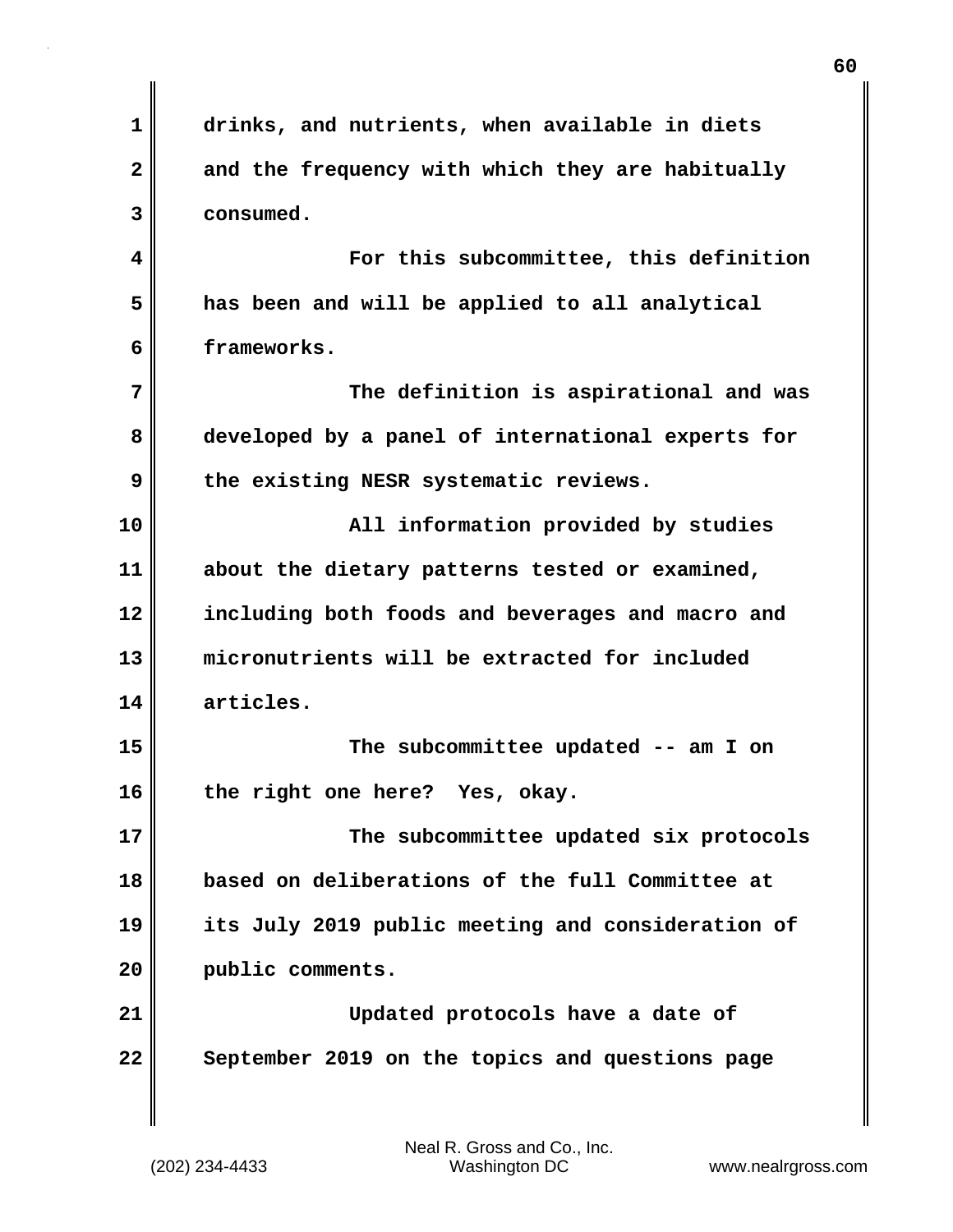**1 at the DietaryGuidelines.gov.**

| $\overline{\mathbf{2}}$ | For all the Dietary Patterns                      |
|-------------------------|---------------------------------------------------|
| 3                       | Subcommittee protocols, the inclusion and         |
| 4                       | exclusion criteria for the intervention exposure  |
| 5                       | were edited to clarify macronutrient proportion   |
| 6                       | diets will be considered when the macronutrient   |
| 7                       | proportions fall outside of the Acceptable        |
| 8                       | Macronutrient Distribution Range, the AMDR.       |
| 9                       | Even if foods and beverages consumed              |
| 10                      | are not described, these criteria will be         |
| 11                      | adjusted to further specify only studies          |
| 12                      | describing all macronutrients, carbohydrates,     |
| 13                      | fat, protein in the diet will be included.        |
| 14                      | I will present the updated inclusion              |
| 15                      | and exclusion criteria in just a few minutes when |
| 16                      | I review the protocols for dietary patterns and   |
| 17                      | cancer and bone health.                           |
| 18                      | Additional updates were made to the               |
| 19                      | dietary patterns and sarcopenia protocol.<br>For  |
| 20                      | this review, the inclusion criteria for the       |
| 21                      | intermediate outcomes were edited to clarify      |
| 22                      | intermediate outcomes regardless of categorical   |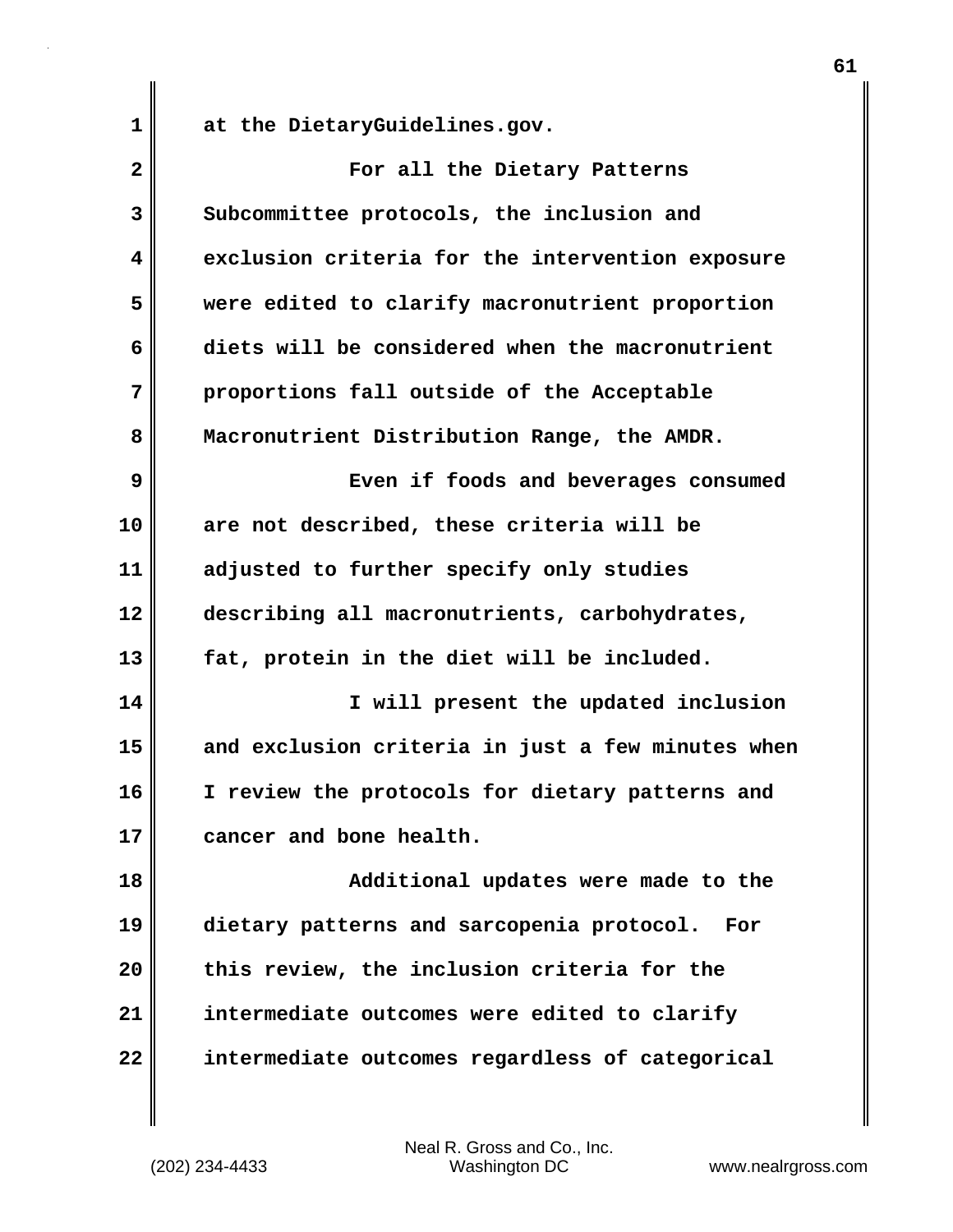1 cutoffs to be considered.

| $\mathbf{2}$            | The previous version specified low                |
|-------------------------|---------------------------------------------------|
| 3                       | muscle mass, low muscle strength, and low muscle  |
| $\overline{\mathbf{4}}$ | performance. The edit was the removal of low      |
| 5                       | from each of those intermediate outcomes.         |
| 6                       | The exclusion criteria for health                 |
| 7                       | status of participants was edited to clarify      |
| 8                       | excluding studies enrolling hospitalized patients |
| 9                       | or studies enrolling individuals to enhance       |
| 10                      | physical performance fitness who are not at risk  |
| 11                      | for sarcopenia.                                   |
| 12                      | Subcommittee members and staff have               |
| 13                      | worked on developing the protocols for two        |
| 14                      | additional systematic reviews since the last      |
| 15                      | public meeting. The two systematic review         |
| 16                      | questions are shown here which I will describe in |
| 17                      | detail as we move forward.                        |
| 18                      | So, the analytical framework which we             |
| 19                      | have been introduced to today, and I'm going to   |
| 20                      | introduce it again because it's kind of critical. |
| 21                      | It's shown on this slide and                      |
| 22                      | illustrates the systematic review question        |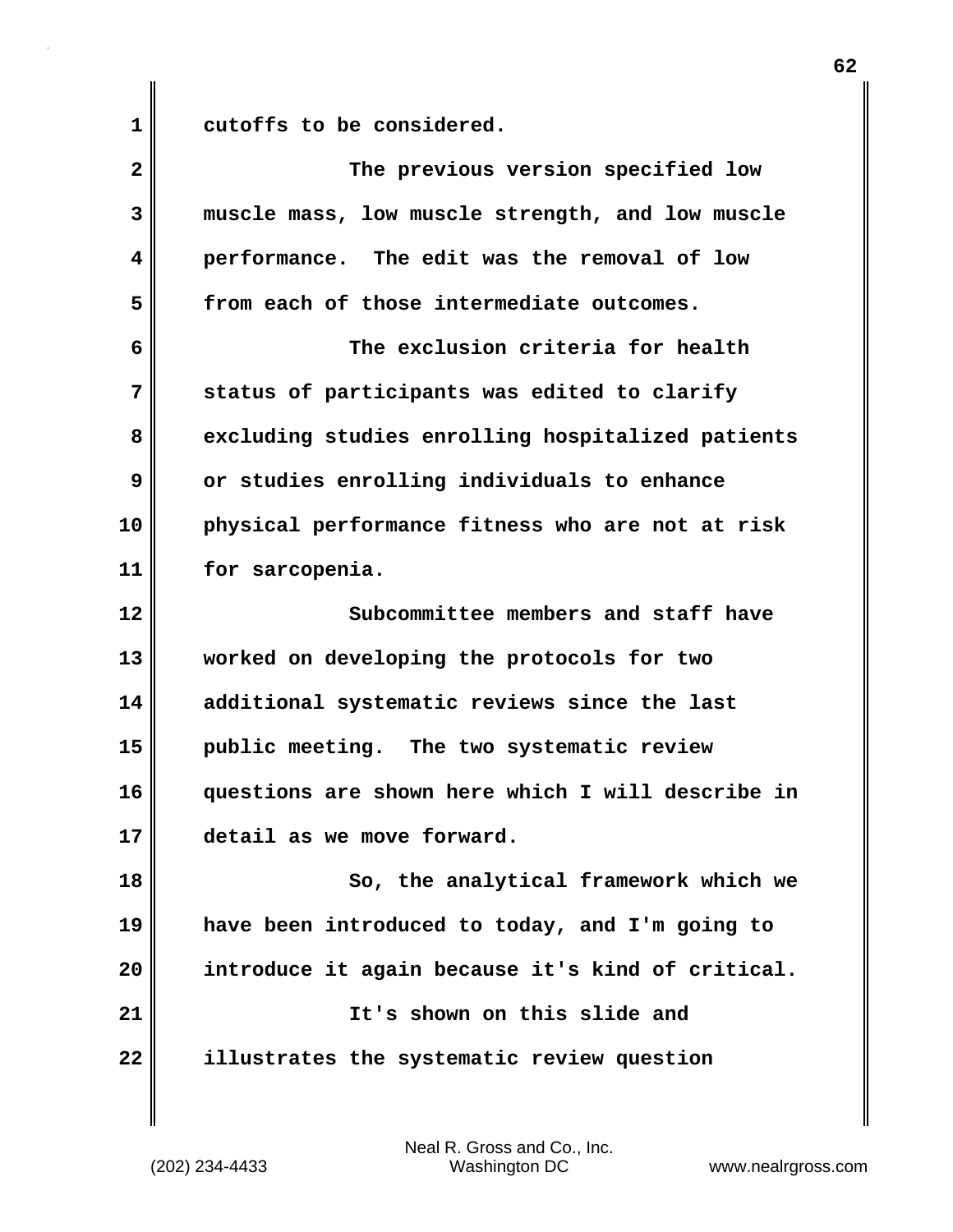**1 examining the relationship between dietary 2 patterns consumed and risk of certain types of 3 cancer. 4 The analytical framework provides a 5 foundation for this systematic review and helps 6 to inform the development of the inclusion and 7 exclusion criteria we will discuss later during 8 this presentation. 9 The intervention or exposure of 10 interest is consumption of or adherence to a 11 dietary pattern. 12 The comparators are consumption of or 13 adherence to a different dietary pattern and 14 different levels of consumption and their 15 adherence to the dietary pattern. 16 The endpoint outcomes are incident 17 cases of breast, colorectal, prostate, lung, 18 liver, pancreatic, endometrial cancers, and 19 childhood leukemia. 20 The population of interest for the 21 intervention exposure is children through older 22 adults who are healthy and are at risk for**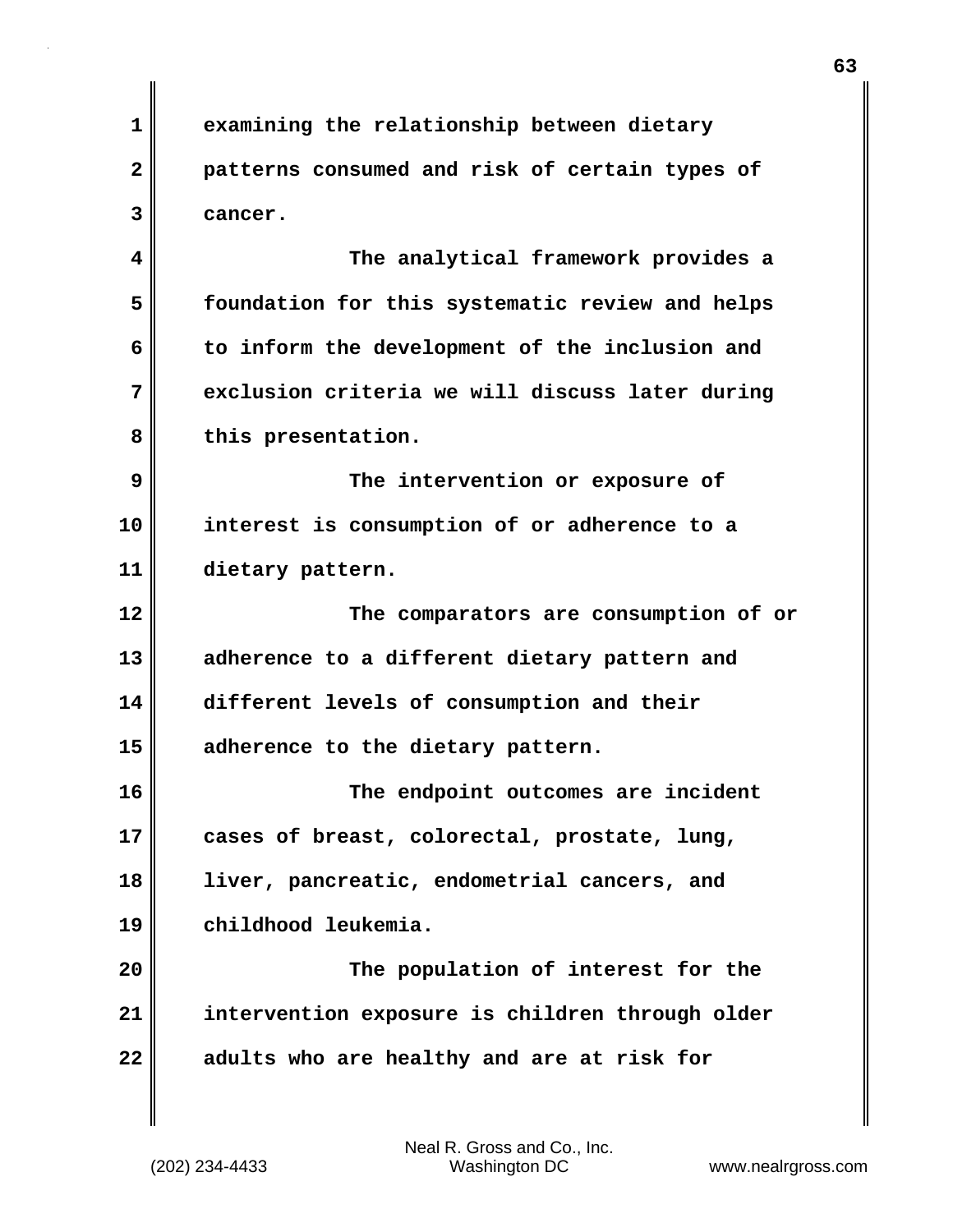**1 chronic disease. The target population for the 2 endpoint outcomes is children through older 3 adults with exception to the outcome of childhood 4 leukemia. The population for outcome of 5 childhood leukemia is children and adolescents. 6 The key confounders are sex, age, 7 race, ethnicity, socioeconomic status, alcohol 8 intake in adults, physical activity, smoking, 9 anthropometry, family history of cancer outcome. 10 And then, some of them are distinct, 11 so, hormonal contraceptives for breast and 12 endometrial cancers, menopausal status for breast 13 and endometrial cancers, inflammatory bowel 14 disease for colon and rectum cancer, colorectal 15 polyps for colon and rectum cancer, lung disease 16 for lung cancer, environmental exposures to lung 17 carcinogens for lung cancer, viral liver 18 infection for liver cancer, and pubertal status 19 for childhood leukemia. Total energy intake is 20 included as another factor to be considered. 21** So, this is the second analytical **22 framework then to be introduced today. And, this**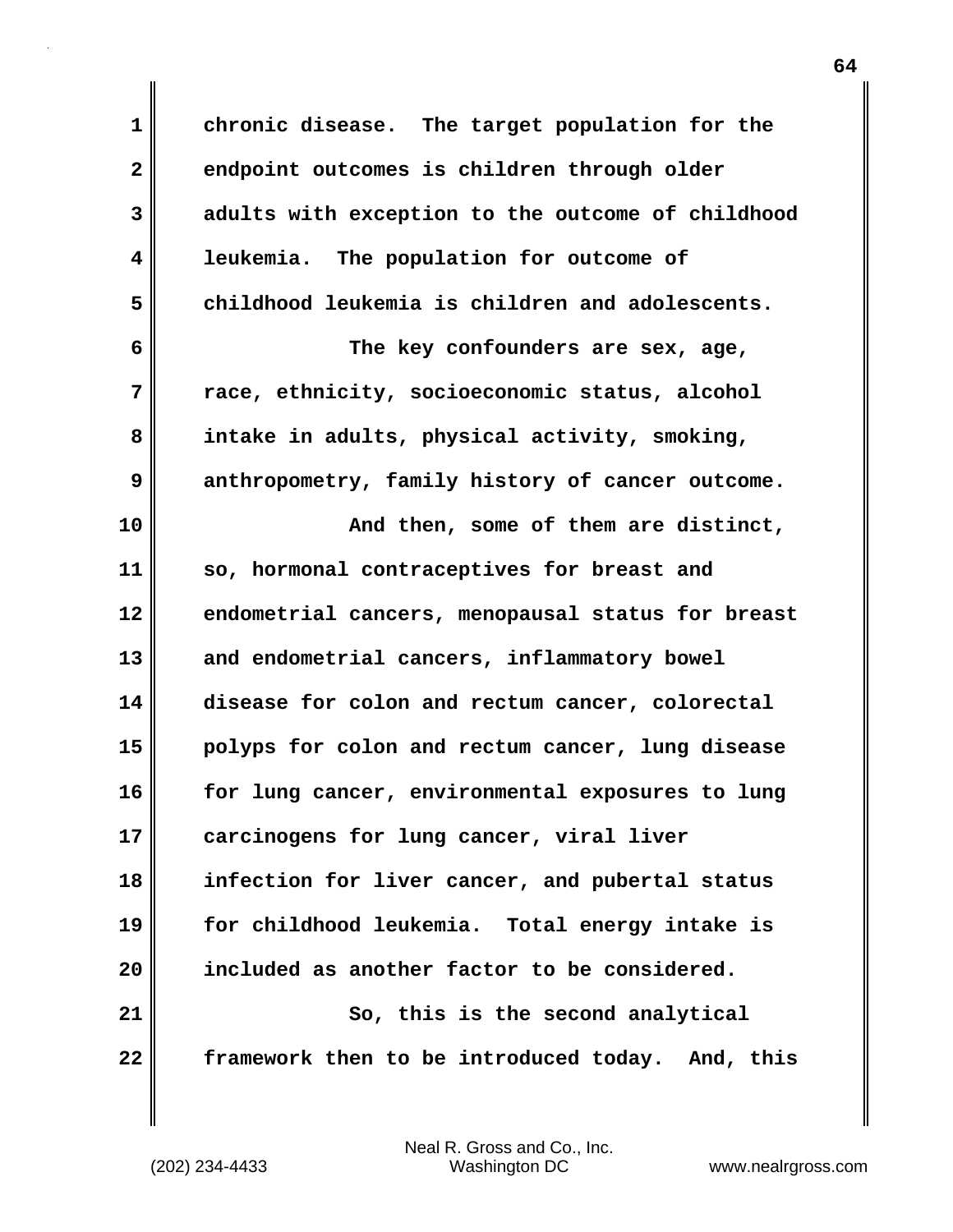**1 is dietary patterns and bone health. 2 The intervention or exposure of -- 3 whoops, I thought I was the thing again. I won't 4 go through all the red boxes. 5 The intervention or exposure of 6 interest is consumption of and/or adherence to a 7 dietary pattern. 8 The comparators are consumption of 9 and/or adherence to different dietary pattern and 10 different levels of consumption and/or adherence 11 to a dietary pattern. 12 The intermediate outcomes are bone 13 mass, including bone mineral density and content, 14 and biomarkers of bone metabolism. 15 The endpoint outcomes are 16 osteoporosis, osteopenia, rickets, and fracture. 17 The population of interest for the 18 intervention exposure and outcomes includes 19 children through older adults. 20 The key confounders are sex, age, 21 race, ethnicity, socioeconomic status, 22 anthropometry, smoking, alcohol intake in adults,**

(202) 234-4433 Washington DC www.nealrgross.com Neal R. Gross and Co., Inc.

**65**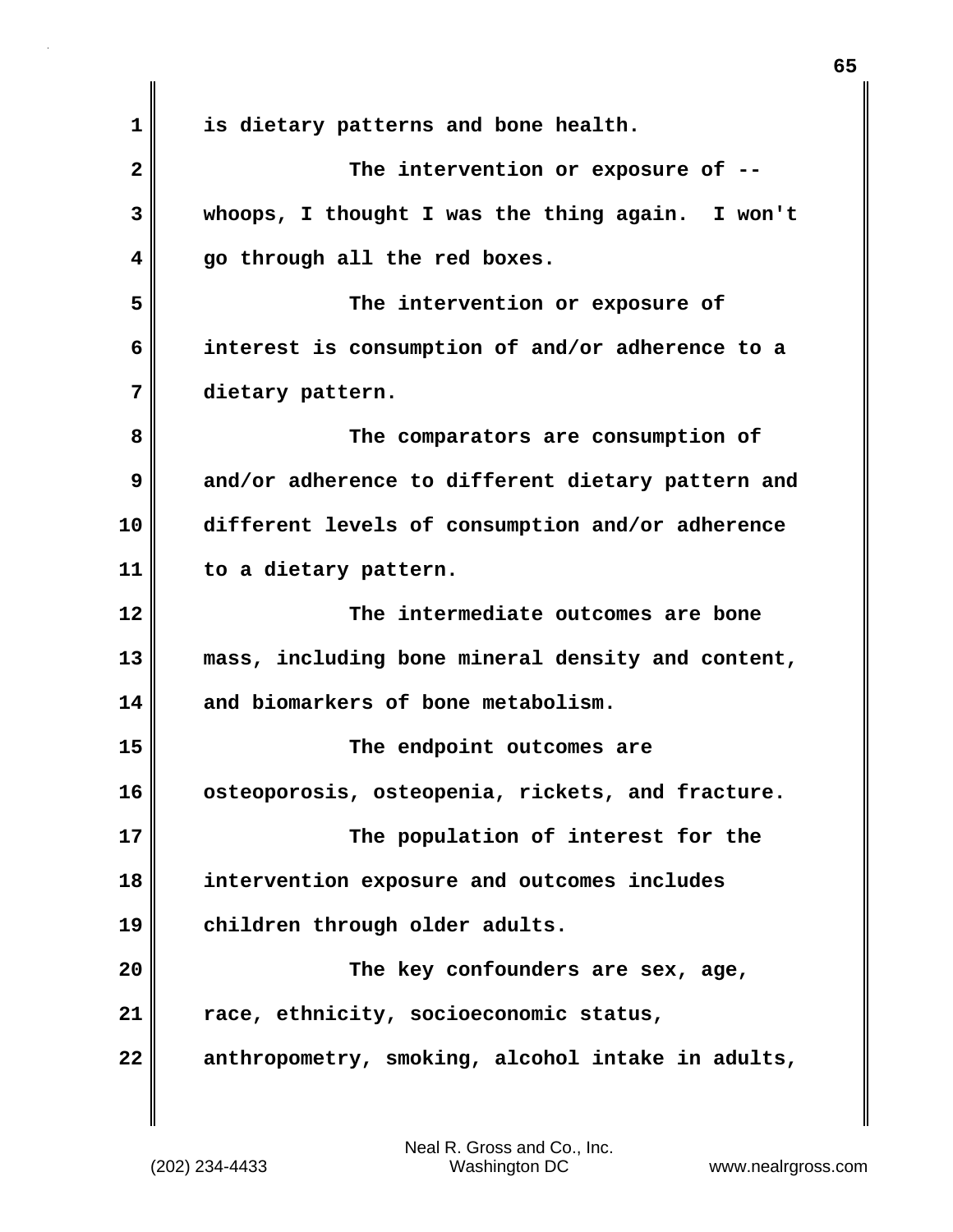| 1            | physical activity, vitamin D status, that's from  |
|--------------|---------------------------------------------------|
| $\mathbf{2}$ | sun exposure, use of vitamin D supplements,       |
| 3            | plasma or serum 25-OH-D levels, calcium           |
| 4            | supplements, and estrogen replacement therapy.    |
| 5            | Other factors to be considered include            |
| 6            | total energy intake, medication use, family       |
| 7            | history of bone disease, malabsorptive            |
| 8            | conditions, lactose maldigestion, perceived milk  |
| 9            | intolerance, dairy allergy, postmenarcheal age in |
| 10           | children, well, actually, in young adolescents.   |
| 11           | We propose the standard inclusion and             |
| 12           | exclusion criteria listed here to be applied for  |
| 13           | all systematic review questions just presented in |
| 14           | the previous slides, examining dietary patterns   |
| 15           | in relation to multiple health outcomes.          |
| 16           | One exception to this is the dietary              |
| 17           | patterns and cancer where we will include, and    |
| 18           | this is an example of including other study       |
| 19           | designs, where we will include case control       |
| 20           | studies for the outcomes of liver, pancreatic,    |
| 21           | and endometrial cancers, and childhood leukemia   |
| 22           | due to their low incidence.                       |

 $\mathbf{I}$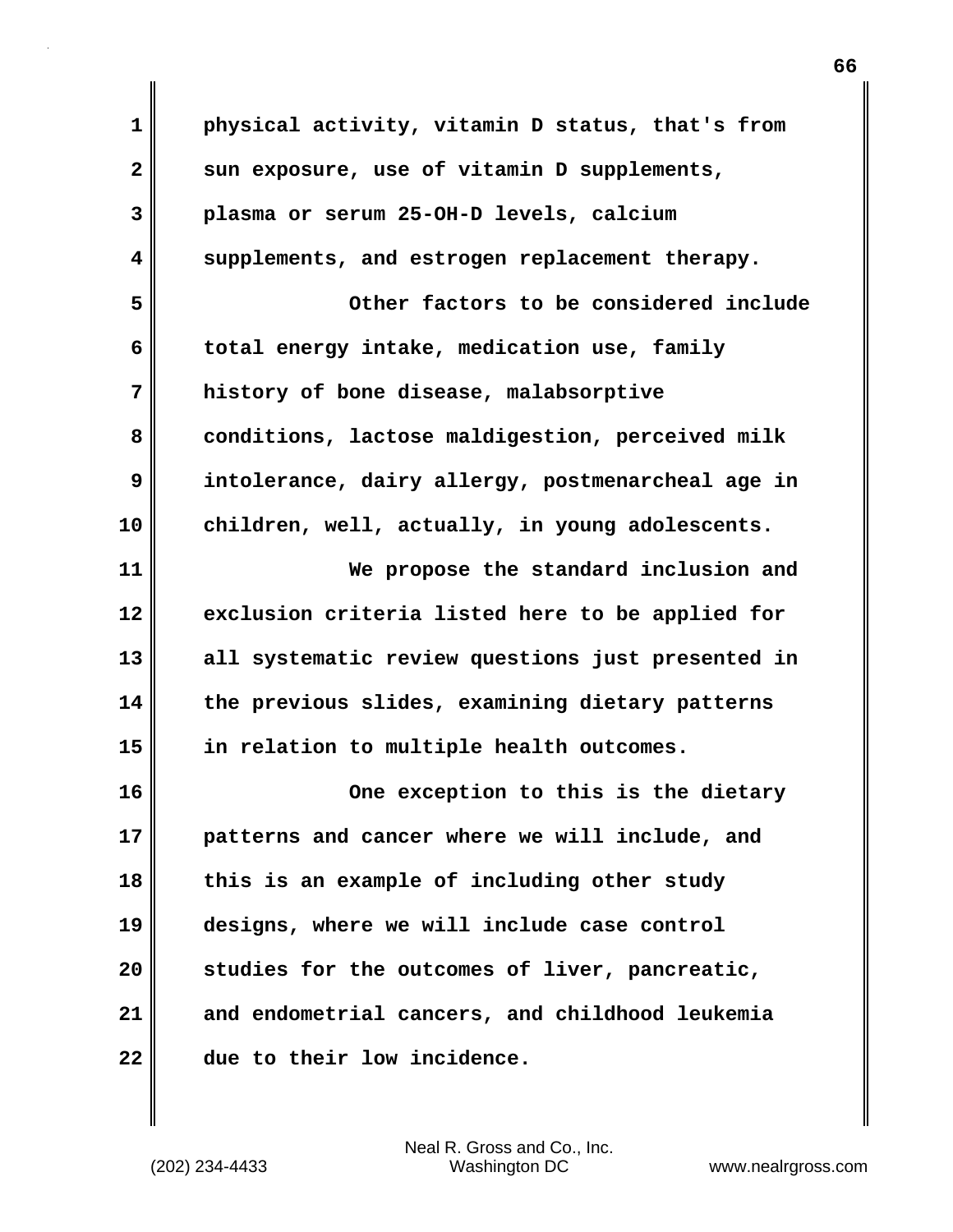| 1            | Case control studies will be excluded            |
|--------------|--------------------------------------------------|
| $\mathbf{2}$ | for systematic reviews on breast, colorectal,    |
| 3            | lung, and prostate cancers due to their higher   |
| 4            | incidents.                                       |
| 5            | So, this is, you can see, is a lot of            |
| 6            | words on here.                                   |
| 7            | For all the 2020 Advisory Committee's            |
| 8            | systematic reviews examining dietary patterns    |
| 9            | consumed, we propose to apply the                |
| 10           | inclusion/exclusion criteria shown here for the  |
| 11           | intervention exposure to operationalize the      |
| 12           | definition of dietary patterns presented earlier |
| 13           | in this presentation.                            |
| 14           | The inclusion and exclusion criteria             |
| 15           | for intervention or exposure shown in the first  |
| 16           | row of this slide are the same proposed for all  |
| 17           | questions at the last public meeting.            |
| 18           | These criteria specify, studies                  |
| 19           | examining consumption of and/or adherence to     |
| 20           | dietary patterns such as dietary approaches to   |
| 21           | stop hypertension, DASH, vegetarian, vegan, low  |
| 22           | carbohydrate, and high fat diets will be         |
|              |                                                  |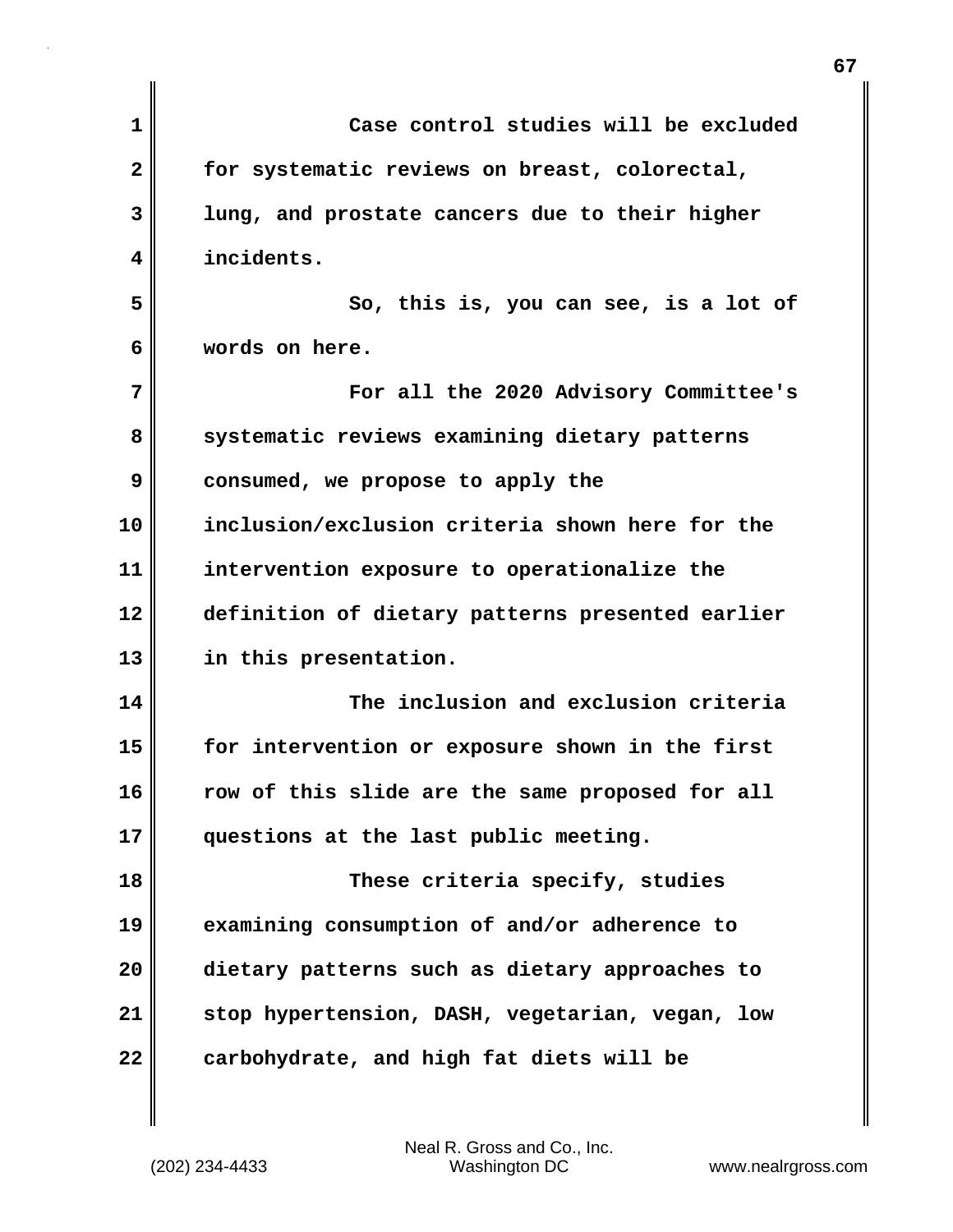1 **considered.** 

| $\overline{\mathbf{2}}$ | Dietary patterns may be measured or               |
|-------------------------|---------------------------------------------------|
| 3                       | derived using a variety of approaches as          |
| 4                       | specified in the inclusion criteria.              |
| 5                       | Studies must describe the dietary                 |
| 6                       | pattern being testing or examined, at a minimum   |
| 7                       | providing the foods and beverages consumed in the |
| 8                       | pattern for inclusion.                            |
| 9                       | Studies not providing the description             |
| 10                      | of the dietary pattern will be excluded.<br>This  |
| 11                      | includes studies labeling a dietary pattern but   |
| 12                      | not describing the foods and beverages consumed   |
| 13                      | or base the pattern solely on nutrients.          |
| 14                      | As I mentioned earlier, the criteria              |
| 15                      | shown in the second row on this slide were        |
| 16                      | updated since the last public meeting to clarify  |
| 17                      | the intent of the criteria to consider studies    |
| 18                      | examining diets at specific macronutrient         |
| 19                      | proportions that fall outside of the AMDR.        |
| 20                      | Specifically, the updated inclusion               |
| 21                      | criteria on the bottom left propose studies       |
| 22                      | examining consumption of and/or adherence to      |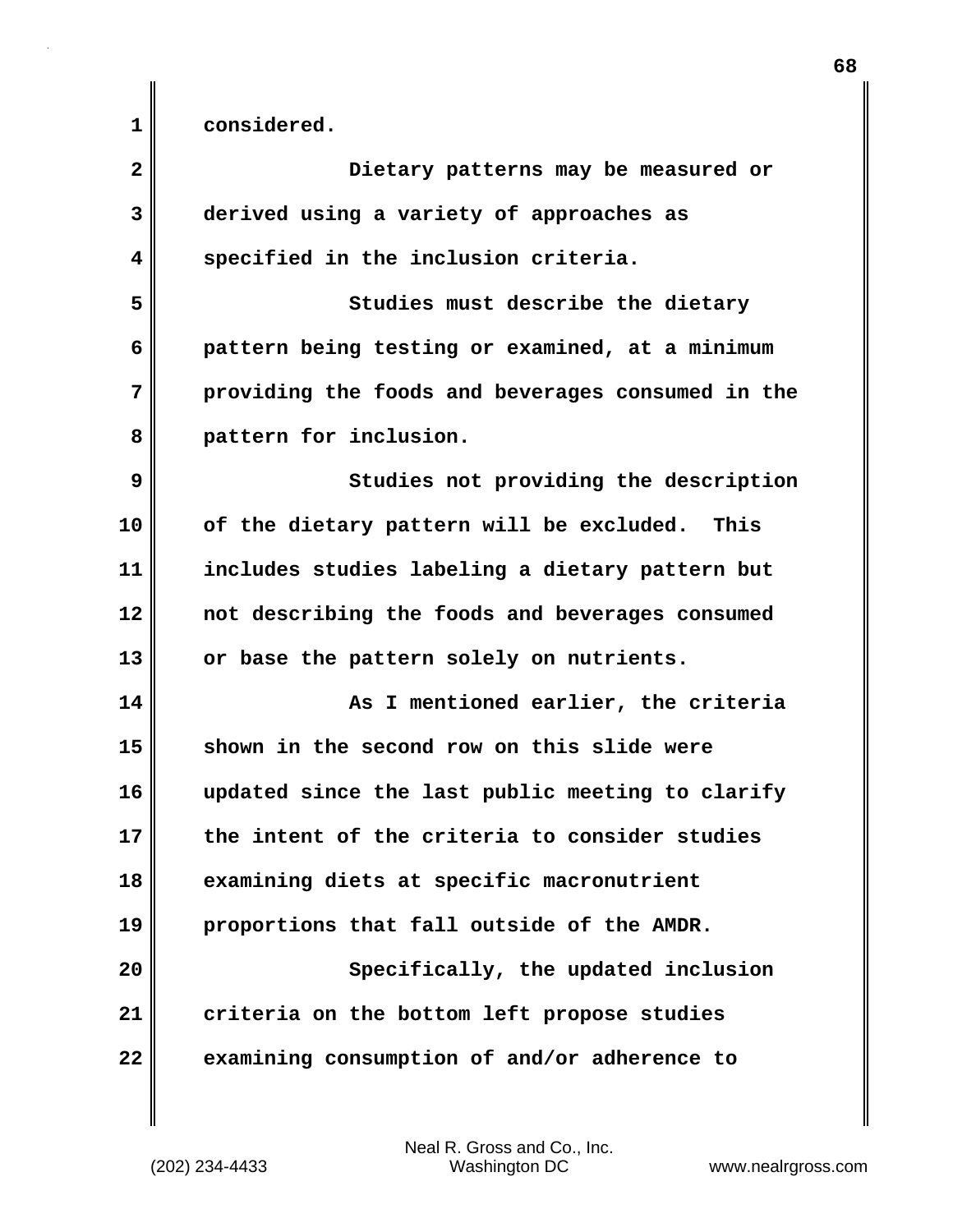**1 diets that vary by macronutrient proportions such 2 as low carbohydrate diets, will be included if 3 the level of a macronutrient is outside of the 4 acceptable macronutrient distribution range. 5 For consideration as low carbohydrate,** 6 || the proportion of energy from carbohydrates must **7 be less than 45 percent. For consideration as 8 high fat, the proportion of energy must -- from 9 fat must be greater than 35 percent. 10 The updated exclusion criteria 11 proposes studies not providing a description of 12 the macronutrient proportions examined or do not 13 examine macronutrient proportions outside of the 14 AMDR. And, they'll be excluding pending all 15 other criteria. 16 Additionally, studies not providing 17 the description of the macronutrient breakdown or 18 all of the macronutrients will be excluded. 19 The inclusion/exclusion criteria for 20 the outcomes are tailored for each systematic 21 review question. The included outcomes on this 22 slide were described earlier in this presentation**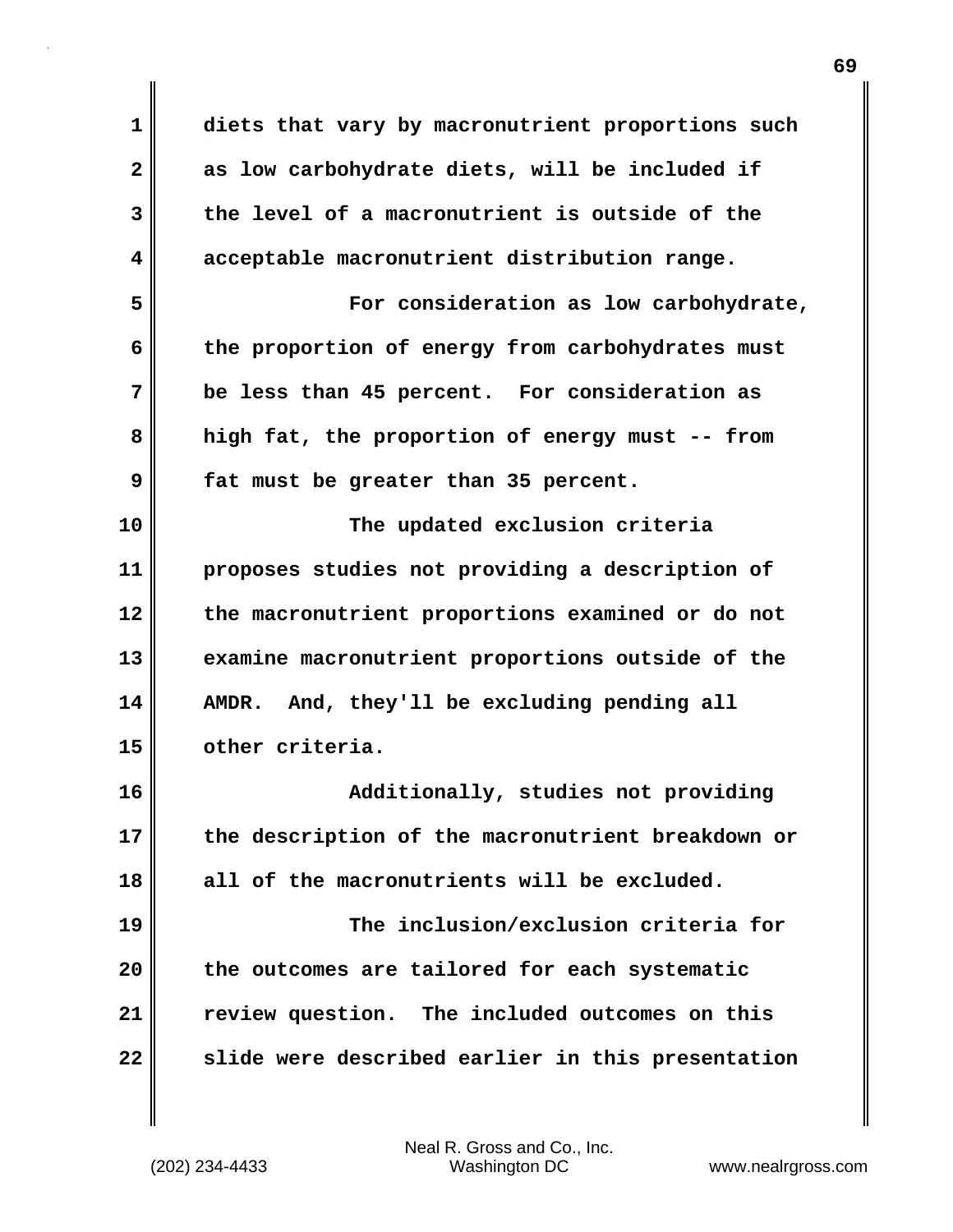**1 when showing each analytical framework. For 2 transparency, the criteria for different outcomes 3 are shown here for the questions of cancer and 4 bone health outcomes. So, it is a repeat, but 5 just to indicate that, indeed, it is in our 6 strategy for moving forward.**

**7 We developed a date, and this was also 8 mentioned by Dr. Schneeman, and the date for 9 publication range for these systematic review 10 questions, they -- it's diversity in the ranges. 11 We considered the original systematic 12 reviews from the previous Advisory Committee as**

**13 well as topic area. Research examining dietary 14 patterns and health began to emerge shortly after 15 the year 2000. Relative to other topic areas, 16 dietary pattern research is still fairly young.**

**17 The existing work for the questions 18 shown on this slide considered articles published 19 from January 2000 to January 2014.**

**20 For dietary pattern research regarding 21 cancer and bone health, the subcommittee 22 determined the following date ranges. For**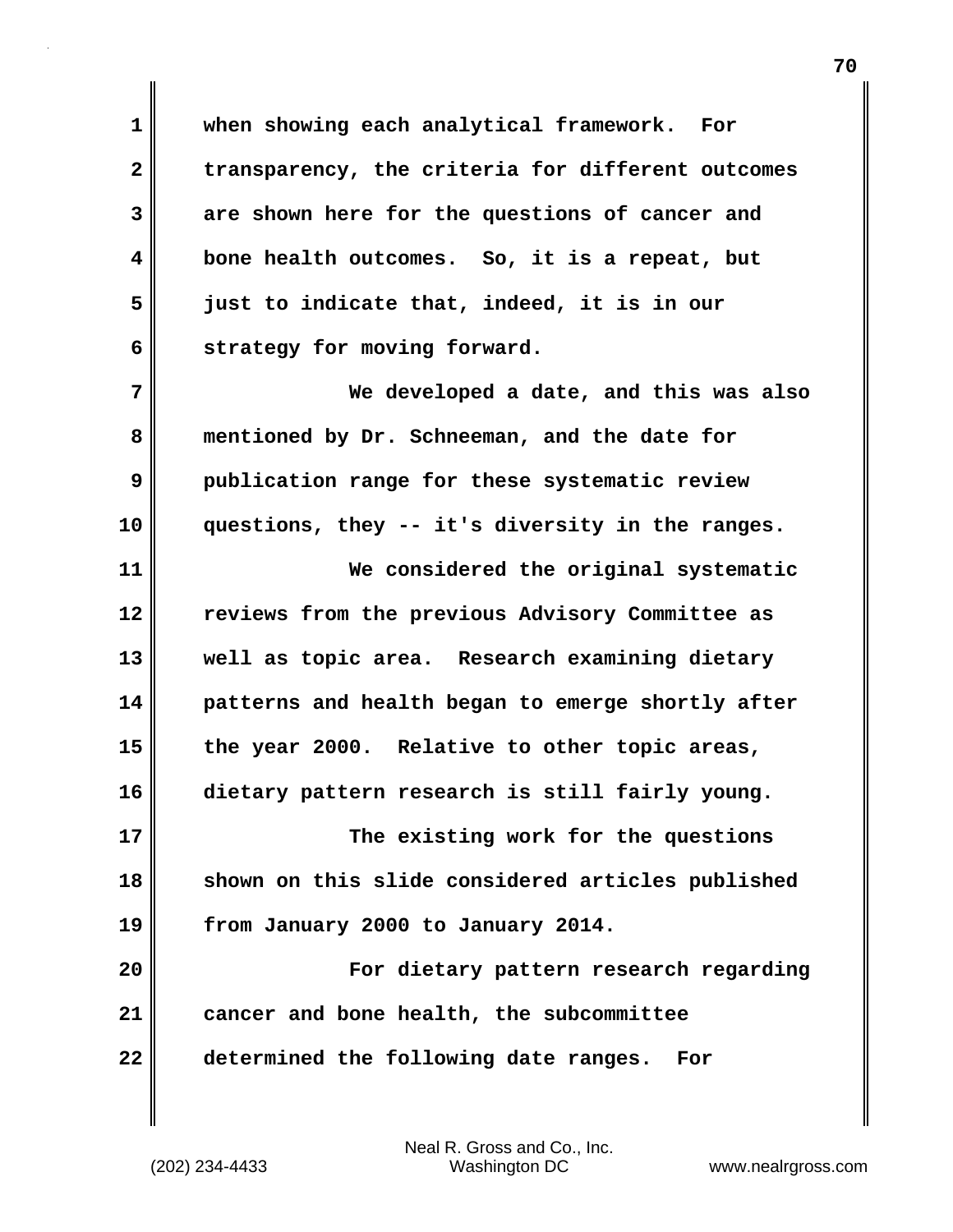**1 cancer, the date range of publication will be 2 December 2013 to September 2019. This is in 3 addition to the original systematic review which 4 included articles published from January 2000 to 5 2014.**

**6 There'll be additional literature 7 searches run from January 2000 to 2014 to cover 8 any components of this review that were not 9 considered in the existing systematic review.**

**10 This is illustrated in the second and 11 third rows of this slide and will include 12 literature searches to ensure that low incident 13 cancers, liver, pancreatic, endometrial, and 14 childhood leukemia and macronutrient proportion 15 diets will be comprehensively searched.**

**16 For bone health, the date range of 17 publication that will be researched is March 2014 18 to September 2019. This date range is in 19 addition to the date of publication covered in 20 the original systematic review which included 21 articles published from January 2000 to March**  $22$  |  $2014$ .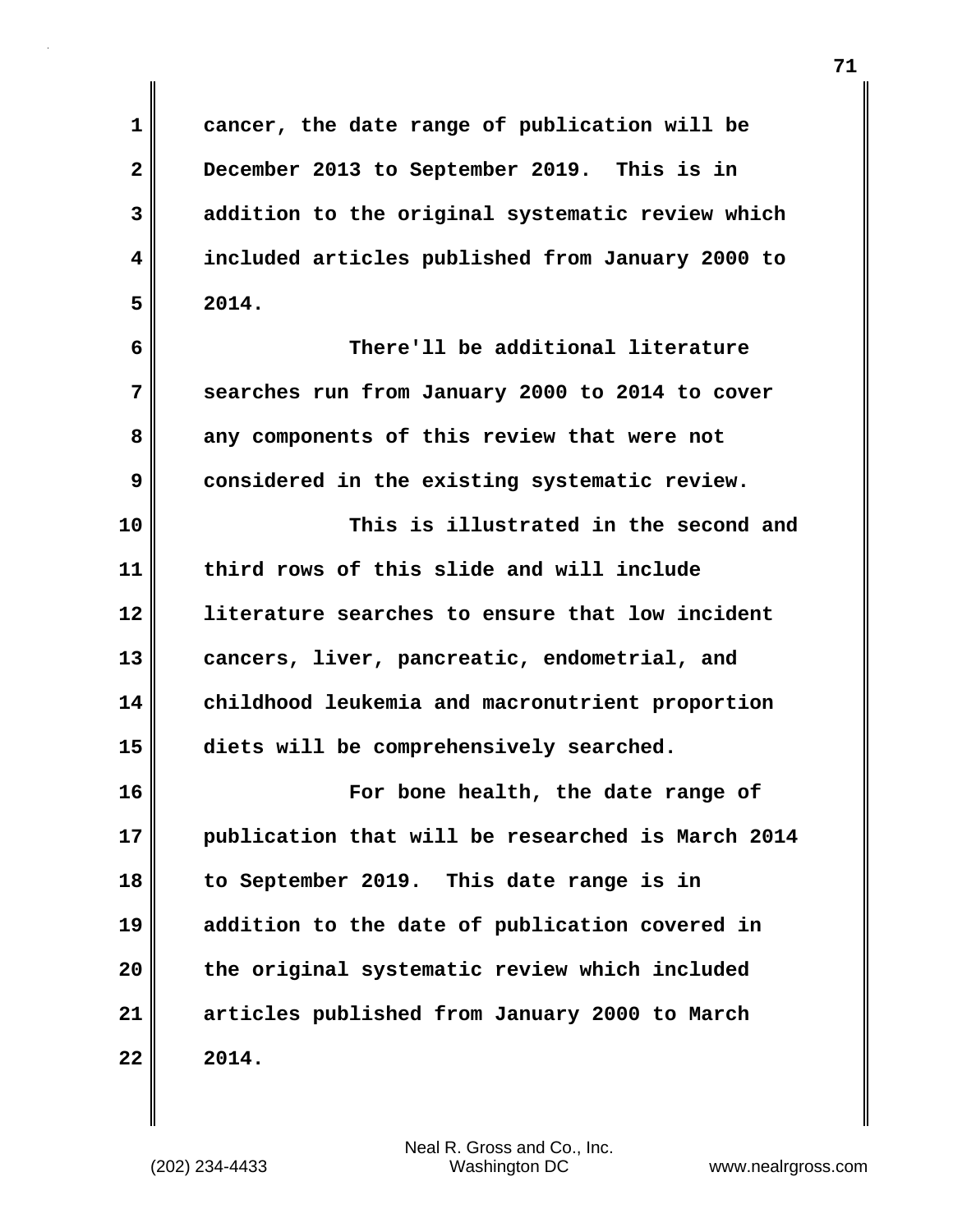| $\mathbf{1}$ | The original systematic review did not            |
|--------------|---------------------------------------------------|
| $\mathbf{2}$ | consider macronutrient proportion diets which     |
| 3            | will be covered by an additional literature       |
| 4            | search with a date range of January 2000 to March |
| 5            | 2014.                                             |
| 6            | The subcommittee will finalize the                |
| 7            | protocols for dietary patterns and cancer and     |
| 8            | bone health based on the deliberations and        |
| 9            | decisions made by the full Committee today as     |
| 10           | well as public comments received on these topics. |
| 11           | The protocols for dietary patterns and            |
| 12           | growth size and body composition, cardiovascular  |
| 13           | disease, and type 2 diabetes were presented at    |
| 14           | the last meeting and have already been updated    |
| 15           | based on discussion and public comments.          |
| 16           | Because of significant potential                  |
| 17           | overlap in search results for growth size and     |
| 18           | body composition, cardiovascular disease, and     |
| 19           | Type II diabetes, these three remaining questions |
| 20           | will be handled by a combined search strategy to  |
| 21           | reduce the number of duplicate records being      |
| 22           | screened.                                         |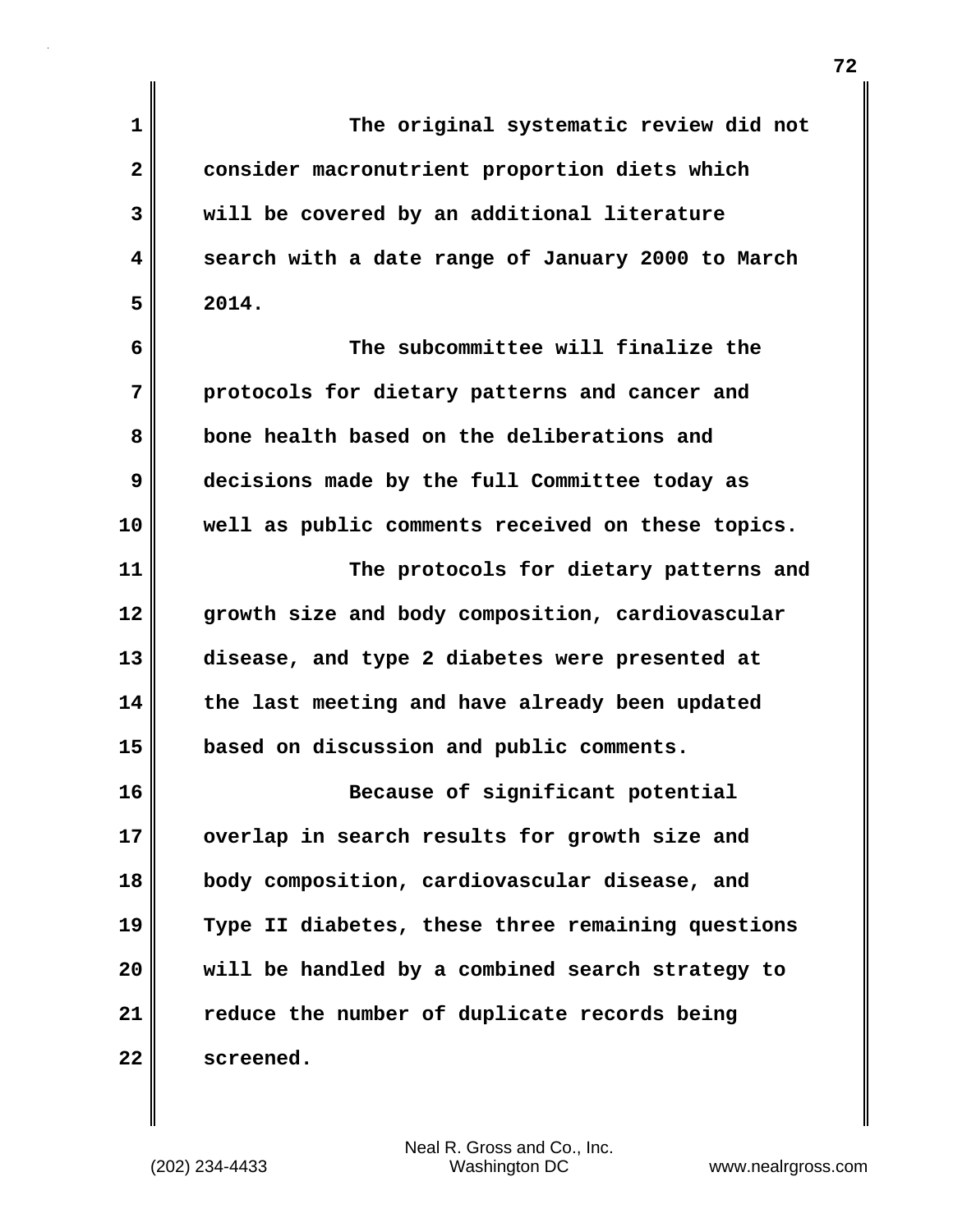**1 The subcommittee is moving into the 2 search and screening process. Five NESR analysts 3 have been independently screening approximately 4 38,000 articles from the electronic search 5 results for three questions: dietary patterns and 6 sarcopenia, all-cause mortality, and 7 neurocognitive health questions. 8 The subcommittee plans to complete 9 screening for dietary patterns and all-cause 10 mortality first ahead of sarcopenia as initially 11 anticipated. We decided to hold on completing 12 the sarcopenia question until the search and 13 screening can be completed for the growth size, 14 body composition, and risk of overweight or 15 obesity question. 16 Allowing the growth size and obesity 17 and body composition search to be completed first 18 will help to identify articles that may be 19 relevant to the sarcopenia review. For example, 20 papers examining lean body mass or fat-free mass. 21 Finally, we get further -- as we get 22 further into our reviews, we are planning to**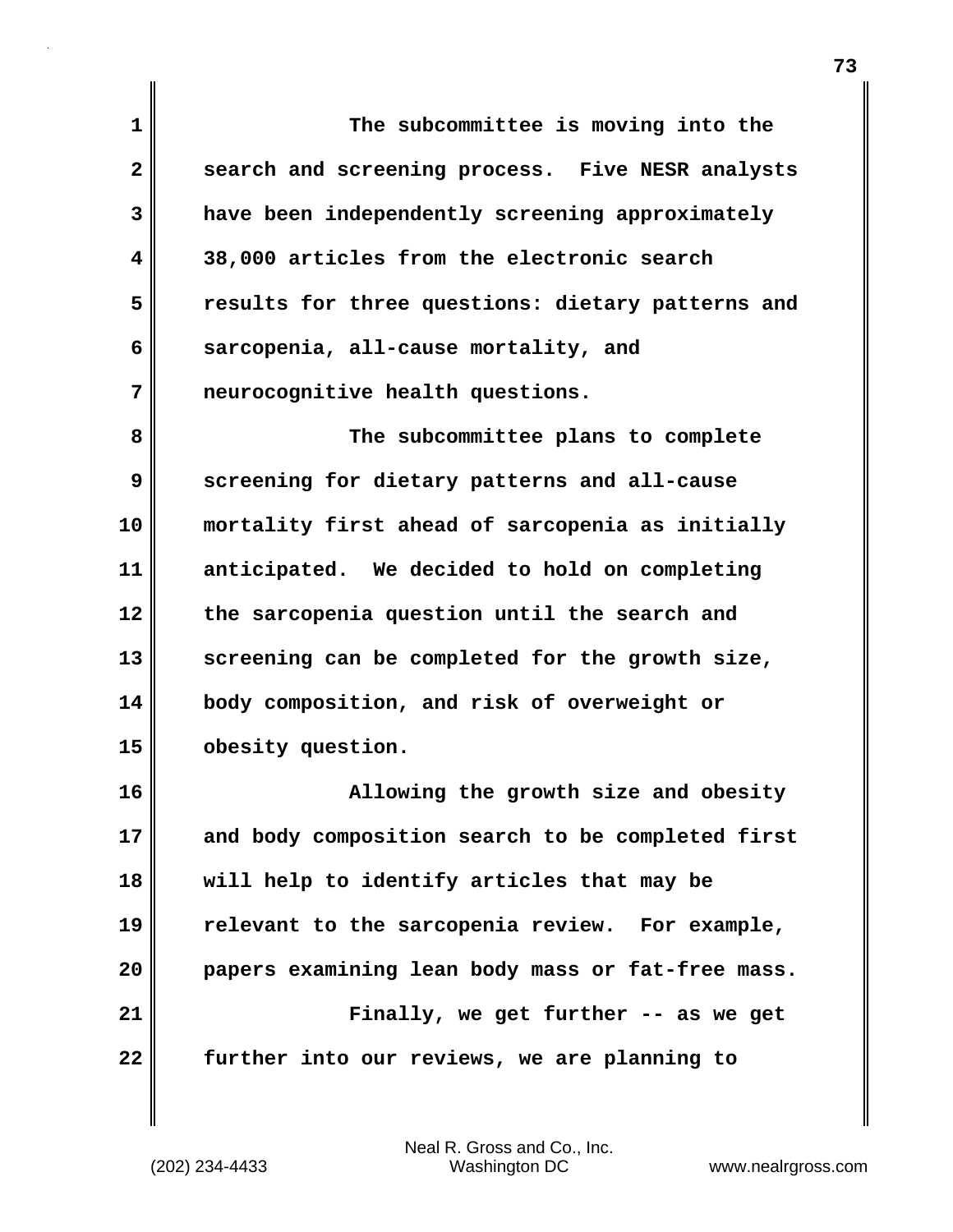**1 arrange a cross-cutting discussion with the Data 2 Analysis and Food Pattern Modeling Working Group 3 to see how the findings from the dietary pattern 4 reviews can inform their work and vice versa. 5 So, and this slide lists the members 6 of the Dietary Patterns Subcommittee as well as 7 the support staff which really are doing most of 8 the heavy lifting and making all of these reviews 9 take place. 10 And so, now, I open the floor for 11 questions from members of the Committee. And, 12 Rick Mattes, I just see you about ready to hop 13 off your seat, so should I call on you first? 14 MEMBER MATTES: Just, did I understand 15 correctly, the patterns will be defined by 16 macronutrient distributions that fall outside the 17 AMDR, so a pattern would not include, say, a 18 heavily plant-based diet that falls within the 19 AMDR? 20 MEMBER BOUSHEY: Those are included in 21 the top. Those would all be in the top. What we 22 did not have -- what we didn't account for, since**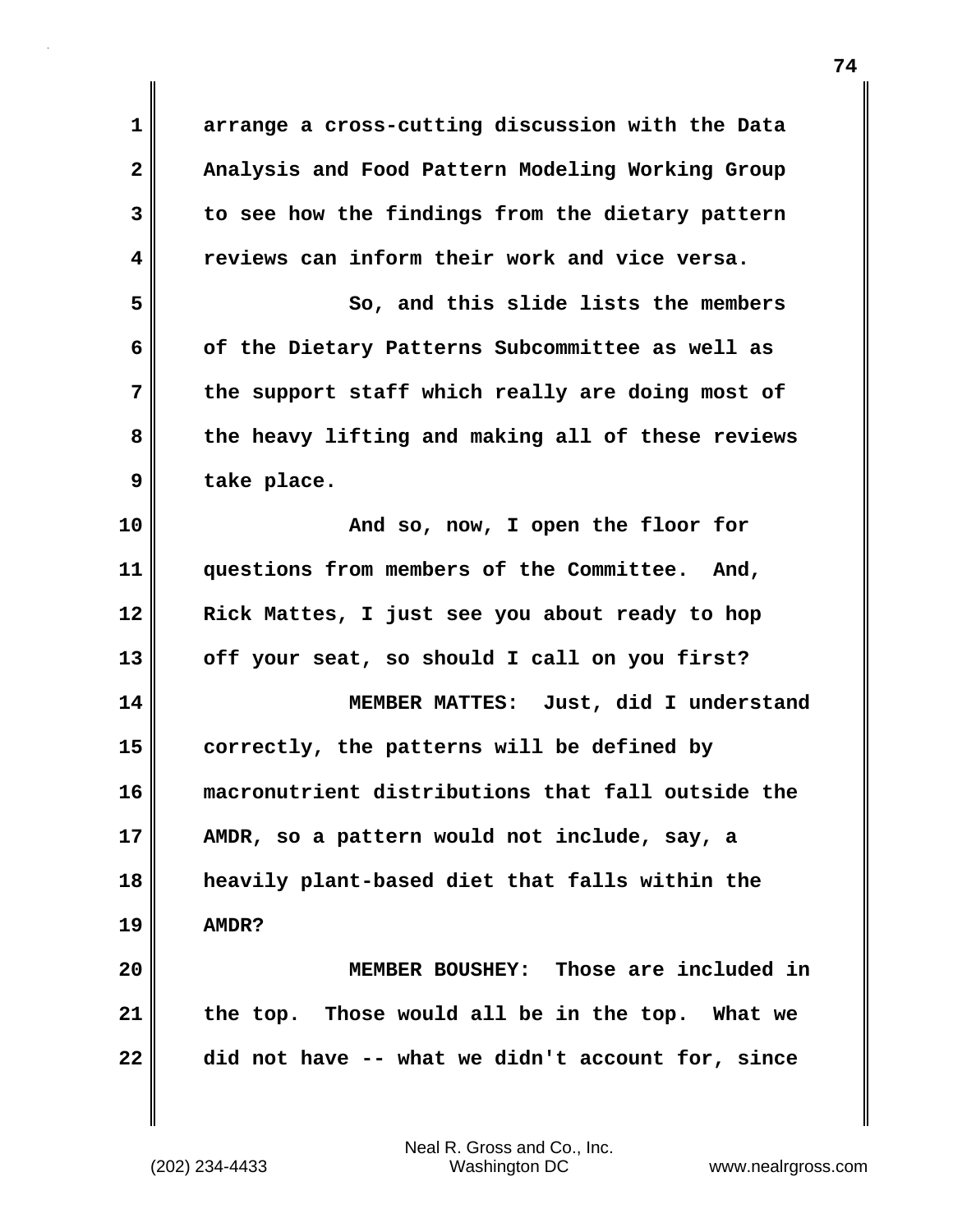| 1            | in the -- in our original, we said that you       |
|--------------|---------------------------------------------------|
| $\mathbf{2}$ | needed to be within the AMDR.                     |
| 3            | But now we've separated out that we               |
| 4            | will also look below, but it doesn't take away    |
| 5            | what you were concerned about. That is still in   |
| 6            | the top definition.                               |
| 7            | I went through the same thing, Rick,              |
| 8            | even though I worked on it.                       |
| 9            | (Laughter.)                                       |
| 10           | MEMBER BOUSHEY: Other questions?                  |
| 11           | Jamy?                                             |
| 12           | MEMBER ARD: Press harder. Jamy Ard.               |
| 13           | So, just to follow up Rick, part of               |
| 14           | that discussion was there's a need -- we felt     |
| 15           | there's a need to include a review of the         |
| 16           | evidence around the emergence of dietary patterns |
| 17           | considered to be in the, say, low carb category   |
| 18           | or the high fat category.                         |
| 19           | And those dietary patterns don't fall             |
| 20           | in the -- don't have the same sort of definitions |
| 21           | as a DASH diet or a Mediterranean diet.<br>We     |
| 22           | didn't have a mechanism that adequately captured  |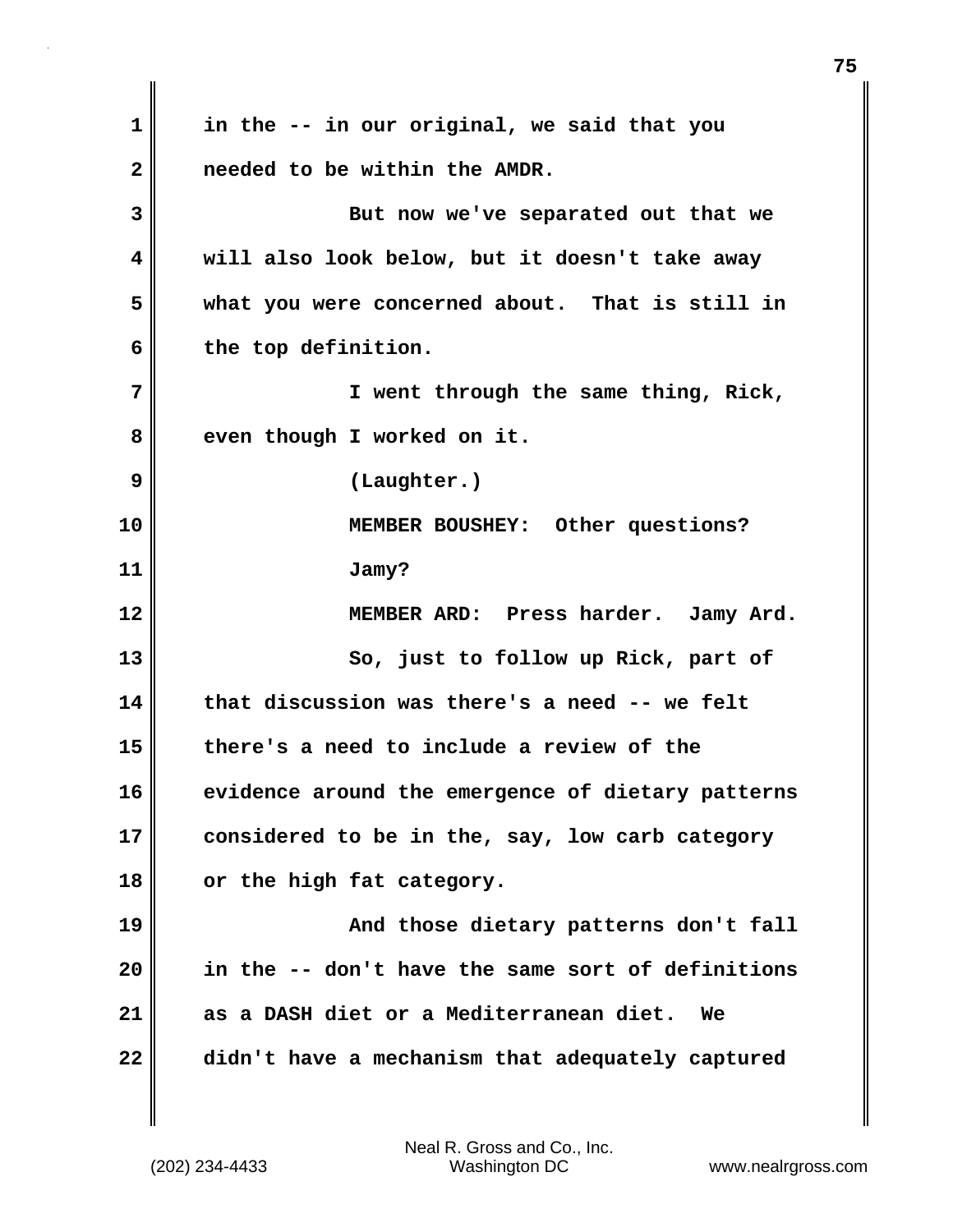| that.                                             |
|---------------------------------------------------|
| So, if we took the standard dietary               |
| pattern definition, we would probably not be      |
| capturing those types of studies.                 |
| And so, after a lot of discussion, it             |
| was sort of said, well, we can take those things  |
| that fall outside of the AMDR and, if they        |
| otherwise describe all the macronutrients and     |
| there's some consistency, then we could look at   |
| those using a different sort of framework.        |
| So, it allows us to be able to do                 |
| that, whereas otherwise we would not have         |
| captured them.                                    |
| MEMBER BOUSHEY: And, there were a lot             |
| of comments on that on our last public meeting.   |
| This was -- it came up a lot. So, we really did   |
| have to address it, we thought.                   |
| VICE CHAIR KLEINMAN: So, Ron                      |
| Kleinman.                                         |
| So, Carol, that would exclude a                   |
| consideration of specific carbohydrate diet or a  |
| ketogenic diet because it doesn't describe all of |
|                                                   |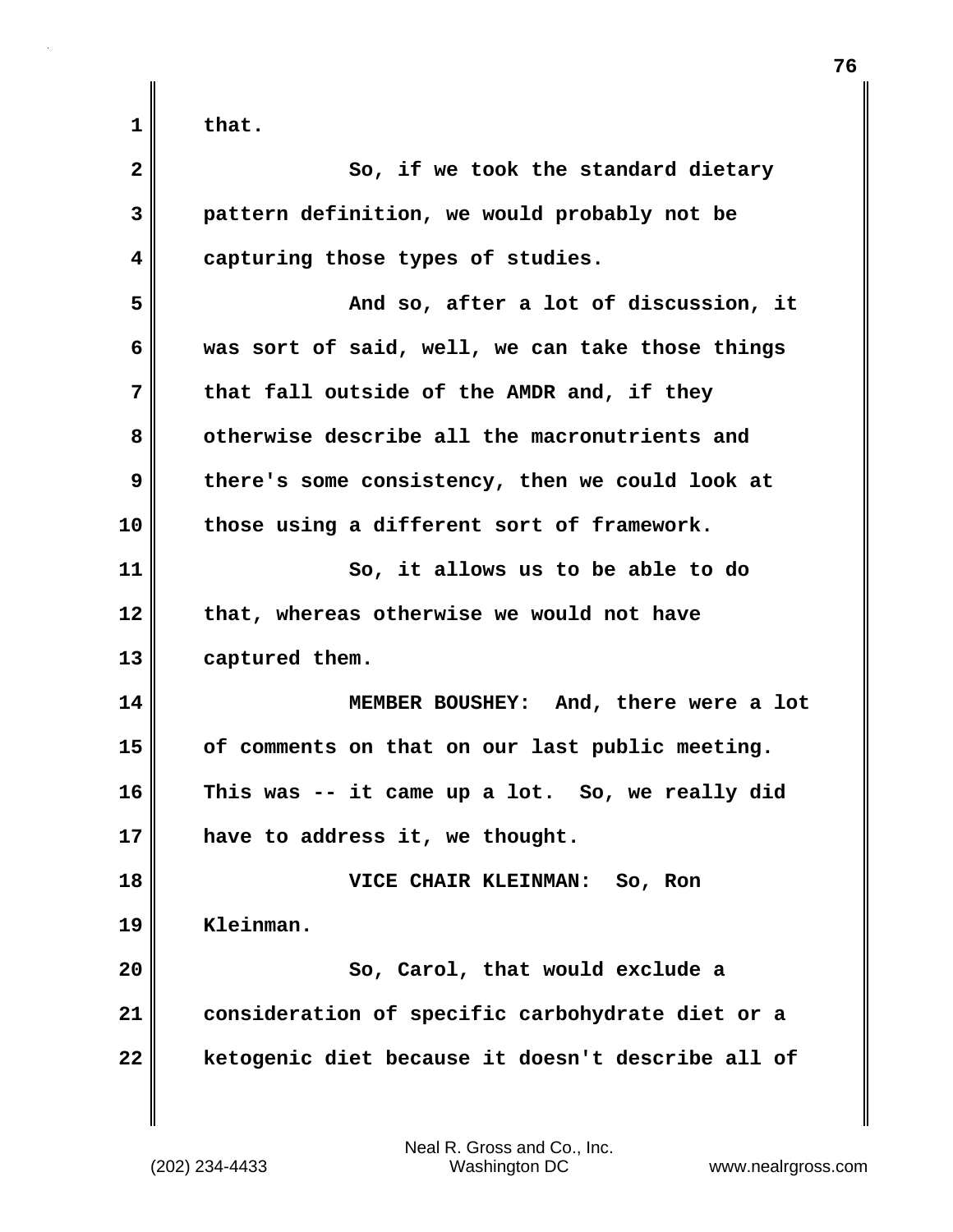**1 the macronutrient distributions in that diet. Is** 2 **that right?** 

**3 MEMBER BOUSHEY: Yes, we do ask that 4 they -- the papers outline what the macronutrient 5 distribution was for that -- well, and they would 6 have thought of it as is, because they were 7 actively doing that, but risk, it's was. 8 VICE CHAIR KLEINMAN: So, you could 9 consider those diets as long as the papers were 10 describing the diet in its entirety rather than - 11 - 12 MEMBER BOUSHEY: That is right. 13 VICE CHAIR KLEINMAN: -- simply a 14 focus on the -- 15 MEMBER BOUSHEY: If it's just -- 16 VICE CHAIR KLEINMAN: -- carb or the 17 fat? 18 MEMBER BOUSHEY: If it's just -- 19 that's right. If it's just one macronutrient, we 20 need -- we really need to have it all because 21 it's a full distribution of energy sources. 22 VICE CHAIR KLEINMAN: Yes, good.**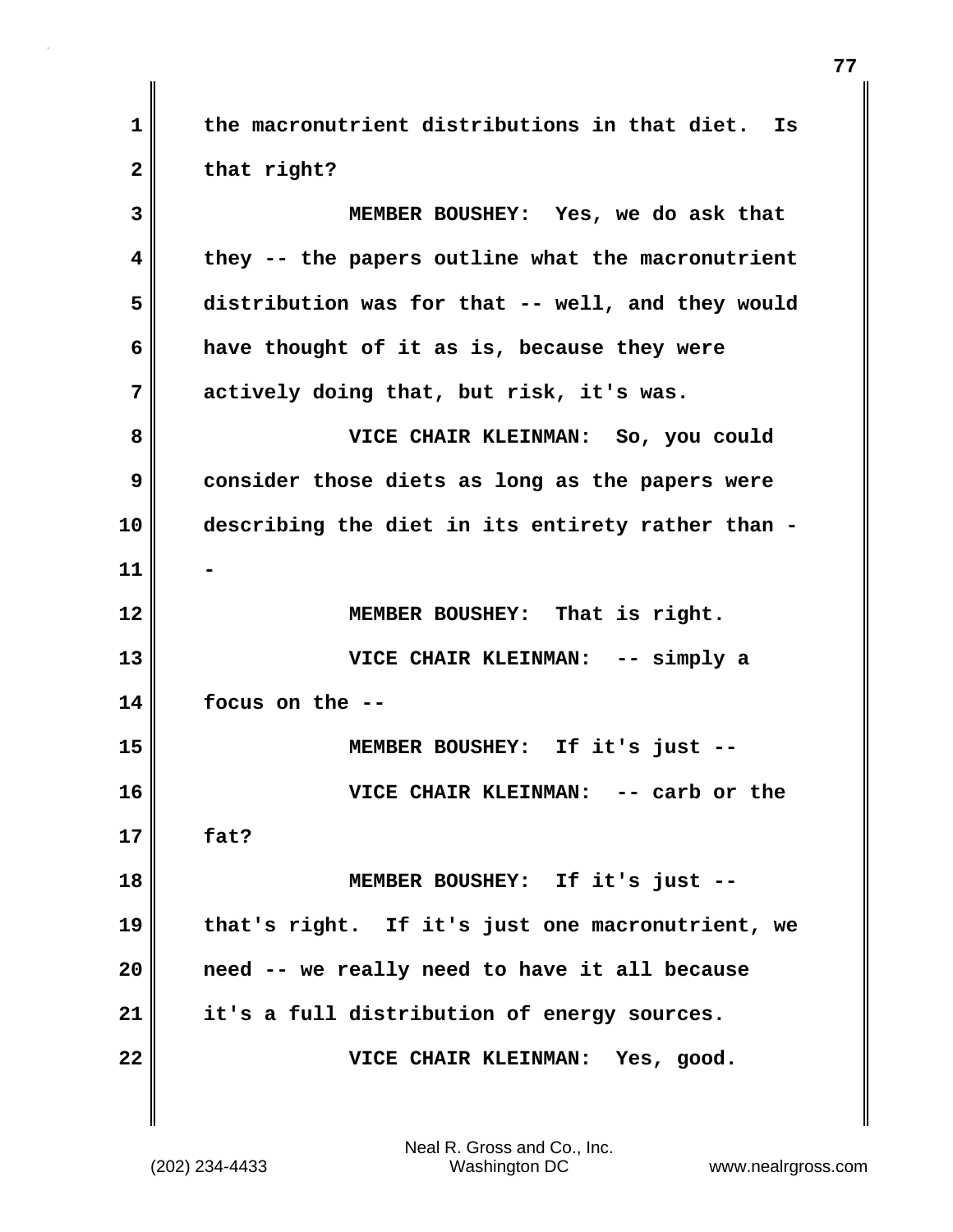| $\mathbf 1$ | MEMBER HEYMSFIELD: Steve Heymsfield.              |
|-------------|---------------------------------------------------|
| 2           | Carol, in the definition of food                  |
| 3           | patterns, the word frequency is there and         |
| 4           | tomorrow we'll hear about frequency of eating     |
| 5           | which is the number of meals ingested over a 24-  |
| 6           | hour period.                                      |
| 7           | How is frequency different in the food            |
| 8           | patterns?                                         |
| 9           | MEMBER BOUSHEY: I'm not sure that the             |
| 10          | frequency is any different. What it -- this       |
| 11          | aspirational definition, it's what's -- not every |
| 12          | -- it would be ideal that every dietary pattern   |
| 13          | had every component in this aspirational          |
| 14          | definition.                                       |
| 15          | But the -- you don't necessarily have             |
| 16          | to have everything that's in that definition but  |
| 17          | you do need to have at least one of the items in  |
| 18          | that definition to be thought of as a pattern.    |
| 19          | But you can go ahead and do frequency             |
| 20          | as an independent exposure, be comfortable with   |
| 21          | that.                                             |
| 22          | MEMBER MATTES: Just because it's a                |
|             |                                                   |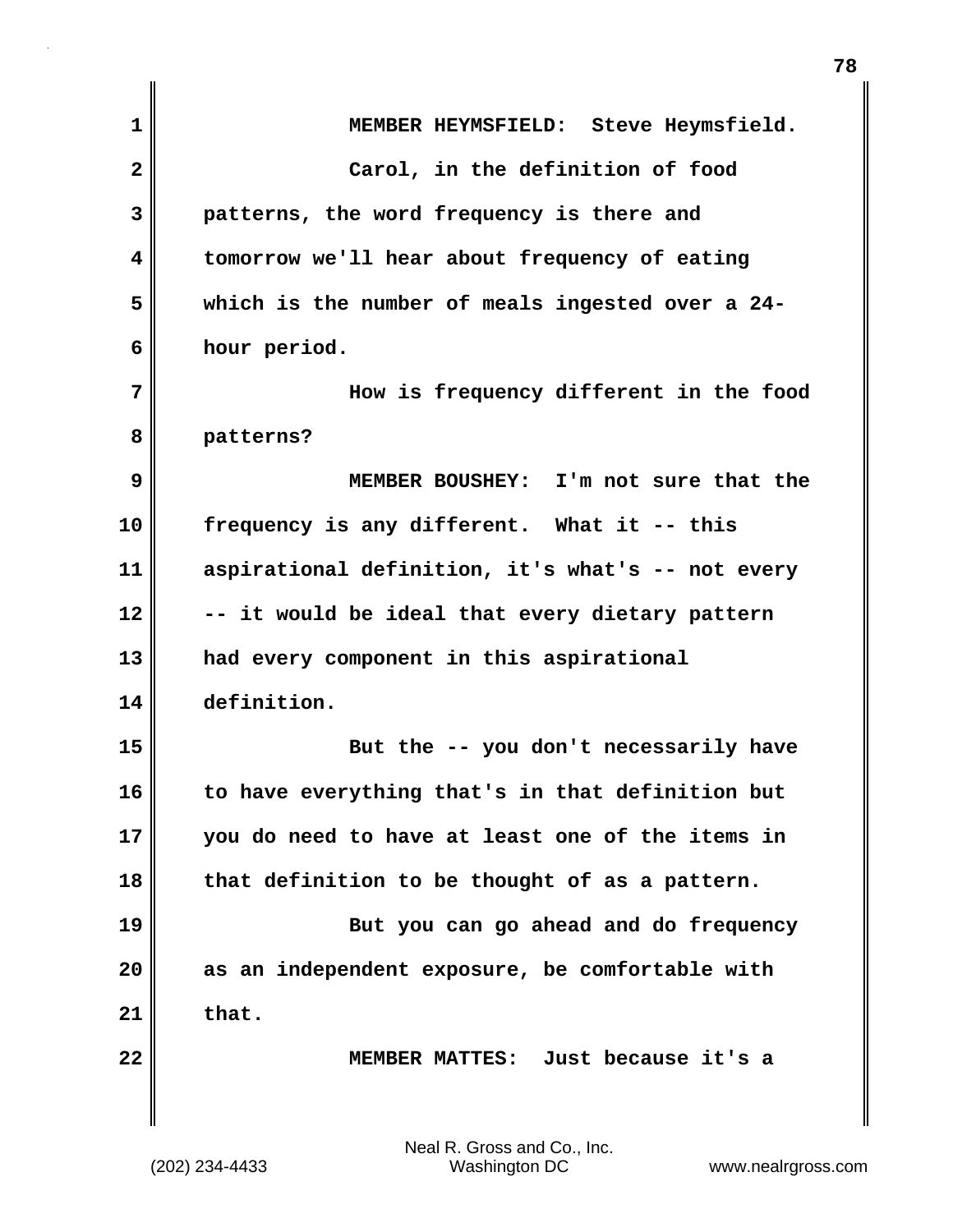**1 concept that is working its way into other 2 nations' Dietary Guidelines, are you considering 3 the NOVA system as an issue to consider in terms 4 of its health outcomes? 5 MEMBER BOUSHEY: We've certainly 6 discussed it, Rick. But, no, we are not. 7 Now, am I correct on this, am I 8 following the minutes of our meetings correctly? 9 We have not considered the NOVA. We are not 10 going to -- right, except but -- no, we have not, 11 unless I missed a meeting. 12 CHAIR SCHNEEMAN: I have to work on my 13 finger strength here. 14 I think you're correct and it would 15 have been brought to the Committee if that were 16 included. And so it wouldn't have been something 17 just left at the subcommittee level. 18 If you look at the nature of the 19 questions, it's not an overt part of the 20 question. So, the Committee would have to 21 evaluate. 22 I think what's important is the food**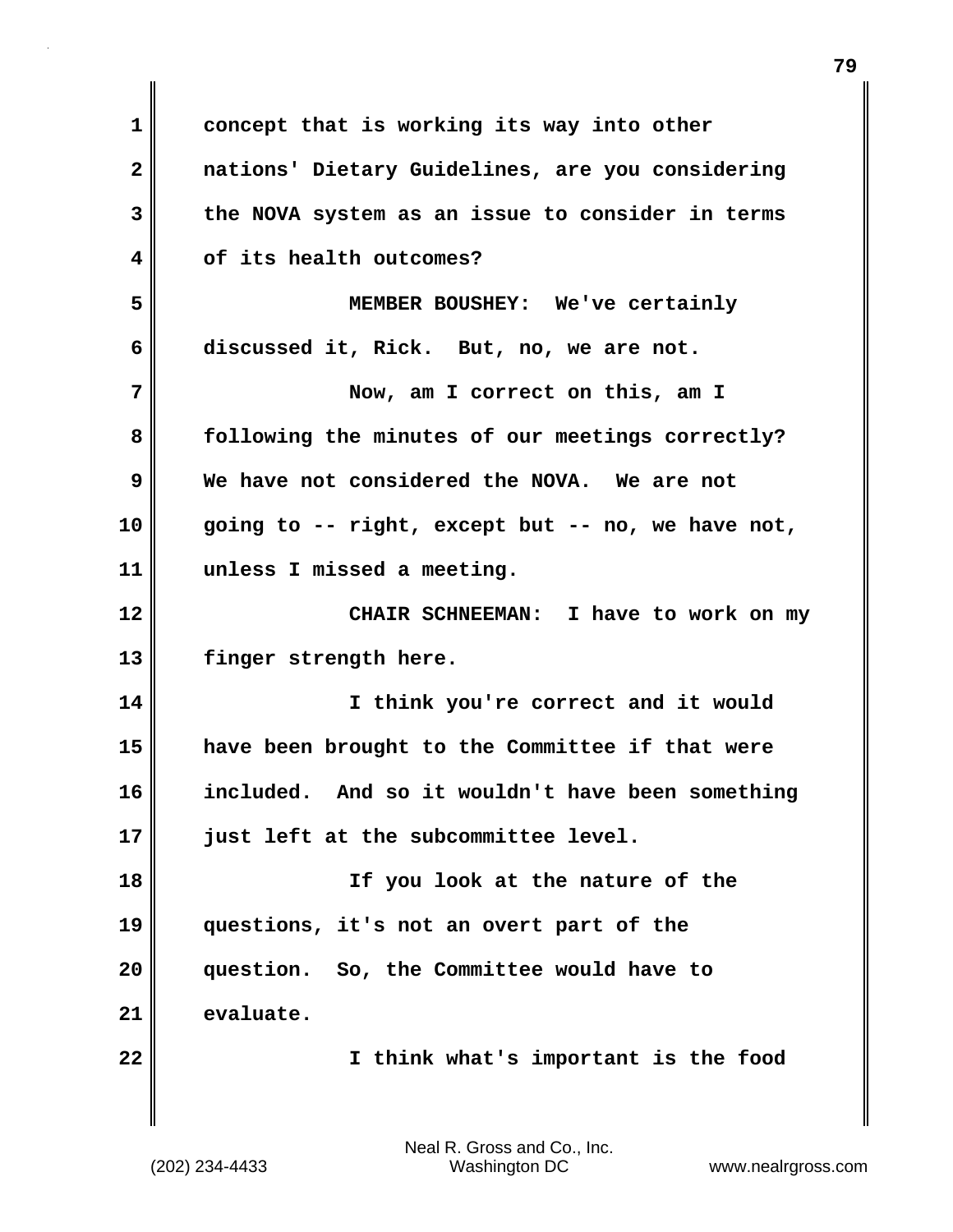**1 pattern piece of this and the research that will 2 be looked at that tells us something about the 3 foods that are in that pattern and the 4 macronutrient distribution that is in that 5 pattern.**

**6 MEMBER BOUSHEY: And, and I think that 7 that might be something that we would consider 8 for putting down for future reference is where I 9 believe that we had discussed that that -- we 10 have that opportunity to be able to -- we're 11 coming across information now that we know will 12 need to be addressed in the future.**

**13 You know, we had our questions 14 assigned to us the way that the, you know, having 15 that public involvement. And, this then will be 16 able to inform the next Dietary Guidelines as 17 well as the next public sessions that will inform 18 it, too.**

**19 MEMBER LEIDY: This is Heather Leidy. 20 Just a question that was asked a 21 little bit earlier, but a follow up. And you had 22 commented, too, about the macronutrient specific**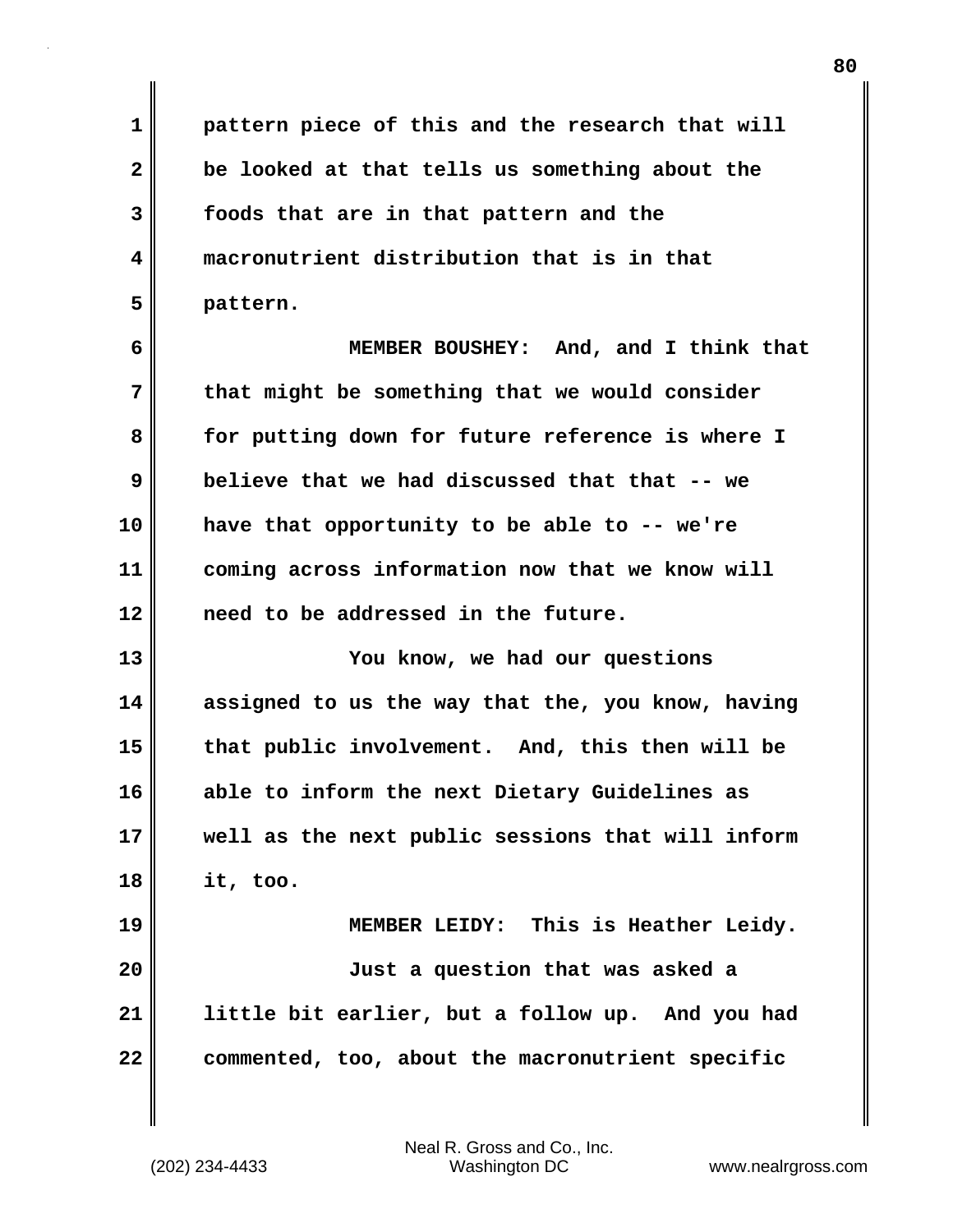| $\mathbf 1$  | diet focus. So, we're really looking at            |
|--------------|----------------------------------------------------|
| $\mathbf{2}$ | macronutrients but then also the food components.  |
| 3            | And so, I guess the question that I                |
| 4            | have is, is there a hierarchy of the search when   |
| 5            | NESR or when we start looking at these in the      |
| 6            | sense that a lot of the diets will be              |
| 7            | macronutrient specific. But then within that,      |
| 8            | they may have certain food components that aren't  |
| 9            | really even acknowledged in the abstract.          |
| 10           | And so, a lot of these could get                   |
| 11           | missed. And, it depends on how you focus it.<br>Ιf |
| 12           | it is a food specific study, you may not know the  |
| 13           | macronutrient specific content. It would be        |
| 14           | within the document, but that's sometimes hard to  |
| 15           | tease out.                                         |
| 16           | So, I'm just trying to wonder what the             |
| 17           | hierarchy is for the search.                       |
| 18           | MEMBER BOUSHEY: Right. We may want                 |
| 19           | to -- we can actually get that clarified           |
| 20           | completely from the NESR -- they're here, the      |
| 21           | NESR staff is here. So, we could get that and      |
| 22           | the NESR staff person that's key already has the   |

 $\mathbf{I}$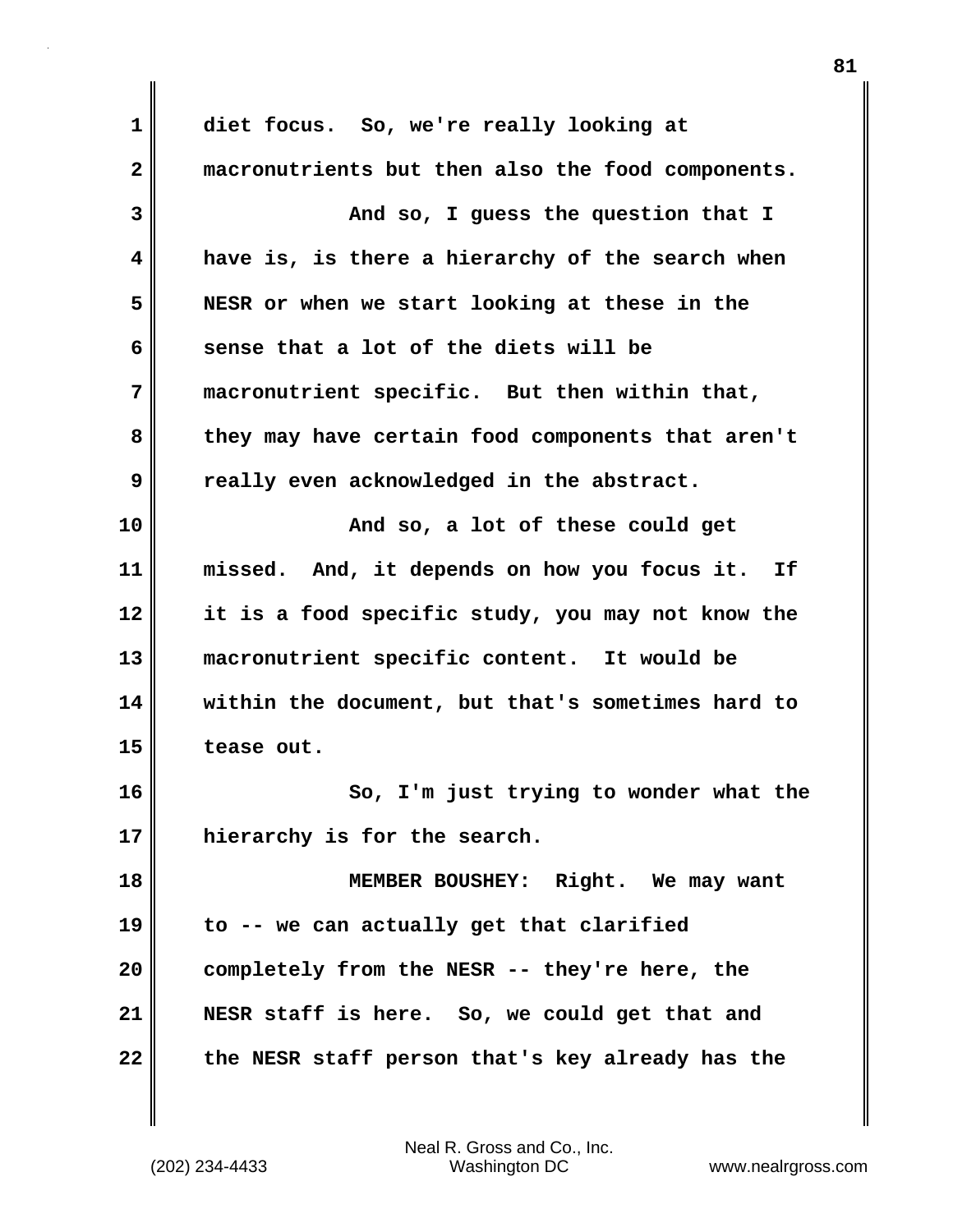**1 microphone to her mouth. 2 (Laughter.) 3 DR. ENGLISH: This is Laural English. 4 And, to get at your question, I did 5 want to go back as well and mention that the 6 criteria that Dr. Boushey covered is that an 7 important part of this is that the -- at a 8 minimum, the foods and beverages that make up the 9 pattern must be described. And, that's part of 10 our inclusion criteria as for papers that are 11 looking at traditional dietary patterns. 12 For those papers that are looking at 13 specific macronutrient proportion diets, it's 14 very common that the foods and beverages are not 15 adequately described. If they are, we'll extract 16 that information so we have that in addition to 17 the macronutrient proportion breakdown. 18 But for that search strategy, we do 19 have included search terms that get at these 20 diets. So, there, for example, the MESH heading 21 for dietary carbohydrates, dietary fats, so we 22 have a whole search hedge that will capture those**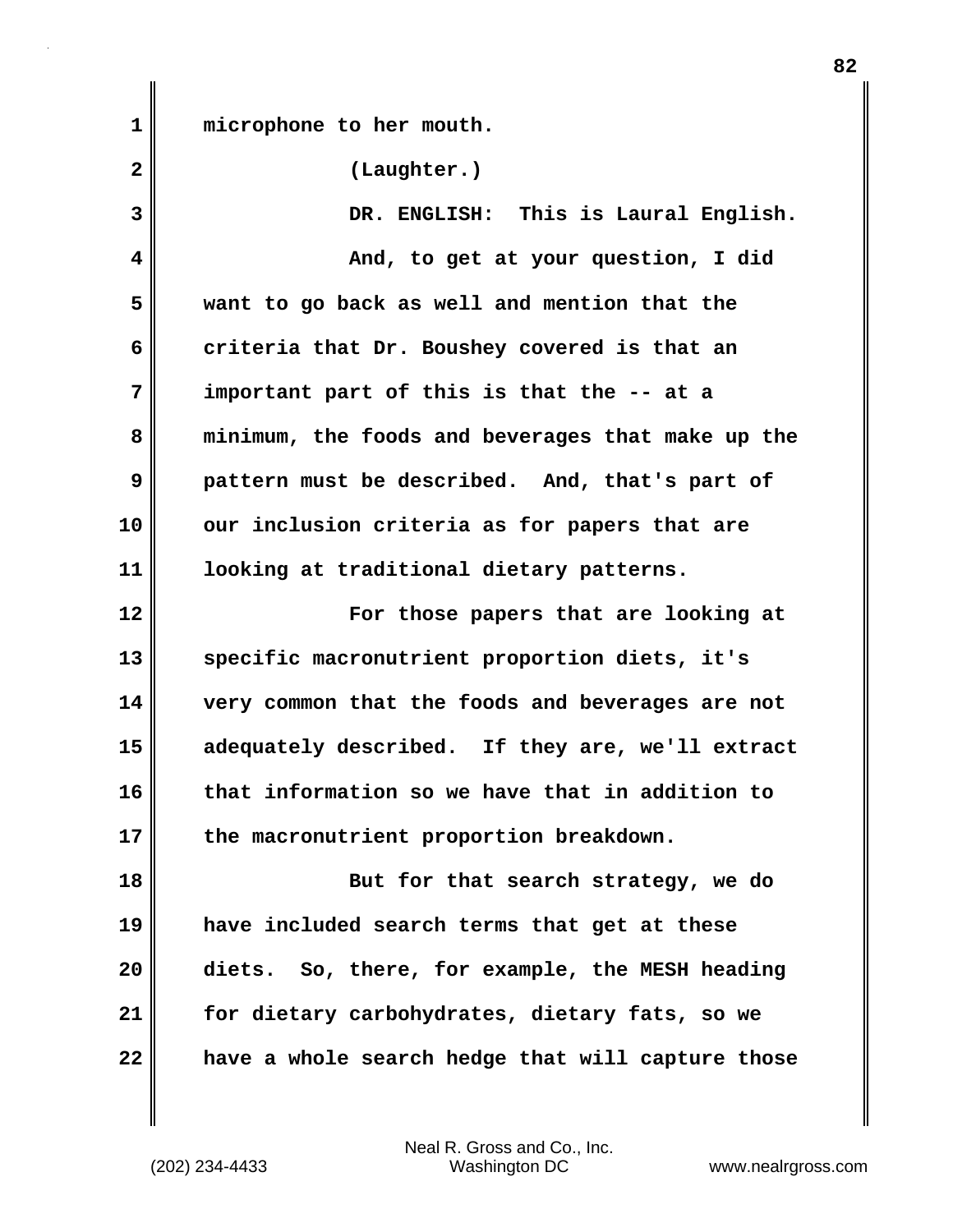| 2 I                     | And then, we also run through test              |
|-------------------------|-------------------------------------------------|
| $\overline{\mathsf{3}}$ | papers as part of the process to make sure that |
| 4 I                     | we're capturing these macronutrient proportion  |
| 5                       | diets.                                          |

**6 So, we do have that and we've tested 7 that and they have come up. We also have the** 8 other common MESH headings like ketogenic diet, **9** low carbohydrate, carbohydrate restricted diet. **10 So, all of those search terms are in the search 11 to make sure we're casting that really wide net 12 to capture all of the papers.**

**13 MEMBER LEIDY: So, I guess to take it 14 a step further then, in terms of when the data 15 start getting interpreted, I think that's where 16 I'm thinking in the hierarchy and this is for the 17 -- I mean, is it the -- it would be macronutrient 18 specific first and then food specific? Or is it 19 just certain types of dietary patterns? That's 20 just different.**

**21** Searching is one thing and the next **22 piece is when you compile that, what is the**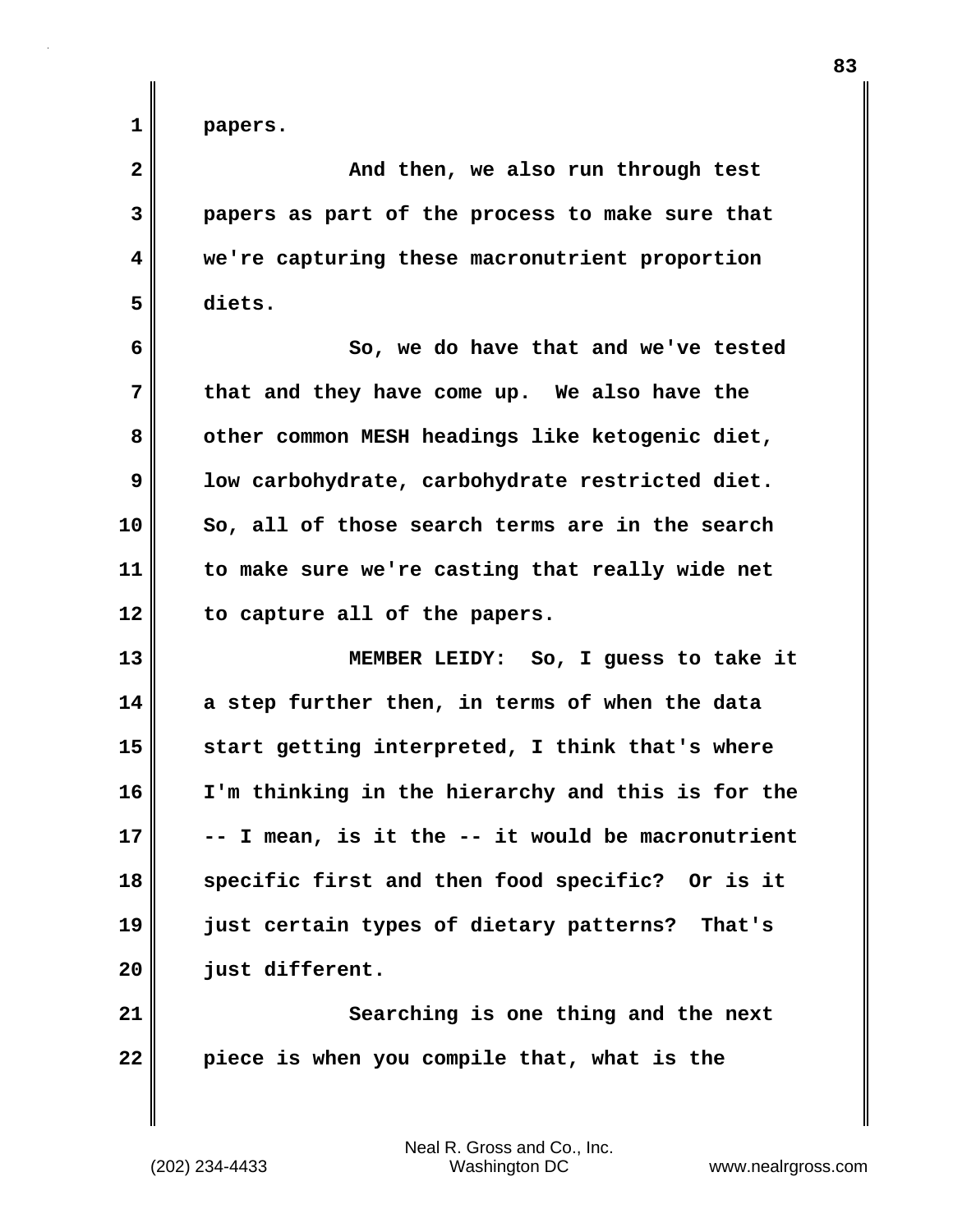**1 hierarchy, I guess, in terms of what you've -- 2 what's the primary and secondary or maybe they're 3 all at the same level? 4 MEMBER BOUSHEY: No, we haven't -- no, 5 there are -- maybe -- let me make sure, Heather, 6 I understand your question. 7 What -- are you asking that we're 8 going to -- that we will actually think of the 9 more traditional dietary pattern as being our -- 10 having a hierarchy higher than the one that's 11 going by the acceptable -- below the acceptable 12 macronutrient range? 13 Because we're not considering them in 14 a hierarchy. We only define them that way 15 because we've got -- because they weren't there 16 first in our plan. But we are not considering** 17 them in any type of hierarchy. **18 MEMBER LEIDY: Right, so -- 19 MEMBER BOUSHEY: They're going to be 20 all equivalent in our reviews. 21 MEMBER LEIDY: Good point. And, that 22 was not what I was --**

**84**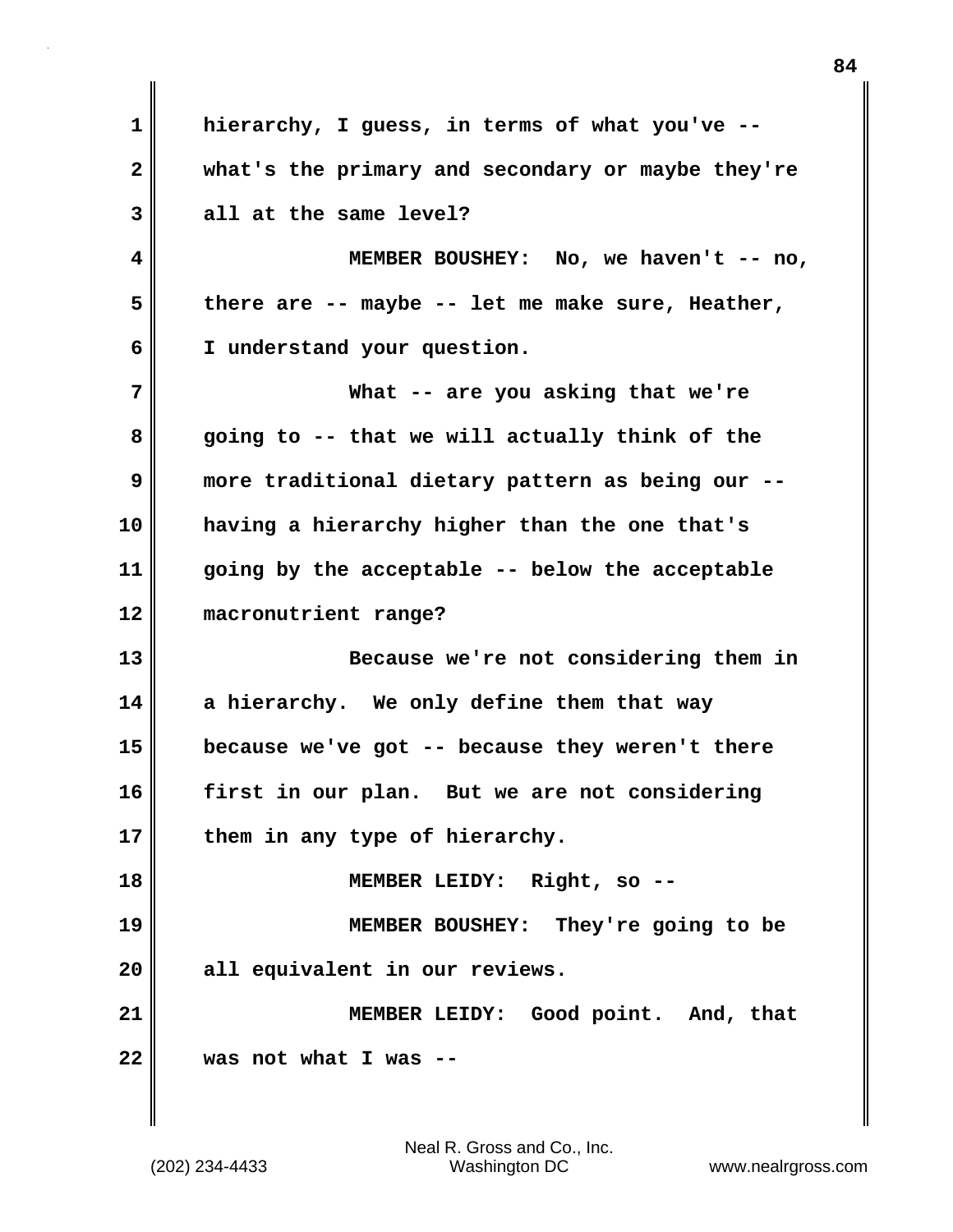| $\mathbf 1$  | MEMBER BOUSHEY: Okay.                             |
|--------------|---------------------------------------------------|
| $\mathbf{2}$ | MEMBER LEIDY: -- going down that                  |
| 3            | path, but that was great clarification because I  |
| 4            | hopefully would have thought of that later.       |
| 5            | My question is, as an example, with               |
| 6            | higher protein diets, you can, you know, look at  |
| 7            | the -- examine the body of evidence and then,     |
| 8            | subsequently, you can talk about whether they are |
| 9            | plant-based or animal-based diets.                |
| 10           | MEMBER BOUSHEY: Right.                            |
| 11           | MEMBER LEIDY: So, that's what I'm                 |
| 12           | trying to figure out in terms of the hierarchy,   |
| 13           | is it more about macronutrient parts of the diet? |
| 14           | Or even with ketogenic diets, or whatever you're  |
| 15           | -- whatever the diet you're focusing on, is that  |
| 16           | the primary that it is macronutrient specific     |
| 17           | first and then a food or a quality component      |
| 18           | second?                                           |
| 19           | MEMBER BOUSHEY: Well, macronutrient               |
| 20           | first really only came up with this new addition. |
| 21           | MEMBER LEIDY: Okay.                               |
| 22           | MEMBER BOUSHEY: Prior to that,                    |
|              |                                                   |

**85**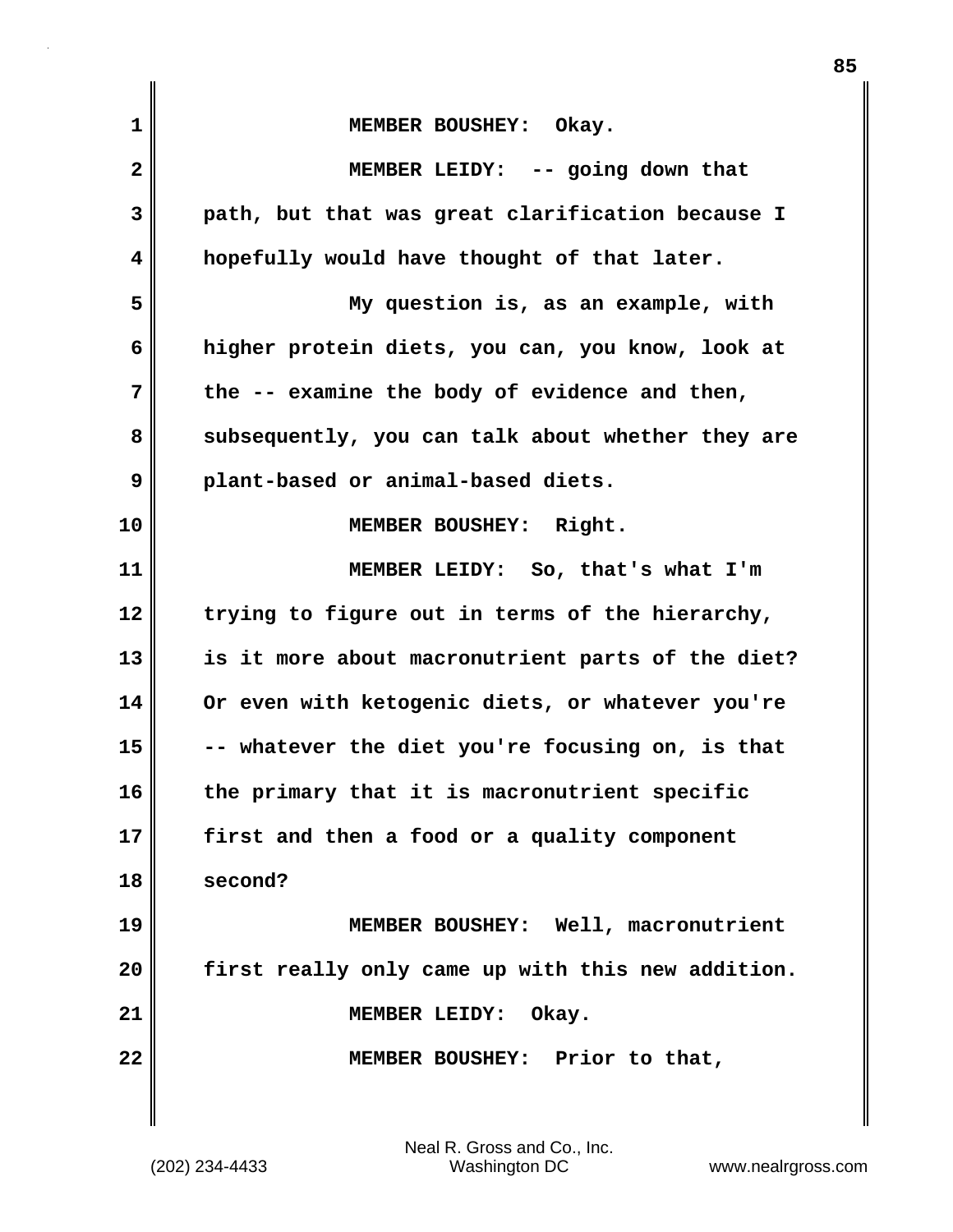| 1            | really, your driver are the foods.                |
|--------------|---------------------------------------------------|
| $\mathbf{2}$ | MEMBER LEIDY: Are the foods, okay.                |
| 3            | MEMBER BOUSHEY: Yes. And, if you                  |
| 4            | look at that aspirational definition, you can see |
| 5            | that. I think it's the way that it's structured,  |
| 6            | too, you can --                                   |
| 7            | MEMBER LEIDY: Because even when                   |
| 8            | you're thinking of low carbohydrate diets or      |
| 9            | ketogenic diets, it is really, at least in my     |
| 10           | thinking, macronutrient first as far as how a lot |
| 11           | of those diets get developed and implemented and  |
| 12           | it's not a food first approach.                   |
| 13           | MEMBER BOUSHEY: Right. And so, this               |
| 14           | is the aspirational definition and you can really |
| 15           | see that the nutrients, or even when available.   |
| 16           | You see, because with the -- with our more        |
| 17           | traditional dietary patterns, the way we think of |
| 18           | them is really food-based.                        |
| 19           | And, but then, you can see why we                 |
| 20           | couldn't then use that definition for doing       |
| 21           | these, you know, these ketogenic style diets.     |
| 22           | Because then, that nutrient's when available,     |

 $\mathbf{I}$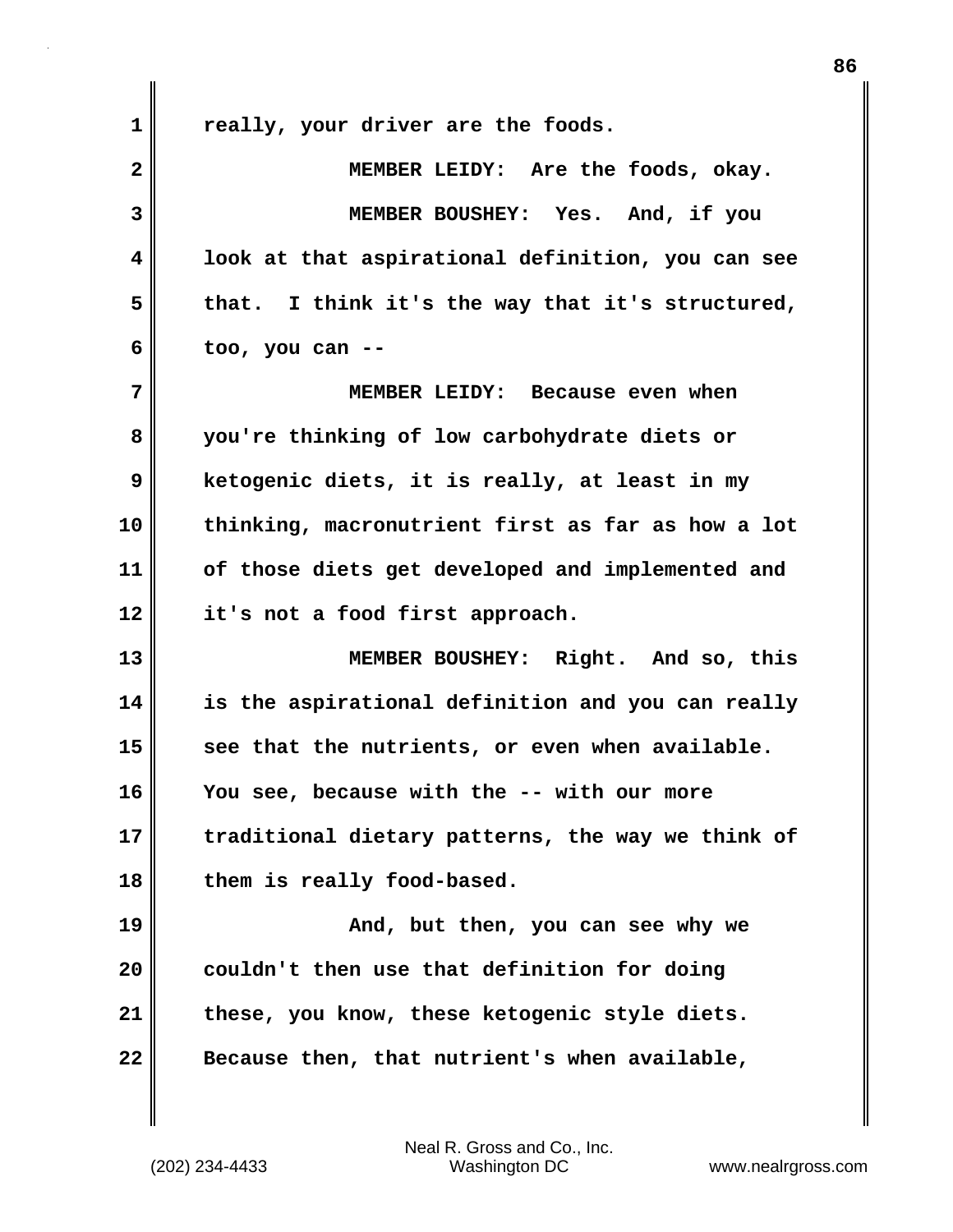1 **that's what's driving them.** 

| $\mathbf{2}$ | CHAIR SCHNEEMAN: I just wanted to                 |
|--------------|---------------------------------------------------|
| 3            | comment on this particular topic because I think  |
| 4            | the question you're -- that you're getting at has |
| 5            | to do also with the kind of finding and           |
| 6            | conclusion statements that the subcommittee will  |
| 7            | draft for consideration once its looked at all    |
| 8            | the evidence.                                     |
| 9            | And, we'll see some examples when we              |
| 10           | get to Fats and Seafood where sometimes the       |
| 11           | question was written, but you need multiple       |
| 12           | conclusion, finding conclusion statements given   |
| 13           | the way the subcommittee and the Committee then   |
| 14           | tackled that question.                            |
| 15           | So, I think some of what you're asking            |
| 16           | may play out in that direction. You know, again,  |
| 17           | it's one question we're trying to answer but, as  |
| 18           | you go through the literature, there are          |
| 19           | different findings and conclusions, so.           |
| 20           | <b>Rachel?</b><br><b>MEMBER BOUSHEY:</b>          |
| 21           | MEMBER NOVOTNY: Rachel Novotny.                   |
| 22           | I want to go back to Rick's question              |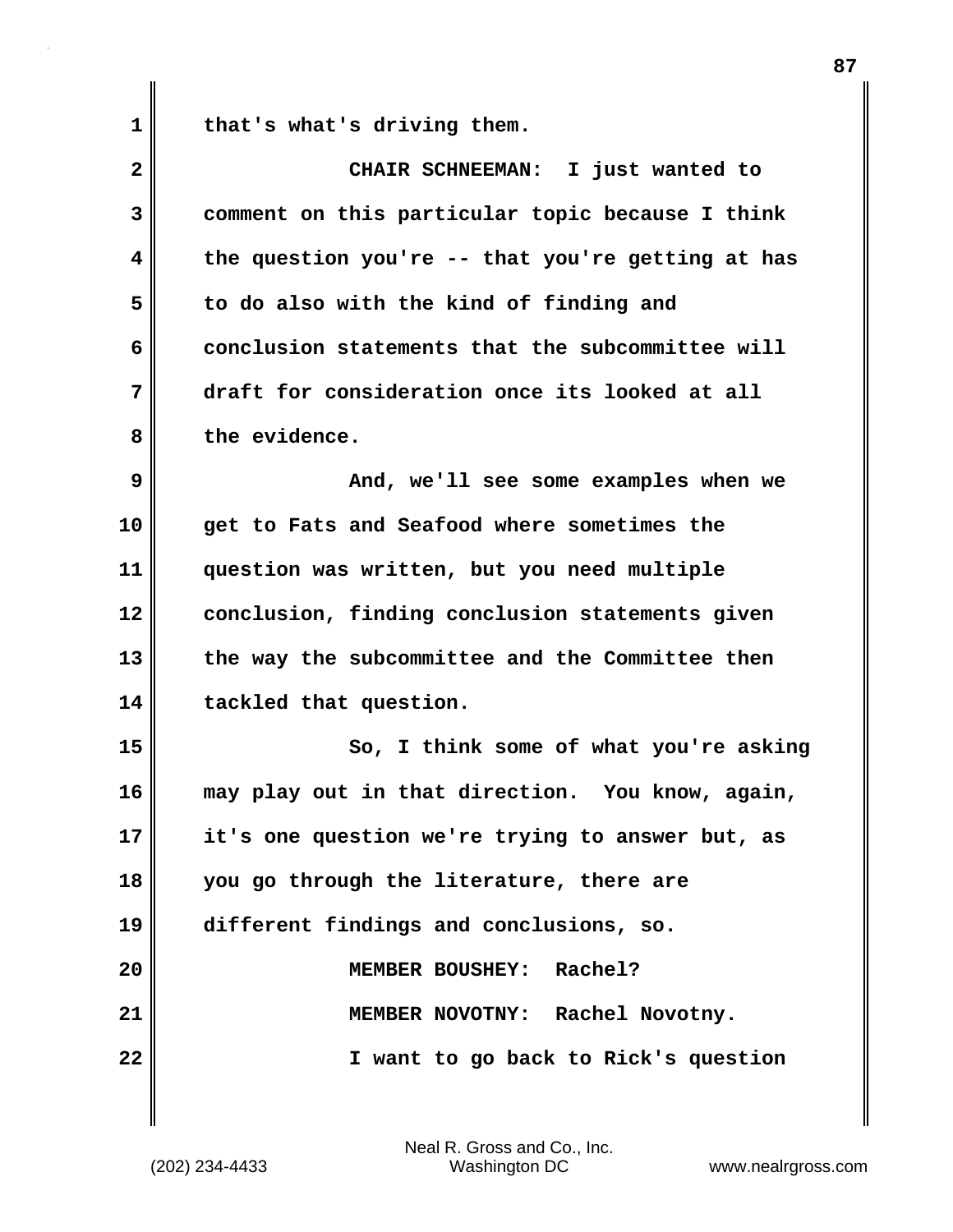**1 on NOVA ultraprocessed foods and just make sure I 2 understand the reason for exclusion. 3 Is that it doesn't meet the definition 4 of inclusion, that diet or that approach? 5 MEMBER BOUSHEY: Well, we're not 6 putting it in as one of our guidelines. These 7 are -- this definition really was not even made 8 by our Committee. It was -- it has been 9 developed other -- it has been developed by a 10 larger group which then we adopted. 11 | MEMBER NOVOTNY: Right. 12 MEMBER BOUSHEY: And, in order to also 13 match the other studies, other studies that have 14 been done before. 15 It isn't that, if, indeed, someone has 16 used that and we pick it up, it's not going to be 17 gone. 18** MEMBER NOVOTNY: Okay. **19 MEMBER BOUSHEY: We're just not using 20 it as one of our primary -- 21 MEMBER NOVOTNY: As a search? 22 MEMBER BOUSHEY: -- models. That's a**

**88**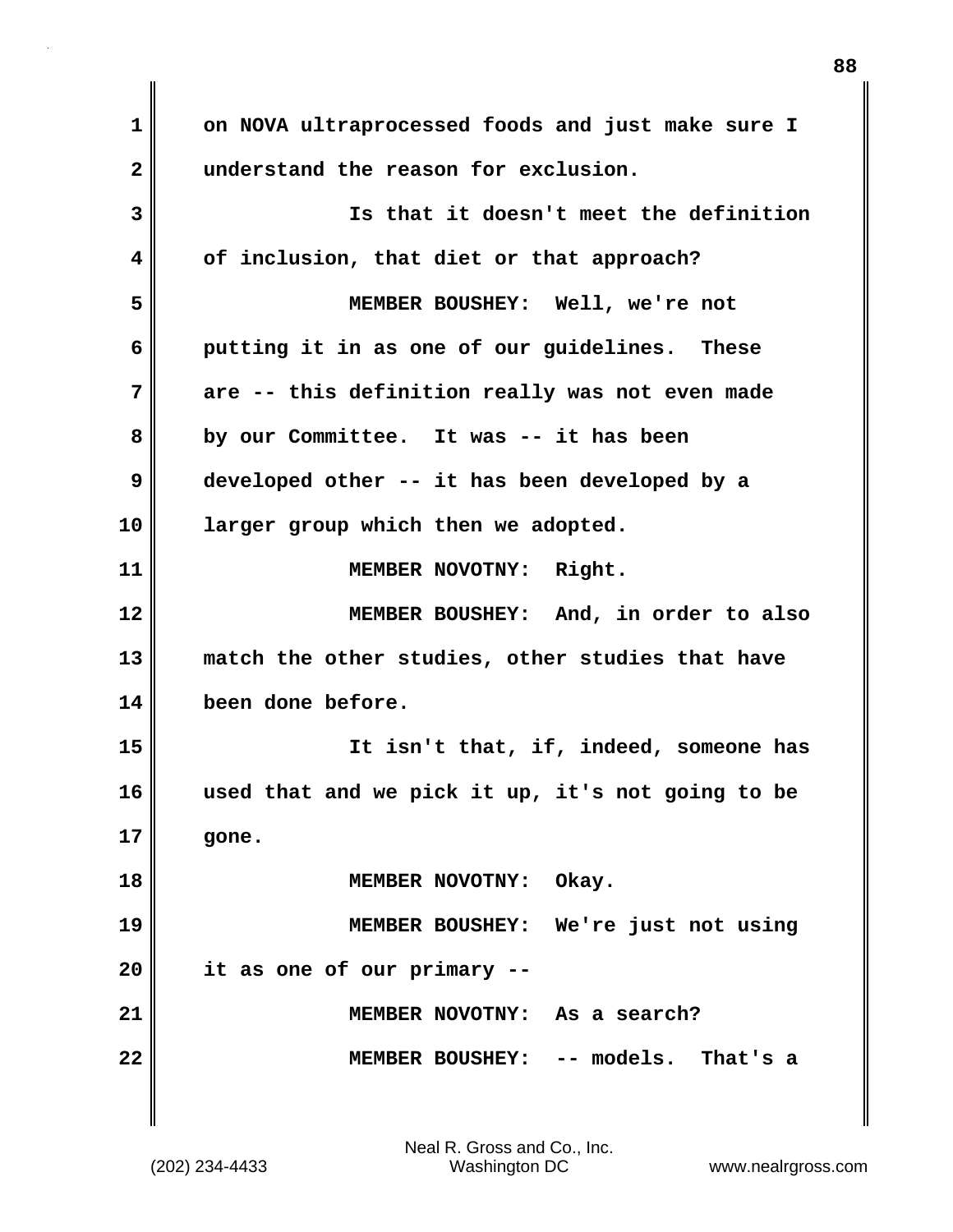**1 different -- I mean, as being one of the primary 2 models, that's a different question. We're doing 3 dietary patterns. We may very well pick up 4 studies that specifically use that as a model and 5 it would not be excluded. 6 MEMBER NOVOTNY: Okay, because that -- 7 it seems to meet -- 8 MEMBER BOUSHEY: But that's nice to 9 clarify. 10 MEMBER NOVOTNY: -- it does meet the 11 or it could meet the definition -- 12 MEMBER BOUSHEY: Absolutely. 13 MEMBER NOVOTNY: Yes, okay. 14 MEMBER BOUSHEY: This is what we're 15 using to guide us and it's quite broad. So, if, 16 indeed, I'm pretty confident if someone used 17 this, they did a study that also met all of our 18 other criteria of having, you know, being a -- 19 where is this little criteria here. You know, 20 it's that we have our -- which all of us have, 21 what, you know, this right here. If it matches 22 everything in here, we're going to be in**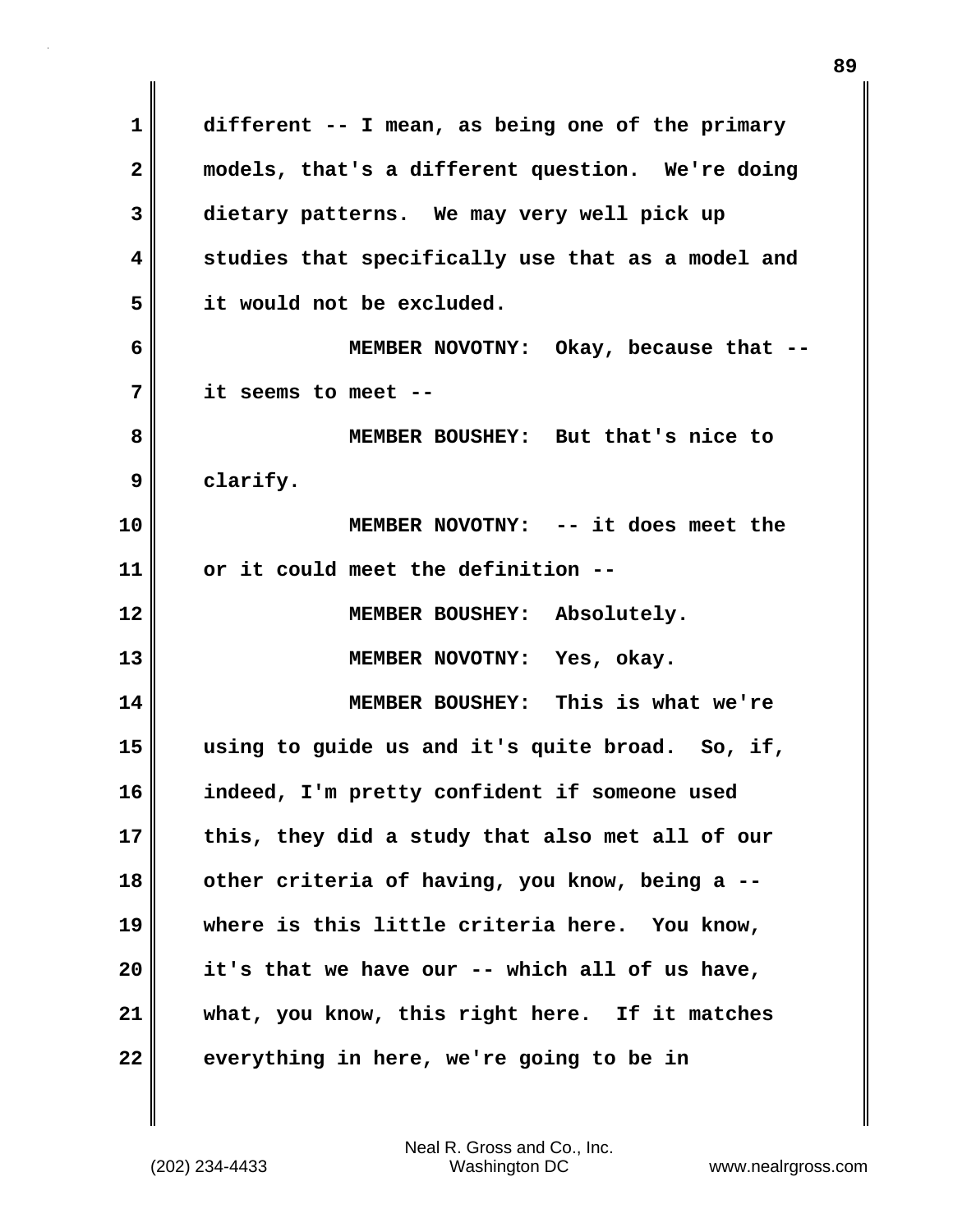| $\mathbf 1$  | business. They'll -- it will be included.        |
|--------------|--------------------------------------------------|
| $\mathbf{2}$ | MEMBER NOVOTNY: Okay, thank you.                 |
| 3            | MEMBER BOUSHEY: Yes. It's just not               |
| 4            | our driving definition.                          |
| 5            | CHAIR SCHNEEMAN: Yes, just to add to             |
| 6            | that, I think if you look at the                 |
| 7            | inclusion/exclusion criteria, if a study has     |
| 8            | information on the foods and the macronutrients  |
| 9            | as defined by this subcommittee, then it gets    |
| 10           | pulled into the review.                          |
| 11           | My guess is, if the only thing the               |
| 12           | study said was level of processing, then you     |
| 13           | don't -- and you don't have information on the   |
| 14           | macronutrients, the foods, then it might be      |
| 15           | excluded, so.                                    |
| 16           | MEMBER BOUSHEY: And considering that             |
| 17           | right now we're looking at over 38,000 papers, I |
| 18           | think we're probably being pretty inclusive in   |
| 19           | our first pass.                                  |
| 20           | <b>CHAIR SCHNEEMAN:</b><br>Yes.                  |
| 21           | So, Dr. Sabate?                                  |
| 22           | MEMBER SABATE: Yes, Joan Sabate.                 |
|              |                                                  |

 $\mathsf I$ 

 $\mathbf{I}$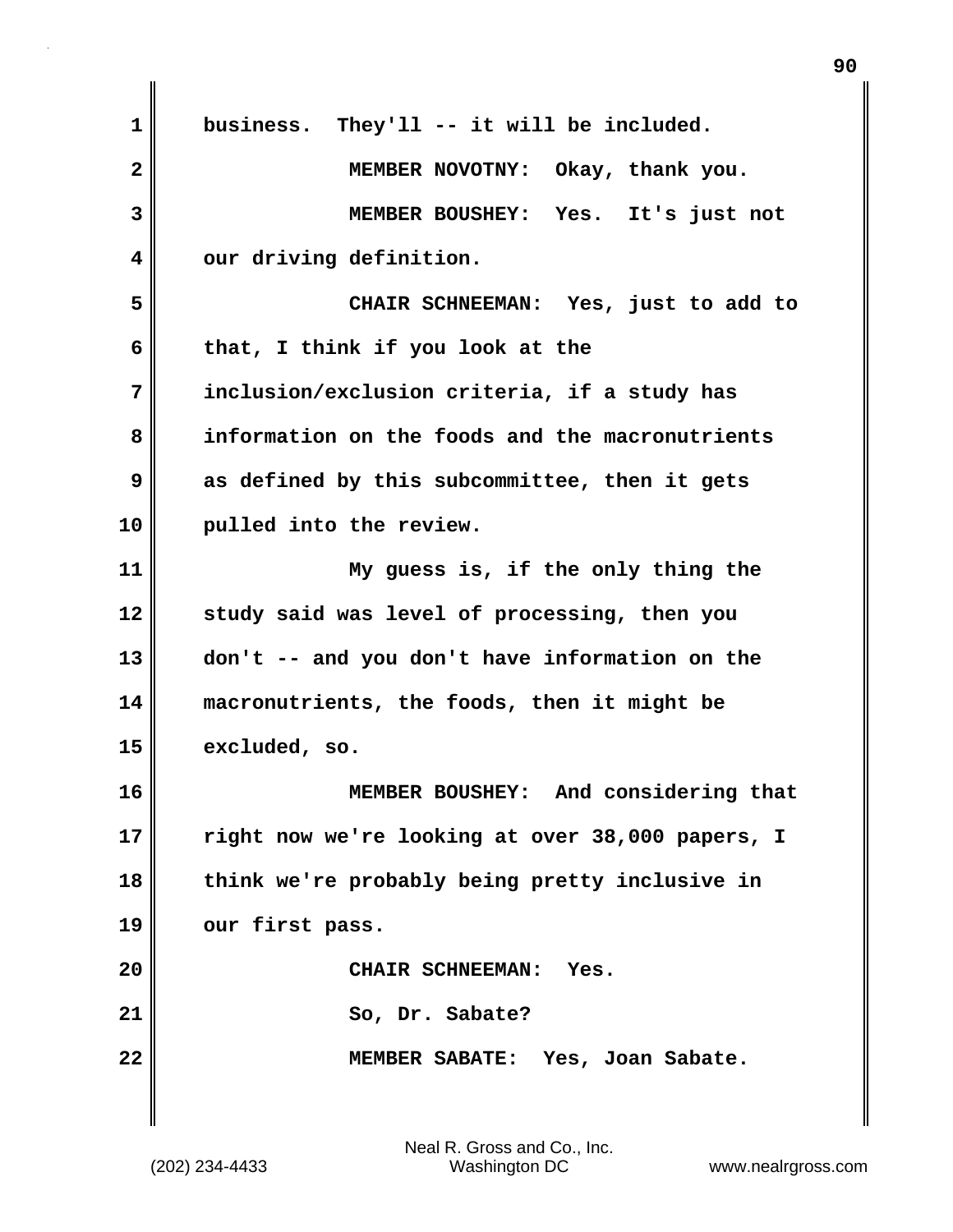| $\mathbf 1$  | I think our colleagues here in the                |
|--------------|---------------------------------------------------|
| $\mathbf{2}$ | panel that have not been part of the food         |
| 3            | patterns, I mean, are raising relevant questions. |
| 4            | And, particularly the NOVA one                    |
| 5            | specification, I don't remember that we have      |
| 6            | thoroughly discussed that. So, probably           |
| 7            | something that in our subcommittee, we have to    |
| 8            | carefully weigh the pros and cons and the ability |
| 9            | to do so as far as including this.                |
| 10           | And, as far as the hierarchy that you             |
| 11           | mentioned is an issue that, unless we want to do  |
| 12           | in the systematic way, it may escape. I mean,     |
| 13           | the possibility to draw discussions.              |
| 14           | So, I think these are two very                    |
| 15           | relevant points that need to be thoroughly        |
| 16           | discussed and see, I mean, if this is possible to |
| 17           | do or not given the resources and the time.       |
| 18           | (Off-microphone comments.)                        |
| 19           | CHAIR SCHNEEMAN: Other questions?                 |
| 20           | Comments? So, the Committee, though, is -- you    |
| 21           | are in the process now of searching, so we know   |
| 22           | that you're going to be coming forward with some  |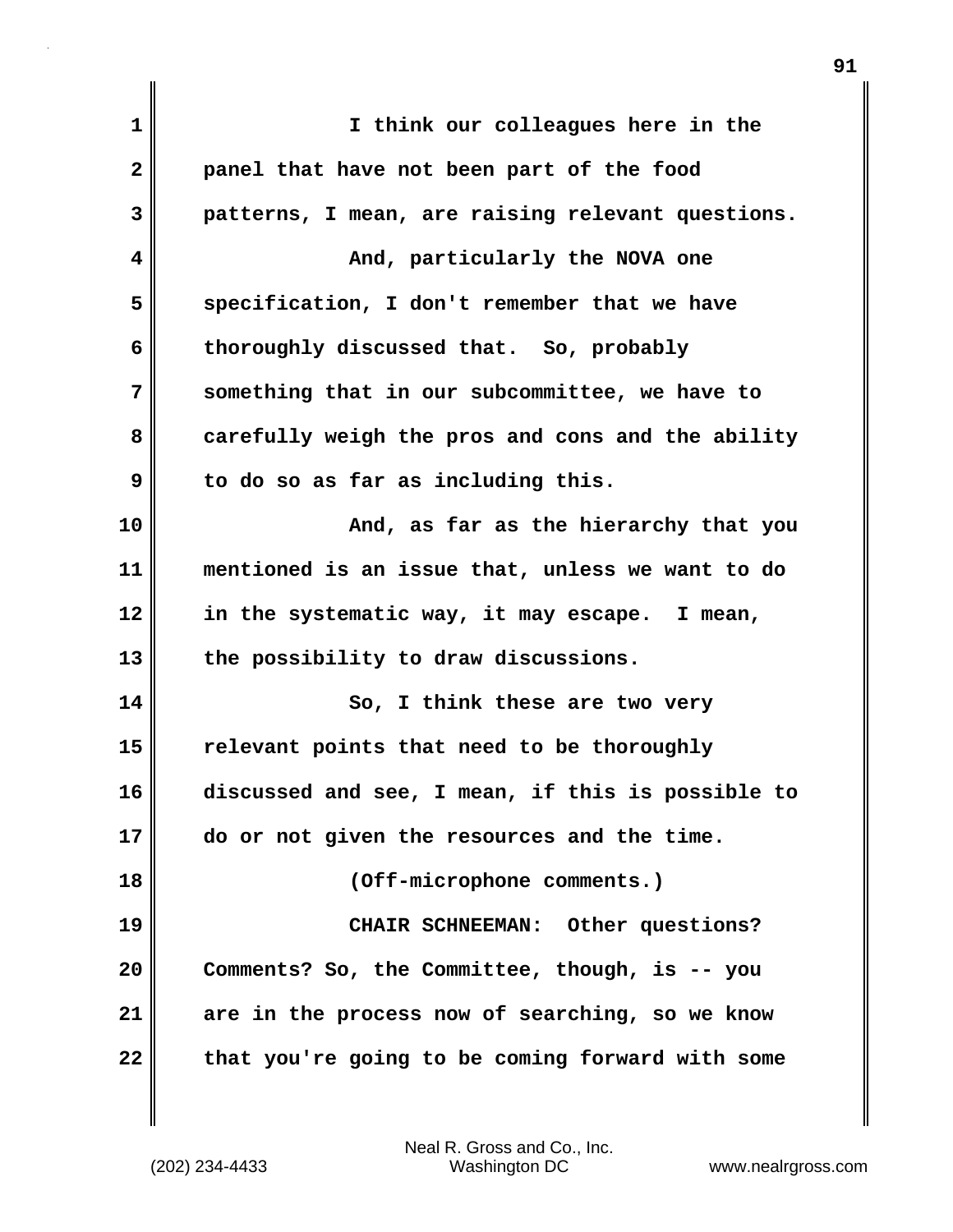**1 conclusion statements.**

| $\mathbf{2}$ | MEMBER BOUSHEY: Yes, yes, that is our            |
|--------------|--------------------------------------------------|
| 3            | goal is by next time to have some conclusion     |
| 4            | statements. And, we've really put together -- we |
| 5            | met as a Committee yesterday and we really did   |
| 6            | put together quite a serious game plan, which    |
| 7            | some of them I did share today.                  |
| 8            | But because it's -- yes, I actually am           |
| 9            | really astounded that this whole concept of      |
| 10           | dietary patterns, and it's very young in the     |
| 11           | scheme of our field, has really taken off.       |
| 12           | And so, as a result of that, we have             |
| 13           | a lot to go through. And, but it's actually      |
| 14           | pretty exciting that this concept has been       |
| 15           | adopted so widely and put into literature. You   |
| 16           | know, it's been published, peer reviewed,        |
| 17           | publications. So, it's a blessing and then we'll |
| 18           | work with the other part of it.                  |
| 19           | (Laughter.)                                      |
| 20           | CHAIR SCHNEEMAN: Okay.                           |
| 21           | So, we have plenty of time. If -- but            |
| 22           | I think, Linda, you're also willing to start now |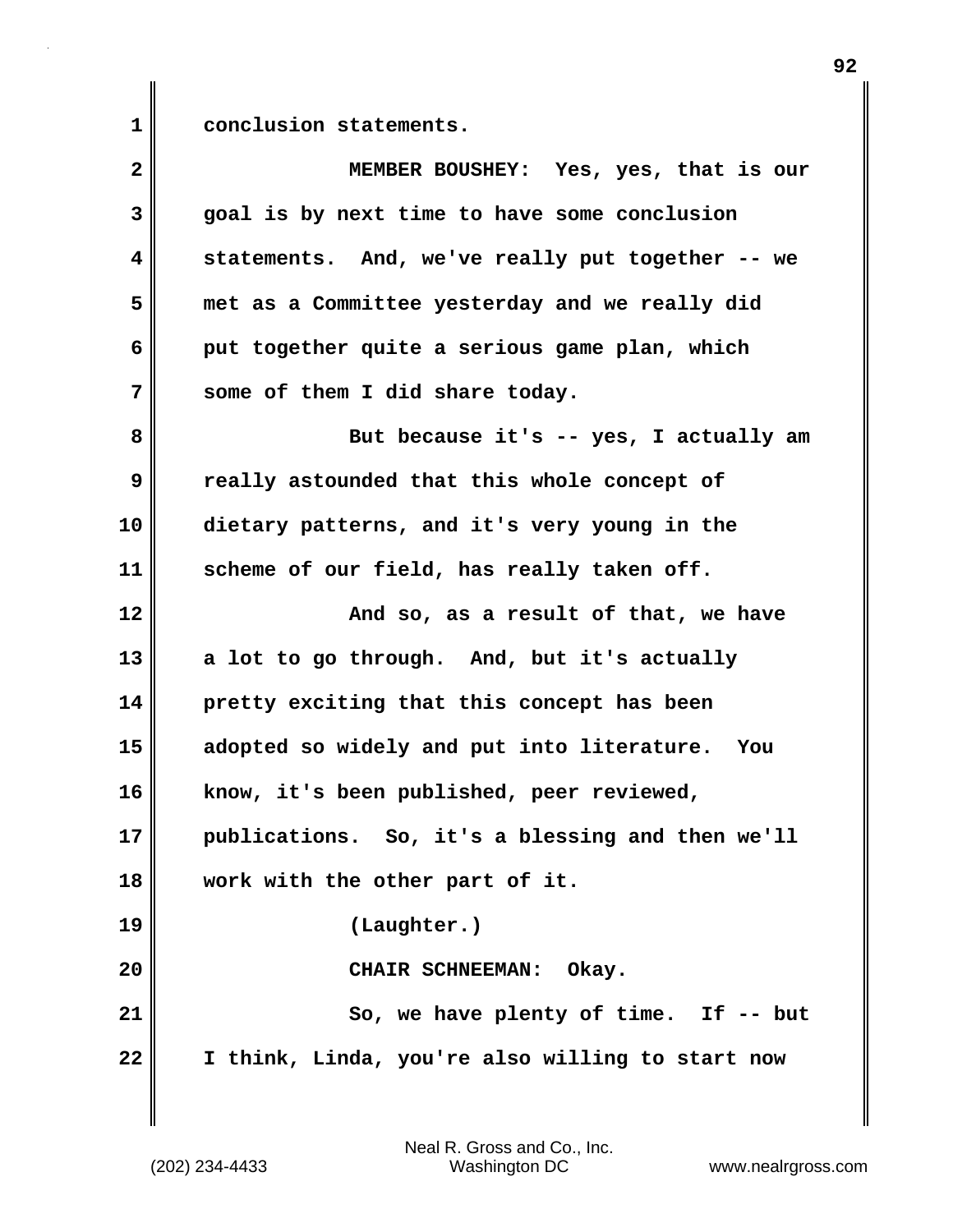**1 rather than wait until after -- so, okay. 2 So, we will move forward. This is 3 what we meant by the agenda is flexible based on 4 the time the Committee needs to discuss and be 5 confident that we're moving forward. 6 So, we'll go ahead with the Dietary 7 Fats and Seafood Subcommittee. 8 MEMBER SNETSELAAR: Okay. 9 (Off-microphone comments.) 10 MEMBER SNETSELAAR: Okay, the Dietary 11 Fats and Seafood Subcommittee includes Regan 12 Bailey, Joan Sabate, and Linda Van Horn, along 13 with Barbara Schneeman. 14 And, during the July Advisory 15 Committee meeting, we presented protocols for all 16 of the questions that this subcommittee will be 17 addressing. 18 We will be presenting a summary of the 19 evidence draft conclusion statements and grading 20 on Attention Deficit Disorder, Attention Deficit 21 and Hyperactivity Disorder, and Autism Spectrum 22 Disorder.**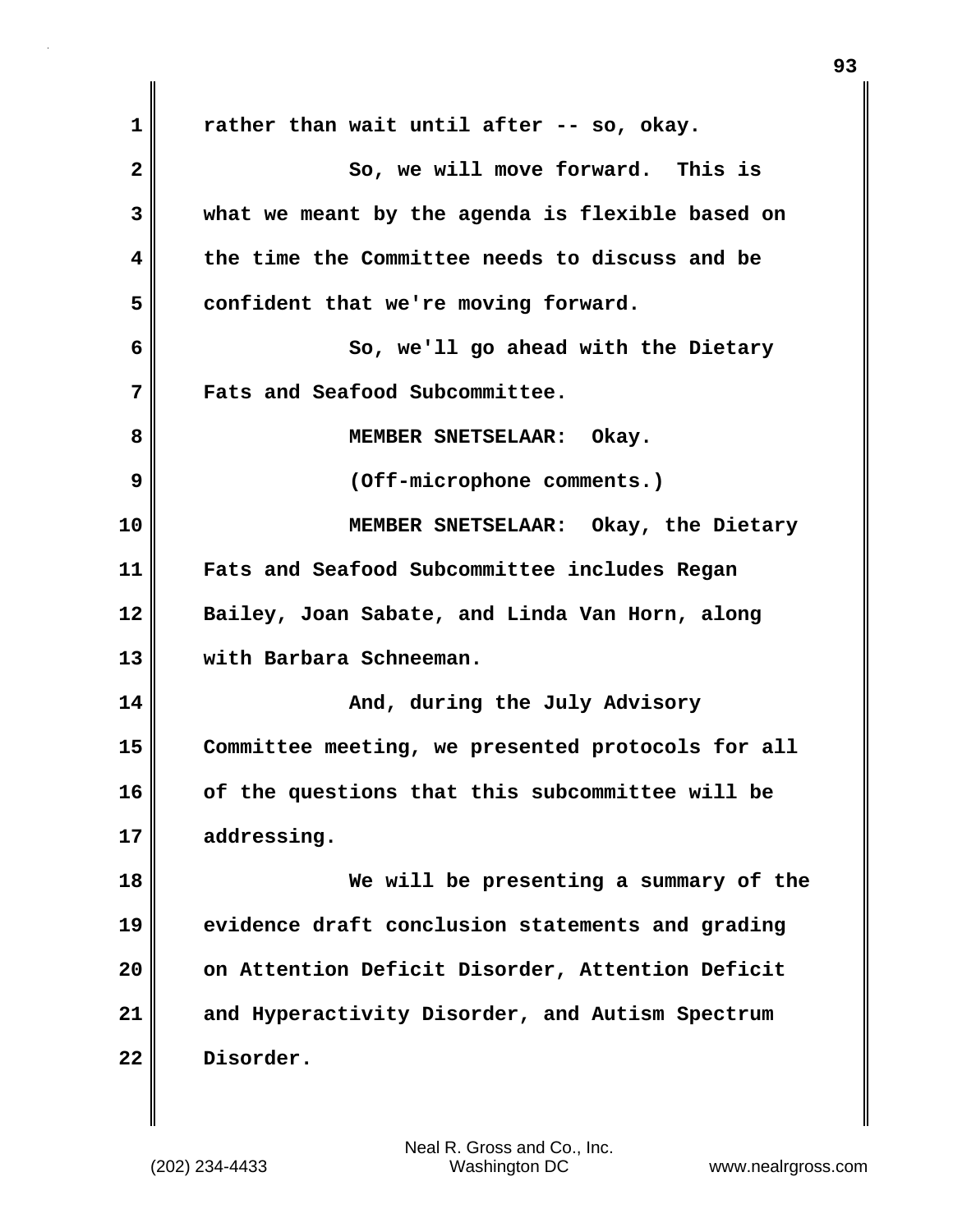| $\mathbf 1$    | And, we're doing this portion of the              |
|----------------|---------------------------------------------------|
| $\overline{2}$ | question, have already done a systematic review.  |
| 3              | And, that's what we will be covering today for    |
| 4              | the full Committee.                               |
| 5              | The synthesis for the evidence on the             |
| 6              | developmental domains portion for the first       |
| 7              | question is ongoing and will be discussed at our  |
| 8              | next meeting.                                     |
| 9              | We are implementing the protocols                 |
| 10             | which include conducting the literature search,   |
| 11             | screening, and data extraction for the next three |
| 12             | systematic review questions that are shown here   |
| 13             | under implementing the plan. These will be        |
| 14             | addressed in future Advisory Committee meetings.  |
| 15             | We will be implementing the protocols             |
| 16             | for the three systematic review questions under   |
| 17             | developing the plan and we'll be doing that in    |
| 18             | the near future.                                  |
| 19             | Updates to protocols that were                    |
| 20             | presented in July are important to this Committee |
| 21             | and so we wanted to highlight that here. Before   |
| 22             | discussing pregnancy results, we want the         |
|                |                                                   |

(202) 234-4433 Washington DC www.nealrgross.com Neal R. Gross and Co., Inc.

**94**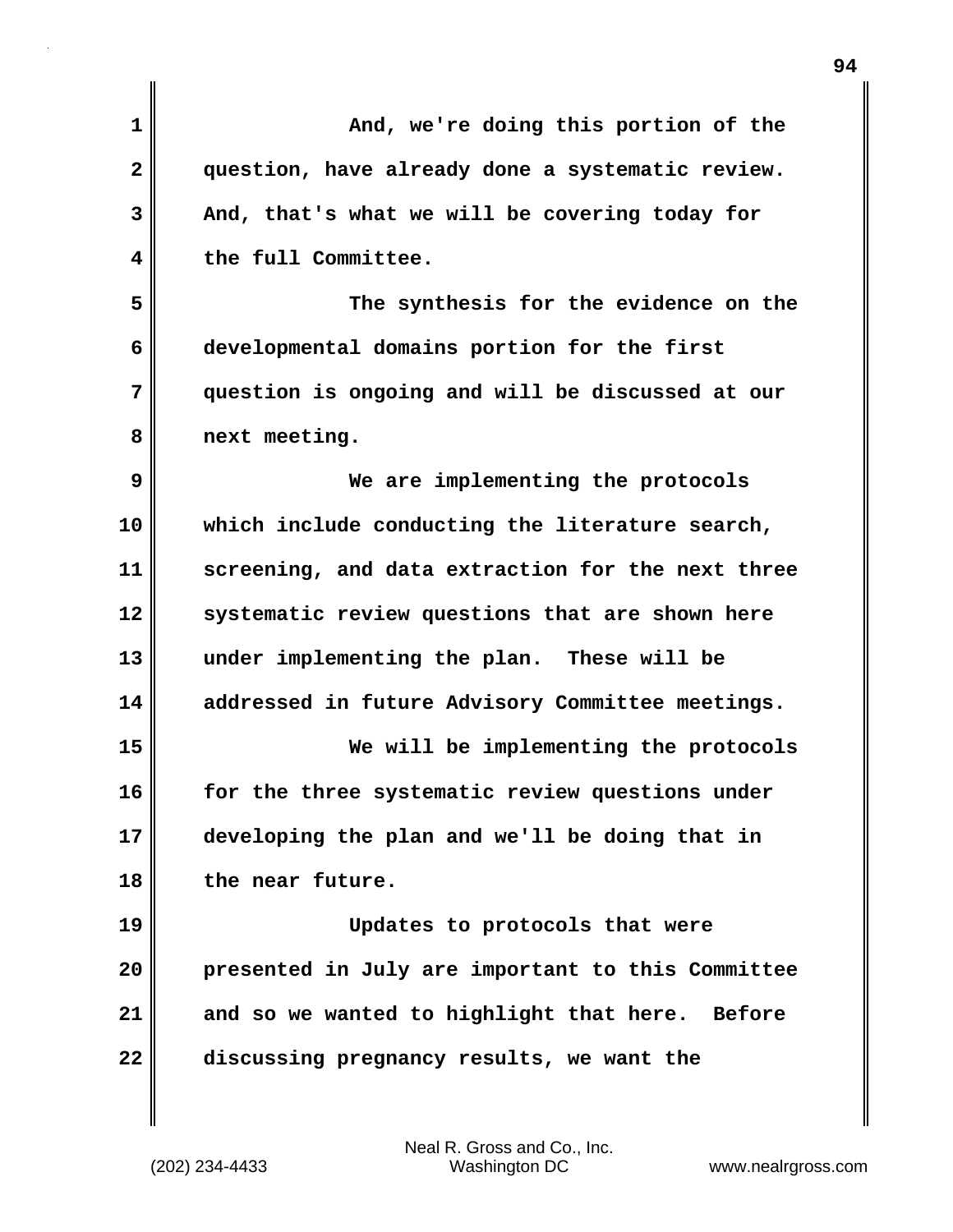| $\mathbf 1$  | Committee to know that the protocol addresses the |
|--------------|---------------------------------------------------|
| $\mathbf{2}$ | question, what is the relationship between types  |
| 3            | of dietary fat consumed and risk of               |
| 4            | cardiovascular disease.                           |
| 5            | This review will build upon the                   |
| 6            | evidence review that was conducted by the 2015    |
| 7            | Dietary Guidelines Advisory Committee on Dietary  |
| 8            | Fat and Risk of Cardiovascular Disease in Adult   |
| 9            | Populations.                                      |
| 10           | This work included evidence on                    |
| 11           | saturated fat and replacement of saturated fat    |
| 12           | with polyunsaturated fats, monounsaturated fats   |
| 13           | and carbohydrates.                                |
| 14           | The 2015 Committee review considered              |
| 15           | evidence dating back to 1960 when important       |
| 16           | studies in this area began.                       |
| 17           | In addition, the current NESR                     |
| 18           | systematic review will look at studies involving  |
| 19           | children and adolescents dating back to 1990 and  |
| 20           | more recent studies for adult populations         |
| 21           | starting at 2010.                                 |
| 22           | We believe this update will allow the             |
|              |                                                   |

 $\mathbf{I}$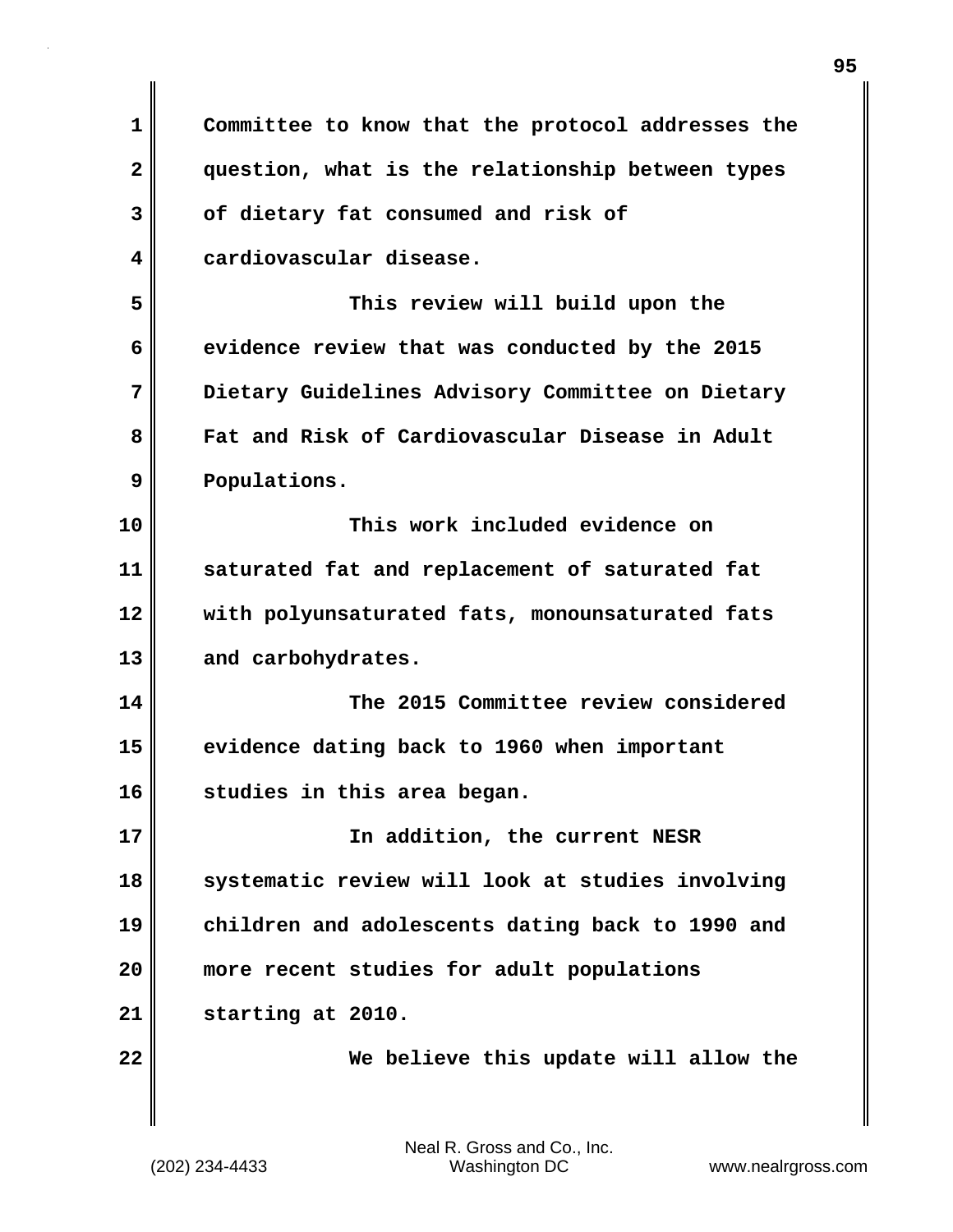**1 subcommittee to review the evidence on this topic 2 in a comprehensive manner.**

**3 The first question we addressed was, 4 what is the relationship between seafood 5 consumption during pregnancy and lactation and 6 neurocognitive development in the infant? 7 We used NESR systematic review to** 8 answer the question.

**9 The Dietary Fats and Seafood 10 Subcommittee had a joint meeting with the 11 Pregnancy Lactation Subcommittee and the Birth to 12 24 Months Subcommittee members. This was a very 13 important piece to our process because we felt 14 there were many overlapping concepts and it was 15 very important to include those two subcommittees 16 to assist us in looking at the evidence. They 17 also provided feedback on protocols.**

**18 And then, additionally, we decided 19 that it was important to have external 20 neurocognitive experts looking at our assessment 21 tools. And so, we had two additional external 22 neurocognitive experts who provided information**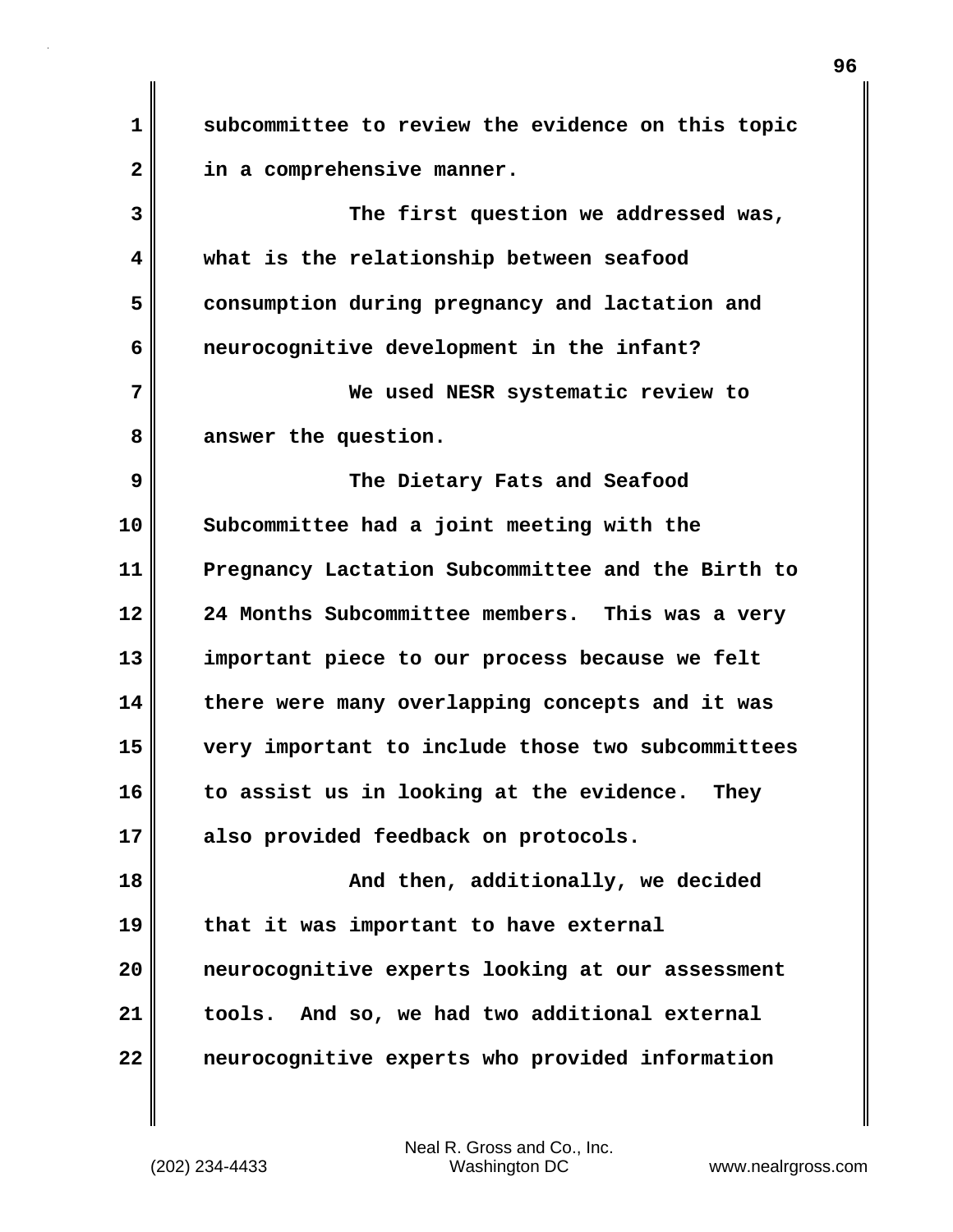**1 on the assessment tools that were a part of the 2 articles that we were reviewing.**

**3 It's important to define seafood and 4 for the purposes of this particular subcommittee, 5 seafood is defined as marine animals that live in 6 the sea and in freshwater lakes and rivers. 7 And, seafood fish would include** 8 salmon, tuna, trout, tilapia, and shellfish, **9 shrimp, crab, and oysters. 10 This analytic framework is really a 11 refresher because we did review this during our 12 July Advisory Committee meeting. And, in this 13 question, the exposure was assessed in pregnant 14 and lactating women and the outcome was measured 15 in children, birth to 18 years of age. 16 Today, we will be presenting evidence**

**17 and draft conclusions for ADD, ADHD, and ASD 18 outcomes. At future meetings, we will present 19 the evidence and conclusion statements for 20 developmental domains.**

**21 It's important to note here that no 22 studies met the inclusion criteria for academic**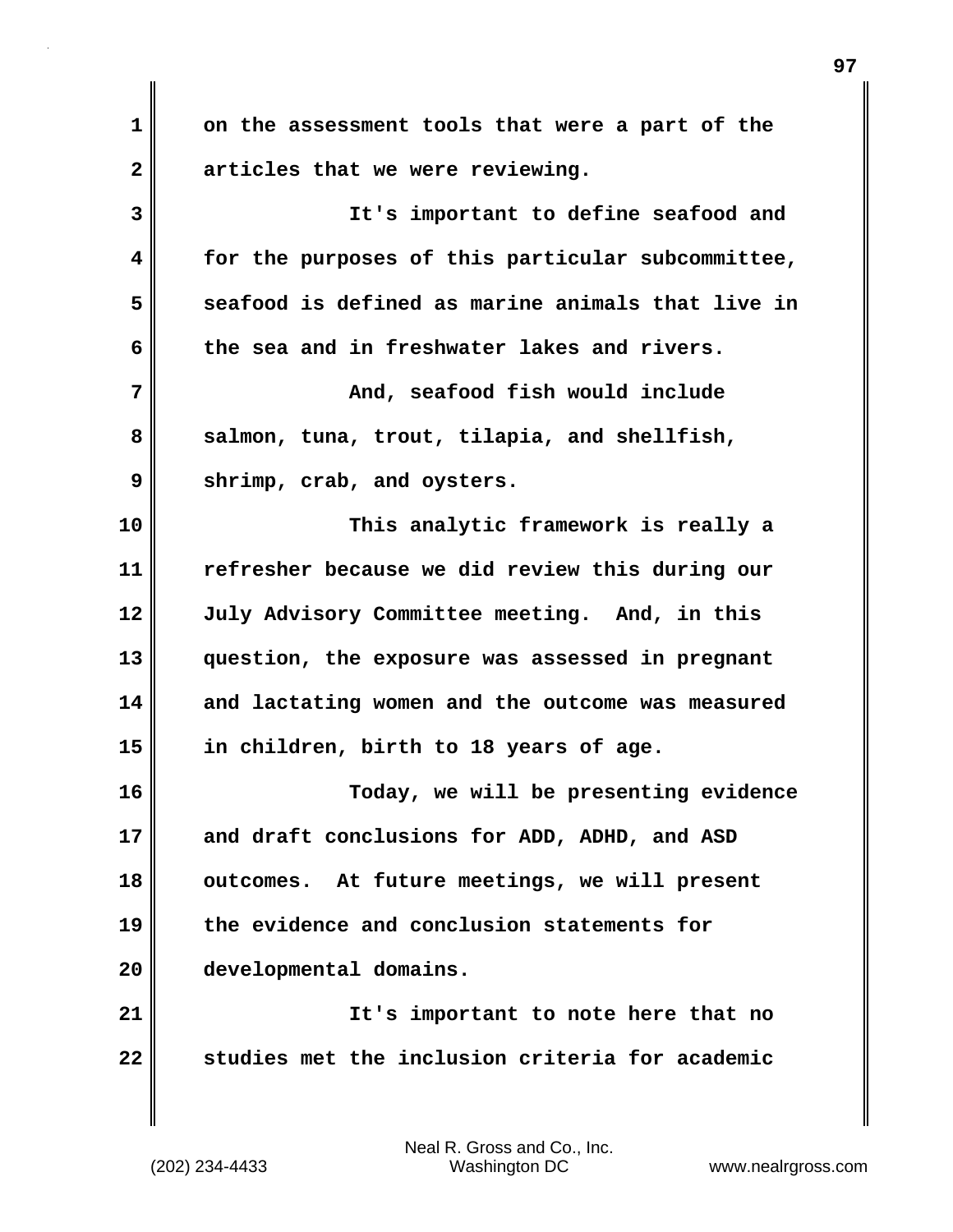**1 performance, anxiety, and depression outcomes. 2 We use the standard inclusion and 3 exclusion criteria for these categories as shown 4 on this slide. And this particular 5 inclusion/exclusion criteria slide is a reminder 6 of specific intervention, exposure, and 7 comparators. 8** And, of particular note here is that **9 studies for our particular review must measure 10 seafood consumption. Fish oil or Omega-3 11 supplement studies and studies that only examine 12 biomarkers of seafood intake are not included. 13 And, that would mean also that studies evaluating 14 infant formula with added DHA and EPA are 15 excluded. 16 This flow chart illustrates the 17 literature search and screening results for two 18 systematic review questions related to seafood 19 consumption and neurocognitive outcomes. 20 One question addresses seafood intake 21 during pregnancy and lactation and the second 22 question addresses seafood intake during**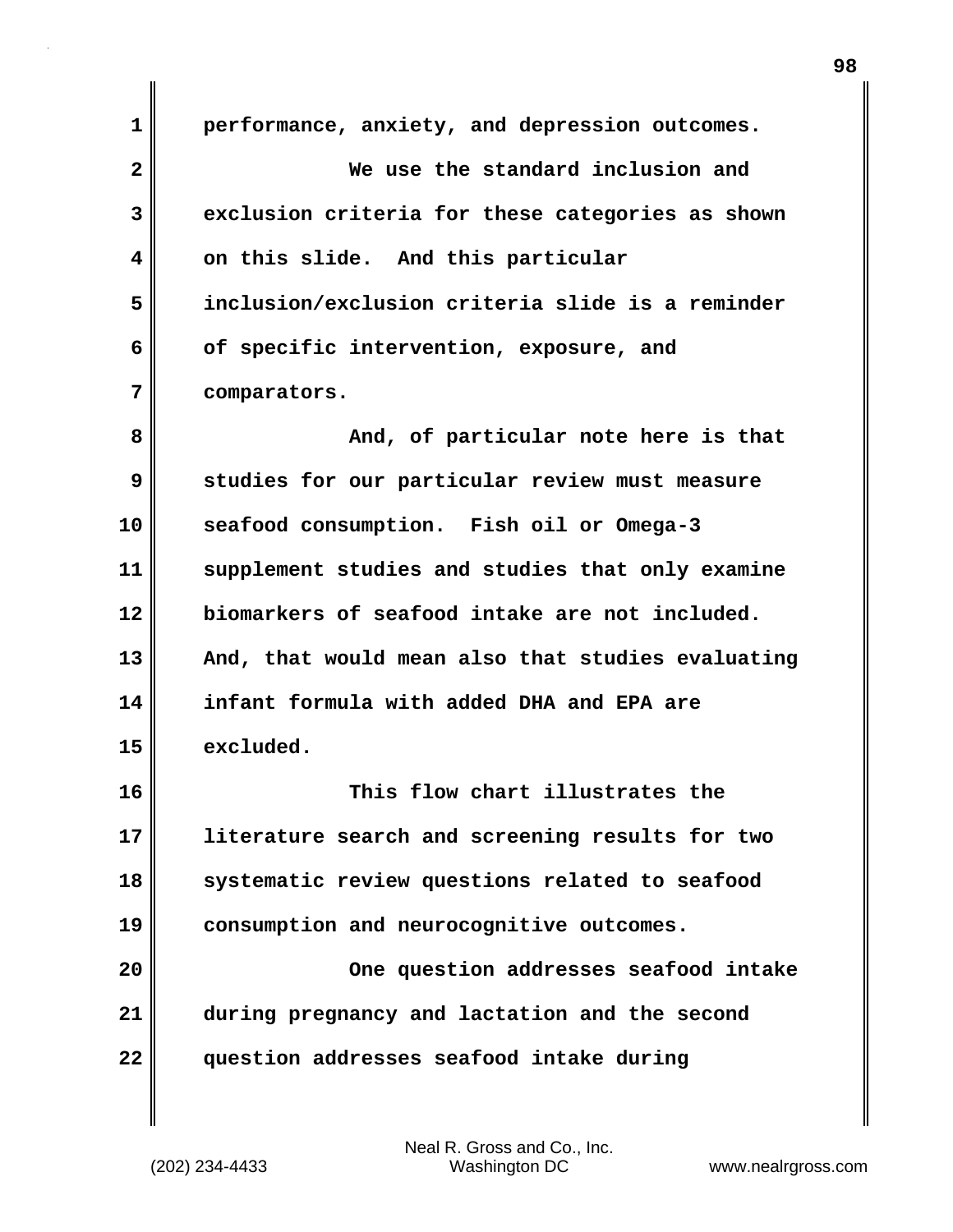| $\overline{\mathbf{2}}$ | Twenty-five studies were included in             |
|-------------------------|--------------------------------------------------|
| 3                       | this review of seafood consumption during        |
| 4                       | pregnancy and lactation and neurocognitive       |
| 5                       | development. Of these 25, four of the studies    |
| 6                       | examined ADD, ADHD, and three studies examined   |
| 7                       | ASD, autism spectrum disorder.                   |
| 8                       | This is the draft conclusion and grade           |
| 9                       | relative to academic performance, anxiety, and   |
| 10                      | depression. No evidence is available to draw a   |
| 11                      | conclusion about the relationship between        |
| 12                      | maternal seafood intake during pregnancy and     |
| 13                      | lactation and academic performance, anxiety, and |
| 14                      | depression in children.                          |
| 15                      | The grade here is not assignable.<br>No          |
| 16                      | evidence was found related to seafood intake     |
| 17                      | during pregnancy or lactation and academic       |
| 18                      | performance, anxiety, and depression. I wanted   |
| 19                      | to restate that. And so, no conclusion could be  |
| 20                      | made.                                            |
| 21                      | And then the draft conclusion                    |
| 22                      | statement and grade for seafood intake during    |
|                         |                                                  |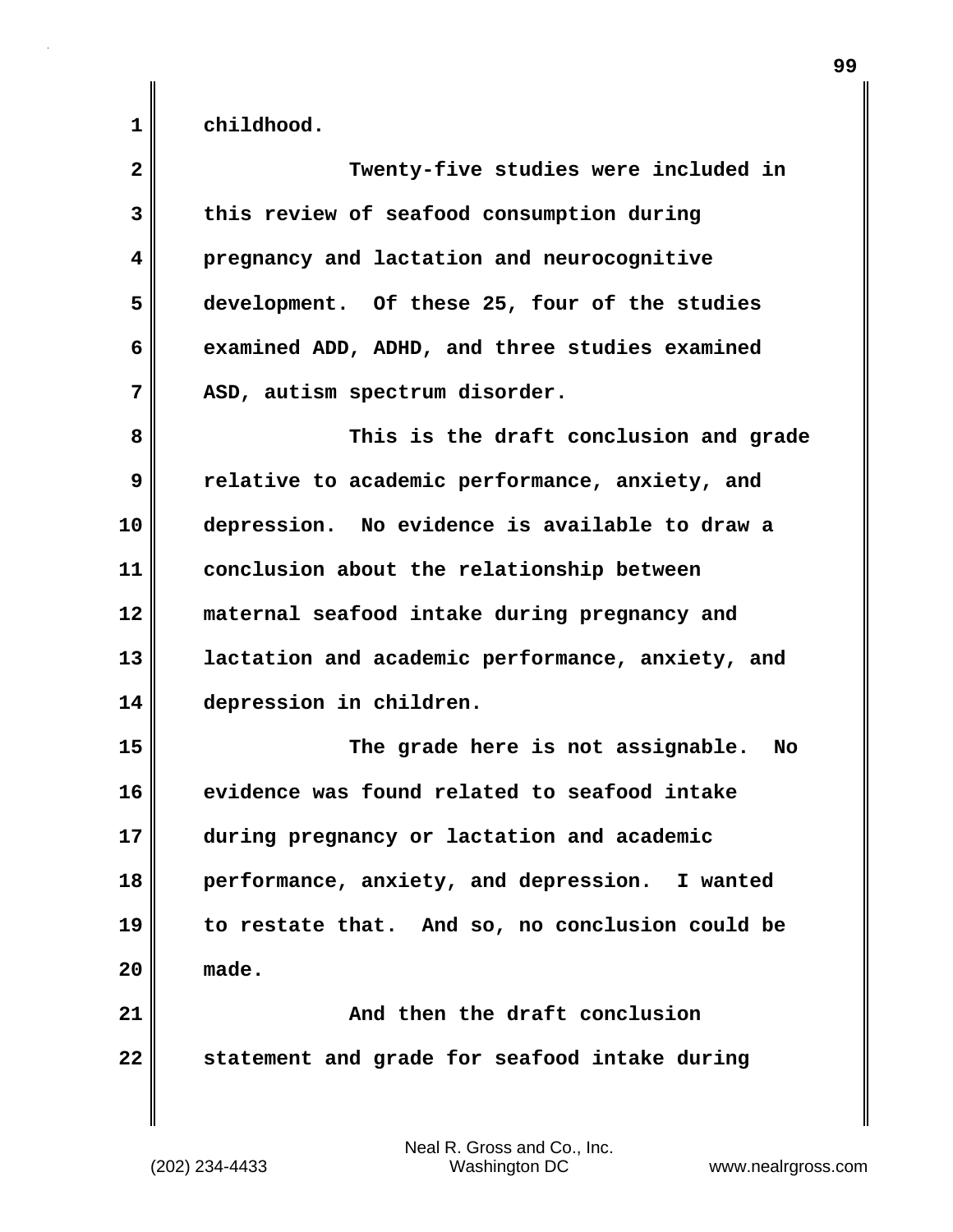| 1  | lactation: no evidence is available to draw a      |
|----|----------------------------------------------------|
| 2  | conclusion about the relationship between          |
| 3  | maternal seafood intake during lactation and       |
| 4  | neurocognitive development in children.            |
| 5  | The grade here, not assignable and no              |
| 6  | evidence was found on maternal seafood             |
| 7  | consumption during lactation.                      |
| 8  | In a description of the evidence for               |
| 9  | ADD, ADHD included four prospective studies.<br>I. |
| 10 | do want to remind you that we did do a joint call  |
| 11 | with the Pregnancy and Lactation and Birth to 24   |
| 12 | Months subcommittees and we did include experts    |
| 13 | who provided feedback on assessment tools that     |
| 14 | were used.                                         |
| 15 | The evidence for ADD and ADHD included             |
| 16 | the studies that were done in the UK, three of     |
| 17 | them, and one in the U.S. Sample sizes ranged      |
| 18 | from 217 to 6,580 participants.                    |
| 19 | Maternal age was predominantly 20                  |
| 20 | years and older, included white and middle to      |
| 21 | high socioeconomic status participants.            |
| 22 | Exposures included total seafood with              |
|    |                                                    |

(202) 234-4433 Washington DC www.nealrgross.com Neal R. Gross and Co., Inc.

 $\mathbf{I}$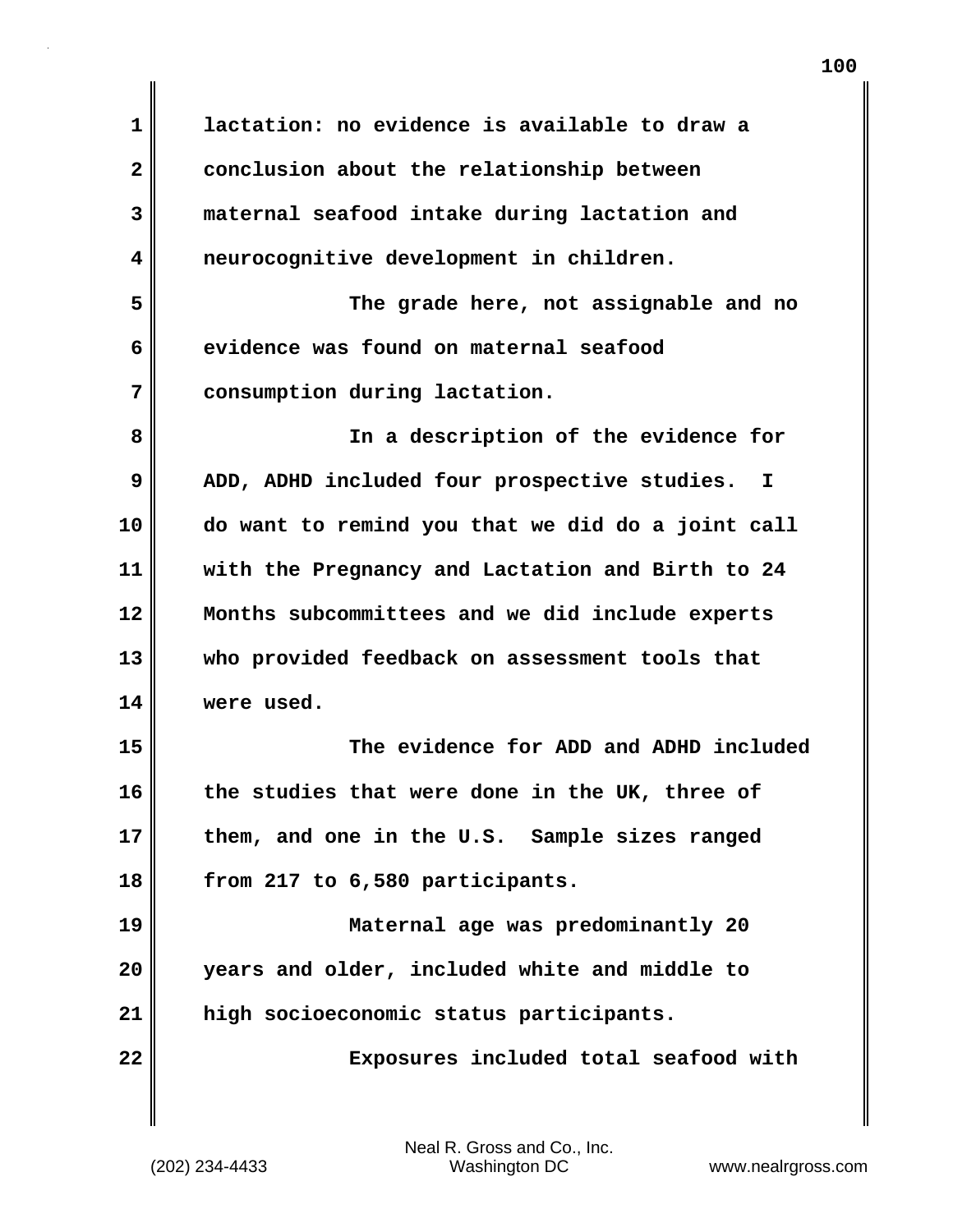**1 one study also assessing oily fish intake. The 2 timing of intakes varied from the first trimester** 3 only, third trimester only, or throughout **4 pregnancy. No studies assessed maternal seafood 5 intake during lactation. 6 The four studies assessed ADD, ADHD-7 like traits or behaviors between 4 to 13 years of 8 age. And, no studies assessed a clinical 9 diagnosis of ADD or ADHD. 10 In summary of the evidence synthesis 11 for prospective cohort studies examined the 12 relationship between maternal seafood intake 13 during pregnancy and ADD and ADHD-like traits or 14 behaviors in children 4 to 13. 15 Two of the studies provided evidence 16 of a protective association between maternal** 17 seafood intake during pregnancy and ADD and ADHD-**18 like traits or behaviors in 8 to 9 year olds. 19 And then, there were two larger 20 studies, both from a single cohort that used a 21 more rigorous dietary assessment method and found 22 no association between maternal seafood intake**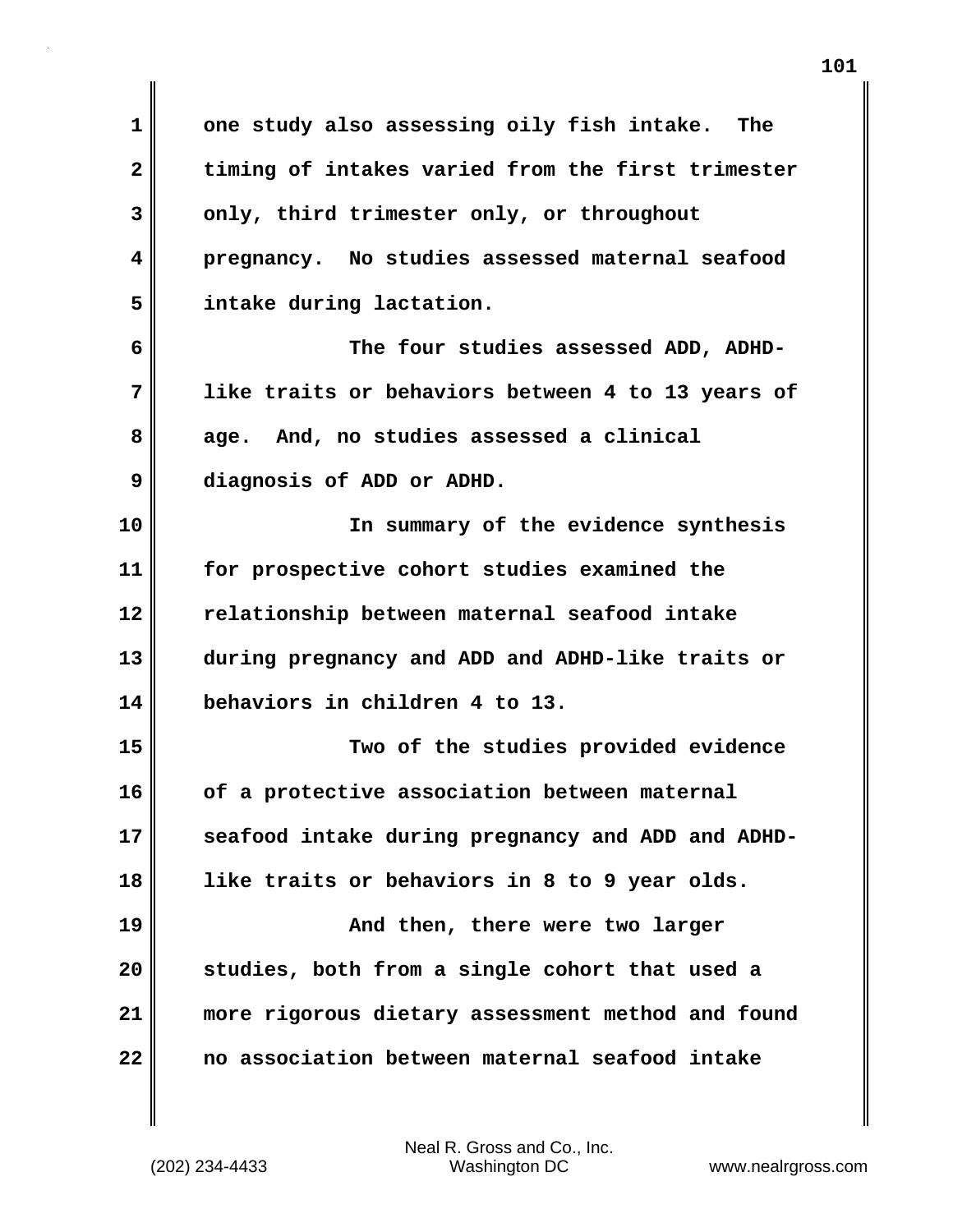**1 during pregnancy and hyperactivity in children 4** 2 to 13 years of age.

| 3  | And, as stated before, no studies                 |
|----|---------------------------------------------------|
| 4  | looked at a clinical diagnosis of ADD or ADHD.    |
| 5  | Our draft conclusion statement then               |
| 6  | for ADD and ADHD-like behavior traits is          |
| 7  | insufficient evidence is available to draw a      |
| 8  | conclusion about the relationship between seafood |
| 9  | consumption during pregnancy and attention        |
| 10 | deficit disorder-like or attention deficit        |
| 11 | hyperactivity disorder-like traits or behaviors.  |
| 12 | And, the grade here was not                       |
| 13 | assignable. That grade is primarily due to the    |
| 14 | fact that there are small numbers of studies and  |
| 15 | an inconsistency in results. And, these studies,  |
| 16 | then, to just add a bit of detail, were based on  |
| 17 | parental report of ADD, ADHD-like traits or       |
| 18 | behaviors.                                        |
| 19 | I think it's important here in summary            |
| 20 | to note that no studies reported a clinical       |
| 21 | diagnosis of ADD or ADHD.                         |
| 22 | And then, draft conclusion statement              |
|    |                                                   |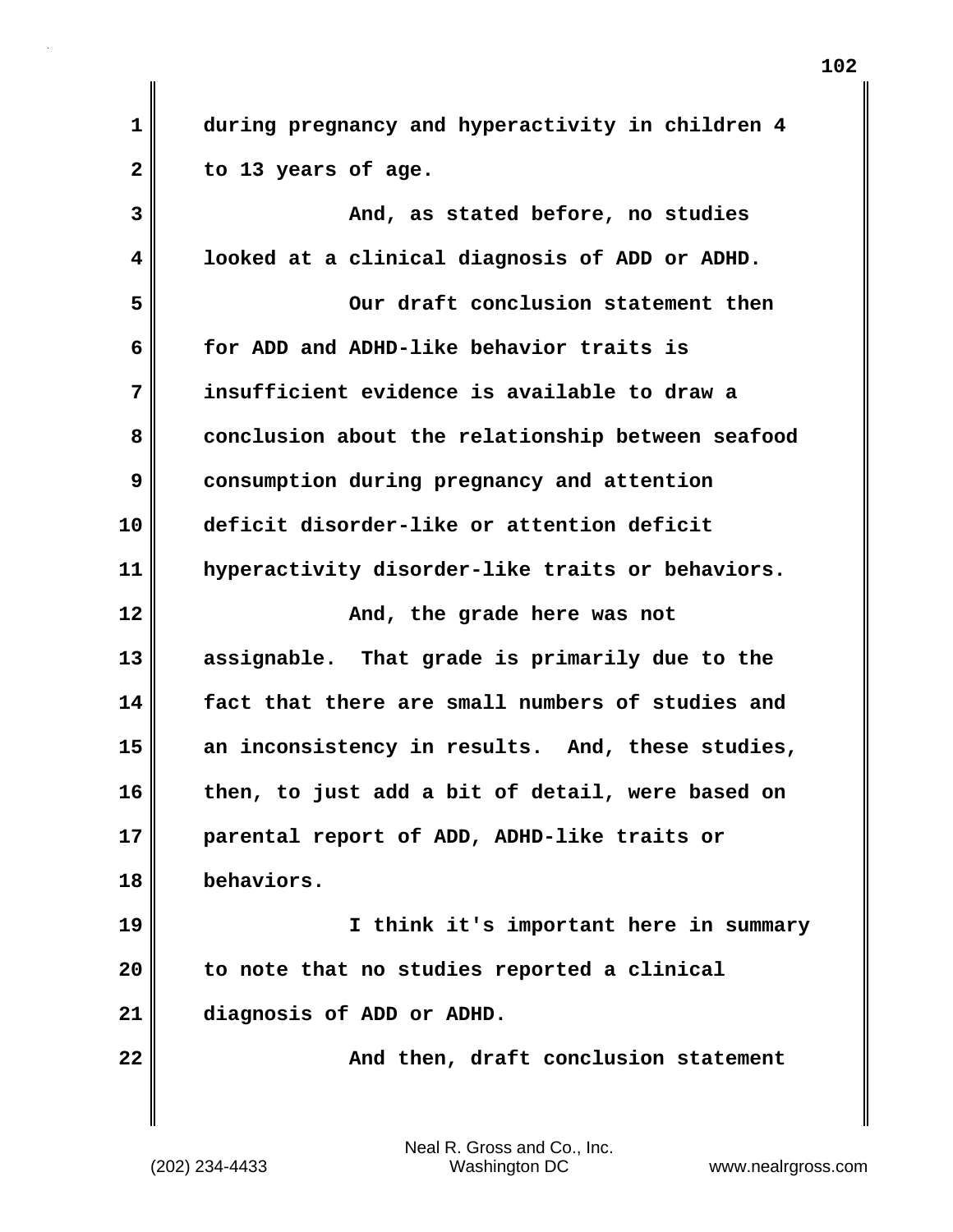**1 for clinical diagnosis of ADD and ADHD, no 2 evidence is available to draw a conclusion about 3 the relationship between seafood consumption 4 during pregnancy and clinical diagnosis of 5 attention deficit disorder or attention deficit 6 hyperactivity disorder. 7 Grade not assignable. And, this is 8 primarily due to the small number of studies and 9 inconsistency in results. 10 And then, moving on to a description 11 of the evidence for autism spectrum disorder, 12 there were three prospective cohort studies. 13 And, the studies were conducted in the 14 Netherlands, Spain, and the UK. 15 Sample sizes ranged from 1,200 to 16 8,000 participants. The mothers, on the average, 17 were 31 years of age, white, and of middle to 18 high socioeconomic status. 19 Exposures included seafood or fish 20 intake and two studies examined oily fish, white 21 fish, large fatty fish, small fatty fish, lean 22 fish, and/or shellfish separately.**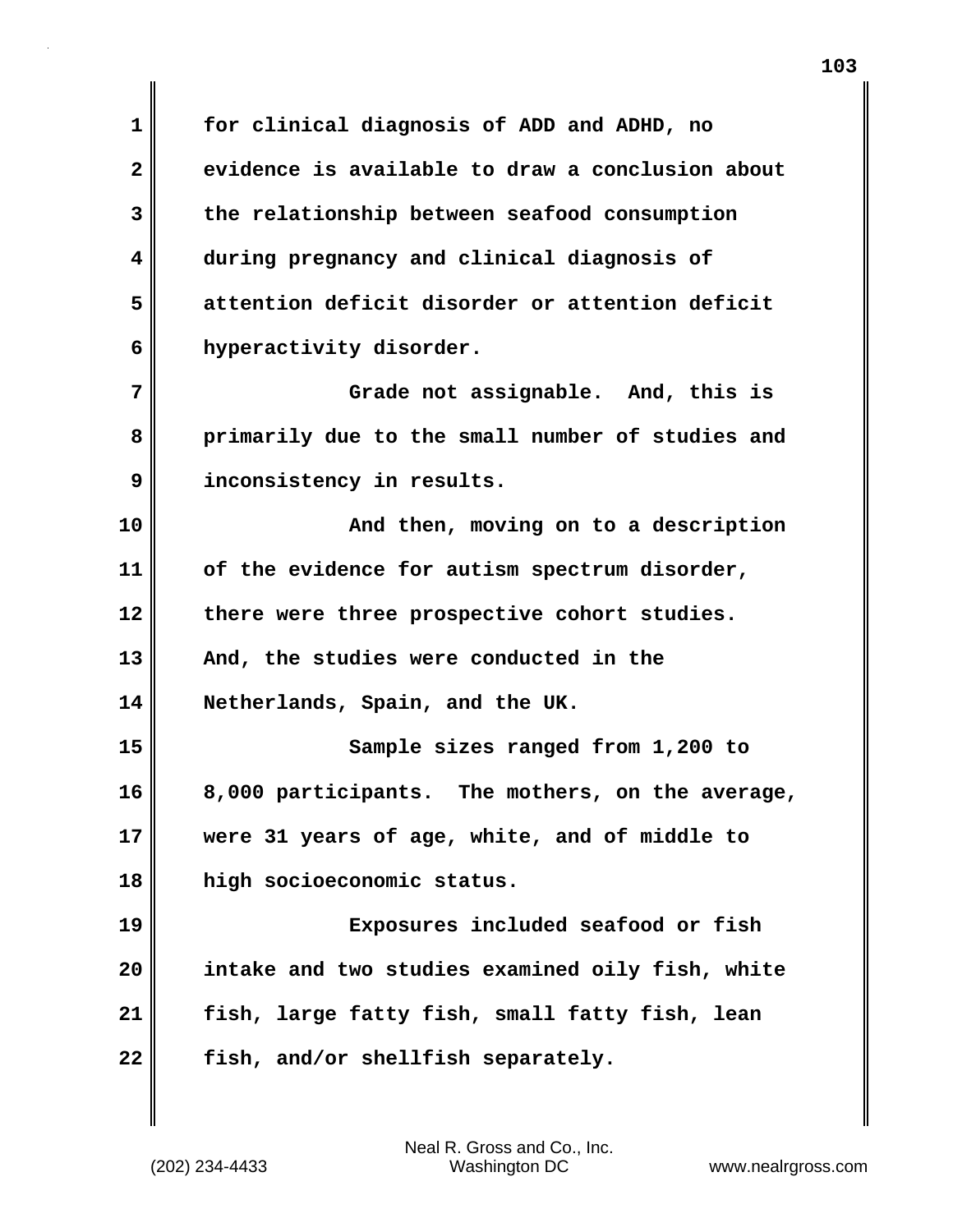| 1  | Again, the timing of the intake varied            |
|----|---------------------------------------------------|
| 2  | from first trimester only, early or late          |
| 3  | pregnancy, or throughout pregnancy.               |
| 4  | No studies assessed maternal seafood              |
| 5  | intake during lactation.                          |
| 6  | One study looked at the ASD diagnosis             |
| 7  | by age $11.$                                      |
| 8  | The summary of the evidence synthesis             |
| 9  | ASD diagnosis is that one prospective cohort      |
| 10 | study examined the relationship between maternal  |
| 11 | seafood intake during pregnancy and ASD diagnosis |
| 12 | by 11 years and found no association with either  |
| 13 | oily fish, white fish, or shellfish.              |
| 14 | And the summary evidence then                     |
| 15 | regarding ASD-like traits or behaviors, three     |
| 16 | prospective cohort studies, again, examined the   |
| 17 | relationship between maternal seafood intake      |
| 18 | during pregnancy and ASD-like traits or behaviors |
| 19 | in children 3 to 9.                               |
| 20 | One study conducted in a population               |
| 21 | with high seafood intake, approximately 18 ounces |
| 22 | per week. This was done in Spain, found a         |

(202) 234-4433 Washington DC www.nealrgross.com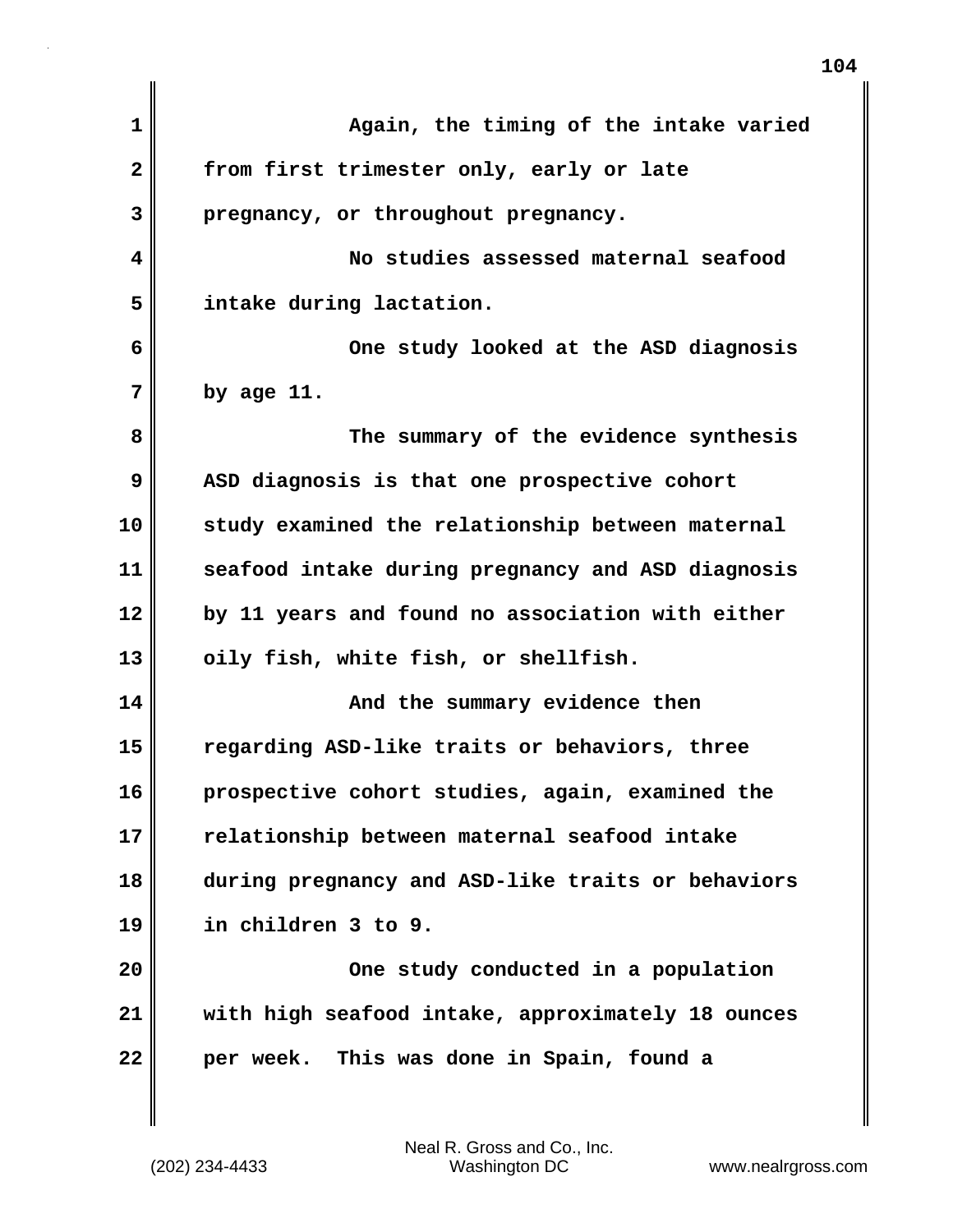**1 protective association between total seafood and 2 fatty fish intake during pregnancy and ASD-like 3 traits or behaviors at age 5 years.**

**4 Two other studies that were conducted 5 in Europe with a more moderate seafood intake 6 during pregnancy found no association between 7 seafood intake during pregnancy and ASD-like 8 behaviors or traits in children 3 to 9 years. 9** So, our draft conclusion statement **10 here for ASD-like traits or behaviors or ASD 11 diagnosis is that there is insufficient evidence 12 available to draw a conclusion about the 13 relationship between seafood consumption during 14 pregnancy and autism spectrum disorder-like 15 traits or behaviors or clinical diagnosis of ASD. 16 And, the grade here, not assignable. 17 And, that was due to the small number of studies 18 and inconsistency in results.**

**19** So, next steps for our Committee **20 include completing the evidence portfolios and 21 conclusions statements for the two questions 22 about seafood intake and neurocognitive**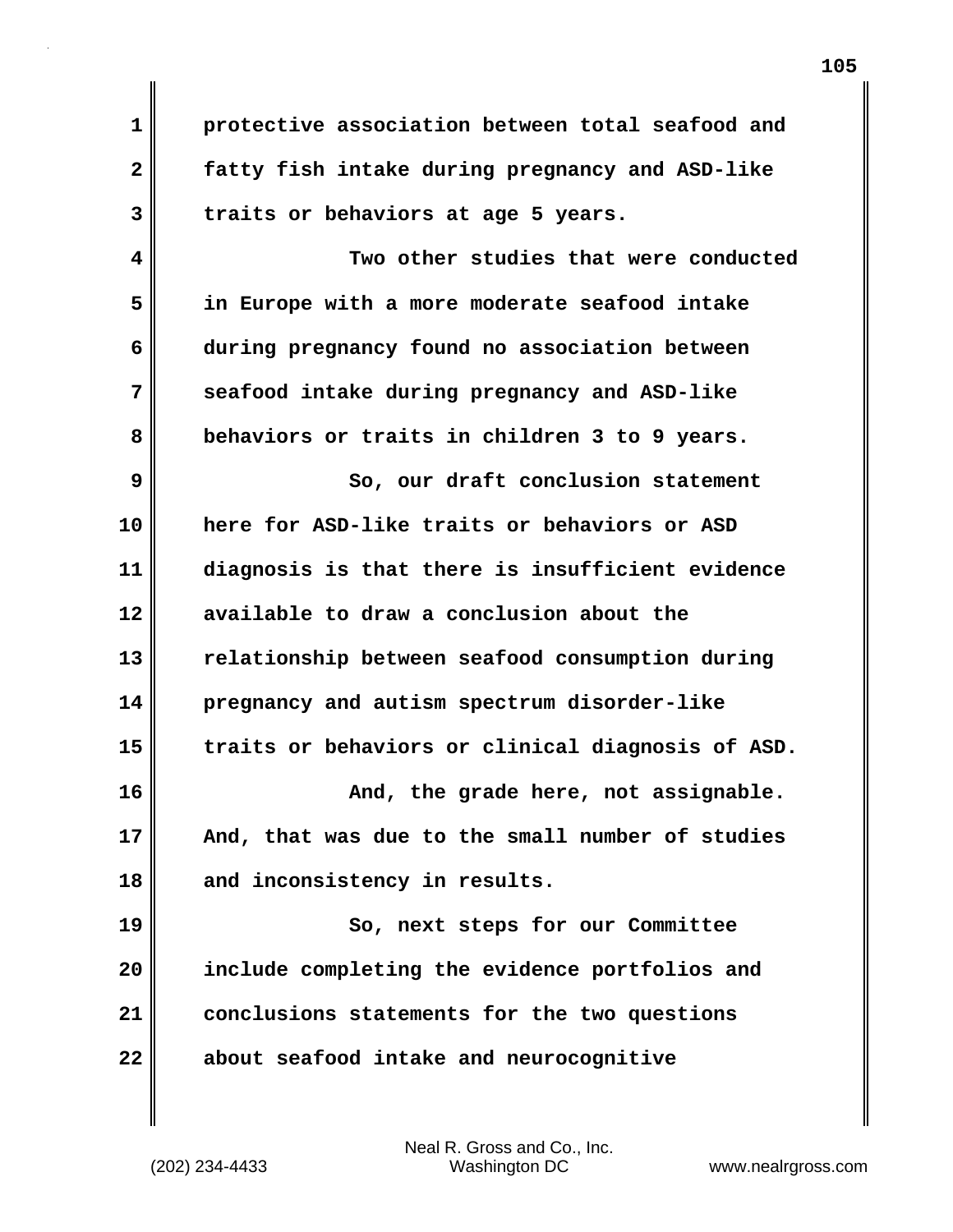**1 development, completing screening and data 2 extraction for the systematic review question on 3 seafood during childhood, adolescence, and 4 cardiovascular disease and dietary fats and all-5 cause mortality. 6 And, we will begin screening for the 7 three remaining questions where we're examining 8 dietary fats and cardiovascular disease, dietary 9 fats and cancer, and dietary fats and 10 neurocognitive development and health. 11 And, finally, I want to thank the 12 members of my subcommittee. In addition to that, 13 the support staff including Rebecca MacIsaac, 14 Julia Quam, Julie Obbagy, Eve Stoody, Joanne 15 Spahn, Julia Kim, Charlotte Bahnfleth, Gisela 16 Butea, and Janet de Jesus. 17 Thank you all so very much. 18 And, I am happy to answer any 19 questions. 20 CHAIR SCHNEEMAN: Great. So, we will 21 open it for discussion. But I do want to 22 emphasize that, at this point, what you're**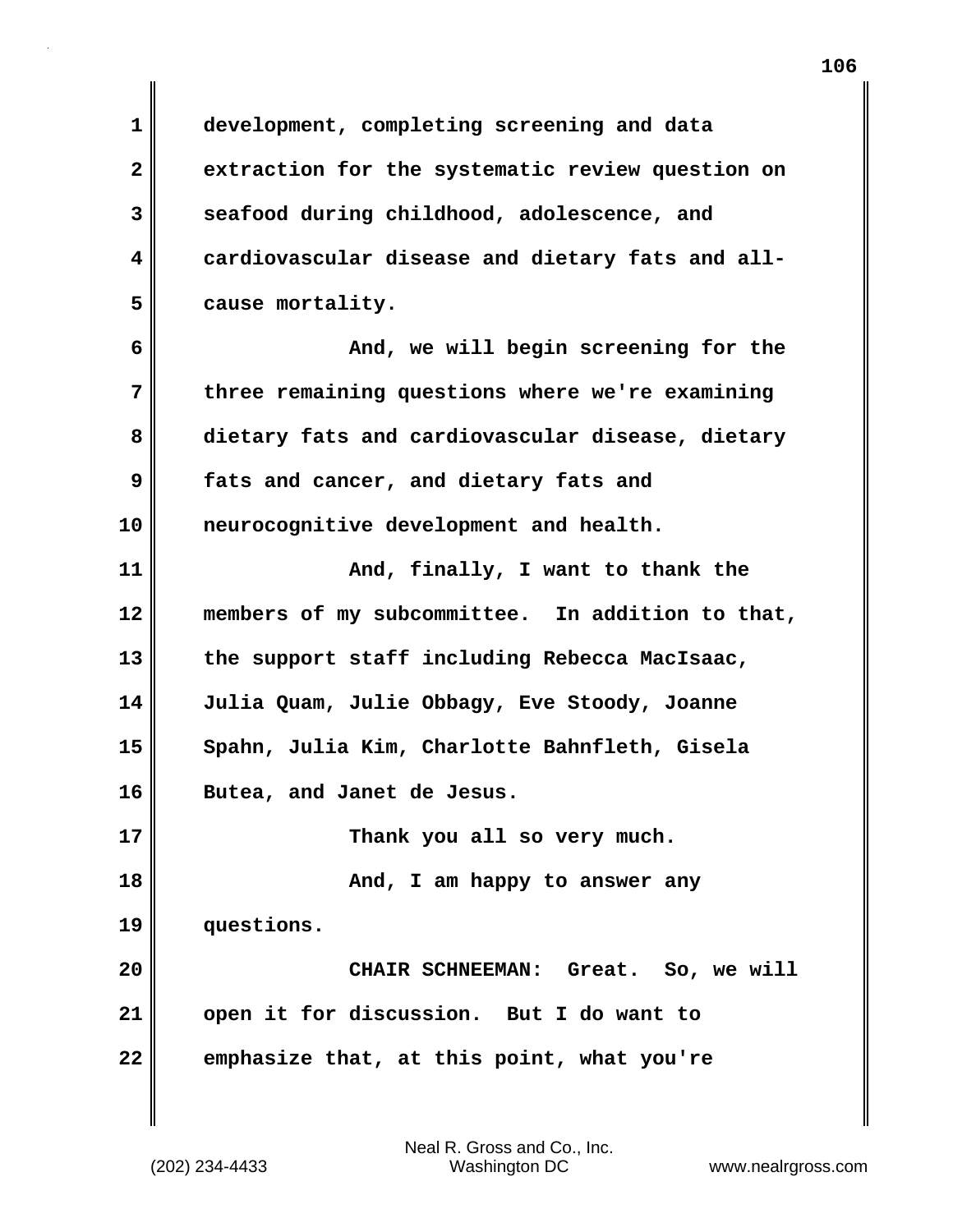**1 hearing are findings and conclusions. 2 Conclusions based on the findings that resulted 3 from the systematic review. These are not 4 recommendations at that point. That's still to 5 come as we put it all together. But it's 6 findings and conclusions. 7 MEMBER SNETSELAAR: Yes, thank you, 8 very important. 9 CHAIR SCHNEEMAN: So, I will open it 10 up for the Committee. 11 MEMBER HEYMSFIELD: I don't want to 12 steer us too far away from the topic, but I think 13 as a translational scientist, the hypothesis is 14 that there are lipid differences between fish and 15 other kinds of foods. I'm just trying to 16 understand why seafood would have those 17 neurocognitive effects during pregnancy? Is that 18 right? 19 And, I, you know, taking it one step 20 further, it would seem like certain kinds of 21 animal experiments would certainly provide a 22 translational basis for thinking about these**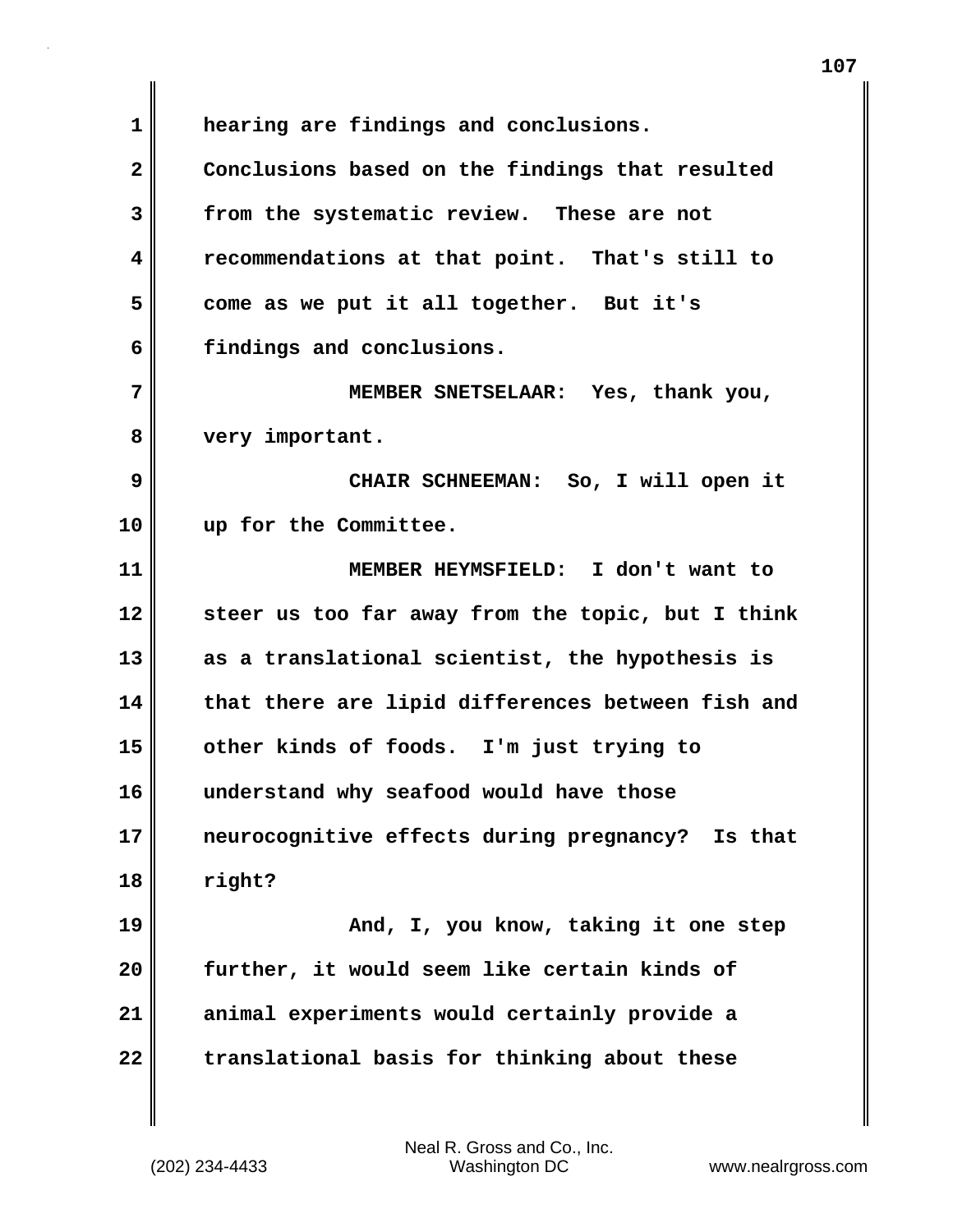**1 kinds of findings. Just a thought. 2 MEMBER SNETSELAAR: And, I think, 3 often, what we're looking at, we started with 4 some questions that had probably very small 5 numbers of articles. So, we're really in a 6 situation where we're dealing with some very new 7 ideas. 8 And, I know at the University of Iowa, 9 I'm working right now with a post-doc who's just 10 beginning to look at some of these kinds of 11 things. So, yes, very early stages at this 12 point. 13 MEMBER VAN HORN: Linda Van Horn. 14 Just wanted to add to that comment the 15 fact that, as a group, we were discussing the 16 fact that this in no way changes the overall 17 recommendation for diet and pregnancy and intake 18 of seafood, et cetera. 19 It's just that as Linda said, I think 20 there's growing interest in whether specific 21 polyunsaturated fats are associated with 22 neurocognitive development.**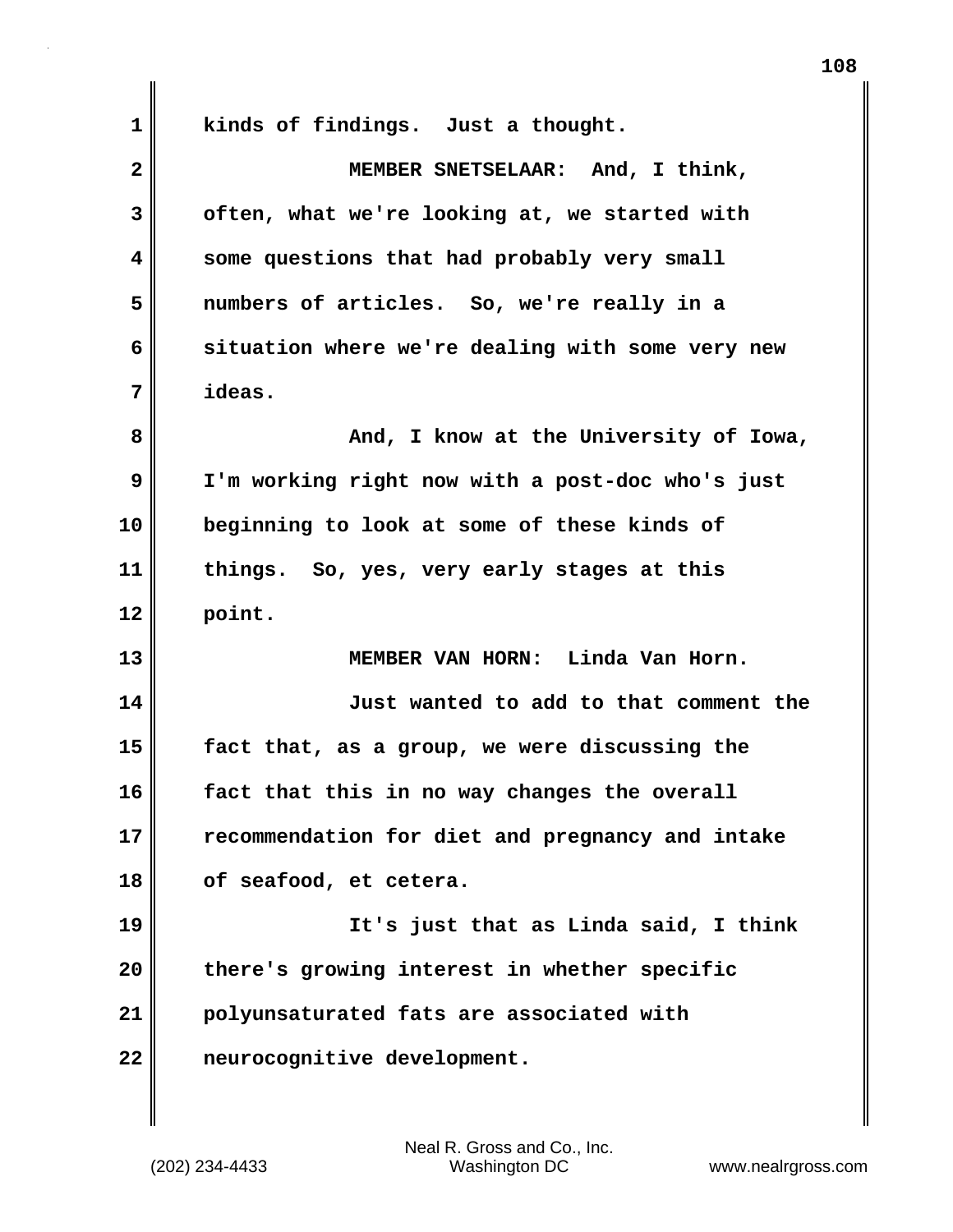| 1              | And, I'm also aware that                          |
|----------------|---------------------------------------------------|
| $\overline{2}$ | supplementation of breast milk and/or formula     |
| 3              | with some of these fatty acids has already been   |
| 4              | initiated.                                        |
| 5              | And so, I think it's a question of                |
| 6              | really, from our Committee's point of view,       |
| 7              | trying to do justice to establishing what the     |
| 8              | evidence base is and clearly identifying the fact |
| 9              | that more research in this area is really needed. |
| 10             | MEMBER HEYMSFIELD: Well, you know,                |
| 11             | with carrying that one step further, I guess I    |
| 12             | was thinking this is very amenable to a           |
| 13             | prospective randomized kind of a trial. If you    |
| 14             | can supplement milk and so on with these          |
| 15             | ingredients. Just a thought.                      |
| 16             | VICE CHAIR KLEINMAN: And, there's                 |
| 17             | lots of those. So, I mean, this has been a work   |
| 18             | in progress for at least the last 10 to 15 years. |
| 19             | So, I think in the B to 24 group we'll be talking |
| 20             | about that.                                       |
| 21             | MEMBER DEWEY: Okay, Kay Dewey.                    |
| 22             | So, I'd like to just remind everyone              |
|                |                                                   |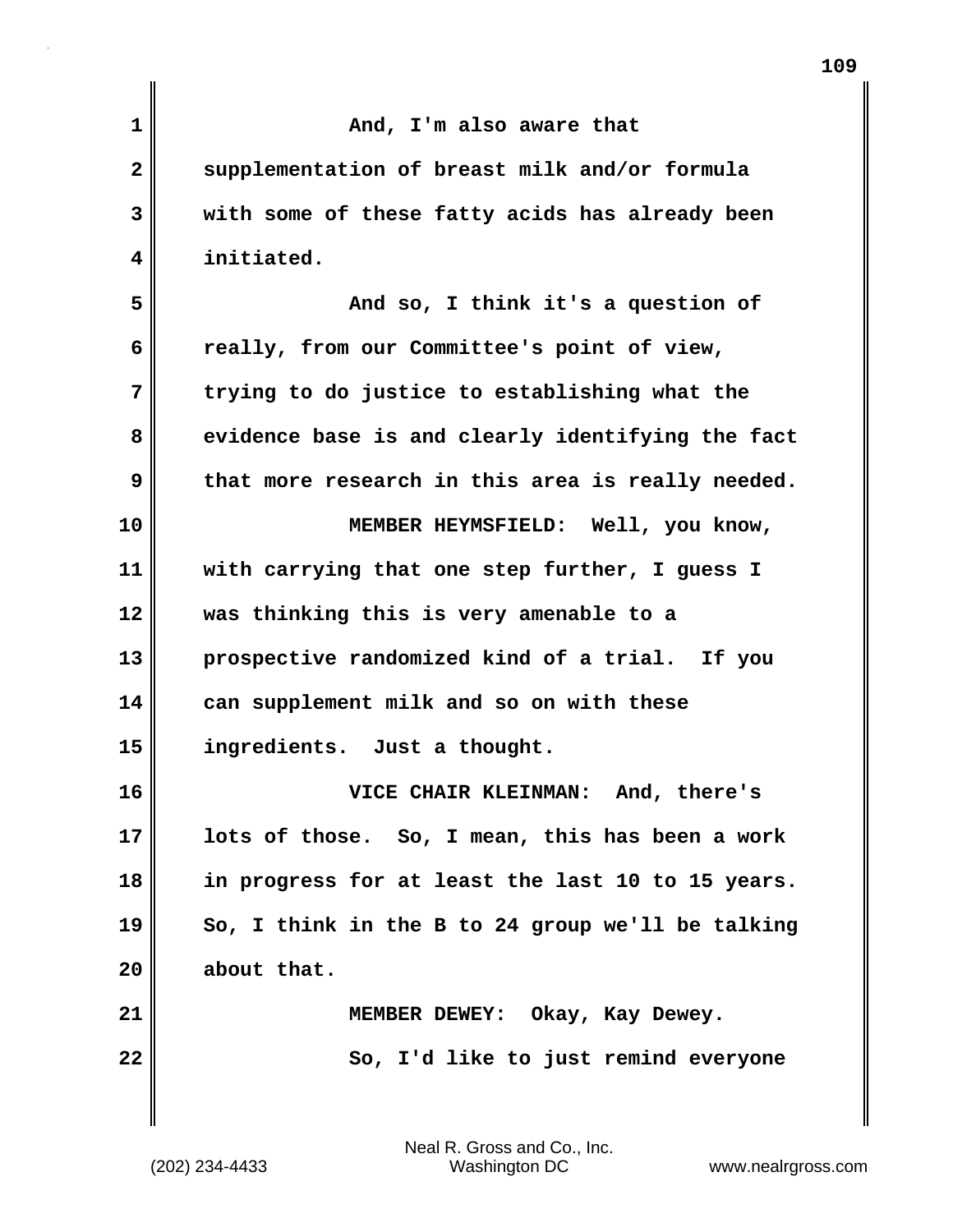**1 that these two domains were only ASD and ADHD, 2 and related behaviors, so, you're still not 3 seeing the other developmental domains, including 4 cognitive development, motor development, et 5 cetera. 6 And, there's a much larger literature, 7 maybe not much larger, but it's larger. And so, 8 and, this is, so far, only pregnancy exposure. 9** So, I think when it comes to thinking **10 about recommendations, we really have to take 11 into account all the domains and all of the 12 exposures. 13 I had one very minor technical comment 14 about how some of the statements are worded. 15 Yesterday in our subcommittee meeting, we 16 realized that the word pregnancy and lactation 17 could be taken to mean it had to be both. And 18 so, we wanted to revise that to pregnancy and/or 19 lactation if that's truly the way the search was 20 conducted. 21 MEMBER SNETSELAAR: Yes, thank you so 22 much and thank you also for being a part of our**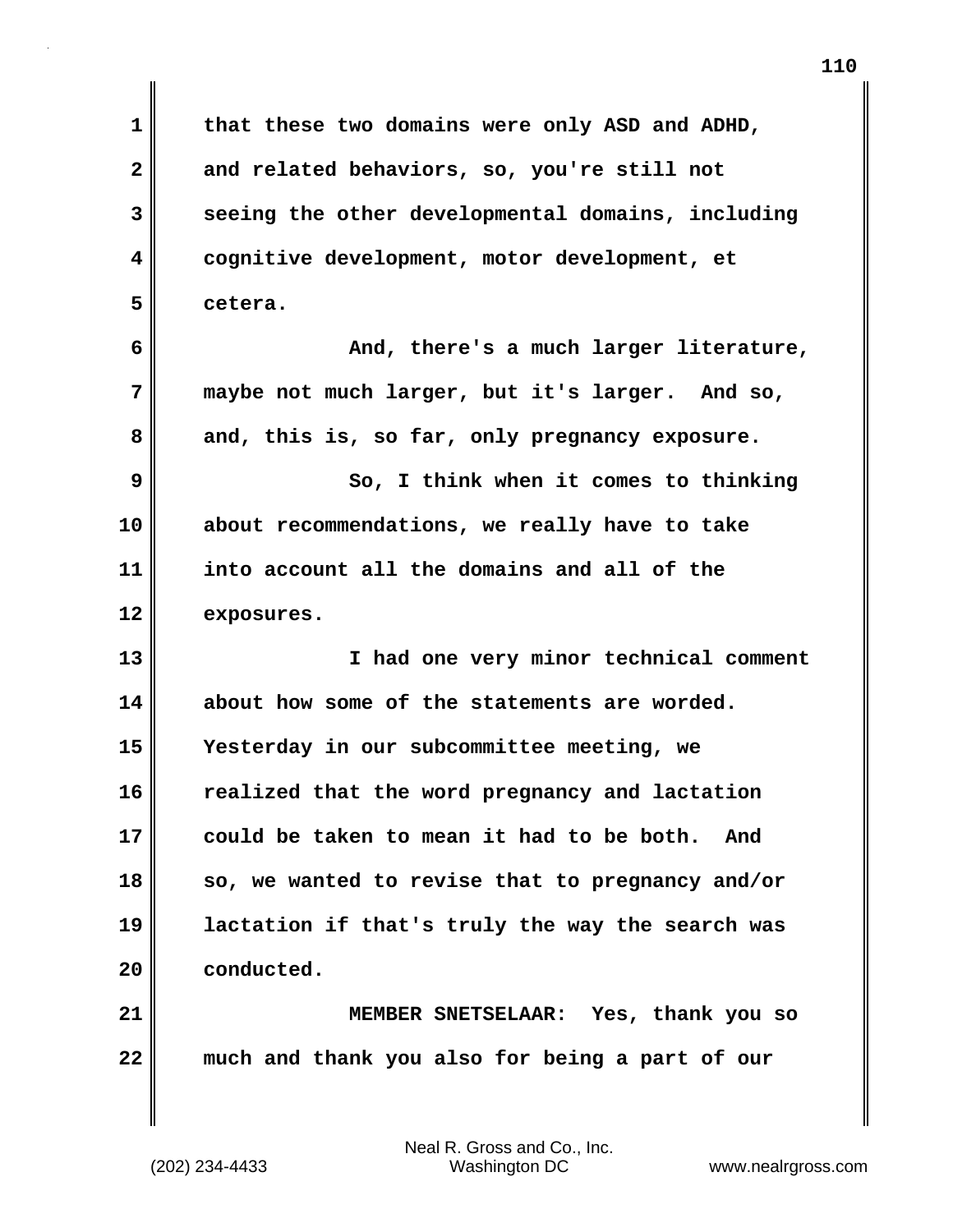**1 Committee. It was very helpful.**

| $\overline{\mathbf{2}}$ | MEMBER BOUSHEY: Okay, this is                     |
|-------------------------|---------------------------------------------------|
| 3                       | actually also a little minor thing on a           |
| 4                       | definition. And, because I -- you had that --     |
| 5                       | the definition for seafood. And so, were you      |
| 6                       | given your definition like we were given our      |
| 7                       | aspirational definition or did you all put that   |
| 8                       | together?                                         |
| 9                       | MEMBER SNETSELAAR: That came from                 |
| 10                      | previous --                                       |
| 11                      | MEMBER BOUSHEY: The previous one,                 |
| 12                      | too?                                              |
| 13                      | MEMBER SNETSELAAR: -- yes.                        |
| 14                      | MEMBER BOUSHEY: Yes, it was -- yes.               |
| 15                      | So, the -- so, it's these marine animals and then |
| 16                      | the seafood and so these are -- oh, I see,        |
| 17                      | they're just examples. Okay, that's what I        |
| 18                      | wanted to see.                                    |
| 19                      | MEMBER SNETSELAAR: Exactly.                       |
| 20                      | MEMBER BOUSHEY: Because I didn't see              |
| 21                      | clams and they have definitely -- some of razor   |
| 22                      | clams have been involved with neurocognitive      |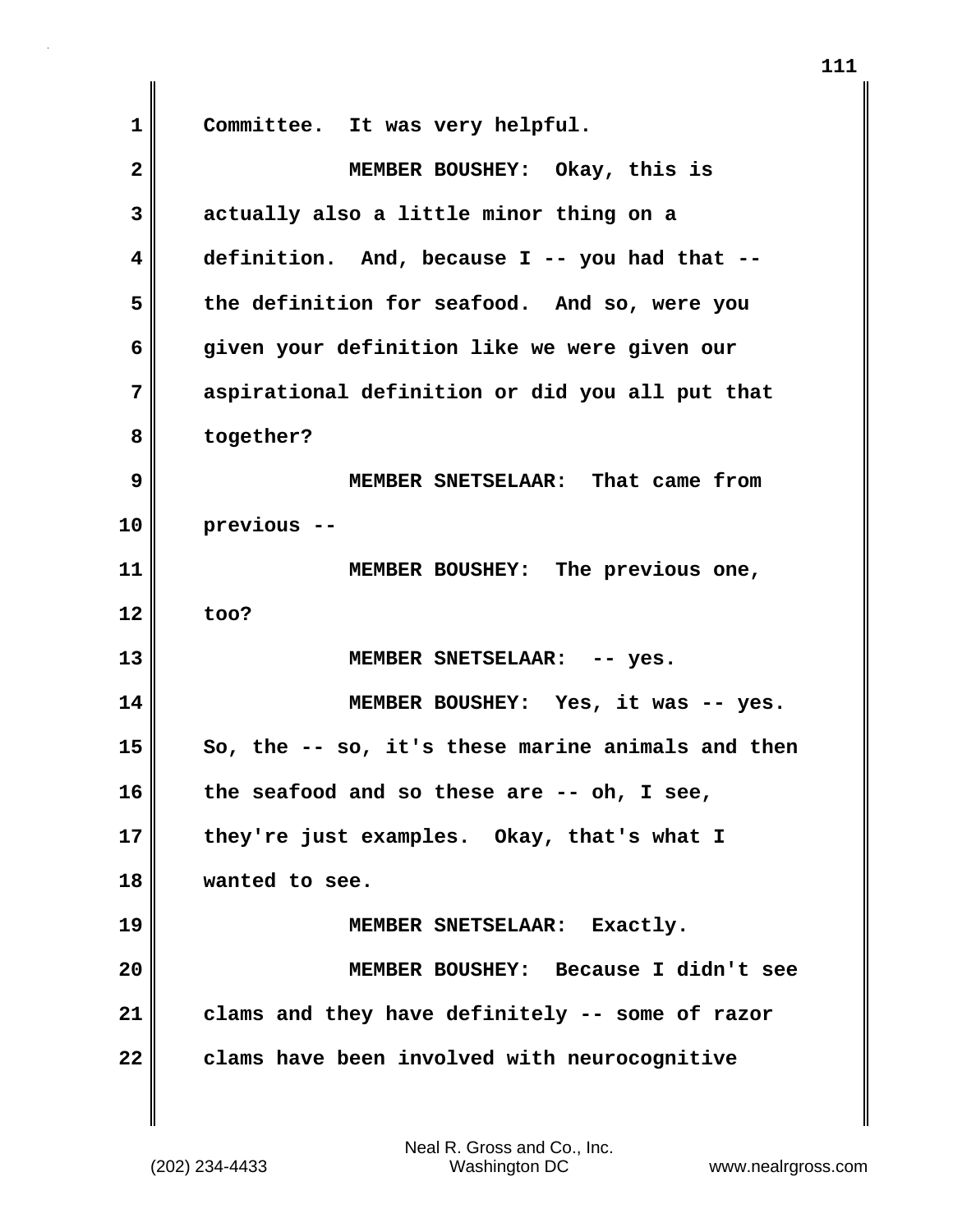| $\mathbf 1$  | changes. So, that was -- okay, super.              |
|--------------|----------------------------------------------------|
| $\mathbf{2}$ | MEMBER SNETSELAAR: Yes, and thank you              |
| 3            | for that because I think we discussed that maybe   |
| 4            | at the last meeting, too. Thank you.               |
| 5            | MEMBER BOUSHEY: Okay.                              |
| 6            | MEMBER MATTES: Rick Mattes.                        |
| 7            | So, one of the questions that you're               |
| 8            | working on now, seafood consumption during         |
| 9            | childhood and adolescence and cardiovascular       |
| 10           | disease.                                           |
| 11           | So, my question is, what criteria are              |
| 12           | you using to establish intake in children and      |
| 13           | adolescence and looking at an outcome many, many   |
| 14           | years later to know that you really captured       |
| 15           | customary intake?                                  |
| 16           | MEMBER SNETSELAAR:<br>And, I would love            |
| 17           | for others on my Committee to respond to this,     |
| 18           | Linda Van Horn and I have been involved in<br>too. |
| 19           | certainly adolescence studies and studies in       |
| 20           | children as well.                                  |
| 21           | So, often, the situation here and is               |
| 22           | working with the parents, maybe also working with  |

 $\mathbf{I}$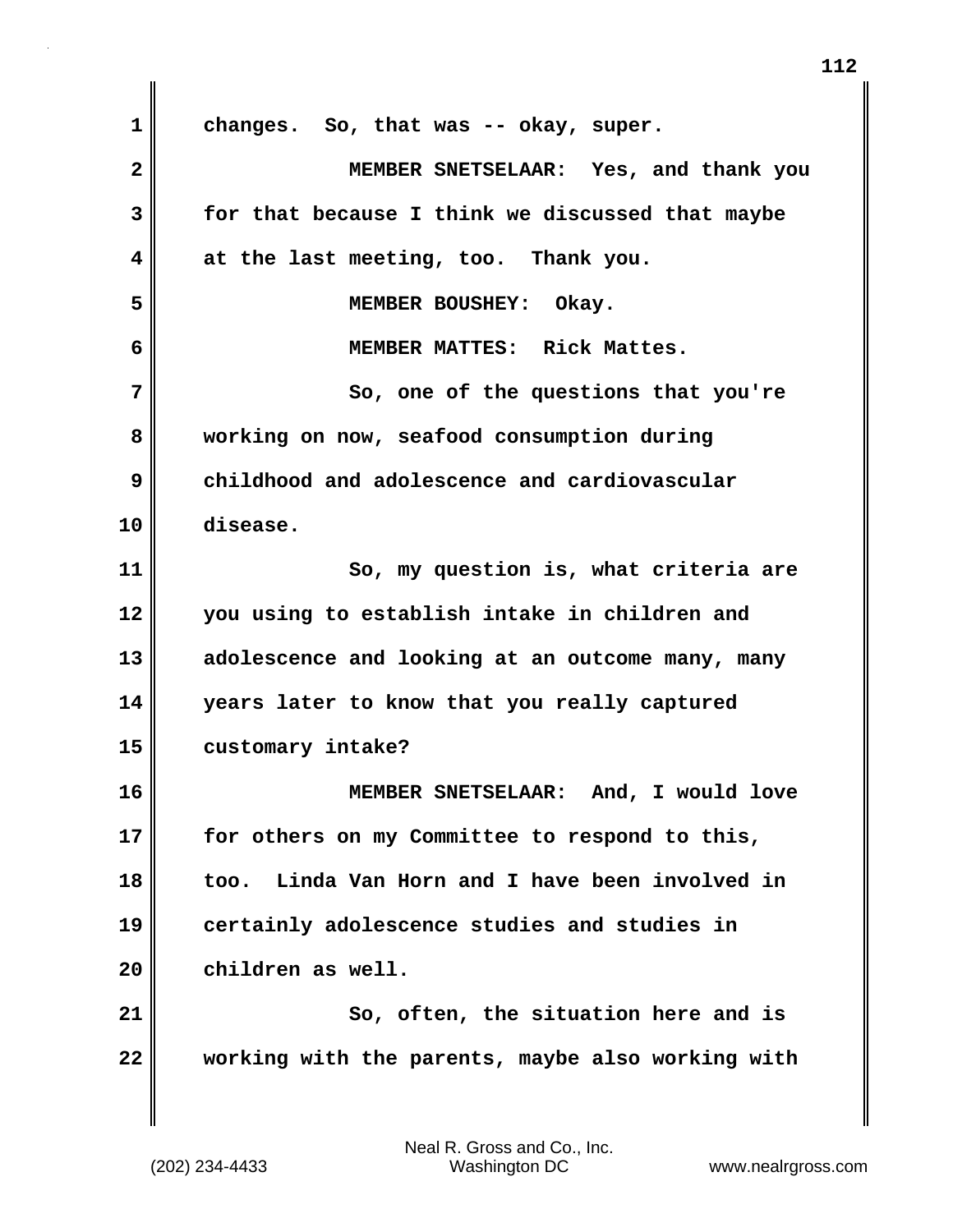**1 the children, you know, in terms of determining 2 intake. Is that responding to your question or - 3 - 4 MEMBER MATTES: Well, I guess what 5 prompted it in some of the other committees, 6 we've started to think about this. And, one 7 criteria that I think we're leaning towards is 8 saying that there have to be at least two periods 9 of measurement of intake so that you can 10 establish at least it's a reliable level of 11 estimated intake to the use for the analysis. 12 Although, that probably sets a pretty 13 high bar and will exclude a fair number of 14 studies, but there is no point in including 15 studies that you don't have confidence in the 16 dietary data. 17 So, something built into your decision 18 making to give you the confidence that at least 19 we captured intake at that point of their life 20 reasonably well. 21 MEMBER SNETSELAAR: Right and you 22 might have noticed in one of the slides that we**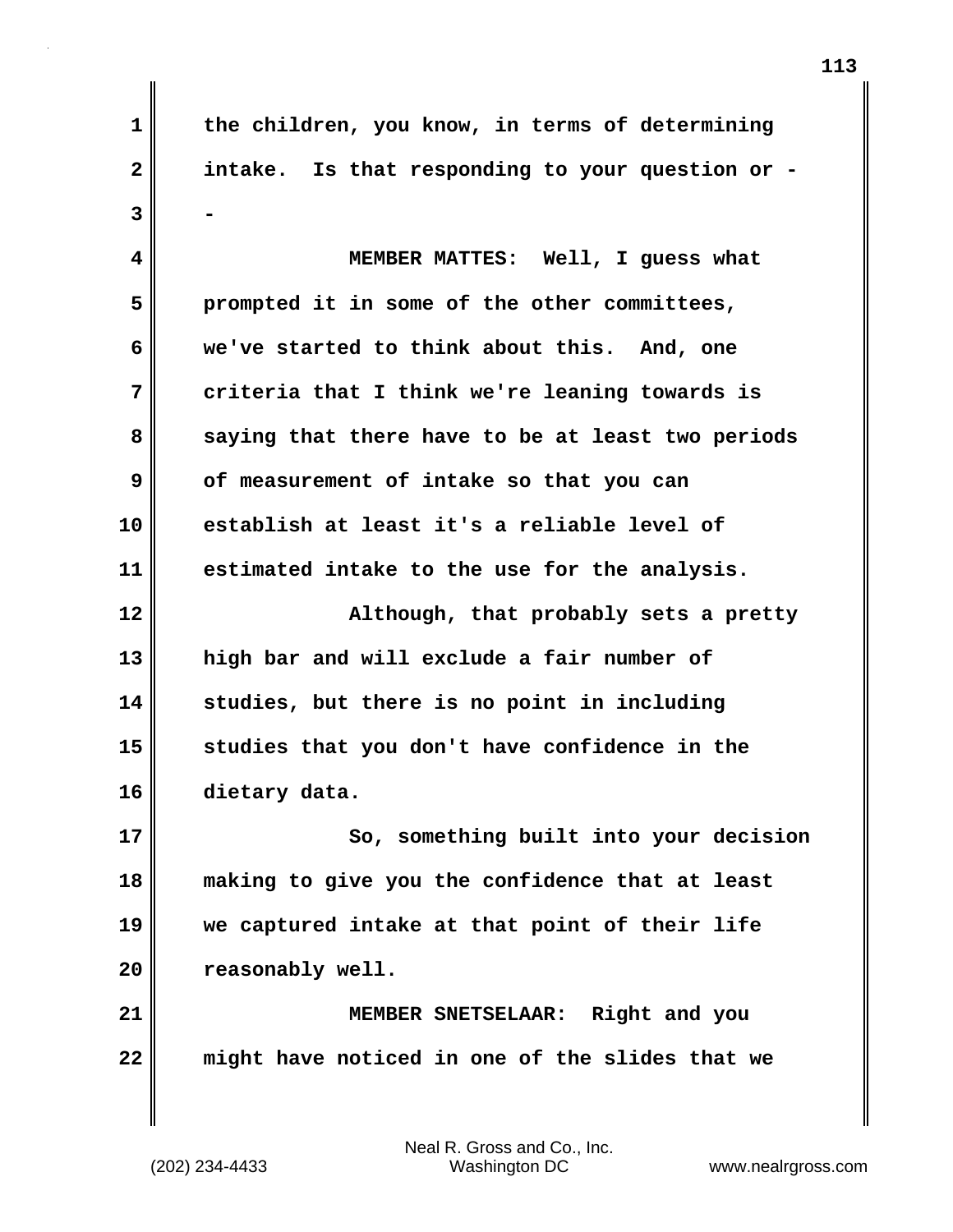**1 even talked about a study that we felt did a** 2 **Paramely adequate job of looking at that.** But **3 other studies may not have. 4 So, no, I think that's incredibly 5 important and we will try to continuously keep 6 that on our radar screen as we're looking at 7 studies. Thank you. 8 CHAIR SCHNEEMAN: I would add, 9 perhaps, for studies in children, intermediate 10 outcomes may also be. 11** So, in terms of what you're looking **12 at, obviously, endpoint is desirable, a health 13 outcome. But you are looking at intermediate 14 outcomes as well. 15 MEMBER VAN HORN: I guess the only 16 thing I would add is, we have yet to really, as 17 Linda pointed out, we have yet to really look at 18 the diet and cardiovascular disease outcomes. 19 So, we're still working on that. 20 But it is true that in our group, one 21 of the things that we identified is a very 22 challenging question is, where does maternal**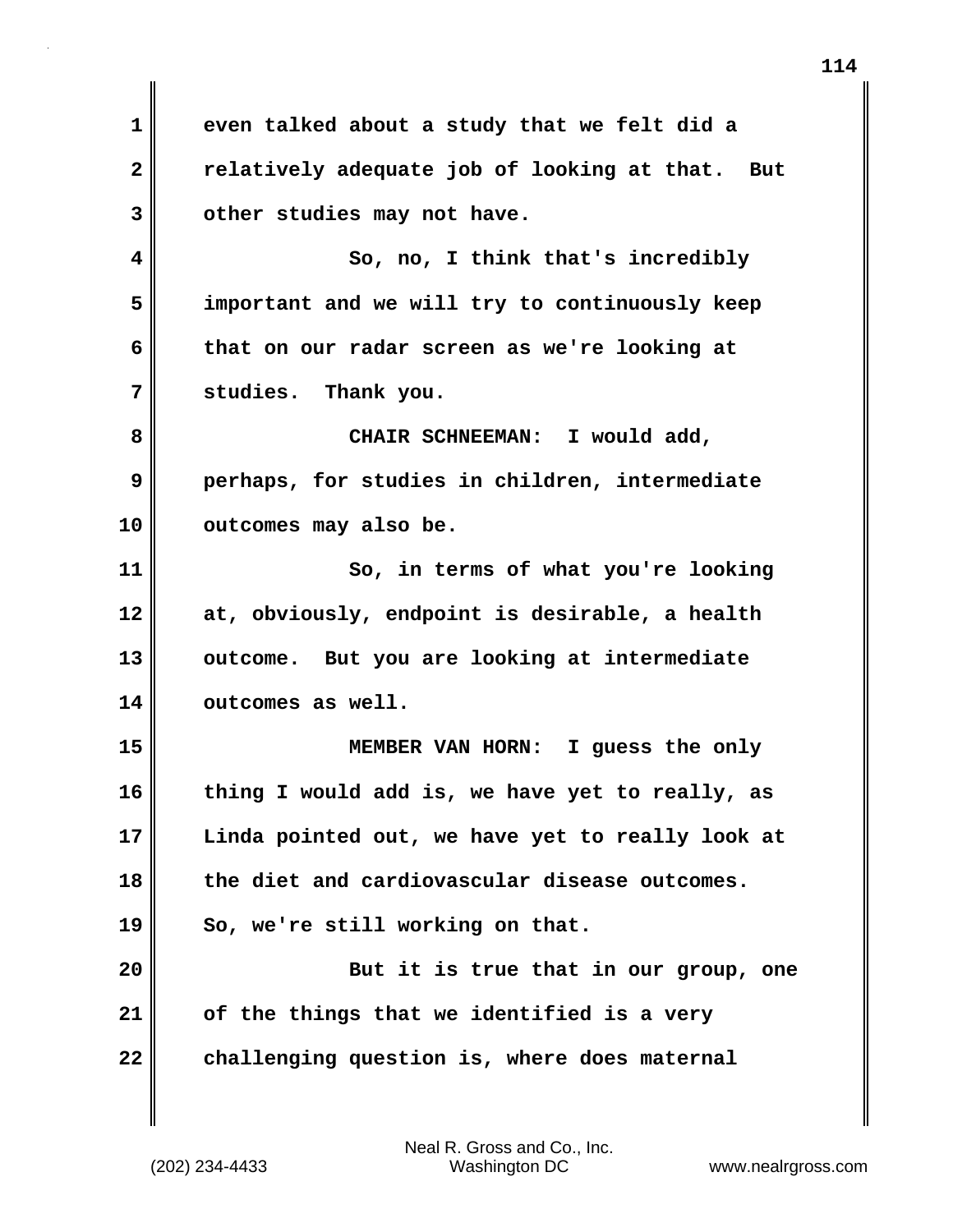**1 intake and lactation of seafood or other foods 2 stop in terms of its influence on children and 3 where does their own intake of these foods really 4 pick up as far as really affecting them? 5 And, of course, trying to establish 6 those kinds of cut points is very challenging, if 7 not impossible. 8 But I do think, thankfully, there are 9 several prospective cohort studies that have done 10 a good job of establishing diet in children 11 either assisted by a parent or caregiver's input 12 and/or in one case, the diet intervention study 13 in children which began with kids that were 14 between the ages of 7 to 9 and followed them for 15 almost ten years after the transition between mom 16 providing those data and the child, him or 17 herself, providing those data. 18 So, you know, thankfully, there are a 19 couple, not very many, but there are a few 20 prospective and even randomized controlled trials 21 that we plan to address as far as further honing 22 in on that question.**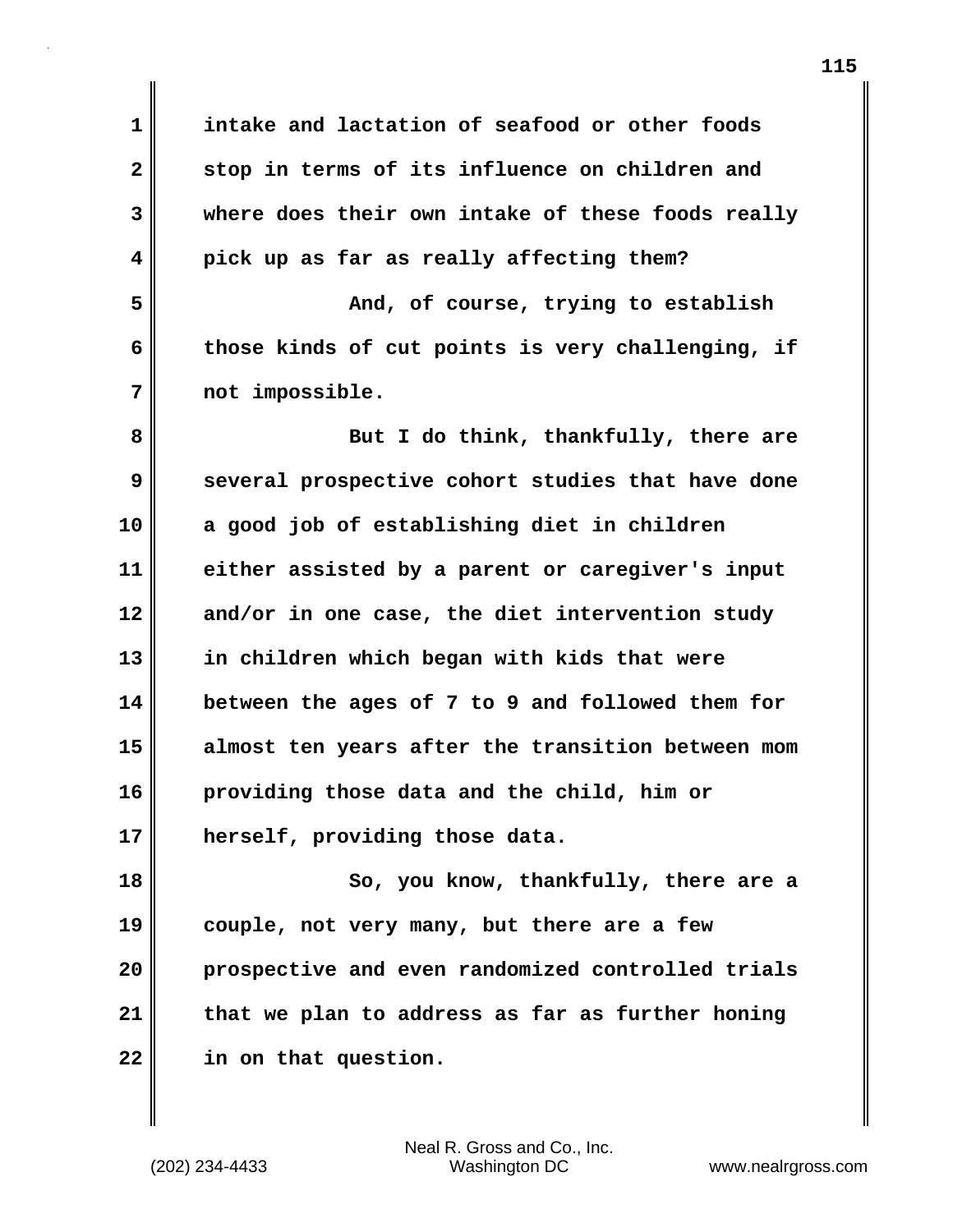| $\mathbf{1}$ | MEMBER NAIMI: Well, thanks, that was              |
|--------------|---------------------------------------------------|
| $\mathbf{2}$ | a really nice presentation.                       |
| 3            | Oh, Tim Naimi.                                    |
| 4            | So, my question was just to get a                 |
| 5            | sense of how the kind of the quality scoring      |
| 6            | played out?                                       |
| 7            | For the cohort studies, you know,                 |
| 8            | there's this issue with, you know, fish eaters    |
| 9            | being more, people at least in the U.S., my       |
| 10           | understanding that fish eaters are more socially  |
| 11           | advantaged and that can be correlated with        |
| 12           | neurocognitive outcomes in children.              |
| 13           | So, how is that, do you feel,                     |
| 14           | addressed in the studies and how does that kind   |
| 15           | of play out in the Committee when you're talking  |
| 16           | about the evidence?                               |
| 17           | MEMBER SNETSELAAR: I think that --                |
| 18           | I'm not quite sure exactly what you were getting  |
| 19           | But in terms of the work that we have done<br>at. |
| 20           | relative to looking at studies, particularly the  |
| 21           | ones we've done here, there are only so many      |
| 22           | studies we can look at.                           |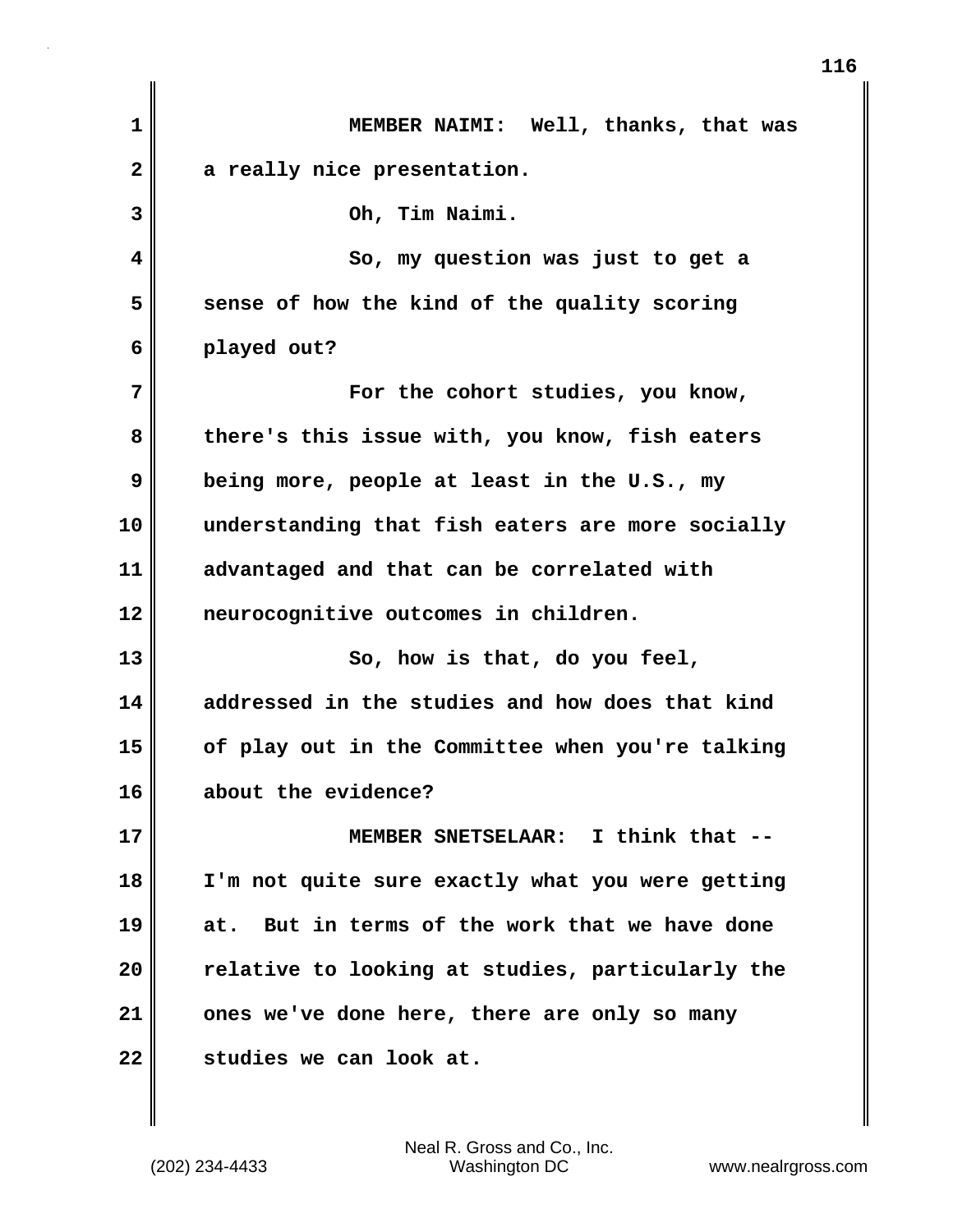| $\mathbf{1}$ | As Linda Van Horn was indicating, the            |
|--------------|--------------------------------------------------|
| $\mathbf{2}$ | diet intervention study in children which hasn't |
| 3            | come into play yet because we haven't really     |
| 4            | gotten to that question was a randomized         |
| 5            | controlled trial also done for several years.    |
| 6            | And so, we will be getting into more             |
| 7            | of those studies as time goes on. We sort of     |
| 8            | wanted to hit areas where there weren't as large |
| 9            | a number of studies and a little bit easier to   |
| 10           | tackle initially.                                |
| 11           | But that meant that we were looking at           |
| 12           | studies where there wasn't a lot of research     |
| 13           | currently going on either.                       |
| 14           | So, does that answer your question?              |
| 15           | MEMBER NAIMI: Yes, that's fine.<br>I.            |
| 16           | was just more interested in the issue of         |
| 17           | confounding around people who consume fish and   |
| 18           | that they're traditionally, I believe --         |
| 19           | MEMBER SCHNEEMAN: It might be helpful            |
| 20           | if you comment on how you're looking at          |
| 21           | socioeconomic status in the confounders or other |
| 22           | factors if that's part of the protocol.          |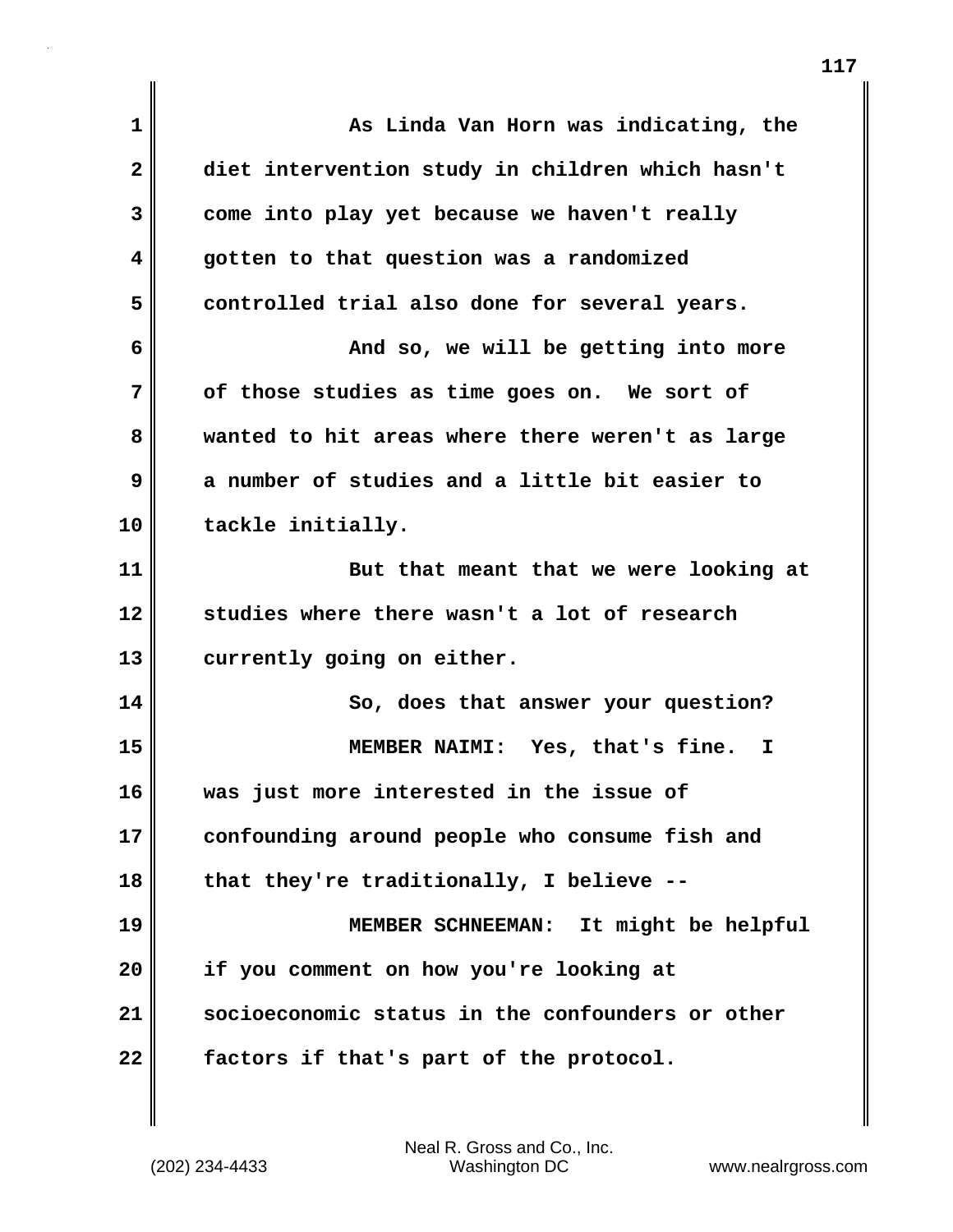| $\mathbf 1$  | MEMBER NAIMI: Yes.                                |
|--------------|---------------------------------------------------|
| $\mathbf{2}$ | (Off-microphone comments.)                        |
| 3            | MEMBER BAILEY: Thank you also.                    |
| 4            | So, if you look at the analytical                 |
| 5            | framework, we did try to assess in these studies  |
| 6            | socioeconomic status as well as parental          |
| 7            | education to try to get at some of those because  |
| 8            | those are known confounders to this question.     |
| 9            | MEMBER LEIDY: A different question.               |
| 10           | So, and this might have been addressed and I      |
| 11           | missed it.                                        |
| 12           | So, I was just wondering with the                 |
| 13           | seafood question what some of these health        |
| 14           | outcomes, is there a covariant in terms of the    |
| 15           | mercury content within the seafood?               |
| 16           | And, I went back to the analytical                |
| 17           | framework and didn't see it, although I might     |
| 18           | have missed it. So, I'm wondering if that's the   |
| 19           | connect to the seafood in some of these cognitive |
| 20           | function outcomes that it could be lipid          |
| 21           | composition but then also this idea of the        |
| 22           | mercury content.                                  |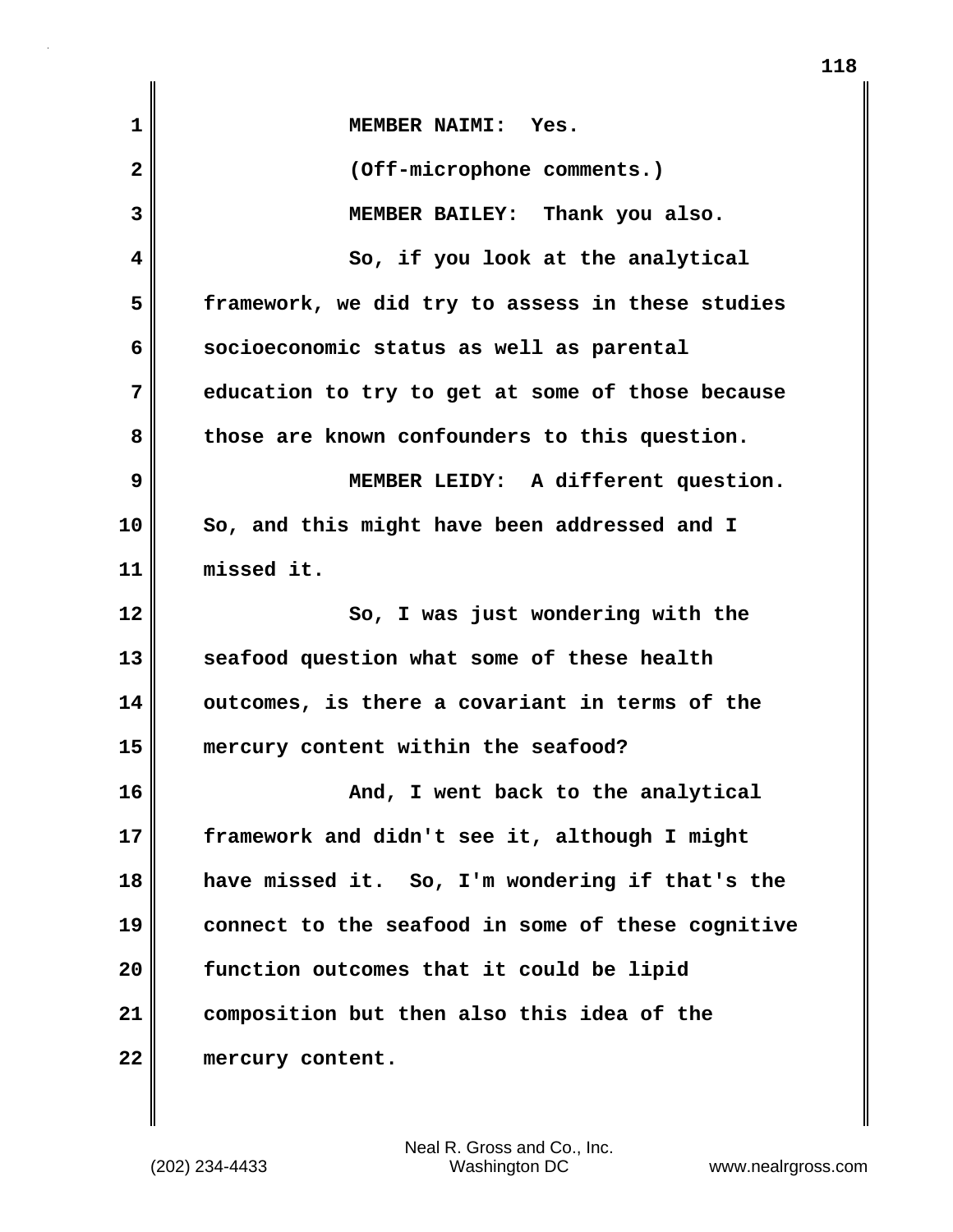**1 MEMBER SNETSELAAR: Yes. We are very 2 concerned about that because, often, in terms of 3 recommendations, the recommendations for amount 4 would be based on studies that involved mercury 5 content.**

**6 There weren't a lot of studies that we 7 could look at. And, some of the studies did have 8 some problems, but one of the studies we were 9 looking at was focused on mercury levels in cord 10 blood and maternal blood and the differences that 11 often cord blood is higher in mercury content, 12 for example.**

**13 And, there were problems with that 14 study. You know, it certainly wasn't the end all 15 in terms of studies.**

**16 But my thought is that that's 17 something that we do need to pay particularly 18 close attention to because that will drive some 19 of what we say about amounts. So, we're paying 20 very close attention to that. 21 MEMBER LEIDY: So, is it in your key**

**22 factors of concern then?**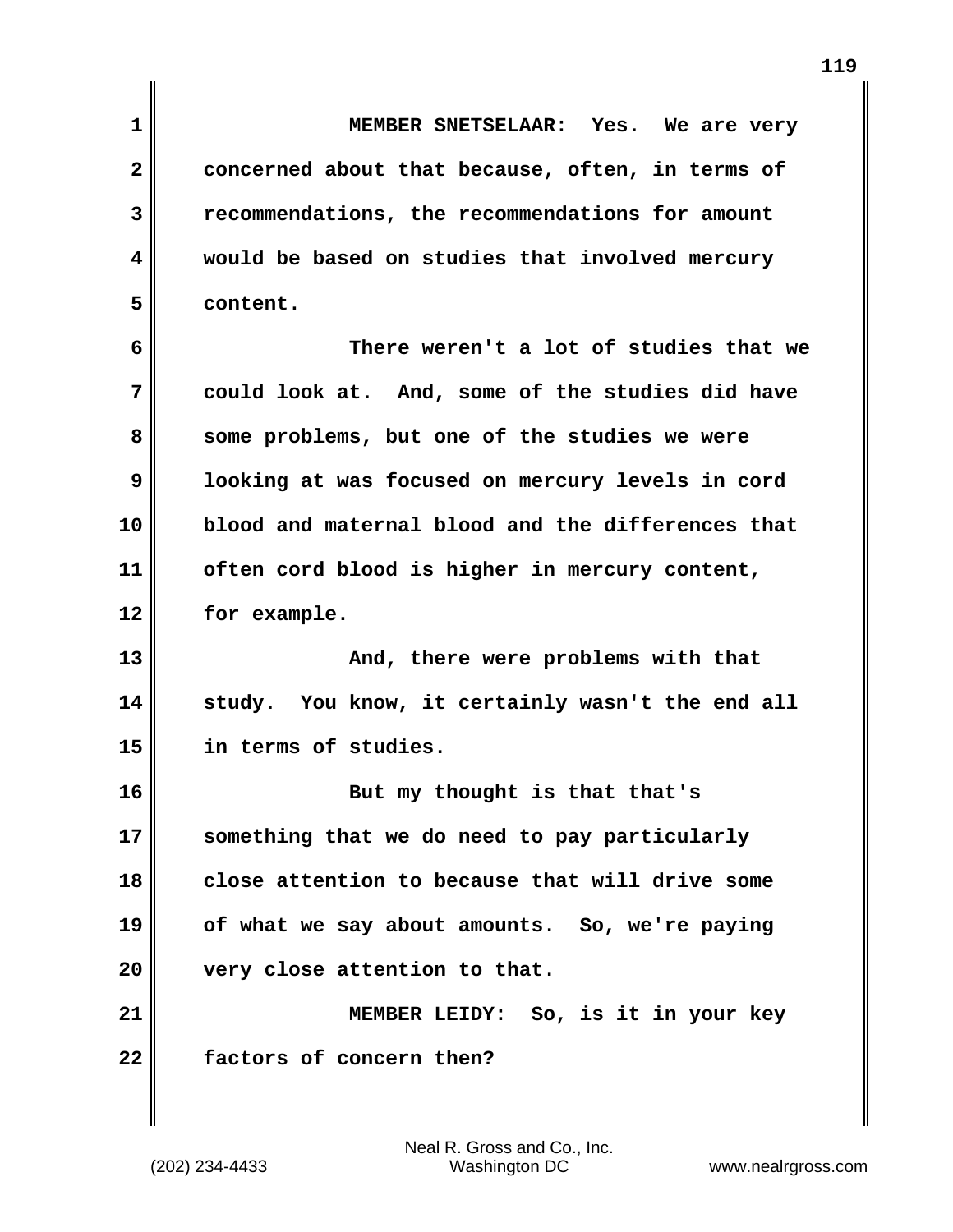| $\mathbf 1$    | MEMBER SNETSELAAR: Definitely, yes.               |
|----------------|---------------------------------------------------|
| $\overline{2}$ | MEMBER LEIDY: Okay.                               |
| 3              | MEMBER MATTES: Ask one other                      |
| 4              | question.                                         |
| 5              | You have so few papers to split,                  |
| 6              | again, it's probably pointless, but is there      |
| 7              | equivalence between shellfish and free swimming   |
| 8              | fish in terms of possible mechanism or are there  |
| 9              | differences between them that should be explored  |
| 10             | separately?                                       |
| 11             | MEMBER SNETSELAAR: I think that's a               |
| 12             | good question. We haven't done that at this       |
| 13             | point, but that may be something that we need to  |
| 14             | identify and look at.                             |
| 15             | MEMBER BAILEY: This is Regan again.               |
| 16             | Some of the neurocognitive that we                |
| 17             | have yet to present that we're just starting to   |
| 18             | talk about as a group, they separate the types of |
| 19             | fish. So, they look at all fish and seafood and   |
| 20             | then categories so that we can get a sense of if  |
| 21             | there's a differential response to fresh water    |
| 22             | versus salt water or farmed versus fresh caught   |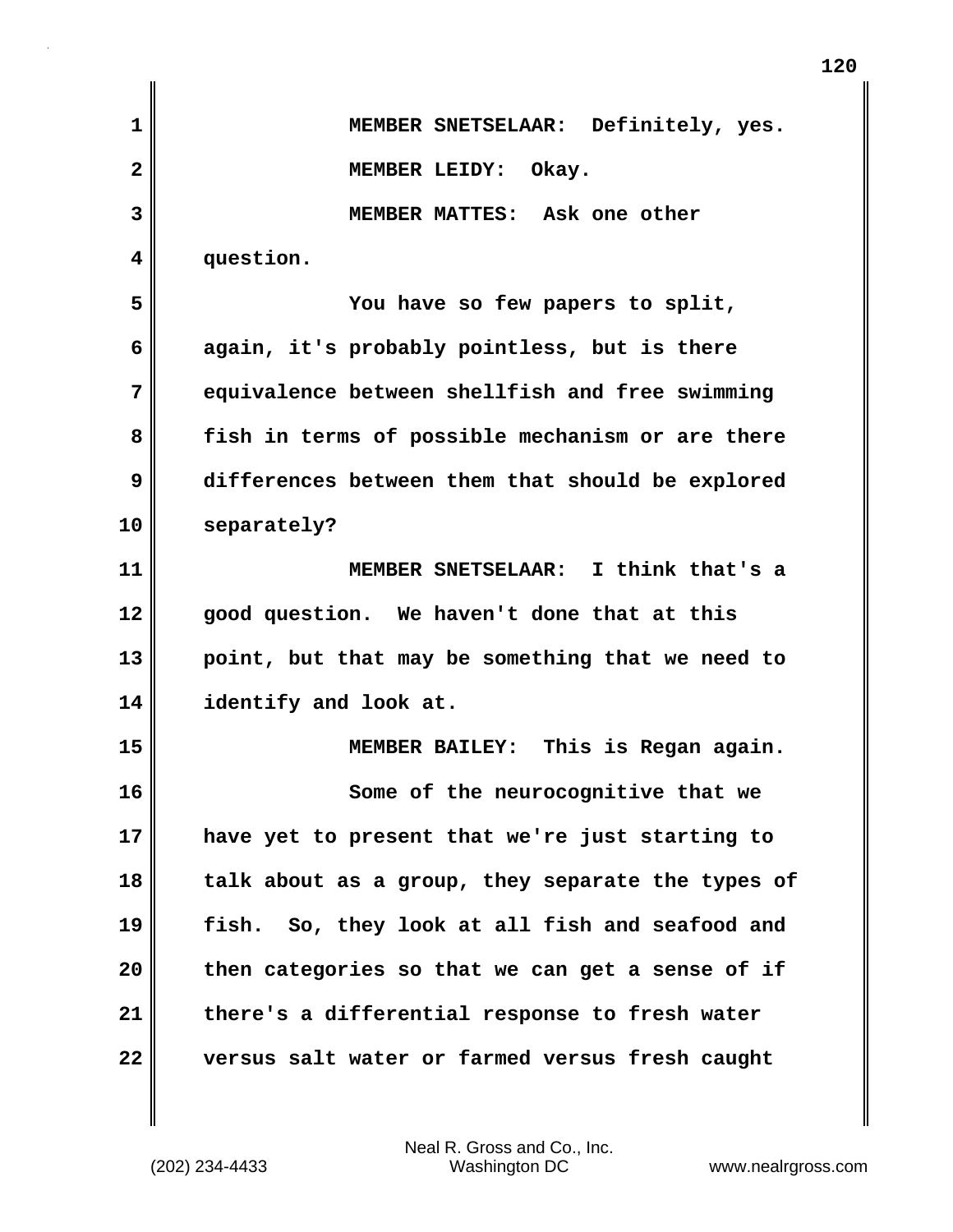**1 for example. 2 But not a lot of data, but there's 3 more for the other neurocognitive endpoints than 4 for these questions. 5 MEMBER BOUSHEY: And, I'm not sure 6 where to put this and I -- Carol Boushey, sorry. 7 I'm not sure where to put this, but 8 the other thing that we're facing now, and I 9 don't know if you've come across it, but, you 10 know, we have different algal blooms now than we 11 used to and they last longer, they're larger, and 12 some of them are beneficial but some are more 13 actually very harmful. 14 So, I'm not sure if you're coming 15 across that, but that would be something to make 16 sure that you -- that there could be studies that 17 they were just investigating these algal blooms 18 which then come maybe every year or every other 19 year or something.**

**20 But this is -- we have more now as a 21 result of our changing climate.**

**22 MEMBER NOVOTNY: Just another detail,**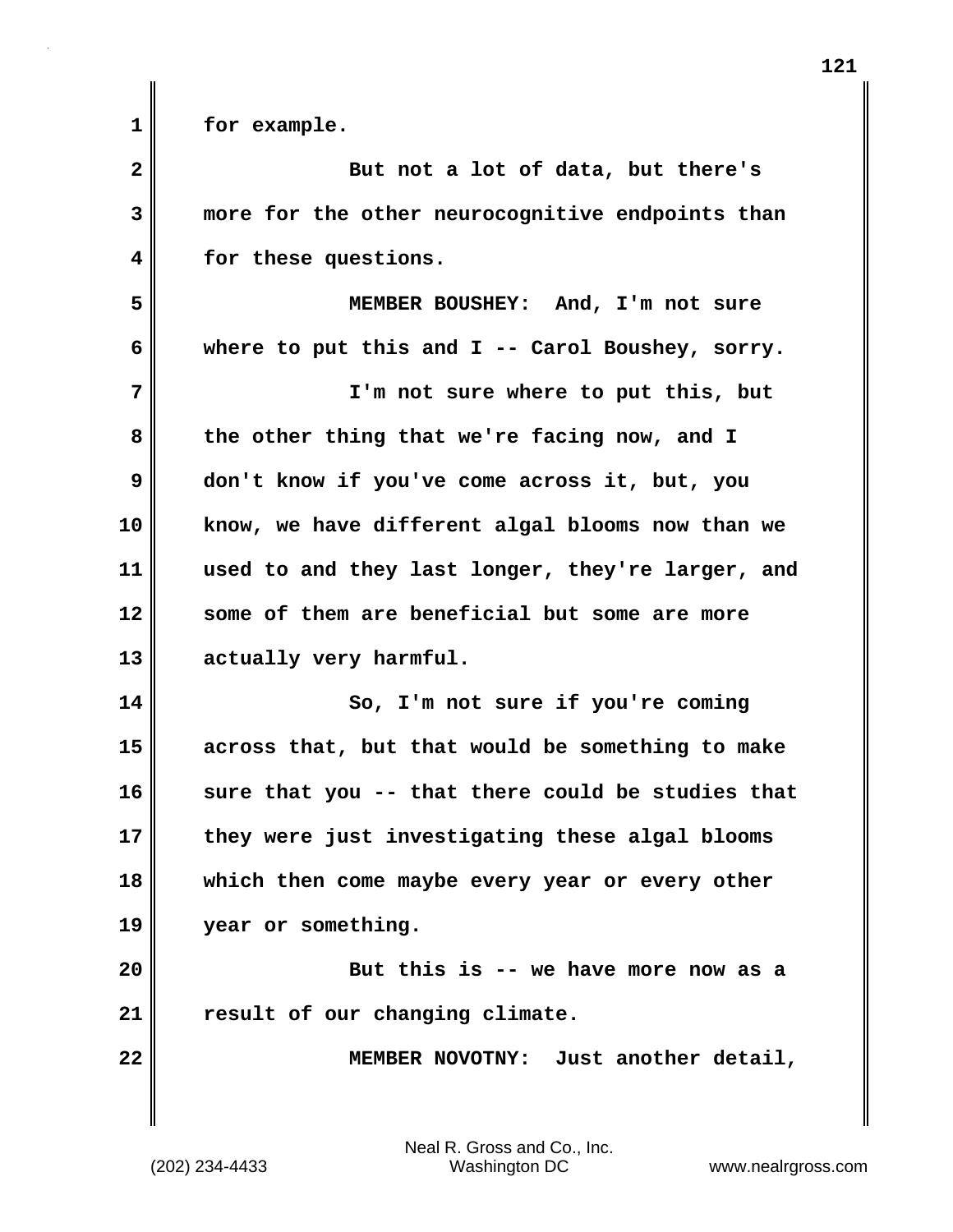1 Rachel Novotny.

| $\mathbf{2}$            | On that fish and seafood, I know the             |
|-------------------------|--------------------------------------------------|
| $\overline{3}$          | question or the word -- the question was worded  |
| $\overline{\mathbf{4}}$ | that way, but it seems like in our response it   |
| 5                       | would be nice to make sure that it's clear that  |
| 6                       | it's seafood and fish. It's not intuitive to me  |
| 7                       | at least.                                        |
| 8                       | MEMBER SNETSELAAR: Sure, thank you.              |
| 9                       | MEMBER VAN HORN: I'm just wondering              |
| 10                      | because we've really tried to drill down on some |
| 11                      | of these questions if we could ask Joanne Spahn  |
| 12                      | to mention the specifics as far as the details   |
| 13                      | related to this question. If you'd care to just  |
| 14                      | offer a comment?                                 |
| 15                      | MS. SPAHN: This is Joanne Spahn.                 |
| 16                      | The authors in these articles did                |
| 17                      | provide analysis separately for fatty fish, lean |
| 18                      | fish, shellfish. But there were no really        |
| 19                      | significant findings to highlight in the         |
| 20                      | conclusions.                                     |
| 21                      | But in this body of evidence, the                |
| 22                      | subcommittee did discuss the different types of  |
|                         |                                                  |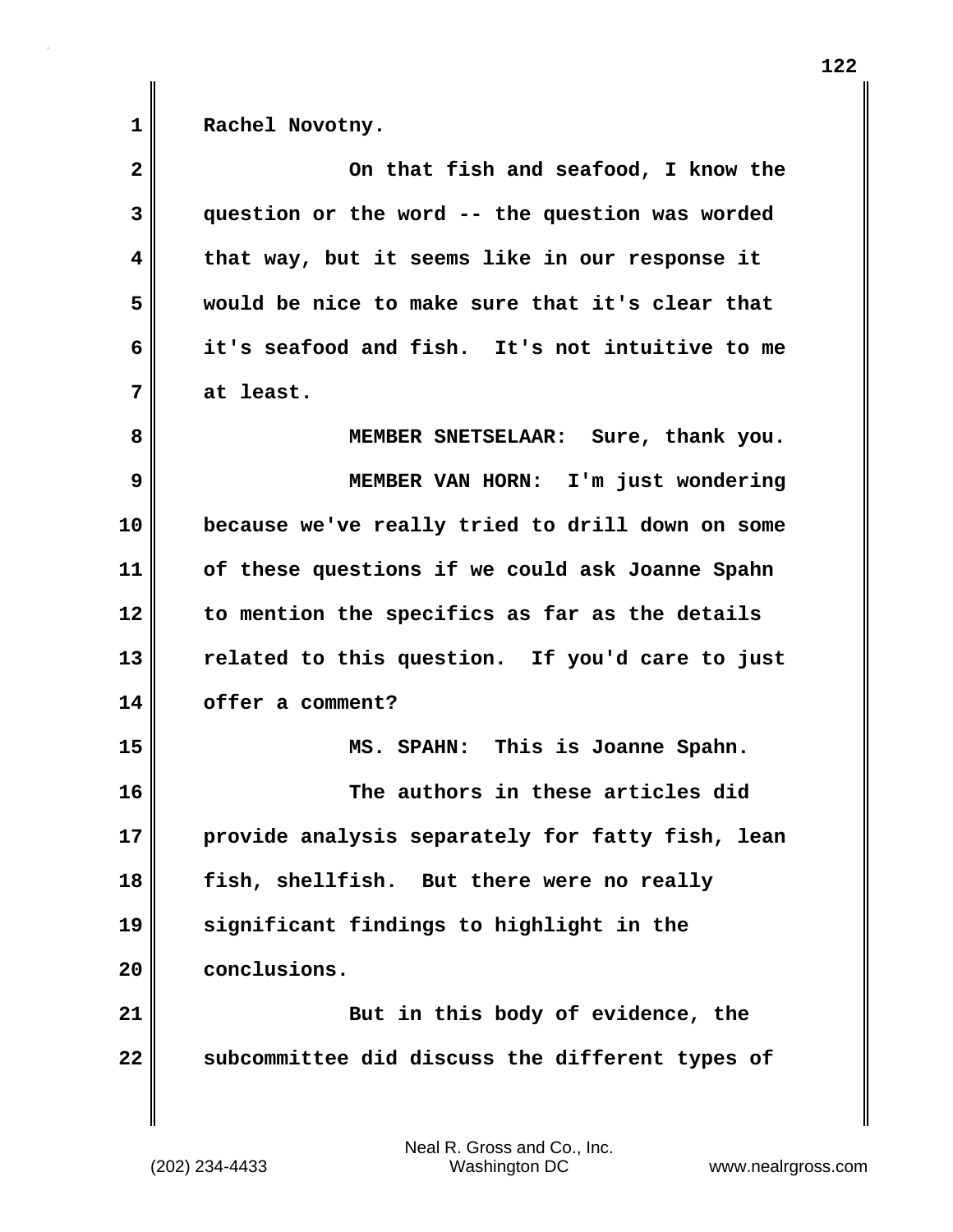| $\mathbf 1$  | fish, but it was just not a lot to conclude.     |
|--------------|--------------------------------------------------|
| $\mathbf{2}$ | The next body of evidence that Dr.               |
| 3            | Bailey mentioned has a lot more articles in it.  |
| 4            | CHAIR SCHNEEMAN: Joanne, you need to             |
| 5            | speak up a little. The Committee is having a     |
| 6            | hard time hearing you.                           |
| 7            | MS. SPAHN: The ASD and the ADD/ADHD              |
| 8            | articles did split the analysis by type of fish. |
| 9            | But there's such a few articles and there was no |
| 10           | real difference by type of fish to highlight in  |
| 11           | the conclusions.                                 |
| 12           | And so, the conclusions cover all of             |
| 13           | those fish subtypes.                             |
| 14           | As Dr. Bailey mentioned, we have a lot           |
| 15           | more literature that addresses the developmental |
| 16           | domains. And, again, some of those articles will |
| 17           | analyze seafood intake by different types.       |
| 18           | And so, as the subcommittee looks at             |
| 19           | the evidence, if there are findings that are     |
| 20           | different among the subgroups, those will be     |
| 21           | highlighted in the summary statements and the    |
| 22           | conclusions.                                     |

 $\mathbf{I}$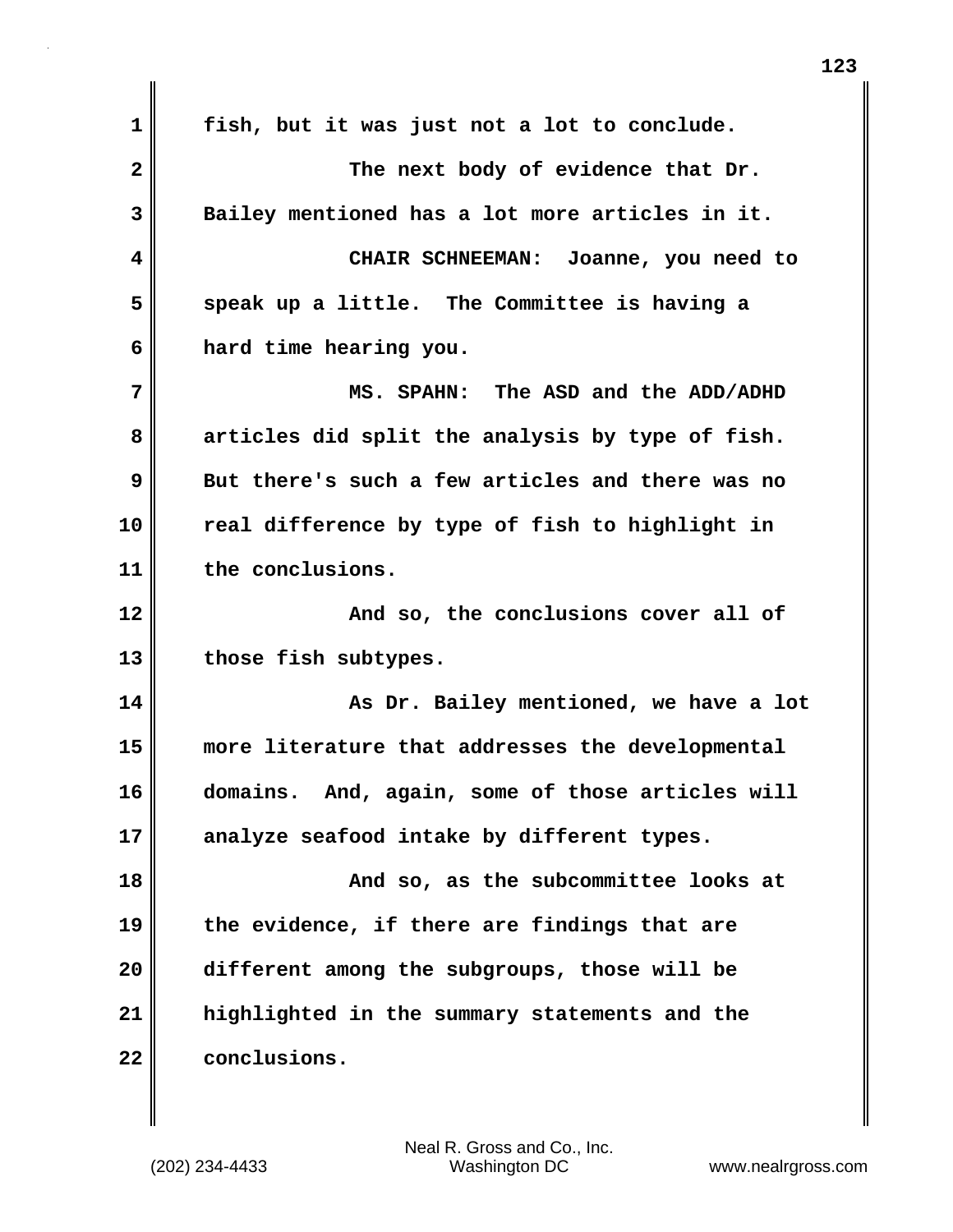| 1  | CHAIR SCHNEEMAN: Thank you. Other                   |
|----|-----------------------------------------------------|
| 2  | comments or questions from the Committee members?   |
| 3  | Great. Well, thank you. And, it's                   |
| 4  | very helpful I think for people to see the kind     |
| 5  | of conclusion statements.                           |
| 6  | And, again, it's -- we're not at a                  |
| 7  | recommendation point yet, but the Committee is      |
| 8  | getting to the findings and conclusions point.      |
| 9  | So, we're scheduled for a break at                  |
| 10 | 11:30. So, I think we'll just start that break      |
| 11 | now. But we will be back, my understanding is we    |
| 12 | have to start at 12:15 for the webinar piece of     |
| 13 | it. So, we will be -- oh, I'm sorry. Oh, 11:30      |
| 14 | to $12:45$ , sorry, need to have my glasses on. So, |
| 15 | we will be back at 12:45 and start promptly at      |
| 16 | that time. So, thank you.                           |
| 17 | (Whereupon, the above-entitled matter               |
| 18 | went off the record at 11:20 a.m. and resumed at    |
| 19 | 12:48 p.m.                                          |
| 20 | CHAIR SCHNEEMAN: So, we would like to               |
| 21 | get started. I think we're on time for              |
| 22 | reconvening the Committee. And, we're all here,     |
|    |                                                     |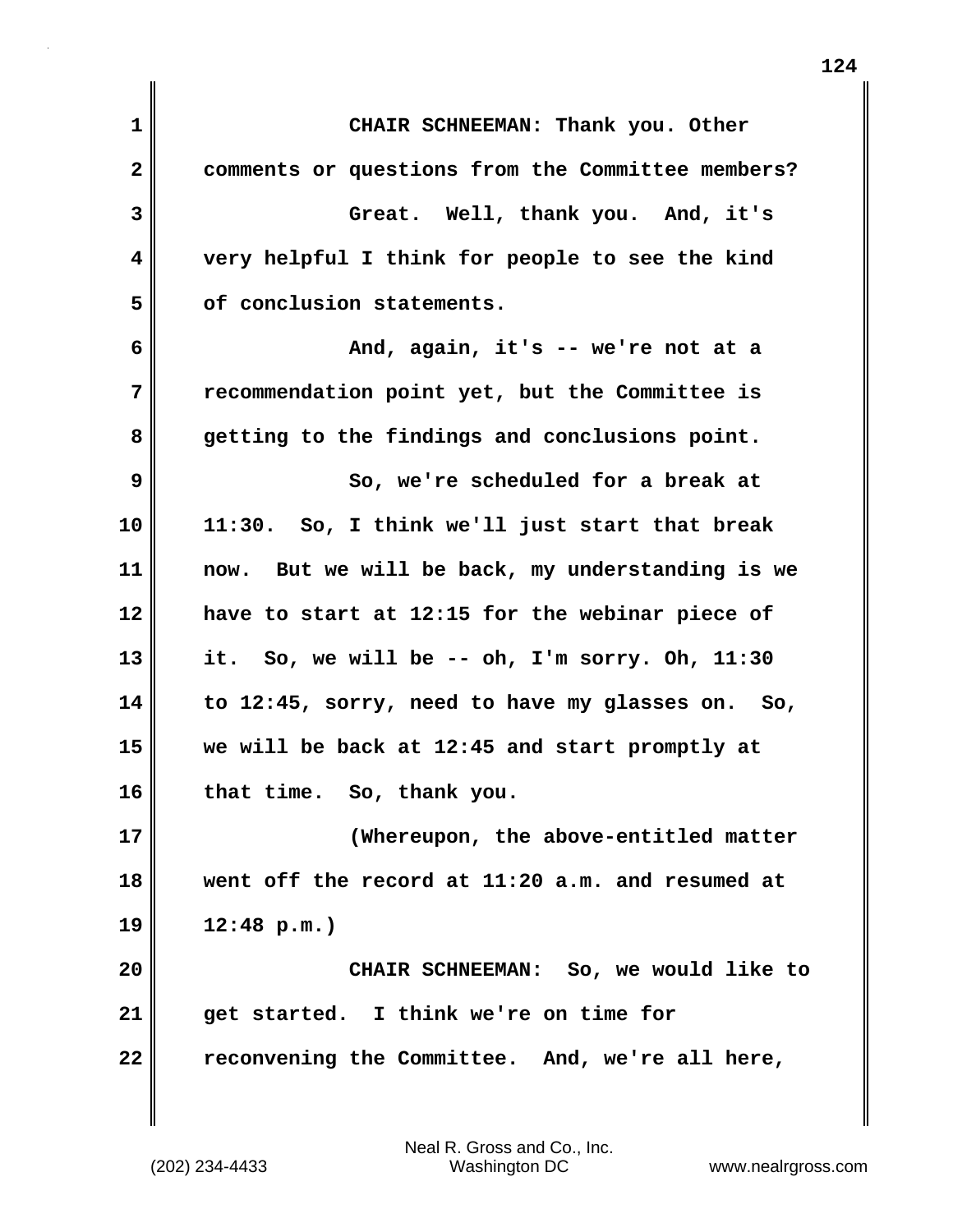**1 so we can reconvene the Committee.**

**2** And, I just wanted to announce that we **3 are making an adjustment to the agenda, so those 4 of you in the room and those of you online, we've 5 asked the Frequency of Eating subgroup, Dr. 6 Heymsfield to add on to the agenda. 7 So, it'll -- he will give his 8 presentation after the Beverages and Added Sugars 9 Subcommittee. So, we're moving that from 10 tomorrow to this afternoon. 11 And then, the rest of the agenda for 12 tomorrow will be as shown. We'll start with the 13 -- after opening remarks, we'll start with the B 14 through 24 subcommittee report. 15** So, with that, we can turn to the **16 Beverages and Added Sugars, and Beth? Dr. Mayer-17 Davis? 18 MEMBER MAYER-DAVIS: All right, 19 welcome back, everyone. 20 So, first, the Committee is shown here 21 and I want to thank everybody for their 22 engagement. And, also, I noticed that the NESR**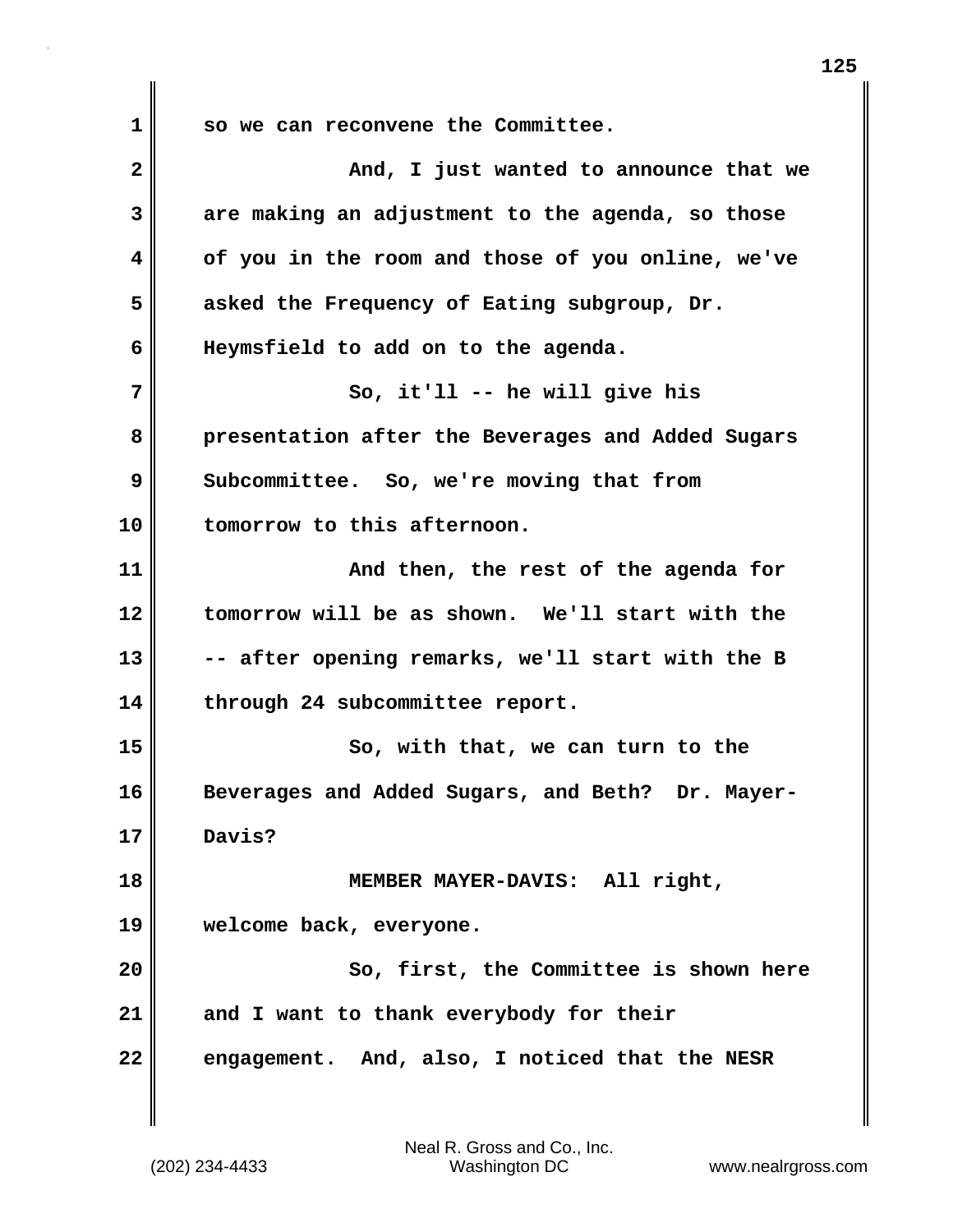| 1            | team is not listed here. I think they are at the  |
|--------------|---------------------------------------------------|
| $\mathbf{2}$ | last slide, but they are fabulous and I           |
| 3            | appreciate the tremendous amount of hard work for |
| 4            | this effort.                                      |
| 5            | So, this is Beverages and Added Sugars            |
| 6            | Subcommittee. And, is there a clicker to advance  |
| 7            | the next slide? I just realized I was about to    |
| 8            | advance the slide and I couldn't do it.           |
| 9            | (Off-microphone comments.)                        |
| 10           | MEMBER MAYER-DAVIS: All right, so                 |
| 11           | we're going to go over the status of these        |
| 12           | various questions. So, we're in the process of    |
| 13           | developing and implementing various of these      |
| 14           | questions, there are quite a few.                 |
| 15           | So, in terms of developing the plan,              |
| 16           | working on added sugars with the outcomes of risk |
| 17           | for cardiovascular disease, risk of Type II       |
| 18           | diabetes, and then, growth size, body composition |
| 19           | and risk of overweight and obesity.               |
| 20           | We're looking also at added sugars                |
| 21           | during pregnancy in relation to gestational       |
| 22           | weight gain and added sugars during lactation and |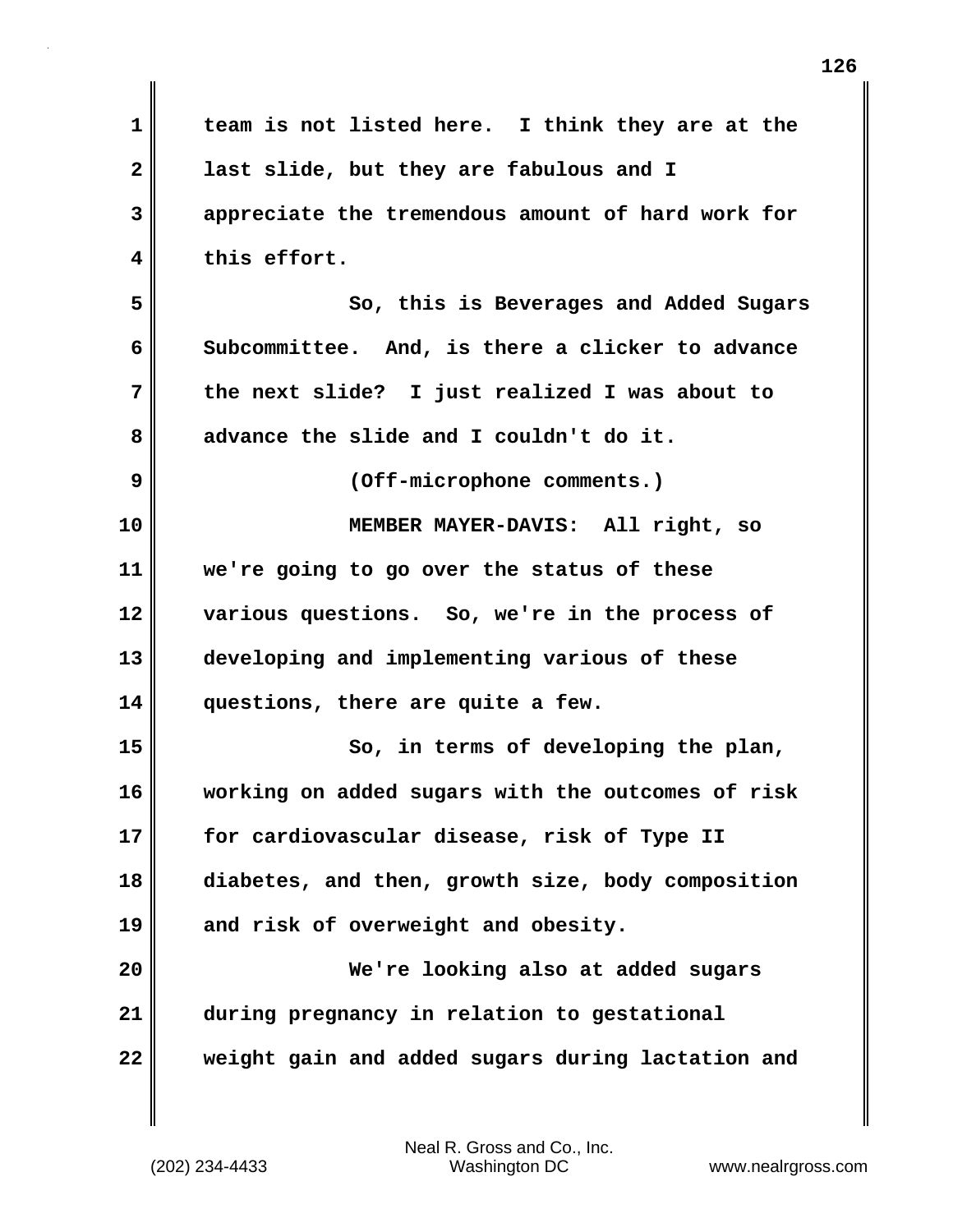**1 postpartum weight loss. 2** And so, there's some asterisks there **3 to indicate some protocols that will focus a 4 little bit more on today. 5 Then, in terms of implementing the 6 plan, there's work ongoing with beverage 7 consumption and growth size, body composition and 8 risk of overweight and obesity, beverage 9 consumption during pregnancy and birth weight, 10 standardized for gestational age and sex as well 11 as the outcome of gestational weight gain. 12 And then, the last here is beverage 13 consumption during lactation and postpartum 14 weight loss. 15 Still to come, we have some work that 16 we'll present preliminarily on the question set 17 related to alcohol consumption with these 18 outcomes that you see listed here, all-cause 19 mortality, certain types of cancer, risk of 20 cardiovascular disease, neurocognitive health as 21 well as growth size, body composition and risk of 22 overweight and obesity including alcohol consumed**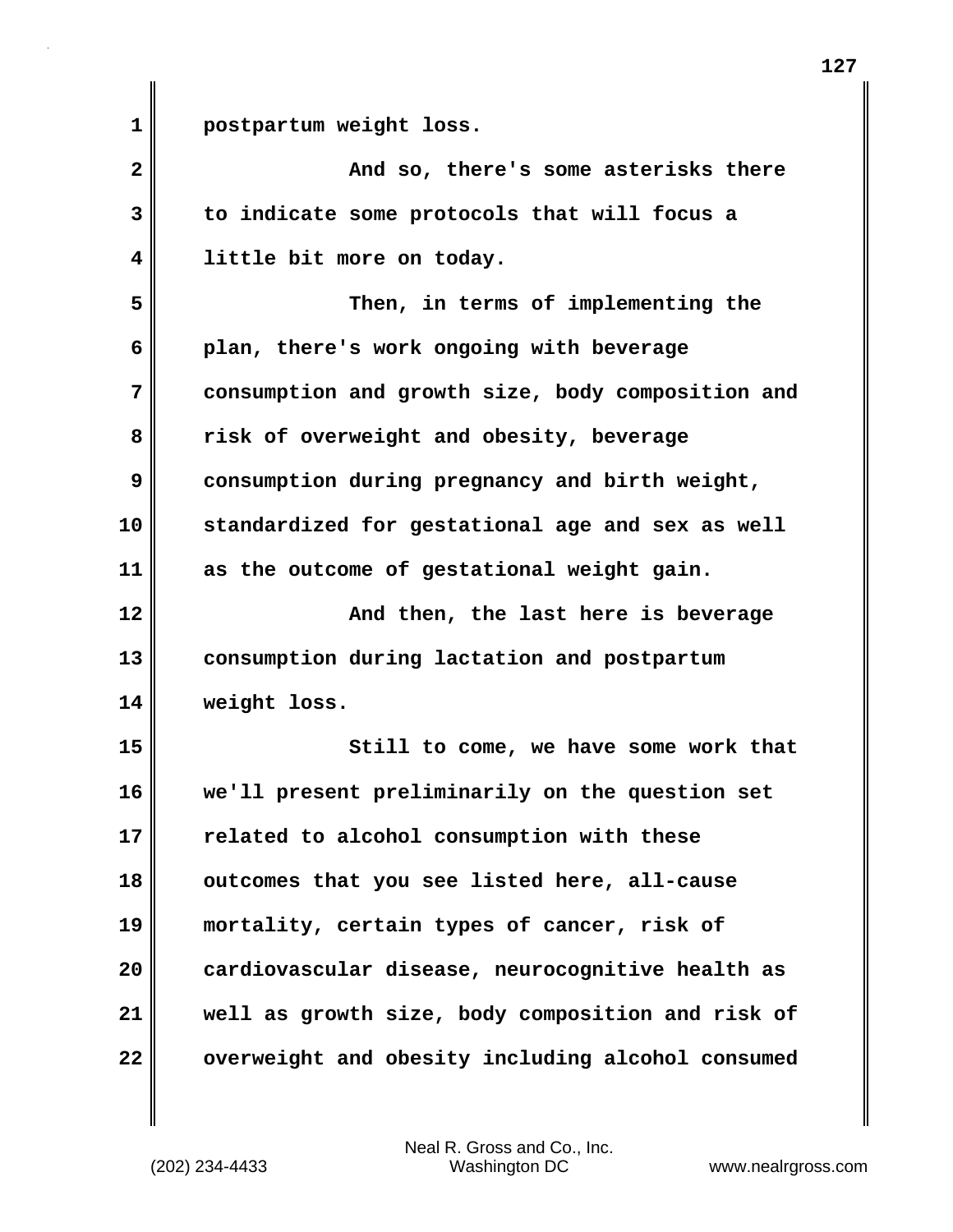**1 during lactation and postpartum weight loss. 2 We will also look at alcohol 3 consumption during lactation with respect to 4 infant developmental outcomes including 5 neurocognitive development as well as the outcome** 6 **of human milk composition and quality. 7 Okay, so, now focusing on a question 8 of nonalcoholic beverage consumption, what is the 9 relationship between beverage consumption during 10 lactation and human milk composition and 11 quantity? 12 And so, we're going over the approach 13 to this question and some of what we'll go over 14 applies to other questions related to beverage 15 consumption. 16 So, this is a sort of a chart that 17 allows you to see how we're categorizing 18 beverages so that we can work through this 19 systematically. 20 There are categories related to milk, 21 subcategories of dairy milk, flavored milk, dairy 22 drinks, and substitutes.**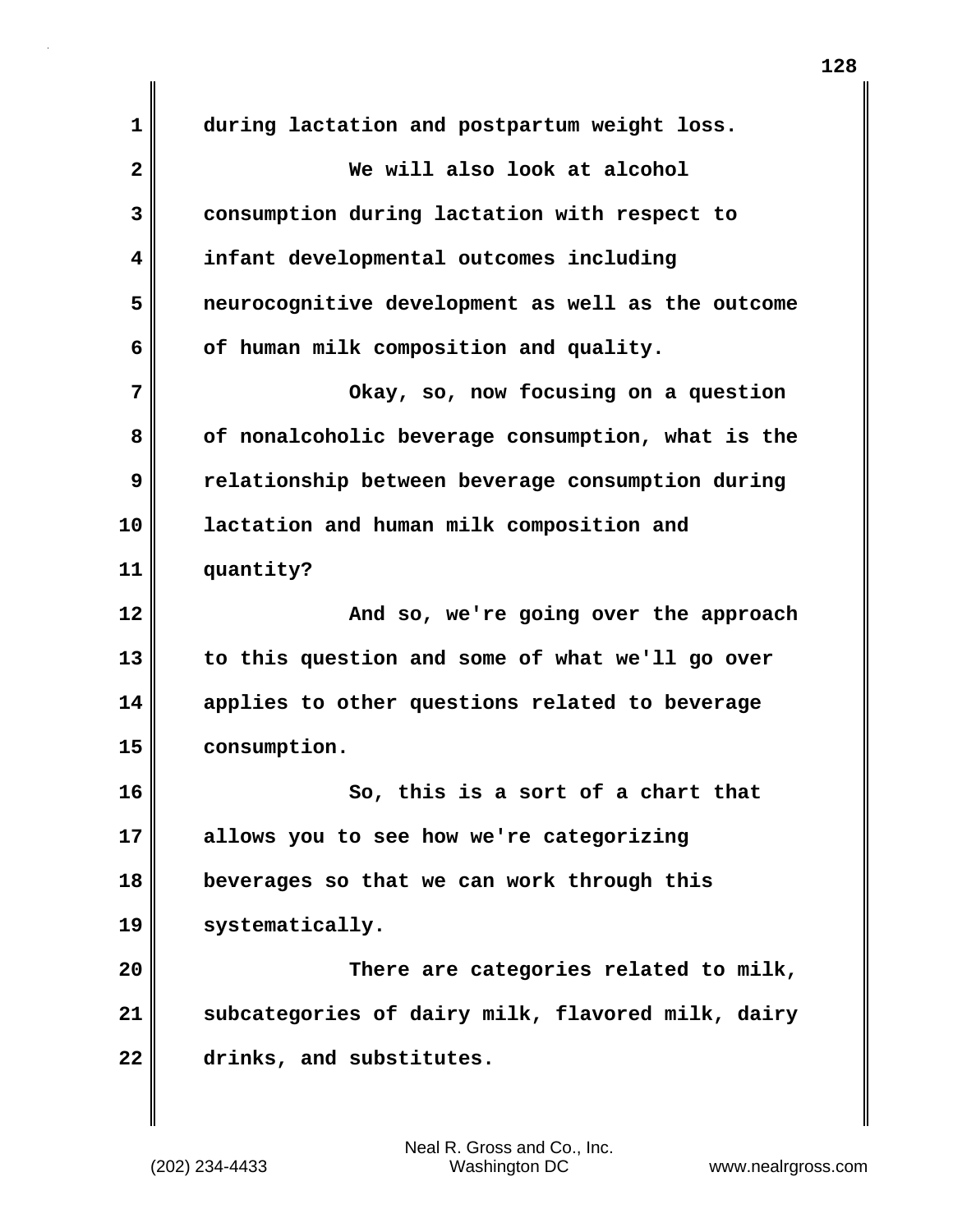| And then, on the far right, water,               |
|--------------------------------------------------|
| plain water, flavored or enhanced water as       |
| subcategories.                                   |
| And then, the rest of the nonalcoholic           |
| beverages you see in the middle in these         |
| categories of 100 percent juice, diet beverages, |
| calorically sweetened beverages, nutritional     |
| beverages and coffee and tea.                    |
| So, this is the way that beverages are           |
| being sort of categorized. And, that applies to  |
| other beverage questions, not just the one that  |
| we're talking about at the moment.               |
| So, here are some key definitions and            |
| populations for beverages during lactation with  |
| respect to human milk composition and quantity.  |
| So, with regard to beverage pattern,             |
| we're thinking about quantities, proportions,    |
| variety, or combinations of different beverages  |
| and diets. And, we'll also consider studies that |
| examine specific beverages or beverage groups.   |
| And, in terms of population of                   |
| interest for this question, lactating women who  |
|                                                  |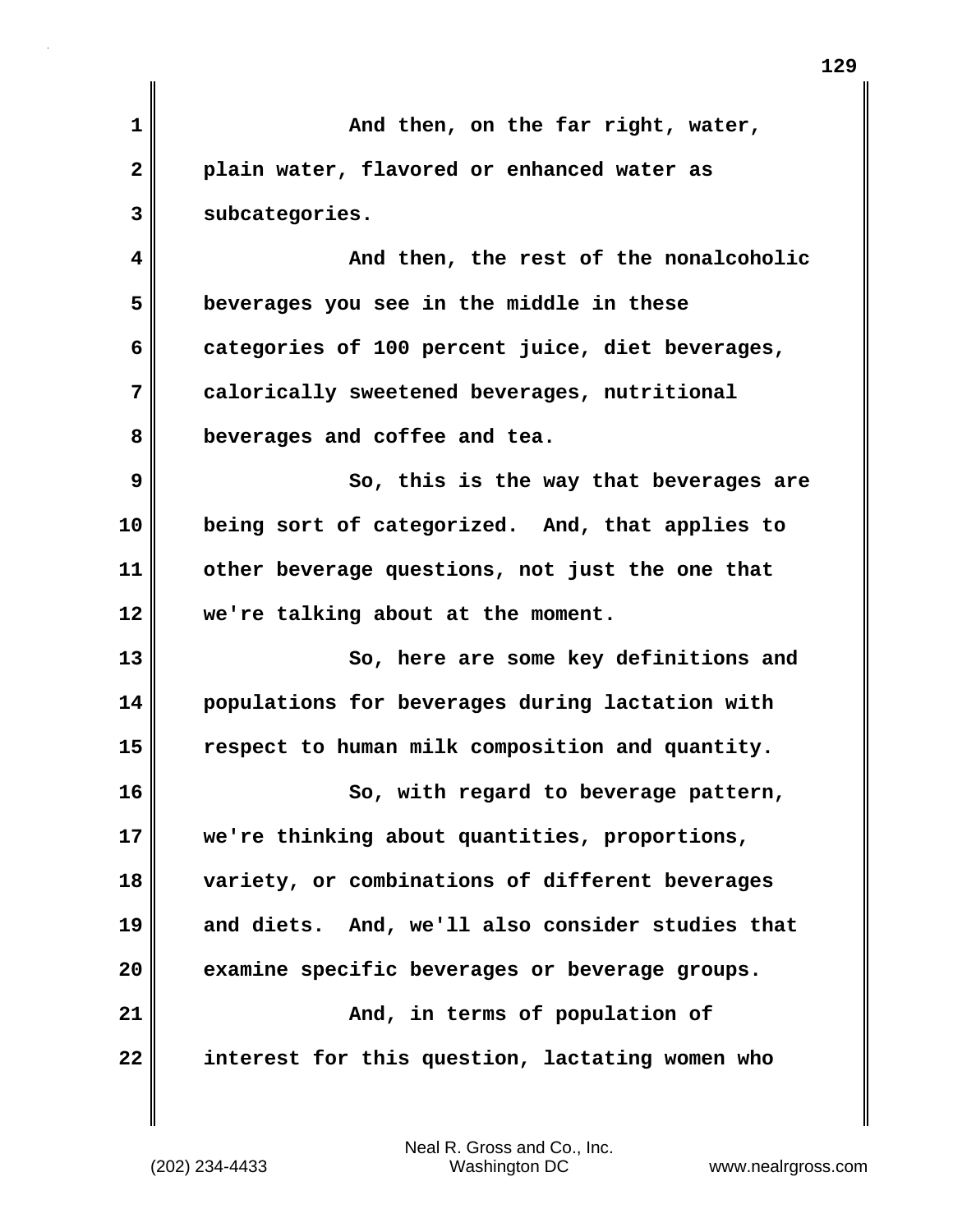**1 are exclusively or predominantly breast feeding. 2 And, here are some definitions for a 3 couple of those terms. Exclusive breastfeeding, 4 and these are based on World Health Organization 5 from 2001, in which exclusive breastfeeding is 6 defined as infant receiving no other food or 7 drink, not even water, except for breast milk 8 which can include milk expressed or from a wet 9 nurse. 10 Infants may receive oral rehydration 11 solution, drops or syrups. 12 And then, predominate breast feeding 13 is breast milk, again, including milk expressed 14 or from a wet nurse, breast milk that's the 15 infant's predominant source of nourishment. 16 And, infants in this case may receive 17 liquids including water or water-based drinks or 18 fruit juices, ritual fluids, or oral rehydration 19 solution, drops or syrups. But, again, this is 20 where breast milk is the predominant source of 21 nourishment. 22 In terms of inclusion and exclusion**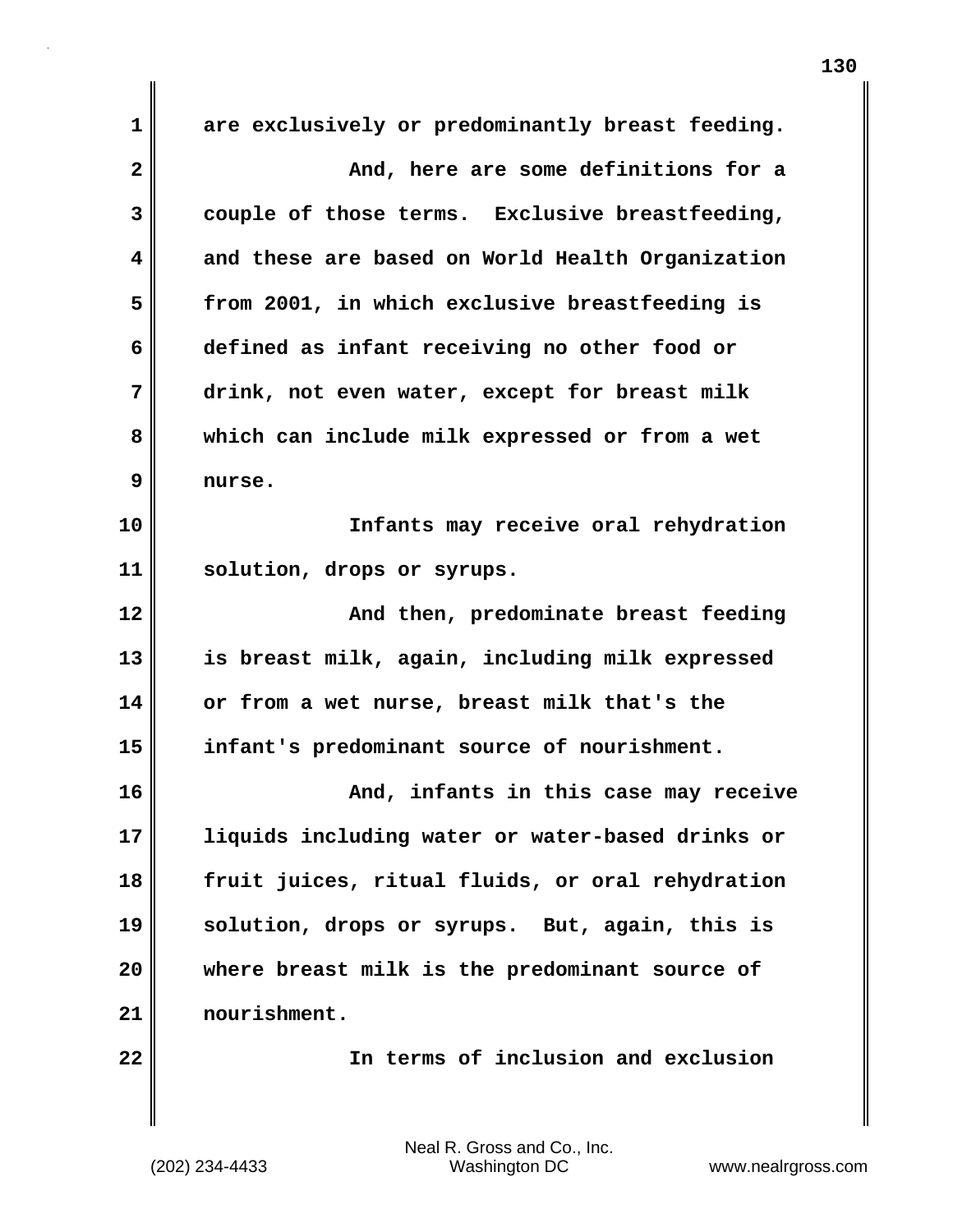**1 criteria for this question, we're using the 2 standard criteria that we've already heard about 3 earlier this morning with regard to publication 4 status, the language, country, health status of 5 participants.**

**6 But particular to this question, we 7 are allowing case control and cross sectional** 8 studies just because of what we know to be the **9 nature of this literature and what could well be 10 valid study designs for this question.**

**11 These are inclusion and exclusion 12 criteria. In terms of the study participants, 13 this is women during lactation for the question 14 about milk composition and in terms of quantity, 15 this would be including exclusively or 16 predominantly breastfeeding women.**

**17 Oh, I do want to note, in terms of 18 exclusion criteria, we are excluding studies that 19 exclusively enrolled multiple gestation 20 pregnancies or exclusively present combined 21 analyses of singleton and multiple gestations or 22 human milk from third-parties, banked or donor**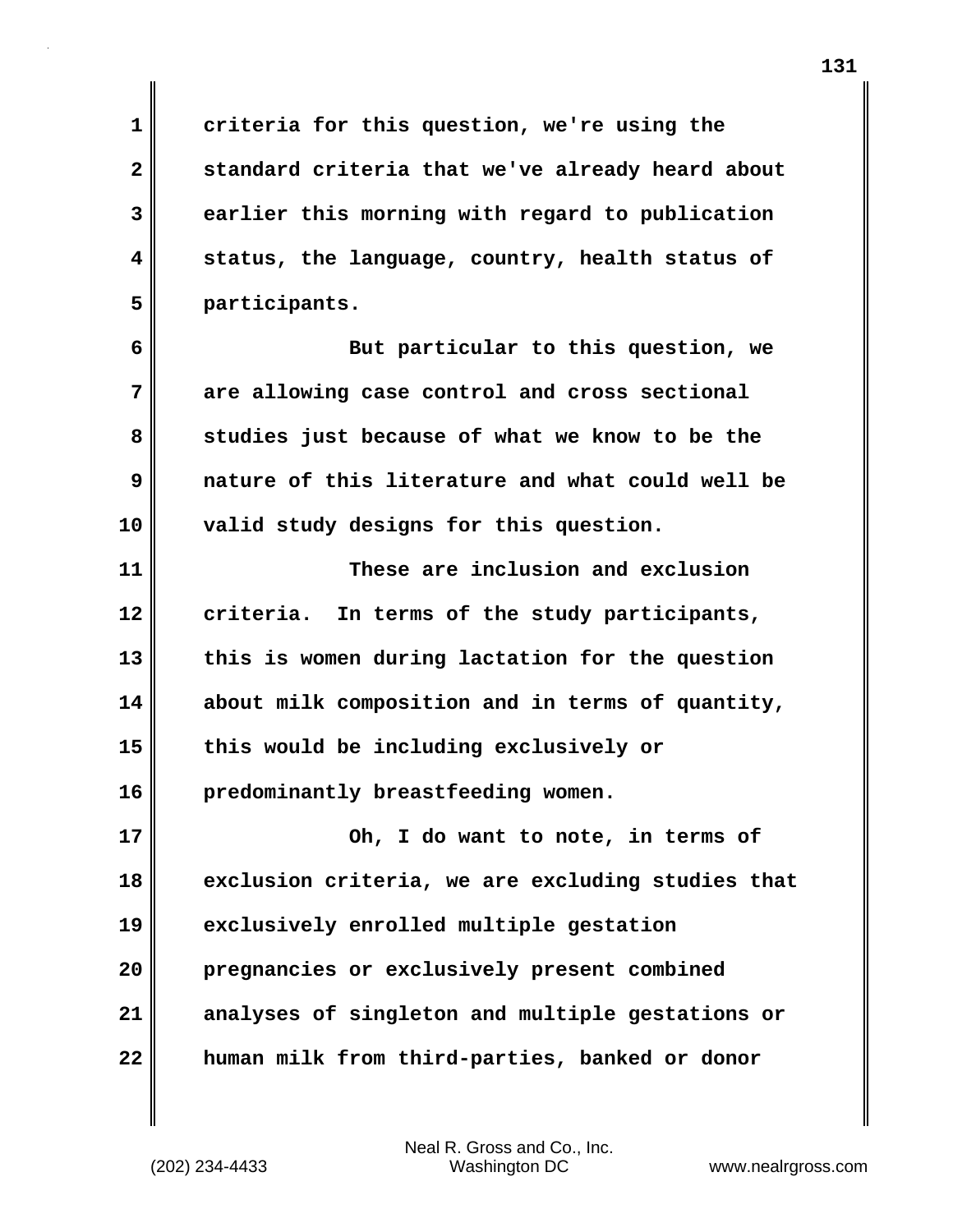| $\overline{\mathbf{2}}$ | And then, in terms of health status of            |
|-------------------------|---------------------------------------------------|
| 3                       | study participants, we will include studies that  |
| 4                       | enrolled mothers who are healthy and/or at risk   |
| 5                       | for chronic disease, those that enroll some       |
| 6                       | mothers diagnosed with disease, studies that      |
| 7                       | enroll some mothers who were severely             |
| 8                       | undernourished prior to pregnancy. And, we will   |
| 9                       | also include studies that enroll some or all      |
| 10                      | mothers classified as underweight or obese prior  |
| 11                      | to pregnancy.                                     |
| 12                      | The studies that are excluded are                 |
| 13                      | those in which the study participants exclusively |
| 14                      | include mothers who gave birth to pre-term        |
| 15                      | infants or studies that exclusively enrolled      |
| 16                      | mothers diagnosed with a particular disease,      |
| 17                      | including severe under nutrition or exclusively   |
| 18                      | enrolled mothers who are hospitalized with an     |
| 19                      | illness or injury. And, those obviously have to   |
| 20                      | do with generalizability.                         |
| 21                      | All right, and, this is the analytic              |
| 22                      | framework then for this question of beverages     |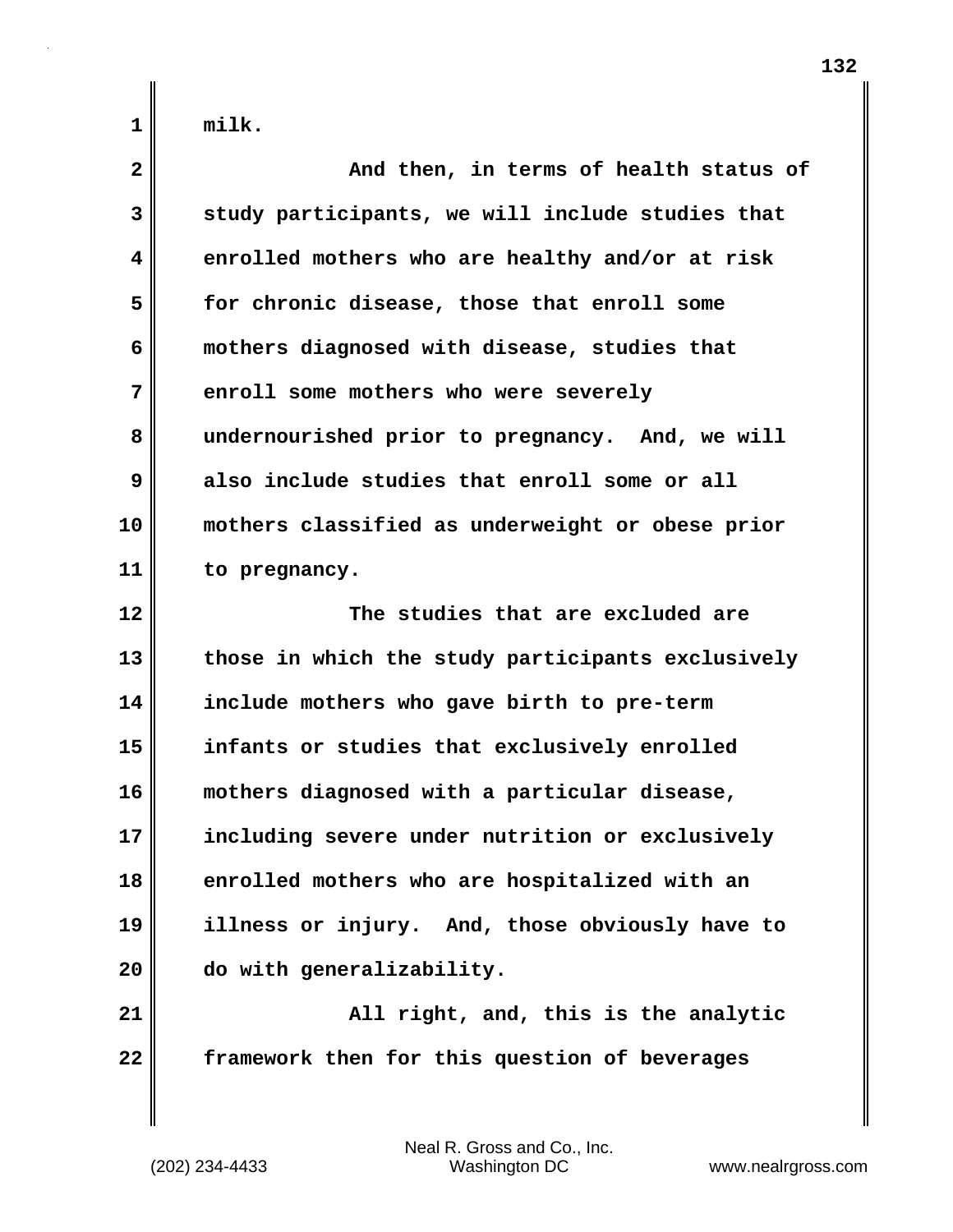**1 during lactation and human milk composition and 2 quality.**

| 3  | You can see the intervention or                  |
|----|--------------------------------------------------|
| 4  | exposure and that list of beverages reflects the |
| 5  | chart that I showed a few minutes ago and how we |
| 6  | are sort of thinking about different beverages.  |
| 7  | And then, the comparator would be                |
| 8  | different amounts of those beverages or the      |
| 9  | physical form in which those foods might be      |
| 10 | consumed.                                        |
| 11 | Then, you see below there the                    |
| 12 | population for the human milk composition        |
| 13 | question and the human milk quantity. And, those |
| 14 | are consistent with what I just showed a minute  |
| 15 | ago.                                             |
| 16 | And then, in terms of the outcomes,              |
| 17 | for the human milk composition, this would be    |
| 18 | milk collected greater than or equal to 14 days  |
| 19 | postpartum in which we will look at              |
| 20 | macronutrients, particularly fatty acids and     |
| 21 | total protein, water soluble vitamins, fat       |
| 22 | soluble vitamins, selected minerals, bioactive   |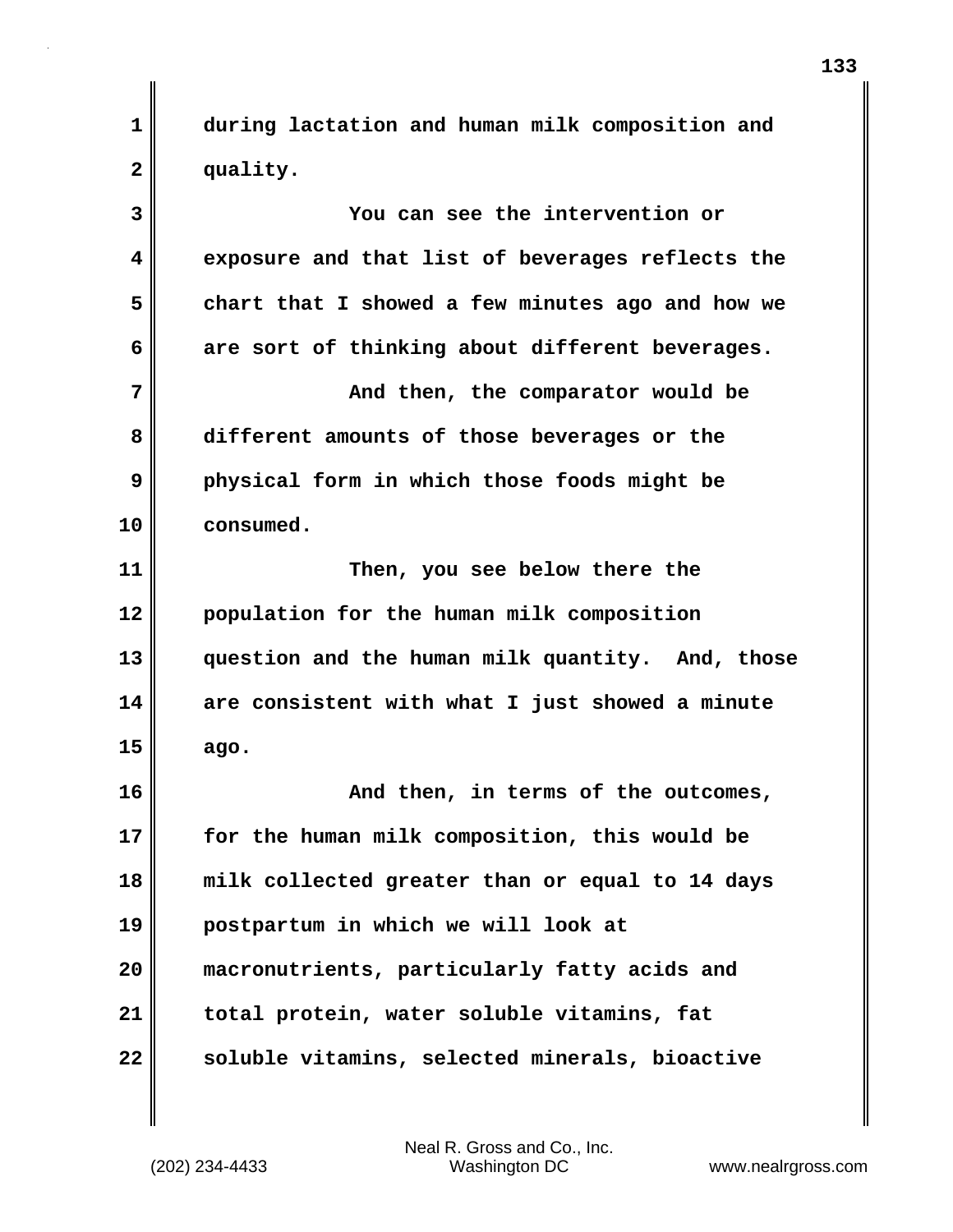**1 proteins.**

| $\overline{\mathbf{2}}$ | And then, in terms of human milk                  |
|-------------------------|---------------------------------------------------|
| 3                       | quantity, we'll be looking at that assessed in    |
| 4                       | milk collected, again, at least two weeks         |
| 5                       | postpartum.                                       |
| 6                       | And then, in terms of human milk                  |
| 7                       | composition, women during lactation, this is the  |
| 8                       | -- I don't need to repeat that, we already talked |
| 9                       | about the population both for milk composition    |
| 10                      | and also milk quantity.                           |
| 11                      | We then have key confounders that were            |
| 12                      | identified that we will be paying attention to    |
| 13                      | with regard to risk for bias. You can see those   |
| 14                      | here, maternal age, race, ethnicity,              |
| 15                      | socioeconomic status, anthropometric              |
| 16                      | measurements, gestational age, smoking,           |
| 17                      | supplement intake during lactation, and then, a   |
| 18                      | number of other factors that we will consider as  |
| 19                      | well.                                             |
| 20                      | Okay, with regard to added sugars,                |
| 21                      | here are some of those questions. What is the     |
| 22                      | relationship between added sugar consumption and  |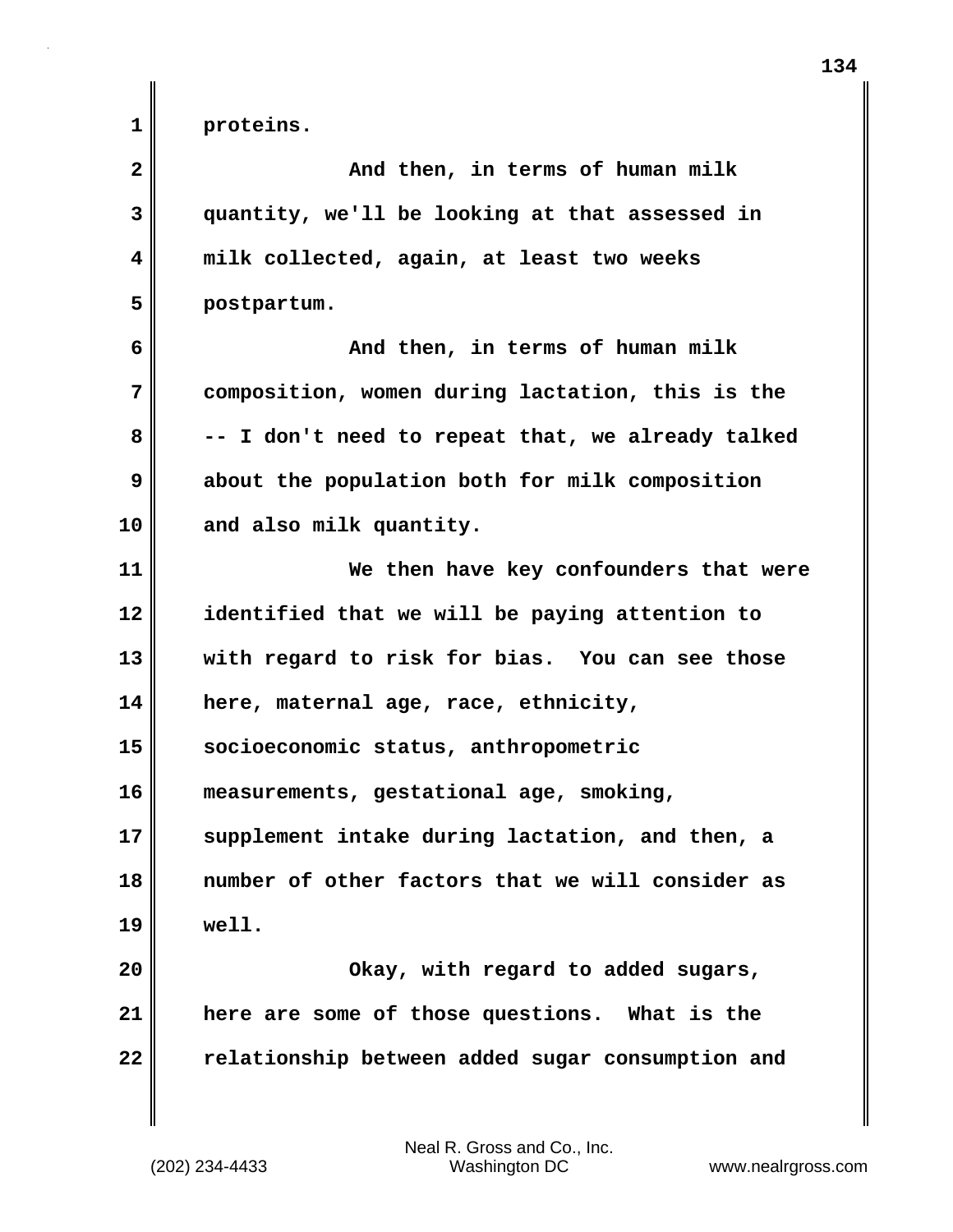| $\mathbf 1$  | risk for cardiovascular disease? Risk for Type II |
|--------------|---------------------------------------------------|
| $\mathbf{2}$ | diabetes? Growth, size, body composition, and     |
| 3            | risk of overweight or obesity?                    |
| 4            | So, we're presenting these in a sort              |
| 5            | of coordinated fashion because a lot of the       |
| 6            | analytic framework is common for these outcomes.  |
| 7            | And then, moving to the question of               |
| 8            | what is the relationship between added sugars     |
| 9            | consumption during pregnancy and gestational      |
| 10           | weight gain?                                      |
| 11           | And then, the relationship between                |
| 12           | added sugars consumption during lactation and     |
| 13           | postpartum weight loss?                           |
| 14           | So, it's important to first think                 |
| 15           | about what are we considering to be added sugars? |
| 16           | And, this is the FDA definition from when -- from |
| 17           | You see that here.<br>2016.                       |
| 18           | Sugars that are either added during               |
| 19           | the processing of foods or are packaged such as,  |
| 20           | for example, a bag of sugar, and added sugars     |
| 21           | include, you know, a variety of sugars, sugars    |
| 22           | from syrups and honey, sugars from concentrated   |

 $\mathbf{I}$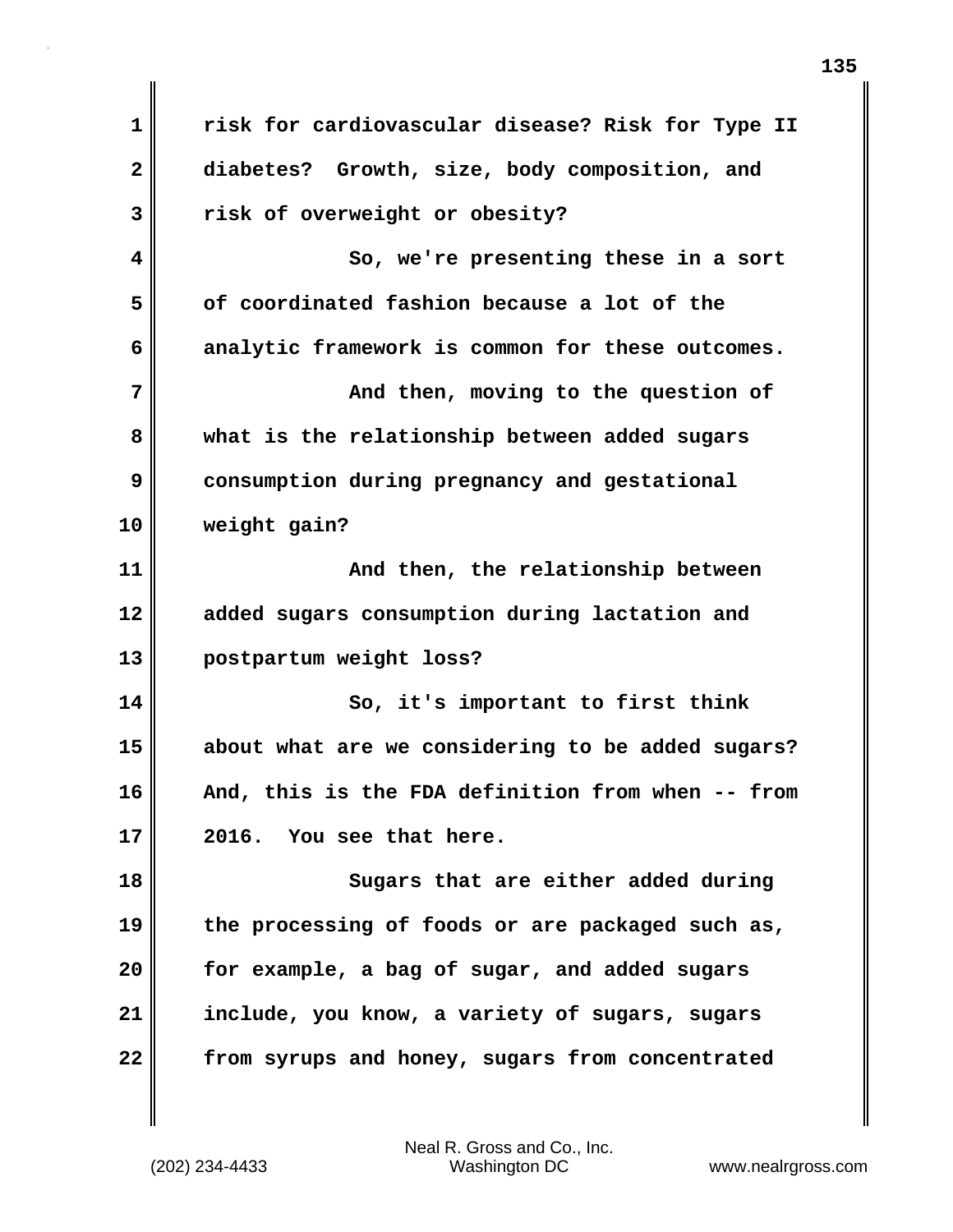**1 fruit or vegetable juices that are in excess of 2 what would be expected from the same volume of a 3 100 percent of a fruit or a vegetable of the same 4 type. 5 We will consider studies that use a 6 somewhat different definition of added sugars. 7 You know, not everyone would use the same 8 definition, but this FDA 2016 definition is 9 really what we're talking about. 10 And then, there's a variety of 11 examples here that would be part of that 12 definition. 13 Additionally, in terms of key 14 definitions for this set of questions, pre-15 diabetes is defined per the American Diabetes 16 Association. You see that detail here. 17 And, similarly, Type II diabetes 18 defined according to the current ADA definition. 19 All right, in terms of inclusion and 20 exclusion criteria for these added sugars 21 questions, and again, we're talking about added** 22 **Sugars and these outcomes: CVD, Type II diabetes,**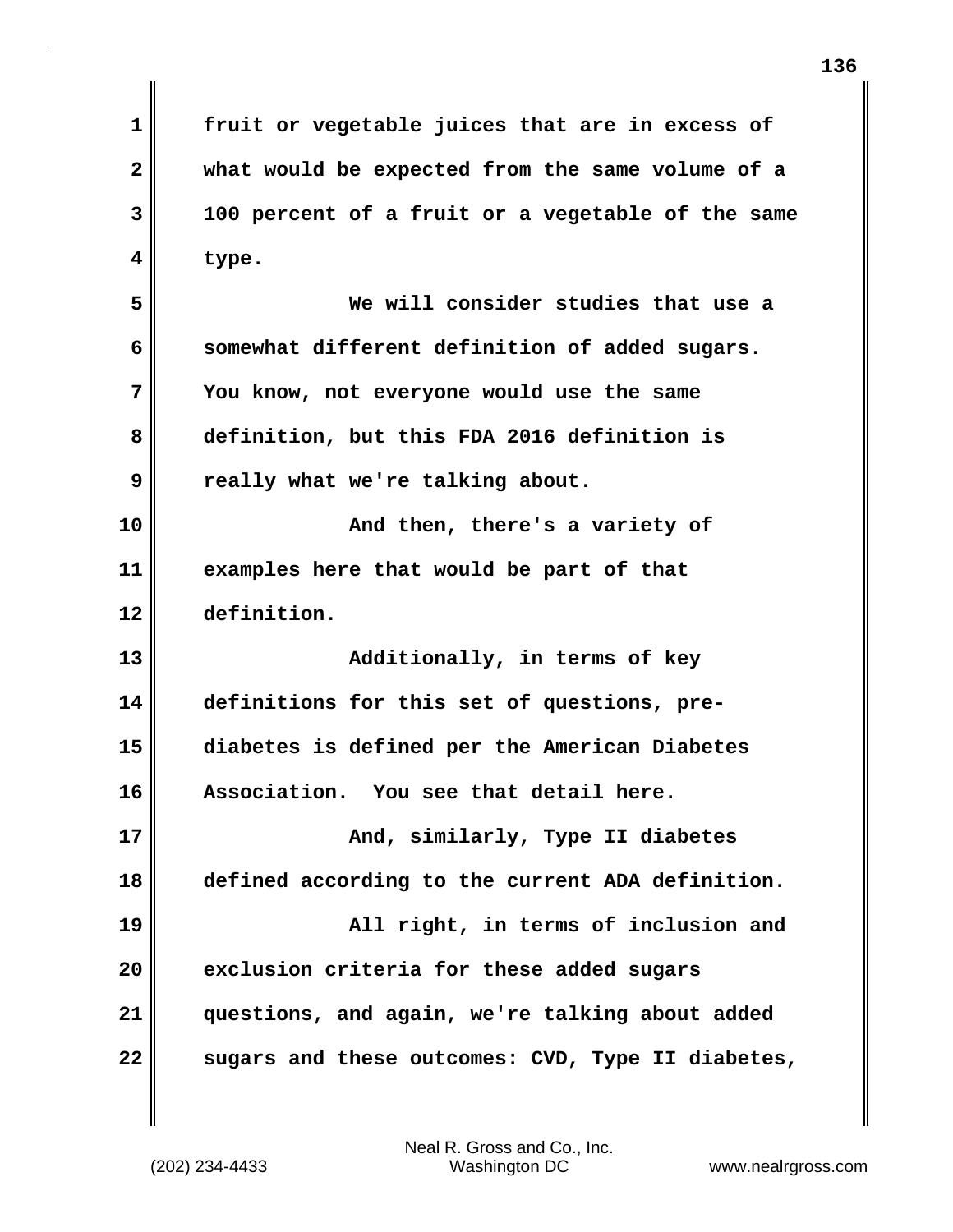| 1  | growth, size, body composition, and risk of       |
|----|---------------------------------------------------|
| 2  | overweight and obesity.                           |
| 3  | We are using the standard criteria                |
| 4  | that we've talked about earlier today.            |
| 5  | And, in terms of inclusion and                    |
| 6  | exclusion criteria with regard to study duration, |
| 7  | and this is for the question of relationship      |
| 8  | between added sugars and growth, size, body       |
| 9  | composition, and risk of overweight or obesity,   |
| 10 | we do have a criteria with regard to study        |
| 11 | duration that we wanted to point out here which   |
| 12 | is a minimum duration for experimental studies of |
| 13 | at least eight weeks.                             |
| 14 | There's not a duration cutoff for                 |
| 15 | observational studies. But when talking about an  |
| 16 | interventional study and experiment, then that    |
| 17 | minimum duration is eight weeks.                  |
| 18 | These are inclusion and exclusion                 |
| 19 | criteria for study participants. For CVD, with    |
| 20 | regard to age, and you'll see later, you know,    |
| 21 | there are intermediate outcomes that would be     |
| 22 | relevant here.                                    |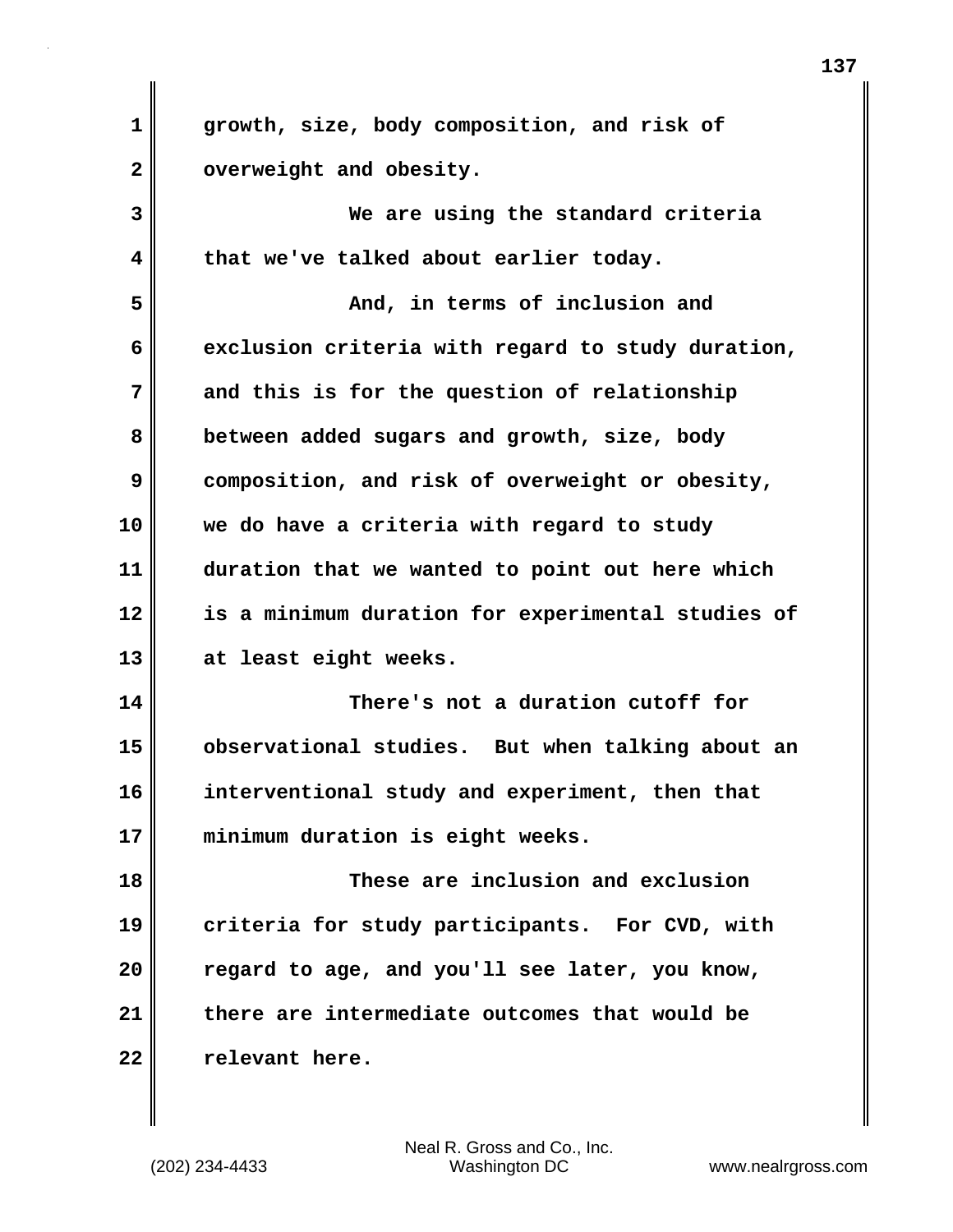| 1  | So, again, for CVD, children age 2 to             |
|----|---------------------------------------------------|
| 2  | 5, 6 to 12.                                       |
| 3  | And then, for Type II diabetes,                   |
| 4  | adolescents 13 to 18, and then, adults 19 and     |
| 5  | older, including older adults age 65 and older.   |
| 6  | And then, for growth, size, body                  |
| 7  | composition, and overweight, there's a note here  |
| 8  | that says this is still in discussion between the |
| 9  | Beverages and Added Sugars Committee, our         |
| 10 | committee, and Birth to 24. So, I have late       |
| 11 | breaking news. We had a lunch meeting just a      |
| 12 | minute ago and I'll -- this is probably the best  |
| 13 | time to mention this.                             |
| 14 | So, we're coordinating with regard to             |
| 15 | the analytic framework so that the work is        |
| 16 | coherent, consistent between the two              |
| 17 | subcommittees and then the NESR team will be, you |
| 18 | know, screening, doing the search, screening the  |
| 19 | literature accordingly. But it is the Birth to    |
| 20 | 24 subcommittee that will really be doing, you    |
| 21 | know, the lion's share really focusing on that    |
| 22 | synthesis piece for the question of added sugars  |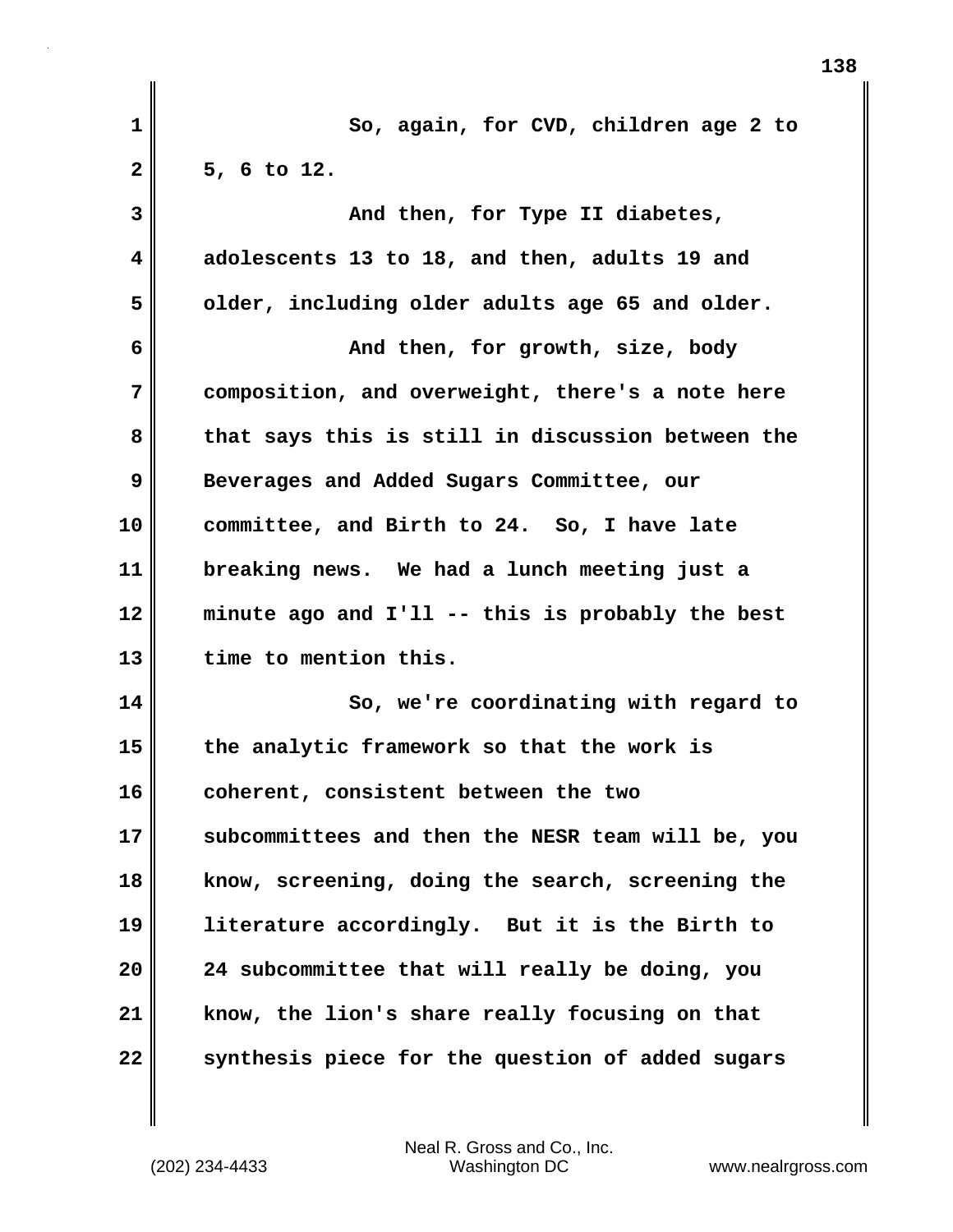**1 for this age group. 2** Because, you know, they obviously will **3 have a broader context with regard to 4 complimentary feeding, et cetera. So, that's the 5 update to this slide. And, Kay will tell me if I 6 missed that. She looks happy. Okay, we're good. 7 (Laughter.) 8 MEMBER MAYER-DAVIS: All right, so, 9 then continuing, inclusion and exclusion criteria 10 with regard to health status, so, for 11 cardiovascular disease and Type II diabetes, 12 we'll look at studies that enroll participants 13 who are healthy and/or at risk for chronic 14 disease, including those with obesity.** 15 Studies can enroll some participants **16 diagnosed with a disease. And, again, for CVD 17 and Type II diabetes, studies can enroll some 18 participants with endpoint outcomes but we will 19 exclude studies that exclusively enroll 20 participants diagnosed with a disease or 21 hospitalized with an illness or injury. 22 In other words, we don't want to be**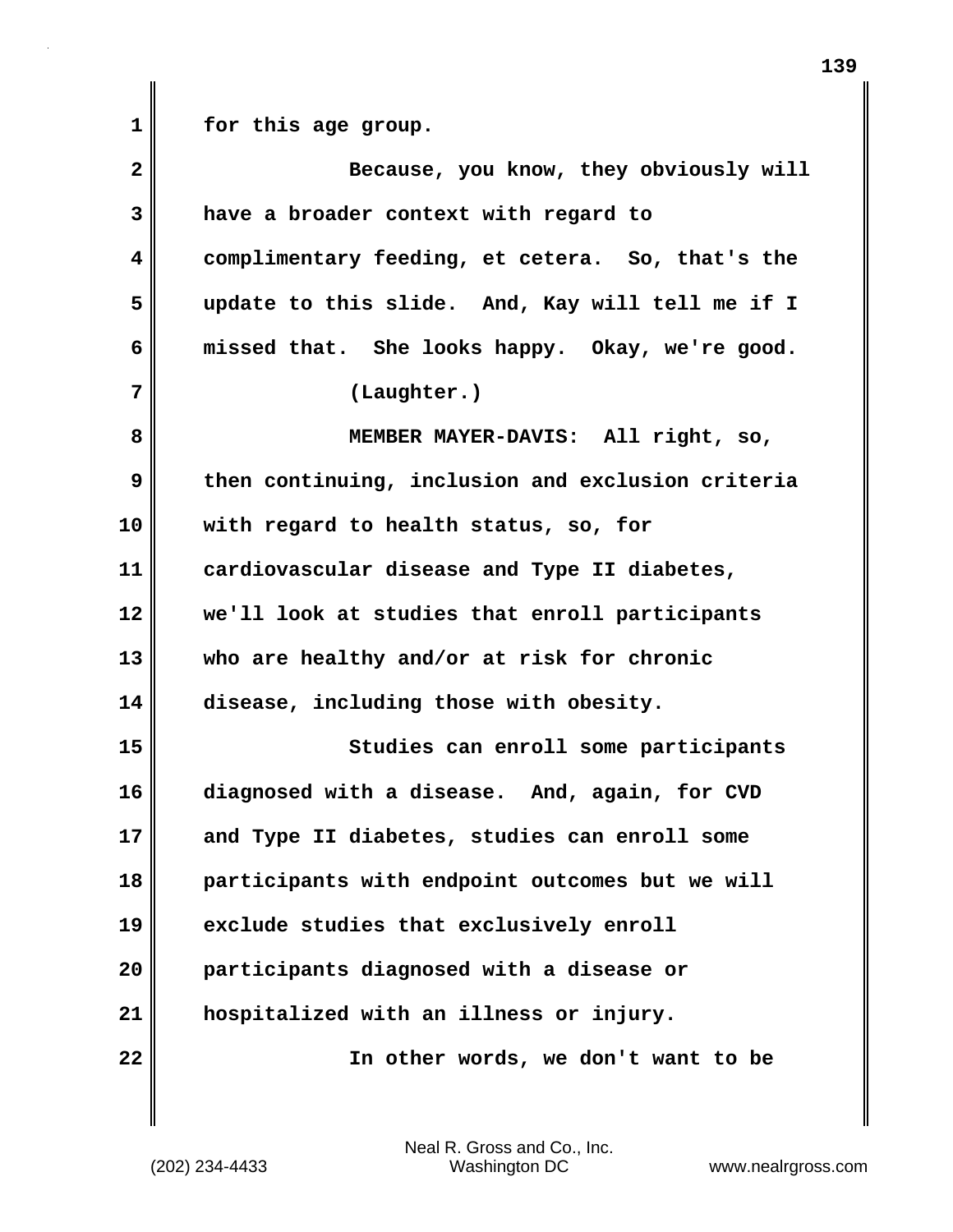**1 focusing on treatment effects here.**

**2** And, for CVD only, we will include **3 studies that exclusively enroll participants with 4 high blood pressure, high cholesterol, and are 5 evaluating a CVD endpoint.**

**6 In other words, studies that aim to 7 prevent cardiovascular disease in individuals who 8 are already at high risk as a consequence of 9 those diagnoses. So, those will be included.**

**10 In terms of growth, size, body 11 composition, overweight and obesity, we will 12 include studies that enroll participants who are 13 healthy or at risk for chronic disease, studies 14 that enroll some participants with a disease and 15 studies that enroll some participants who are 16 already classified as underweight, stunted, 17 wasted, or obese. But we will exclude studies 18 that enroll individuals diagnosed with disease or 19 hospitalized with an illness or injury or studies 20 that exclusively enroll participants classified 21 as obese for the same reason that we're not 22 focusing on treatment effects.**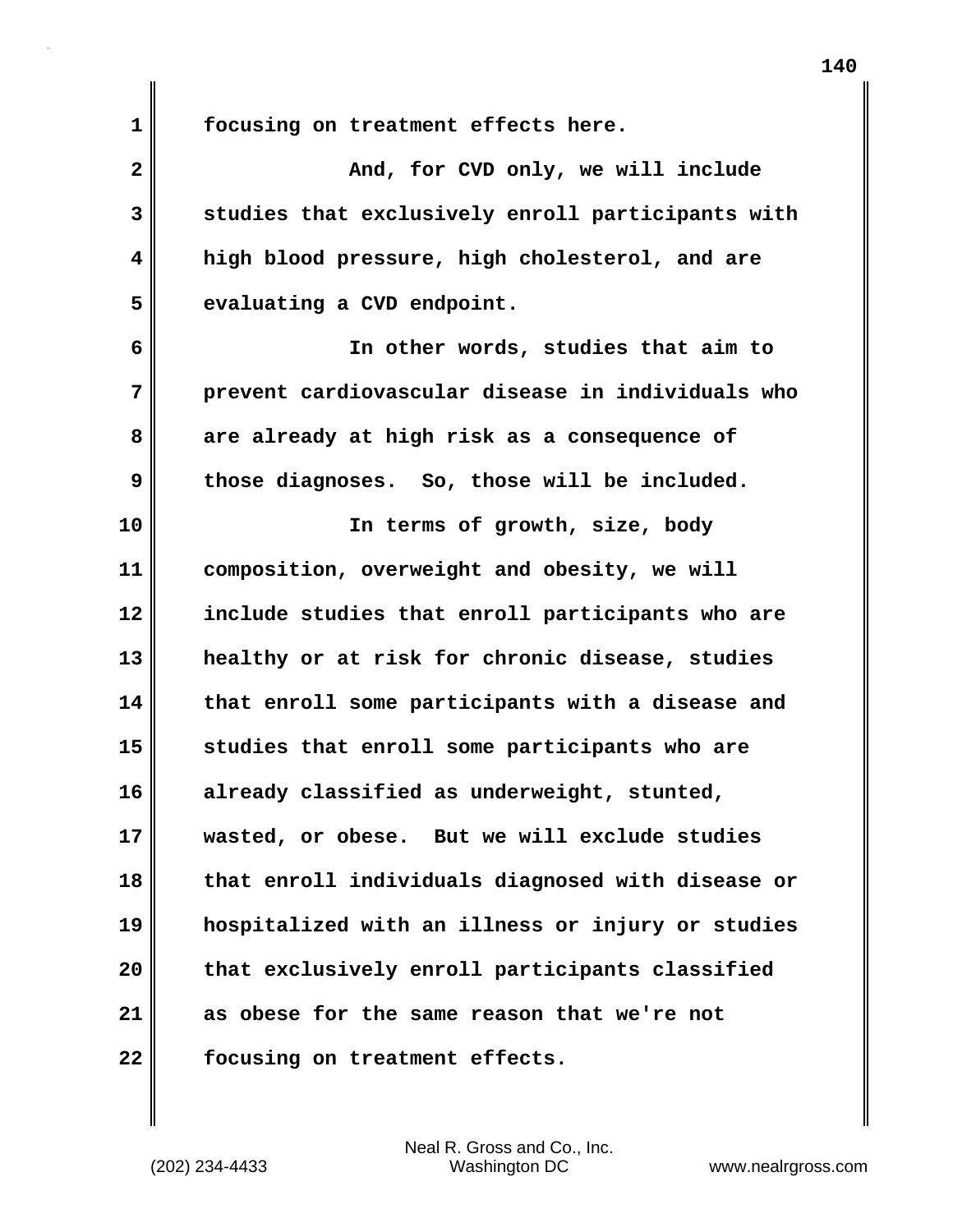| $\mathbf 1$  | Okay, so, here's the analytic                     |
|--------------|---------------------------------------------------|
| $\mathbf{2}$ | framework for the outcome of cardiovascular       |
| 3            | disease. The exposure is consumption of added     |
| 4            | sugars from foods and beverages. And, again, an   |
| 5            | update, this is for ages 2-plus through older     |
| 6            | adults.                                           |
| 7            | And, the comparator would be different            |
| 8            | levels of added sugars consumed, including no     |
| 9            | consumption or consumption of various low calorie |
| 10           | sweeteners.                                       |
| 11           | If you look over to the right, these              |
| 12           | are the health outcomes, cardiovascular disease,  |
| 13           | as listed there, stroke, venous thrombosis,       |
| 14           | cardiovascular disease-related mortality.         |
| 15           | There are a number of intermediate                |
| 16           | outcomes as well that can be considered with      |
| 17           | respect to the added sugars exposure. And, those  |
| 18           | include total cholesterol, LDL/HDL including      |
| 19           | total cholesterol to LDL ratios, LDL to HDL       |
| 20           | ratios, triglycerides and blood pressure.         |
| 21           | The key confounders are shown here,               |
| 22           | age, sex, race, ethnicity, SES, alcohol intake    |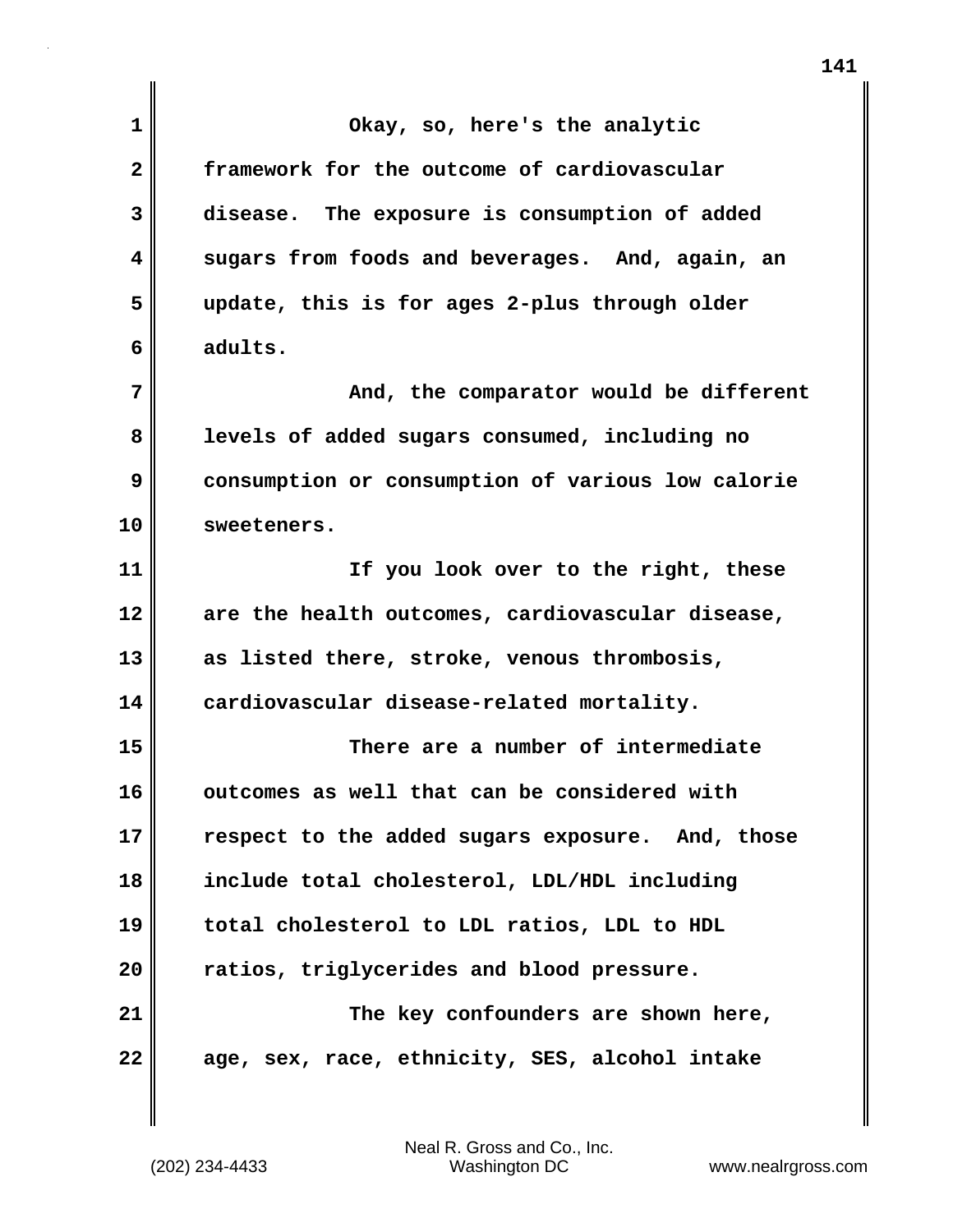**1 for adults, physical activity, anthropometric 2 measures, smoking, and naturally occurring sugar 3 intake.**

**4 And then, a variety of other factors 5 to be considered, and I'll note here, I can't 6 remember if it's come up earlier today, we are 7 considering total energy intake in these papers. 8 We decided not to include that as a 9 key confounder, though. Because depending on the 10 design of the study, it may be that total energy 11 intake is appropriately considered but not as a 12 confounder per se, again, depending on the design 13 of the study. 14 So, total energy intake will be**

**16 Okay, let's see, this is the analytic 17 framework for type II diabetes, relationship 18 between added sugars and risk of Type II 19 diabetes. 20 And, again, the intervention or 21 exposure is the same as the previous slide. 22 The comparator the same as the**

**15 considered one way or the other.**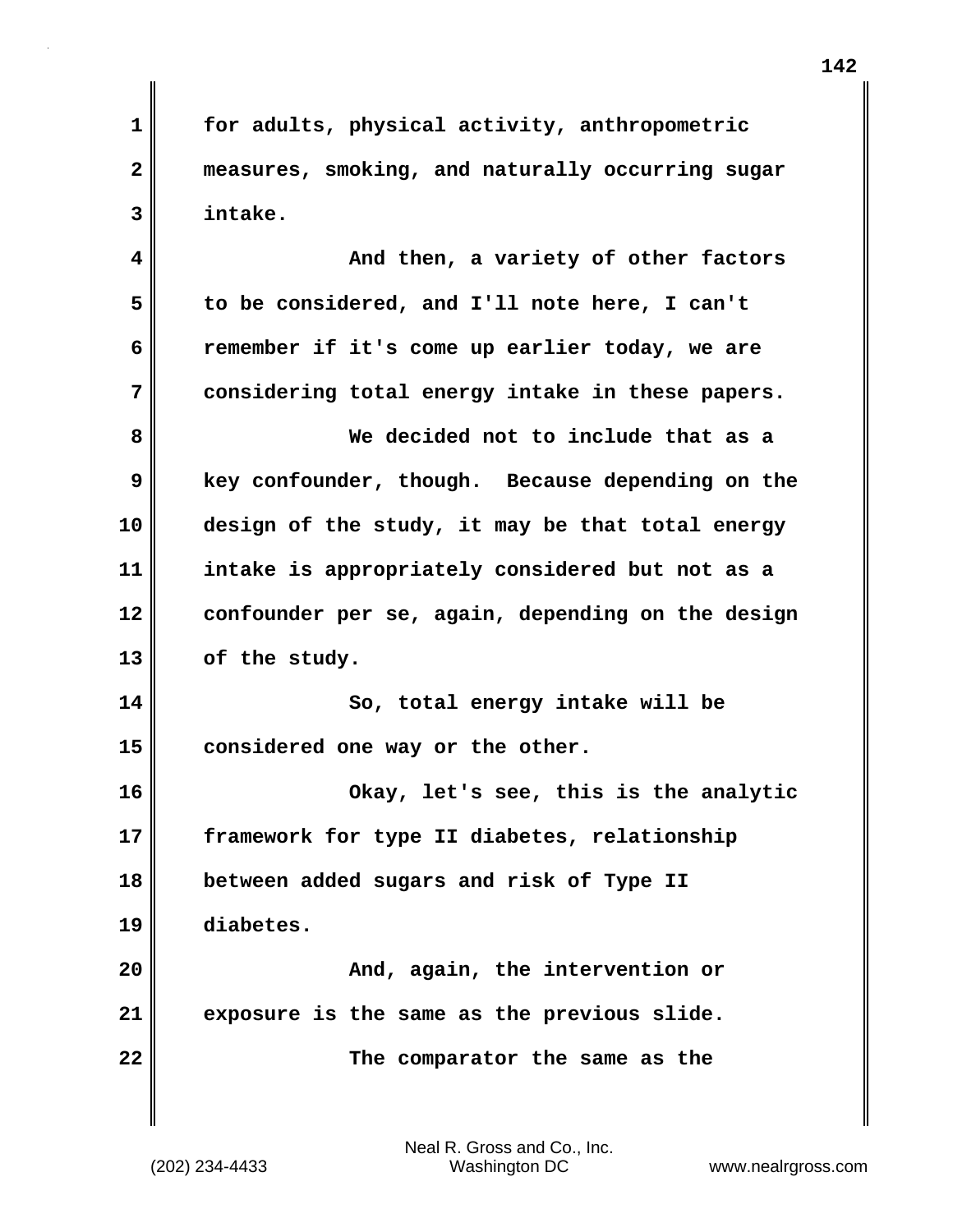1 **previous slide.** 

| $\overline{\mathbf{2}}$ | The outcome is type II diabetes. And,             |
|-------------------------|---------------------------------------------------|
| 3                       | again, there are some intermediate outcomes that  |
| 4                       | can be considered, hemoglobin A1c when it's not   |
| 5                       | defining the outcome of type II diabetes,         |
| 6                       | glucose, insulin, and pre-diabetes.               |
| 7                       | And, again, you'll see key confounders            |
| 8                       | that are similar and other factors to be          |
| 9                       | considered that are similar as well with some     |
| 10                      | additions that are specific to this particular    |
| 11                      | outcome including acanthosis.                     |
| 12                      | And then, moving to the analytic                  |
| 13                      | framework, this is for relationship between added |
| 14                      | sugars and growth, size, body composition, and    |
| 15                      | risk of overweight and obesity, in which the      |
| 16                      | intervention or exposure is the same and the      |
| 17                      | comparator is the same.                           |
| 18                      | And, the outcomes here include weight             |
| 19                      | or weight for age, well, that was there when we   |
| 20                      | still weren't sure what to do with Birth to 24,   |
| 21                      | now we've figured that out.                       |
| 22                      | Height, BMI, BMI z-score, various                 |
|                         |                                                   |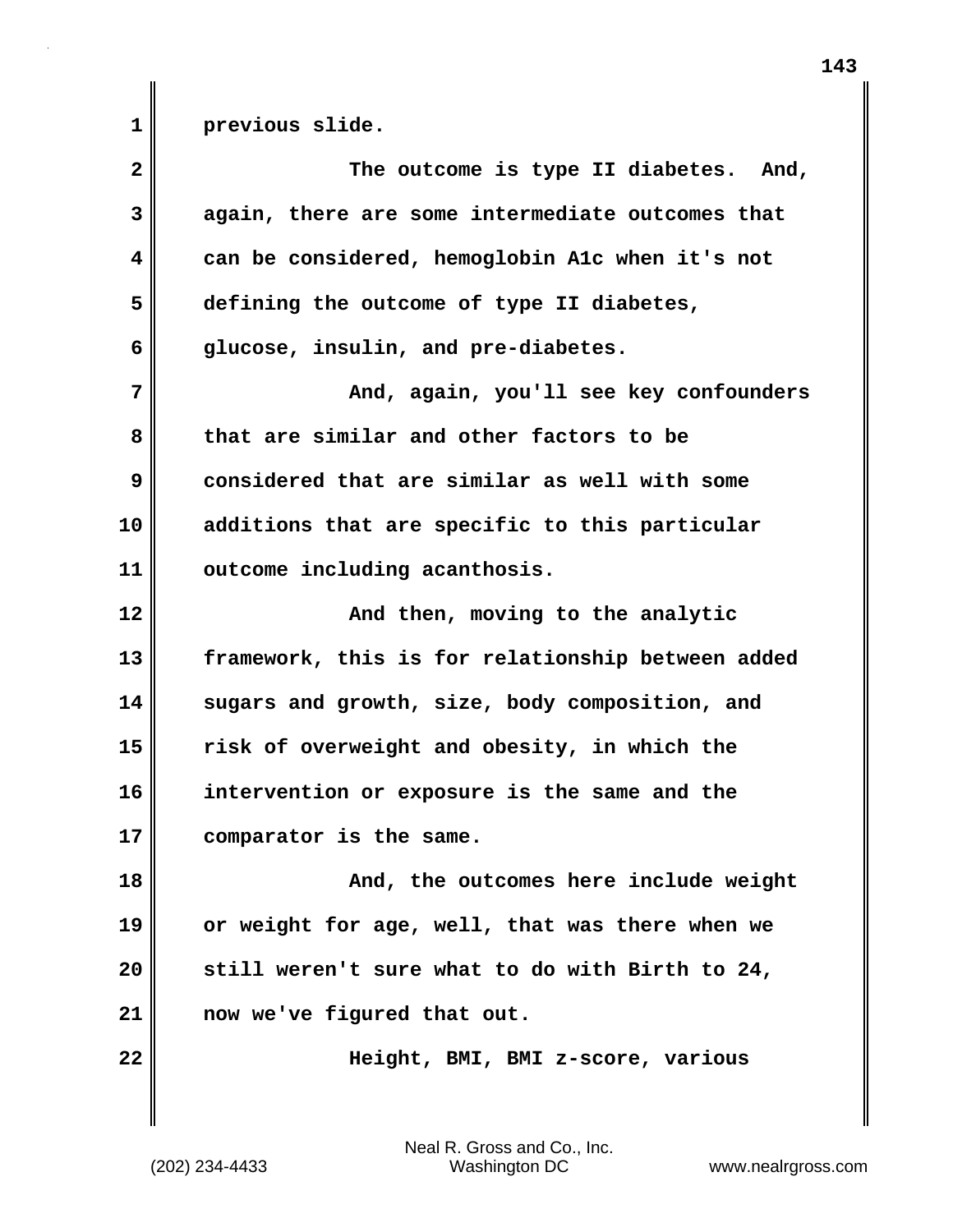**1 circumferences, body composition and distribution 2 percent, fat mass percent, fat-free masses may be 3 available from the different studies. 4 Also, incidences and prevalence of 5 underweight, stunting, healthy weight, 6 overweight, obesity, et cetera. 7 And then, the key confounders are 8 listed here. Again, similar to what was seen 9 previously and then other factors to be 10 considered also similar to what we saw 11 previously. 12 One thing that I do want to note here 13 that I didn't mention earlier is that one of 14 those factors to be considered would be 15 supplements and various medications that we would 16 need to consider. 17 All right, so, this is inclusion and 18 exclusion criteria for the added sugars 19 consumption question. 20 This is what is the relationship 21 between added sugars during pregnancy and 22 gestational weight gain? And what is the**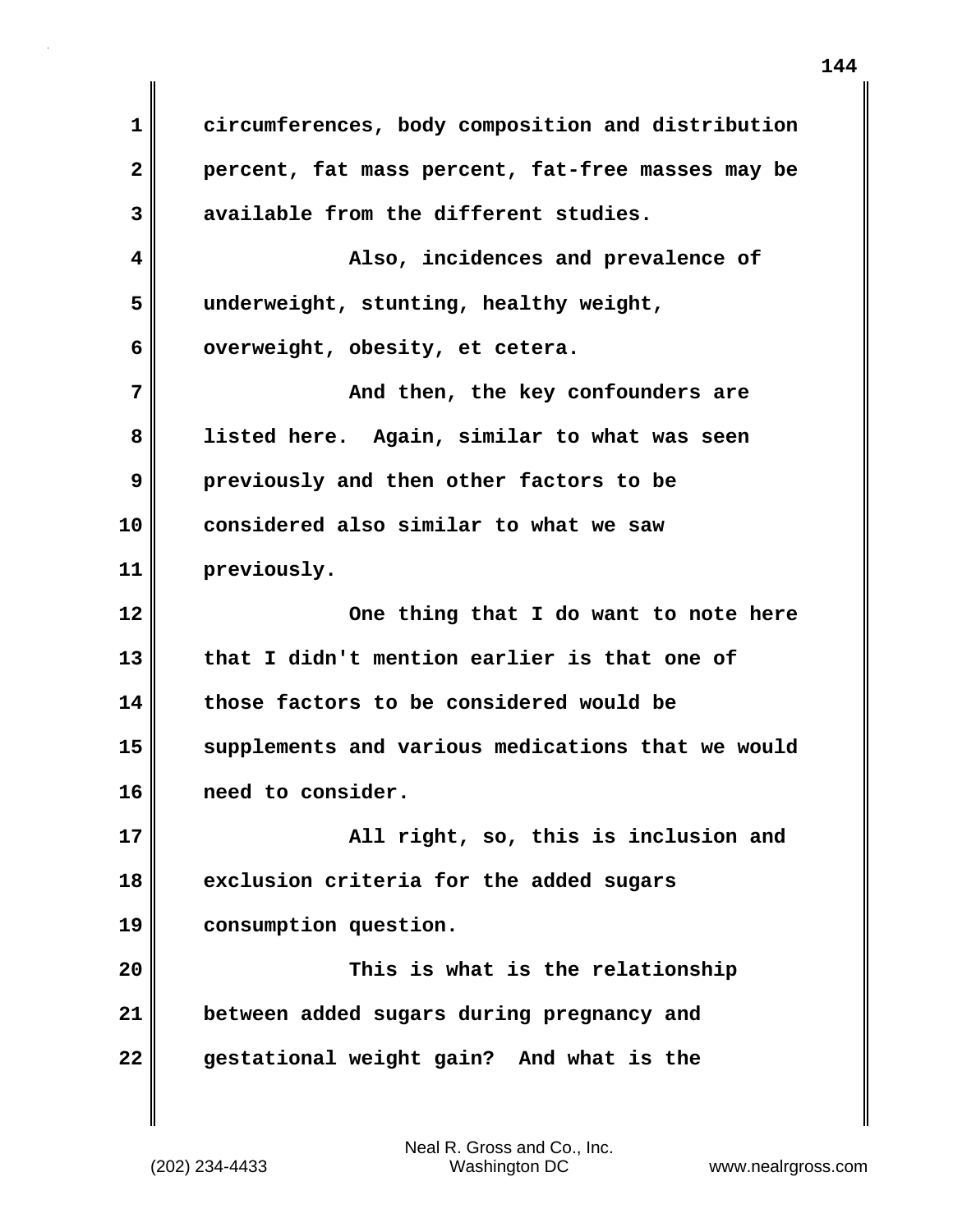**1 relationship between added sugars during 2 lactation and postpartum weight loss? In which 3 we will, again, use the standard criteria, the 4 standard NESR criteria for study design, 5 publications, status, language, country, and 6 health status of participants. 7 And, these are inclusion and exclusion 8 criteria for these questions. Again, we will use 9 this minimum duration of eight weeks for 10 experimental studies, same as I mentioned 11 previously. 12 And, these are inclusion and exclusion 13 criteria. We will include, you know, females who 14 are pregnant, females capable of becoming 15 pregnant. And, again, excluding hospitalized 16 patients, studies that exclusively enroll based - 17 - subjects based on pregnancies conceived using 18 assisted reproductive technologies, studies that 19 exclusively enroll multiple gestation 20 pregnancies, and studies that enroll both 21 singleton and multiple pregnancies, but do not 22 account for singleton versus multiple gestation**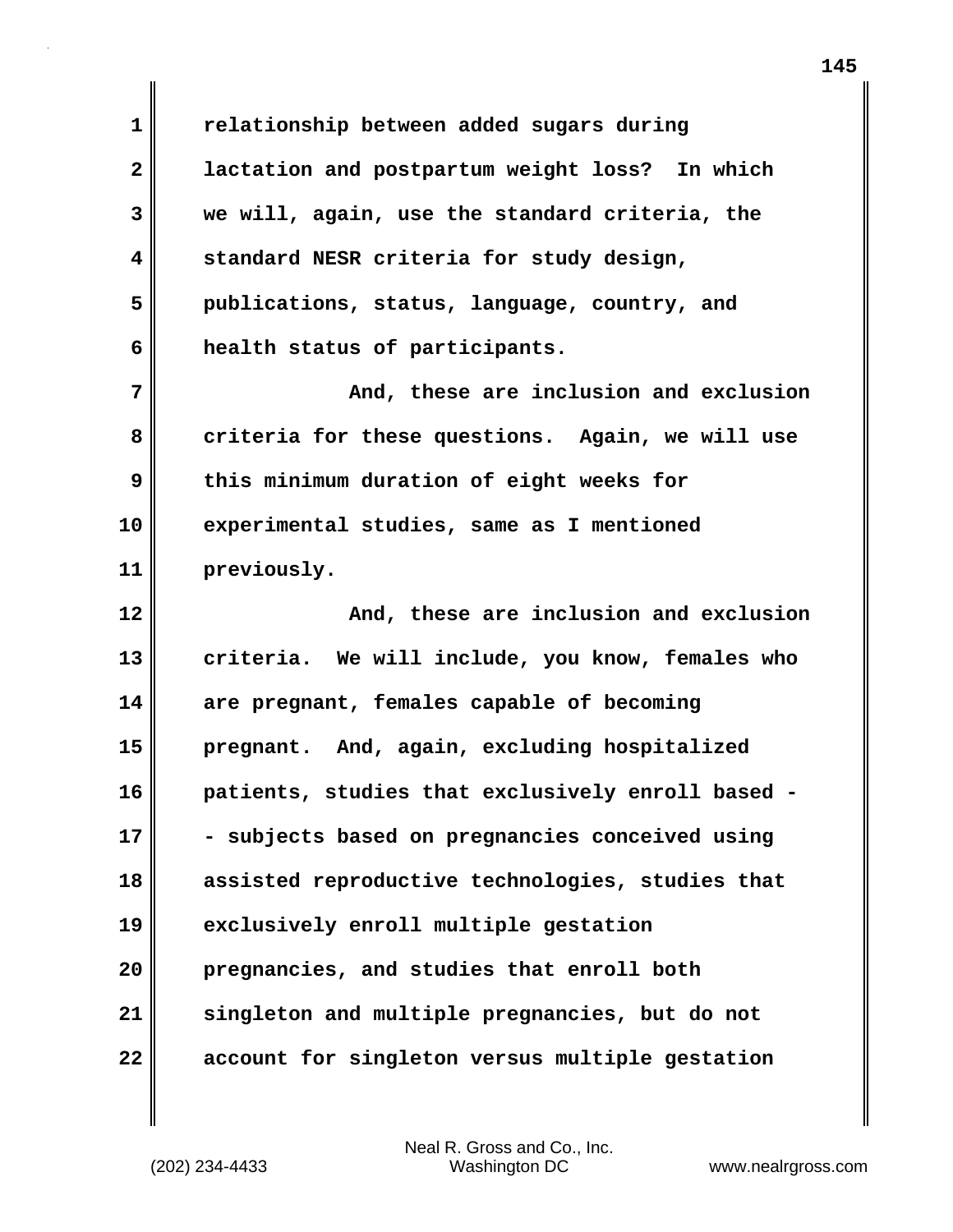**1 in the design or analysis and only present 2 aggregate findings. So, those are excluded. 3 For postpartum weight loss, we will 4 include postpartum women who are lactating. 5 Again, excluding hospitalized patients and 6 excluding studies that enroll both lactating and 7 non-lactating mothers, but only present data in 8 combination for those lactating and non-lactating 9 mothers. 10 All right, and this is inclusion and 11 exclusion criteria in terms of the health status 12 of the study participants for gestational weight 13 gain and postpartum weight loss. 14 So, studies that enroll mothers who 15 are healthy or at risk for chronic disease, those 16 that enroll some mothers with diagnosed disease, 17 studies that enroll some mothers who are severely 18 undernourished prior to pregnancy, and studies 19 that enroll some or all mothers classified as 20 underweight or obese. 21 But we will exclude from this review 22 studies that only enrolled mothers who gave birth**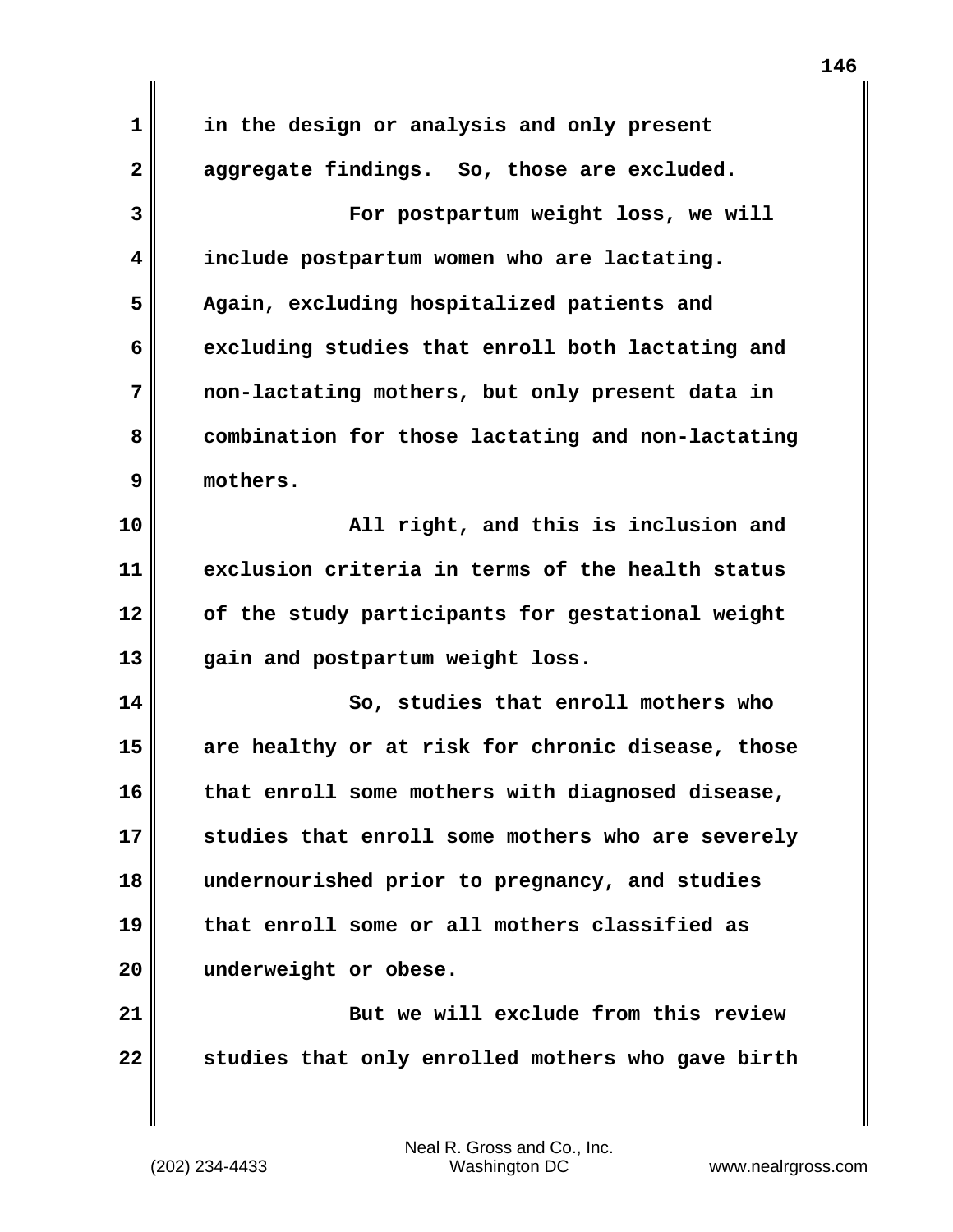**1 to pre-term infants, and those that exclusively 2 enroll individuals diagnosed with a particular 3 relevant disease, including severe under 4 nutrition or those hospitalized with an illness 5 or injury.**

**6 This is the analytic framework for the 7 outcome of gestational weight gain. The exposure 8 is the same. The comparator is the same as 9 mentioned previously. The population criteria 10 are summarized there on the box on the left. 11 And, the outcome here is gestational 12 weight gain as change in maternal body weight**

**13 from baseline sometime before or during pregnancy 14 as is available to a later time point during 15 pregnancy and/or right before delivery.**

**16 And then, weight gain in relationship 17 to weight gain recommendations based on pre-18 pregnancy BMI.**

**19 And then, you see here key confounders 20 and other factors to be considered that are 21 specific to this question, very similar to what 22 we've seen previously, including considering**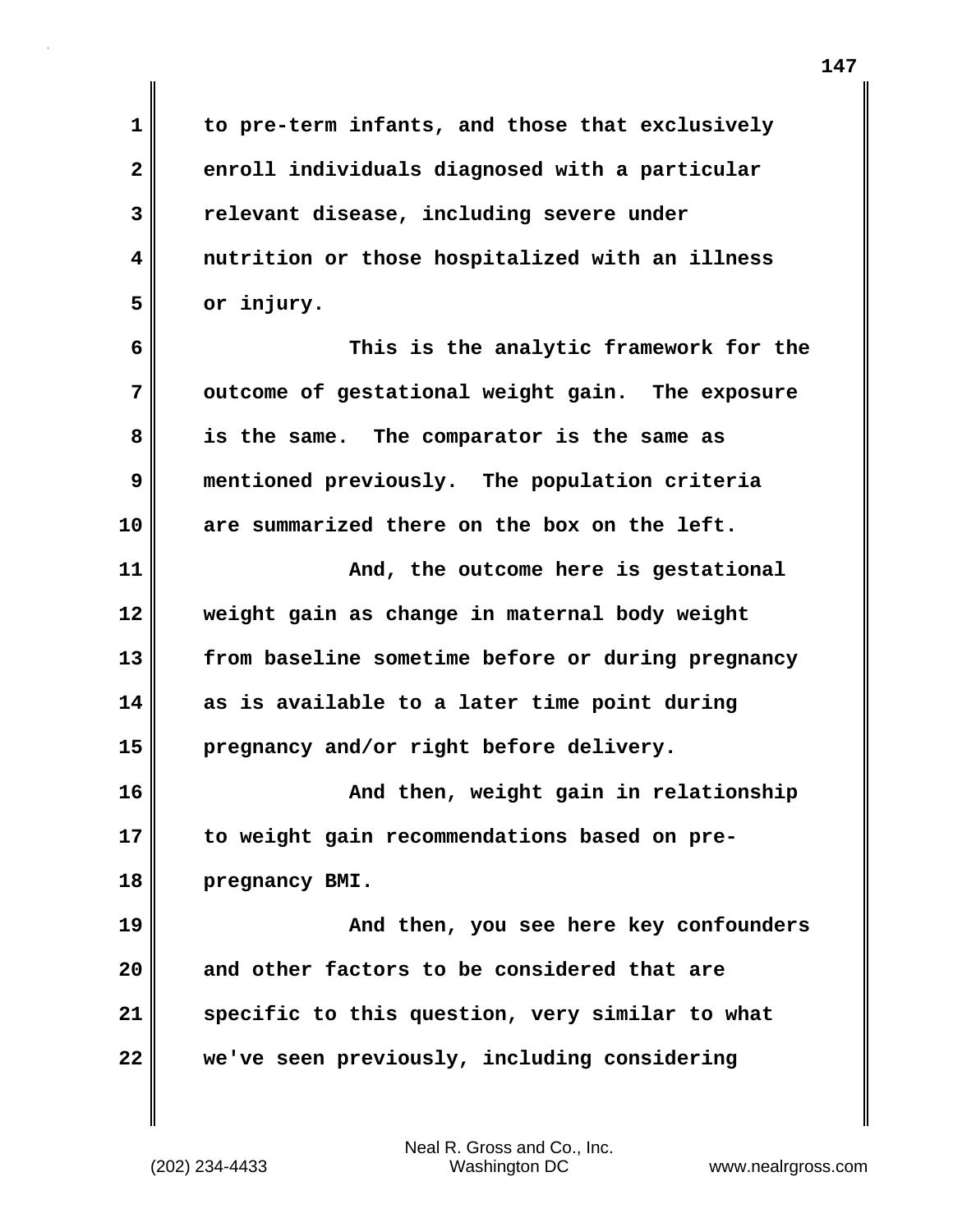**1 first trimester weight gain. 2** Okay, and this is for postpartum **3 weight loss. Same intervention or exposure. 4 Same comparator. 5 And then, the outcome is changed from 6 weight -- or change in weight from baseline 7 postpartum to a later time point in the 8 postpartum period, and postpartum weight 9 retention if gestational weight gain is 10 controlled for -- and the population is shown 11 there. 12 And, the key confounders and other 13 factors to be considered are similar to what we 14 showed previously. 15 So, this is an example of work 16 underway and progress. This is for beverages 17 during pregnancy with respect to birth weight. 18 And, it's just kind of interesting to 19 see the search began with an initial 20 identification of 7,646. Some duplicates were 21 identified which cut this down to 4,447. The 22 screening process occurred and then articles**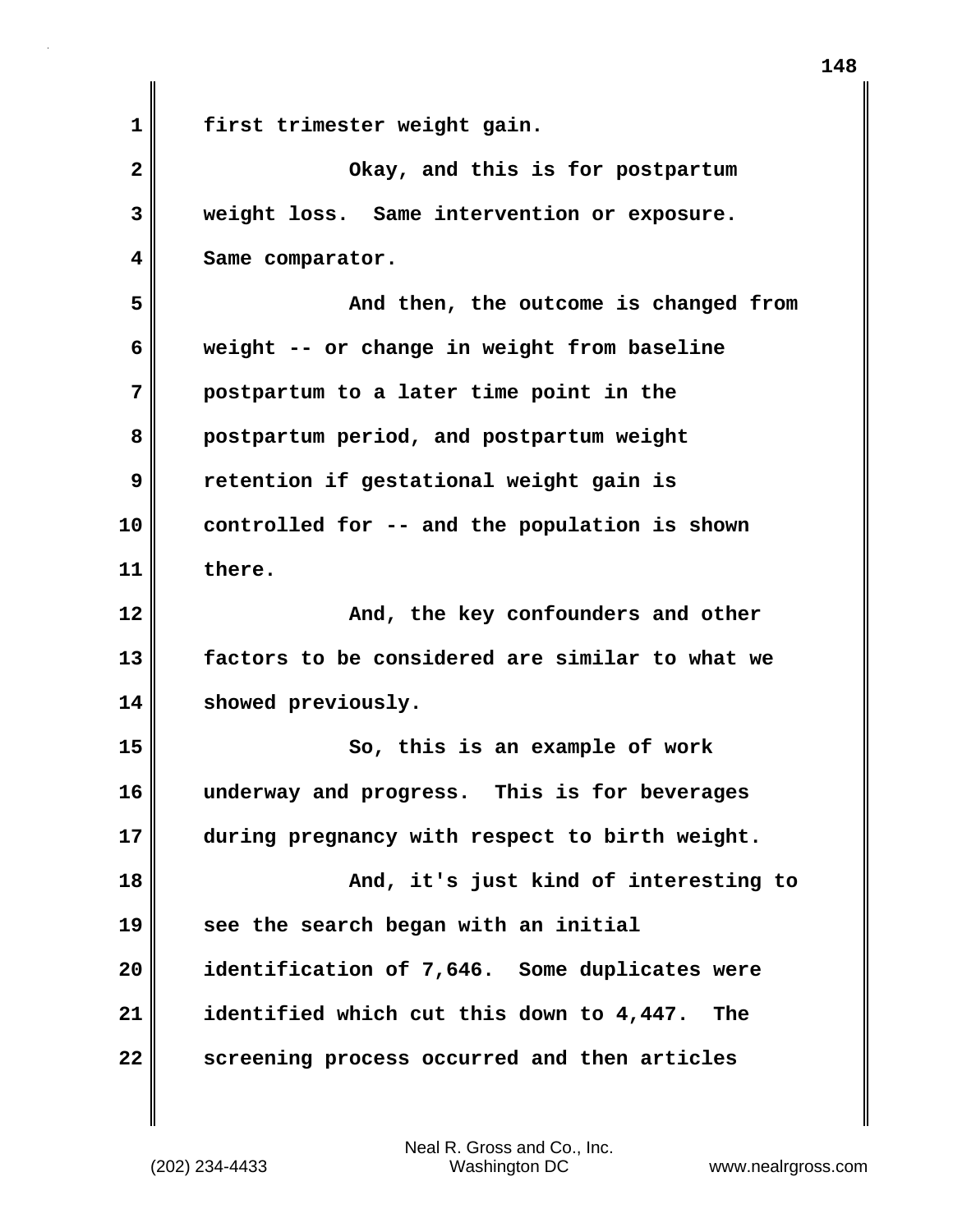**1 ultimately included number 22. And so, those are 2 the studies that are currently under review at 3 this point in time. 4 So, we don't have results from that 5 effort. They're still under review. 6 So, work underway, I mentioned at the 7 beginning of this section that we've been active 8 with regard to the alcohol questions. 9 So, the complete protocol is not 10 available just yet, but will be presented at the 11 next public meeting. 12 But just to give you an idea of where 13 we are with this, the exposure with regard to 14 alcohol intake is level of consumption of 15 alcoholic beverages as well as the per occasion 16 consumption of alcoholic beverages such as number 17 of drinks per day or drinks per drinking 18 occasion. 19 And, when a study has available, the 20 distinction between beer, wine, and liquor that 21 will be considered as well. 22 The comparator will be different**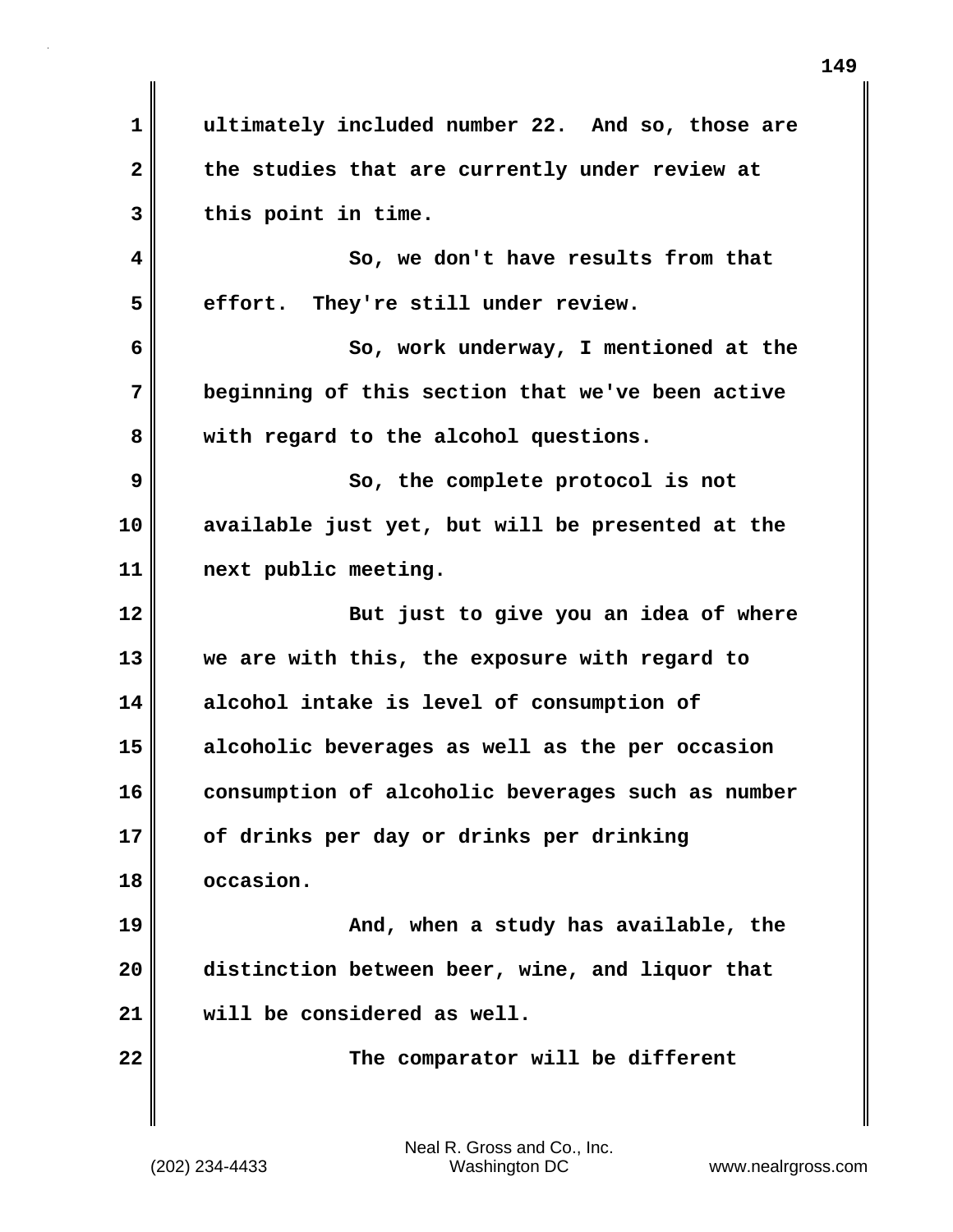| $\mathbf 1$  | levels of alcohol consumption for the population  |
|--------------|---------------------------------------------------|
| $\mathbf{2}$ | of adults age 21 and older. And, we're in the     |
| 3            | process of, you know, considering what exactly we |
| 4            | will include with regard to the key confounders   |
| 5            | and the other factors that will need to be        |
| 6            | considered in this particular literature.         |
| 7            | So, next up, obviously, we will                   |
| 8            | finalize the alcohol protocols and discuss those  |
| 9            | more completely at the next public meeting.       |
| 10           | We'll finish the screening questions              |
| 11           | with complete search results looking at the four  |
| 12           | beverage questions and the five added sugar       |
| 13           | questions, and synthesize findings. Hopefully,    |
| 14           | we'll have a good amount of that done to present  |
| 15           | at the next public meeting.                       |
| 16           | And, continue with crosscutting                   |
| 17           | discussions with especially the analysis group    |
| 18           | and B24 Subcommittee.                             |
| 19           | I think that's it. And, these are our             |
| 20           | subcommittee members. And, there, we have the     |
| 21           | support staff named. So, thank you very much.     |
| 22           | And, this is open for questions.                  |

 $\mathbf{I}$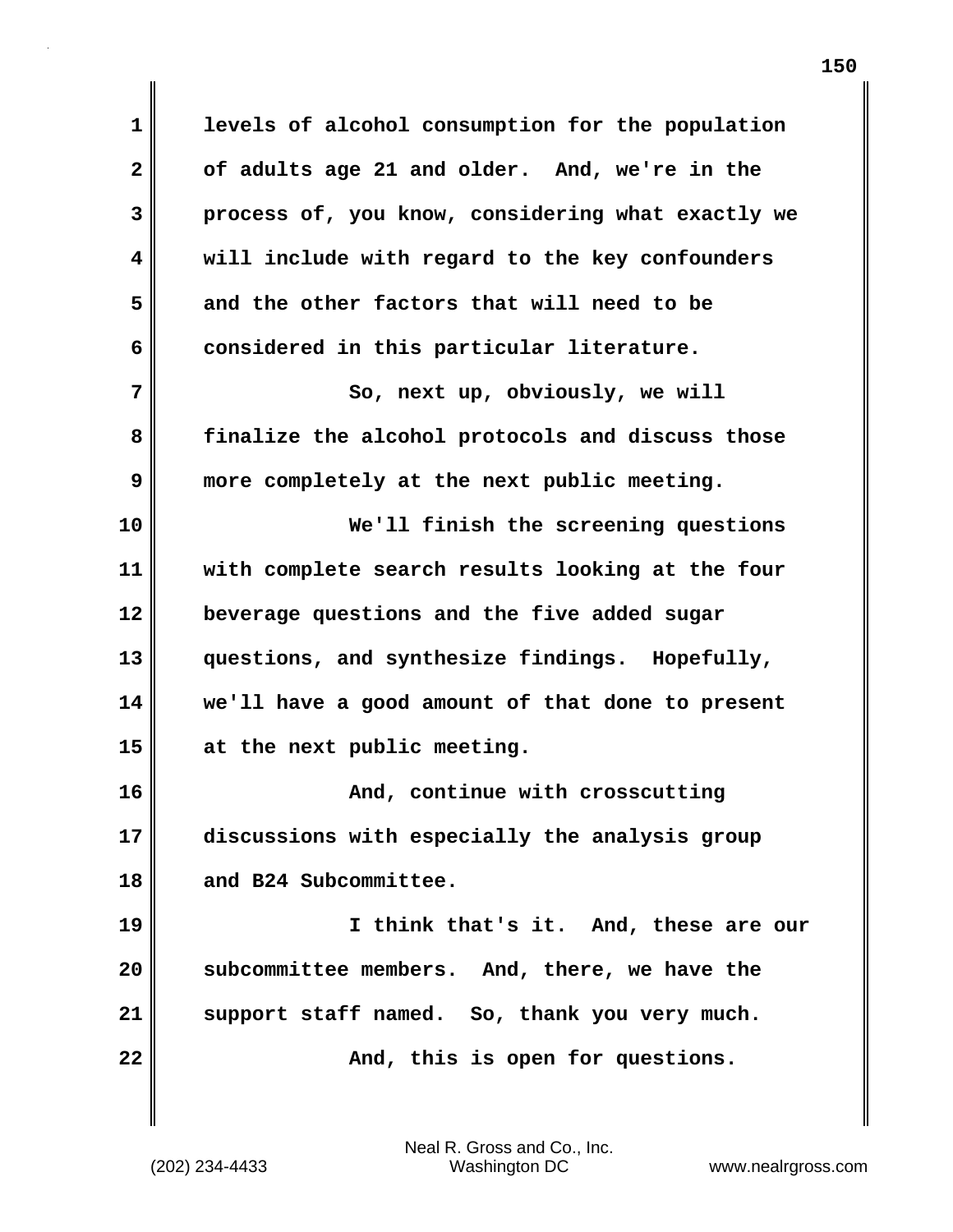| 1            | MEMBER DEWEY: Kay Dewey.                         |
|--------------|--------------------------------------------------|
| $\mathbf{2}$ | I just have a quick question about               |
| 3            | what you said about treating total energy intake |
| 4            | as another factor to be considered. You said     |
| 5            | that you would be taking into account if it was  |
| 6            | handled appropriately.                           |
| 7            | And, I'm just wondering quite what               |
| 8            | that means? Because one possibility is that it   |
| 9            | could be a mediator which is a very different    |
| 10           | interpretation of what's going on than a         |
| 11           | confounder or something else.                    |
| 12           | So, I wonder if you'd like to speak to           |
| 13           | that?                                            |
| 14           | MEMBER MAYER-DAVIS: So, that's a                 |
| 15           | great example of a situation in which total      |
| 16           | energy might not be adjusted for, as is common,  |
| 17           | especially epidemiological literature, as a      |
| 18           | confounder, but when, in fact, total energy may  |
| 19           | not be a confounder, it might be a mediator.     |
| 20           | And, if a mediator, that's a different           |
| 21           | question all together. So, that was actually a   |
| 22           | wonderful example of what we meant by not        |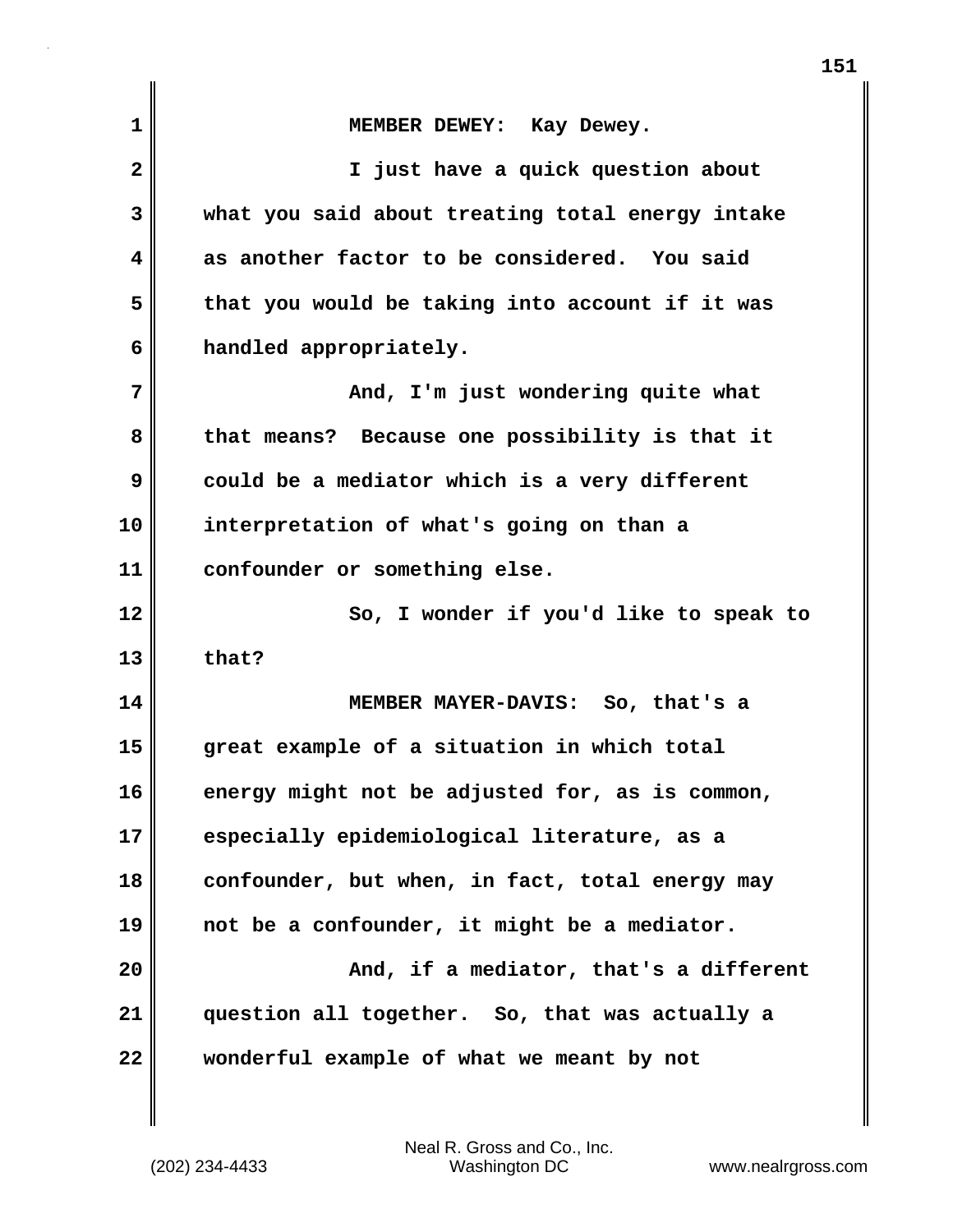**1 including total energy as a confounder, but 2 rather as another factor to be considered. 3 Confounding is not the only role, you 4 know, that total energy plays in any given 5 analysis, depending on the research question. 6 So, that was a great example so thank you for 7 that. 8 CHAIR SCHNEEMAN: Other questions or 9 comments? 10 Great. Jamy? 11** MEMBER ARD: Jamy Ard. **12 I had a question about the gestational 13 weight gain or actually more specifically, the 14 postpartum weight retention studies. 15 So, is it the intent to exclude 16 studies that are intervention studies in that 17 particular scenario? Because those are kind of a 18 little tricky if based on the inclusion/exclusion 19 criteria, right, you could get randomized 20 controlled trials that would assign women to an 21 intervention for weight reduction compared to one** 22 that would be a control.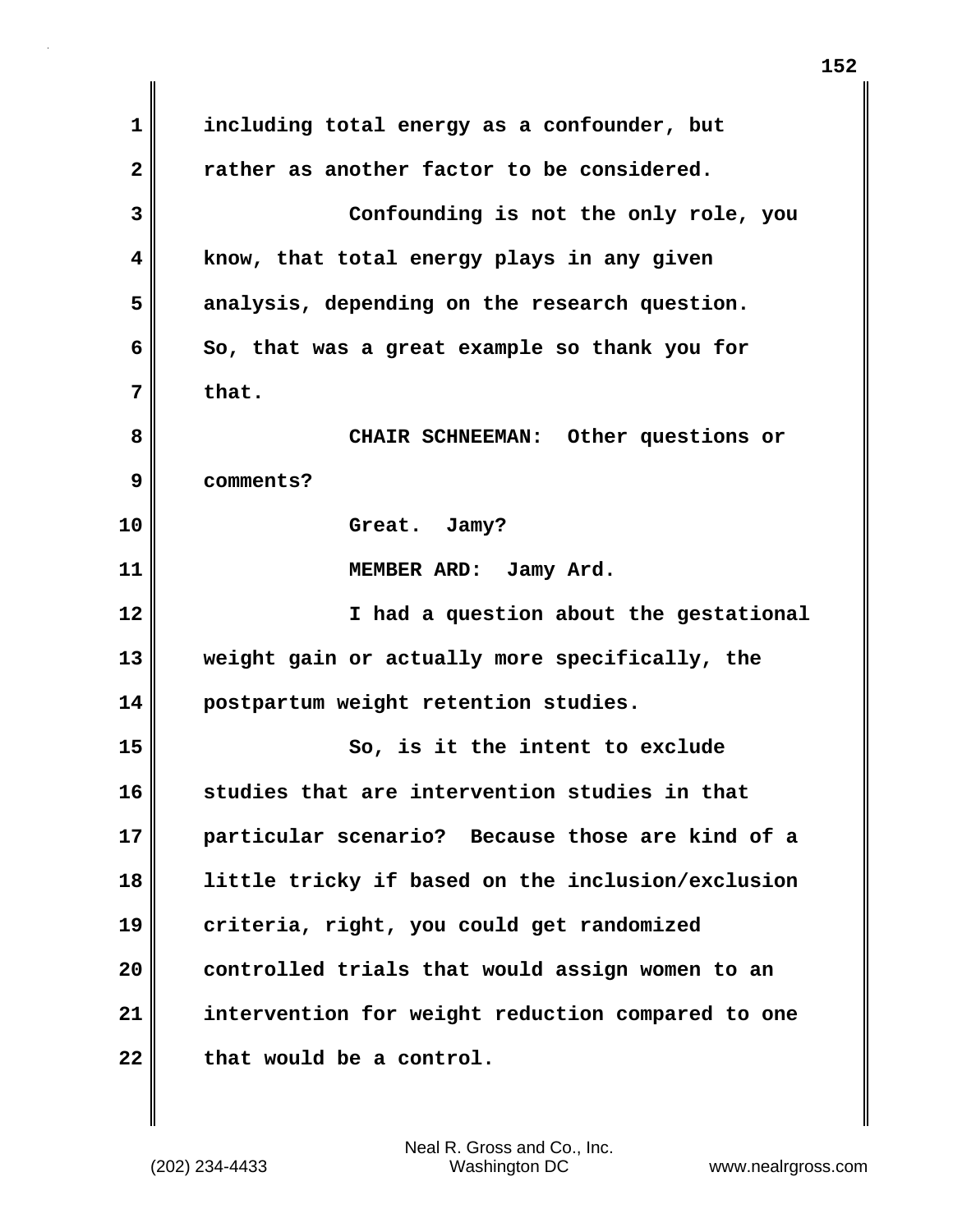| $\mathbf 1$ | But that's not necessarily a disease,             |
|-------------|---------------------------------------------------|
| 2           | per se, right? And, I don't know if that would    |
| 3           | be the intent. Would that be the same intent in   |
| 4           | terms of what we're trying to get at with that    |
| 5           | particular question?                              |
| 6           | MEMBER MAYER-DAVIS: Right. So, if                 |
| 7           | there's a study that's an RCT looking at          |
| 8           | approaches to, you know, improve that trajectory  |
| 9           | of weight following delivery, those would be      |
| 10          | included.                                         |
| 11          | And, unless I missed something in the             |
| 12          | analytic framework that perhaps needs to be       |
| 13          | clarified or corrected, we would not want to      |
| 14          | exclude those kinds of studies.                   |
| 15          | You know, presumably, you know, the               |
| 16          | women would be, you know, generally healthy women |
| 17          | who didn't all have, say, a particular diagnosis. |
| 18          | So, for example, if all the women in              |
| 19          | the study had a diagnosis of gestational          |
| 20          | diabetes, that would be an example of one that    |
| 21          | would be excluded because it would be more        |
| 22          | focused on treatment essentially or prevention of |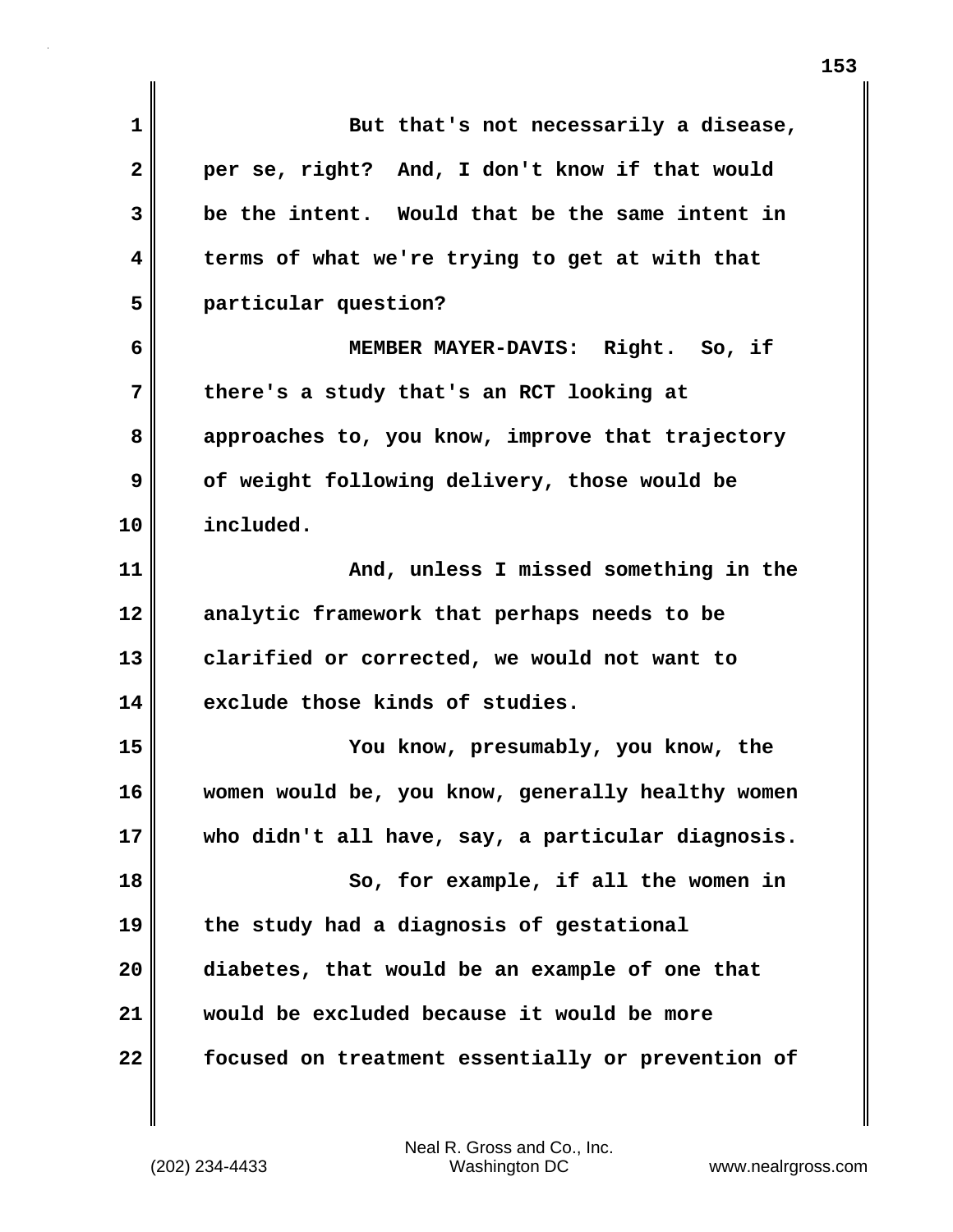**1 development of diabetes following delivery all in 2 women with gestational diabetes. 3 And, that's a rather different 4 question. So, with that type of exception, 5 otherwise, the kind of study that you're 6 describing, an RCT where the outcome is, you 7 know, optimal postpartum weight loss, those would 8 be included. 9 And, anyone can correct me and maybe 10 we need to again at the analytic framework and 11 make sure that that's clear. 12 MEMBER ARD: Even if a calorie 13 restriction were prescribed? 14 MEMBER MAYER-DAVIS: I would -- I 15 don't see any reason that that would be excluded. 16 MEMBER MATTES: I think the issue is 17 whether there is control for the beverage. The 18 question is, does drinking something during that 19 period of time have some differential effect? 20 So, as long as that's the independent 21 variable, it would stay in. If it wasn't 22 controlled adequately then it would be confounded**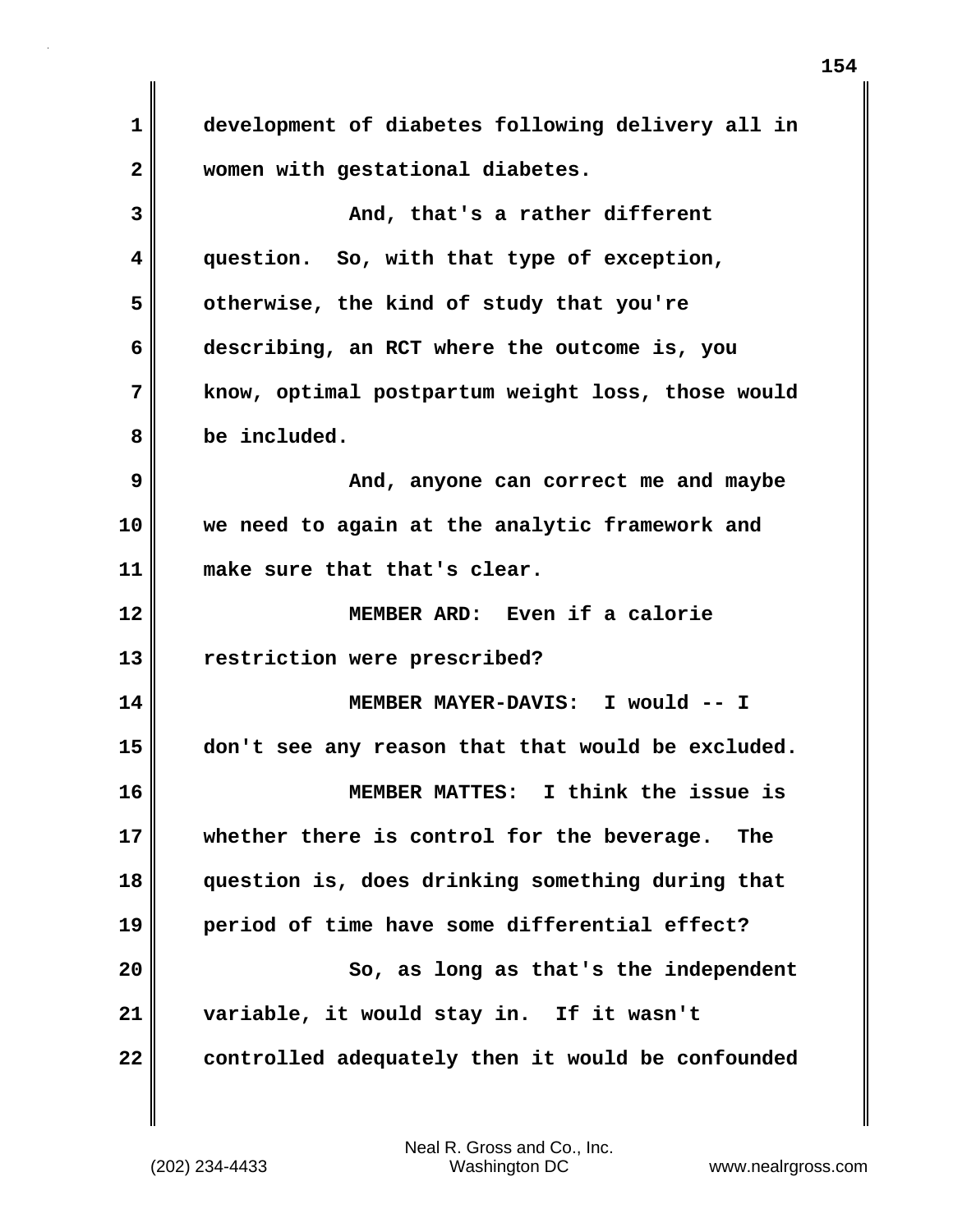| $\mathbf 1$             | for our interpretation.                           |
|-------------------------|---------------------------------------------------|
| $\overline{2}$          | MEMBER MAYER-DAVIS: Right, and thanks             |
| $\overline{\mathbf{3}}$ | for that clarification because that was my        |
| $\overline{\mathbf{4}}$ | assumption that I didn't articulate. So, thank    |
| 5                       | you for that.                                     |
| 6                       | CHAIR SCHNEEMAN: I think it is                    |
| 7                       | worthwhile to observe that this is the first time |
| 8                       | there have been beverage questions. So, it has    |
| 9                       | been challenging for the subcommittee to develop  |
| 10                      | the protocols and keep the focus on the beverage  |
| 11                      | aspect of it.                                     |
| 12                      | So, I don't know if there's anything              |
| 13                      | more you want to add, but it is something unique  |
| 14                      | for this evaluation.                              |
| 15                      | MEMBER MAYER-DAVIS: Yes. I mean, it               |
| 16                      | might be good to just note in terms of the        |
| 17                      | comparator, this is maybe where this comes in     |
| 18                      | with beverage as a new sort of component of this  |
| 19                      | process in general.                               |
| 20                      | So, the comparator has to do with the             |
| 21                      | amount of intake of whatever beverage is being    |
| 22                      | looked at in a given study or the comparator      |
|                         |                                                   |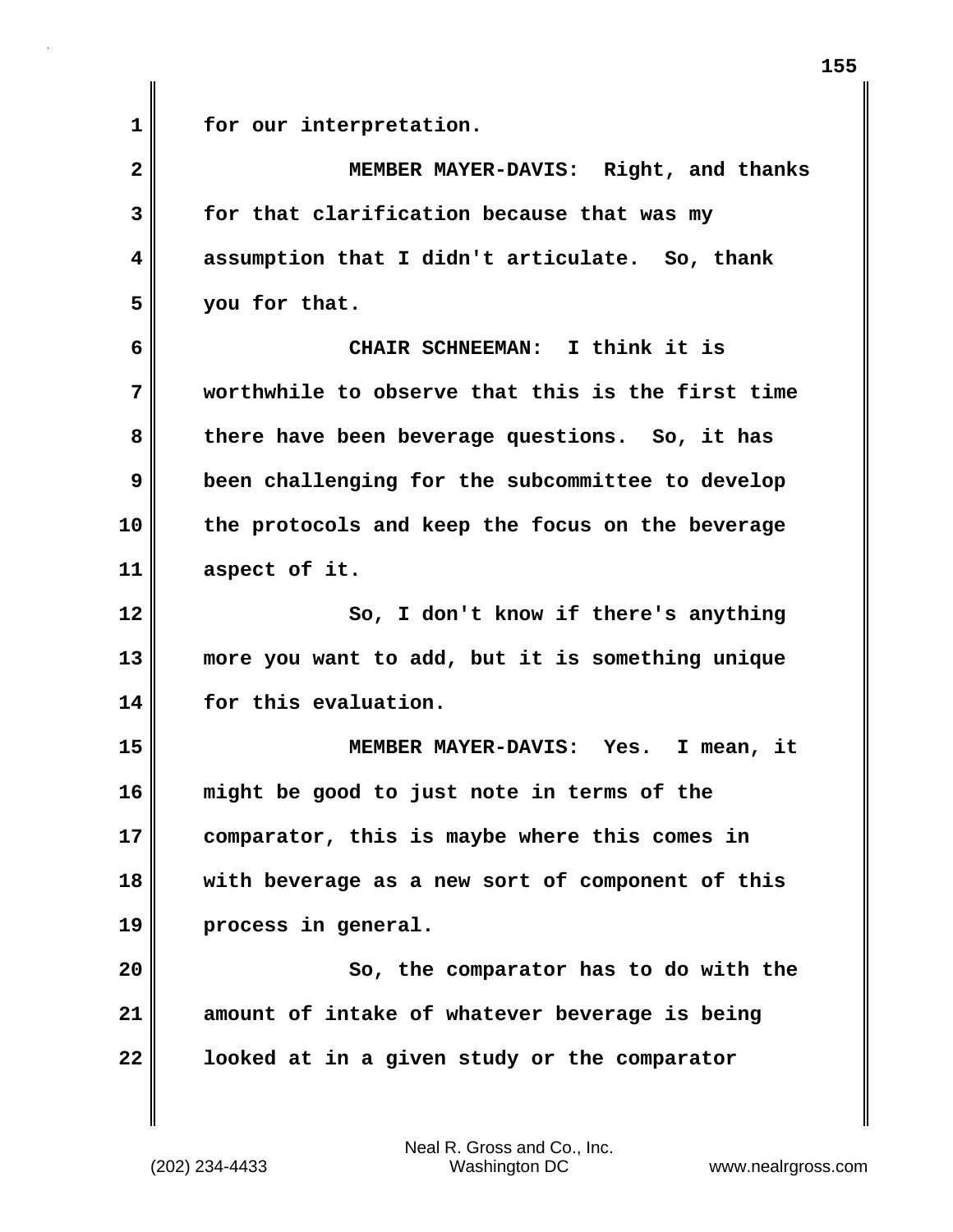| 1  | could be the physical -- could be with respect to |
|----|---------------------------------------------------|
| 2  | the physical form, whether something is in the    |
| 3  | physical form of a beverage versus a solid        |
| 4  | physical form.                                    |
| 5  | So, that's how we're framing the                  |
| 6  | comparator as we're taking this first look at     |
| 7  | beverages explicitly, you know, as part of the    |
| 8  | Dietary Guidelines process.                       |
| 9  | MEMBER BOUSHEY: In one of the                     |
| 10 | analytical frameworks, one of the key confounders |
| 11 | was other supplemental sugar. And, I may have     |
| 12 | got that $--$                                     |
| 13 | MEMBER MAYER-DAVIS: Naturally                     |
| 14 | occurring.                                        |
| 15 | MEMBER BOUSHEY: Oh, was it naturally              |
| 16 | occurring sugar or something along those lines?   |
| 17 | And, I was just curious how widely                |
| 18 | that is available in these studies that you're    |
| 19 | reviewing? Maybe you've --                        |
| 20 | And, the reason I was thinking about              |
| 21 | that was that it was a key confounder and since,  |
| 22 | you know, if, you know, a study gets lower rank   |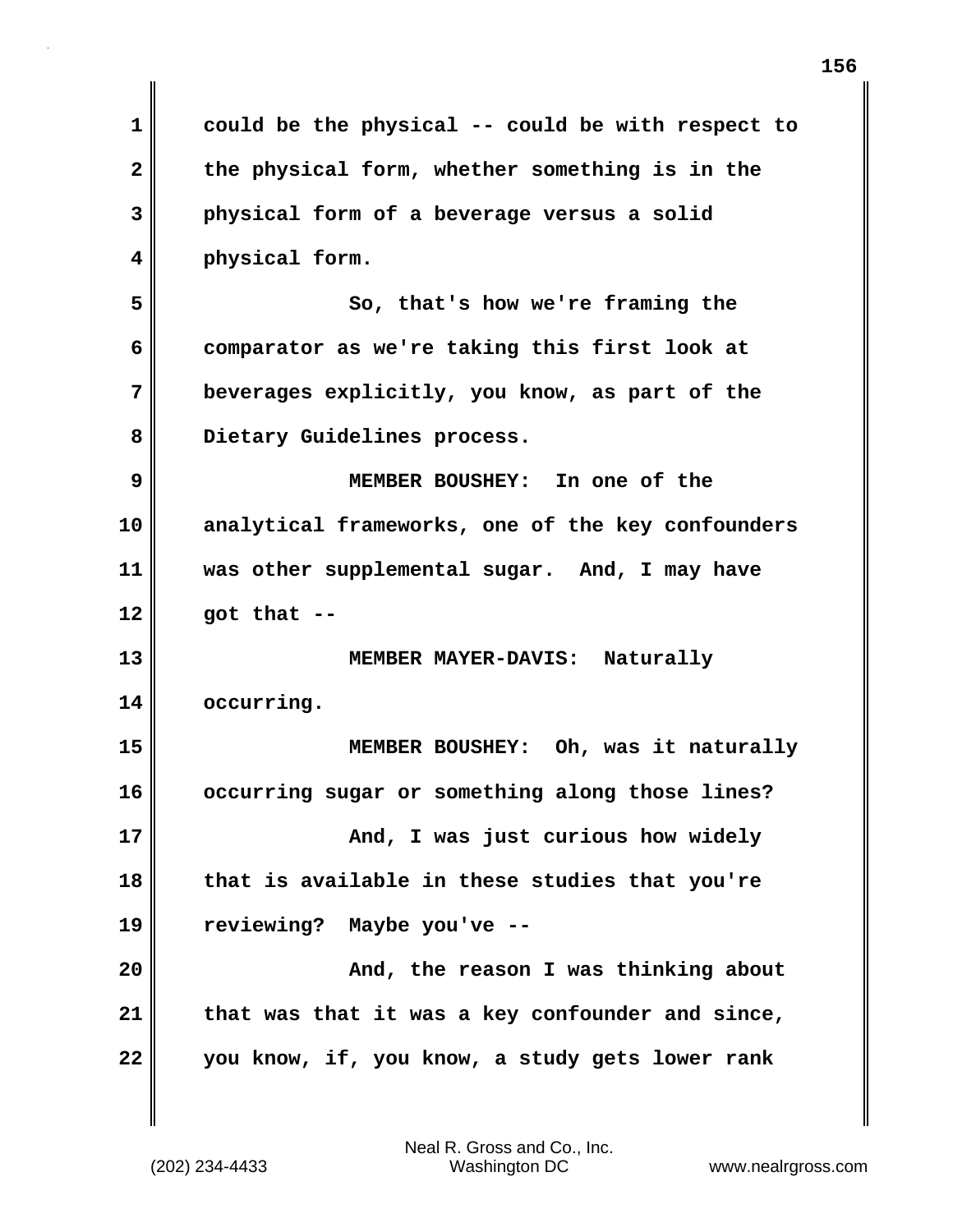**1 if it's missing a key confounder. 2 And so, I just was wondering how 3 powerful this was that it was a key confounder? 4 MEMBER MAYER-DAVIS: So, yes. This is 5 a rather difficult one because, you know, it is a 6 question, how many studies really adjust for 7 this. And, I can just think of a couple studies 8 just that are going through my mind with respect 9 to, say, fructose, whether it's, you know, added, 10 you know, as an, you know, high fructose corn 11 syrup or something versus naturally occurring 12 fructose. 13 I mean, so, it's tricky and it'll be 14 a little tricky in the literature, you know, and 15 so, that's something that will be looked at to 16 really see, you know, what was actually measured, 17 what was -- how the exposure was very 18 specifically defined, and, you know, what 19 analyses were done to try to distinguish between 20 what we're interested in which is added sugars, 21 you know, versus naturally occurring sugars. 22** So, you know, we're just going to have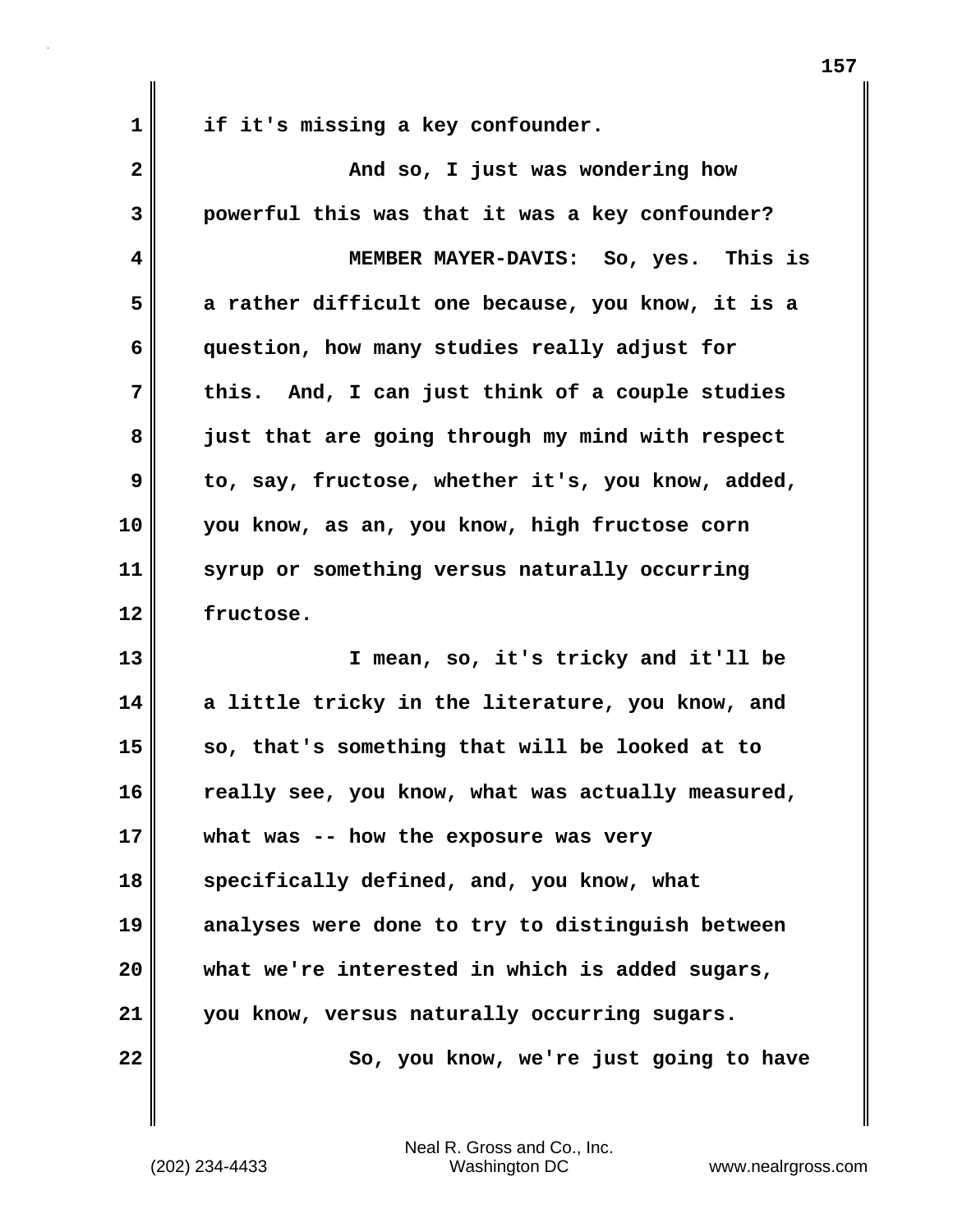**1 to see, you know, what is possible to discern for 2 different papers and, you know, literature where 3 we can't sort that out, you know, obviously, will 4 not be given the same, you know, level of 5 validity. 6 MEMBER MATTES: Just, I mean, just to 7 sort of add to that, one of the issues that we 8 struggled with is the concept of added sugar 9 versus just the physiology of taking in sugar, 10 whether it's added or inherent. 11 And so, we thought it was important 12 that we capture totality of sugar intake if we 13 want to be able to isolate the added sugar 14 intake. 15 And so, it really is pretty key to get 16 that information. 17 CHAIR SCHNEEMAN: Any other questions 18 or comments for those of you strong enough to 19 push that button? 20 (Laughter.) 21 So, I'm going to turn it over to you, 22 Ron.**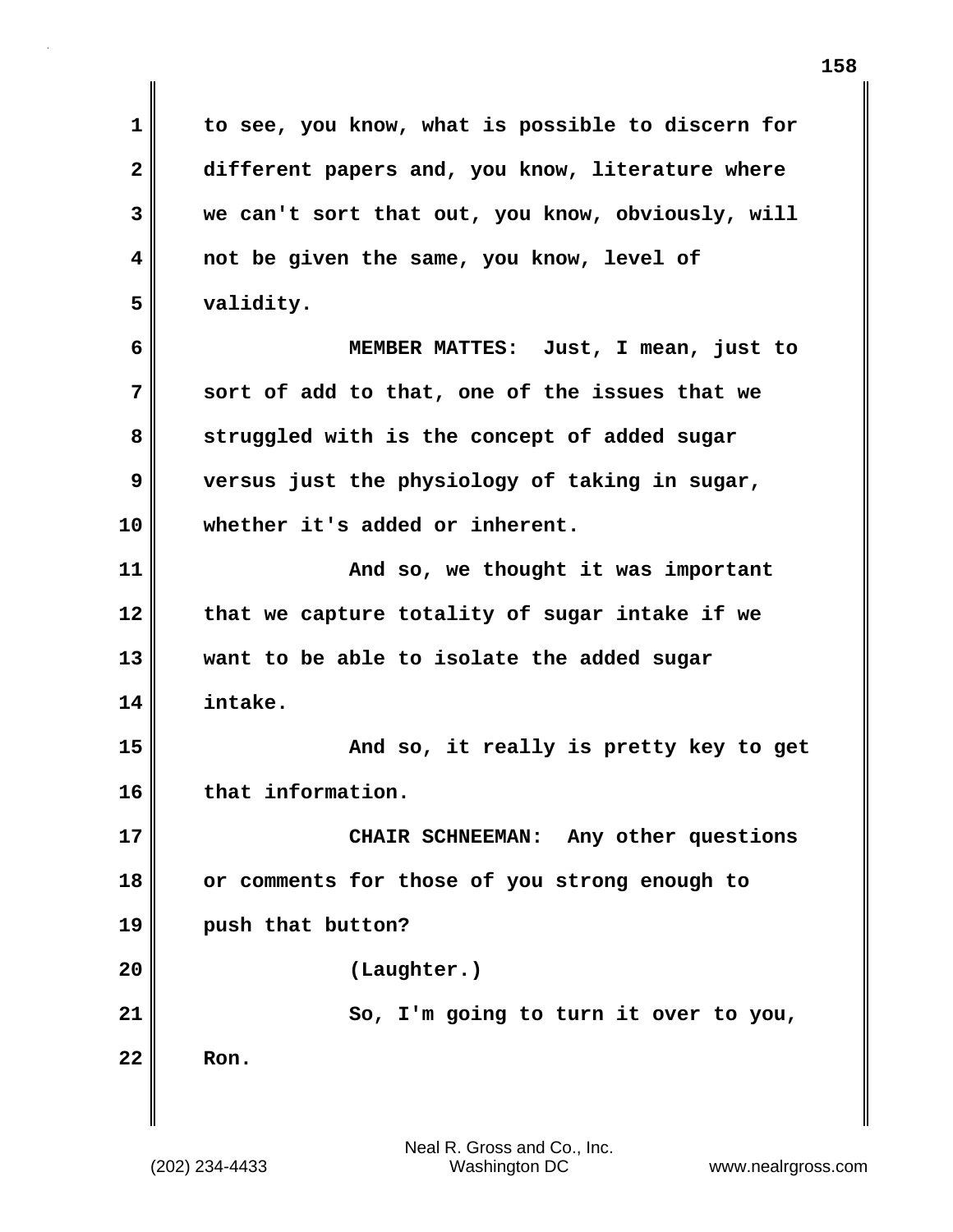| $\mathbf{1}$ | VICE CHAIR KLEINMAN: Yes, so we have              |
|--------------|---------------------------------------------------|
| $\mathbf{2}$ | a change in the schedule since we're being so     |
| 3            | effective and efficient.                          |
| 4            | And, we're going to move now to the               |
| 5            | Frequency of Eating Report. And, Steve            |
| 6            | Heymsfield is going to give that to us.           |
| 7            | MEMBER HEYMSFIELD: Thanks, Ron.                   |
| 8            | I want to start by thanking the                   |
| 9            | subcommittee members of which you're one, the     |
| 10           | federal support staff, the NESR liaisons and the  |
| 11           | staff leadership. They've been all very helpful   |
| 12           | in putting this together.                         |
| 13           | As you see here, the six topic areas              |
| 14           | for this subcommittee are listed on this slide,   |
| 15           | one of which we've got a draft conclusion for you |
| 16           | and you'll hear in a minute.                      |
| 17           | And, the subcommittee's implementing              |
| 18           | the plan and currently screening potential        |
| 19           | articles for the topic areas related to frequency |
| 20           | of eating and I'll read these, for body           |
| 21           | composition, obesity, cardiovascular disease,     |
| 22           | Type II diabetes, gestational weight gain, and    |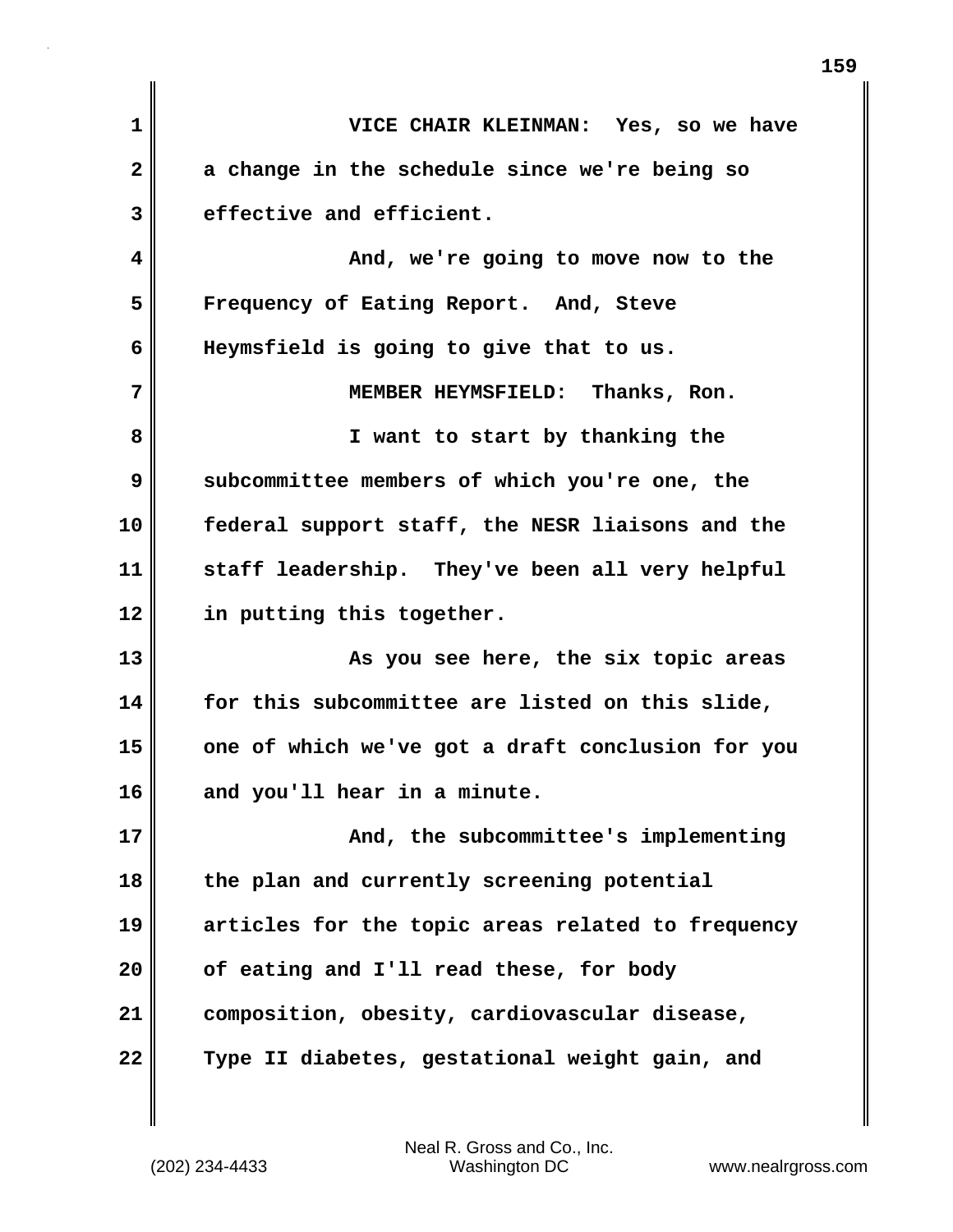**1 postpartum weight loss.**

| $\overline{\mathbf{2}}$ | The subcommittee has drafted a                   |
|-------------------------|--------------------------------------------------|
| 3                       | conclusion that I'm going to present in a minute |
| 4                       | on one of these areas which is frequency of      |
| 5                       | eating related to mortality.                     |
| 6                       | The subcommittee updated these six               |
| 7                       | protocols based on deliberations of the full     |
| 8                       | Committee at the July 2019 public meeting and    |
| 9                       | consideration of public comments that are        |
| 10                      | included in our updated draft you'll see today.  |
| 11                      | These are posted on                              |
| 12                      | DietaryGuidelines.gov so you can look at them    |
| 13                      | there.                                           |
| 14                      | None of the edits that were made                 |
| 15                      | substantially changed the intent of the conduct  |
| 16                      | of the frequency of eating systematic reviews.   |
| 17                      | Specific edits to the key definitions            |
| 18                      | and to the analytic framework will be identified |
| 19                      | in a few slides that follow.                     |
| 20                      | At the second public meeting in July,            |
| 21                      | the Frequency of Eating Subcommittee presented   |
| 22                      | our proposed key definitions. And, you see some  |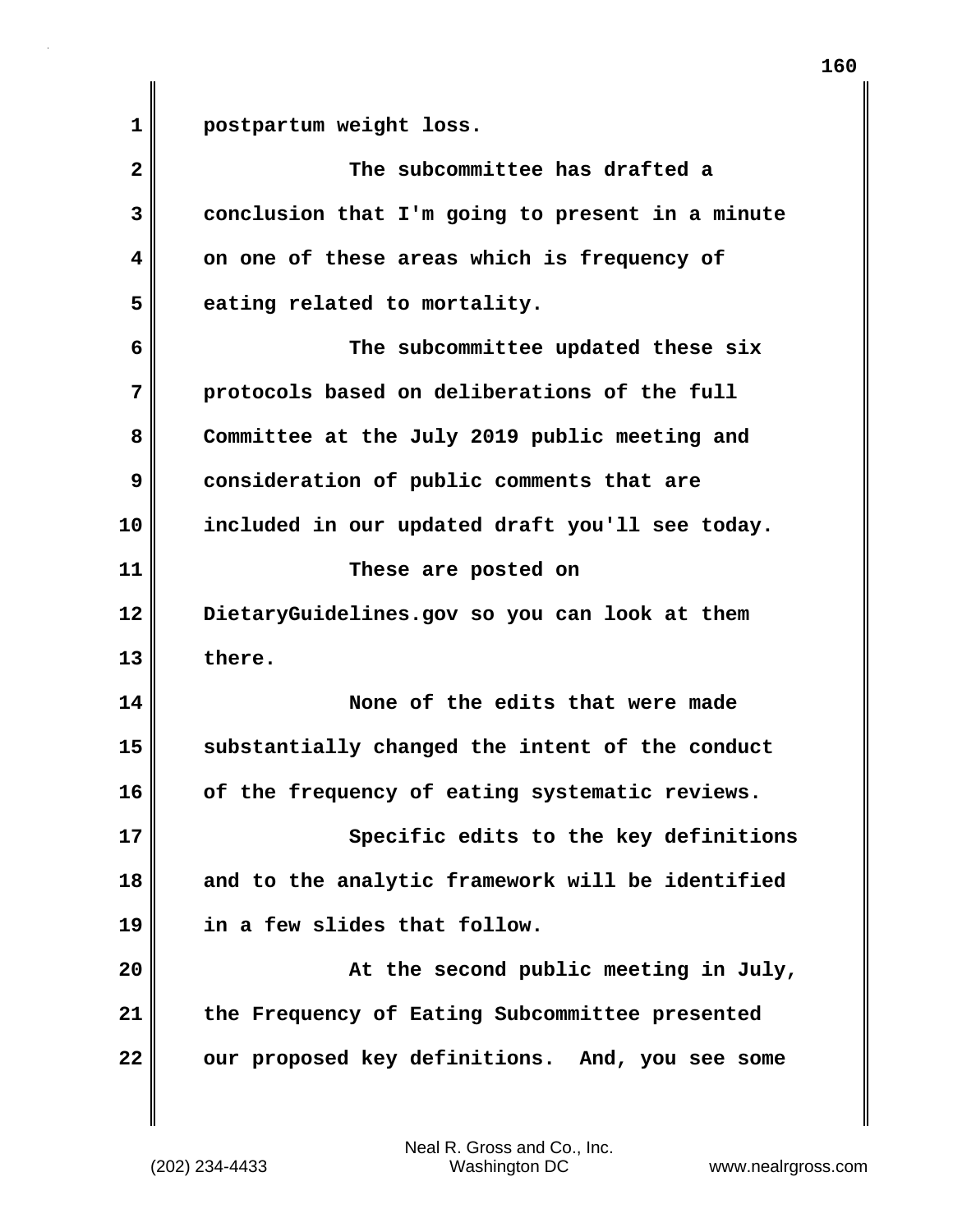1 of them right here.

| $\overline{\mathbf{2}}$ | Based on the full Committee and public           |
|-------------------------|--------------------------------------------------|
| 3                       | comments, the subcommittee has updated a few of  |
| 4                       | these definitions here. And, you'll see that     |
| 5                       | frequency of eating really has two main parts,   |
| 6                       | the number of eating occasions and the timing of |
| 7                       | daily eating occasions.                          |
| 8                       | And, the frequency of eating                     |
| 9                       | definition remains the same as it was in July.   |
| 10                      | Eating occasion was updated to replace           |
| 11                      | caloric with energy yielding.                    |
| 12                      | Timing of daily eating occasions is a            |
| 13                      | new definition since July.                       |
| 14                      | And, the definition of fasting has               |
| 15                      | changed since July to clarify that a fasting     |
| 16                      | period may include the consumption of water.     |
| 17                      | The definition of a meal was removed             |
| 18                      | and secondary eating was added since the July    |
| 19                      | meeting.                                         |
| 20                      | The subcommittee members have now                |
| 21                      | completed our first review, as I mentioned       |
| 22                      | earlier, answering the question, what is the     |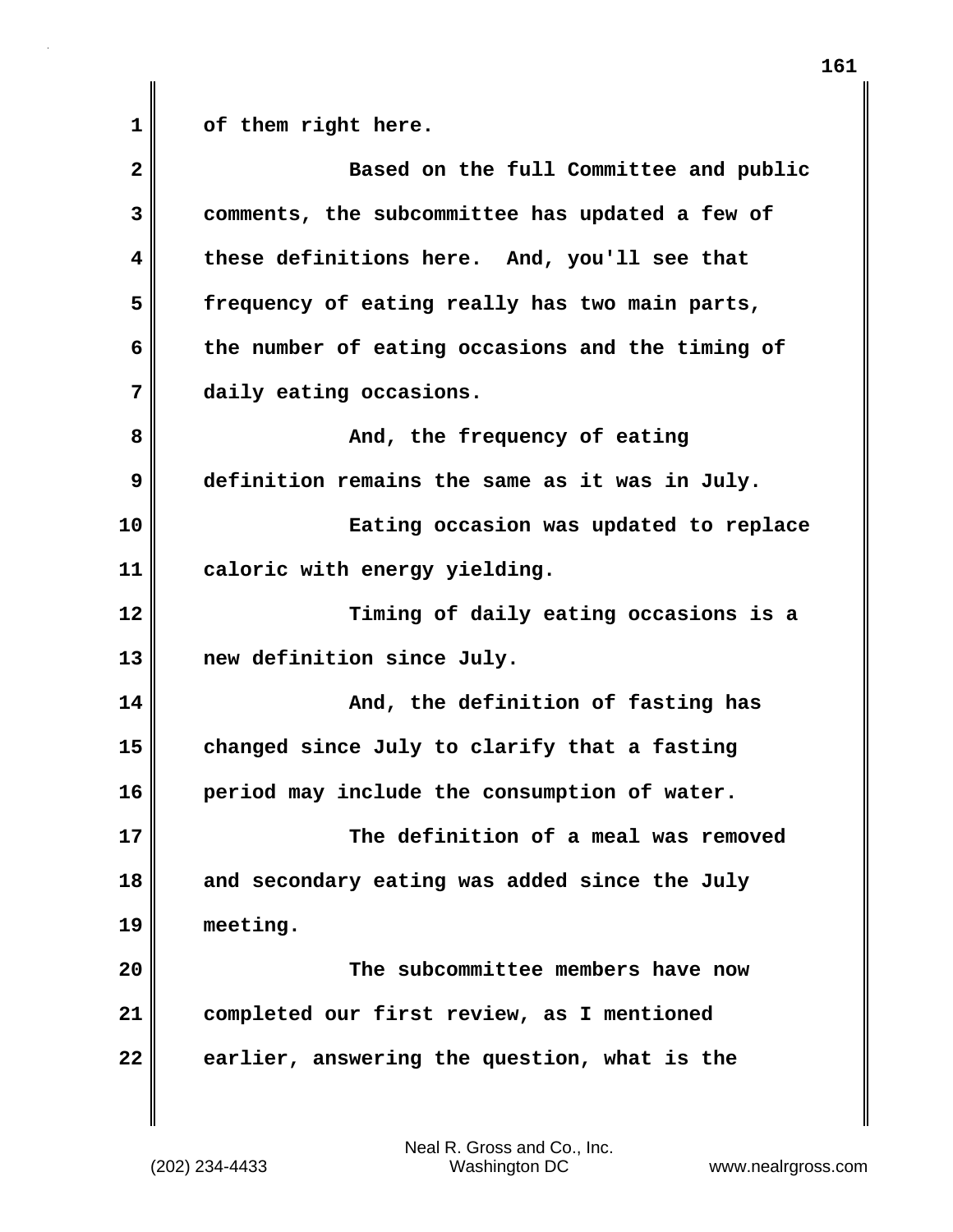1 **calationship between frequency of eating and all-2 cause mortality?**

**3 And, this slide shows our analytic 4 framework with the intervention exposure being 5 frequency of eating. And, as I mentioned 6 earlier, that includes two main components, the 7 number of daily eating occasions and the timing** 8 of daily eating occasions.

**9** Mand, the time of daily eating **10 occasions furthers clarified by adding the timing 11 of weekly eating occasions, for example, weekday 12 and weekend, meal skipping, and fasting time.**

**13 Now, let me give you a few details 14 about this slide. First of all, the questions 15 that will be looked at in a population of two 16 years and older, not less than that, two years 17 and older.**

**18 After the last public meeting in July, 19 adjustments have been made to the list of key** 20 **confounders and other factors to be considered, 21 including moving total energy intake from a key 22 confounder to another factor to be considered and**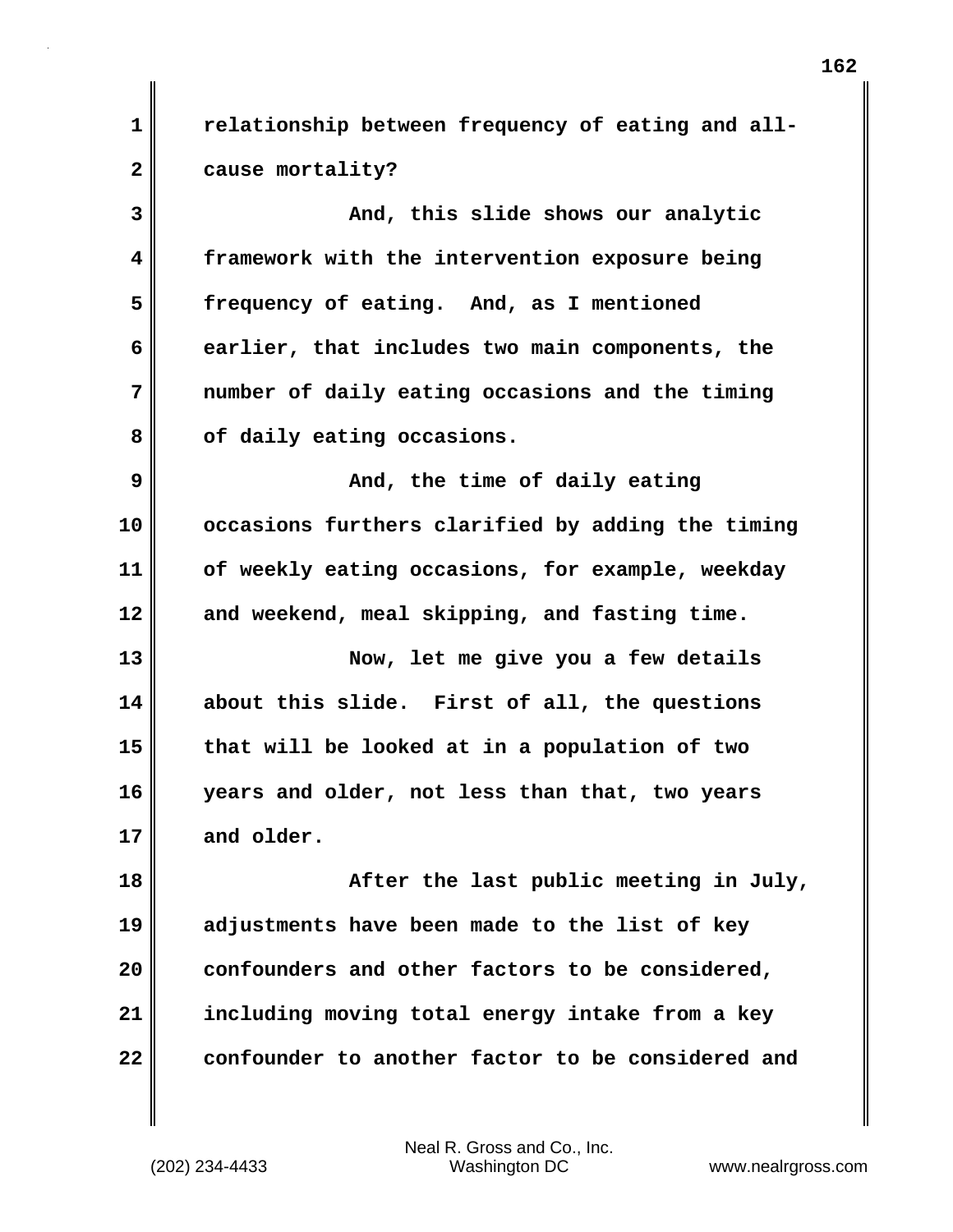| $\mathbf 1$ | adding chrononutrition factors and secondary     |
|-------------|--------------------------------------------------|
| 2           | eating to the list of other factors in response  |
| 3           | to Committee feedback. So, that's our analytic   |
| 4           | framework.                                       |
| 5           | This just shows the standard NESR                |
| 6           | criteria that the Frequency of Eating            |
| 7           | Subcommittee will be adopting. And, these have   |
| 8           | all been detailed in previous presentations.     |
| 9           | These are, let's see, this slide shows           |
| 10          | the details of the inclusion/exclusion criteria  |
| 11          | for the intervention exposure.                   |
| 12          | And, two main components are on this             |
| 13          | slide, as you'll see. First, age of study        |
| 14          | participants and date of publication. And, these |
| 15          | were all presented earlier in July by Dr. Leidy. |
| 16          | With respect to age of study                     |
| 17          | participants, all frequency of eating questions  |
| 18          | will include populations from children to older  |
| 19          | adults and will exclude studies that exclusively |
| 20          | enroll infants and toddlers between the ages of  |
| 21          | zero and 24 months.                              |
| 22          | And then, second, with respect to date           |
|             |                                                  |

 $\blacksquare$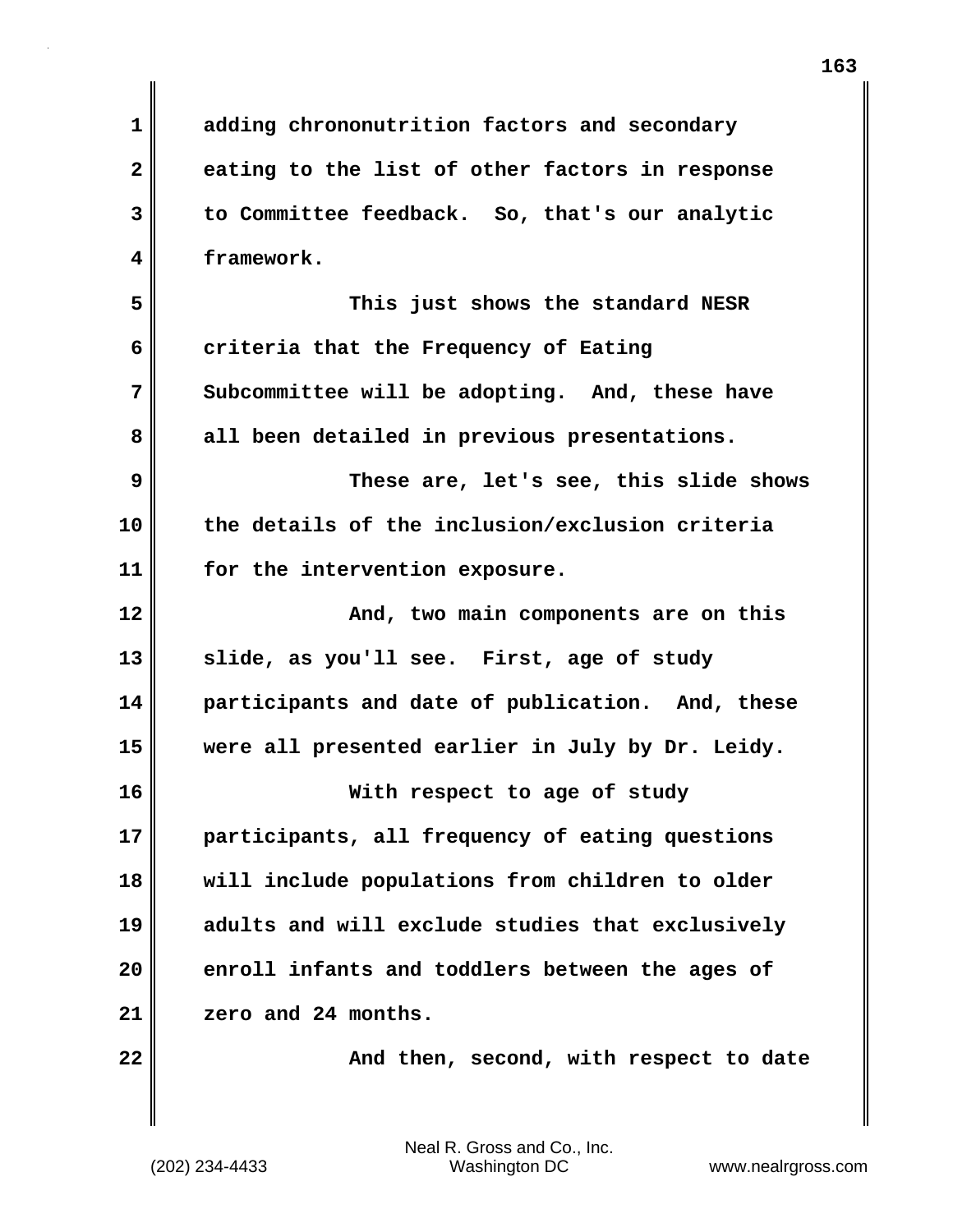**1 of publication, the Frequency of Eating 2 Subcommittee decided to set the date ranges of 3 all searches from 2000 to the present. 4 The rationale for this decision was 5 based on the change in quality of research in 6 this field improving over time. 7 Different, more objective 8 methodologies are available today compared to the 9 past. 10 Additionally, eating patterns in the 11 United States today are so different than 20 12 years ago or more. The controls that are used in 13 studies earlier than 2000 are not appropriate for 14 today's food patterns and food intake. 15 This slide shows the details of the 16 inclusion and exclusion criteria of the health 17 status of study participants, dietary data 18 collection, and size of study groups. 19 First, with respect to health status 20 of study participants, the Frequency of Eating 21 Subcommittee used the standard NESR criteria for 22 health status of study participants as laid out**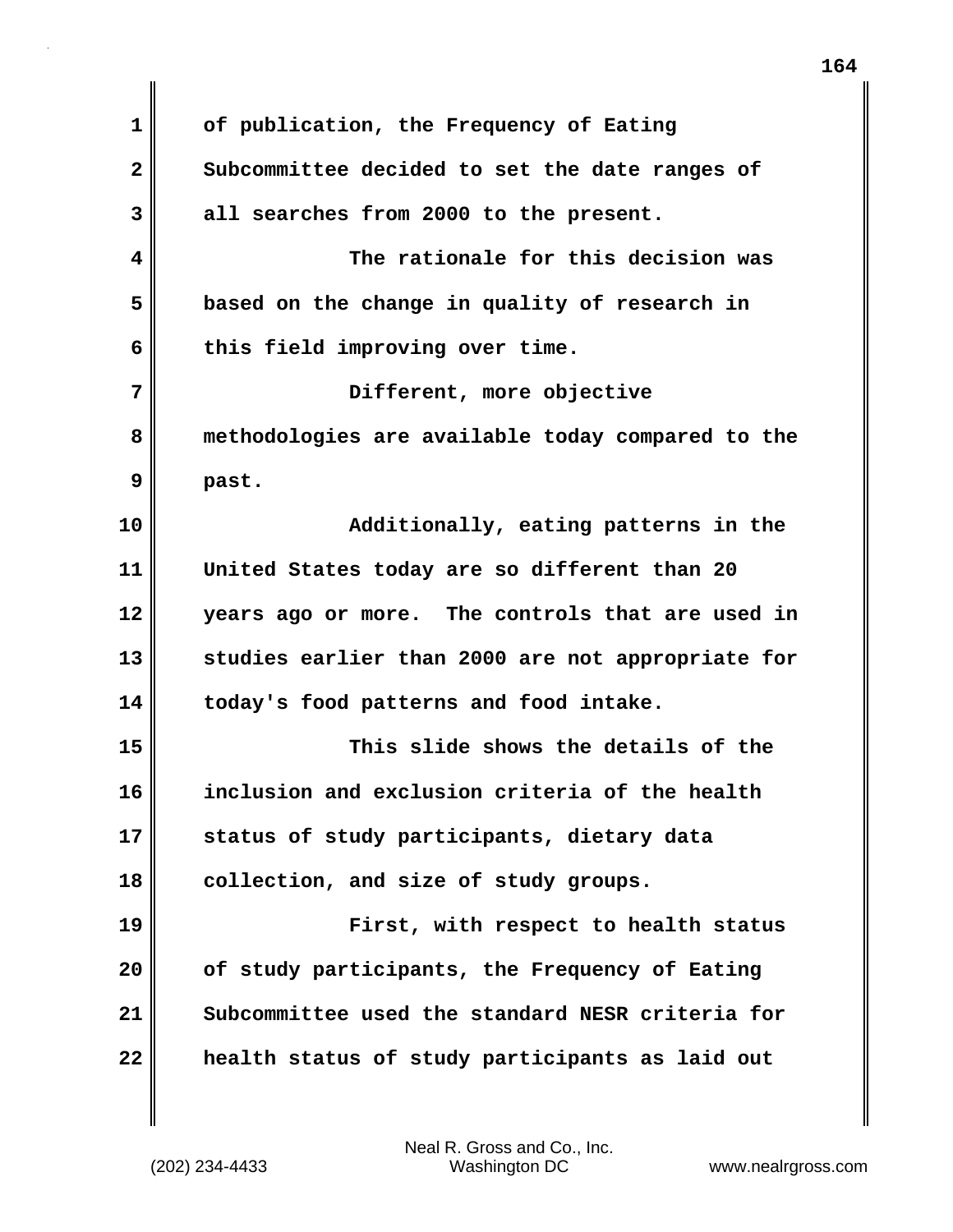**1 in the prior presentations.**

**2 However, the subcommittee decided to 3 add an exclusion criteria that would exclude 4 studies that exclusively enroll subjects post-5 bariatric surgery. 6 The rationale for this decision was 7 that this population of participants are not 8 generalizable to the general U.S. population. 9 The reason for that is after bariatric 10 surgery, it's common to be told by your physician 11 to eat smaller, more frequent meals throughout 12 the day. Because of this, it was perceived that 13 there may be literature on the frequency of 14 eating space that may fit our criteria and we 15 wanted to ensure that these were not included. 16 Now, with respect to dietary data 17 collection, the Frequency of Eating Subcommittee 18 decided to add a criteria that would only include 19 studies with a minimum of three days of dietary 20 data collection on at least two different 21 occasions. This is very critical criteria. 22 We felt that it was important to**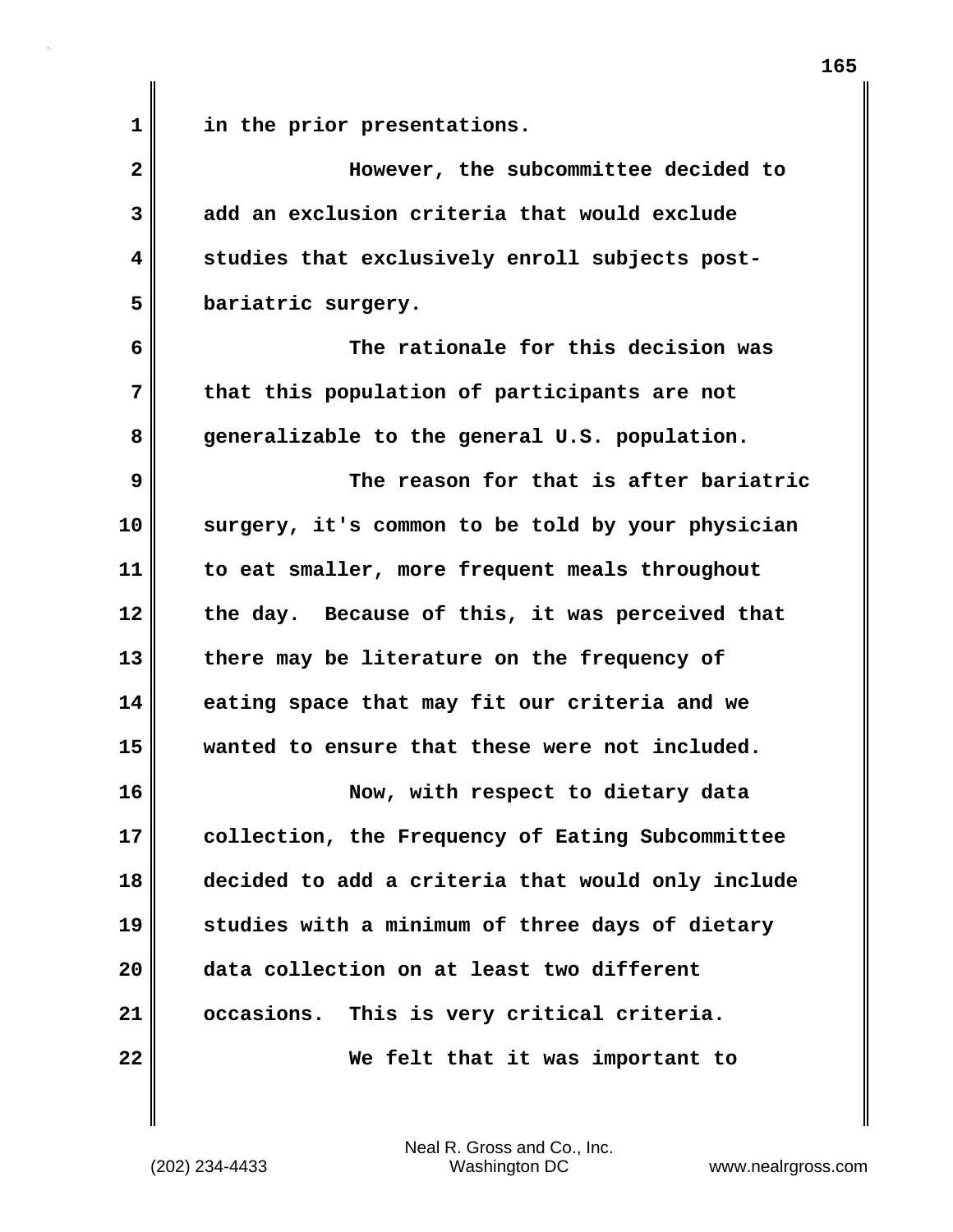| $\mathbf 1$  | ensure that the studies being included were      |
|--------------|--------------------------------------------------|
| $\mathbf{2}$ | capturing habitual or usual eating frequency and |
| 3            | not just based on one dietary measure.           |
| 4            | For this criteria, studies that use a            |
| 5            | food frequency questionnaire on at least two     |
| 6            | occasions which measure usual diet over the past |
| 7            | month or year would qualify as fulfilling this   |
| 8            | criteria.                                        |
| 9            | Now, with respect to size of study               |
| 10           | groups, the Frequency of Eating Subcommittee     |
| 11           | decided to add a criteria around the size of     |
| 12           | study groups.                                    |
| 13           | The study needs to have at least 15              |
| 14           | participants for studies using within subject    |
| 15           | analyses or 30 participants for studies using    |
| 16           | between subject analyses. Or they would need to  |
| 17           | include a power calculation in the publication.  |
|              |                                                  |
| 18           | The subcommittee felt that it was                |
| 19           | important to help to ensure that a study was     |
| 20           | adequately powered to be able to detect          |
| 21           | differences that will be reported in the         |

 $\mathbf{l}$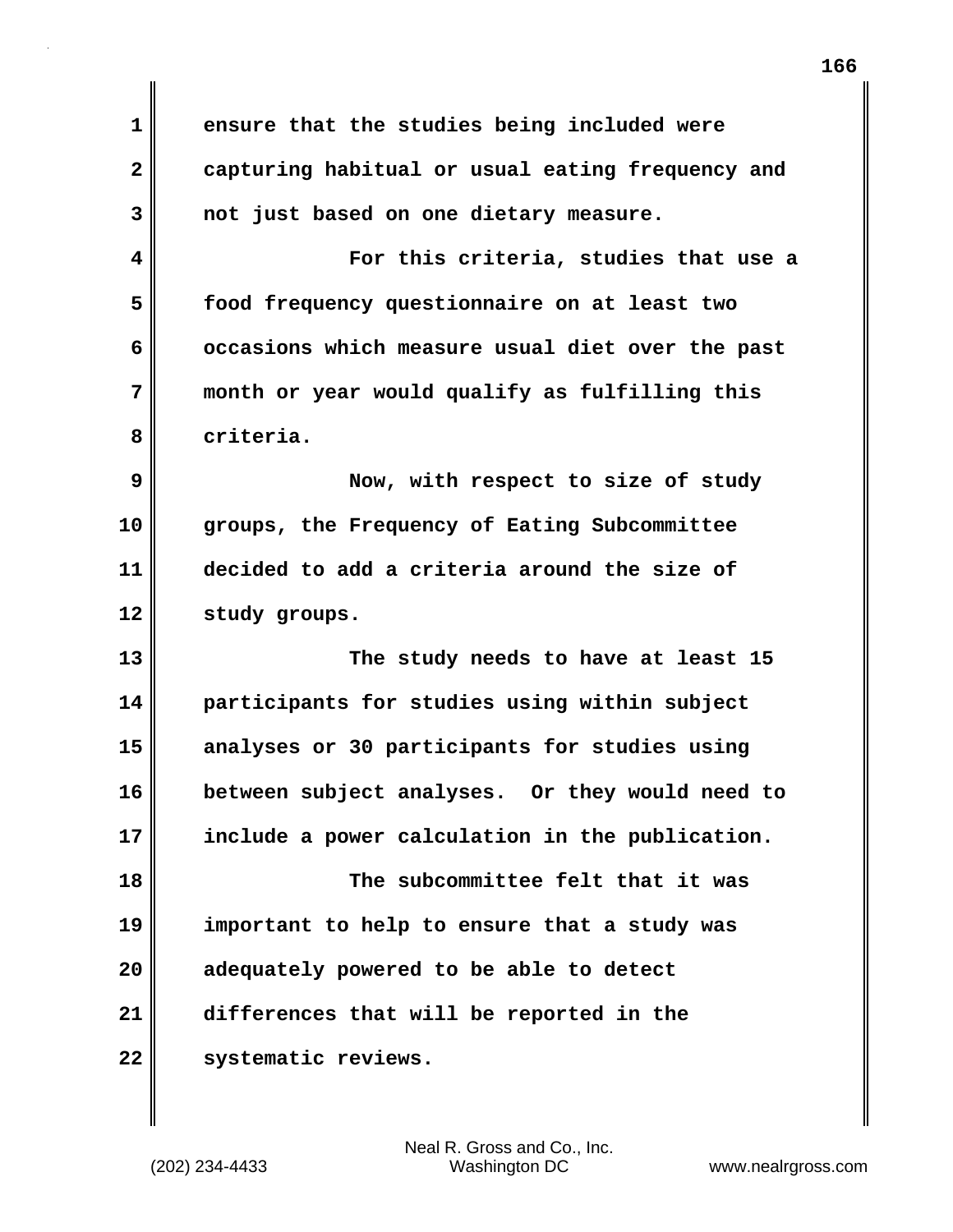| $\mathbf{1}$   | This is our flow chart illustrating               |
|----------------|---------------------------------------------------|
| $\overline{2}$ | the literature search and screening results for   |
| 3              | articles examining the relationship between the   |
| 4              | frequency of eating and all-cause mortality.      |
| 5              | The literature search yielded a very              |
| 6              | large number of articles, 4,791. After            |
| 7              | duplicates removed from that group, 4,174         |
| 8              | articles were screened at the title level.        |
| 9              | And, during the title screening, 4,030            |
| 10             | articles were screened out.                       |
| 11             | During the abstract screening, 126                |
| 12             | articles were screened out.                       |
| 13             | And, during full text screening, 18               |
| 14             | articles were screened out.                       |
| 15             | During the hand search, zero articles             |
| 16             | were identified to include in the review. So, a   |
| 17             | total of zero articles were included in the       |
| 18             | systematic review at the end of the search and    |
| 19             | screening process, making our report very short - |
| 20             | -- null.                                          |
| 21             | So, the subcommittee was very                     |
| 22             | interested in the reasons why the systematic      |
|                |                                                   |

**167**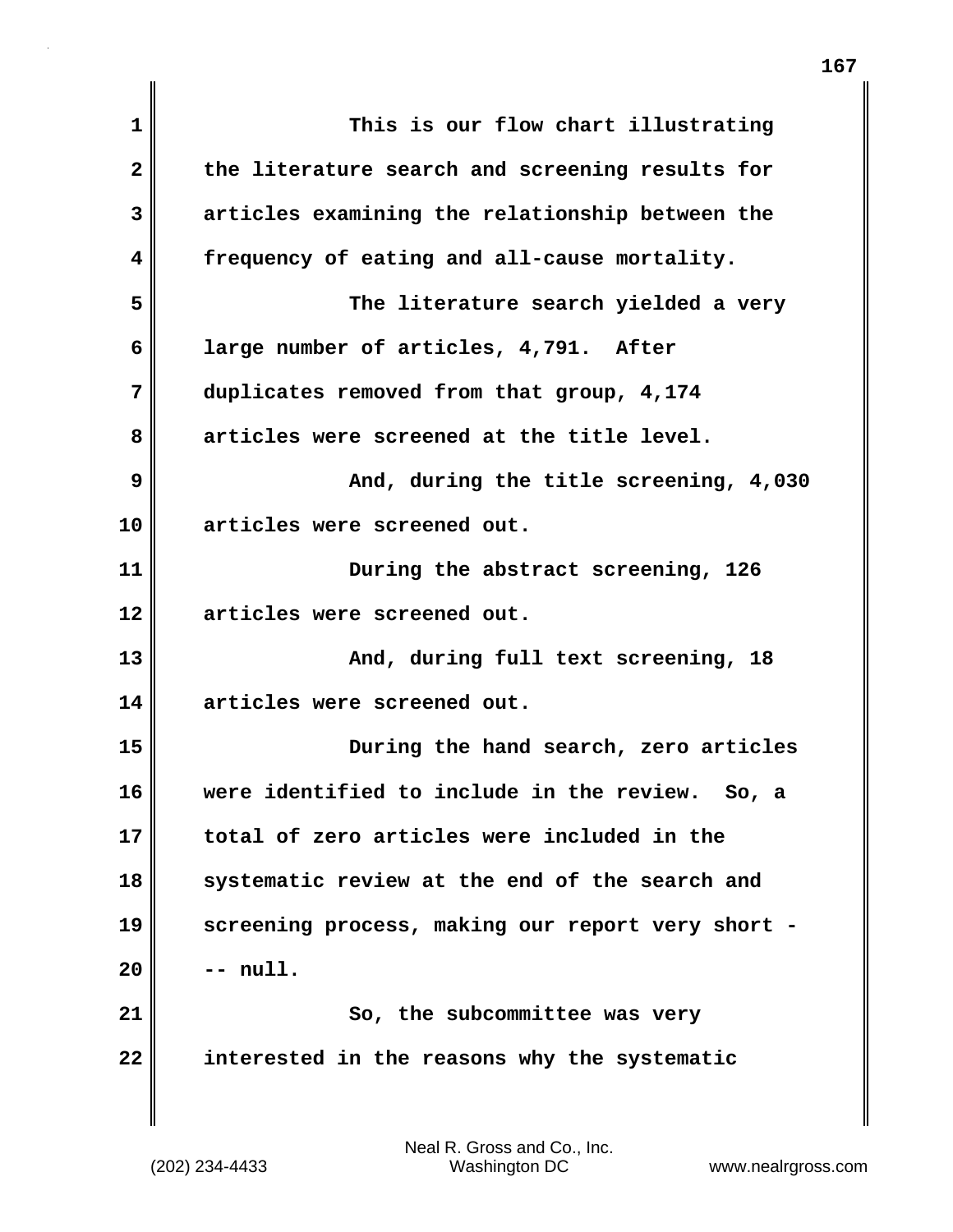**1 review had zero articles and how their specific 2 inclusion and exclusion criteria was determining 3 this selection.**

**4 Three of the 18 full text articles 5 would have been included for all other criteria 6 except a dietary data collection 7 inclusion/exclusion criteria -- except for the 8 dietary data collection inclusion criteria. 9 All three papers only had one dietary 10 data collection time point. The subcommittee 11 feels strongly that in order to achieve a 12 reliable measure of typical or habitual 13 frequency, more than one dietary data collection 14 time point is required.**

**15** So, that explains largely why these **16 papers got excluded and why we ended up with zero 17 at the end.**

**18 The description and summary of the 19 evidence is that no studies published between 20 January 2000 and June 2019 met the inclusion 21 criteria to this systematic review.**

**22 So, our conclusion statement then is**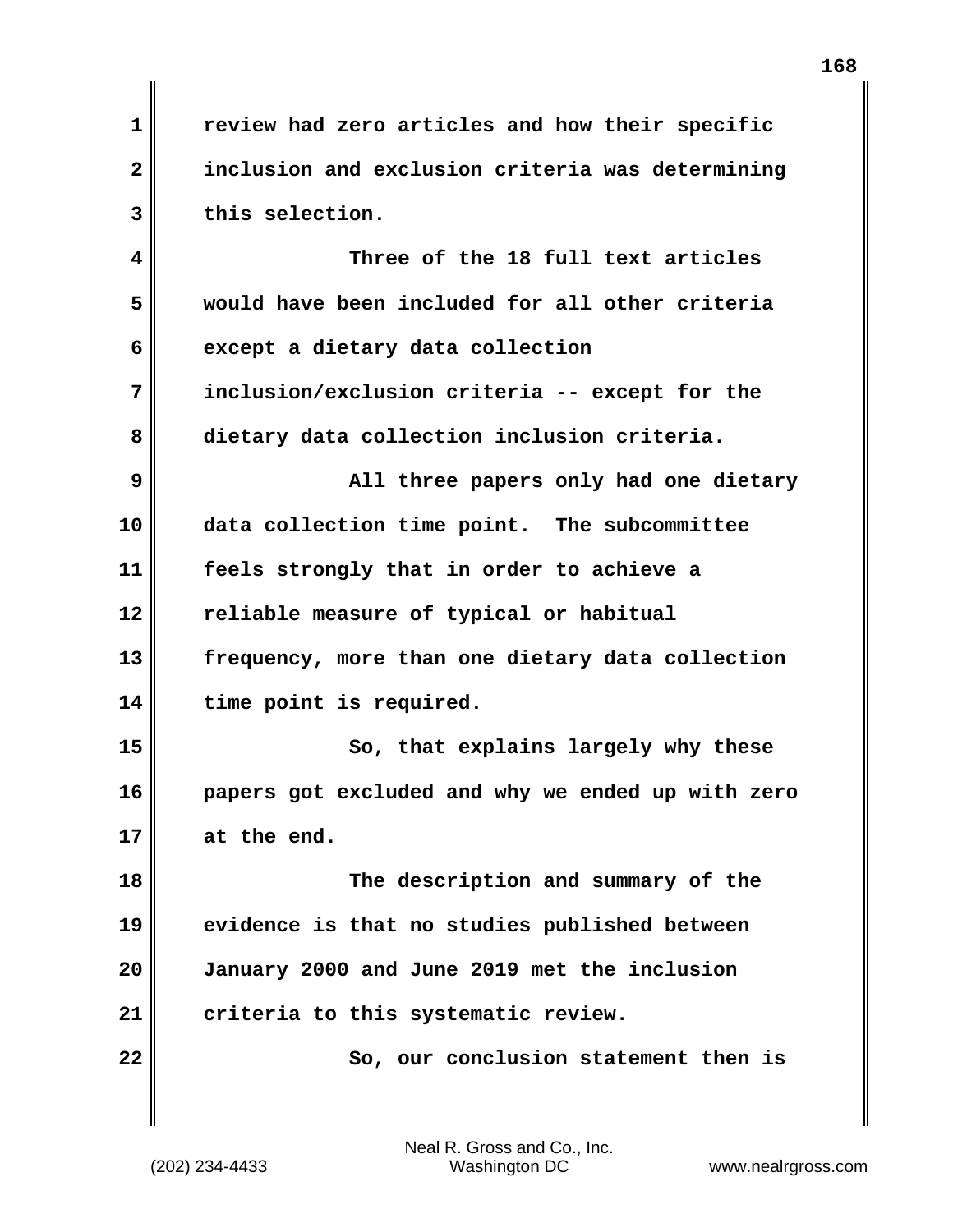| $\mathbf 1$  | that there's no evidence based on our criteria    |
|--------------|---------------------------------------------------|
| $\mathbf{2}$ | on criteria to determine if there's a             |
| 3            | relationship between the frequency of eating and  |
| 4            | all-cause mortality.                              |
| 5            | And, that spells it out in a little               |
| 6            | more detail there, but that's pretty much the     |
| 7            | bottom line of our review of almost 5,000         |
| 8            | publications.                                     |
| 9            | A search has been conducted and the               |
| 10           | subcommittee is currently in the screening        |
| 11           | process for the questions on frequency of eating  |
| 12           | and growth, size, body composition, overweight,   |
| 13           | obesity, cardiovascular disease, type 2 diabetes, |
| 14           | gestational weight gain, and postpartum weight    |
| 15           | loss.                                             |
| 16           | Because the significant overlap in                |
| 17           | search results, these remaining questions will be |
| 18           | handled by a combined search strategy to reduce   |
| 19           | the number of duplicate records being screened.   |
| 20           | This search includes about 35,000                 |
| 21           | articles that are currently being screened        |
| 22           | independently by two NESR analysts.               |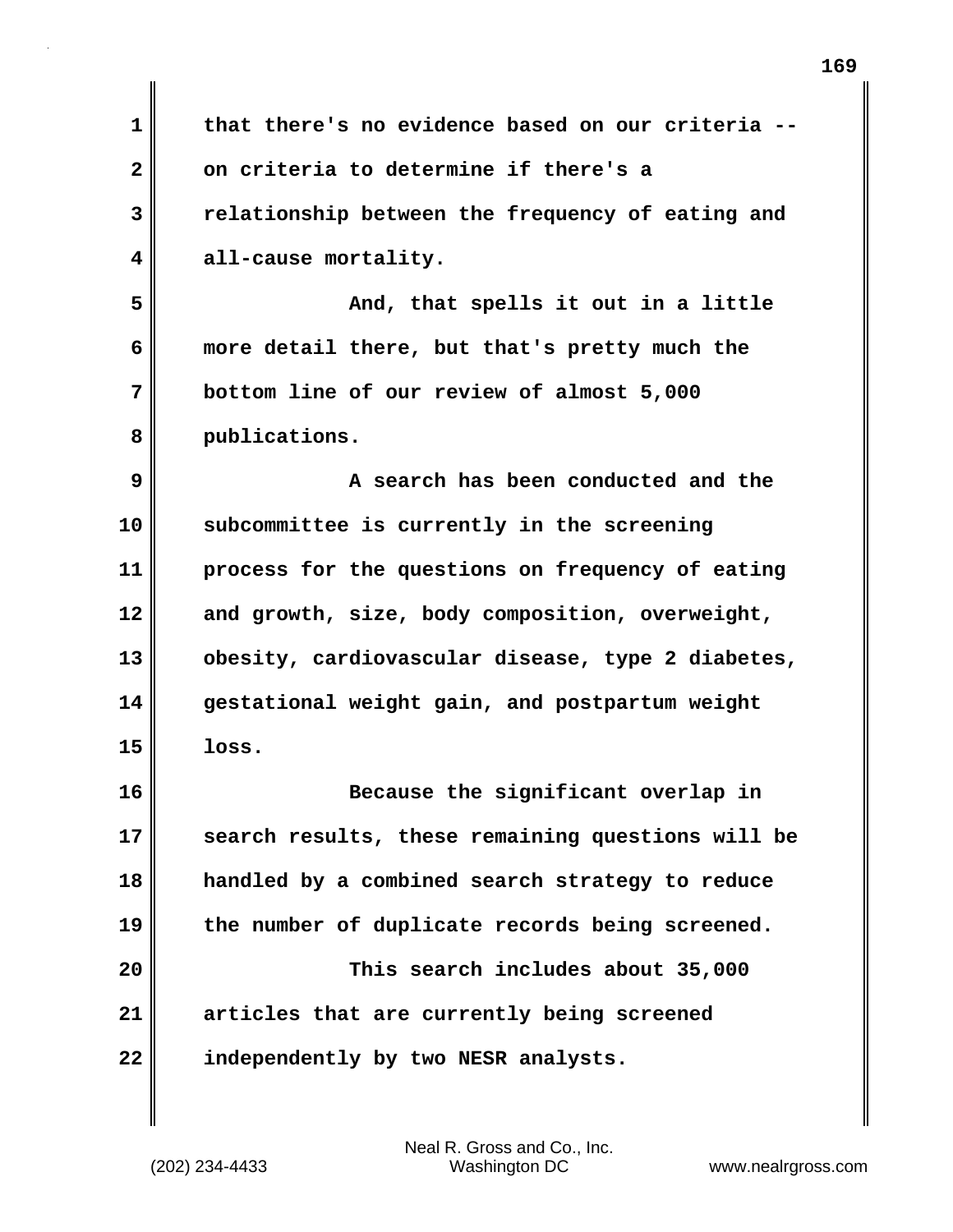| 1  | The next question this subcommittee              |
|----|--------------------------------------------------|
| 2  | plans to address, the growth, size, body         |
| 3  | composition, and risk of overweight and obesity  |
| 4  | is in review.                                    |
| 5  | So, I want to thank, again, the                  |
| 6  | subcommittee members for their hard work on this |
| 7  | and we've done one complete project at this      |
| 8  | point.                                           |
| 9  | Thanks very much.                                |
| 10 | VICE CHAIR KLEINMAN: So, it's open               |
| 11 | for comments or questions.                       |
| 12 | Kay?                                             |
| 13 | MEMBER DEWEY: Thank you, Kay Dewey.              |
| 14 | So, I have a question about the                  |
| 15 | criteria for the number of dietary days that you |
| 16 | described.                                       |
| 17 | What if it's an experimental study?              |
| 18 | Is that criterion only applied to observational  |
| 19 | studies or is that also for experimental studies |
| 20 | where they might manipulate the frequency of     |
| 21 | eating?                                          |
| 22 | I think we had a<br>MEMBER HEYMSFIELD:           |
|    |                                                  |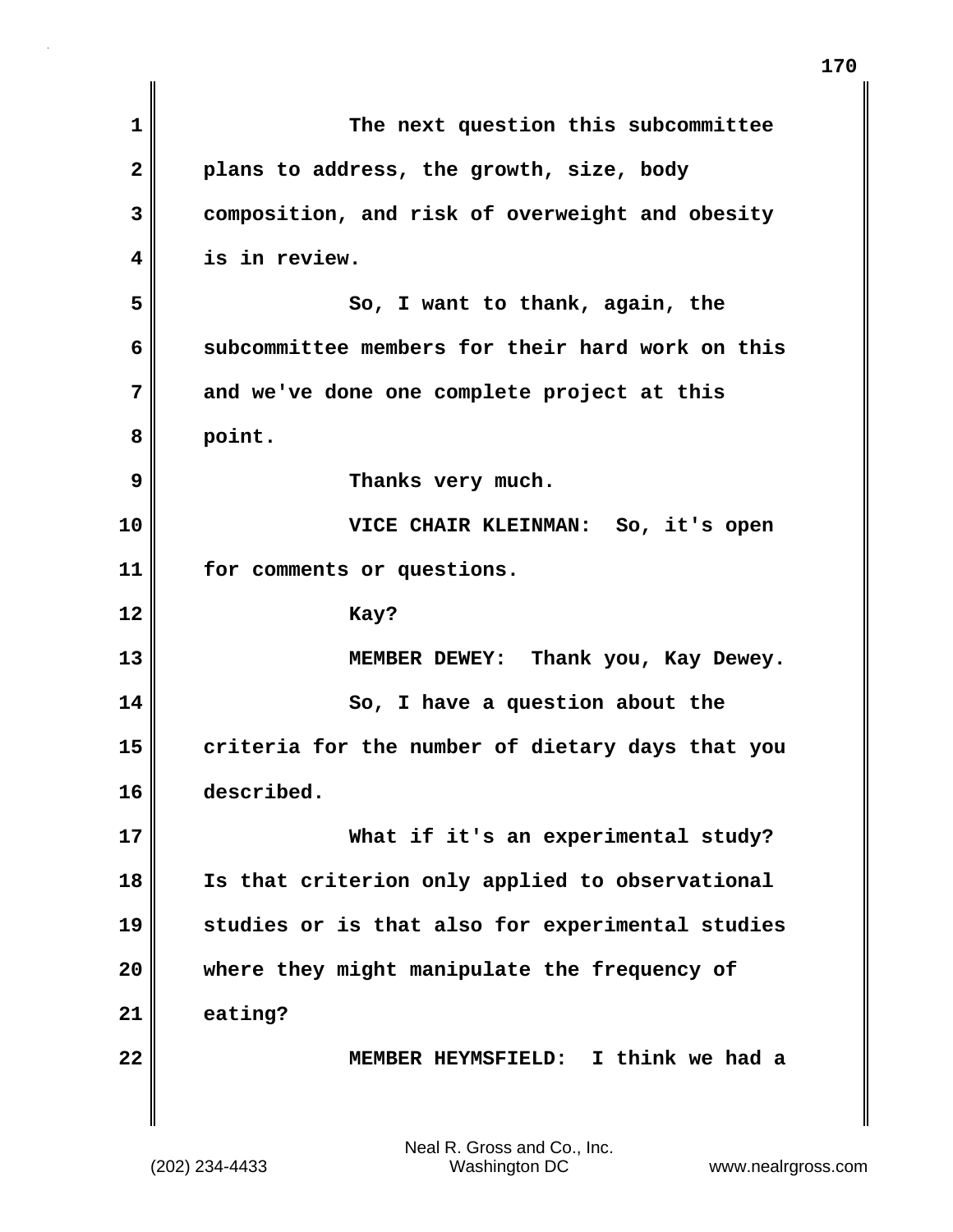**1 proviso in there for randomized trials, didn't 2 we, Rick? I want to say Rick weighed in on this 3 to some extent. 4 MEMBER LEIDY: No. So, I mean, the 5 criteria that you talked about was just for 6 primarily for randomized controlled trials -- 7 MEMBER HEYMSFIELD: Right. 8 MEMBER LEIDY: -- you need two 9 different time points? 10 MEMBER HEYMSFIELD: Yes. 11 MEMBER LEIDY: We were thinking a lot 12 for the -- more of the observational studies 13 where they would have dietary -- or not dietary 14 recalls of food frequency questionnaires. 15 When you look at how they're assessed, 16 they're generally over a longer period of time. 17 So, technically, they would meet the criteria 18 because it's a minimum of three days when you 19 look at our criteria. 20 So, the three days, we were in the 21 mind set was randomized controlled trials were 22 what you would think of recalls or that type of**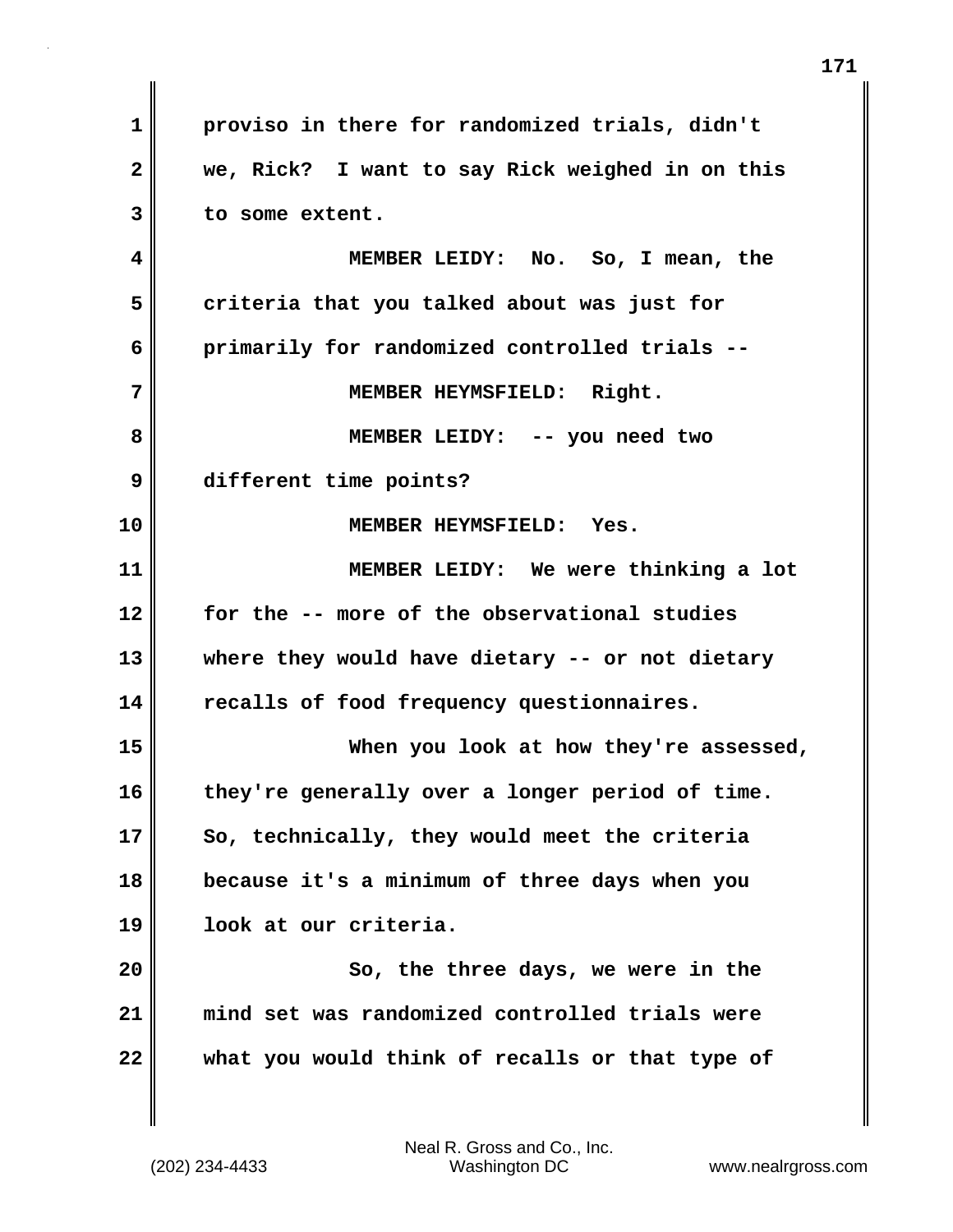**1 collection as a minimum. 2 The food frequency questionnaires 3 would be included within that criteria because 4 they generally are asking over a long period of**  $5$   $\parallel$   $\times$   $\times$   $\times$ **6 MEMBER DEWEY: So, if I'm 7 understanding that response, is it three days at 8 baseline and three days at the end or a total of 9 three -- 10 MEMBER LEIDY: Yes. 11 MEMBER DEWEY: -- days over two time 12 points? 13 MEMBER LEIDY: You need two different 14 time points. 15 MEMBER DEWEY: So, your minimum is 16 three days at baseline and three days at the end. 17 So, really, that's a marker of adherence. 18 MEMBER LEIDY: Carol, you're shaking 19 your head no. 20 MEMBER BOUSHEY: No, I, well, I might 21 be confused. But I thought if you were using 22 methods that were collecting dietary data one**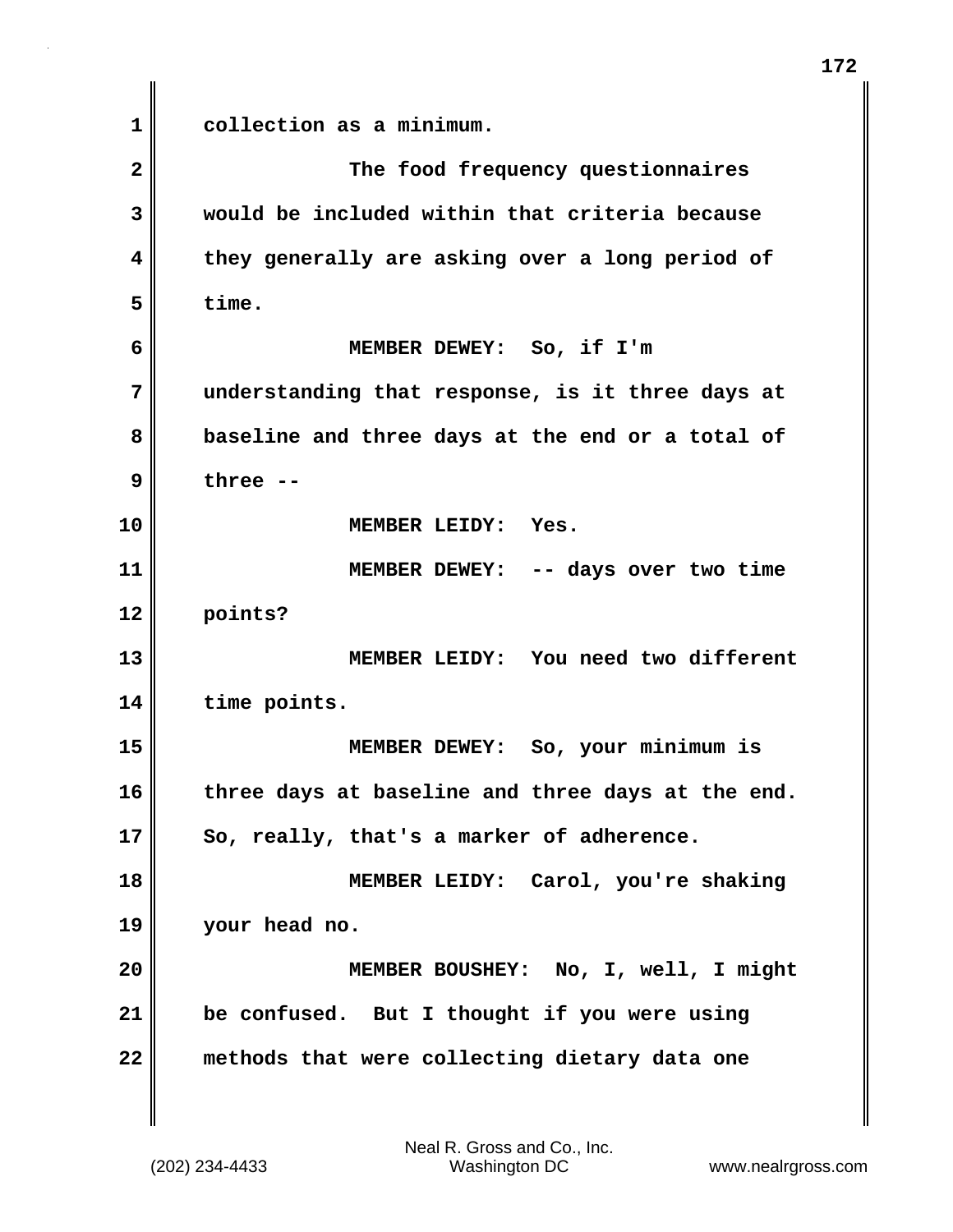**1 day, and so that can be a dietary record or a 2 dietary recall, we -- there was the decision that 3 at least three days were needed. 4 For the food frequency questionnaire, 5 it was two food frequency questionnaires, not -- 6 three never came up in the food frequency 7 questionnaire world. 8 MEMBER LEIDY: Right, because it's 9 included three days because it generally asks -- 10 MEMBER BOUSHEY: Yes. 11 MEMBER LEIDY: -- over a week or a 12 month. 13 But going back to the two time points 14 and, Rick, to -- the four of us are on the 15 Committee, I was pretty certain that it was two 16 different time points with randomized control 17 trials as well as observational studies that we 18 wanted to capture two different time courses for, 19 in this case, to answer the all-cause mortality 20 question. 21** So, it would have been two different **22 three day --**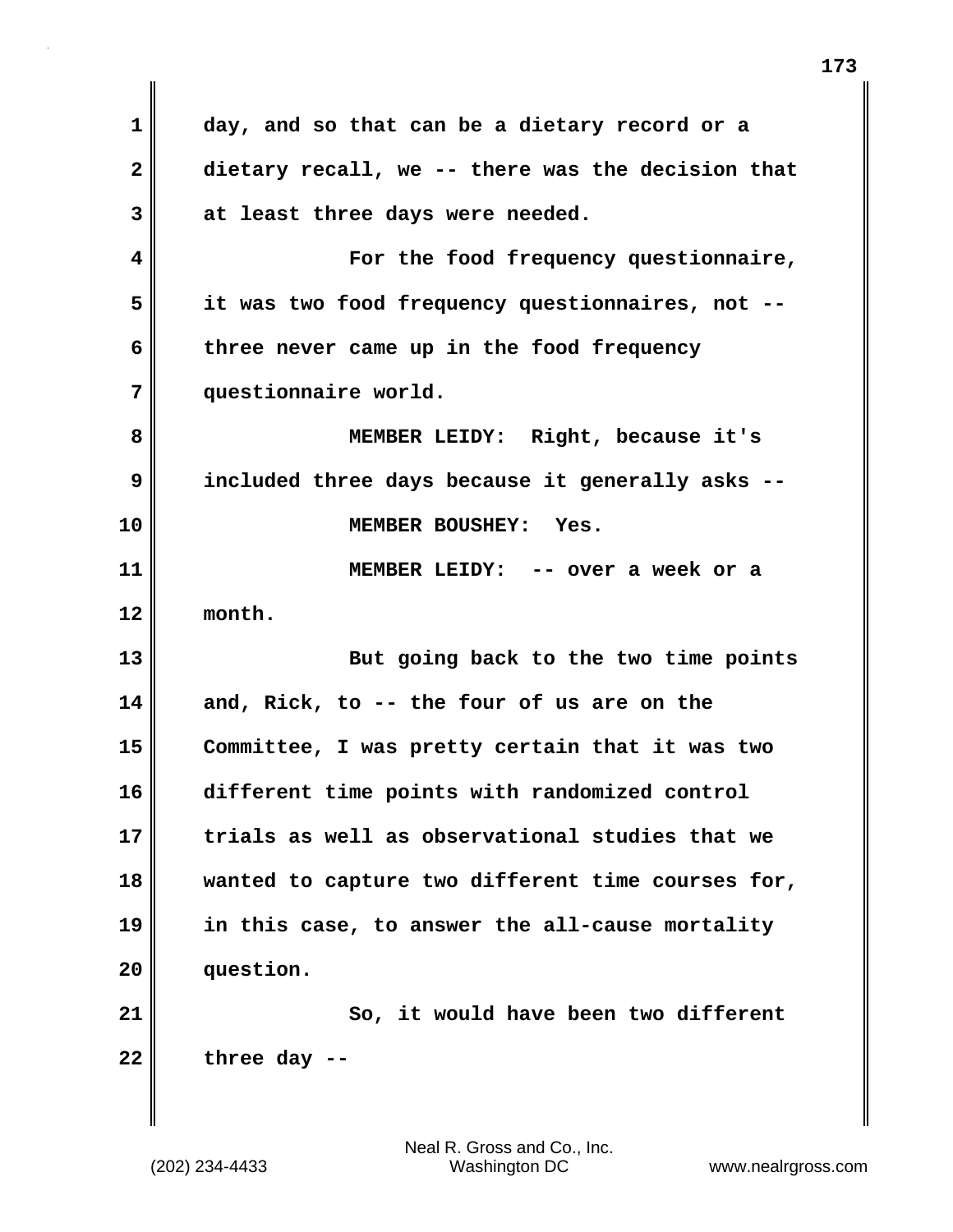| 1                       | MEMBER BOUSHEY: Right.                            |
|-------------------------|---------------------------------------------------|
| $\overline{\mathbf{2}}$ | MEMBER LEIDY: What we didn't                      |
| 3                       | establish is the time interval between those.     |
| 4                       | So, to getting to your point, if for some reason  |
| 5                       | a study -- technically, the study collected three |
| 6                       | days at baseline and then three-day records a     |
| 7                       | week later. That technically meets our criteria   |
| 8                       | because it was two different time points.         |
| 9                       | I think what we were thinking of is               |
| 10                      | that baseline and then some time point later on.  |
| 11                      | VICE CHAIR KLEINMAN: But it wasn't                |
| 12                      | meant to be a measure of adherence as much as a   |
| 13                      | measure of reliability.                           |
| 14                      | MEMBER LEIDY: Right.                              |
| 15                      | MEMBER HEYMSFIELD: Right.                         |
| 16                      | VICE CHAIR KLEINMAN: When we were                 |
| 17                      | actually accurately capturing frequency of eating |
| 18                      | over some period of time and that we had two,     |
| 19                      | three-day captures so to speak of what was        |
| 20                      | happening.                                        |
| 21                      | MEMBER DEWEY: Well, but that's                    |
| 22                      | relevant for observational studies. If it's an    |
|                         |                                                   |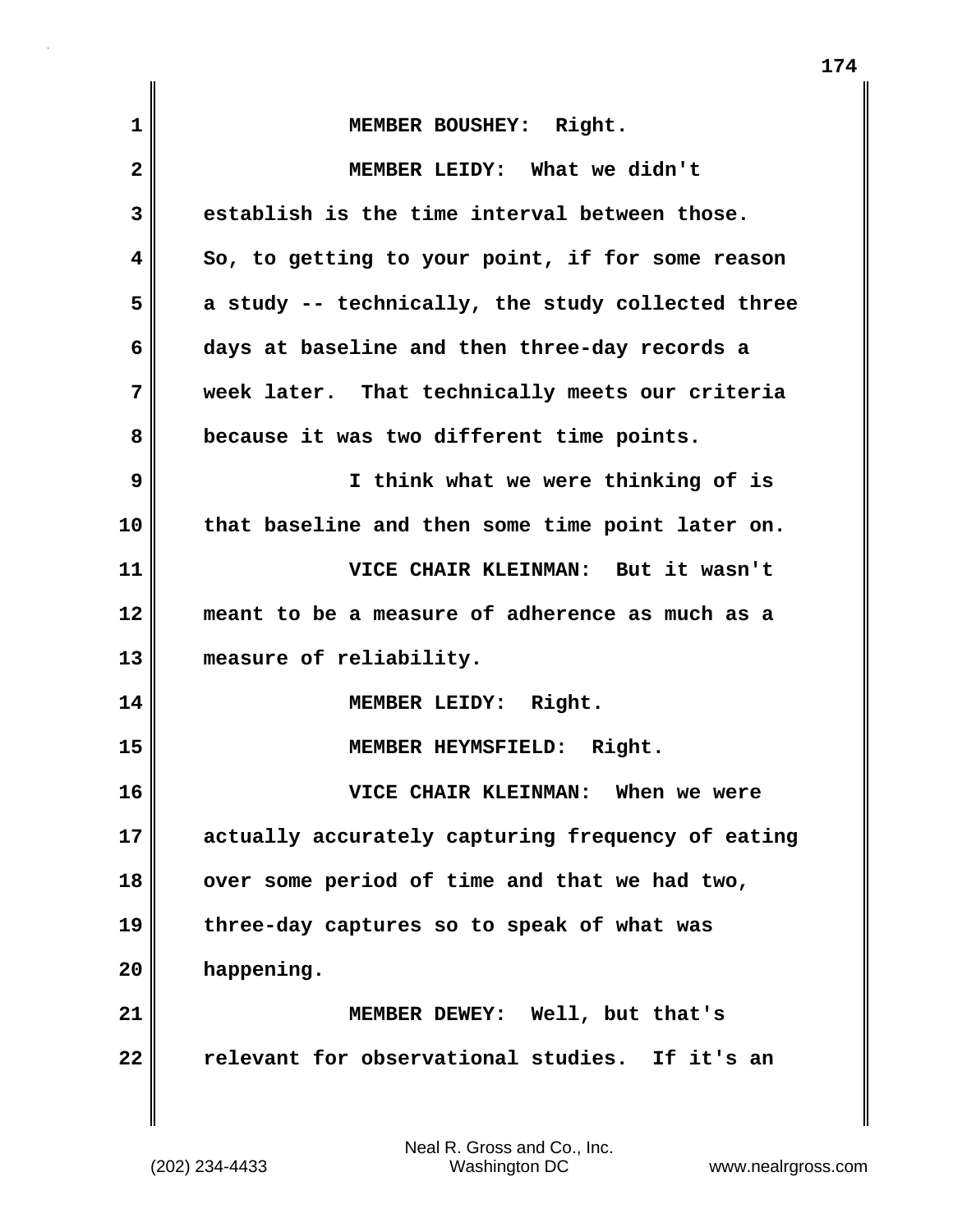| $\mathbf{1}$ | intervention trial and they've manipulated         |
|--------------|----------------------------------------------------|
| $\mathbf{2}$ | frequency of eating, then capturing data on that   |
| 3            | is a marker of compliance.                         |
| 4            | VICE CHAIR KLEINMAN: Yes.                          |
| 5            | MEMBER MATTES: Of compliance and --                |
| 6            | VICE CHAIR KLEINMAN: Both.                         |
| 7            | MEMBER MATTES: In that case, it would              |
| 8            | solve both problems.                               |
| 9            | VICE CHAIR KLEINMAN: Yes.                          |
| 10           | MEMBER MATTES: It would be                         |
| 11           | reliability and compliance.                        |
| 12           | MEMBER LEIDY: I think what we were                 |
| 13           | trying to avoid is the one day dietary records or  |
| 14           | recalls because eating patterns are different      |
| 15           | depending across the day. We didn't want to        |
| 16           | establish it longer than that, so we were trying   |
| 17           | to get away with just the one day of assessment.   |
| 18           | So, that's why making it three days and then       |
| 19           | having it over, you know, another time point       |
| 20           | would be helpful.                                  |
| 21           | MEMBER DEWEY: Yes, I don't have any                |
| 22           | problem with that for observational studies.<br>I. |
|              |                                                    |

 $\mathbf{I}$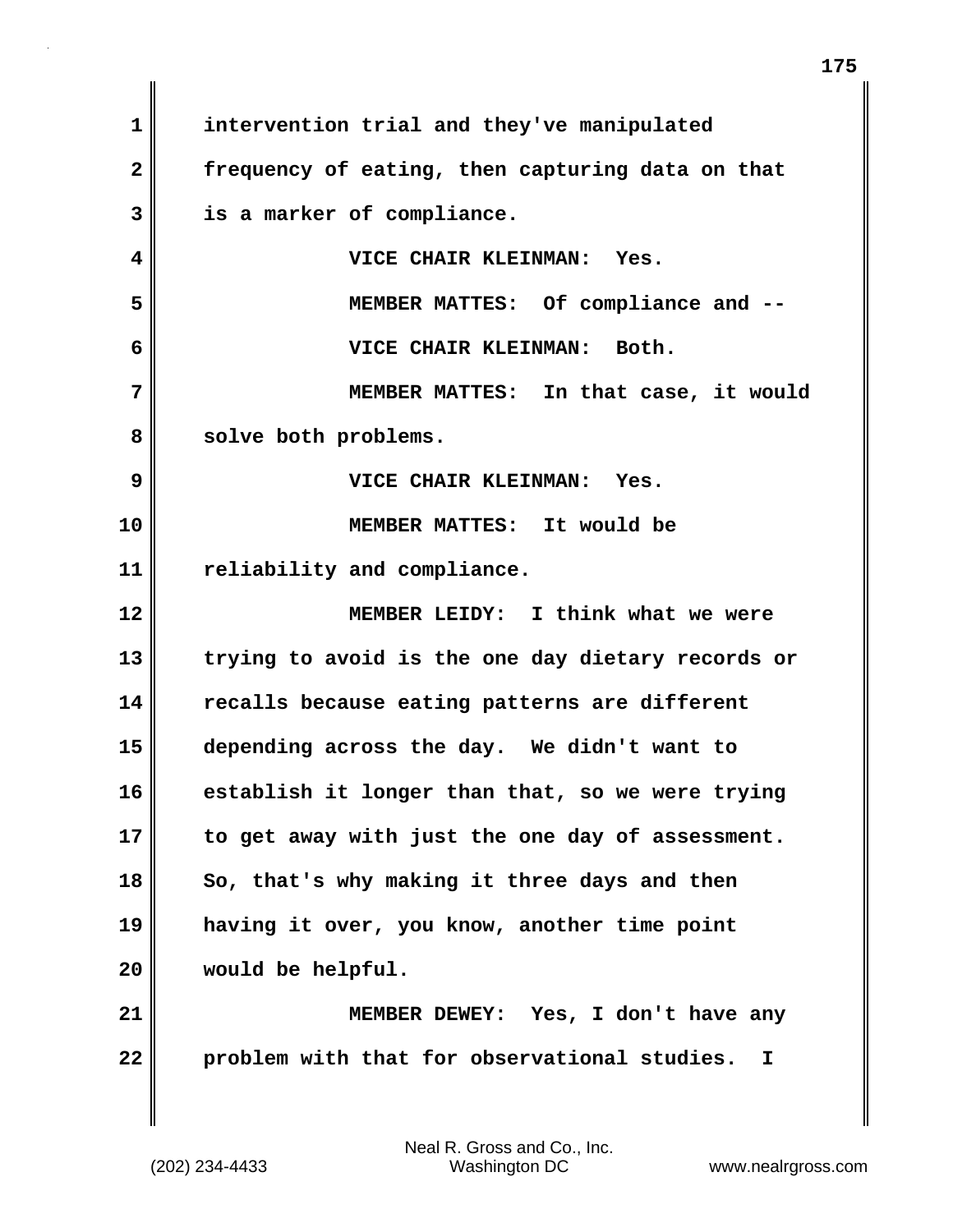| $\mathbf{1}$            | am still struggling, though, with how it applies  |
|-------------------------|---------------------------------------------------|
| $\overline{\mathbf{2}}$ | to intervention trials because an intervention    |
| 3                       | trial doesn't necessarily need to even have that  |
| 4                       | at baseline.                                      |
| 5                       | It just -- if you're randomly                     |
| 6                       | assigning people, you assume the sample size is   |
| 7                       | large enough that they're similar on frequency of |
| 8                       | eating to begin with.                             |
| 9                       | So, all you really would need would be            |
| 10                      | some marker later in the intervention period      |
| 11                      | that, yes, in fact, they differed the way you     |
| 12                      | intended them and that's a marker of compliance.  |
| 13                      | MEMBER LEIDY: So, I think we have --              |
| 14                      | MEMBER DEWEY: So, why would three                 |
| 15                      | days be required for that? That's a different     |
| 16                      | issue then, a precision of the estimate of        |
| 17                      | frequency of eating.                              |
| 18                      | MEMBER LEIDY: So, one of our points,              |
| 19                      | and then, Rick, you can comment, too, was that we |
| 20                      | think habitual frequency of eating actually is a  |
| 21                      | key confounder or a key factor in ours because    |
| 22                      | how somebody is eating at baseline can affect the |
|                         |                                                   |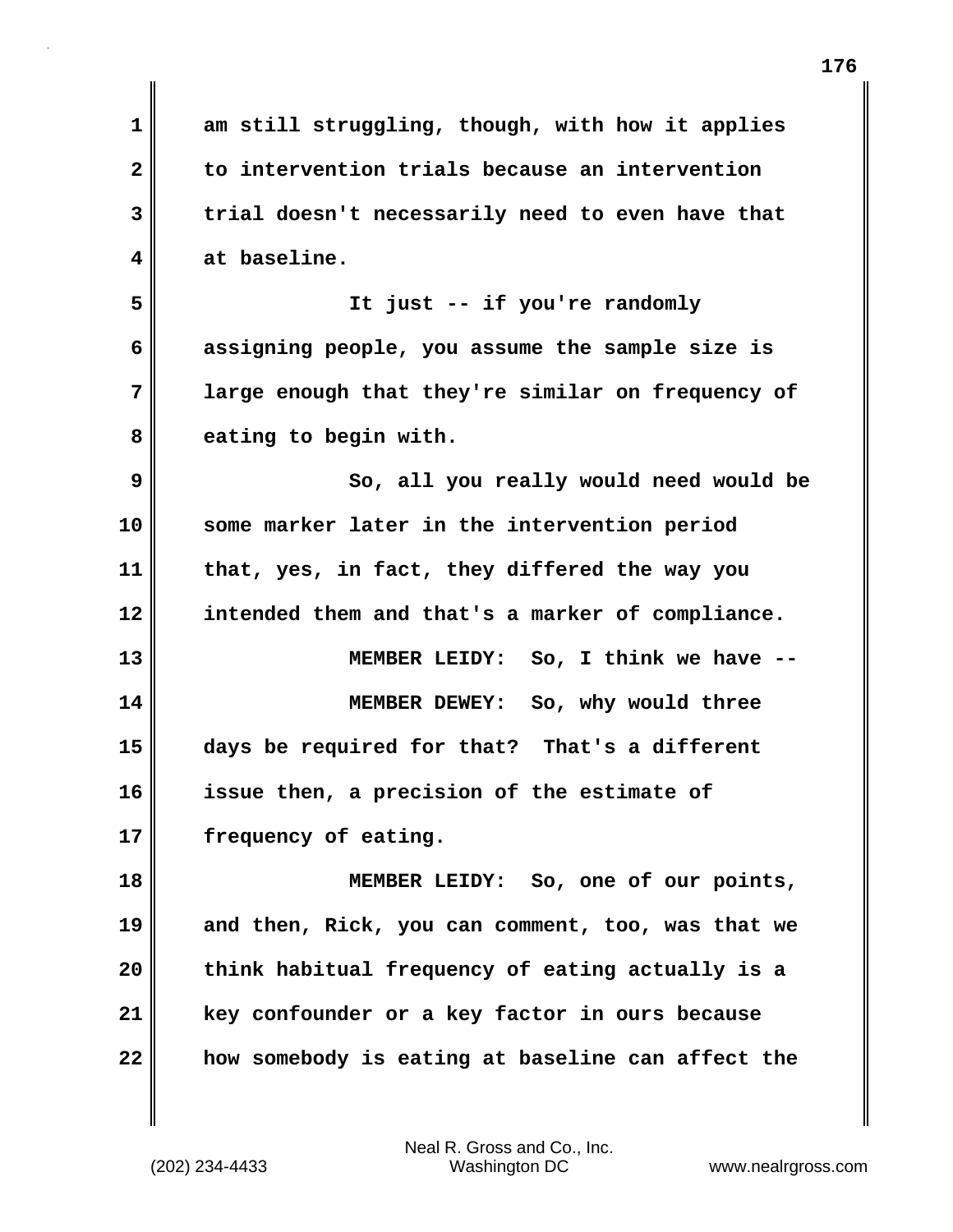**1 response in the intervention.**

| $\overline{\mathbf{2}}$ | And so, that's why we wanted to have              |
|-------------------------|---------------------------------------------------|
| 3                       | a baseline where you're actually capturing their  |
| 4                       | eating frequency and using that as part of the    |
| 5                       | criteria.                                         |
| 6                       | MEMBER DEWEY: Well, that's an                     |
| 7                       | interesting question, but that's one that would   |
| 8                       | look at, let's say, effect modification so that   |
| 9                       | you only see that effect of that intervention in  |
| 10                      | those who had high frequency to begin with or low |
| 11                      | frequency to begin with.                          |
| 12                      | But that's not the question that you              |
| 13                      | have in front of you necessarily. So, well, I     |
| 14                      | guess, a related question is, are there any       |
| 15                      | intervention trials? Because this is all moot if  |
| 16                      | there aren't.                                     |
| 17                      | I'm assuming from mortality, none of              |
| 18                      | those three were intervention trials. But for     |
| 19                      | some of your other outcomes, it's possible.       |
| 20                      | MEMBER BOUSHEY: I think the most                  |
| 21                      | important concept was the idea of frequency of    |
| 22                      | eating to be able to establish and, you know, get |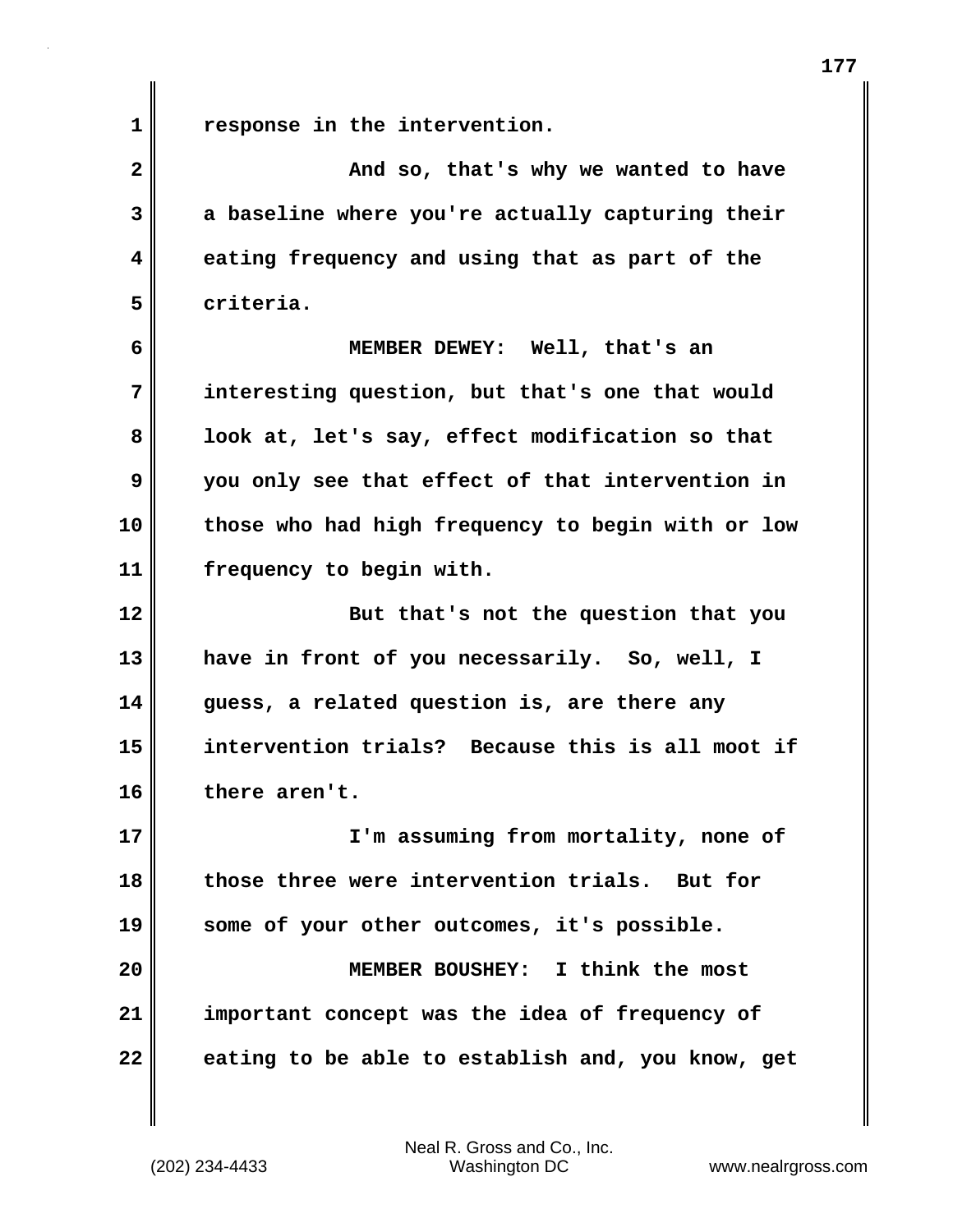**1 as close as possible what might be someone's 2 frequency of eating.**

**3 You would need to have more than one 4 day of information. I mean, that was what the 5 essence of the conversations were.**

**6 Frequency isn't -- frequency doesn't 7 have the same stable occurrence as your foods and 8 your nutrients. I mean, so, and you can also get 9 the same amount of food and nutrients in one 10 sitting or five sittings.**

**11 And so, that's really where the -- 12 what drove the decision was we -- if it's 13 frequency of eating, that's how many times a 14 person ingests one, two, or three items each time** 15 throughout a day.

**16 And then, if we wanted to somehow let 17 this be a marker, we would need more than one 18 day. And, in the end, we selected three. 19 MEMBER LEIDY: But I don't think**

**20 that's the sticking point right now, right? The 21 sticking point is the number of times we're doing 22 that.**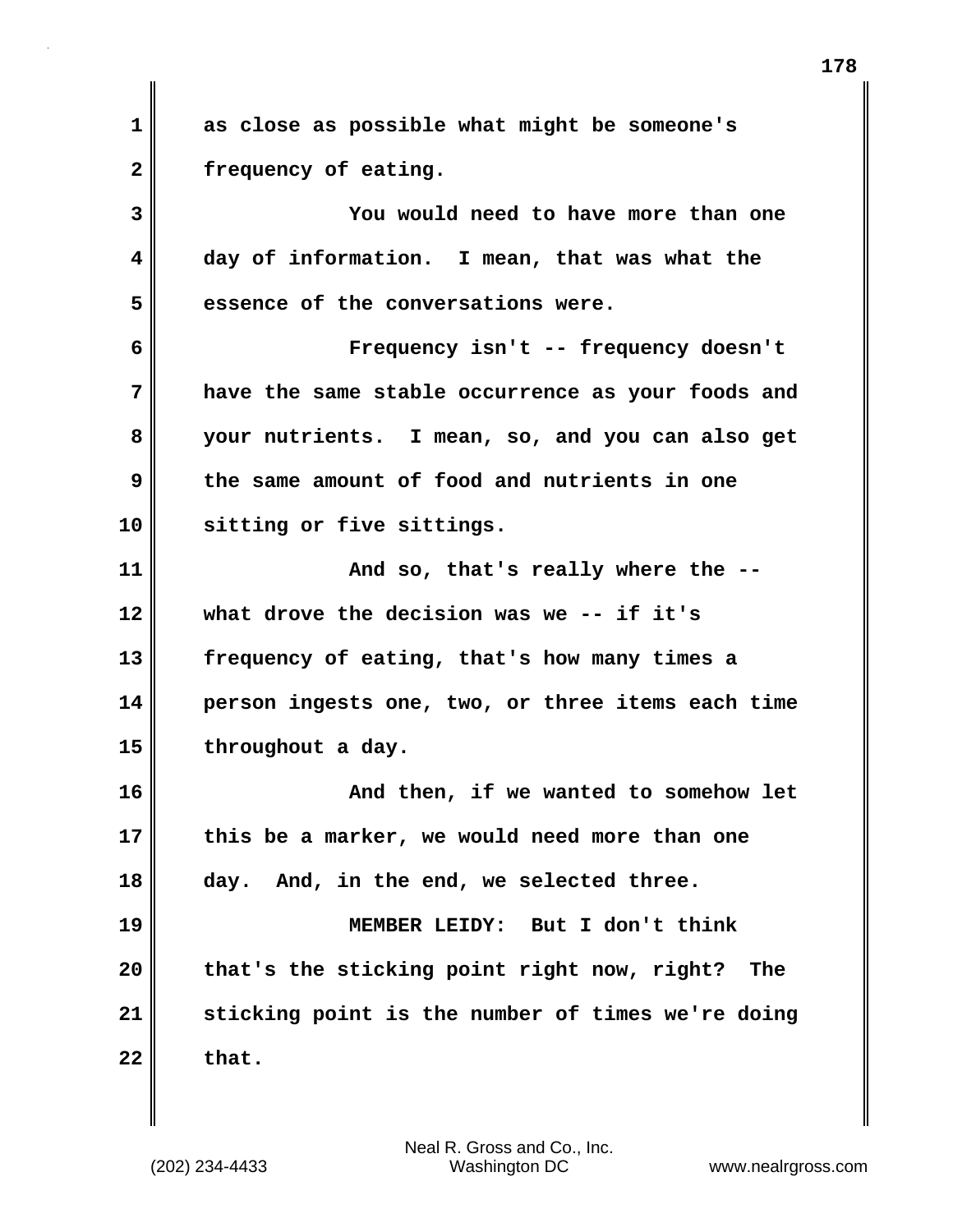**1 MEMBER DEWEY: No, the application to 2 intervention trials. 3 MEMBER LEIDY: Right, yes. 4 CHAIR SCHNEEMAN: Yes. If I 5 understand the nature of the question, I'm just - 6 - let me try and see. 7** So, I perceive that part of the **8 question is, if food frequency is studied as an 9 intervention, then does it make sense that you 10 might mark it at the beginning and then you do 11 your intervention and figure out if they're 12 following your intervention. 13 Versus, I'm doing another study and 14 I'm collecting food frequency information but I 15 may have only measured it once during the study. 16 I'm just doing it as part of what I measure but 17 it shows up in a literature search. 18 I mean, is -- I'm trying to 19 understand, is that what we're trying to 20 distinguish between? 21 VICE CHAIR KLEINMAN: Yes. And, I 22 think what you're saying is, if you prescribe the**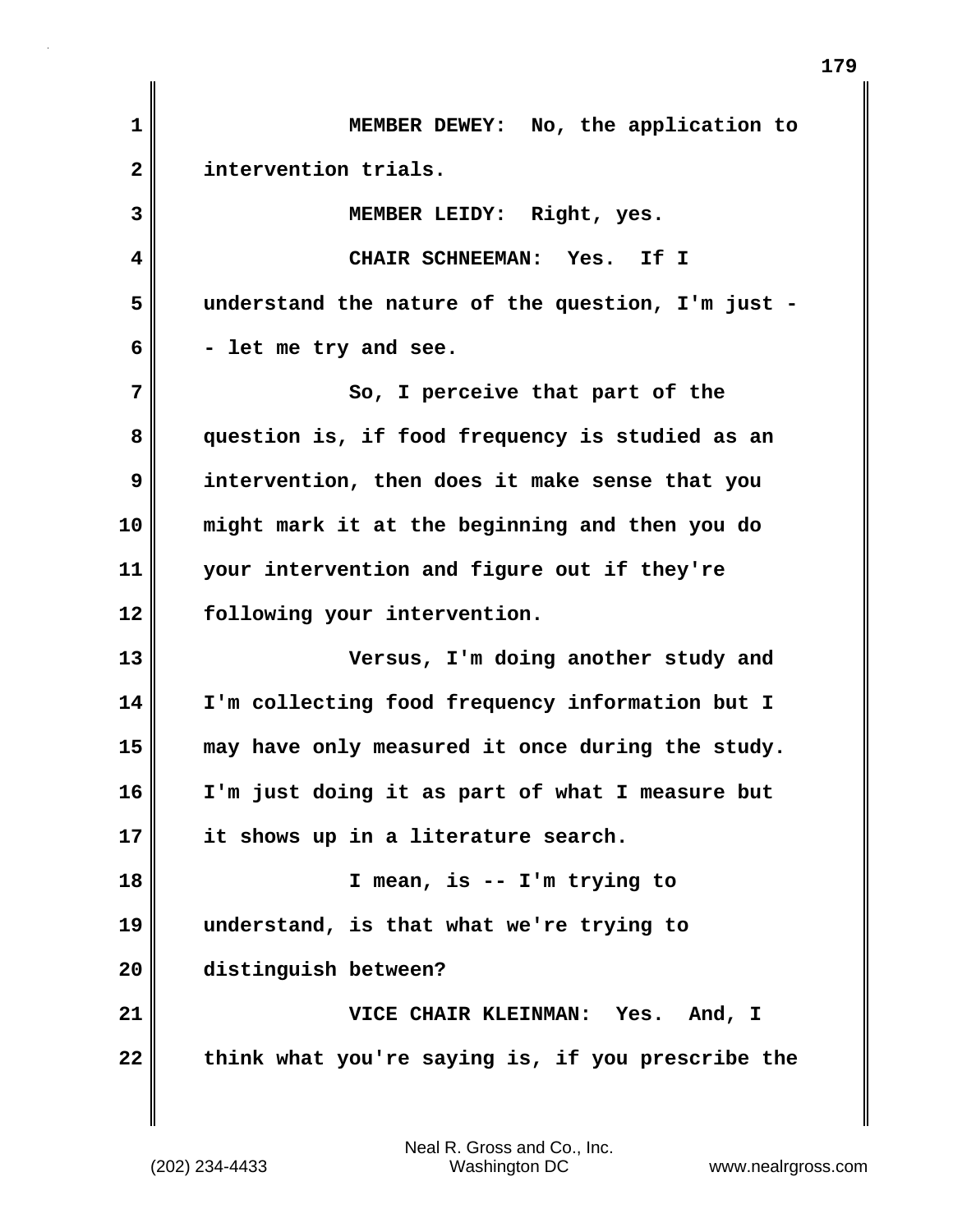**1 frequency of eating in an intervention trial, so,** 2 the subjects must consume food three times a day, **3 then this definition doesn't really apply to that 4 circumstance. 5 So, I think we should probably take 6 this back and just consider it among the group 7 because I do think that's a good point. 8 MEMBER HEYMSFIELD: Yes, it's a good 9 question. 10 MEMBER DEWEY: If I could just give an 11 example. So, for gestational -- what is your 12 outcome? It's -- 13 MEMBER DONOVAN: Gestational weight 14 gain. 15 MEMBER DEWEY: But it's also -- 16 MEMBER DONOVAN: Postpartum weight 17 retention. 18 MEMBER DEWEY: Weight gain. Yes, so, 19 there are some schools of thought that eating 20 smaller amounts more frequently during the day is 21 a positive intervention during pregnancy. 22 And so, you may not have even a**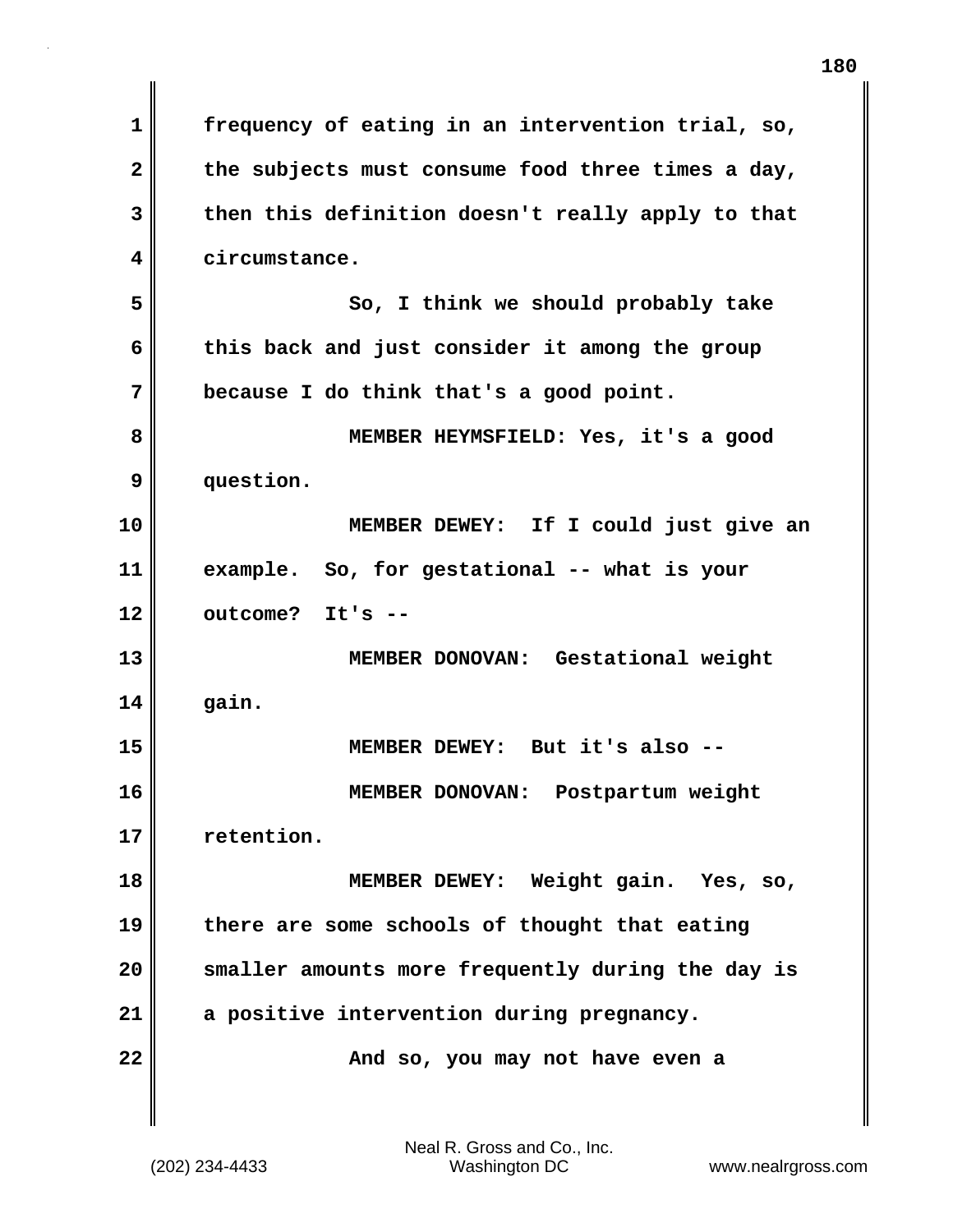**1 baseline measure but you may have randomly 2 assigned women to do that or not and your outcome 3 would be gestational weight gain. 4 So, then, it's a question of, do you 5 absolutely need three days of dietary data on 6 their frequency of eating or do you just need 7 anything at all in adherence or you don't even 8 care about whether they measured adherence. 9** So, those are the choices that you **10 have. 11 VICE CHAIR KLEINMAN: But then you 12 would want that study to continue for some period 13 of time at least. So, that couldn't -- 14 MEMBER HEYMSFIELD: Yes, more than two 15 days. 16 VICE-CHAIR KLEINMAN: -- that 17 obviously wouldn't be a one-day study. I mean, 18 nobody's thinking about that. 19 But so, over some period of time and 20 I don't know whether we need to define that 21 period of time as a criteria but over some period**

Neal R. Gross and Co., Inc.

**22 of time more than one day when one is prescribed**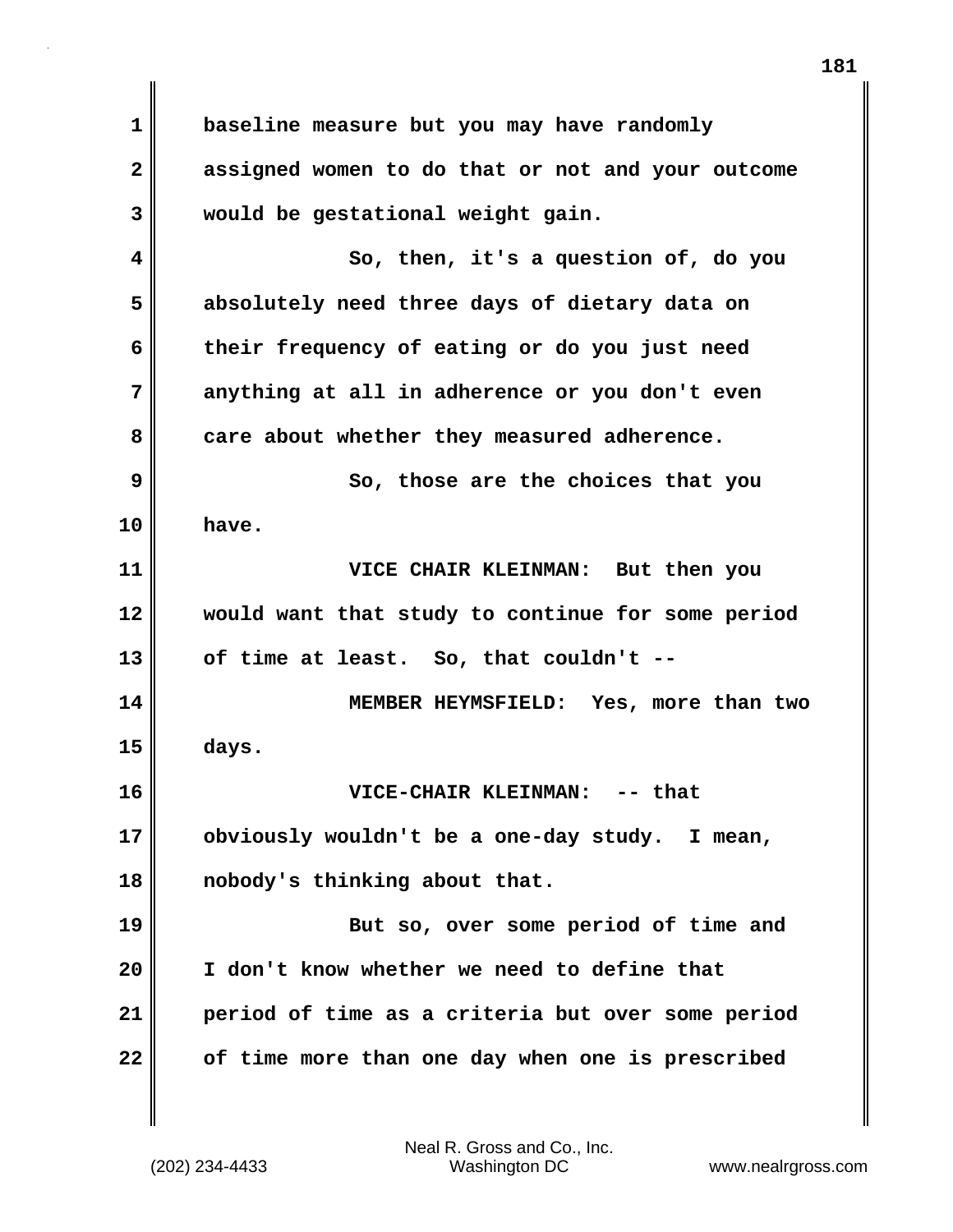| $\mathbf 1$ | a frequency of eating, is the outcome related to  |
|-------------|---------------------------------------------------|
| 2           | that prescription?                                |
| 3           | And so, I think that's what we ought              |
| 4           | to talk about.                                    |
| 5           | MEMBER MATTES: Yeah, you know, part               |
| 6           | of the motivation here was getting an accurate    |
| 7           | record of ingestive behavior is hard even in a    |
| 8           | controlled trial.                                 |
| 9           | And so, it would be just as relevant              |
| 10          | in an RCT as in an epidemiologic trial to want to |
| 11          | get at least two estimates of intake to give you  |
| 12          | some sense of the reliability of what's being     |
| 13          | reported there.                                   |
| 14          | And so, that was a good deal of the               |
| 15          | motivation. I mean, if you're -- if it's a        |
| 16          | metabolic ward study, you don't need to do this.  |
| 17          | But if you're free-living, you can be told to eat |
| 18          | x times a day. Whether you do it or not is        |
| 19          | another matter.                                   |
| 20          | VICE CHAIR KLEINMAN: But it becomes               |
| 21          | an issue of compliance just as that -- in that    |
| 22          | circumstance, it's an issue of compliance.        |
|             |                                                   |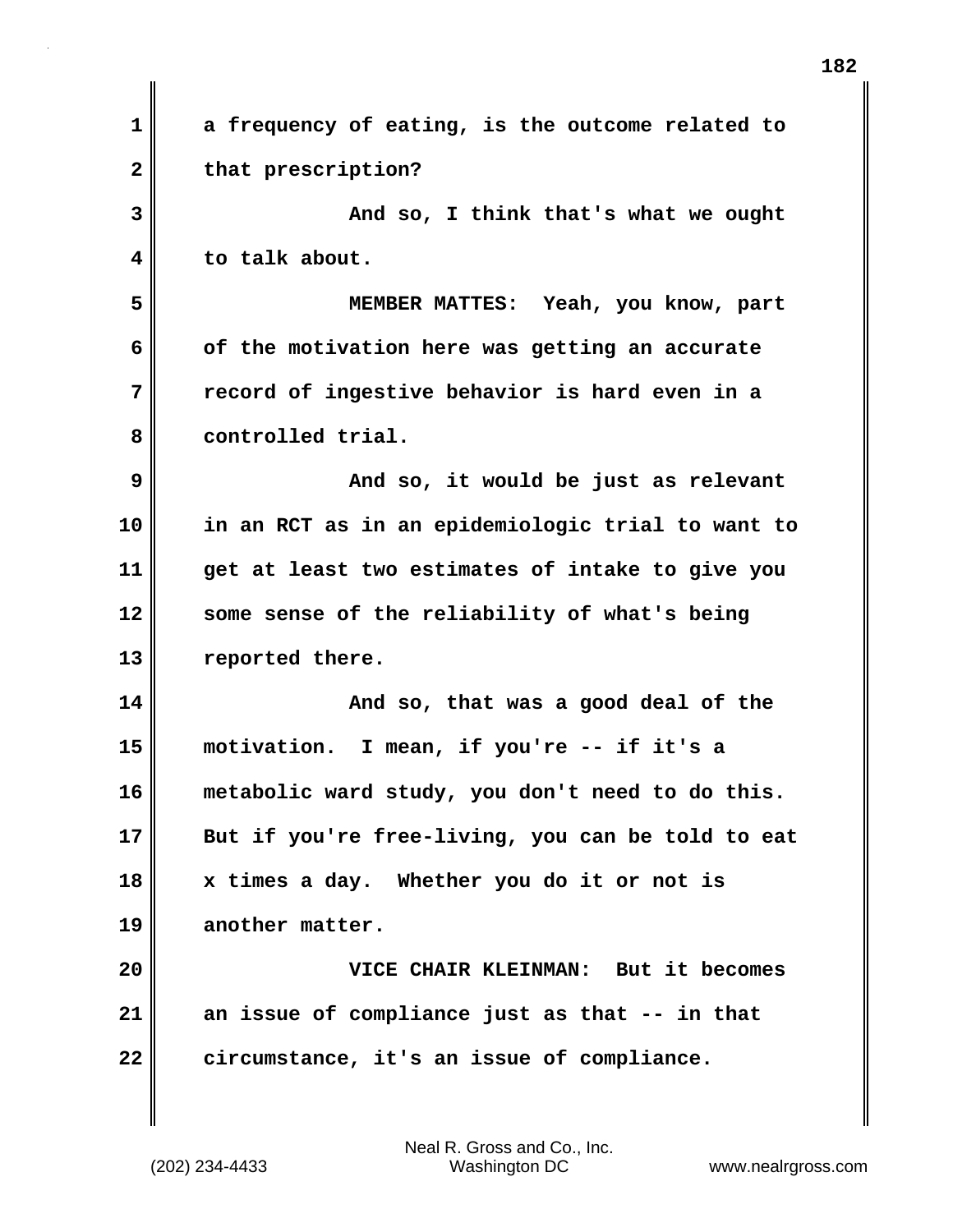| 1            | MEMBER LEIDY: And, just to comment,               |
|--------------|---------------------------------------------------|
| $\mathbf{2}$ | you brought it up but it might have been conveyed |
| 3            | a little bit differently.                         |
| 4            | So, there were 18 studies that                    |
| 5            | initially got down and then to zero. Only three   |
| 6            | of the 18 were actually excluded because of the   |
| 7            | dietary collection approach.                      |
| 8            | So, there were still a number of other            |
| 9            | reasons that would be typical what you'd see in   |
| 10           | our other included and exclusion.                 |
| 11           | And, that's what we're worried about              |
| 12           | initially that maybe assigning that level of      |
| 13           | dietary intake might be a problem but I don't     |
| 14           | think that's going to be the case, especially not |
| 15           | moving forward given the number that we have.     |
| 16           | And then, to your point, too, we do               |
| 17           | have a minimum of eight weeks. So, theoretically  |
| 18           | in this, there is a minimum of eight weeks in     |
| 19           | duration to -- for the intervention trials.       |
| 20           | MEMBER SABATE: I have a question.<br>On.          |
| 21           | these three --                                    |
| 22           | VICE CHAIR KLEINMAN: Just say your                |
|              |                                                   |
|              |                                                   |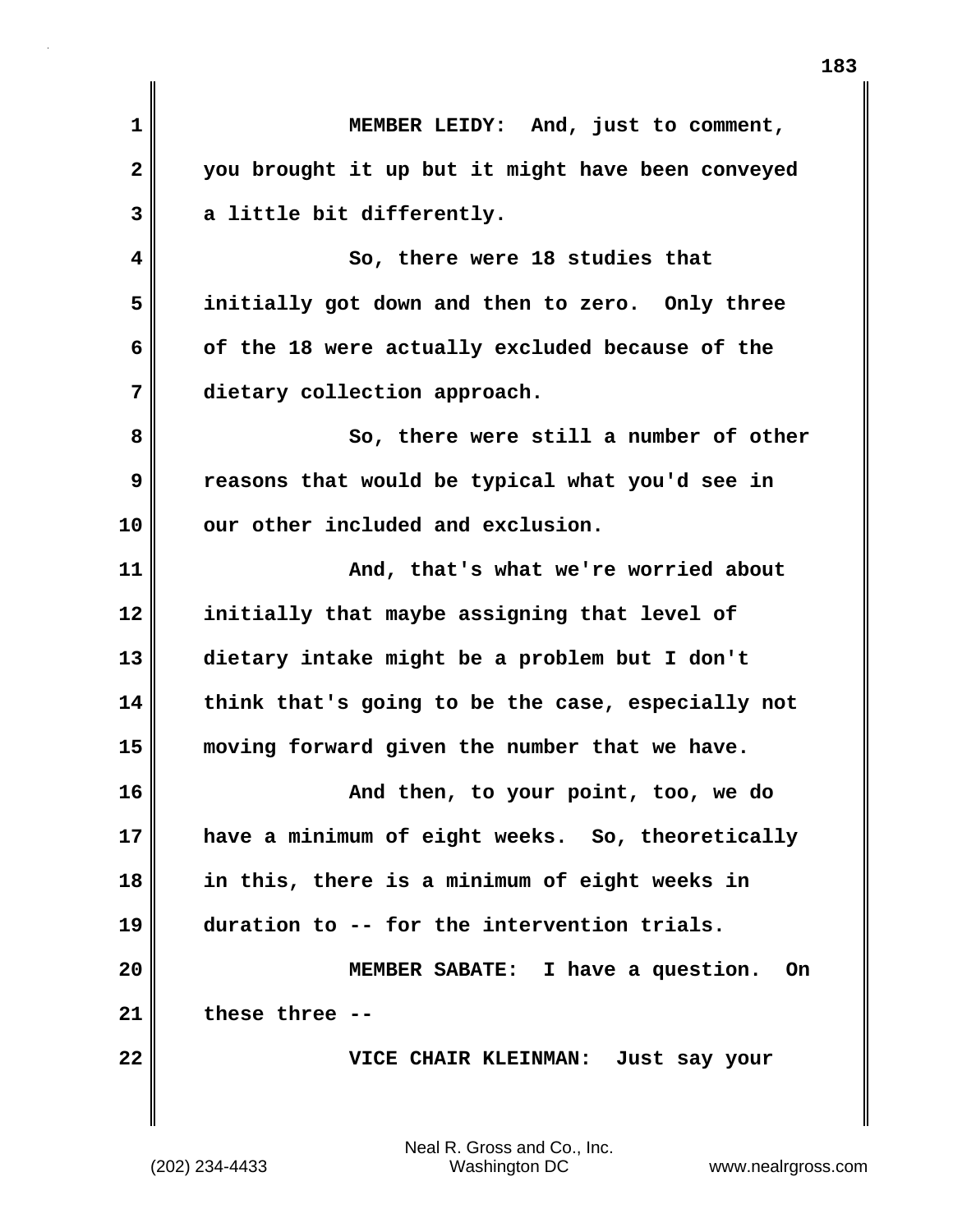**1 name. 2 MEMBER SABATE: I'm sorry, Joan 3 Sabate. 4 On these three that finally, I mean, 5 were excluded, I mean, those were randomized 6 clinical trials or were they observational 7 studies? 8 MEMBER HEYMSFIELD: Observational. 9 MEMBER SABATE: Okay. Because going 10 back to slide number eight, when you say 11 inclusion criteria, it looks like it is written 12 in a way that it's only for intervention trials. 13 That you have 15 participants or 30 14 participants or power calculations. I think this 15 in relation to the outcome of total mortality 16 doesn't match. You're trying to do total 17 mortality with only 15 participants or 30. 18 So, I'm saying there is a mismatch 19 between the methods and the outcome being 20 studied. So, probably this protocol has to be 21 refined or at least edited in a way. 22 MEMBER HEYMSFIELD: Thank you.**

**184**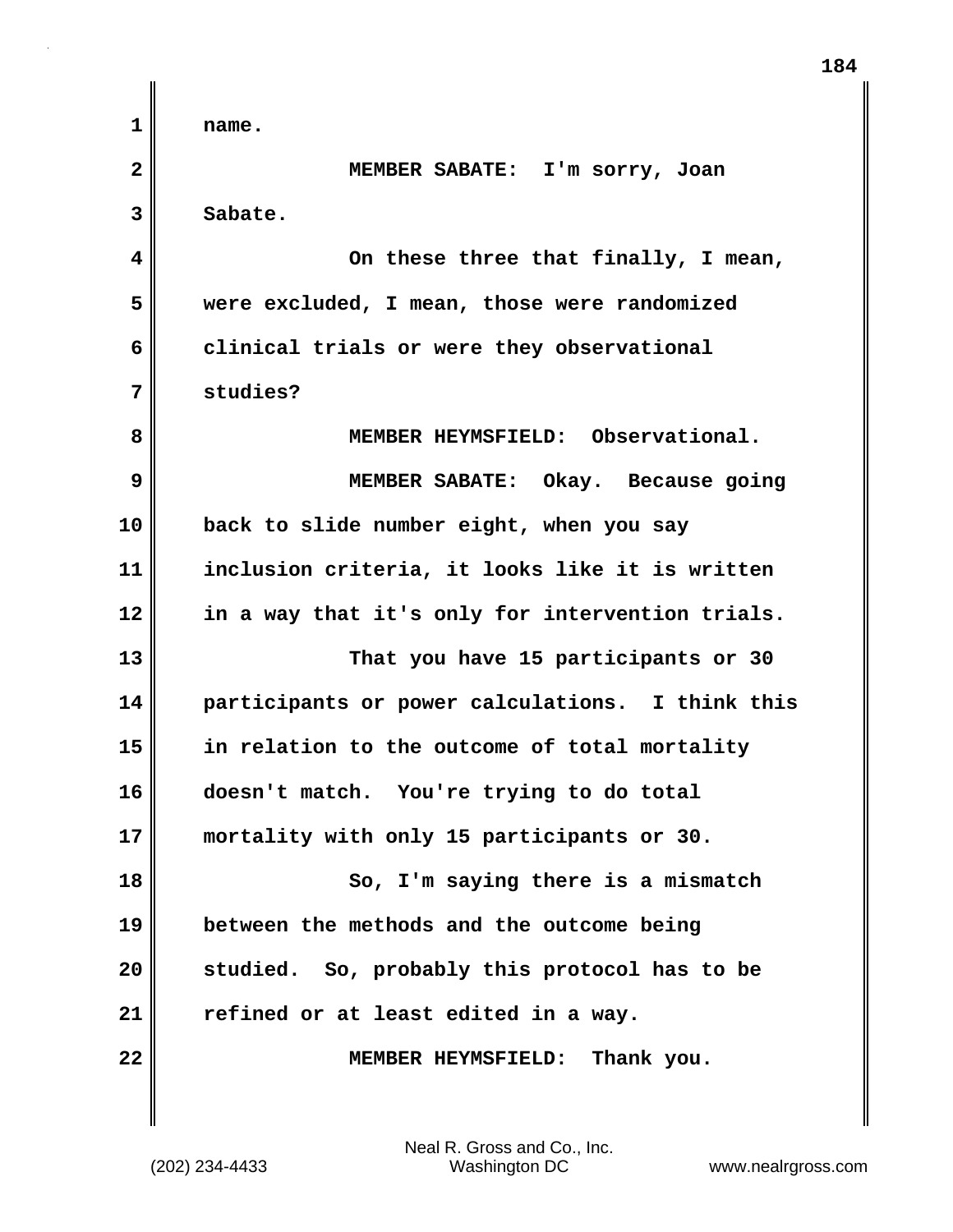| $\mathbf{1}$            | MEMBER NOVOTNY: Rachel Novotny.                   |
|-------------------------|---------------------------------------------------|
| $\overline{\mathbf{2}}$ | I actually, you know, was thinking of             |
| 3                       | a much broader question. I don't think we had     |
| 4                       | any criteria for diet assessment for any of the   |
| 5                       | other protocols.                                  |
| 6                       | So, do we have one? I'm thinking sort             |
| 7                       | of as a committee, do we have one? I mean, most   |
| 8                       | of the NHANES work is going to be one day. So,    |
| 9                       | just I'm thinking as a committee, we probably     |
| 10                      | should think about that.                          |
| 11                      | And I'm trying to reconcile, and                  |
| 12                      | Carol, you made a comment, maybe you can explain  |
| 13                      | more deeply that foods are more stable than       |
| 14                      | frequency of eating or something like that.       |
| 15                      | But, to me, it's not so intuitive why             |
| 16                      | any of our other questions wouldn't have the same |
| 17                      | issues, you know, trying to get daily nutrient or |
| 18                      | daily food patterns. So, maybe we should be       |
| 19                      | thinking collectively about diet assessment.      |
| 20                      | VICE CHAIR KLEINMAN: Yeah, I mean we              |
| 21                      | should. I think we've probably all thought about  |
| 22                      | this as we were working through this.             |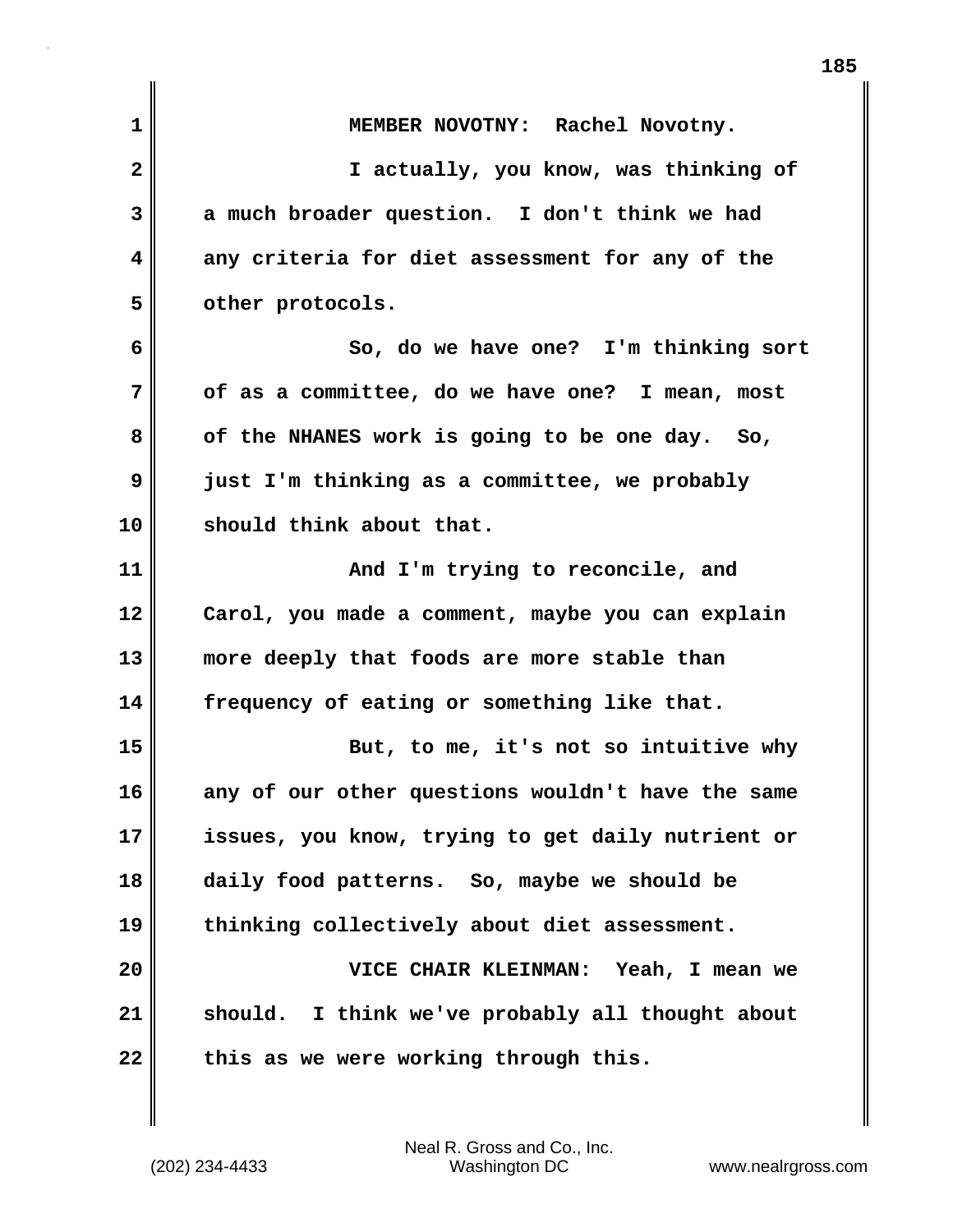| $\mathbf{1}$ | I guess the challenge is, do we end up            |
|--------------|---------------------------------------------------|
| $\mathbf{2}$ | with zero for everything that we're looking at?   |
| 3            | I don't know that we want to get into a           |
| 4            | discussion about the validity of food frequency   |
| 5            | or recall for the -- for accurate measurement     |
| 6            | assessment of intake, but that kind of is what -- |
| 7            | where we're at right now, isn't it?               |
| 8            | MEMBER NOVOTNY: Or number of days?                |
| 9            | VICE CHAIR KLEINMAN: Or number of                 |
| 10           | days.                                             |
| 11           | MEMBER BAILEY: So, when we're using               |
| 12           | the NHANES data and one day of intake, that's     |
| 13           | just when we're looking at the mean --            |
| 14           | VICE CHAIR KLEINMAN: Yes.                         |
| 15           | MEMBER BAILEY: -- not the population              |
| 16           | distribution? When we look at the population      |
| 17           | distribution, we have two days adjusted for usual |
| 18           | intake. The mean is really invariant. It's the    |
| 19           | tails of the distributions that change, at least  |
| 20           | for food and nutrients. I don't know as much      |
| 21           | about frequency of eating.                        |
| 22           | MEMBER BOUSHEY: I mean, that's the                |
|              |                                                   |

I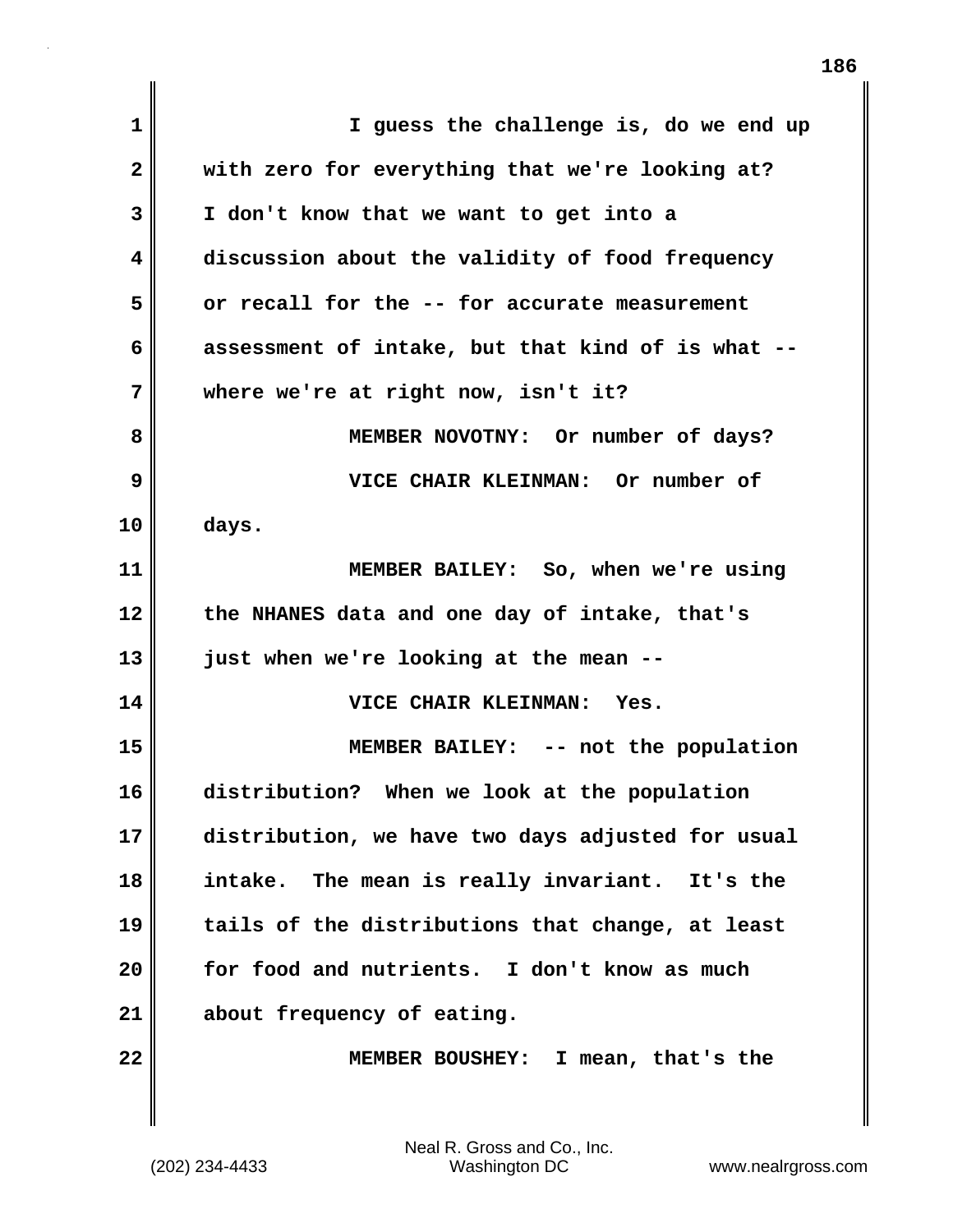**1 unique thing about this one. We are not 2 measuring any foods or nutrients. It's just -- 3 VICE CHAIR KLEINMAN: Time. 4 MEMBER BOUSHEY: It's just if it 5 occurred. It's just a little, it's like how many 6 times did you get gas in your car last week? 7 MEMBER MAYER-DAVIS: So, can I chime 8 in here? So, I've -- I was a little worried in 9 listening to this about the three days. 10 In an ideal world, absolutely, at 11 least. You know, but I am a little bit concerned 12 about throwing -- just throwing out any study 13 that has two days of dietary data and everything 14 about the study meets criteria rather than three 15 days, for example. I have no idea if that was 16 the case, but just as an example. 17 I'm wondering if there's a way to, you 18 know, make that criteria a little less stringent 19 and have and other factors to be considered kind 20 of aspect to that so that, you know, we don't 21 miss important literature.** 22 **And, you know, as I sit here, I don't**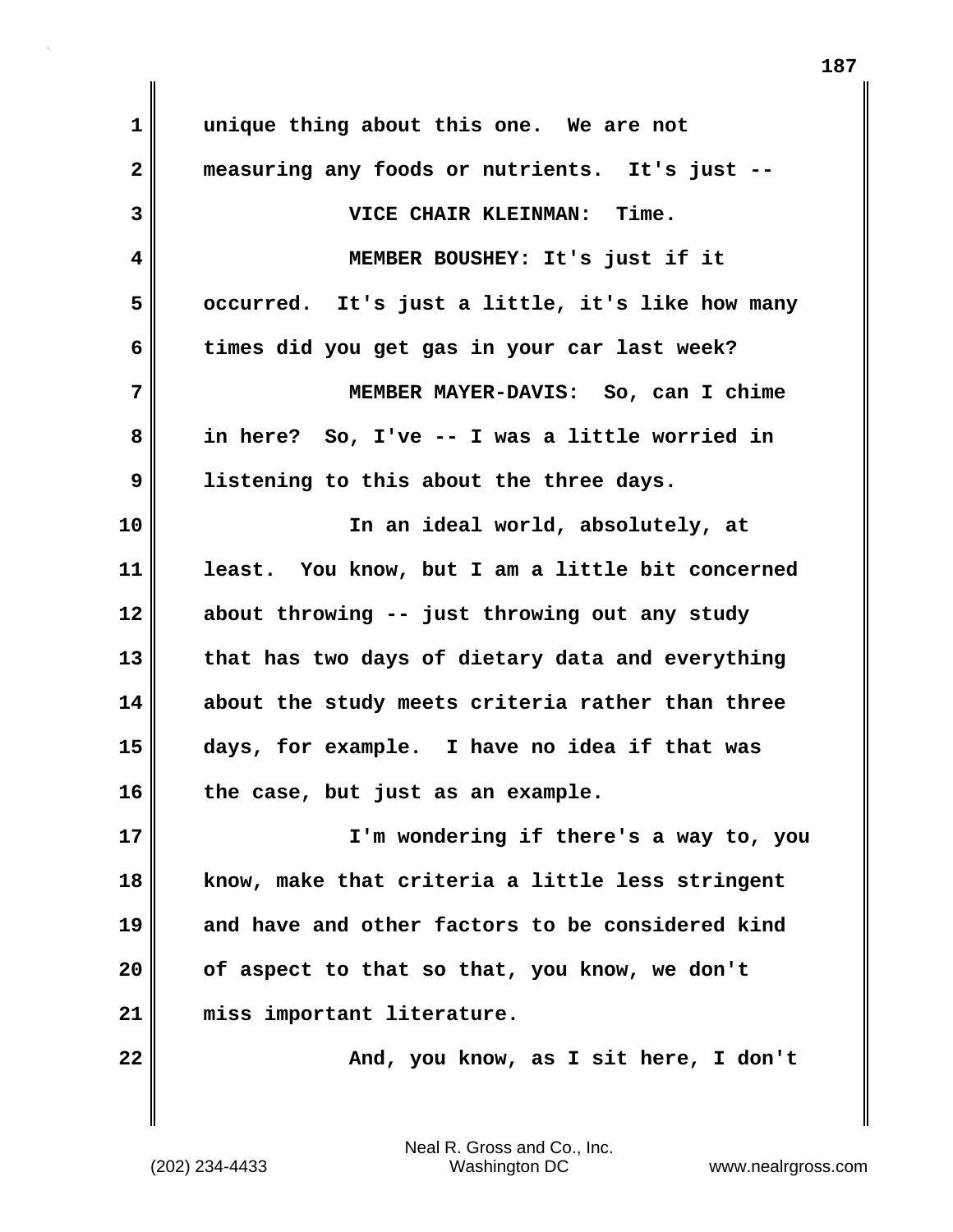| $\mathbf 1$  | know what the right thing is to do exactly. And,  |
|--------------|---------------------------------------------------|
| $\mathbf{2}$ | I do think it's a very well taken comment,        |
| 3            | Rachel, about, you know, this being a             |
| 4            | consideration really across the subcommittees. I  |
| 5            | think that is important to do.                    |
| 6            | VICE CHAIR KLEINMAN: Well, I mean, we             |
| 7            | could reframe that or recast it to say more than  |
| 8            | one day. I think we talked about that. I don't    |
| 9            | know what the others on the Committee think.      |
| 10           | MEMBER BAILEY: Well, I think it                   |
| 11           | depends on whether you're looking at an           |
| 12           | intervention or an observational study. That's    |
| 13           | what it comes down to.                            |
| 14           | VICE CHAIR KLEINMAN: Yeah, yeah.                  |
| 15           | MEMBER BAILEY: If you have a large,               |
| 16           | well-controlled clinical trial looking at         |
| 17           | postpartum weight loss in a large number of women |
| 18           | for six weeks, you would exclude that study based |
| 19           | on your criteria. Right? But that might be a      |
| 20           | relevant study.                                   |
| 21           | VICE CHAIR KLEINMAN: Yes, no, yes.                |
| 22           | No, I think -- I definitely think we need to go   |
|              |                                                   |

 $\mathbf{I}$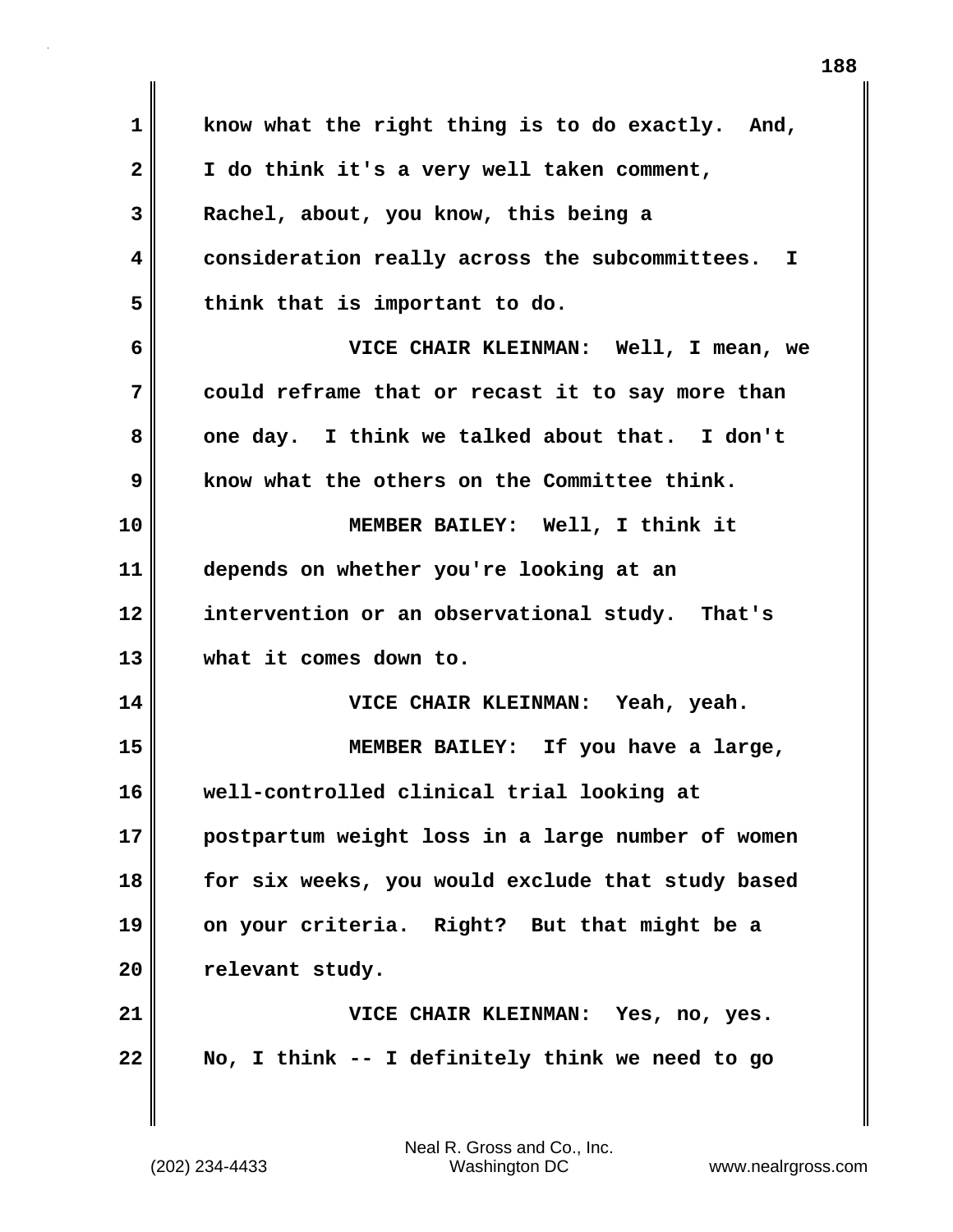**1 back and separate out intervention studies and, 2 versus observational studies and come up with -- 3 I don't mean to speak for you but -- 4 MEMBER HEYMSFIELD: No, no, I agree. 5 VICE CHAIR KLEINMAN: So, we can take 6 that back. 7 Kay? 8 MEMBER DEWEY: Kay Dewey again. 9 Prompted by what Rachel said, I'm 10 wondering whether some of the criteria for risk 11 of bias assessment might be relevant here. And, 12 I don't remember them all, maybe the staff can 13 help me. 14 But is there one for the adequacy of 15 exposure assessment? I think there is and that's 16 really what we're talking about here is the 17 adequacy of exposure assessment. 18 So, you might want to take a look at 19 that. And, if that's good enough, it doesn't 20 have to be applied as an exclusion or inclusion 21 criteria for the studies, but it would be applied 22 at the level of the grade given.**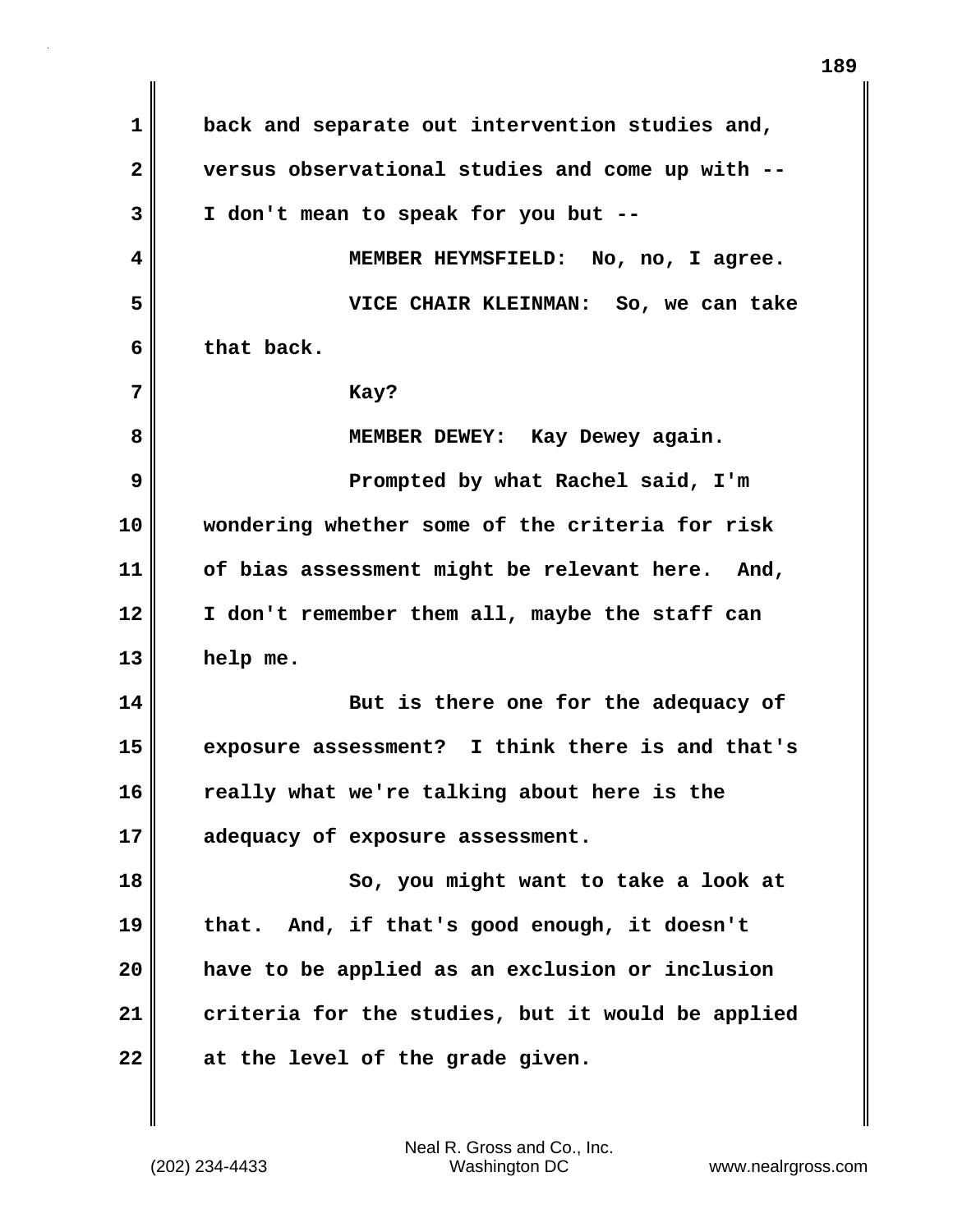| $\mathbf 1$  | And, that's how all the other                     |
|--------------|---------------------------------------------------|
| $\mathbf{2}$ | subcommittees I think are handling this now.      |
| 3            | CHAIR SCHNEEMAN: You know, I think                |
| 4            | some of these comments are probably particularly  |
| 5            | important going forward to the other outcomes     |
| 6            | that you're going to be looking at where          |
| 7            | presumably there is more evidence and there is -- |
| 8            | there are going to be more papers.                |
| 9            | I think all-cause mortality was always            |
| 10           | one where, yes, where we were going to see a lot  |
| 11           | of papers in that particular area. But I think    |
| 12           | you still have that opportunity to take those --  |
| 13           | these comments into consideration to look at      |
| 14           | those protocols.                                  |
| 15           | VICE CHAIR KLEINMAN: Any other                    |
| 16           | comments?                                         |
| 17           | MEMBER HEYMSFIELD: I think that when              |
| 18           | we framed our final conclusion we did frame it in |
| 19           | light of the definitions we used and that, you    |
| 20           | know, we qualified it a little bit. I don't know  |
| 21           | if you recall the wording, but there just weren't |
| 22           | any papers that had more than one evaluation.     |
|              |                                                   |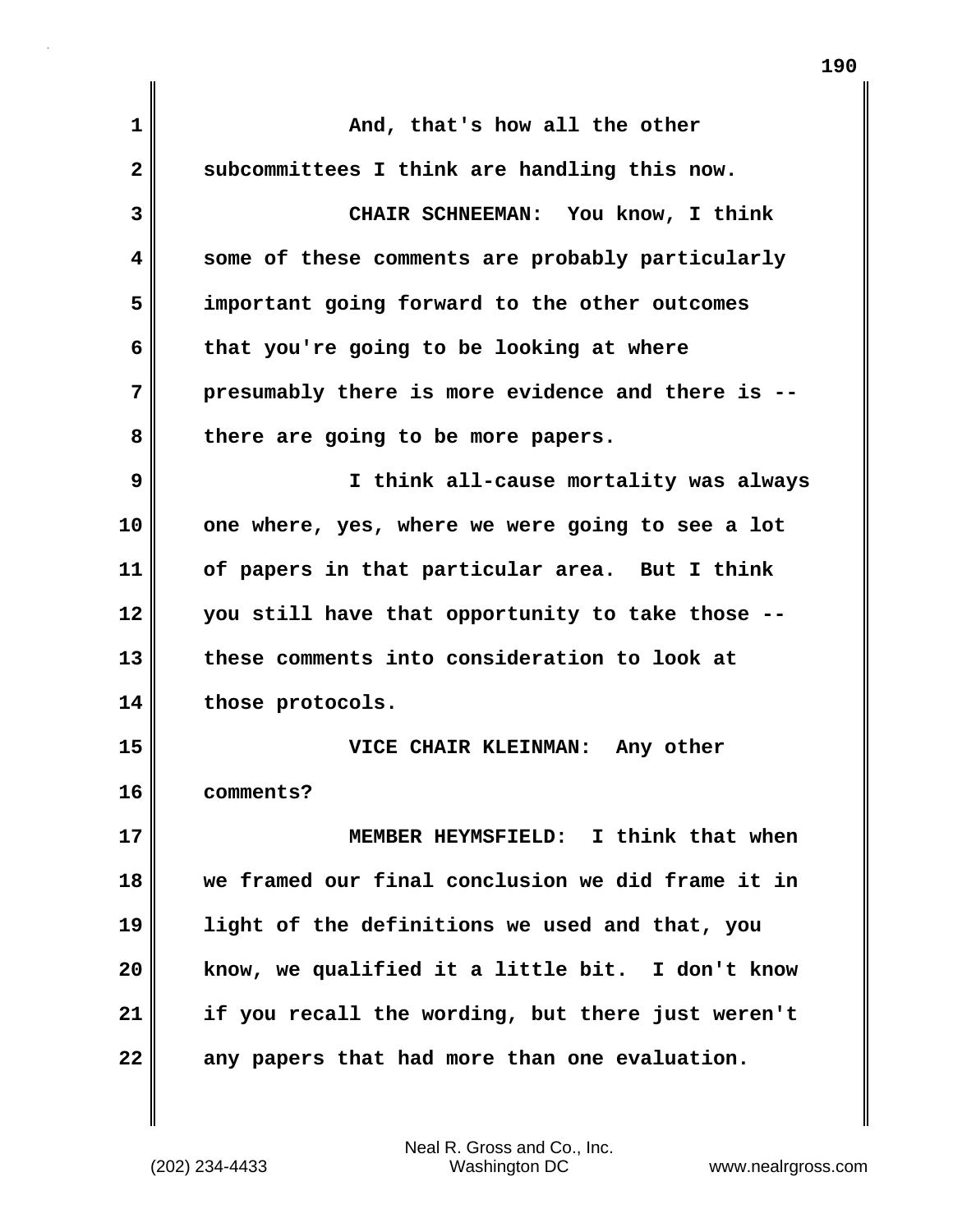**1 So, it was pretty easy for this one.**

| $\overline{\mathbf{2}}$ | But we're not saying there's no                   |
|-------------------------|---------------------------------------------------|
| 3                       | relationship between frequency of eating and all- |
| 4                       | cause mortality. There's none based on our        |
| 5                       | criteria. So, I think if there were papers --     |
| 6                       | two studies that were available, we excluded them |
| 7                       | in this case but we qualified our definition at   |
| 8                       | least based on what we had, which is largely      |
| 9                       | empirical. And, I think maybe in the future       |
| 10                      | going forward, the details of those decisions     |
| 11                      | need to be considered further, not just now but   |
| 12                      | maybe for future studies.                         |
| 13                      | VICE CHAIR KLEINMAN: All right, what              |
| 14                      | do we do now?                                     |
| 15                      | CHAIR SCHNEEMAN: Well, I'm going to               |
| 16                      | suggest we take a short break, a 15-minute break. |
| 17                      | And then, we will come back, we'll have more      |
| 18                      | opportunity for discussion.                       |
| 19                      | And, I'm going to give Eve a heads up,            |
| 20                      | I know several of the Committee members have been |
| 21                      | asking more questions about the reports. So, I    |
| 22                      | think there could be time for us to maybe get     |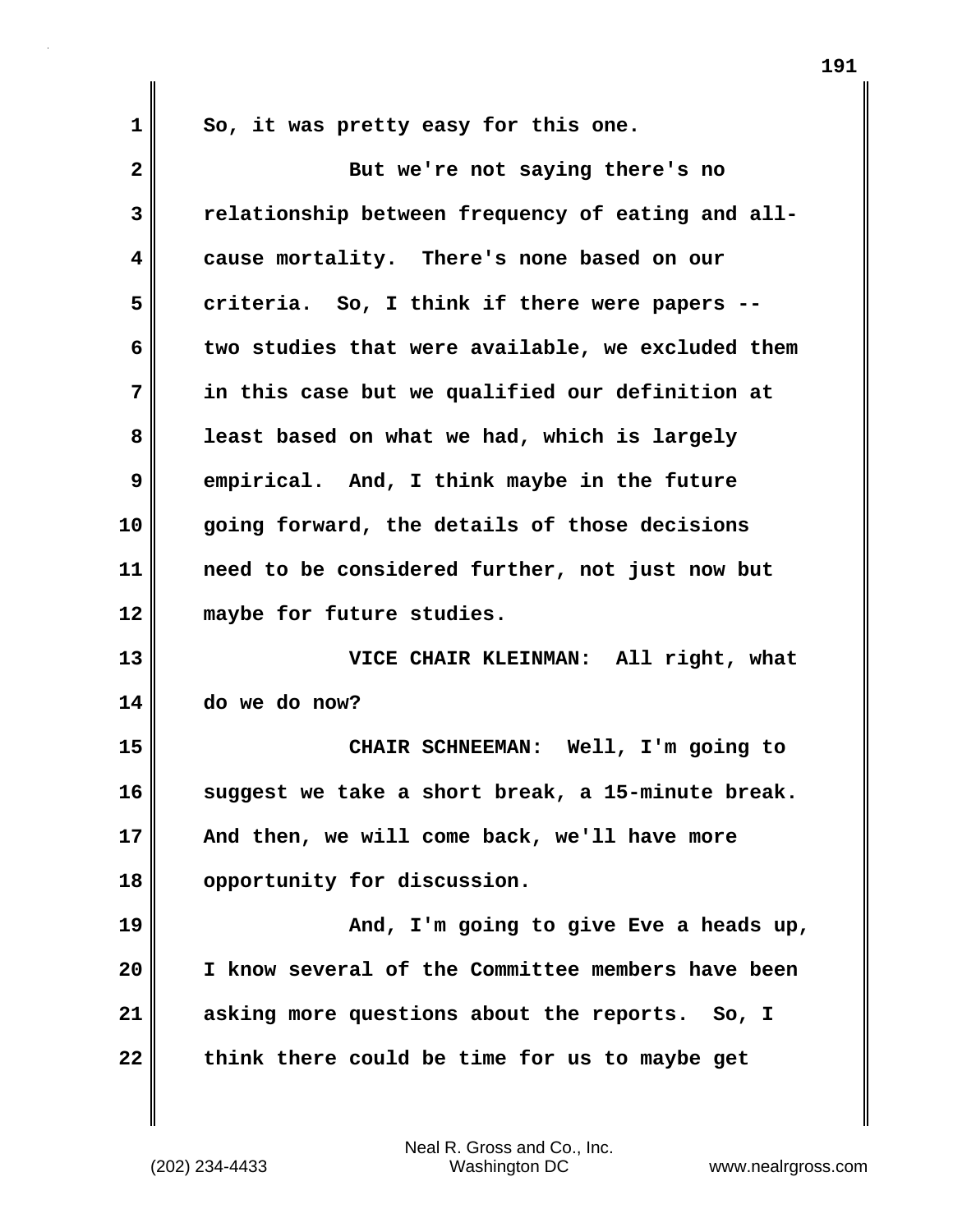**1 some discussion going on what is it we're working 2 toward, especially now that more of the 3 Committees are reaching that point of developing 4 their conclusions, their evidence portfolios, it 5 would be good to help our thinking now. 6 So, let's take a 15-minute break and 7 then we'll start with that after the break. 8 (Whereupon, the above-entitled matter 9 went off the record at 1:59 p.m. and resumed at 10 2:20 p.m.) 11 CHAIR SCHNEEMAN: So, if we could get 12 started again, if we could get the Committee 13 members back. And, so, I just wanted to note, 14 given where we are with the subcommittee reports 15 where we've now finished the Dietary Patterns, 16 the Dietary Fats and Seafood, Beverages and Added 17 Sugars and Frequency of Eating, we'll start again 18 tomorrow morning. 19** But it looks like we'll probably be **20 able to do the three remaining subgroup reports 21 before lunch. So, we're aiming to do that. 22 Again, if we need more time, we will**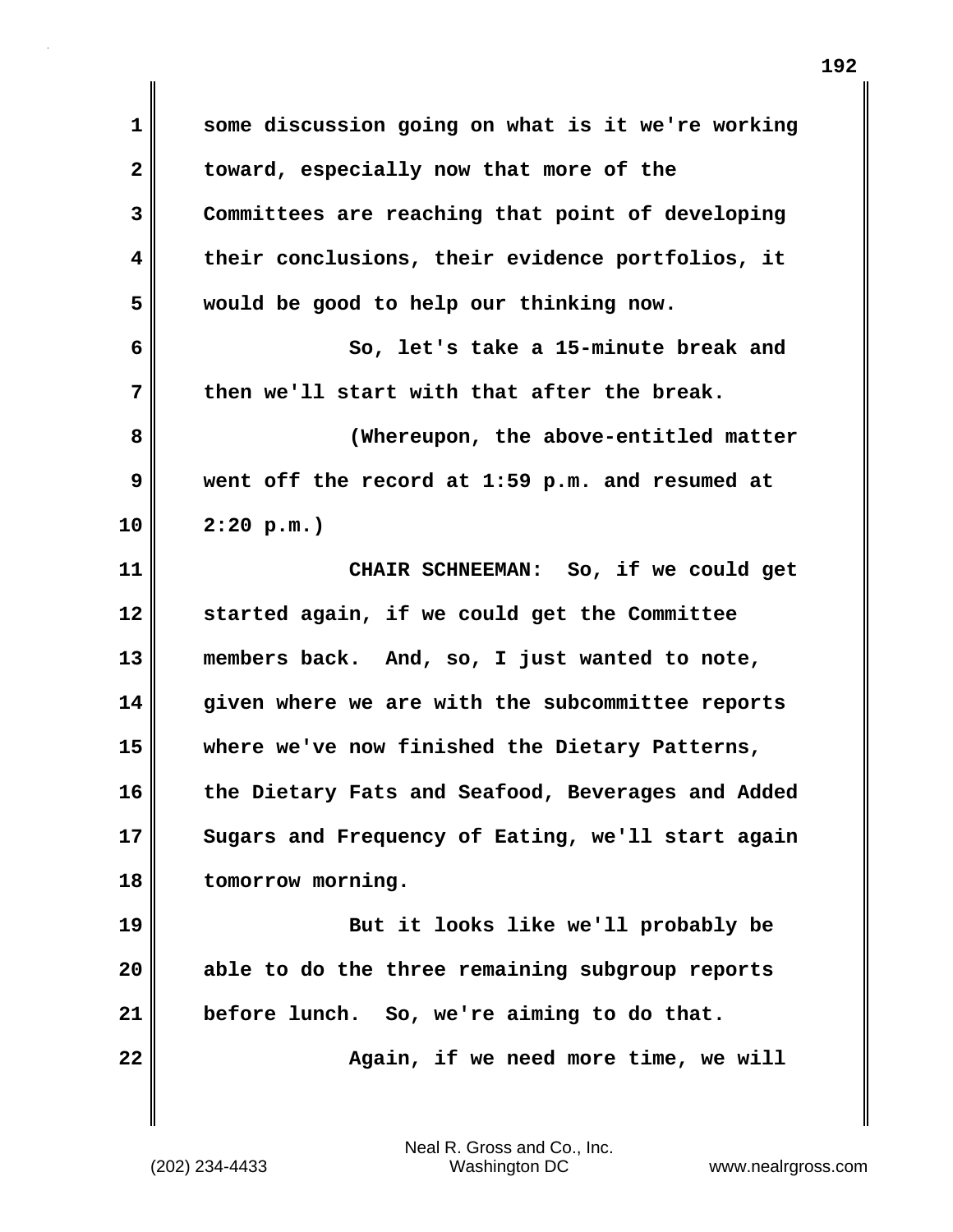**1 take more time. But I just wanted to alert 2 people that, if, in fact, the schedule goes like 3 today, we will consider moving all of them up to 4 happen before lunch. 5 So, as noted before we took a break, 6 I asked Eve and Janet if we could have some 7 discussion about the nature of the report that 8 the Committee as a whole will be submitting. 9 You know, there are a lot of changes 10 that have been happening with the Dietary 11 Guidelines process. And so, I think it's useful 12 for us to be thinking about what we're aiming for 13 in that report and make sure that there's 14 agreement on -- in the Committee on how we're 15 going to put that forward. 16 So, I've asked you spontaneously to do 17 this and -- 18 DR. STOODY: Yes, thank you, Barbara. 19 CHAIR SCHNEEMAN: -- I appreciate your 20 willingness to do that. 21 DR. STOODY: So, maybe just a little 22 bit up front. We've talked to a few Members**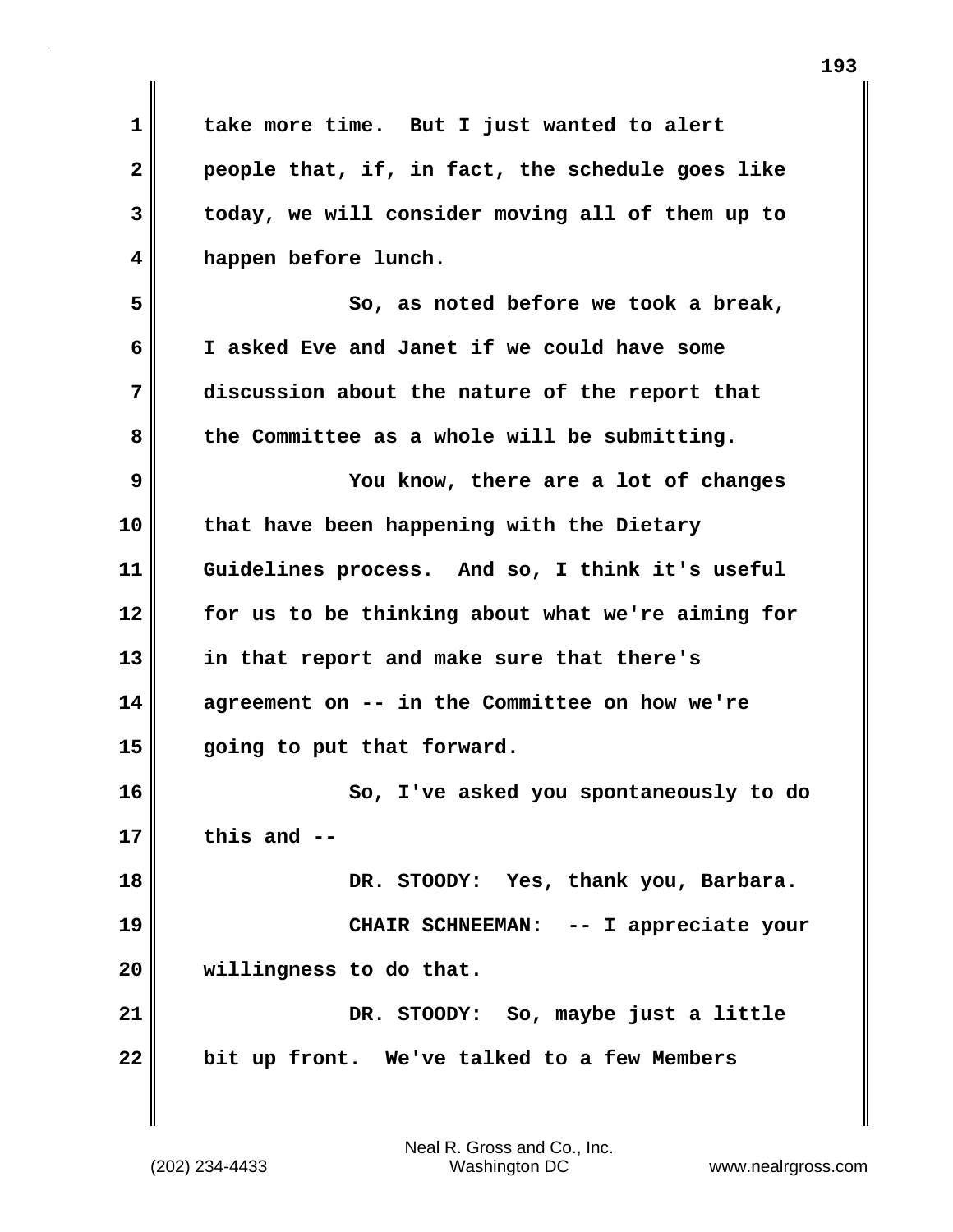**1 about the proposed report structure to begin with 2 but haven't touched base with all of you, so just 3 a little bit of background. 4 As I think we've mentioned before, we 5 do have a science writer. And, I think that 6 name, she doesn't literally write, as Barbara's 7 noted. I mean, and, as y'all know, the report, 8 it's your conclusions, it's your findings. 9 She really tries to help pull it all 10 together. So, the last Committee's report was 11 like 470 pages. And, so, you know, it's a lot of 12 coordination to get all the pieces together and 13 look for some consistency, you know, try to 14 propose some consistency in language so y'all are 15 kind of taking things in a consistent way and 16 things like that. 17** She has worked on -- and that science **18 writer, her name is Anne Rogers, who, fortunately 19 for her, is on a cruise. But, unfortunately, for**

**21** So, Janet and I have talked with her **22 a little bit about the proposed report structure.**

**20 us, leaves Janet and I to talk about this.**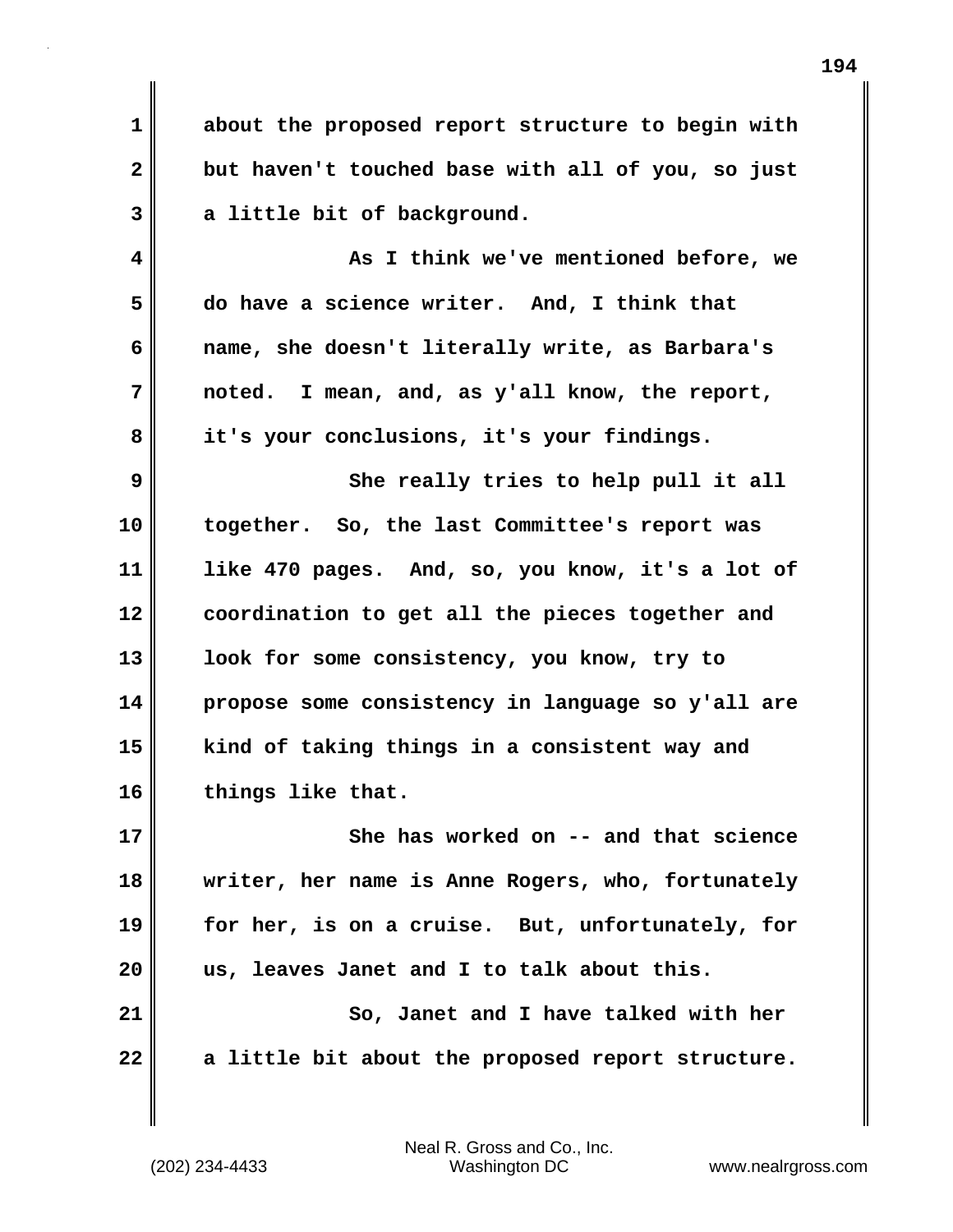| 1  | I'll say that Anne has worked with the            |
|----|---------------------------------------------------|
| 2  | last two Dietary Guidelines Advisory Committees   |
| 3  | as well as the -- I think -- the last two         |
| 4  | Physical Activity Guidelines Advisory Committees. |
| 5  | So, she's had a lot of experience supporting      |
| 6  | advisory committees and including the Dietary     |
| 7  | Guidelines.                                       |
| 8  | So, the structure, these initial                  |
| 9  | discussions, so, Anne has done a lot of           |
| 10 | outlining. I think when she first sent us         |
| 11 | documents, we got eight, you know, eight          |
| 12 | documents.                                        |
| 13 | And, just I think some initial                    |
| 14 | discussion, to give you a sense for the general   |
| 15 | organization.                                     |
| 16 | And then, there are a couple of                   |
| 17 | decision points that would be good to discuss,    |
| 18 | particularly around the organization of the       |
| 19 | science-based chapters.                           |
| 20 | So, I can do a little bit of an                   |
| 21 | orientation to kind of what has been proposed and |
| 22 | then open it up for all of you to discuss.        |
|    |                                                   |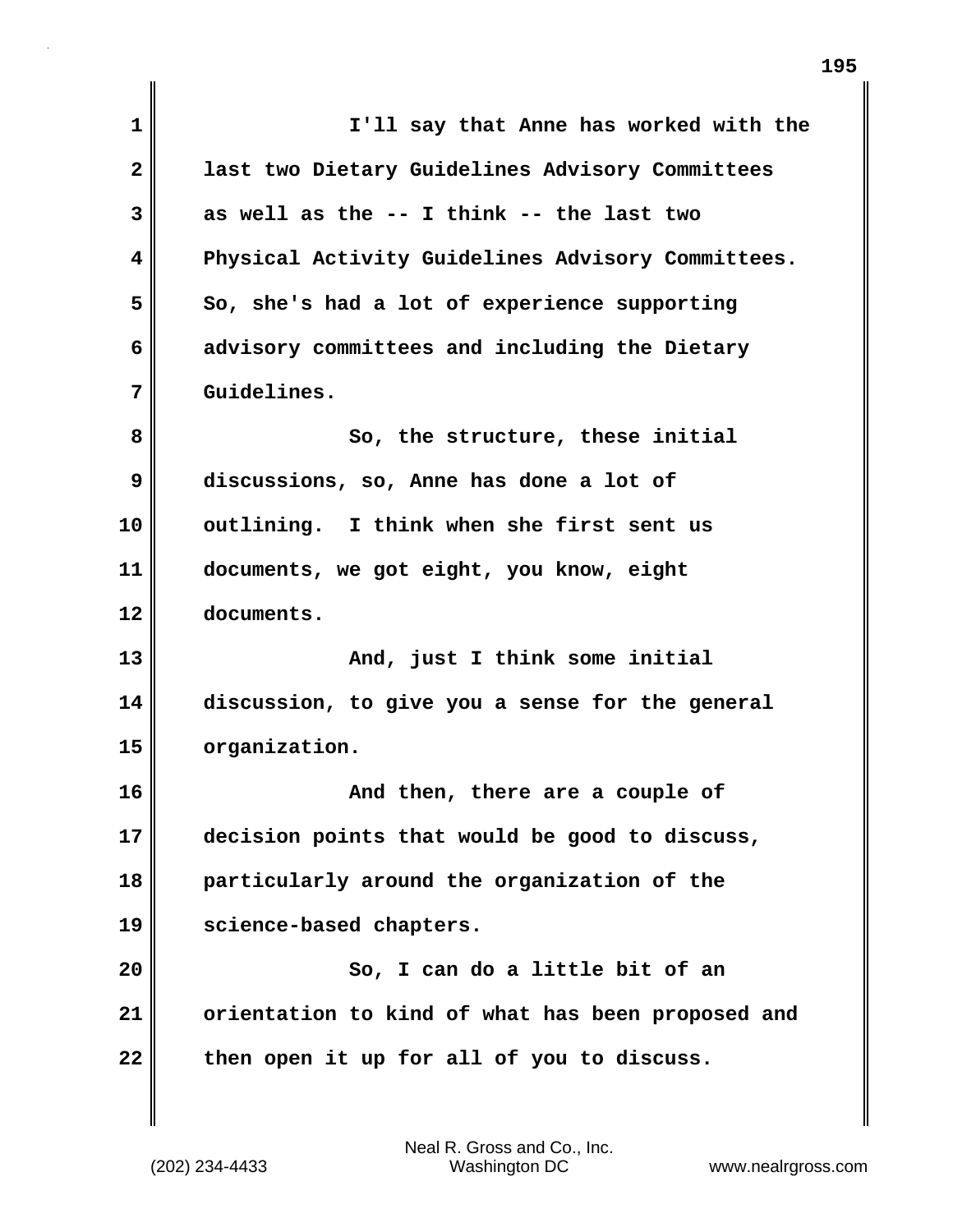| 1            | And, I should say this outline was                |
|--------------|---------------------------------------------------|
| $\mathbf{2}$ | informed, as I said, by her previous work and our |
| 3            | previous Advisory Committees, but also some of    |
| 4            | your discussion.                                  |
| 5            | So, the discussion about wanting to               |
| 6            | speak to existing reviews, discussion about where |
| 7            | to address future directions. So, that is         |
| 8            | integrated into this as well.                     |
| 9            | So, it is a report from the Committee             |
| 10           | to the Departments. And, that begins with a       |
| 11           | letter to the Secretaries. The report is to the   |
| 12           | Committee -- or excuse me, to the Secretaries of  |
| 13           | Agriculture and Health and Human Services.        |
| 14           | Typically, that comes -- the letter               |
| 15           | comes from the Chair and Vice Chair on behalf of  |
| 16           | the Committee.                                    |
| 17           | There are -- it has historically been             |
| 18           | divided into four main sections: an Executive     |
| 19           | Summary, a discussion that is currently -- and I  |
| 20           | should say, all this is proposed, it really is up |
| 21           | for your discussion and refinement.               |
| 22           | Some of that you can do early on and              |
|              |                                                   |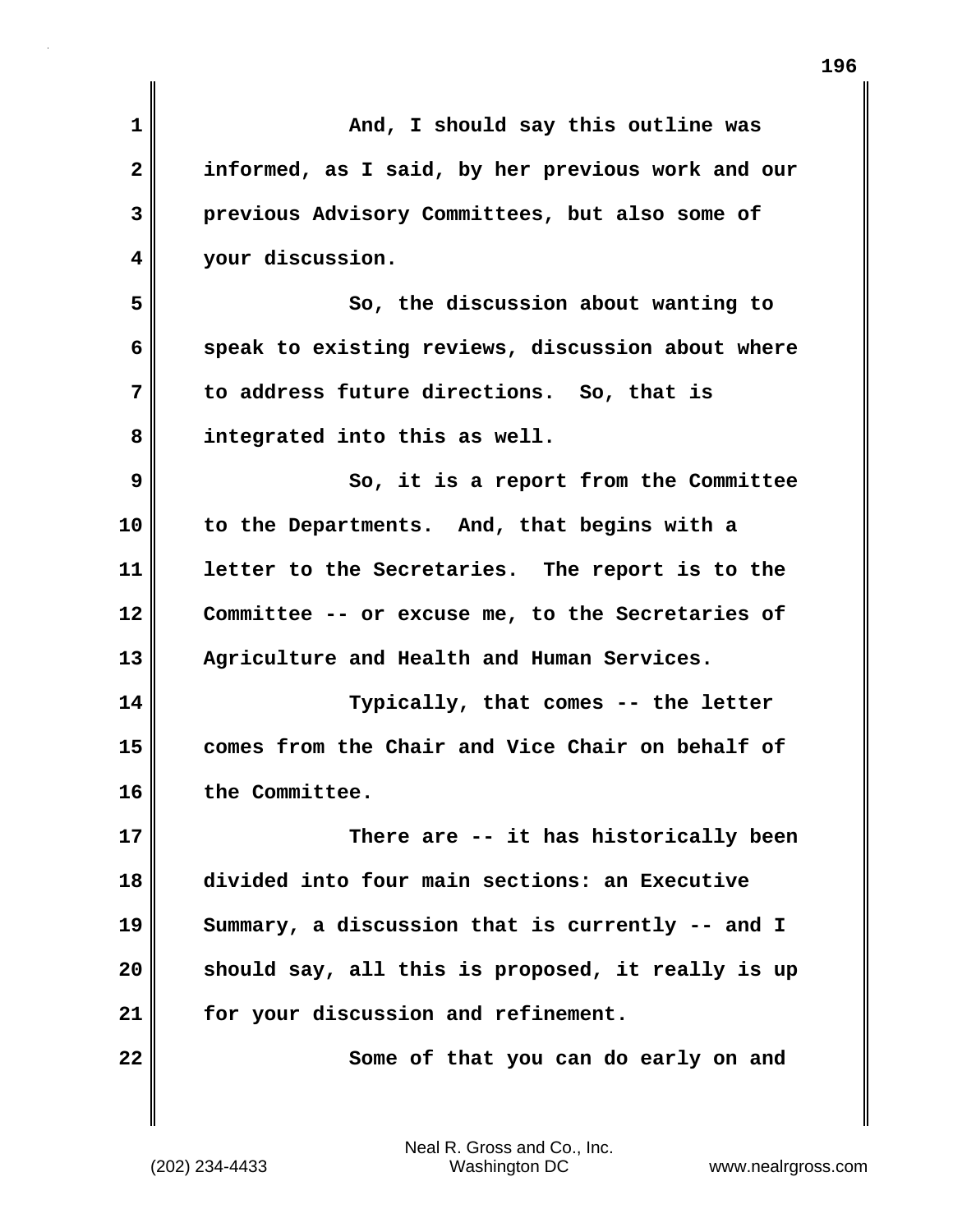| 1  | I think thinking about the end in mind is great. |
|----|--------------------------------------------------|
| 2  | Some of it you can kind of refine now, but some  |
| 3  | of it, just know that there's flexibility in how |
| 4  | it's structured as you move forward.             |
| 5  | So, the first part is the Executive              |
| 6  | Summary. The second is currently labeled setting |
| 7  | the stage and integrating the evidence. And,     |
| 8  | that's really an introduction.                   |
| 9  | And then, integrating the evidence.              |
| 10 | And, one of the really important pieces, and     |
| 11 | there's a lot of discussion around individual    |
| 12 | conclusion statements, you know, reviews of      |
| 13 | evidence and this very specific answering the    |
| 14 | specific question.                               |
| 15 | But a lot of these questions are                 |
| 16 | interrelated. And, even, you know, there are a   |
| 17 | series of questions on frequency of eating and a |
| 18 | series of questions on dietary patterns.         |
| 19 | And, one of the things that's                    |
| 20 | important in the report, particularly as an end  |
| 21 | user is that it's pulled together. And so, that, |
| 22 | for example, looking across all of the dietary   |

 $\mathbf{I}$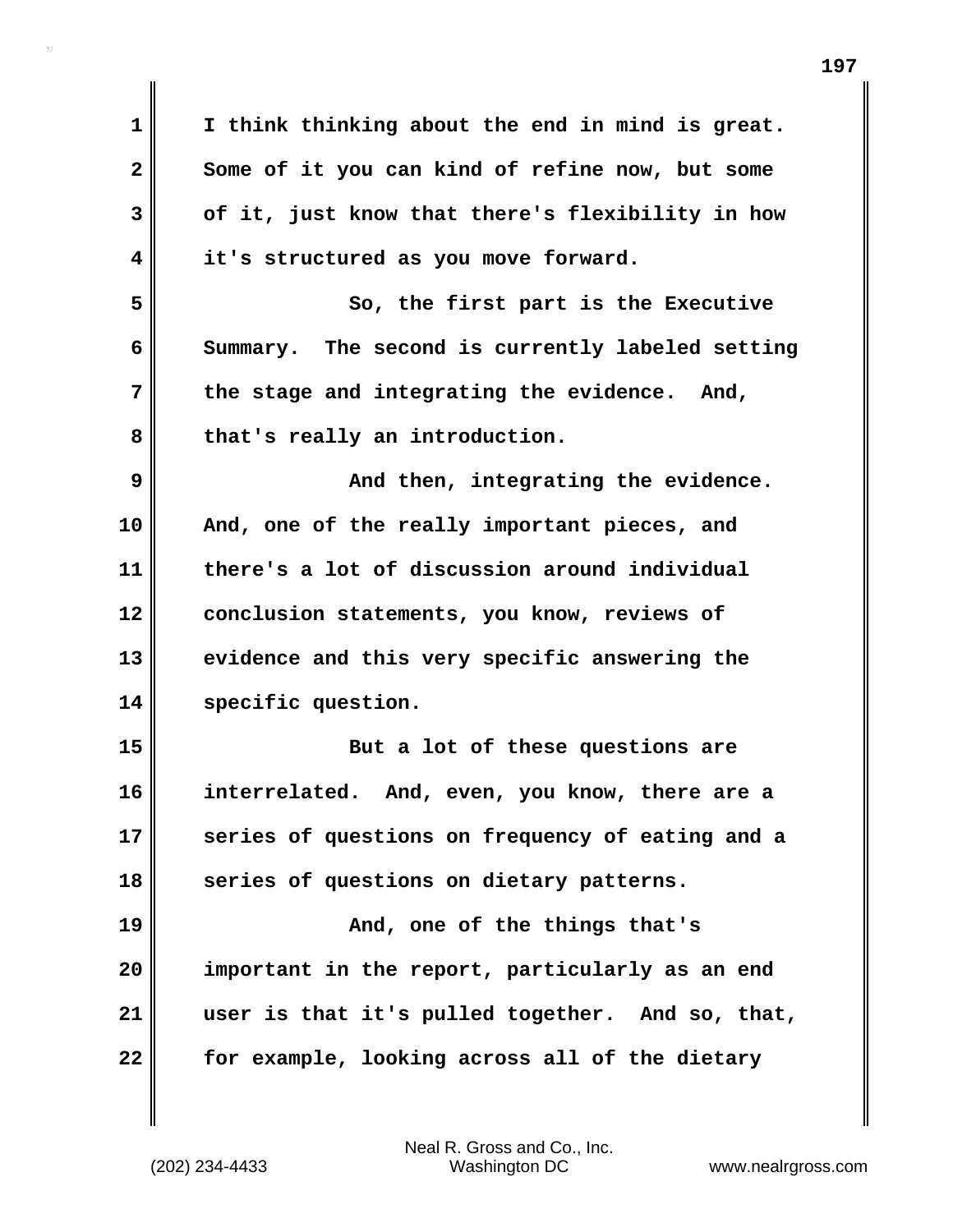**1 patterns questions, and being -- speaking to the 2 dietary patterns, you know, the finding is about 3 dietary patterns across the health outcomes 4 rather than here's, you know, the answer, you 5 know, the conclusion statement related to dietary 6 patterns and CVD versus all-cause mortality. 7 I mean, bringing it together, 8 integrating it is an important part. 9 And, it is something that -- it comes 10 a little bit later and it's often something that 11 is pulled together pretty quickly because, I 12 mean, that's just the way the timeline works, but 13 I think as soon as -- and keeping that in mind, 14 and as much integration as possible is wonderful. 15 So, that's in Part B, kind of the big 16 picture. 17 Part C is methodology. So, there will 18 be a lot of discussion on the three approaches to 19 examine the evidence. And, staff will help 20 support writing that up. So, a write-up around 21 the NESR systematic review methodology, data 22 analysis and food pattern modeling analysis.**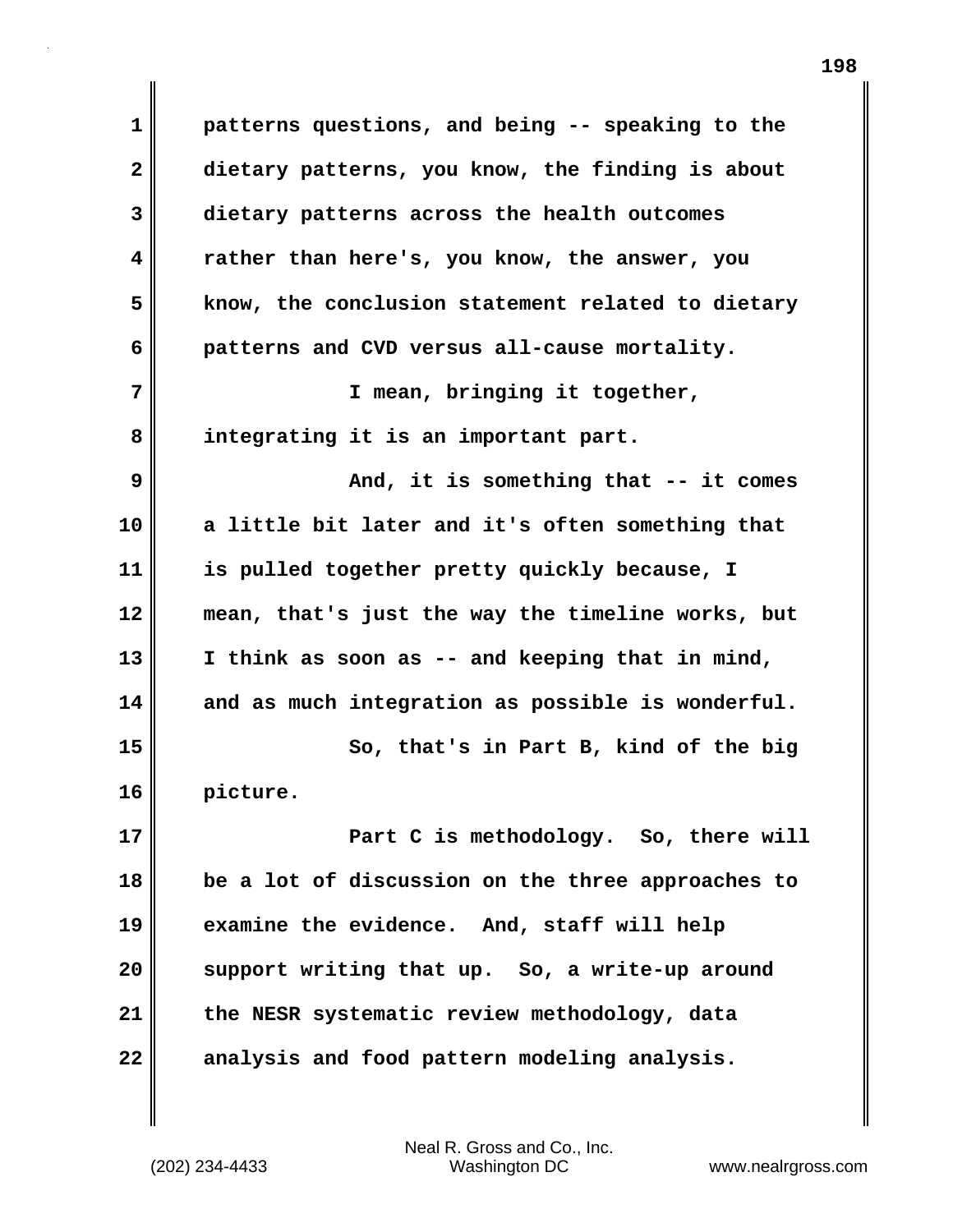| And then Part D, the fourth main                  |
|---------------------------------------------------|
| section, is a section -- that's the science       |
| phase. And so, that's really where you get into   |
| the questions and conclusions.                    |
| And, we're proposing in the actual                |
| report that a lot of the content is more of a     |
| summary of your systematic reviews, for example,  |
| in that the full systematic reviews will post on  |
| NESR's website. So, all of the details and all    |
| of the included and excluded articles and all of  |
| those pieces, the full -- all of the materials    |
| for duplication and transparency will be posted   |
| on NESR's website.                                |
| And, what'll be in the actual report              |
| will be a summary. And, the intent there is,      |
| you've done all this work in those NESR reviews   |
| It's literally some sections that you'll copy and |
| paste, that you've already worked on and put into |
| the report around the specific questions.         |
| So, that is where a lot of the kind of            |
| discussion around the questions are. A big piece  |
| here is that historically, the science-based      |
|                                                   |

 $\mathbf{I}$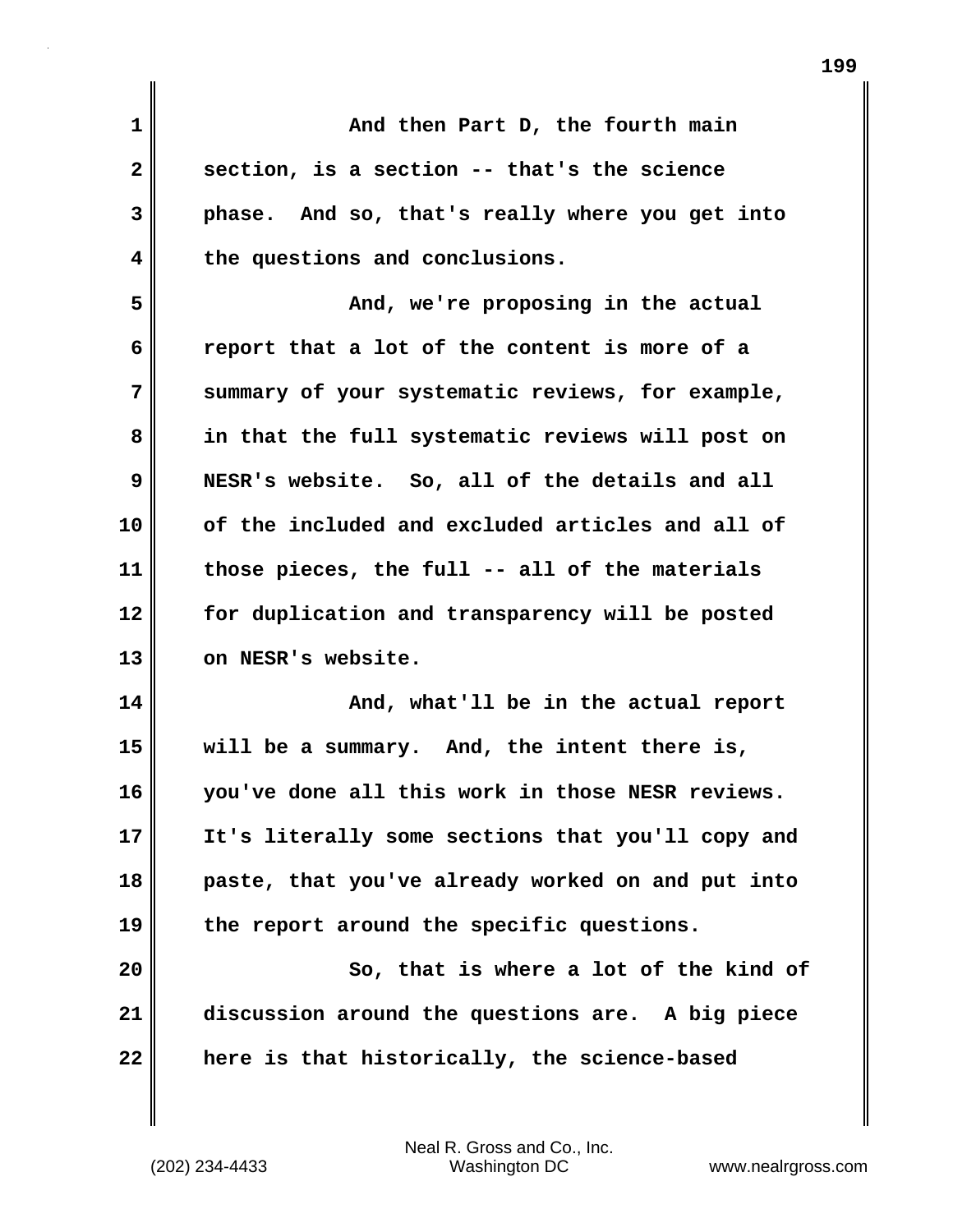| 1  | chapters have been organized by subcommittee      |
|----|---------------------------------------------------|
| 2  | which, obviously, makes a lot of sense. That's    |
| 3  | how, you know, you are talking within             |
| 4  | subcommittees.                                    |
| 5  | However, what we would propose is, in             |
| 6  | this -- particularly because of the focus around  |
| 7  | life stages, Birth to 24 Months, Pregnancy and    |
| 8  | Lactation, to begin that integration and for that |
| 9  | -- those sections within the science-based        |
| 10 | chapter to be organized by life stage.            |
| 11 | So, all the conversation around B-24              |
| 12 | be in a section for B-24. All of the              |
| 13 | conversation, the questions around Pregnancy and  |
| 14 | Lactation be together.                            |
| 15 | And then, two years and older, and I              |
| 16 | think that's up to how, you know, if there's any  |
| 17 | other -- if it's just two and older, if it's some |
| 18 | breakdown within that, it would be great if there |
| 19 | is, but if it's more collectively, that's great,  |
| 20 | too.                                              |
| 21 | But the notion here, it will take --              |
| 22 | part of why we wanted to have -- start having the |
|    |                                                   |

 $\mathbf{I}$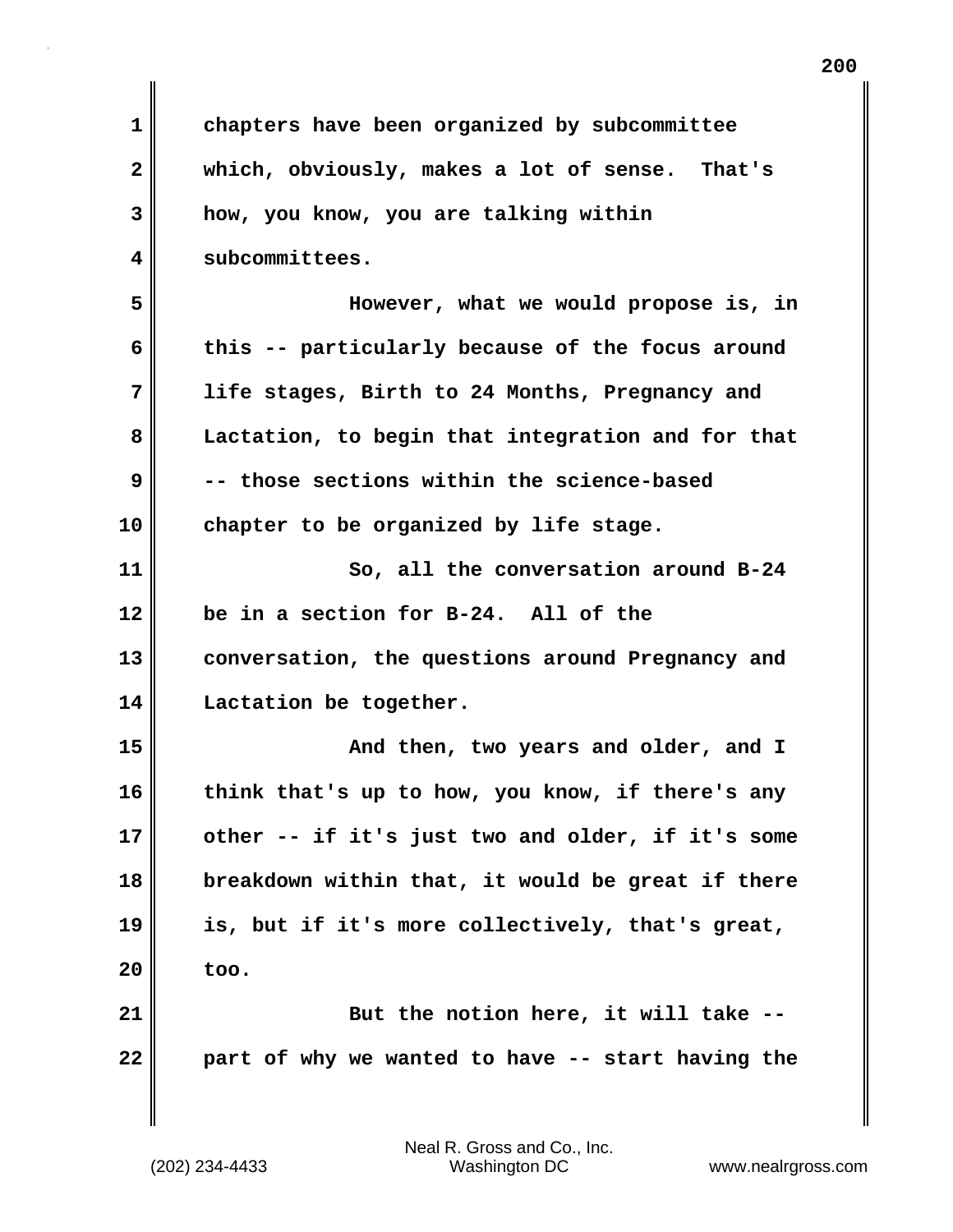**1 conversation is, if there's going to be, you 2 know, bringing it together by life stage, it's 3 going to require, you know, thinking about that 4 and drafting the conclusions and working to pull 5 those sections together. 6 So, that is one discussion item, is 7 just around the organization. 8** And, I can say from a lot of that is **9 driven from, at the end of the day, we hope to 10 provide guidance around Birth to 24; guidance for 11 Pregnancy and Lactation. 12 And, if y'all have already kind of 13 pulled that evidence together, it helps, you 14 know, not -- there's one piece here and one piece 15 there, it's just, it's more integrating it 16 together in one place. 17** So, those are -- and I should say, I **18 can talk a little bit about what's proposed in a 19 chapter. So, let's say, a chapter around Birth 20 to 24 Months, let's say, for example, could have 21 a discussion around -- an introduction to why** 22 this topic is important, discuss key -- or excuse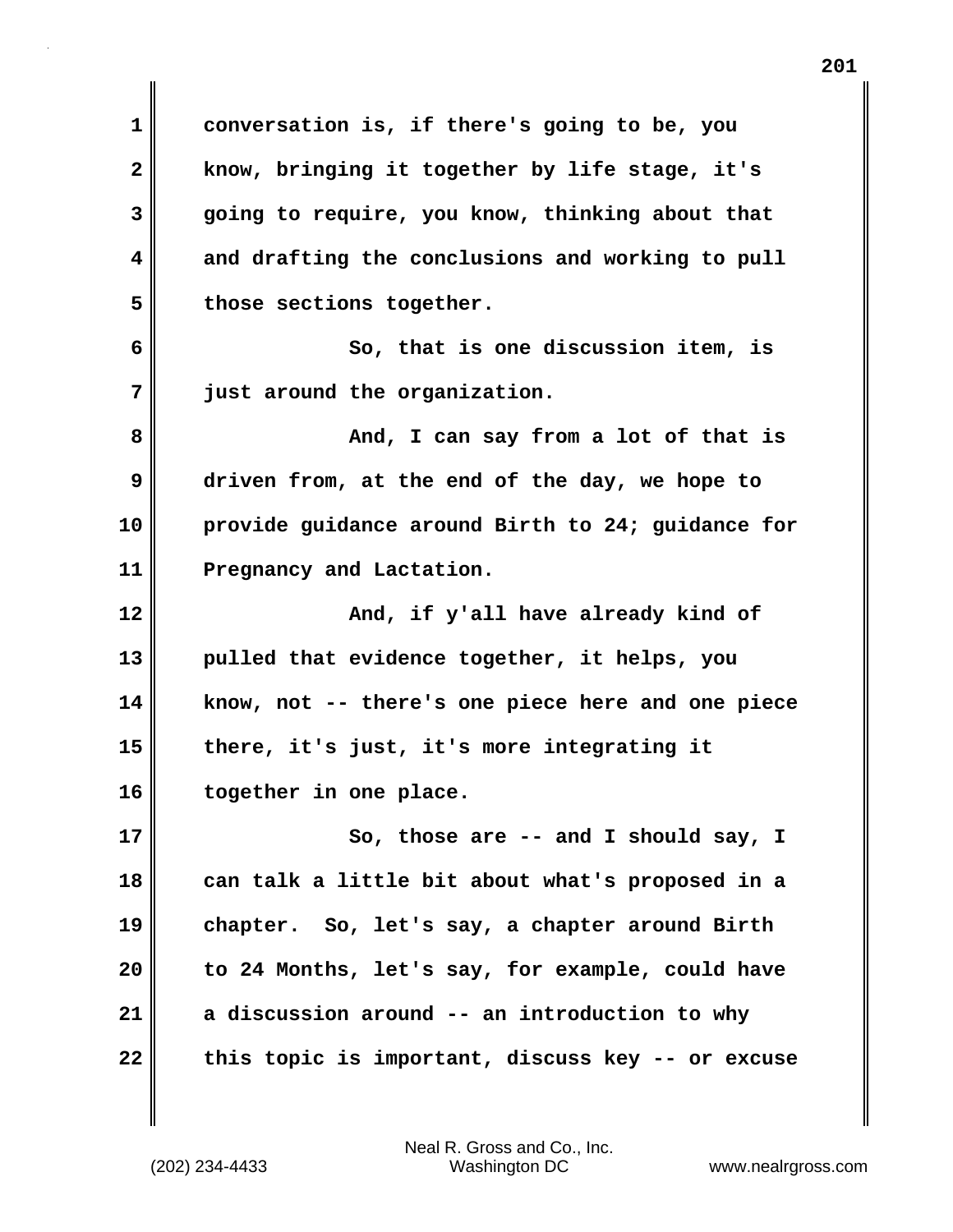**1 me, key definitions, identify the questions that 2 are addressed in that section. And then, go 3 through the questions.**

**4 So, literally, that brief summary from 5 each systematic review, or in the case of data 6 analysis and food pattern modeling, a write-up of 7 the evidence reviewed.**

**8 And then, one of the things that we 9 propose based on your discussions to date is a 10 discussion section. So, whether it be by 11 question or by topic area, a discussion where you 12 can talk about how -- compare your findings to 13 existing work. And then, also, talk about the 14 public health impact.**

**15** So, why is this important to the **16 health of people in the U.S.? And, what advice 17 does the Committee have to the Departments in 18 response to the findings of this section as it 19 relates to the Dietary Guidelines?**

**20 So, again, kind of taking the 21 individual conclusion statements and pulling it 22 together, integrating it, and ultimately,**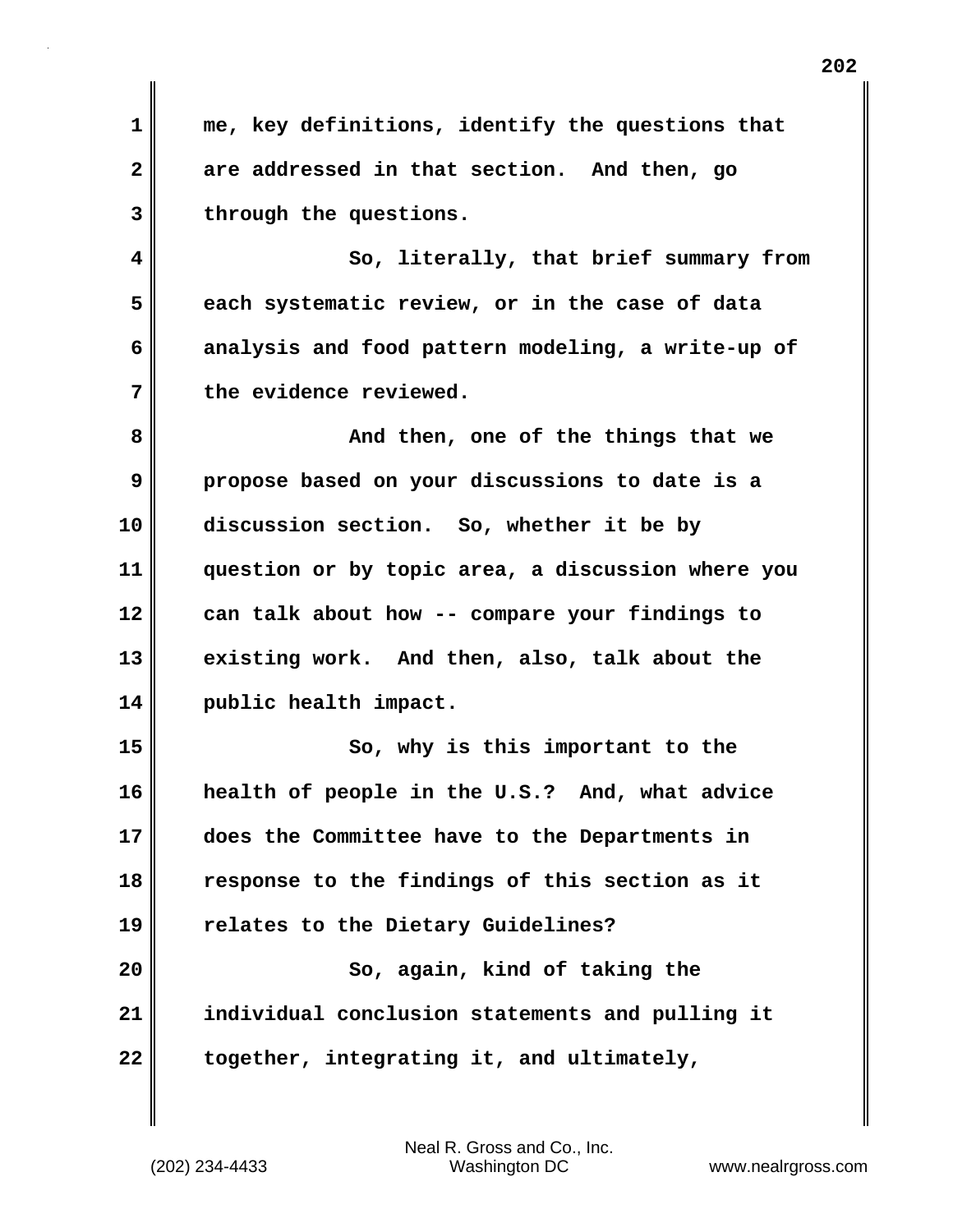**1 informing the advice that the Committee has to** 2 the Departments. **3 And then, that each chapter would also 4 have a summary as well. 5 So, I think that's the high-level 6 overview, but happy to answer any questions and 7 then open the discussion. 8 CHAIR SCHNEEMAN: Great. And, it 9 seems like one of the topics that might be good 10 to get Committee input on is, using this approach 11 around life stage. So, it means more work 12 integrating across the subcommittees. 13 But I guess, in my thinking, it's how 14 I understood the focus of this particular Dietary 15 Guidelines process to be, is around life stage. 16 So, I'm interested in comments or suggestions 17 that the Committee has for consideration because, 18 at the end of the day, we'll be the ones doing 19 the work. 20 MEMBER MATTES: As long as we know 21 ahead of time, just so we don't go start one path 22 and then go on another.**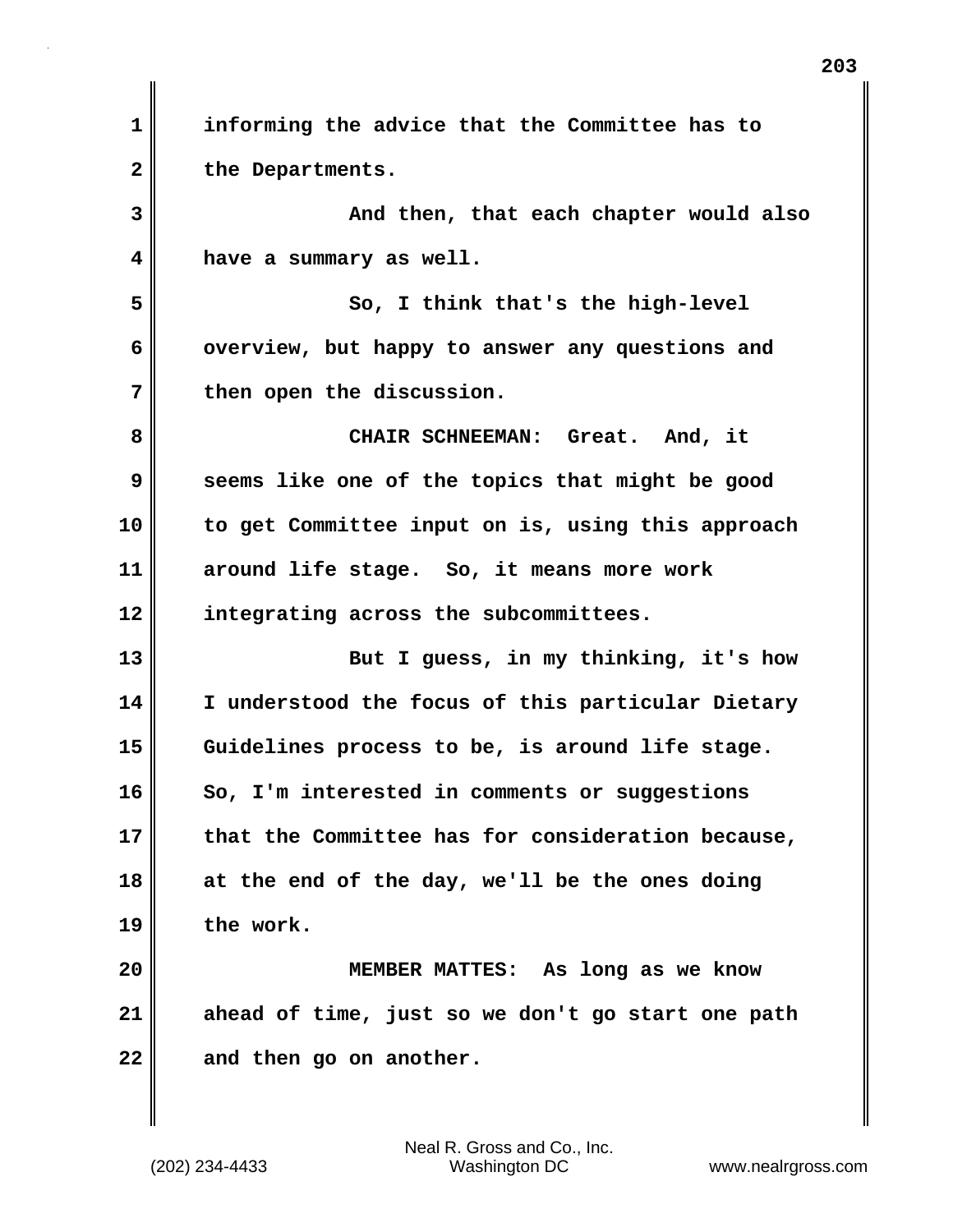| $\mathbf 1$  | MEMBER DEWEY: Kay Dewey.                         |
|--------------|--------------------------------------------------|
| $\mathbf{2}$ | Yes, we actually discussed this a                |
| 3            | little bit yesterday and the people in that      |
| 4            | meeting at least were in agreement with doing it |
| 5            | by life stage.                                   |
| 6            | So, in fact, tomorrow, when I present            |
| 7            | B to 24, I'll be showing you which of all the    |
| 8            | questions are actually handled -- being handled  |
| 9            | directly by our subcommittee and which of the B- |
| 10           | 24 questions are being handled by the other      |
| 11           | subcommittees that will have to feed into that   |
| 12           | section of the report.                           |
| 13           | One question I raised yesterday and              |
| 14           | I'll just raise it again is, what exactly is a   |
| 15           | topic for the discussion to be organized?        |
| 16           | And, I don't think it's a very large             |
| 17           | level topic because you can't get that specific  |
| 18           | about what you think the implications are unless |
| 19           | you really kind of boil it down to, well, how    |
| 20           | would somebody eat differently or feed their     |
| 21           | children differently?                            |
| 22           | And so, I guess I would like to                  |
|              |                                                  |

**204**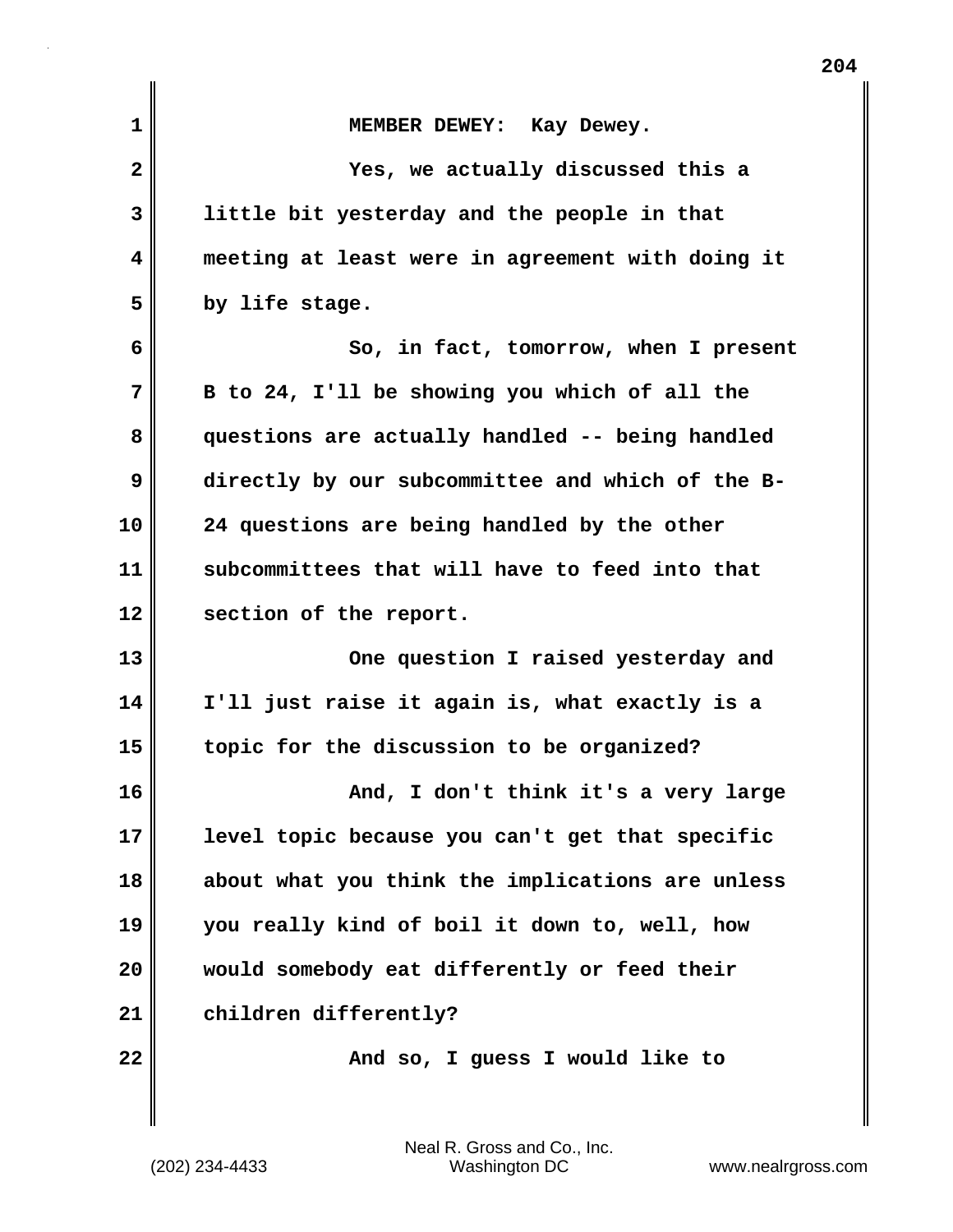**1 propose that each subcommittee think about what 2 the topics are because we're doing lots and lots 3 of reviews.**

**4 But, for example, I was trying to 5 count up how many we are looking at. And, I 6 think it's about 34, what I would call 7 relationships. That isn't how many searches are 8 going on because a lot of relationships are being 9 examined in a consolidated search. 10 But in terms of how an exposure 11 relates to an outcome, I think we're looking at, 12 at least 34 different relationships. 13 And, part of that is because, when we 14 look at something like micro-nutrient status, you 15 know, we may have five or six different micro-16 nutrient outcomes that we're looking at. And, 17 those are very different from each other. 18 So, for me, it was helpful to think 19 about this, like how many topics are we really**

**20 looking at here?**

**21 So, I think it will help organize how 22 these chapters and the discussions might actually**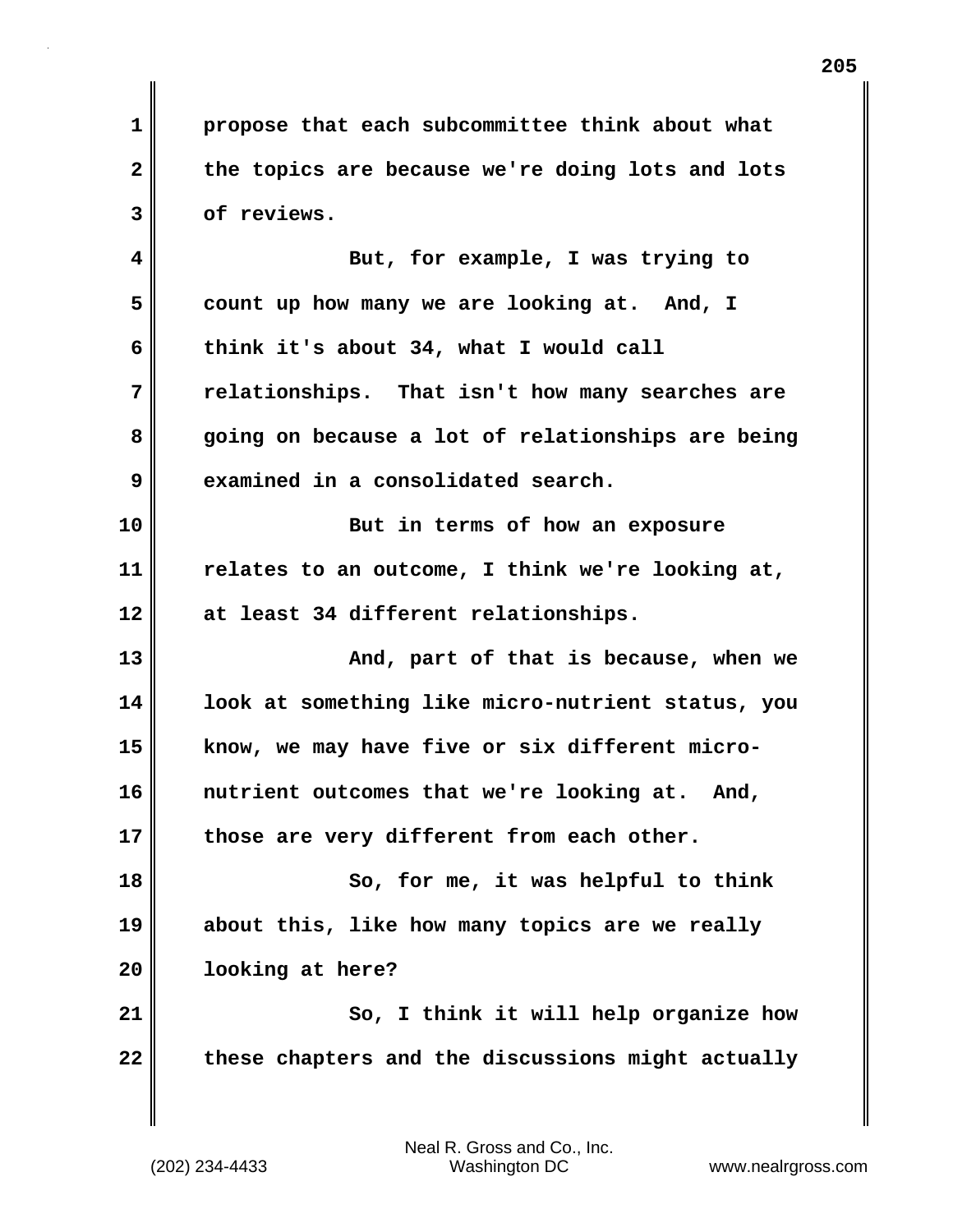**1 be structured.**

| $\overline{\mathbf{2}}$ | MEMBER NOVOTNY: Rachel Novotny.                  |
|-------------------------|--------------------------------------------------|
| 3                       | I guess I'm wondering about the data             |
| 4                       | analysis and food patterns sections, whether     |
| 5                       | they'll be like split up into age categories or  |
| 6                       | be essentially part of the introduction?         |
| 7                       | DR. STOODY: Yes, and currently, they             |
| 8                       | are, at least the data analysis piece is more a  |
| 9                       | front matter section. But I think that's up for  |
| 10                      | discussion.                                      |
| 11                      | And, to Kay's point, too, there is --            |
| 12                      | we have a very abbreviated version of the        |
| 13                      | outline. But I think once there's this           |
| 14                      | discussion, a decision around if this life stage |
| 15                      | approach makes sense, the science writer has     |
| 16                      | actually done a version that literally has all   |
| 17                      | the questions within it.                         |
| 18                      | And so, I think she can give you                 |
| 19                      | something to react to. And, so, you know, does   |
| 20                      | this make sense or is there some other           |
| 21                      | organization?                                    |
| 22                      | So, I'd say, definitely think on the             |
|                         |                                                  |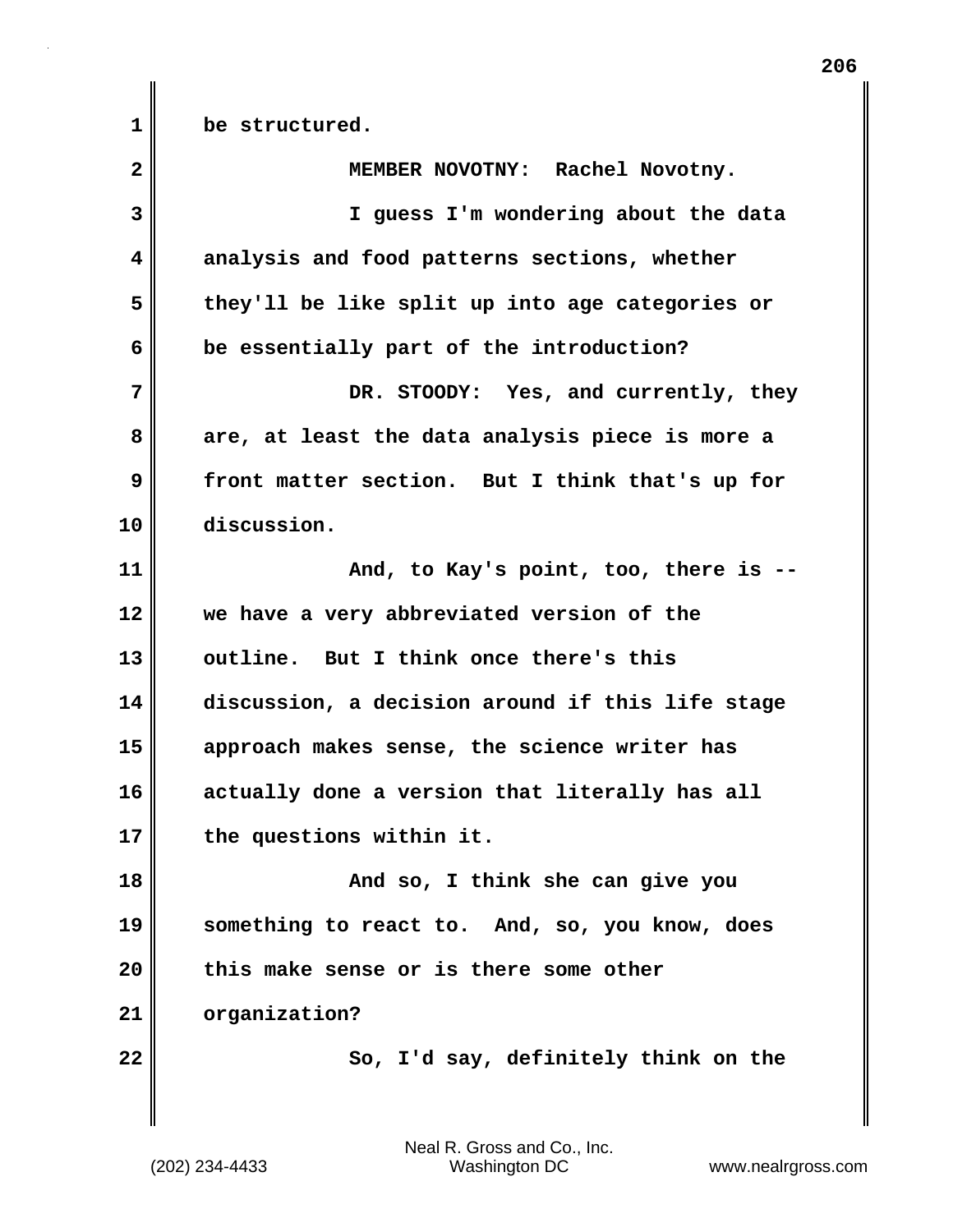**1 topic area that we -- she can give you something 2 to kind of react to more. And, I think that can 3 include, yes, where does the data analysis and 4 food pattern modeling make the most sense? 5 Because it addresses all of them. So, 6 you know, does it make sense to do it once or to 7 divide it? So, I think, yes, there's -- we can -** 8 - she can propose something to react to, but I **9 think that makes a lot of sense to think that 10 through. 11 But, right now, it's just kind of in 12 its own front section. 13 MEMBER VAN HORN: One thing that I'd 14 like to suggest since this is, again, an initial 15 version of the guidelines offering starting at 16 birth the opportunity to look at primary 17 prevention of disease starting at birth. 18 And, I think, you know, while we've 19 talked a lot more about pregnant women, 20 lactation, and children, we have yet to talk 21 about older people and elderly. 22 But, I think, you know, to try to**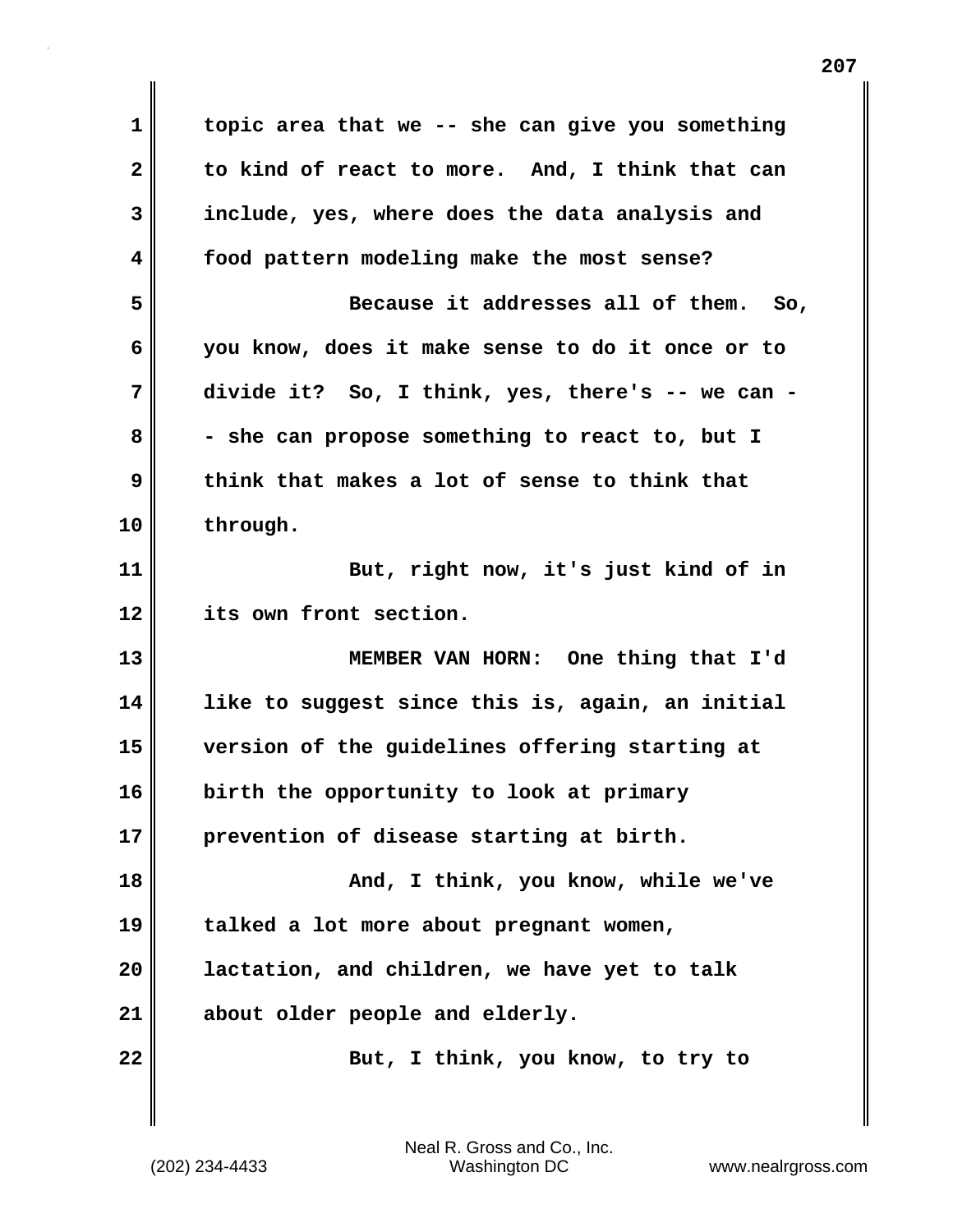**1 encourage, since, again, typically, the 2 guidelines are addressed to healthy people and 3 wanting to keep them healthy. I think this is a 4 chance to look, you know, longitudinally over the 5 course of life and to somehow further recommend, 6 especially for young women in their reproductive 7 years, but for everyone, you know, that 8 maintaining a focus on diet early in life is the 9 best chance they have of maintaining a higher 10 quality of life longer term. 11 And, of course, also with the thought 12 of in utero developing a healthy baby. 13** Magain, we have a long way to go yet **14 before we have sufficient data to put 15 documentation behind all of that, I would imagine 16 that five years from now, there will be even more 17 data. But I see us kind of setting the stage for 18 that type of evolution with regard to the 19 guidelines that are much more focused on long-20 term prevention throughout the life course 21 starting in childhood and even in utero. 22 CHAIR SCHNEEMAN: I think you make a**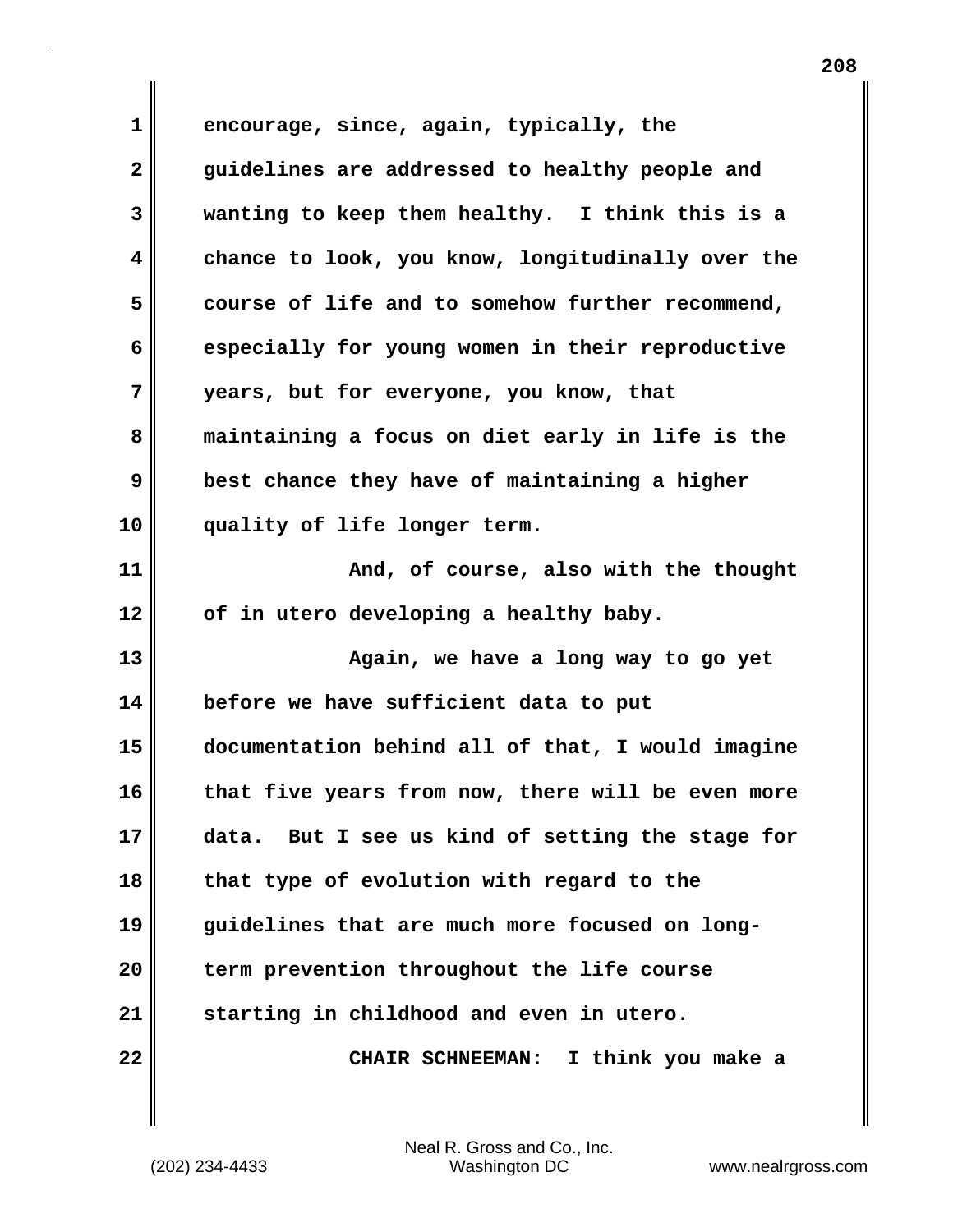**1 good argument for the life stage approach and in 2 presenting the report that becomes a good 3 rationale.**

**4 VICE CHAIR KLEINMAN: I guess -- and 5 I support this as well. I guess we do need to 6 think, though, what stages of life we're going to 7 divide this into. And, is this going to be a 8 sort of a modified DRI approach where we look at 9 infants, toddlers, children, adults, older 10 adults?**

**11 And, I don't know that we have the 12 capacity to do that because we haven't been 13 analyzing our -- we haven't been systematically 14 approaching these questions in that framework.**

**15 And so, how much work is it going to 16 take to now tease that out and segregate it? 17 So, it makes, to me, I think certainly 18 for the public who are going to make use of this,**

**19 this is really a wonderful approach to take and I 20 like the idea that it's breaking from past**

**22 But how are we going to deal with** 

(202) 234-4433 Washington DC www.nealrgross.com Neal R. Gross and Co., Inc.

**21 approaches.**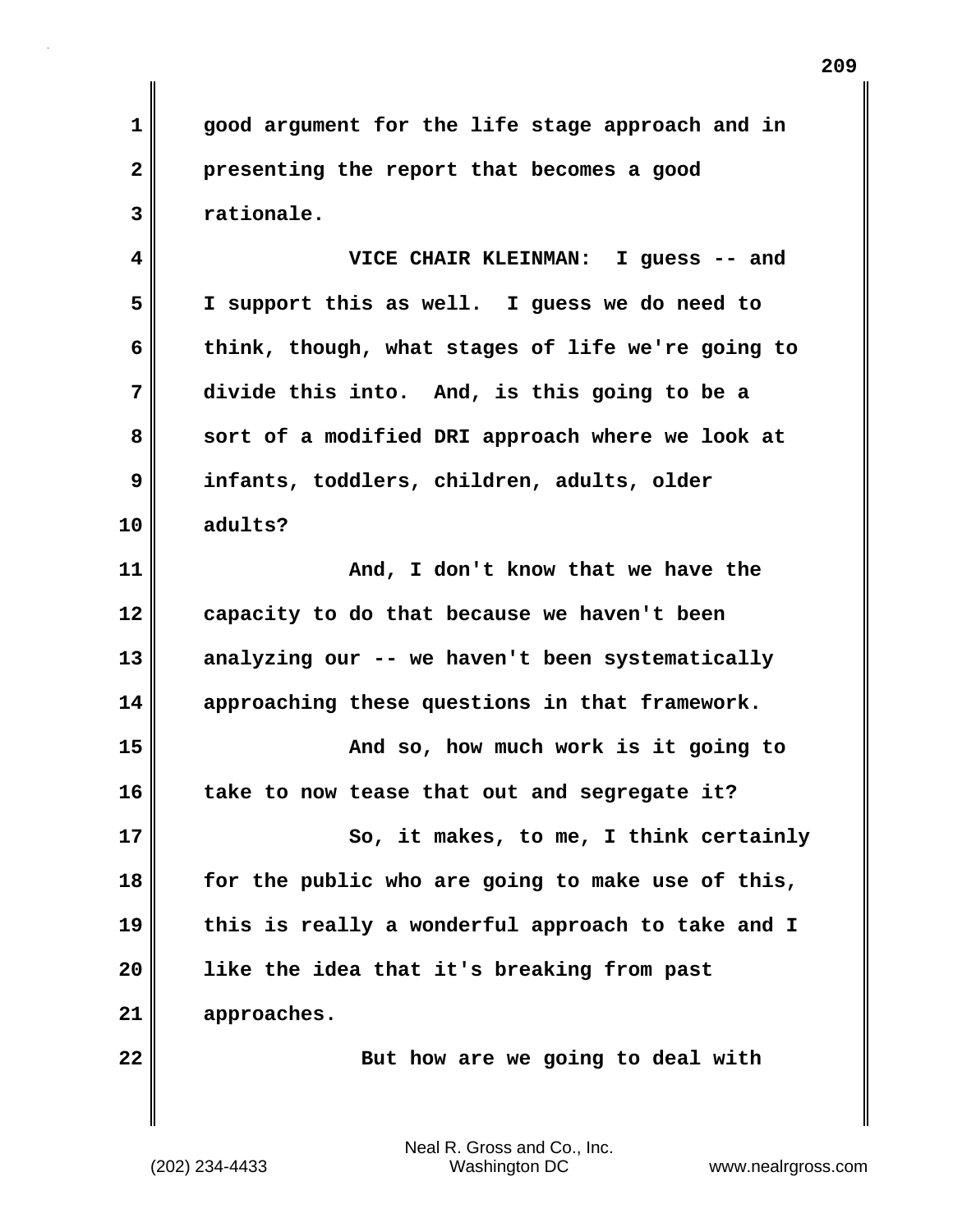| $\mathbf 1$  | that question? Have you thought about that? Has  |
|--------------|--------------------------------------------------|
| $\mathbf{2}$ | the staff thought about it?                      |
| 3            | DR. STOODY: Well, at the moment, it's            |
| 4            | -- we just proposed the pregnancy and lactation, |
| 5            | birth to 24 and two and older.                   |
| 6            | However, I will say in all the                   |
| 7            | analytic frameworks, there is, I mean, the data  |
| 8            | is divided by age group. There is a child,       |
| 9            | adult, older adult.                              |
| 10           | I think it's a question, if you were             |
| 11           | to -- I think the discussion about, if you keep  |
| 12           | two and older all together or subdivide it is a  |
| 13           | great conversation for you all to have.          |
| 14           | For us, I think it would be fantastic,           |
| 15           | but to your point, I don't know if it's there,   |
| 16           | you know, if that's possible at this time. But   |
| 17           | this is the time to have that conversation.      |
| 18           | Rick, to your point, you know, if we             |
| 19           | knew we're doing this, you know, if you know     |
| 20           | you're writing conclusion statements for         |
| 21           | children, if you know you're writing conclusion  |
| 22           | statements for older adults, it's good to know   |

(202) 234-4433 Washington DC www.nealrgross.com Neal R. Gross and Co., Inc.

 $\mathbf{I}$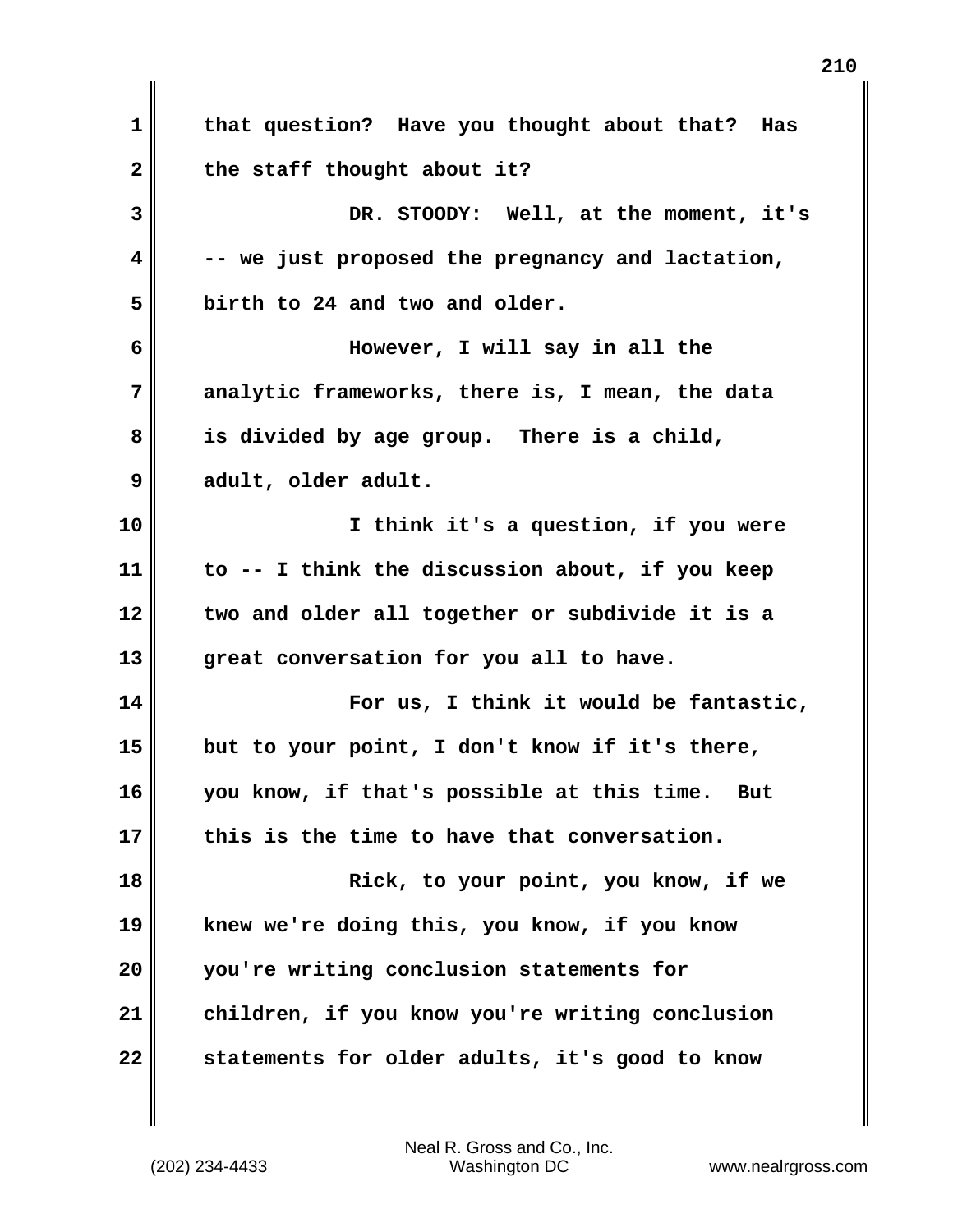**1 that now.**

| $\mathbf{2}$ | So, I think that's a -- if -- I think             |
|--------------|---------------------------------------------------|
| 3            | it's a discussion for you all or -- and you can   |
| 4            | just kind of keep it in mind as you get in deeper |
| 5            | into some of the reviews of more evidence to see  |
| 6            | if there is the ability to provide some, you      |
| 7            | know, break up.                                   |
| 8            | And, it could be that you're -- that              |
| 9            | section is two and older. And then, within the    |
| 10           | discussion, you talk about the age, you know, any |
| 11           | kind of differences across the life span within   |
| 12           | that chapter, but you may not be able to do it    |
| 13           | for every single topic.                           |
| 14           | So, I think that's open for you all.              |
| 15           | VICE CHAIR KLEINMAN: Yes, and I mean,             |
| 16           | that kind of is -- was my point that if we don't  |
| 17           | -- if we're going to do that, we need to start    |
| 18           | approaching it that way now.                      |
| 19           | And, I think to do it two and older,              |
| 20           | if we really do want to make this useful, and, to |
| 21           | just simply say two and older isn't going to      |
| 22           | really cut it with the public.                    |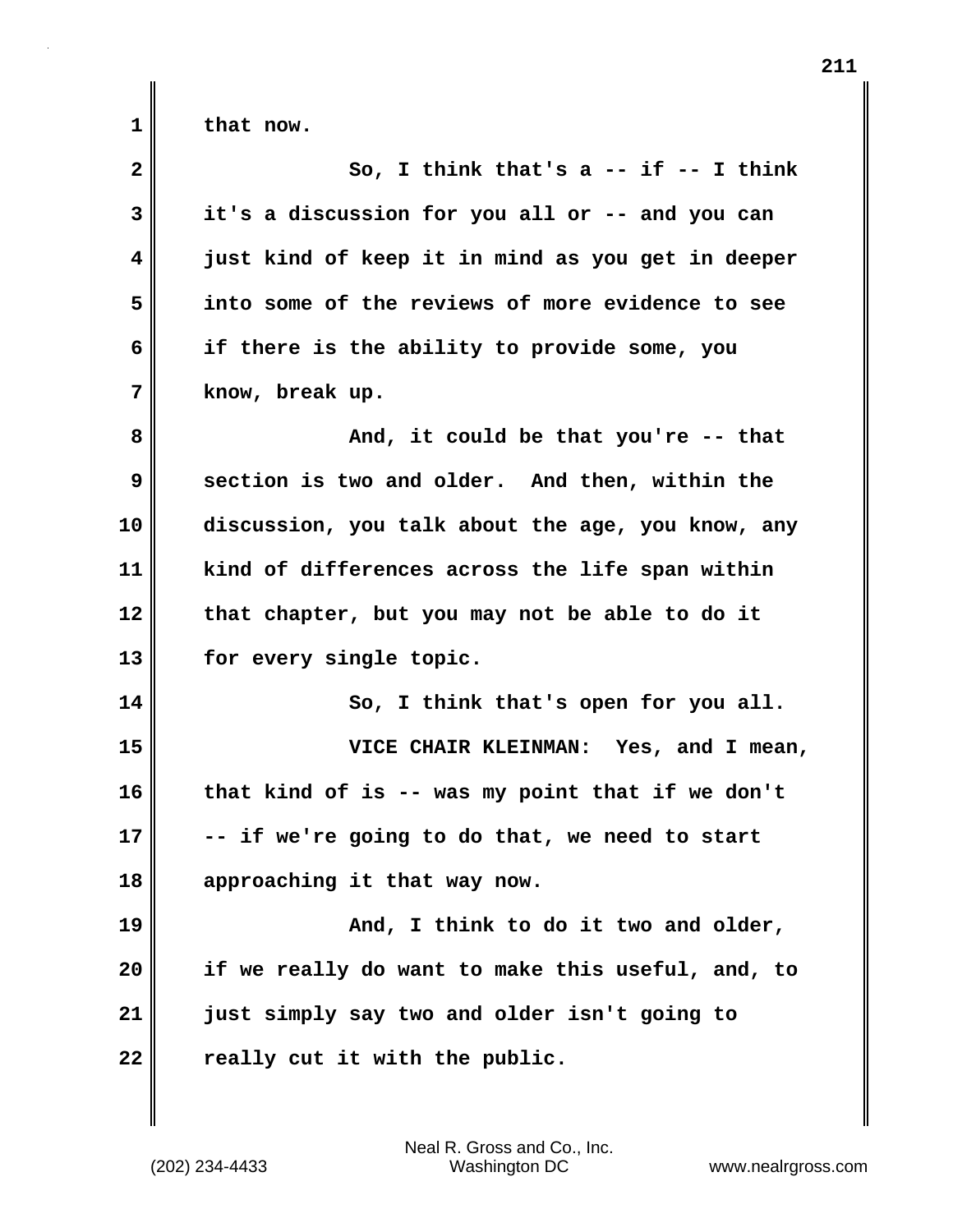| $\mathbf 1$  | So, $I$ -- my suggestion is that we do            |
|--------------|---------------------------------------------------|
| $\mathbf{2}$ | it but we do it right now, starting to look at    |
| 3            | these three different age groups after the age of |
| 4            | two if it's going to be three or four, whatever   |
| 5            | it's going to be.                                 |
| 6            | MEMBER MAYER-DAVIS: So, I think                   |
| 7            | that's really a good suggestion, Ron. And, I      |
| 8            | also think that, you know, when we come to        |
| 9            | looking at the literature and synthesizing what   |
| 10           | we get, we're going to have to do that anyway,    |
| 11           | just because of the nature of the questions and   |
| 12           | the exposures and what, you know, you would need  |
| 13           | to consider.                                      |
| 14           | You know, all of these analytic, you              |
| 15           | know, frameworks have other factors to be         |
| 16           | considered. And, you know, it will be different   |
| 17           | if you're talking about childhood than if you're  |
| 18           | talking about older adults.                       |
| 19           | So, I think that it, in reality, isn't            |
| 20           | less work, in fact, it will help us be more       |
| 21           | efficient in the work that we're doing.<br>So, I  |
| 22           | think that's really a great suggestion.           |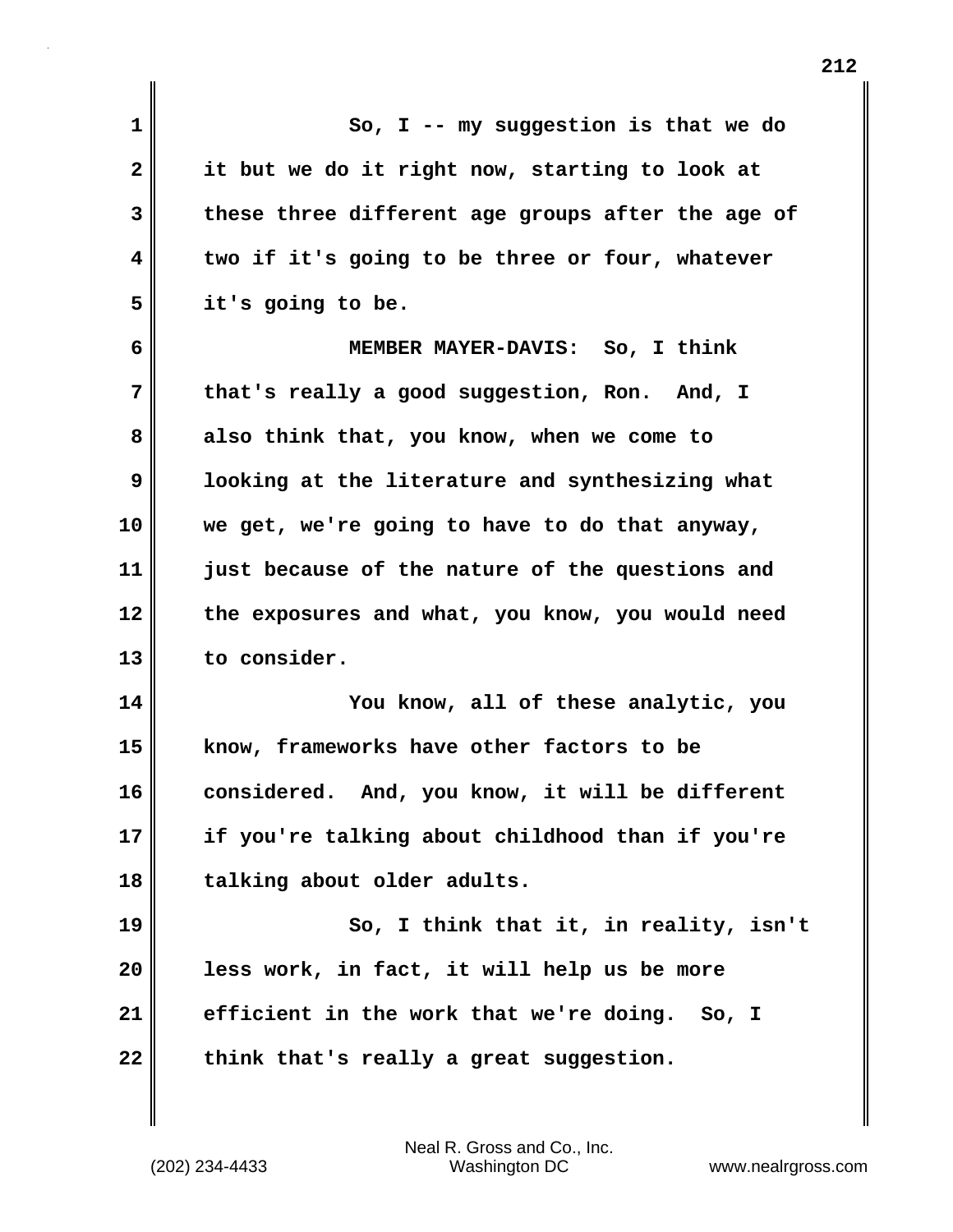| 1            | MEMBER BAILEY: So, this Regan Bailey.             |
|--------------|---------------------------------------------------|
| $\mathbf{2}$ | And, the way that we have our data                |
| 3            | analysis set up this way is B to 24, two to 19 or |
| 4            | 18, and 18 and older and then older adults,       |
| 5            | depending on the NHANES sampling framework or the |
| 6            | DRIs, 65 or 71-plus.                              |
| 7            | So, we do have that life stage                    |
| 8            | approach at least in the way that we're working.  |
| 9            | But it will be different from obviously what you  |
| 10           | all have.                                         |
| 11           | VICE CHAIR KLEINMAN: So, should we                |
| 12           | agree now what these categories are so that each  |
| 13           | subcommittee can go back and consider it that     |
| 14           | way?                                              |
| 15           | MEMBER DEWEY: Kay Dewey.                          |
| 16           | A question, is the current guidance               |
| 17           | that's out there subdivided into age groups?      |
| 18           | And, if so, what are those age groups?            |
| 19           | It's probably like two to five and                |
| 20           | then five to some -- I don't know. Does anybody   |
| 21           | know what those are?                              |
| 22           | MEMBER BOUSHEY: It depends on what                |
|              |                                                   |

 $\mathsf I$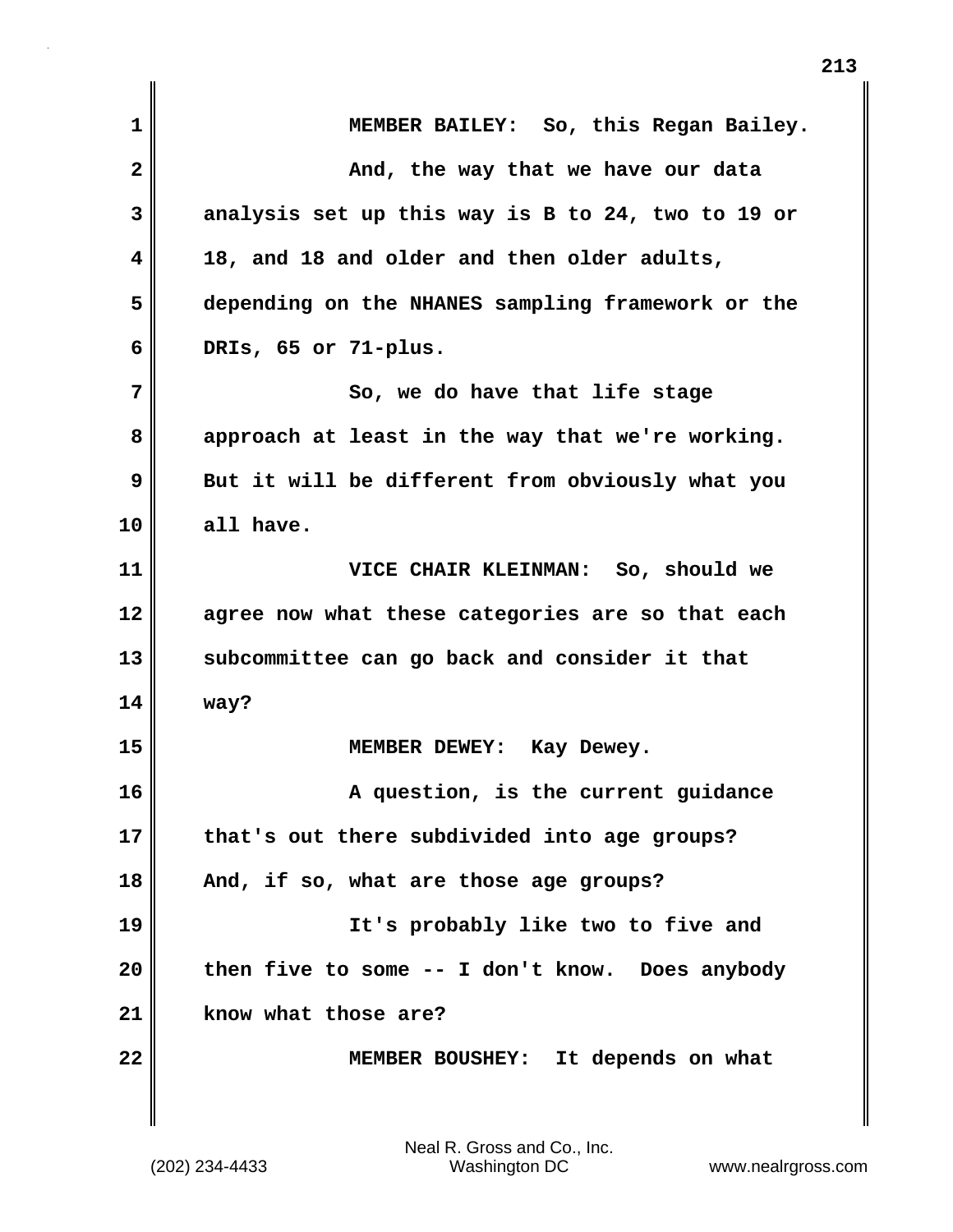**1 professional group you're looking at. I mean, it 2 does vary. 3 (Off-microphone comments.) 4 MEMBER BOUSHEY: Yes, oh yes, Dietary 5 Guidelines. 6 CHAIR SCHNEEMAN: But maybe Janet, 7 Eve, can you comment on the current -- the 2015- 8 2020 Dietary Guidelines? To what extent is there 9 any age thinking in those guidelines? 10 I know there is some there. 11 DR. STOODY: Most of it, though, is 12 more in the patterns. So, in the patterns there 13 are 12 different food patterns in the Dietary 14 Guidelines at different calorie levels. 15 And, there is discussion as to what 16 age group the calorie level -- what calorie 17 levels are most appropriate per age group. 18 In some cases, like for the nutrients 19 of concern, there might be nutrients that are 20 particular concerns for different stages of life. 21 But the way the current guidelines are written 22 are not necessarily by stage of life, it's more**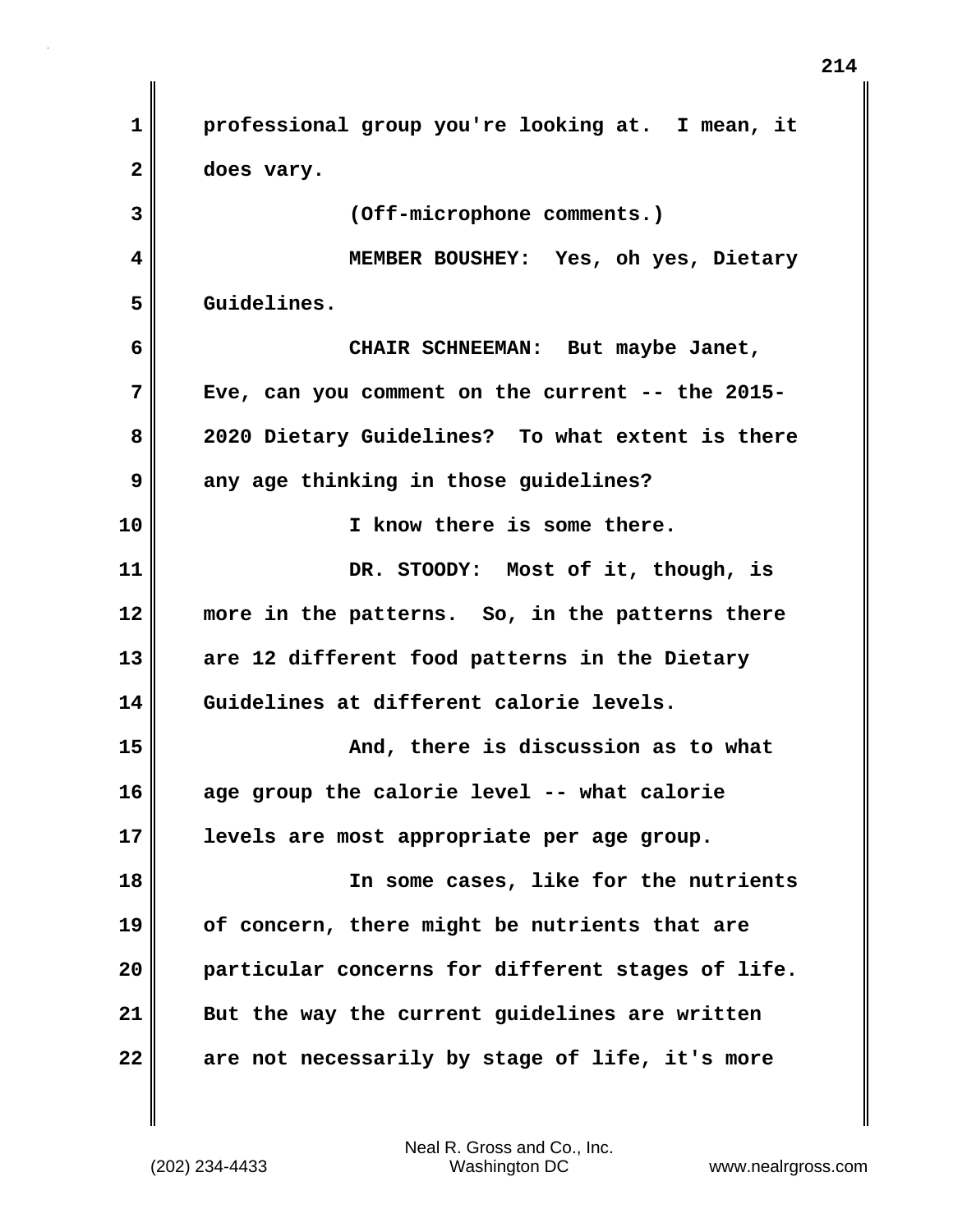**1 broad and then the food patterns are more, you 2 know, can be tailored based on the calorie needs 3 which vary based on age. 4 I will say the Physical Activity 5 Guidelines do have some breakout by age which I 6 think they've done a really nice job speaking to 7 recommendations across the life stage. 8 It's not that the Dietary Guidelines 9 don't address age, it's just more through the 10 patterning than, you know, specific 11 recommendations. 12 MEMBER NAIMI: Just to make a note, I 13 think the life course approach is good. I think 14 we also have to keep in mind, though, that for 15 there to be different recommendations by age 16 group, there should be, you know, different 17 findings. 18 And, there would also need to be 19 adequate data for each of those age groups. 20 So, I don't -- and, there's the issue 21 of trying to keep the guidelines sort of 22 accessible and simple. If anything, they tend to**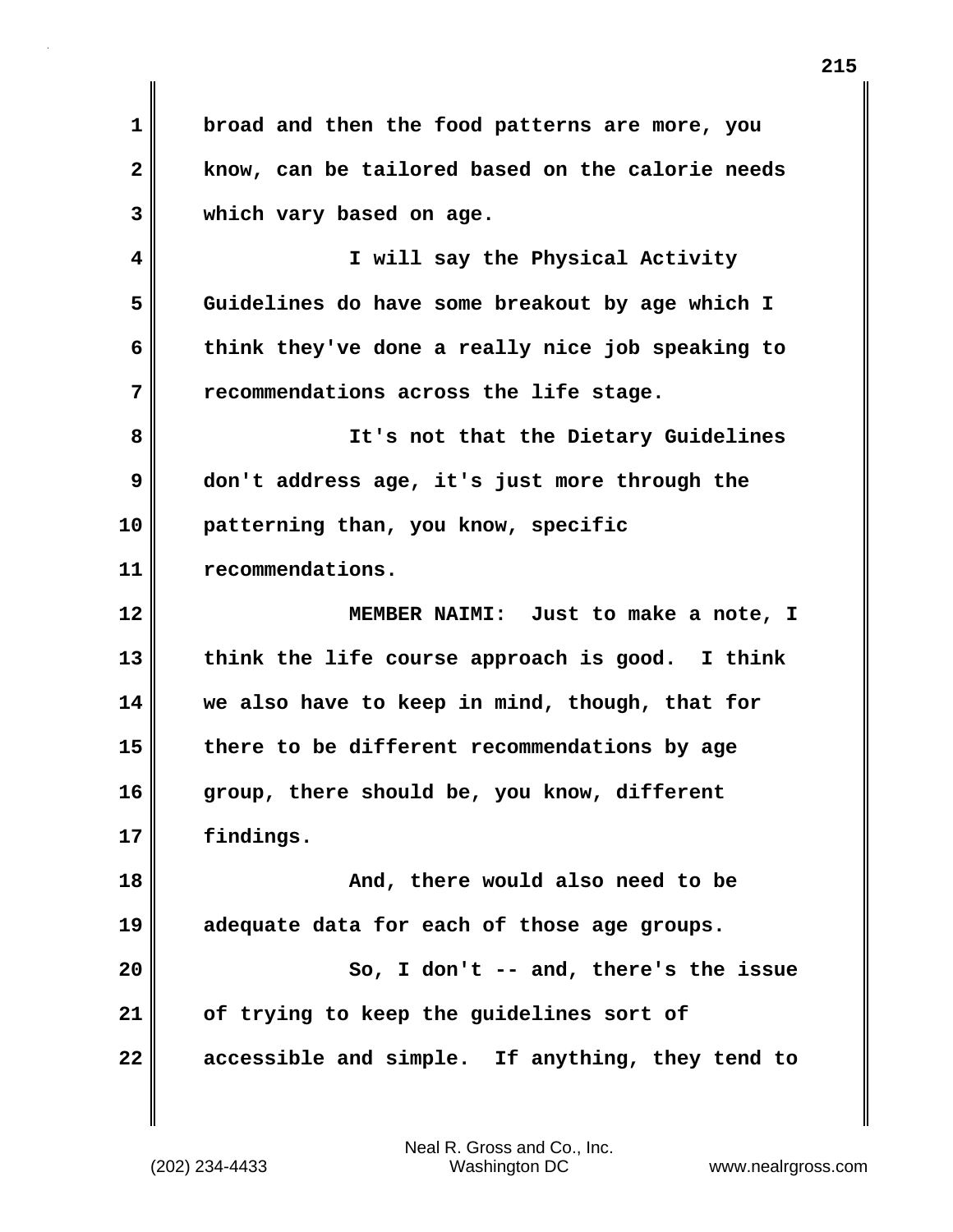| $\mathbf 1$  | be too, for a lot of people, detailed.            |
|--------------|---------------------------------------------------|
| $\mathbf{2}$ | So, I think that it's a useful                    |
| 3            | framework, but that we shouldn't try to add more  |
| 4            | recommendations unless it's clearly indicated for |
| 5            | a particular age group.                           |
| 6            | MEMBER MAYER-DAVIS: Yes, I think                  |
| 7            | that's actually very reasonable and within what   |
| 8            | we've said so far. I think that that would work   |
| 9            | well, you know, to, you know, say this is how     |
| 10           | we're all organized, if we agree to that.         |
| 11           | I don't know that we will, but if we              |
| 12           | do, then we could systematically say, you know,   |
| 13           | here's the evidence and there is or there isn't   |
| 14           | sufficient evidence for more specific             |
| 15           | recommendations for older adults compared to      |
| 16           | another group, for example. I think that's very   |
| 17           | reasonable.                                       |
| 18           | VICE CHAIR KLEINMAN: Yes, and I think             |
| 19           | it often gets -- that nuance often gets lost when |
| 20           | we group ages two to 70 together, that, in fact,  |
| 21           | for the two-year-olds to five-year-olds, there's  |
| 22           | no evidence and for the 65 and up there's lots of |

 $\mathbf{I}$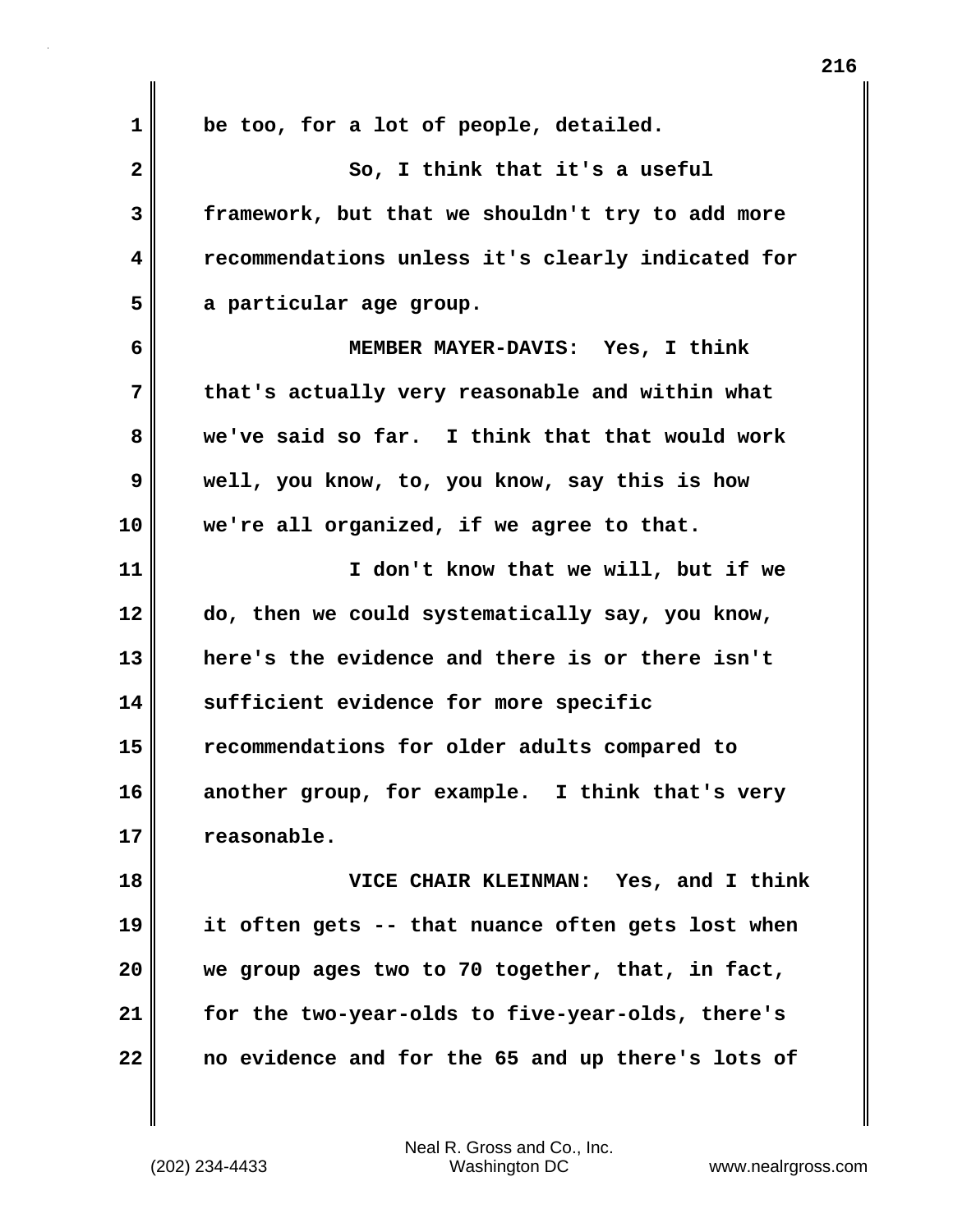**1 evidence on a particular issue. 2** So, I think in some ways this will **3 clarify things rather than make it more 4 challenging for people who are looking at these 5 recommendations. 6 CHAIR SCHNEEMAN: So, it sounds like 7 to several of the points being raised, there 8 really is a need to look at this in the context 9** of the subgroup committees how they're working **10 through the data. 11 And, I think the more we can get the 12 data analysis then we're seeing where the 13 nutrients of concern are across life stages. So, 14 that can also feed into the subcommittees in 15 terms of how they're thinking of integrating the 16 -- their findings and conclusions. 17 So, at some point, it all has to come 18 together, right? 19 VICE CHAIR KLEINMAN: So, how do we go 20 about deciding what are -- it sounds like there's 21 consensus here around -- 22 CHAIR SCHNEEMAN: Life stage.**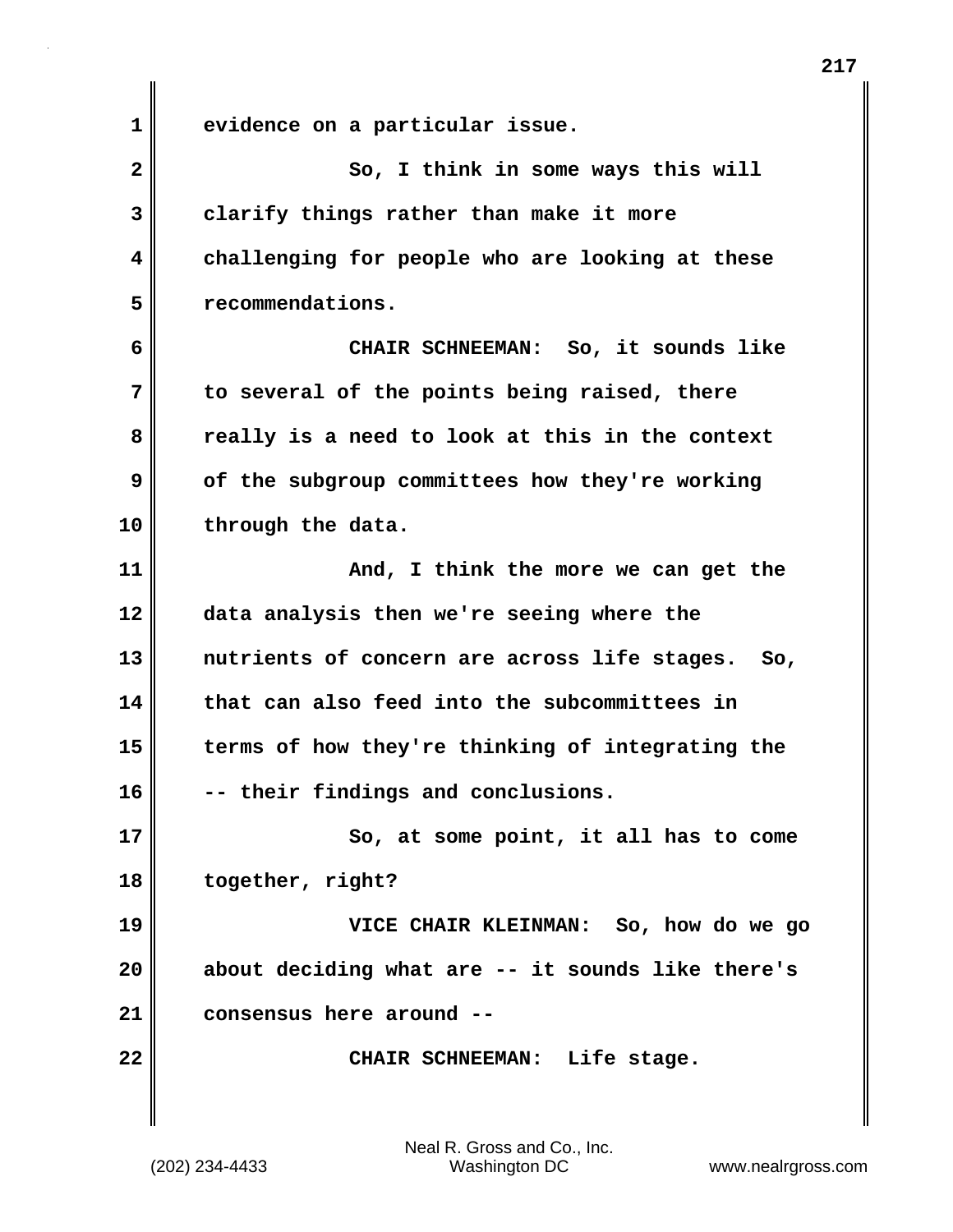| $\mathbf 1$  | VICE CHAIR KLEINMAN: -- doing this by             |
|--------------|---------------------------------------------------|
| $\mathbf{2}$ | life stage. And, how do we go about deciding      |
| 3            | what those stages are?                            |
| 4            | MEMBER MAYER-DAVIS: Can we ask Regan              |
| 5            | once again, could you remind us the ages that you |
| 6            | said your group is working on?                    |
| 7            | MEMBER BAILEY: Well, sometimes it                 |
| 8            | depends on the DRI, sometimes it depends on the   |
| 9            | NHANES sampling framework.                        |
| 10           | But, in general, it's B to 24. Of                 |
| 11           | course, I can't find it right here. We have two   |
| 12           | to five, six to 12, 13 to 18 and then 19 and      |
| 13           | older.                                            |
| 14           | And then, as adults it's usually 18 or            |
| 15           | 19, depending on what data source we have         |
| 16           | available.                                        |
| 17           | And then, older adults in some reports            |
| 18           | is 65 and older and in others 71-plus.            |
| 19           | So, they're not perfect age groups                |
| 20           | based on but they're ish, you know, they're close |
| 21           | enough that I think we could at least form some   |
| 22           | stages around, you know, that kind of grouping.   |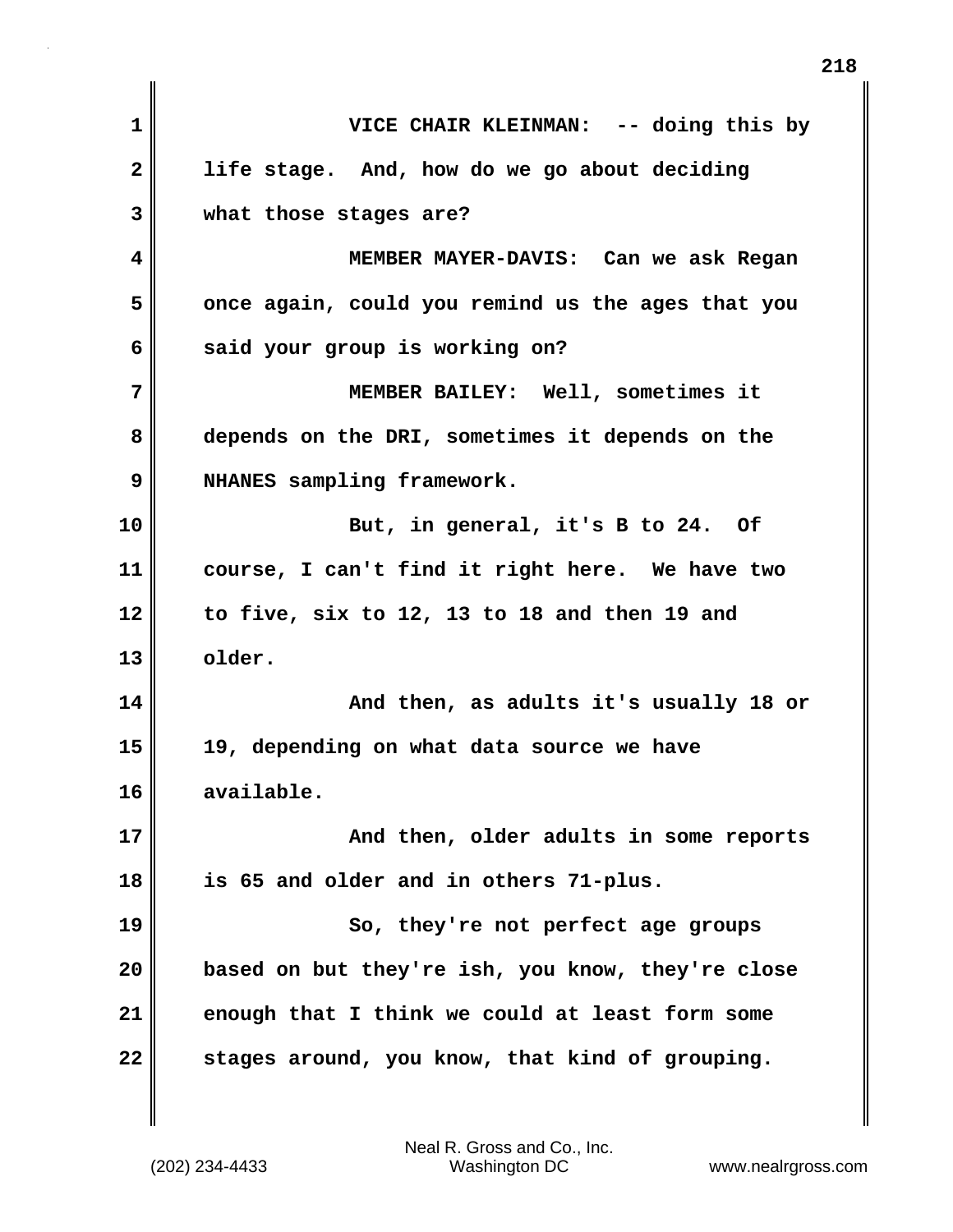**1 VICE CHAIR KLEINMAN: Do you have one 2 for pregnant -- pregnancy? 3 MEMBER BAILEY: So, for pregnancy and 4 lactation, for the data that we have available is 5 generally 20 to 44 years. 6 VICE CHAIR KLEINMAN: Are they broken 7 out separately as women who are pregnant and 8 lactating? 9 MEMBER BAILEY: For the pregnancy and 10 lactation specific questions, it's 20 to 44. 11 VICE CHAIR KLEINMAN: Okay. 12 MEMBER LEIDY: How does that compare 13 to the physical activity guidelines? Because it 14 would be nice to have those together. 15 MEMBER BAILEY: That's a good point. 16 MEMBER LEIDY: To have the age groups. 17 DR. STOODY: Katrina. 18 MEMBER LEIDY: I was trying to look 19 for it online, I didn't know. 20 DR. STOODY: Two to five -- three to 21 five, sorry. Three to five, six to 17. 22 DR. PIERCY: So, the Physical Activity**

**219**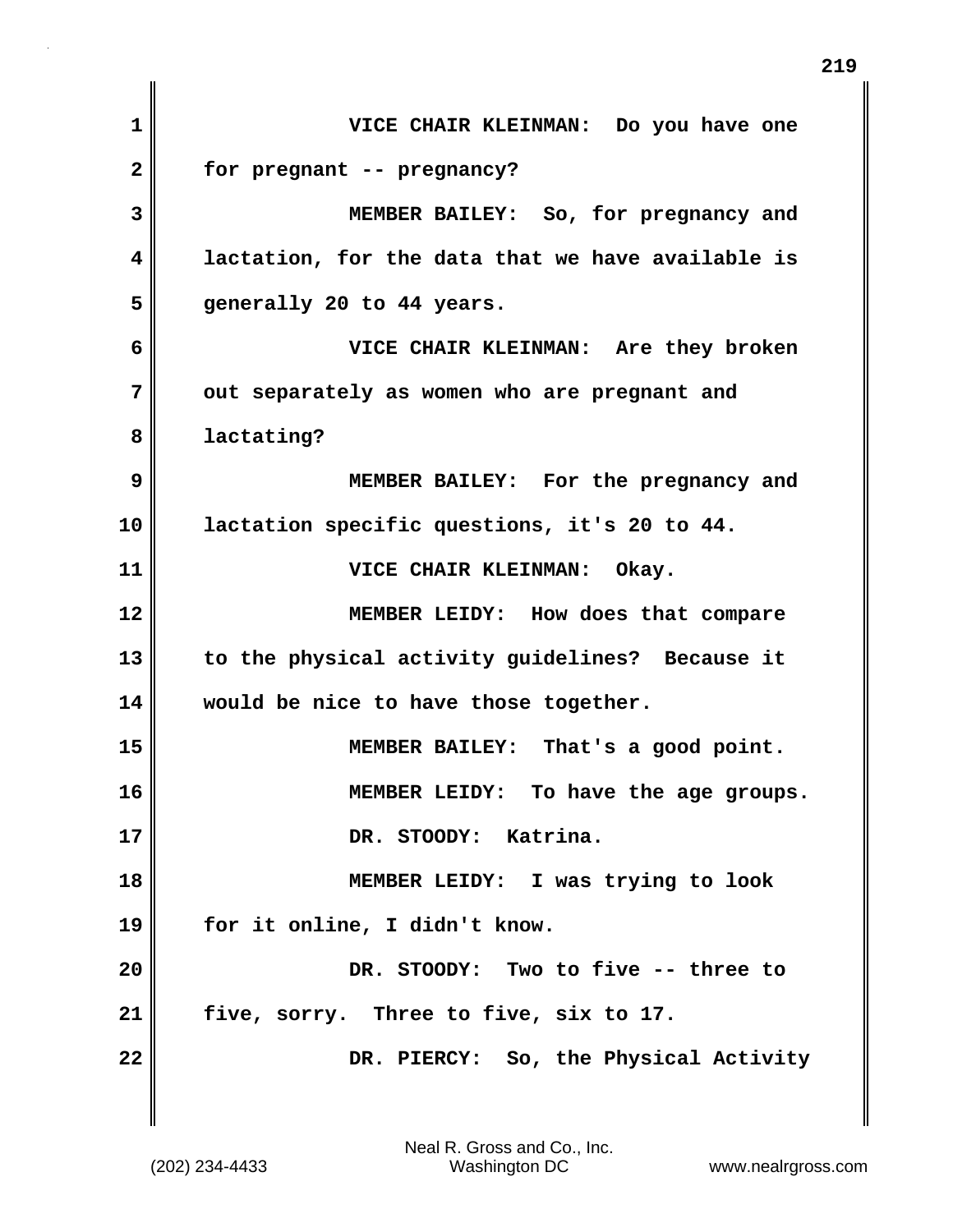**1 Guidelines for Americans, so the Second Edition** 2 that came out last November, they break it out. **3** So, it's generally always been the **4 youth or the kids and the adults. And, they were 5 able to come down to another segmentation in this 6 last round and look at youth that were ages three 7 to five, so the preschool and childcare age. 8 There wasn't a quantitative number 9 with that group but there was separate guidance 10 for that population. 11 And then, the youth population stayed 12 from six to 17 and then the adults from 18 and 13 older. Although the Committee, just for 14 reference, did have a lot of discussions about 15 the kind of this transition point and what 16 happens, you know, when you turn 18 and magically 17 the physical activity guidelines change from the 18 60 minutes a day for kids to 150 minutes, this is 19 the aerobic piece, per week. 20 So, there's a big shift and the 21 Committee actually looked to see kind of if there 22 was more evidence around, you know, that**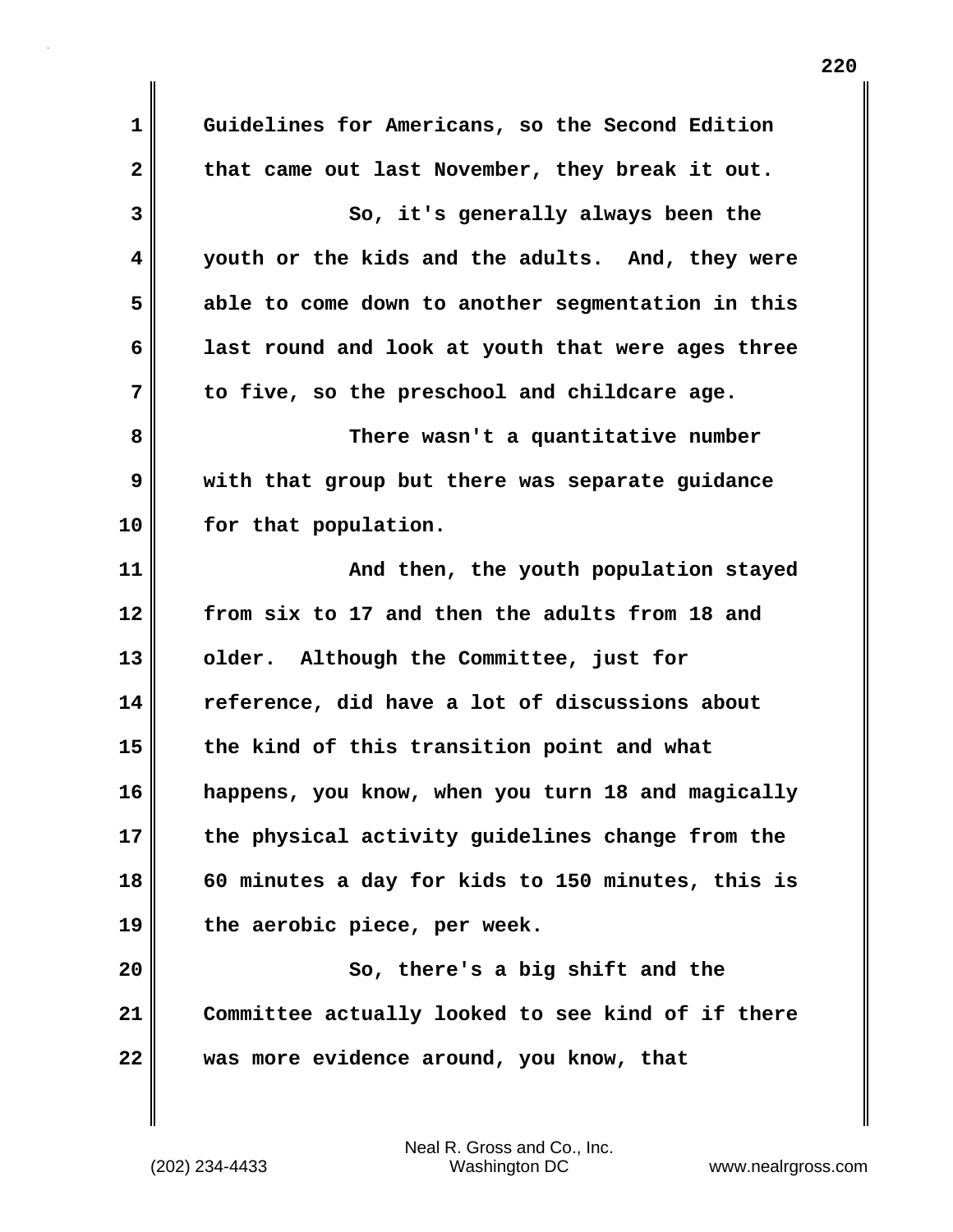1 **transition point.** 

| $\overline{\mathbf{2}}$ | And, a lot of it tends to be where the            |
|-------------------------|---------------------------------------------------|
| 3                       | data is and a lot of times, it's studied in youth |
| 4                       | or in adults. And so, there wasn't enough data    |
| 5                       | to really look -- it was put in as a research     |
| 6                       | need as something to look at further of what's    |
| 7                       | going on at that point? What's going on in        |
| 8                       | college and high school and things like that that |
| 9                       | may necessitate a shift in the amount of physical |
| 10                      | activity.                                         |
| 11                      | But those were kind of the parameters             |
| 12                      | they used and they did have a separate chapter    |
| 13                      | looking at women who are pregnant and postpartum. |
| 14                      | So, that population was addressed.                |
| 15                      | They also had separate pieces talking             |
| 16                      | about older adults. So, they did look at the      |
| 17                      | population piece but in terms of the quantitative |
| 18                      | recommendations for how much physical activity.   |
| 19                      | There was the three kind of main buckets that     |
| 20                      | they discussed.                                   |
| 21                      | DR. STOODY: So, you didn't define                 |
| 22                      | older adults with a specific year?                |
|                         |                                                   |

(202) 234-4433 Washington DC www.nealrgross.com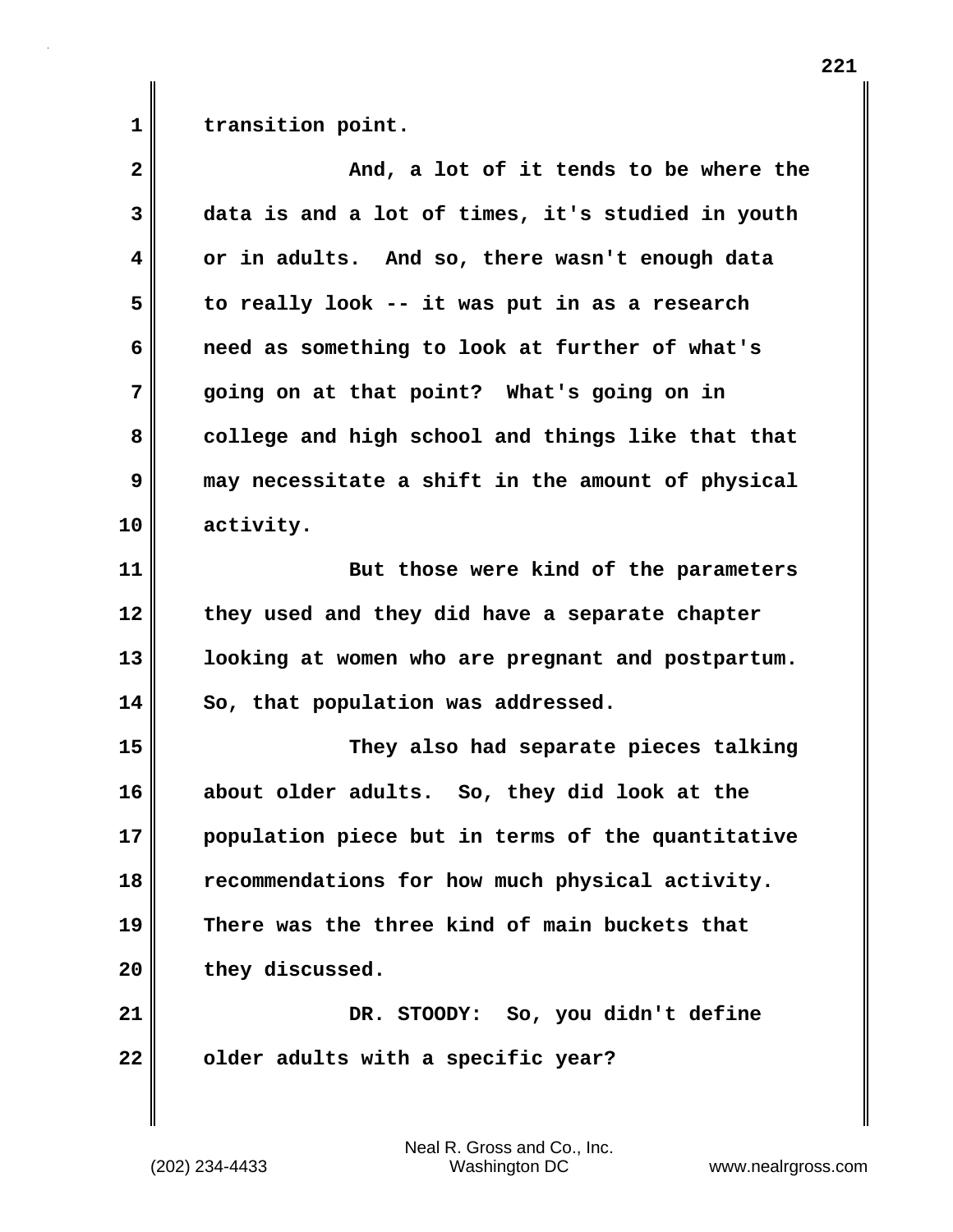| 1            | DR. PIERCY: Generally, they were                  |
|--------------|---------------------------------------------------|
| $\mathbf{2}$ | talking about 65 and older. But, again, it goes   |
| 3            | back to what was in the literature. And, some of  |
| 4            | the challenges in being able to really define     |
| 5            | that.                                             |
| 6            | For older adults, they still have a               |
| 7            | set of guidelines that are identical to the adult |
| 8            | population guidelines with a few additional       |
| 9            | caveats, things like talking about multi          |
| 10           | component physical activity and the importance of |
| 11           | balance training, the importance of thinking      |
| 12           | about relative intensity of physical activity     |
| 13           | versus doing absolute.                            |
| 14           | So, thinking about where an older                 |
| 15           | adult is starting which may put them at a         |
| 16           | different level of intensity compared to somebody |
| 17           | who's 30 or 40 years old.                         |
| 18           | So, there was separate guidance for               |
| 19           | the different populations but in terms of kind of |
| 20           | the overall general recommendations. That may be  |
| 21           | a way to think about this as well, but your       |
| 22           | general recommendations for adults are similar    |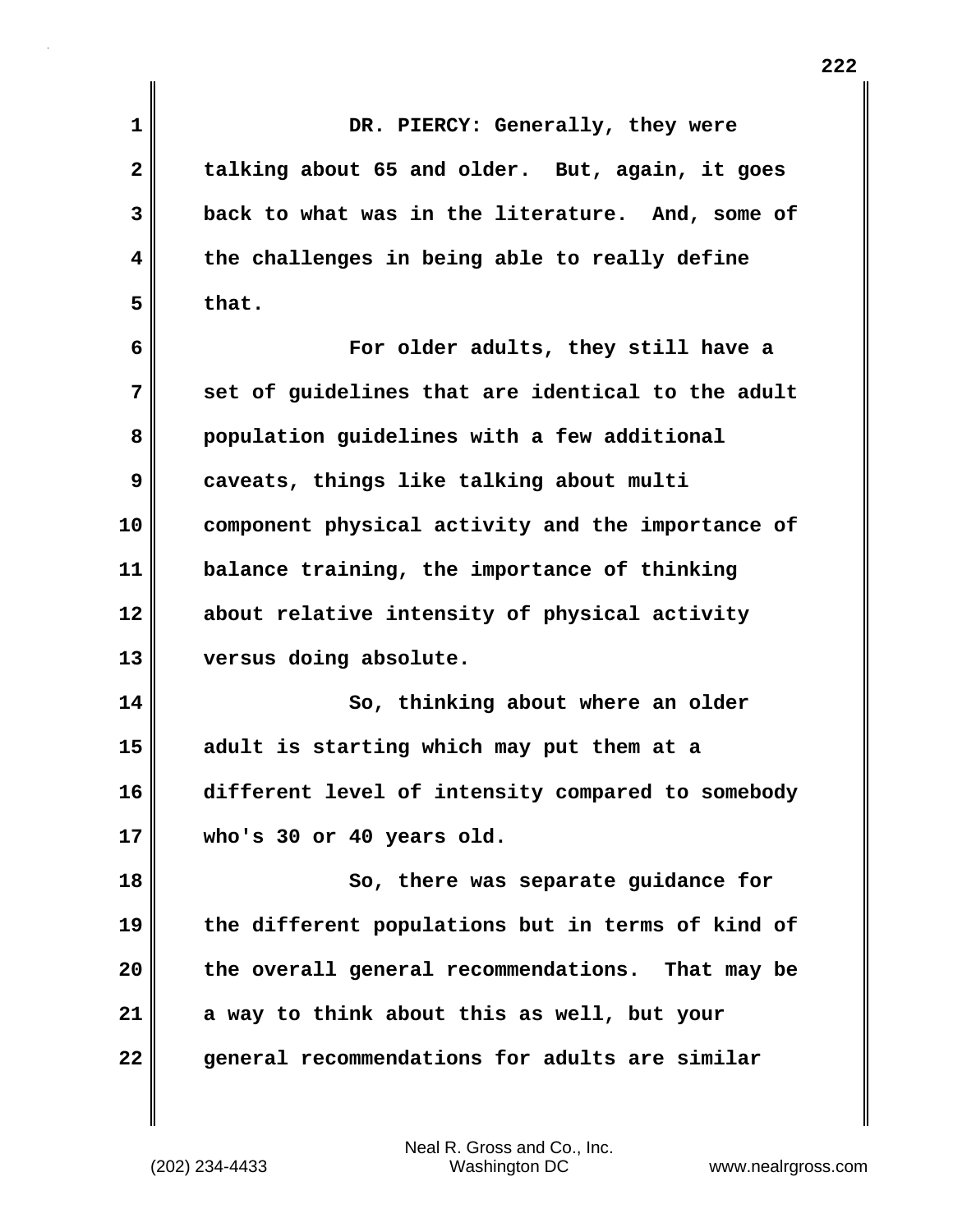**1 but then being able to tease it out where there's 2 specific guidance and information on nutrients 3 and things by different populations. 4 But I think a great thing to be 5 discussing now before you start writing, 6 obviously. 7 VICE CHAIR KLEINMAN: I think of it in 8 four stages, crazy active, active, inactive, and 9 dead. 10 (Laughter.) 11 CHAIR SCHNEEMAN: Well then, I have to** 12 tell you my definition of older adult. **13 VICE CHAIR KLEINMAN: Yes? 14 CHAIR SCHNEEMAN: Older than me. 15 (Laughter.) 16 VICE CHAIR KLEINMAN: My definition of 17 a pediatric patient is anybody who's younger or 18 shorter than I am. 19 (Laughter.) 20 CHAIR SCHNEEMAN: No, I think this is 21 -- it's very -- and that was very useful to have 22 that because sometimes those ages mean that's**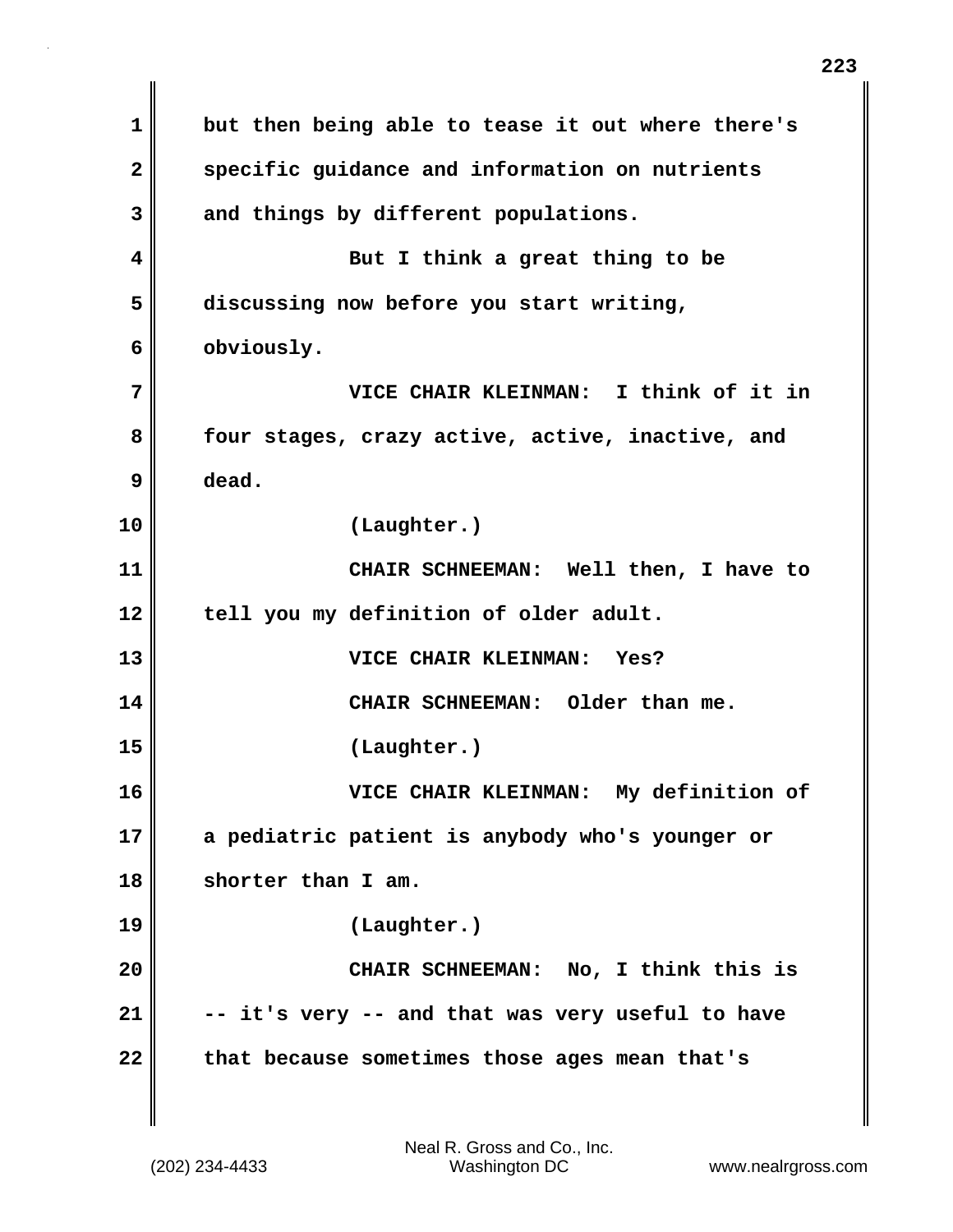**1 what we have by those age marks, not that there's 2 something magic that suddenly changed at that age 3 mark.**

**4 So, I think we -- recognizing the 5 broader categories, I think we still have to wait 6 and see, is there enough in the subcommittees as 7 you're looking at the evidence to say, yes, 8 there's something different between youth and 9 adult or young children and adult.**

**10 You know, I'm looking at Linda 11 Snetselaar because I'm thinking in the seafood, 12 you are looking across different ages and making 13 -- I think your conclusion statements are 14 beginning to look at those different ages that 15 should come forward in the recommendations.**

**16 MEMBER ARD: Well, going back and 17 looking at the original topics and questions in 18 terms of how they were listed, there were two 19 lists. One was by subcommittee and the other one 20 was by age groups.**

**21 And, the thing that's notable there is 22 that, in the listing by age groups, it's clear**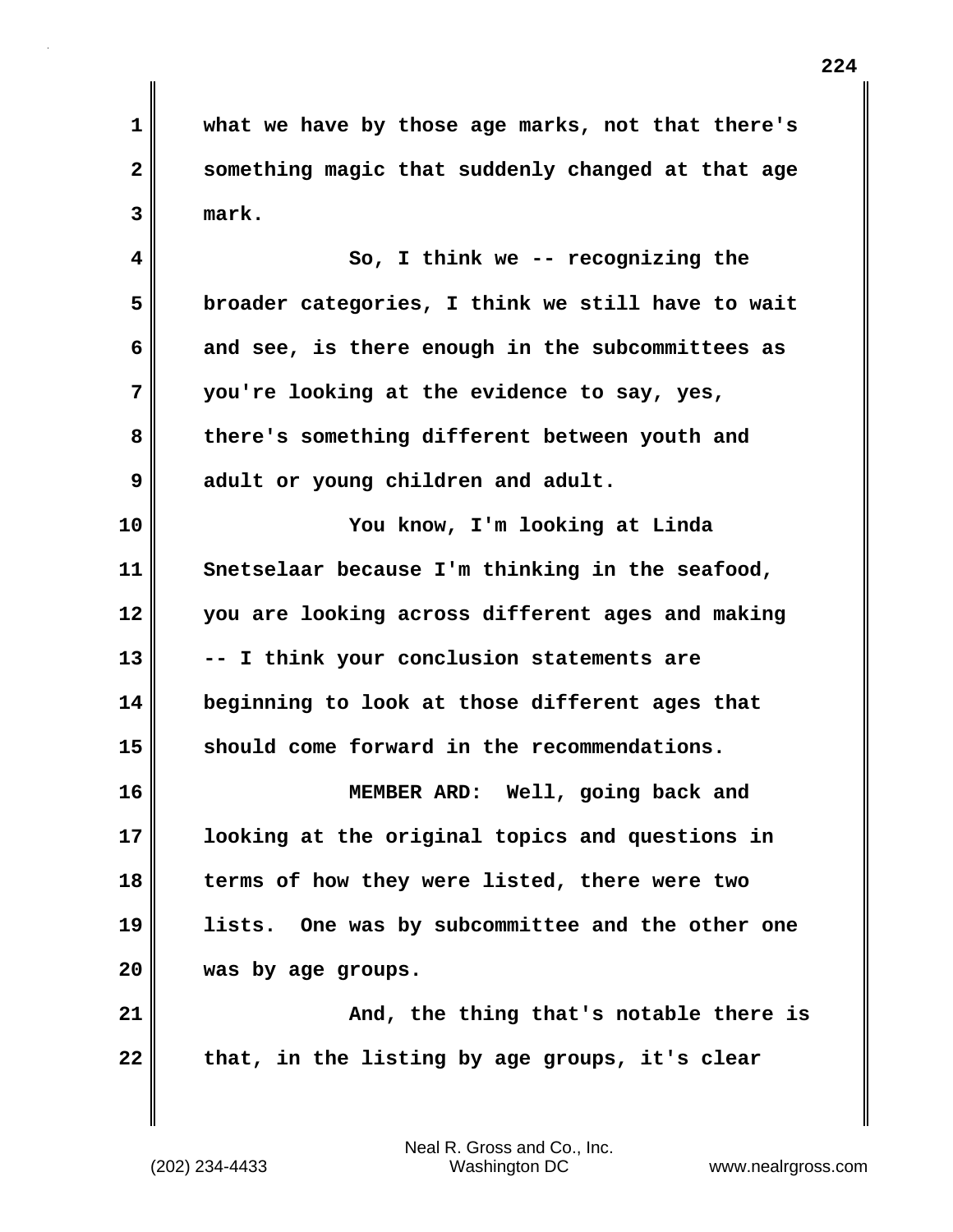**1 that there's certain conditions and outcomes 2 that, you know, just aren't relevant or less 3 relevant unless we really get into that, you 4 know, sort of really deep primary prevention 5 across, you know, from, you know, birth to the 6 grave. 7 But things like neuro-cognitive health 8 means something different in the, you know two to 9 18-year-old compared to the 65 and older 10 individual. 11** So, that might be an interesting **12 framework for us to at least look at that and** 13 say, you know, generally, does that make sense? **14 Because it's partly done for us in that way. 15 And, we might say, yes, you know, that 16 generally makes sense for us to do it -- to start 17 from that and then maybe tweak. 18 But, to me, that seems reasonable as 19 a starting point. And, it does allow for us to 20 think about how to segregate some of the outcomes 21 when we're thinking through our analytic 22 frameworks and protocols.**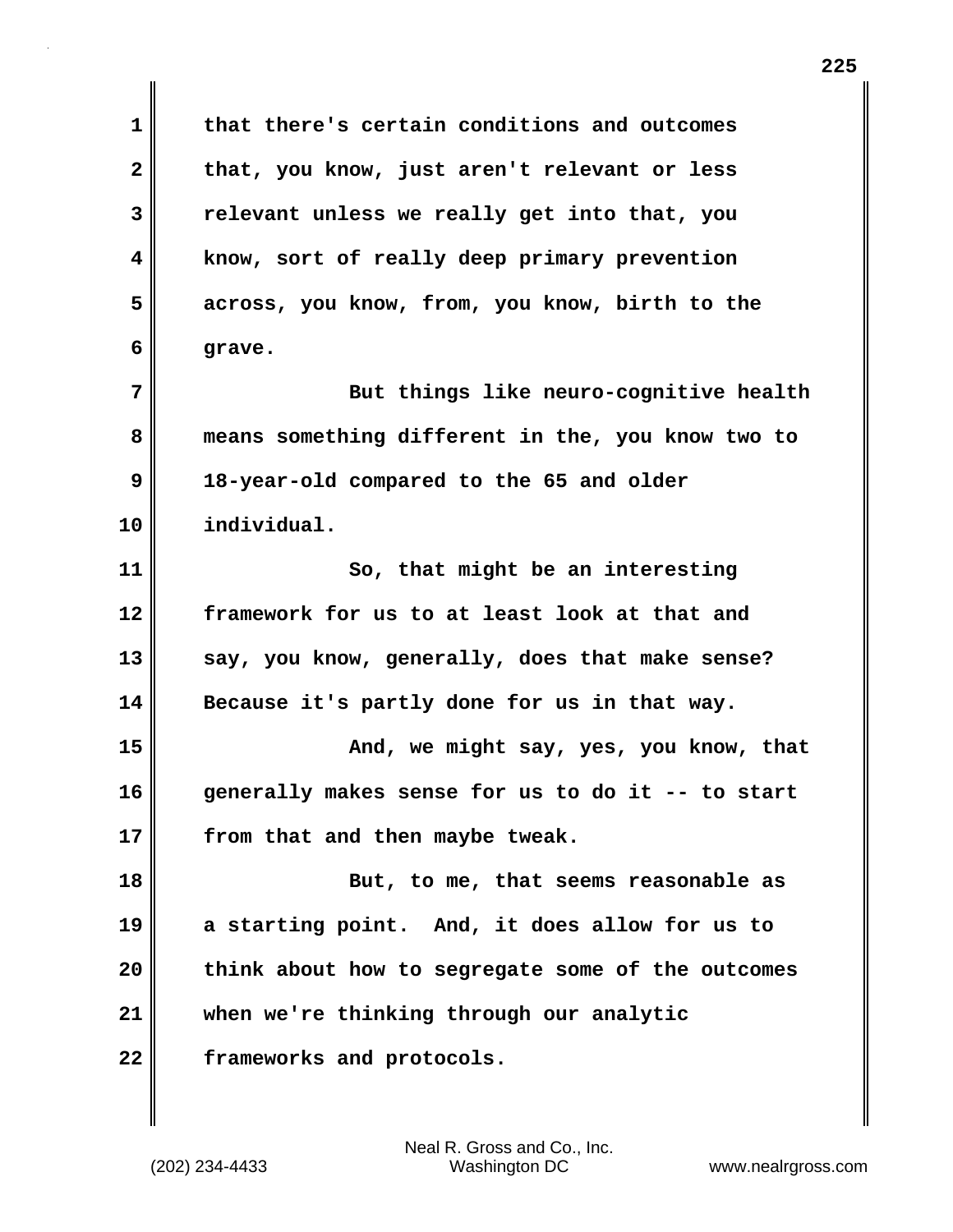| $\mathbf 1$  | Because we may, yes, we may really                |
|--------------|---------------------------------------------------|
| $\mathbf{2}$ | have a lot of data in one area or another, and    |
| 3            | that means that we can then refine the            |
| 4            | conclusions around that for a particular age      |
| 5            | group.                                            |
| 6            | MEMBER DEWEY: Kay Dewey.                          |
| 7            | So, there is a question that is                   |
| 8            | underneath the scope for the Data Analysis and    |
| 9            | the Food Modeling Subcommittee that's about       |
| 10           | tracking of dietary intake, particularly dietary  |
| 11           | patterns across life stages.                      |
| 12           | And, I think the way that this is                 |
| 13           | being handled so far, and you'll talk about it    |
| 14           | tomorrow, is by looking at each of the age groups |
| 15           | and what the dietary patterns are.                |
| 16           | But I'm not sure that's going to                  |
| 17           | answer the question of tracking. And, it's a      |
| 18           | really critical question because, if there's      |
| 19           | strong tracking, then the rationale for certain   |
| 20           | guidance at young ages isn't built only on the    |
| 21           | evidence of a relationship at that age, it's on - |
| 22           | - so there are dietary patterns are established   |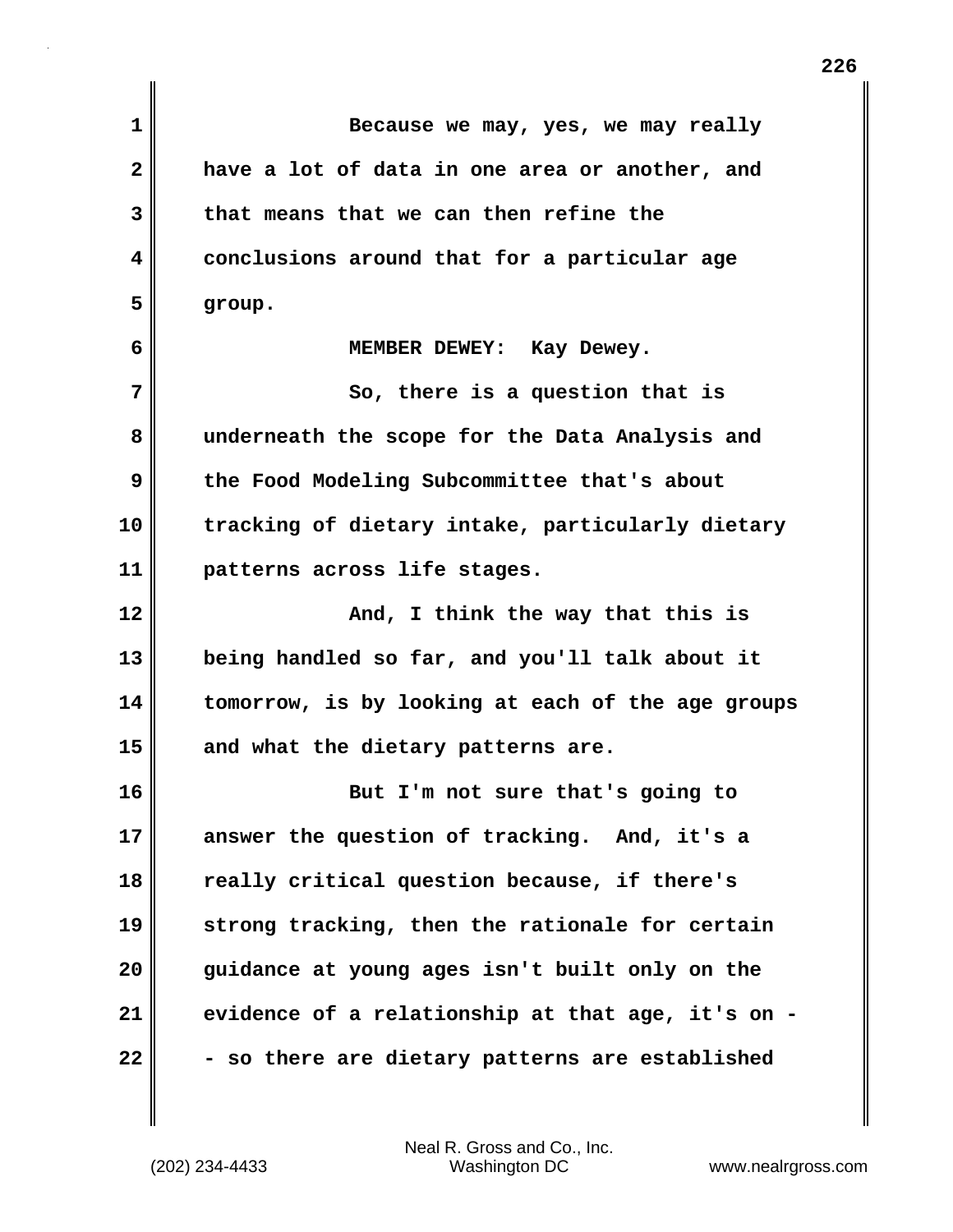**1 and then they stay that way. 2** And then, later, there's a **3 relationship to certain outcomes. 4 So, I guess I'm raising the question 5 of, whether we will have some way of answering 6 the question about tracking? 7 MEMBER BAILEY: Yes, this is Regan 8 Bailey. 9 We wrestled with that in our 10 subcommittee because, ideally, what you would 11 want is longitudinal data on the same people to 12 make that. 13 But what we have within NHANES is the 14 cross sectional different age groups. So, we're 15 trying to cobble together, but it's not the same 16 people over time. 17 So, we can make some general 18 statements about what's going on in these each 19 life stage but, in terms of tracking, that's not 20 really possible with the data that we have 21 available to us right now. 22 MEMBER VAN HORN: The best tracking**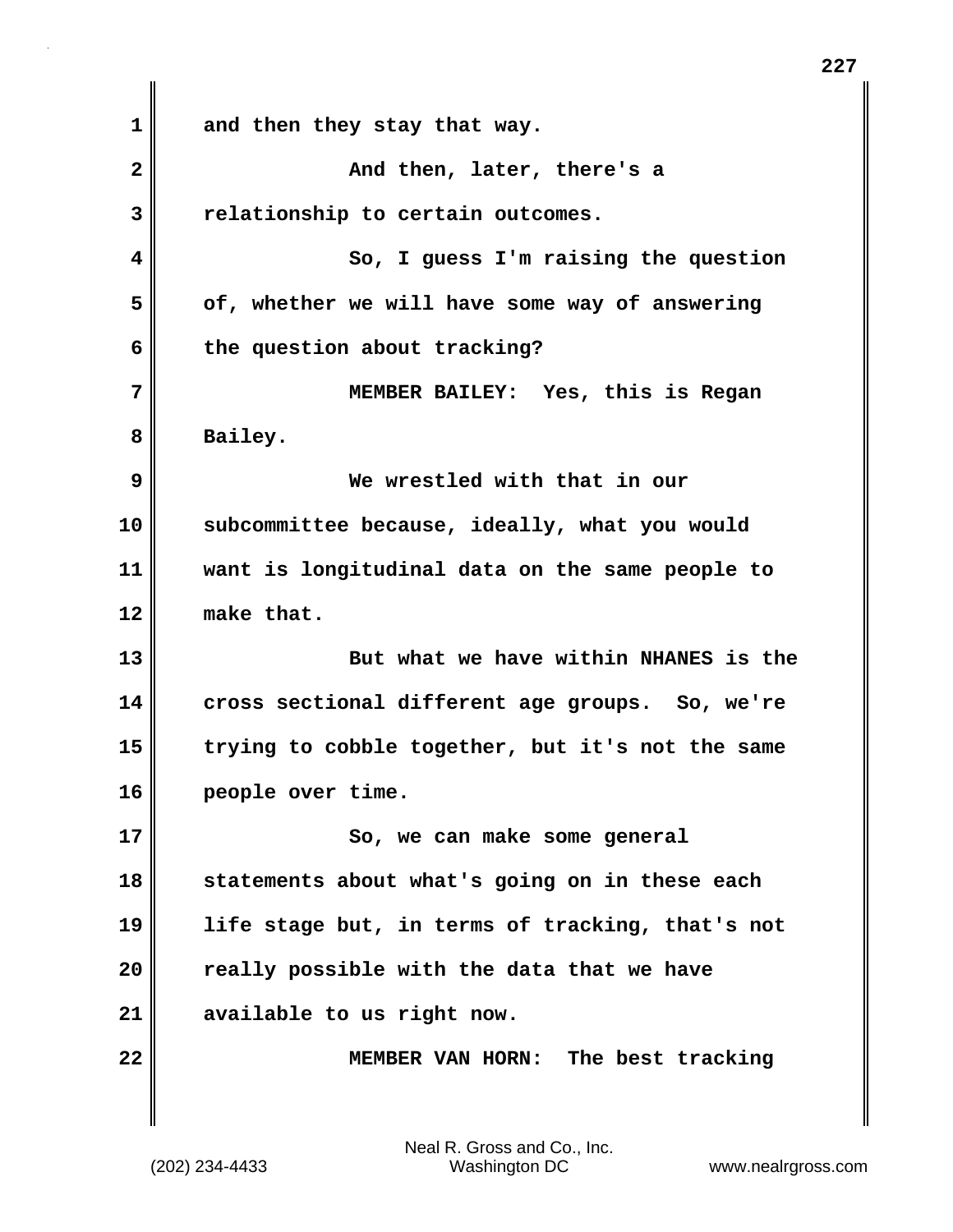| 1  | data in children, though, the only tracking data  |
|----|---------------------------------------------------|
| 2  | that exists for, you know, as long as they have,  |
| 3  | I believe, is the STRIP study which, you know,    |
| 4  | followed children from six months of age until I  |
| 5  | think they're now 20, 22, something like that.    |
| 6  | And, they continue to follow up on                |
| 7  | those -- that population looking at risk factors  |
| 8  | for cardiovascular disease.                       |
| 9  | I think the Bogalusa study, which was             |
| 10 | also -- STRIP was an intervention study, Bogalusa |
| 11 | and some of the others were observational studies |
| 12 | over a long period of time.                       |
| 13 | So, you know, there are data and,                 |
| 14 | thankfully, they appear more in those age groups, |
|    |                                                   |
| 15 | those children for a longer period of time,       |
| 16 | obviously.                                        |
| 17 | But, you know, there are studies like             |
| 18 | Framingham, Framingham offspring, et cetera, you  |
| 19 | know, that have longitudinal data, observational  |
| 20 | longitudinal data that are very well              |
| 21 | characterized and have perpetuated for decades,   |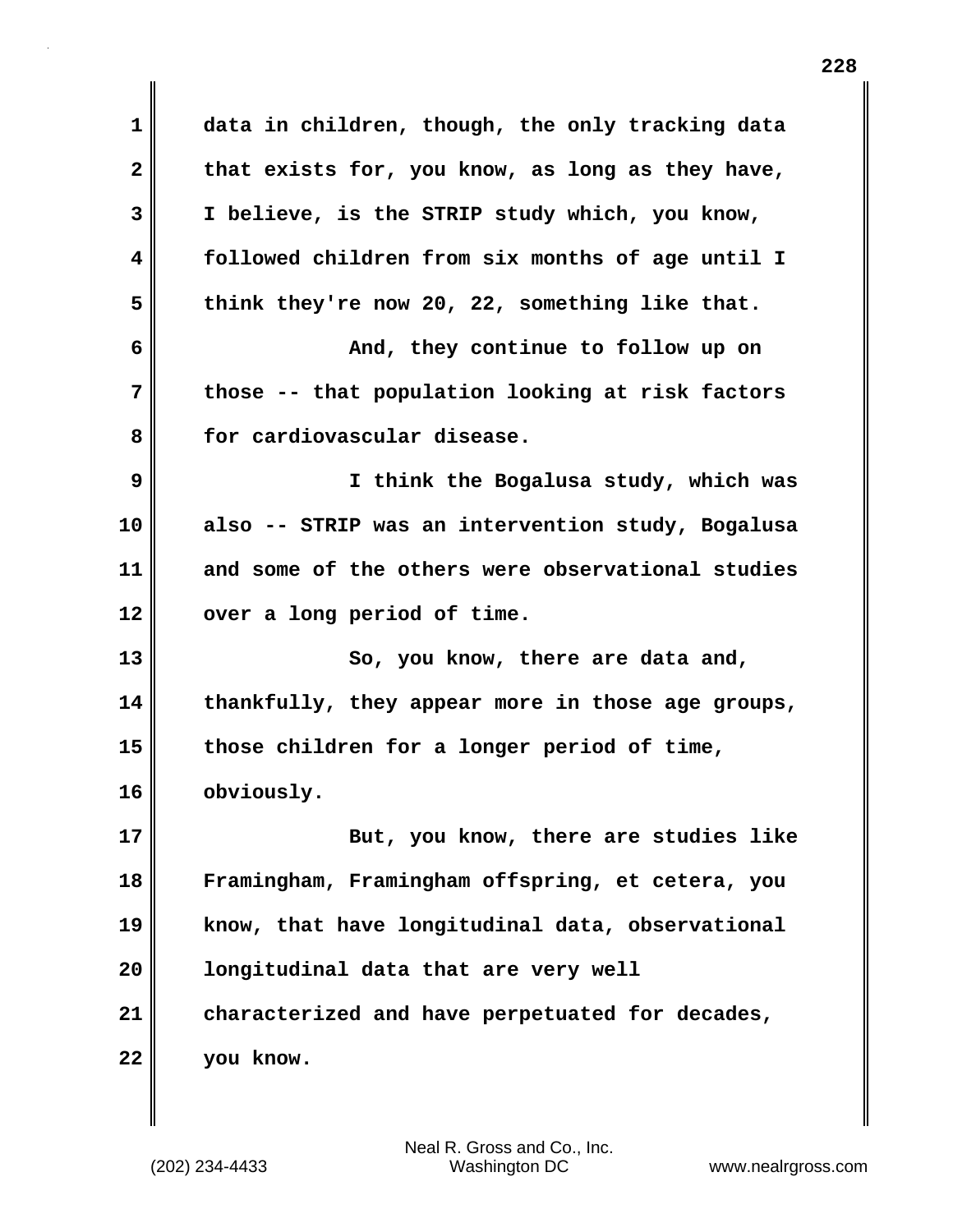| 1  | So, I don't think it's missing, it's              |
|----|---------------------------------------------------|
| 2  | just, you know, they're selective as far as what  |
| 3  | we need to look at. And, certainly, from          |
| 4  | childhood to older age, you know, I think, as I   |
| 5  | said, I think STRIP, unless somebody else knows   |
| 6  | of a longer one is probably the only one that has |
| 7  | that much data for that long.                     |
| 8  | MEMBER BAILEY: So, this is Regan                  |
| 9  | again.                                            |
| 10 | So, for the work that we're doing,                |
| 11 | it's my understanding that we're only allowed to  |
| 12 | use data that are within the federal domain. So,  |
| 13 | our national data. We're not able to, at this     |
| 14 | point, use other data like you're mentioning.     |
| 15 | So, it definitely exists, but our                 |
| 16 | charge is to use the national representative data |
| 17 | that we have.                                     |
| 18 | DR. STOODY: Correct. But there is                 |
| 19 | the discussion section that's been proposed, too. |
| 20 | So, I think putting that kind of context or       |
| 21 | speaking to it there is a place you could do it,  |
| 22 | yes, I've had that conversation.                  |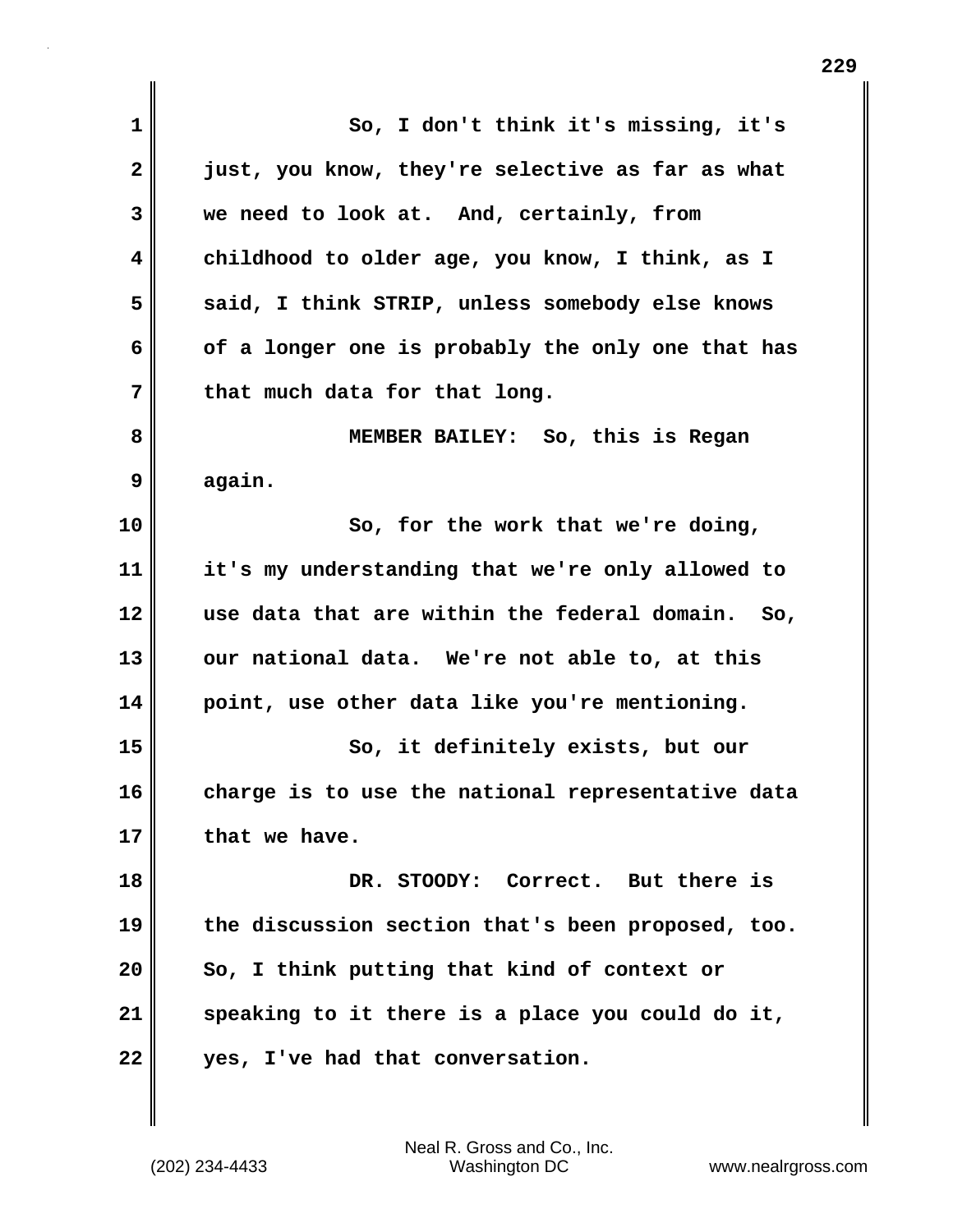| 1  | MEMBER VAN HORN: Yes, I think, you                |
|----|---------------------------------------------------|
| 2  | know, again, in the spirit of trying to guide and |
| 3  | direct future, you know, yes, that may be a       |
| 4  | limitation for us, but to ignore it or not to     |
| 5  | even, you know, mention it as existing but not    |
| 6  | fitting our criteria, I think would be a loss.    |
| 7  | And, again, it would potentially                  |
| 8  | encourage investigators to consider those         |
| 9  | concepts when moving forward in their work.       |
| 10 | MEMBER DEWEY: Also -- Kay Dewey again.            |
| 11 | It was my understanding that the                  |
| 12 | requirement to use federal data had to do with    |
| 13 | characterizing, you know, dietary patterns and    |
| 14 | nutrient intake so, the descriptive part of the   |
| 15 | work.                                             |
| 16 | This is a question that is a research             |
| 17 | question, really, and could be subject to the     |
| 18 | same kind of literature review and search,        |
| 19 | systematic review that we're doing for many other |
| 20 | questions where we use all kinds of studies.      |
| 21 | I know that we have a lot on our plate            |
| 22 | and I'm not necessarily suggesting another        |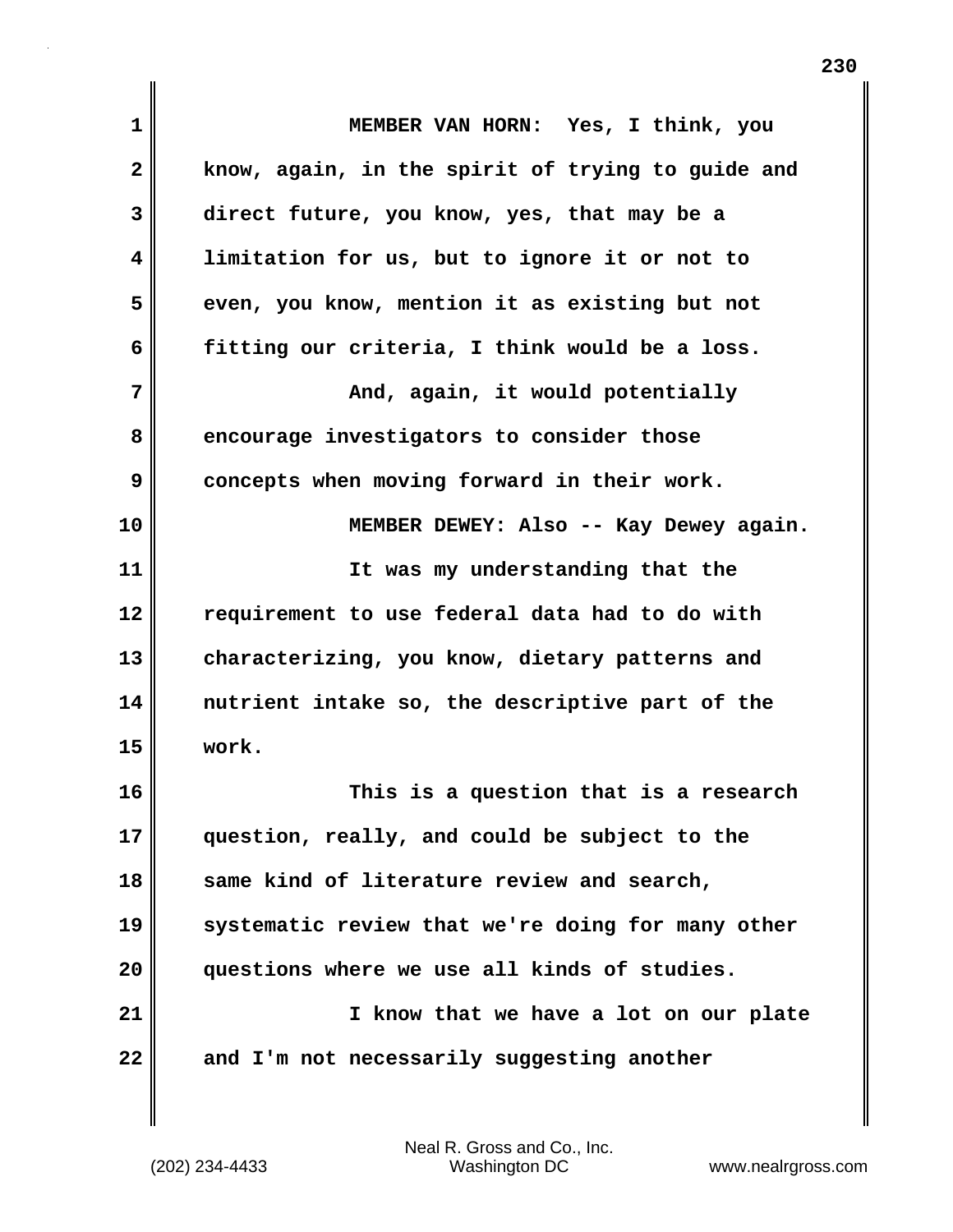| $\mathbf 1$  | analytical framework for a systematic review on   |
|--------------|---------------------------------------------------|
| $\mathbf{2}$ | this question, but I just wanted to throw that    |
| 3            | out there is that that would be one way to        |
| 4            | attempt to answer it.                             |
| 5            | MEMBER MAYER-DAVIS: So, I had another             |
| 6            | question about the report and this might be       |
| 7            | already available in the more detailed outline    |
| 8            | than what I've seen.                              |
| 9            | Which is, within the age categories,              |
| 10           | now that we're talking about, it's the next level |
| 11           | of organization has to do with the exposures      |
| 12           | according to the subcommittees that we have which |
| 13           | makes a lot of sense just practically.            |
| 14           | So, my question is, within those, is              |
| 15           | there sort of a standard order with regard to the |
| 16           | outcomes because many of the committees have the  |
| 17           | same outcomes, is that how that is getting        |
| 18           | organized?                                        |
| 19           | DR. STOODY: Yes, I think that's the               |
| 20           | next layer of the outline is getting into that    |
| 21           | level of detail.                                  |
| 22           | And, historically, yes. They've been              |
|              |                                                   |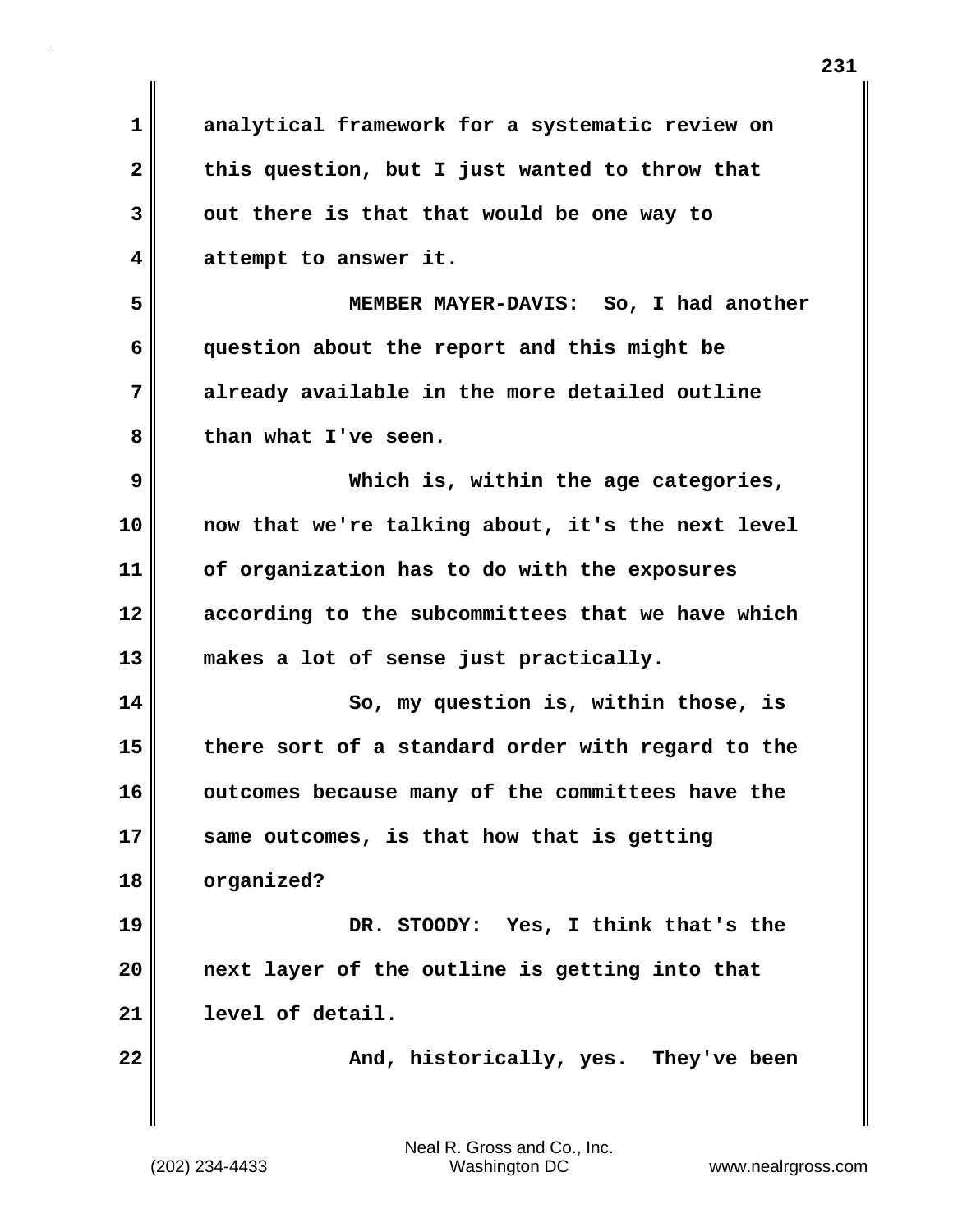| 1            | just consistently. I think however you all feel   |
|--------------|---------------------------------------------------|
| $\mathbf{2}$ | it makes the most sense to organize it. But,      |
| $\mathbf{3}$ | yes, taking a consistent approach, is typically   |
| 4            | how it's been done and makes a lot of sense.      |
| 5            | The one item that I did not mention               |
| 6            | and which I will note is the reports have         |
| 7            | historically had a number of appendices. A lot    |
| 8            | of times, that's kind of where you can point to   |
| 9            | tables or additional information.                 |
| 10           | But one of the sections that we                   |
| 11           | proposed is future directions to speak to the key |
| 12           | research recommendations the Committee has as you |
| 13           | go through your systematic reviews. There's a     |
| 14           | lot of very focused research recommendations      |
| 15           | that'll travel with the NESR systematic reviews.  |
| 16           | So, you'll do a very specific question            |
| 17           | on frequency of eating and all-cause mortality    |
| 18           | and have research recommendations specific to     |
| 19           | that that will stay with the NESR review.         |
| 20           | But in your report, there might be                |
| 21           | some things that are high level or, you know,     |
| 22           | broader research recommendations that the         |

(202) 234-4433 Washington DC www.nealrgross.com Neal R. Gross and Co., Inc.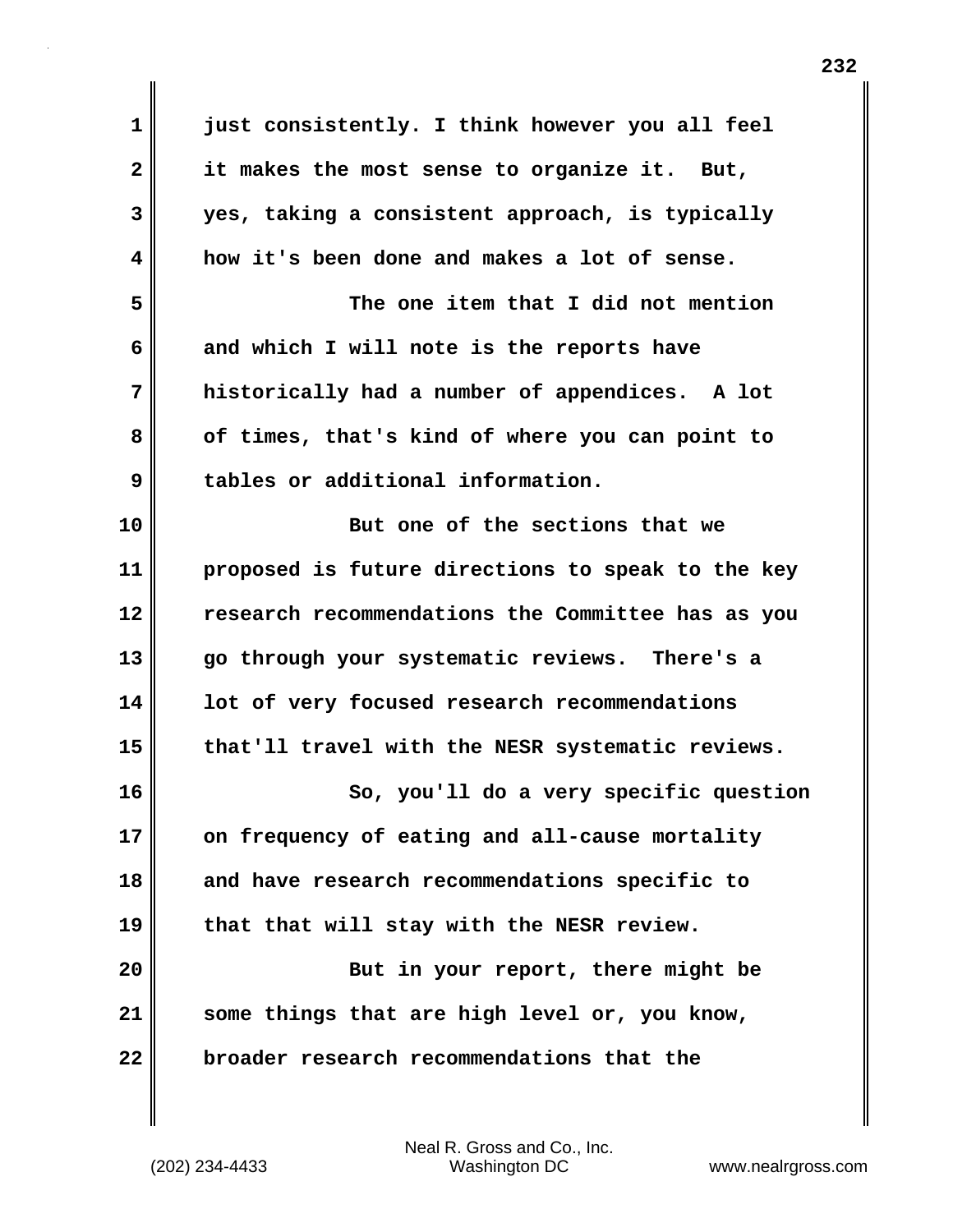**1 Committee really wants to highlight. So, that's 2 a place to do that.**

**3 And, there's also been some discussion 4 about just other items that the Committee has 5 wanted to speak to. So, what you all have kind 6 of referred to as let's put that in the parking 7 lot or the bike rack.**

**8 So, kind of just other things that you 9 all are thinking about. So, just a note that 10 there is going to be, I mean, we're proposing 11 that there's a true home for that, a section in 12 the report that kind of brings that all together.**

**13 CHAIR SCHNEEMAN: I know I kind of keep 14 some of those in the back of my mind when I hear 15 discussion in the Committees or hear a discussion 16 in a subcommittee that I know, it's not within 17 our scope but it's something important.**

**18 But if you all are keeping those, 19 then, you know, we need to make sure we have a 20 process to gather them, either feed them to me or 21 to Ron just so we don't lose track of them. 22 So, any other comments relative to the**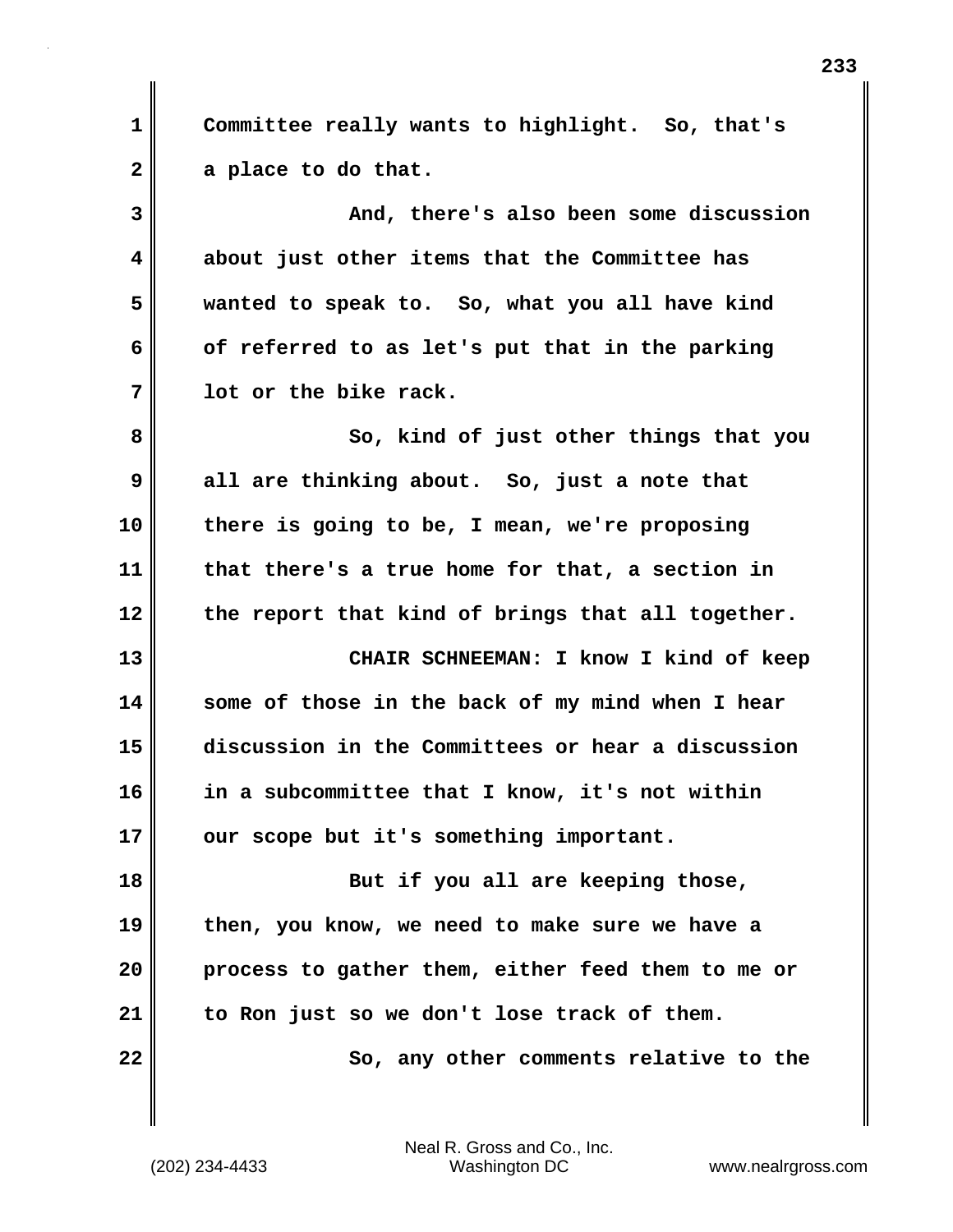**2 MEMBER BOUSHEY: I have just one 3 minor, this is really small. But I did notice 4 today on one of the slides reference to human 5 subjects. And, I thought maybe it'd be better 6 that we adopt people first language. 7 You know, refer to the individuals 8 volunteering for these studies as participants or 9 partners or volunteers rather than the word human 10 subjects which is, you know, rather monarchial. 11 CHAIR SCHNEEMAN: And, you know, there 12 are probably some other terminology things that 13 as you work in your subcommittees, if you see 14 things, be sure to flag them. 15 I mean, one of the values of having 16 the discussion around the different protocols is 17 to look for when we can be consistent, we need to 18 be consistent. 19 And, obviously, there are things that 20 are unique to each question, but where we can and 21 should be consistent, we want to be sure and do 22 that.**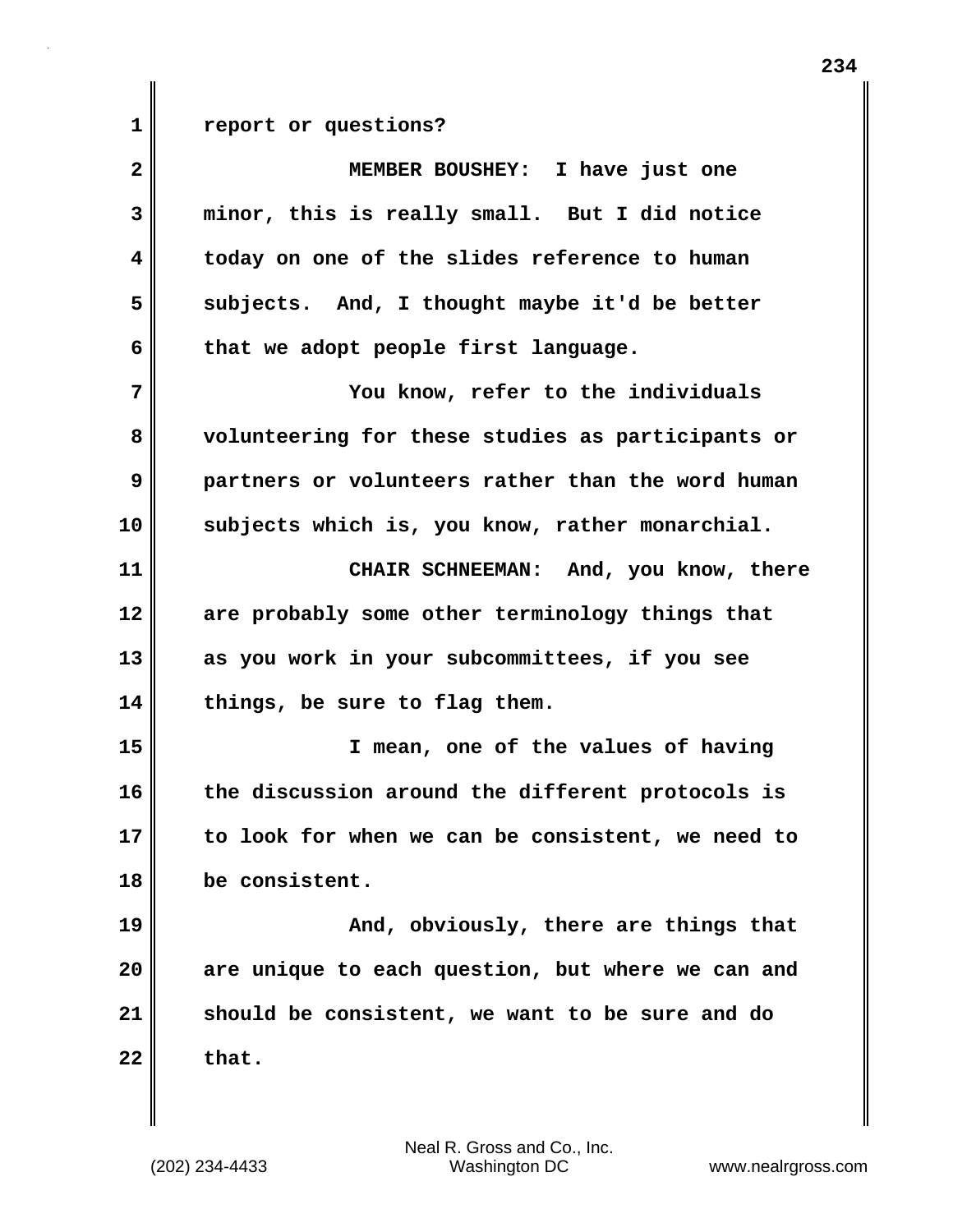| 1  | VICE CHAIR KLEINMAN: I assume Anne                |
|----|---------------------------------------------------|
| 2  | will help us with that and particularly be        |
| 3  | sensitive to the names we give people.            |
| 4  | DR. STOODY: Absolutely. As soon as                |
| 5  | she said that, I thought that's one to go to      |
| 6  | Anne, yes. She'll have a list of those types of   |
| 7  | items that she can help keep an eye out for, too. |
| 8  | CHAIR SCHNEEMAN: Okay, well, thank                |
| 9  | you very much. I think this is very helpful to    |
| 10 | the Committee and very helpful for thinking about |
| 11 | the work going forward.                           |
| 12 | You know, we're about at the end, but             |
| 13 | I do want to just go around just to see if there  |
| 14 | are any other thoughts or comments for the good   |
| 15 | of the order.                                     |
| 16 | And, we do have tomorrow still ahead              |
| 17 | of us. So, if there are some particular things,   |
| 18 | please let me know, yes.                          |
| 19 | MEMBER BAZZANO: Well, I just wanted               |
| 20 | -- this is Lydia Bazzano.                         |
| 21 | I just wanted to say one thing that               |
| 22 | was on my mind. So, we are looking at all of      |
|    |                                                   |

(202) 234-4433 Washington DC www.nealrgross.com Neal R. Gross and Co., Inc.

**235**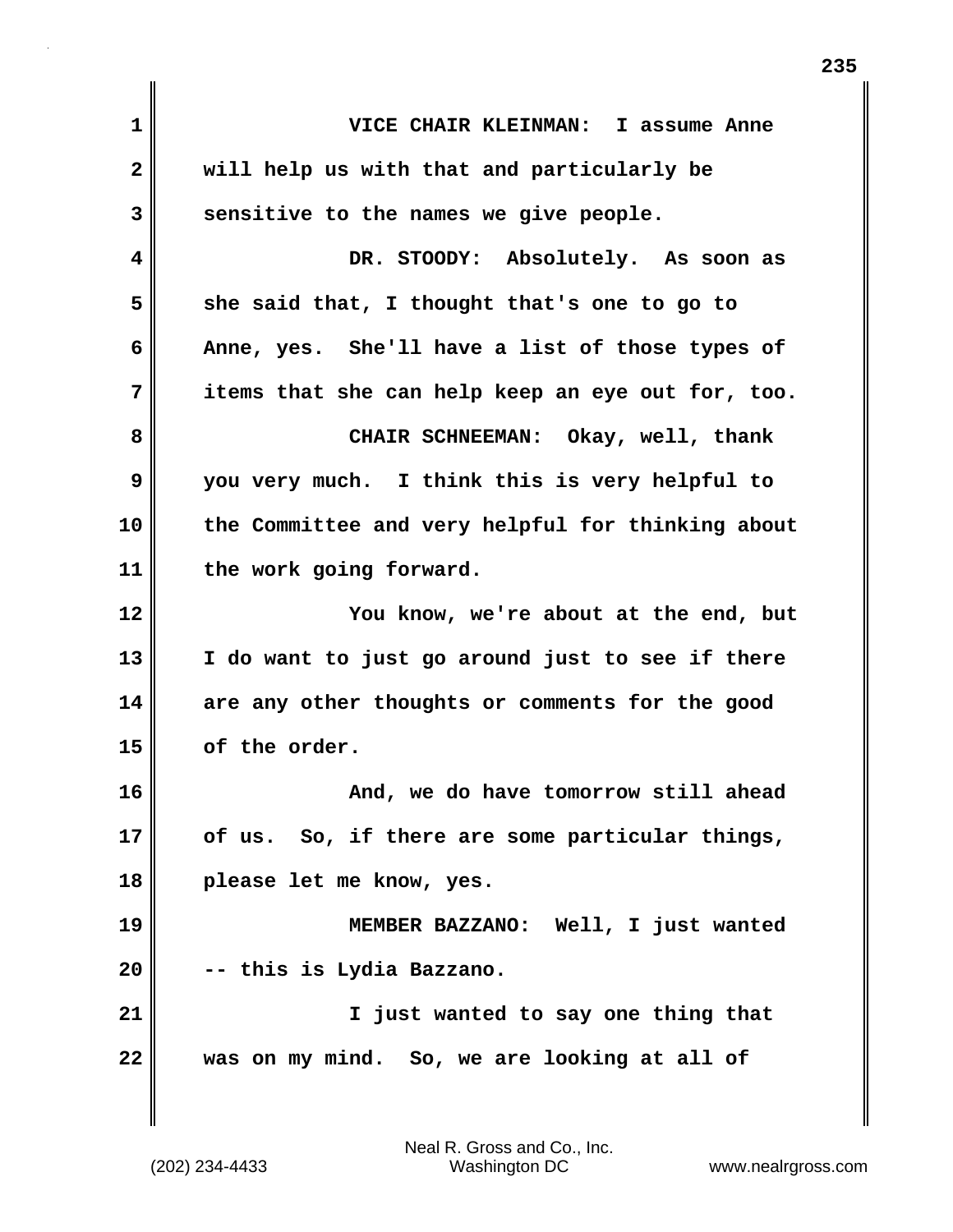| $\mathbf 1$ | these through a framework of systematic reviews. |
|-------------|--------------------------------------------------|
| 2           | And so, with those reviews, we have              |
| 3           | inclusion and exclusion criteria and those are   |
| 4           | quite important.                                 |
| 5           | But I think we also need to be                   |
| 6           | realistic about what's out there so that we can  |
| 7           | come up with something that ultimately reflects  |
| 8           | the preponderance of evidence per what the       |
| 9           | charter says.                                    |
| 10          | So, you know, I was thinking in                  |
| 11          | particular about the -- about going from the 18  |
| 12          | studies to the zero studies. And, I know that    |
| 13          | that's something you guys are considering and    |
| 14          | reconsidering.                                   |
| 15          | It's just that, we have to strike some           |
| 16          | balance there to be able to say anything about,  |
| 17          | you know, we would all love to have the ideal    |
| 18          | studies, that's not what we have.                |
| 19          | So, it's just a thought that we need             |
| 20          | to account for it some way in our own            |
| 21          | conversations in the subcommittees, et cetera.   |
| 22          | CHAIR SCHNEEMAN: So, I'm going to                |
|             |                                                  |

I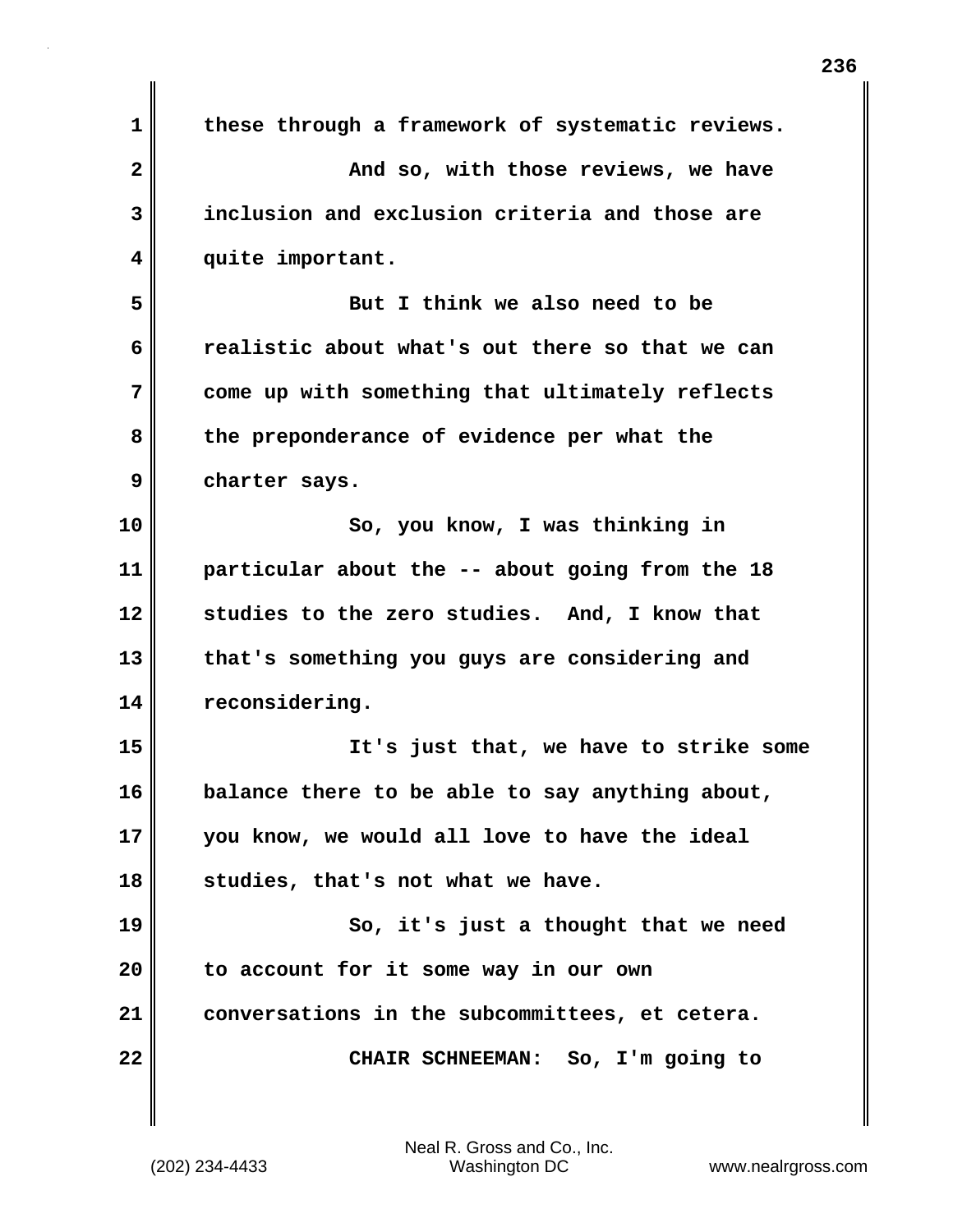| 1            | suggest at this point we just go around and then, |
|--------------|---------------------------------------------------|
| $\mathbf{2}$ | you know, if there's some points we need to come  |
| 3            | back to, we can come back for discussion.         |
| 4            | So, Beth, you want to --                          |
| 5            | MEMBER MAYER-DAVIS: I actually I                  |
| 6            | don't think I have anything right now.            |
| 7            | CHAIR SCHNEEMAN: Linda, can we grab               |
| 8            | you before you leave?                             |
| 9            | (Off-microphone comments.)                        |
| 10           | CHAIR SCHNEEMAN: You know, just --                |
| 11           | VICE CHAIR KLEINMAN: No apologies.                |
| 12           | CHAIR SCHNEEMAN: No, no apologies.                |
| 13           | MEMBER VAN HORN: I'm really sorry.                |
| 14           | (Laughter.)                                       |
| 15           | MEMBER VAN HORN: I have to leave.                 |
| 16           | Because Dr. Jeremiah Stamler who is the<br>Why?   |
| 17           | founding chairman of our department at            |
| 18           | Northwestern, Department of Preventative Medicine |
| 19           | is turning 100 years old tomorrow and we have a   |
| 20           | major celebratory event that I'm supposed to be   |
| 21           | hosting.                                          |
| 22           | (Laughter.)                                       |
|              |                                                   |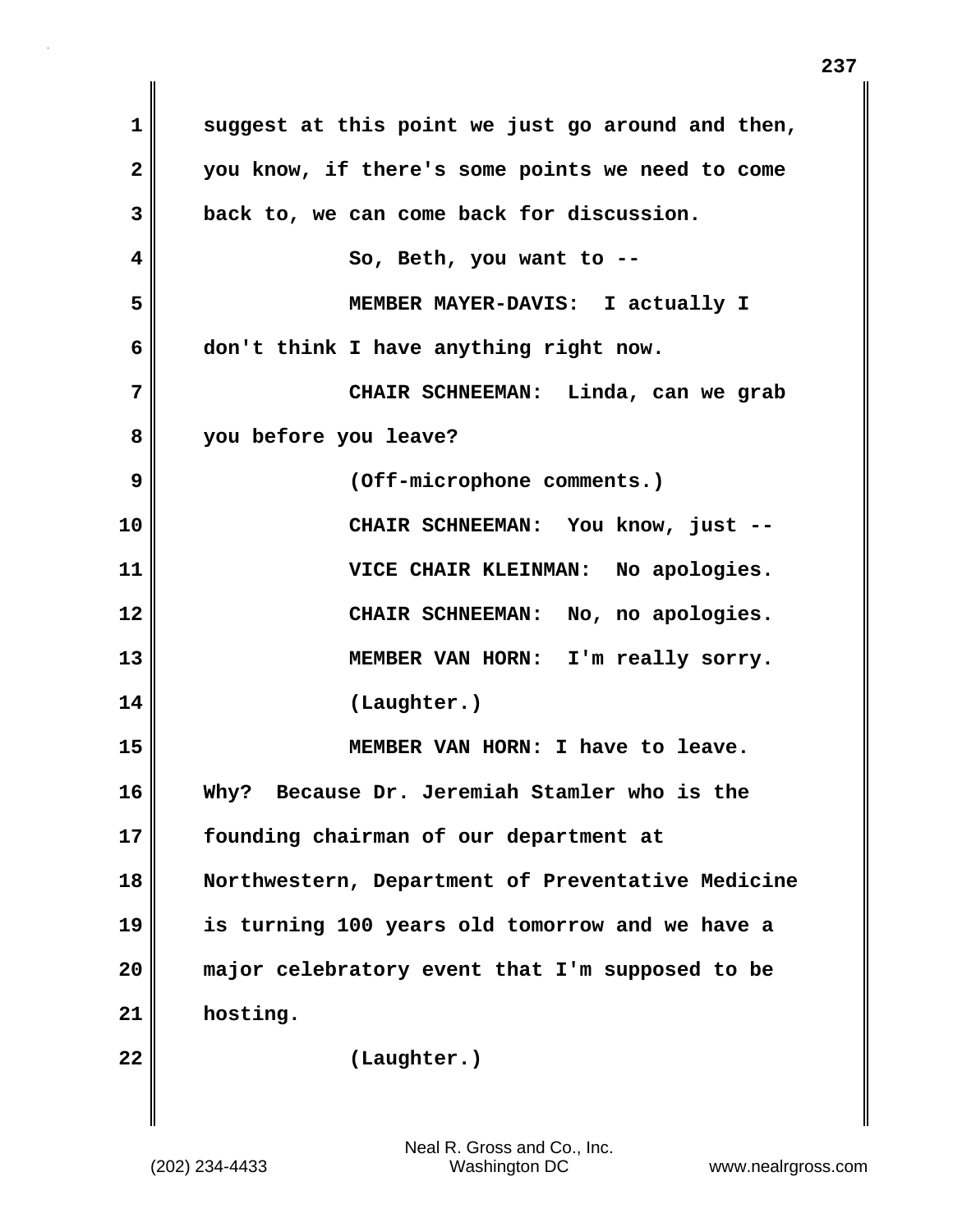**1 MEMBER VAN HORN: So, I need to get to** 2 the airport. **3 But I do want to mention that, even as 4 a post-doc, I remember manuscripts that he wrote, 5 you know, that you put your ego in your back 6 pocket when you work with Dr. Stamler. He's got 7 red ink all over everything. 8 But one of the things that he always 9 wrote was, in terms of the topic of subjects, he 10 would always say, there have been no subjects 11 since 1776. 12** So, I think, you know, being here in **13 Washington, D.C. is probably the epitome of being 14 able to make that statement. 15 And, pretty much what I said earlier 16 is really on my mind as far as, you know, taking 17 full advantage of this as an introduction to the 18 idea of life course and continuous, you know, 19 recommendations for healthy eating beginning** 20 early in life and continually, you know, **21 throughout. That's probably my number one thing. 22 I'm sorry.**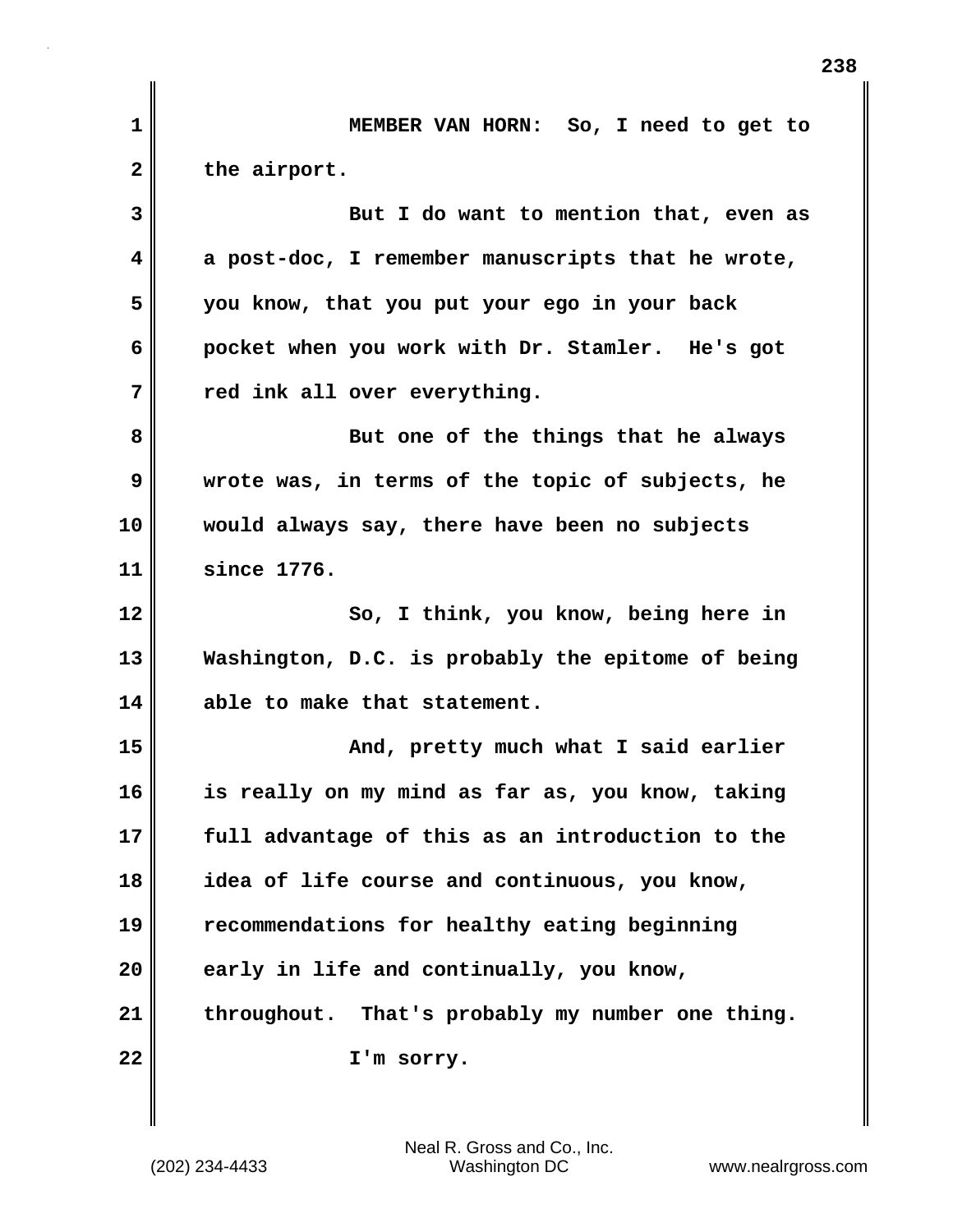**1 CHAIR SCHNEEMAN: That's great. I knew 2 we wanted to capture your wisdom. 3** So, Joan? **4 MEMBER SABATE: I don't have any 5 comment at this point. 6 CHAIR SCHNEEMAN: Okay. 7 Linda? 8 MEMBER SNETSELAAR: Just I think it's 9 important as we're looking at studies and sort of 10 the conclusions to those studies that we think 11 about recommendations that are already out there. 12 And, in particular, as we look at 13 children since very young children, since that's 14 something new that we're doing, just to be sure 15 that we are remembering looking at studies that 16 have been done that are benchmarking what should 17 be done. 18 MEMBER DAVIS: So, I'm in agreement 19 with organizing our report by life stage. 20 Because I think when we think of the ultimate end 21 users, both Health and Human Services, USDA, and 22 ultimately, the public, I think that's more**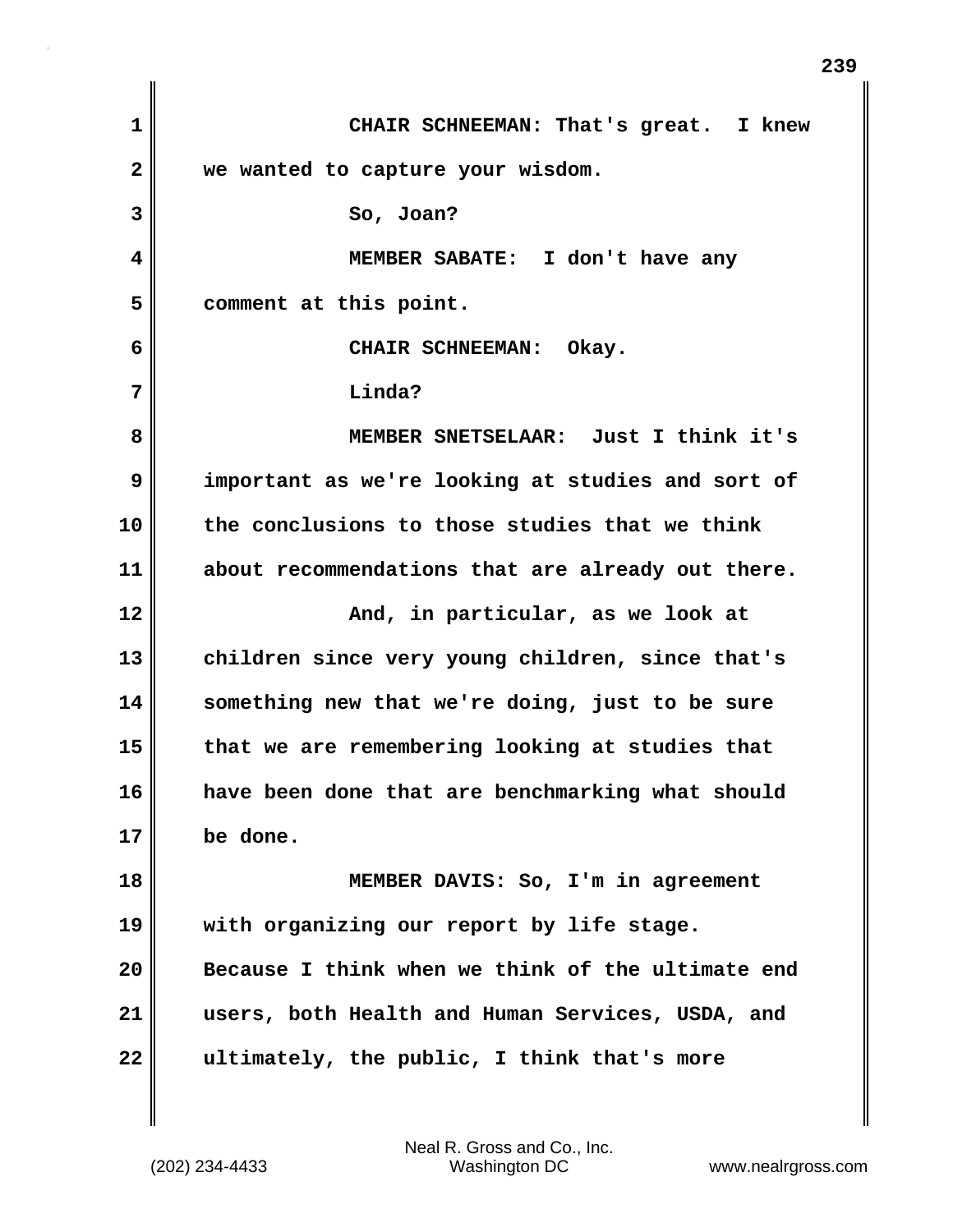**1 appropriate.**

| $\overline{\mathbf{2}}$ | It does make our task slightly harder            |
|-------------------------|--------------------------------------------------|
| 3                       | and more intensive but I think it's appropriate. |
| $\overline{\mathbf{4}}$ | MEMBER LEIDY: Just two comments.                 |
| 5                       | Just with the discussions that we've had so far  |
| 6                       | today, it occurred to me that there's still a    |
| 7                       | lack of consistency I think with some of the     |
| 8                       | analytic frameworks.                             |
| 9                       | I just know with the -- our example              |
| 10                      | with the eating frequency, it occurred to me     |
| 11                      | that, you know, and even some of the other ones, |
| 12                      | you know, study duration, sample size, or intake |
| 13                      | assessments, those bigger things, when we have   |
| 14                      | similar outcomes within our groups are still not |
| 15                      | as consistent as I think they maybe could be.    |
| 16                      | And then, that kind of leads into my             |
| 17                      | other point, too, in terms of what our approach  |
| 18                      | should be and, you know, Linda, you had          |
| 19                      | commented, too, about being mindful of all the   |
| 20                      | data that exists.                                |
| 21                      | And, I think that's one hand.<br>And             |
| 22                      | then, on the other hand is, being more           |
|                         |                                                  |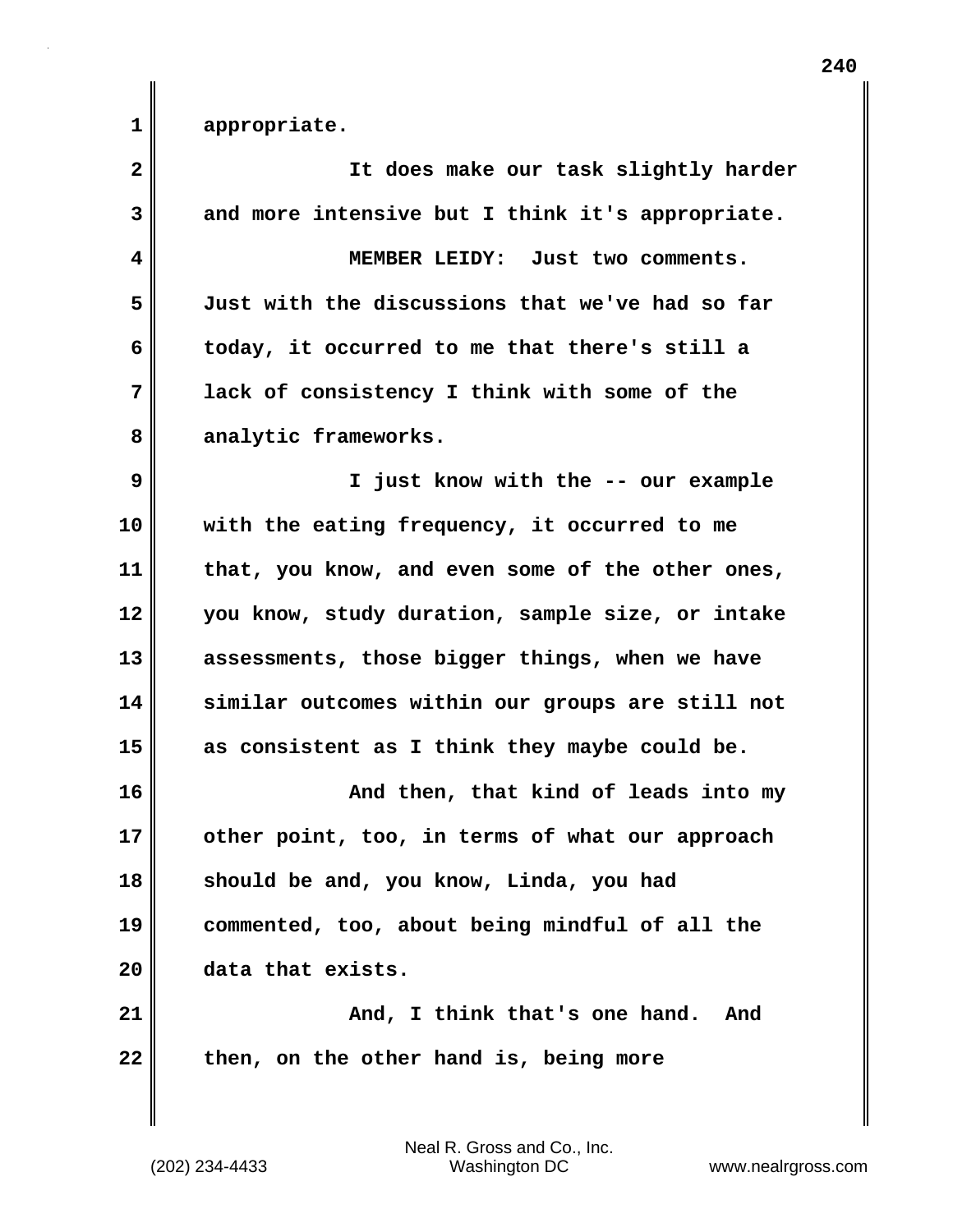**1 conservative and just focusing on the data that 2 are the - what you would call the gold standard 3 so that we're not making recommendations now and 4 then five years, we're having to -- well, we 5 wouldn't but others would be retracting what we 6 said and why. 7** So, there's always a balance then. I **8 don't know how we tread with that. And so, even 9 with the consistency of the analytical 10 frameworks, you know, as the example we may be 11 including some studies with some subgroups and 12 then not some studies with others just because we 13 haven't maintained a consistency. 14 And, not to beat this again, but, you 15 know, Jamy had brought that up last time about 16 having that table, if you will, that we're -- and 17 we went down that path and we addressed quite a 18 bit. 19 But I think now is more unfolding and 20 I think it is coming back that there's still a 21 level of inconsistency that I think we could at 22 least address still now moving forward.**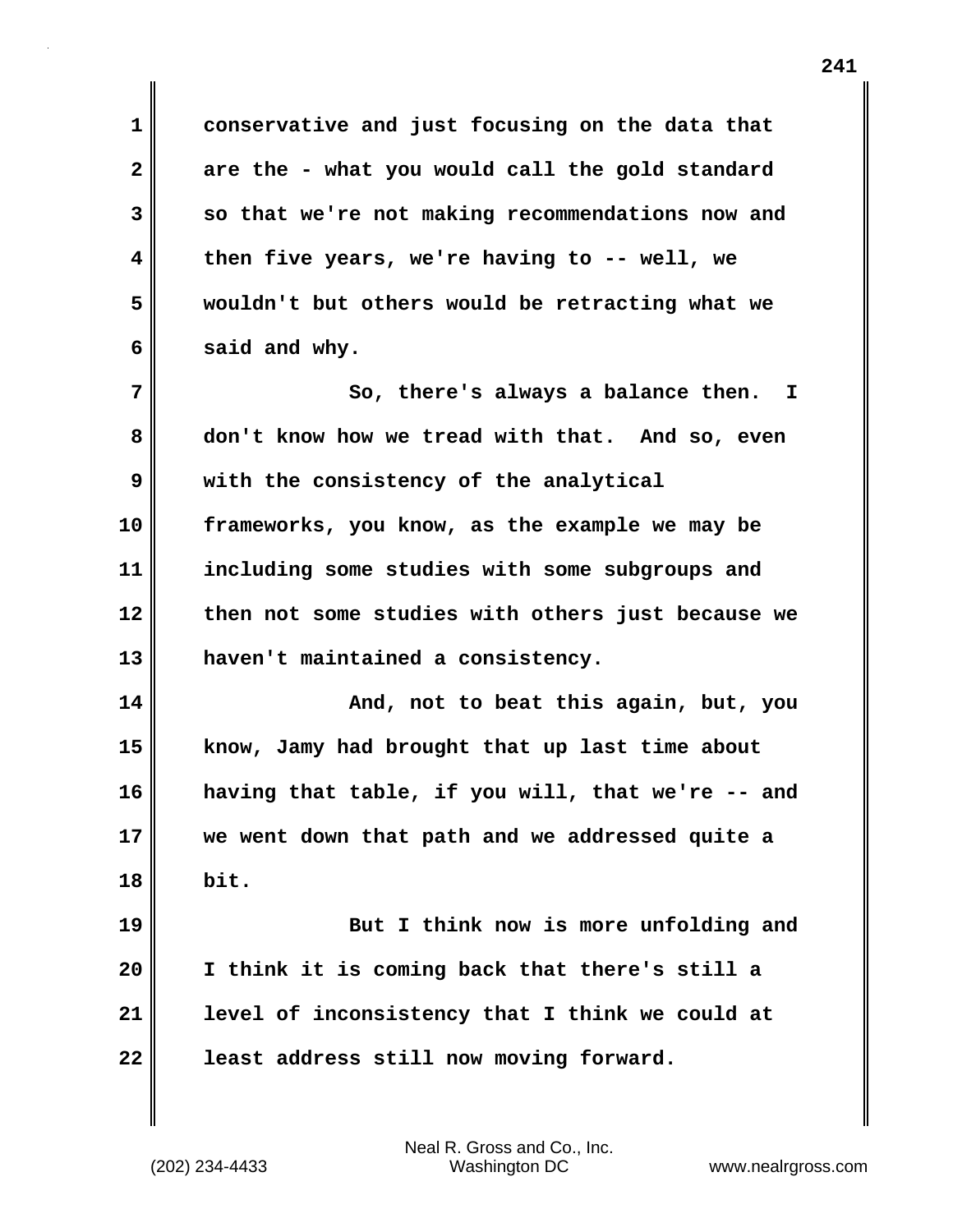| 1            | Because it looks like, so far, that we            |
|--------------|---------------------------------------------------|
| $\mathbf{2}$ | don't have a lot of concluding statements. And    |
| 3            | so, that was just something to keep in mind.      |
| 4            | MEMBER ARD: Jamy Ard.                             |
| 5            | Yes, I forgot I said that. So, the                |
| 6            | one note I made was that I feel like we need to   |
| 7            | have a clear rationale or articulation for when   |
| 8            | we are not considering something in scope.        |
| 9            | So, the example today was the ultra-              |
| 10           | processed foods versus, you know, as a dietary    |
| 11           | pattern.                                          |
| 12           | If, you know, we've had some                      |
| 13           | discussion on that in our subcommittee, but I     |
| 14           | don't think we've articulated a written statement |
| 15           | that, you know, someone could pick up and read    |
| 16           | and say, this is our opinion about this           |
| 17           | particular topic.                                 |
| 18           | And, there probably will be several               |
| 19           | other things that we know from public comment and |
| 20           | from other emerging science that we don't have    |
| 21           | the purview to delve into. And, people will want  |
| 22           | to know why we didn't and we can't just say, oh   |
|              |                                                   |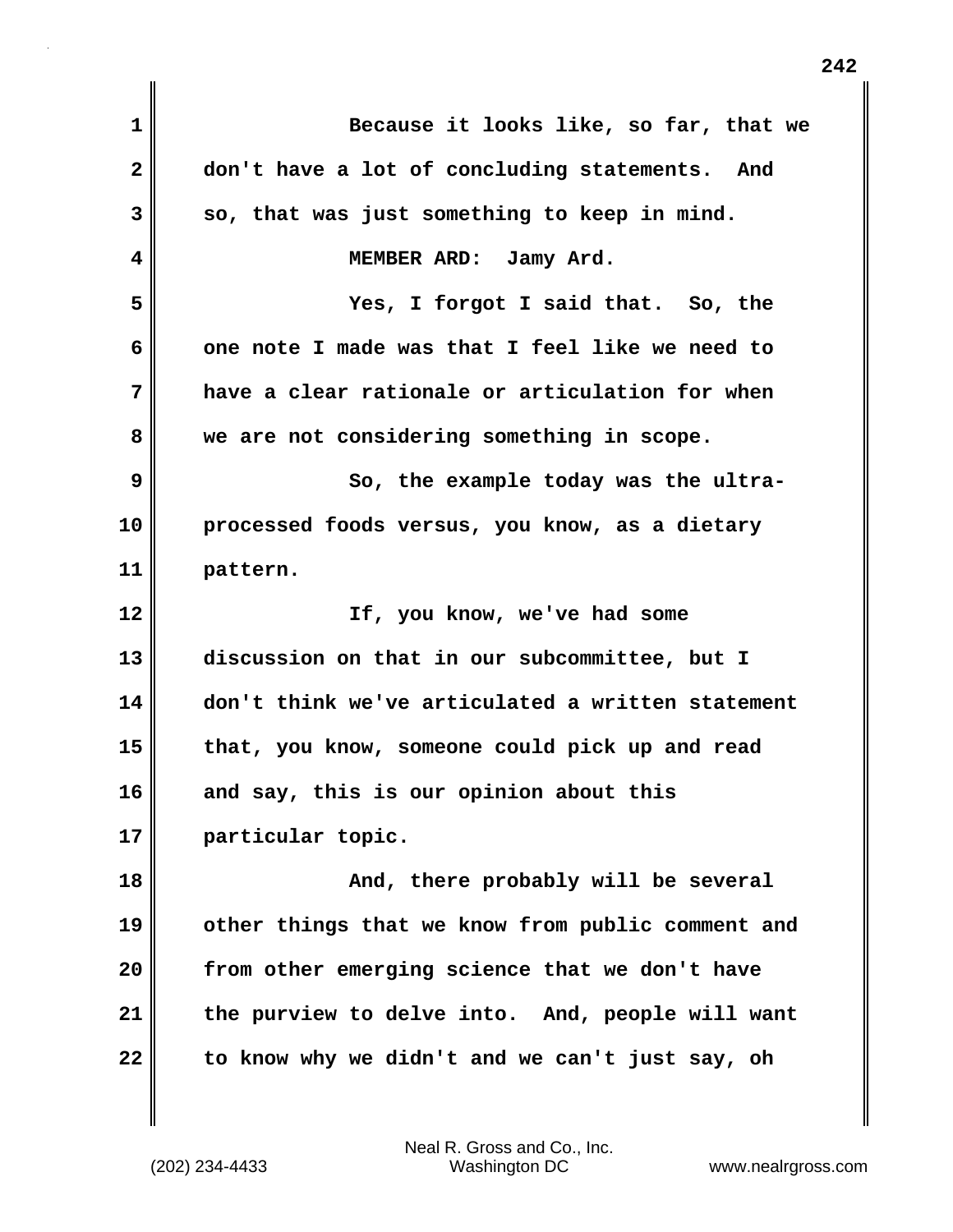**1 it wasn't a question, like, that won't be** 2 satisfactory, I think. **3 I mean, it's nice and simple to say 4 that, but it's not satisfactory. And, I think we 5 can put some of those things in the, you know, 6 sort of areas to be addressed in the future. 7 But I think we also need to have very 8 clear rationale for why we didn't consider it in 9 scope and, you know, how it would need to be 10 considered in the future. 11 MEMBER NOVOTNY: Rachel Novotny. 12 I'm thinking about the report and 13 hoping that we can come up with a framework, a 14 graphical framework of the life stages. 15 And, also thinking about what Kay was 16 saying about the topics, however we end up 17 describing them and whether having got it clear 18 in my head, but whether that could also be 19 illustrated in this framework as some sort of 20 introductory overview or something like that. 21 I'm just pondering that at the moment. 22 MEMBER BAILEY: And then, I just wrote**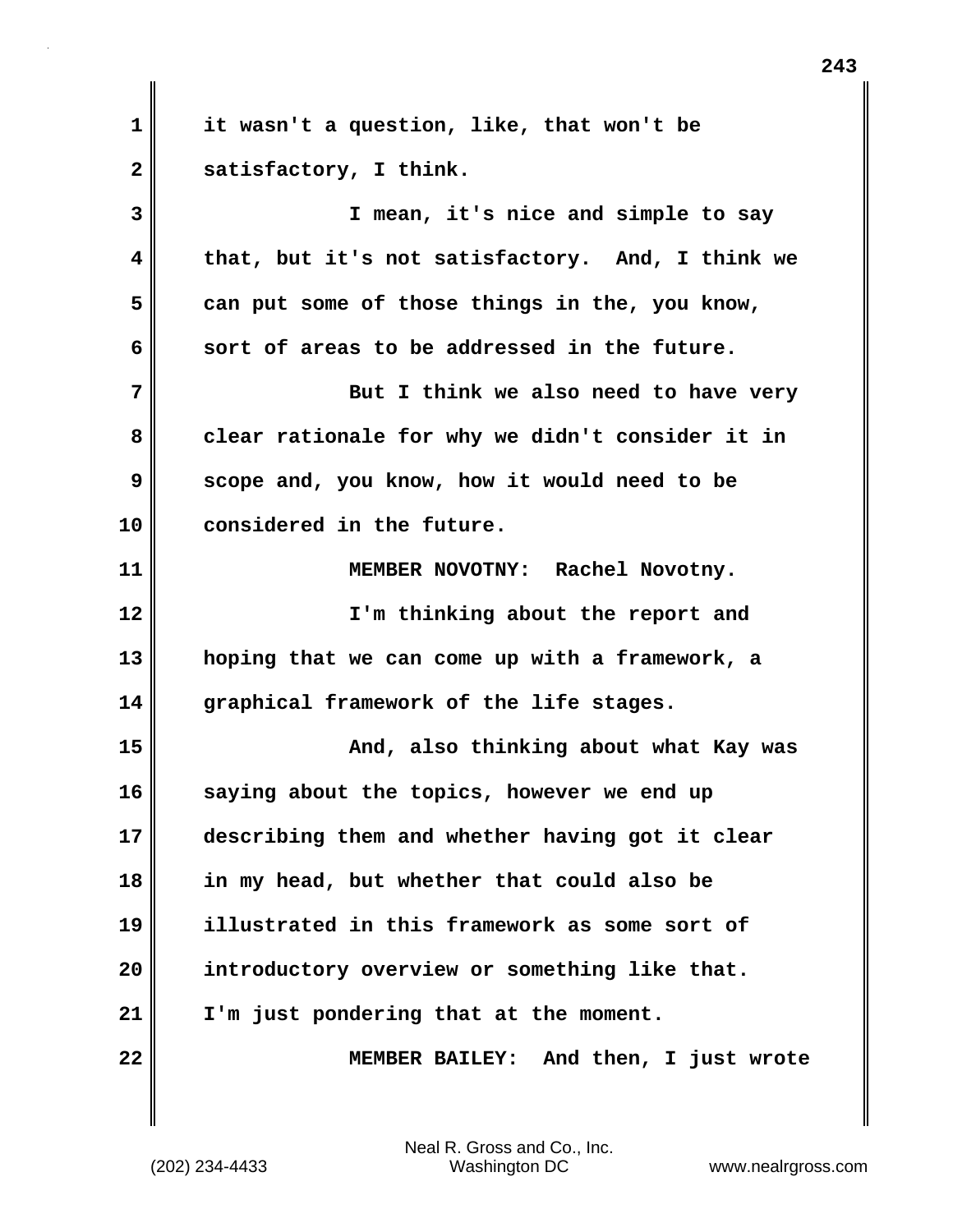**1 down, I know we've been having weekly calls and 2 we have meeting minutes from each call, but when 3 we write our report that we revisit those meeting 4 minutes so that we have in our report why we made 5 certain decisions so that we're transparent in 6 our report. 7 As well as, I think one of the most 8 important sections that we will write is research 9 recommendations. We've pointed out, even today, 10 how many limitations exist with the data that we 11 do have but how do we fix that moving forward? 12** So, think about that in everything 13 that you're doing. **14 MEMBER STANG: Jamie Stang. 15 I guess I echo -- I really support the 16 life course approach. I think that that's very 17 important. 18 And, sort of to what Heather and Regan 19 have said, we are identifying gaps. And, I think 20 that we need to be okay with that. I mean, 21 there's nothing we can do about it, but I think** 22 that our goal is that five years from now,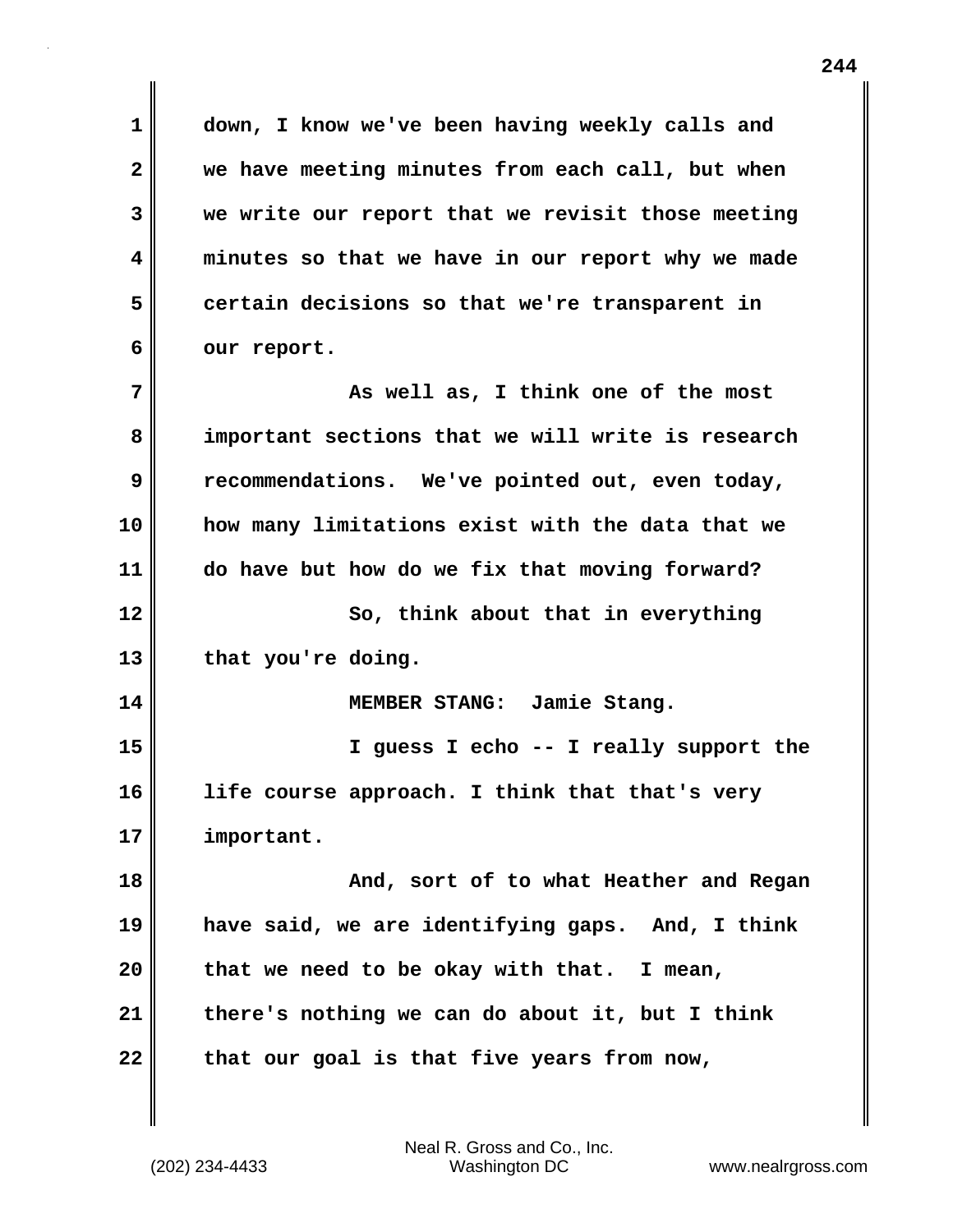| 1            | somebody will have read that report and filled    |
|--------------|---------------------------------------------------|
| $\mathbf{2}$ | some of those gaps. And, that will have been one  |
| 3            | of our contributions through this process.        |
| 4            | MEMBER DONOVAN: Sharon Donovan.                   |
| 5            | One of the problems with being on this            |
| 6            | side of the table is most of the good ideas have  |
| 7            | already been mentioned.                           |
| 8            | I would just like to really strongly              |
| 9            | reiterate the life cycle approach. Being in       |
| 10           | pediatric nutrition, I think that we need to      |
| 11           | really breakdown childhood however it makes       |
| 12           | sense.                                            |
| 13           | And, also, just reiterating, I think              |
| 14           | the research gaps are really going to be probably |
| 15           | the most important contribution. And, even if     |
| 16           | it's just recommendations on how many frequencies |
| 17           | or dietary records should be done because we can  |
| 18           | inform best practices.                            |
| 19           | You know, nutrition research gets so              |
| 20           | criticized anyhow for the strength of our         |
| 21           | evidence. So, if we can use this process to       |
| 22           | improve it and, you know, being on B-24, we're    |

(202) 234-4433 Washington DC www.nealrgross.com Neal R. Gross and Co., Inc.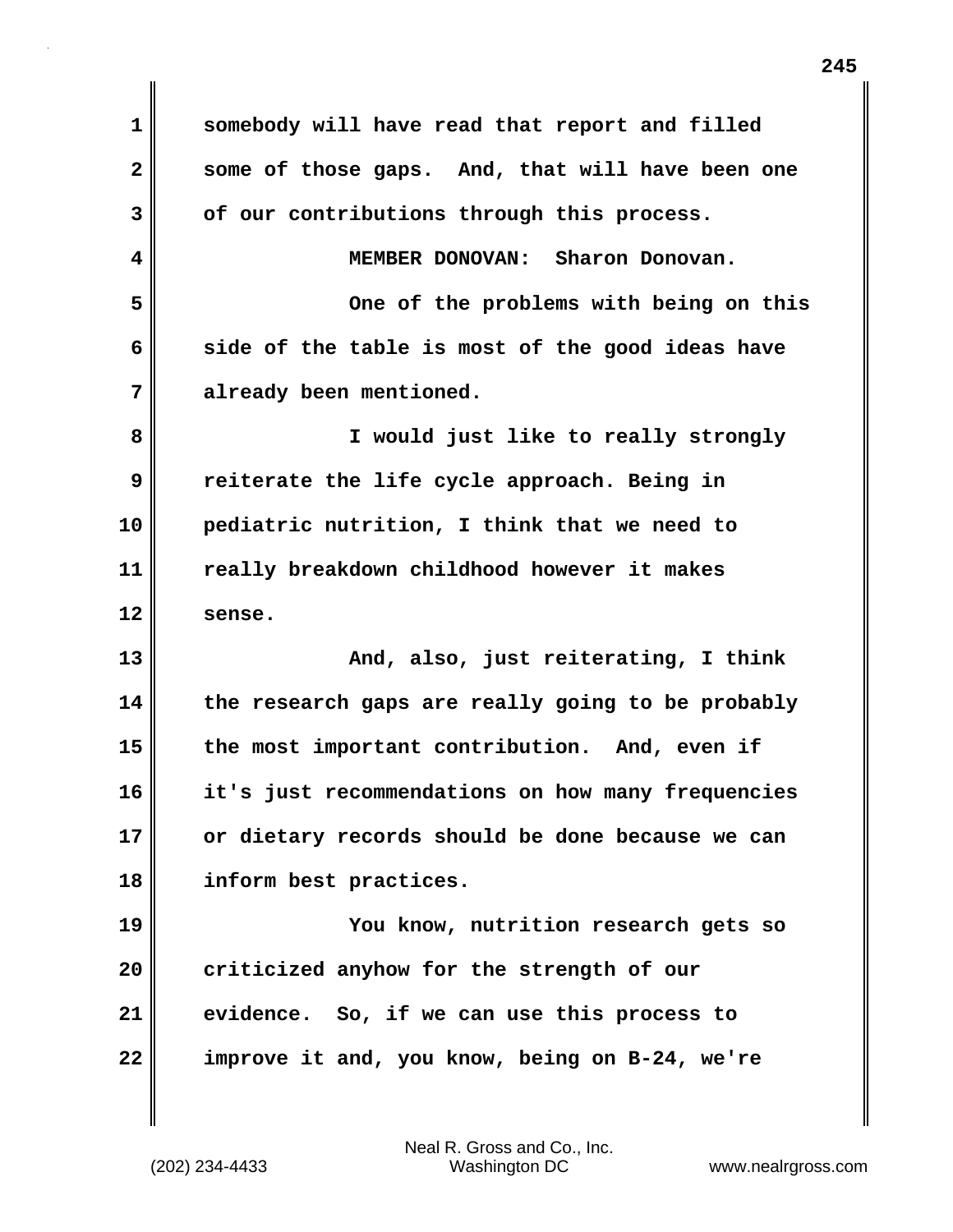| 1            | just finding, you know, huge gaps in the         |
|--------------|--------------------------------------------------|
| $\mathbf{2}$ | knowledge, not only the research but even how do |
| 3            | we do we look at NHANES? How do we look at       |
| 4            | databases?                                       |
| 5            | So, that can hopefully inform how we             |
| 6            | move forward in collecting data as well.         |
| 7            | But hopefully, we'll have a really               |
| 8            | good report and not a lot of zero papers making  |
| 9            | it across the finish line.                       |
| 10           | MEMBER DEWEY: Kay Dewey.                         |
| 11           | I would like to encourage us to                  |
| 12           | distinguish between research gaps, which I       |
| 13           | strongly agree with that we should be listing    |
| 14           | those and topics that we're not covering in this |
| 15           | particular iteration for the Dietary Guidelines. |
| 16           | And there's overlap there but so, I'd            |
| 17           | like to make a plea that in -- as Regan          |
| 18           | mentioned, in our meetings and the phone calls,  |
| 19           | that we become a little more detailed of what    |
| 20           | gets recorded on those two things.               |
| 21           | So, if we say anything about, oh, this           |
| 22           | needs more research or, oh, we're not covering   |
|              |                                                  |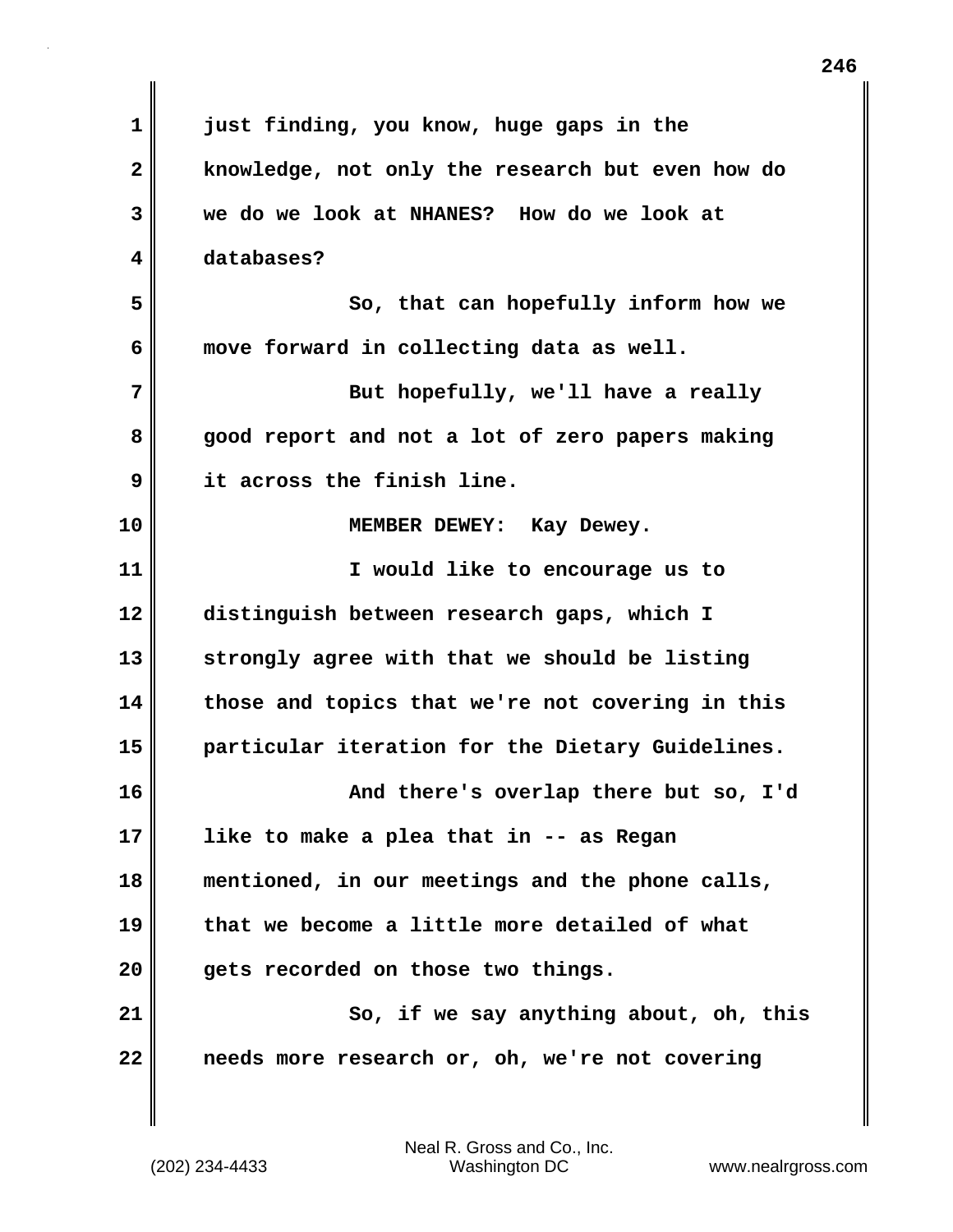**1 that topic, I hope that we'll be able to capture** 2 that so we come back. **3 And, as an example of a topic that 4 we're not covering, I was thinking about this 5 issue of the long-term health implications that 6 Linda mentioned and now she's gone. 7 But there is an enormous body of 8 evidence on what we call the DOHaD hypothesis, 9 the Developmental Origins of Health and Disease. 10 And, I was looking at the topics that we have for 11 pregnancy and lactation and we're not covering 12 DOHaD. 13 So, in other words, we're not looking 14 at whether what the mother eats during pregnancy 15 or lactation affects the offspring's long-term 16 health. 17 MEMBER BAILEY: Only for food allergy. 18 MEMBER DEWEY: For food allergy, okay, 19 but otherwise, not cardiovascular disease or 20 blood pressure or anything like that. 21 And, there is a quite large body of 22 evidence on that. Now, that's fine, we can't**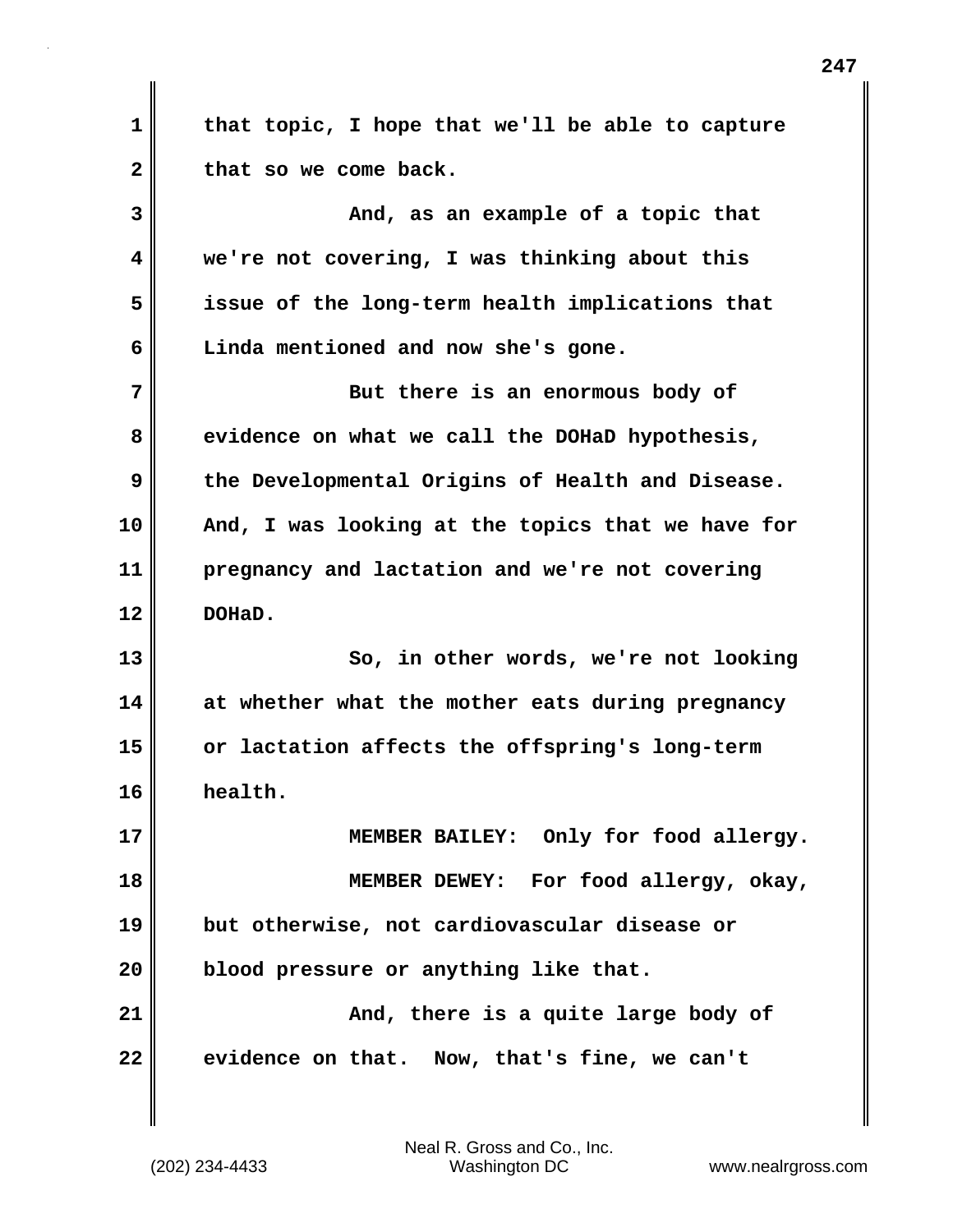**1 cover everything but it just popped into my mind**

2 that that's a pretty important one that's not on **3 our list. 4 So, just to -- I agree, we have to 5 explain that we can't cover everything, we had to 6 be selective, but being clear about the need to 7 come back to those in the future committees. 8 MEMBER BOUSHEY: And, mine is sort of 9 one of the things that you said is a little 10 spinoff of it because I believe now, in our 11 meetings, we have these meetings, you know, that 12 we meet as our small groups over the phone and we 13 write down all of our minutes. 14 And, when we do finish a topic, then 15 I think we should take advantage of creating the 16 summary if we can at that point in time, do it 17 right there. 18 I -- because I think this is -- might 19 be a bit overwhelming going back and remembering 20 how we went through all of this since we're doing 21 them sort of one at a time. 22 And so, that might -- and, I think**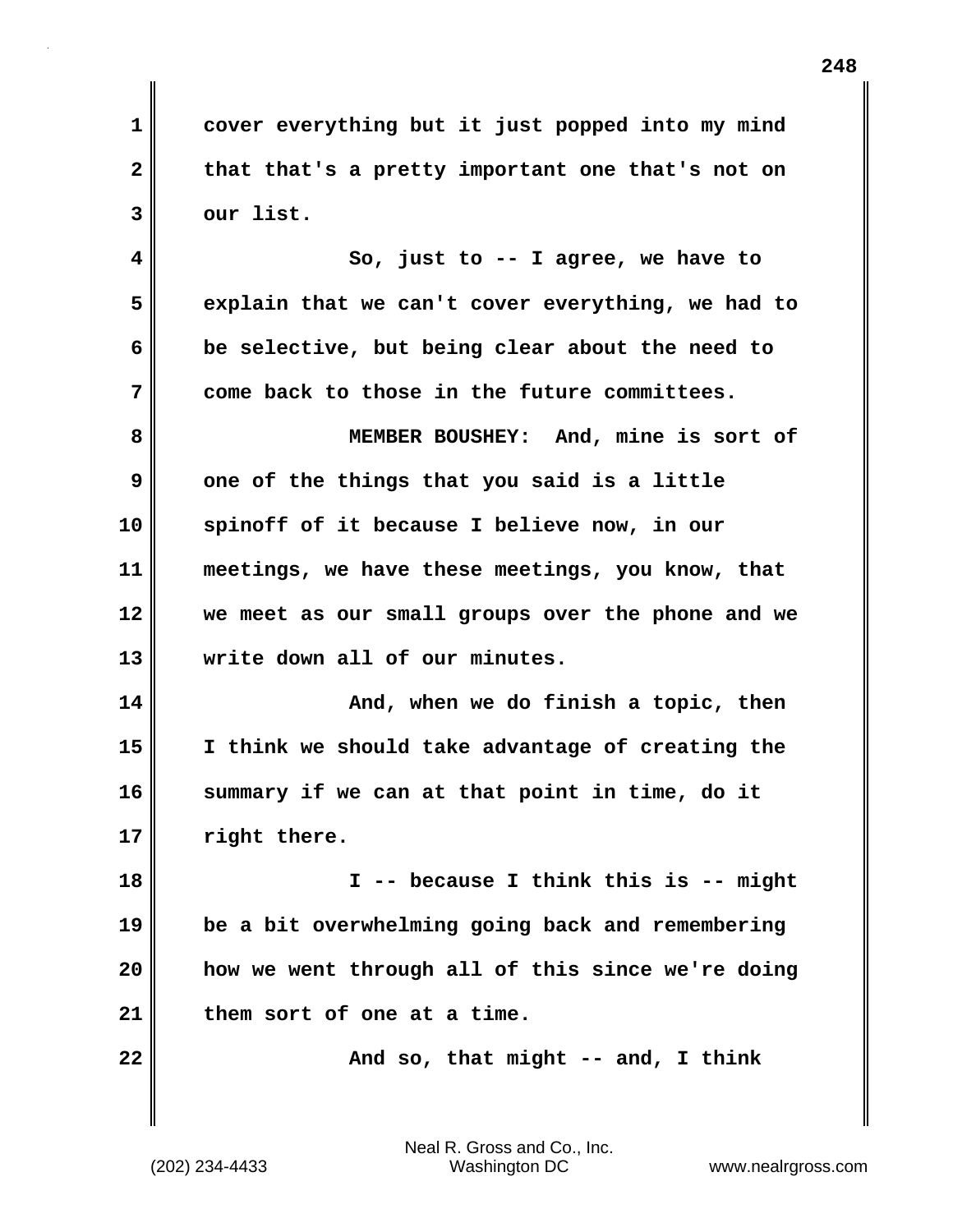| 1            | that we can fit it into our meetings that we      |
|--------------|---------------------------------------------------|
| $\mathbf{2}$ | have. We usually meet for at least an hour. And   |
| 3            | so, I think we can do that.                       |
| 4            | And then, I also wanted to make clear             |
| 5            | that the dietary patterns, you know, is -- we are |
| 6            | searching far and wide for anything that meets    |
| 7            | the definition of a dietary pattern.              |
| 8            | And, we are not looking for any one               |
| 9            | named the moniker of the dietary pattern is       |
| 10           | irrelevant. You know, so the concern about being  |
| 11           | able to have NOVA in our pattern search if there  |
| 12           | is a paper that works with that, we'll be         |
| 13           | collecting it.                                    |
| 14           | It's all based on patterns and not the            |
| 15           | names. So, I wanted to make sure that you know    |
| 16           | that this is a broad search of the broad          |
| 17           | definition of dietary patterns.                   |
| 18           | And, we maybe need to articulate that             |
| 19           | better. But and we can work with that on our      |
| 20           | next phone call to make sure that's really clear. |
| 21           | MEMBER HEYMSFIELD: Steve Heymsfield.              |
| 22           | I have two comments. One, I want to               |
|              |                                                   |

(202) 234-4433 Washington DC www.nealrgross.com Neal R. Gross and Co., Inc.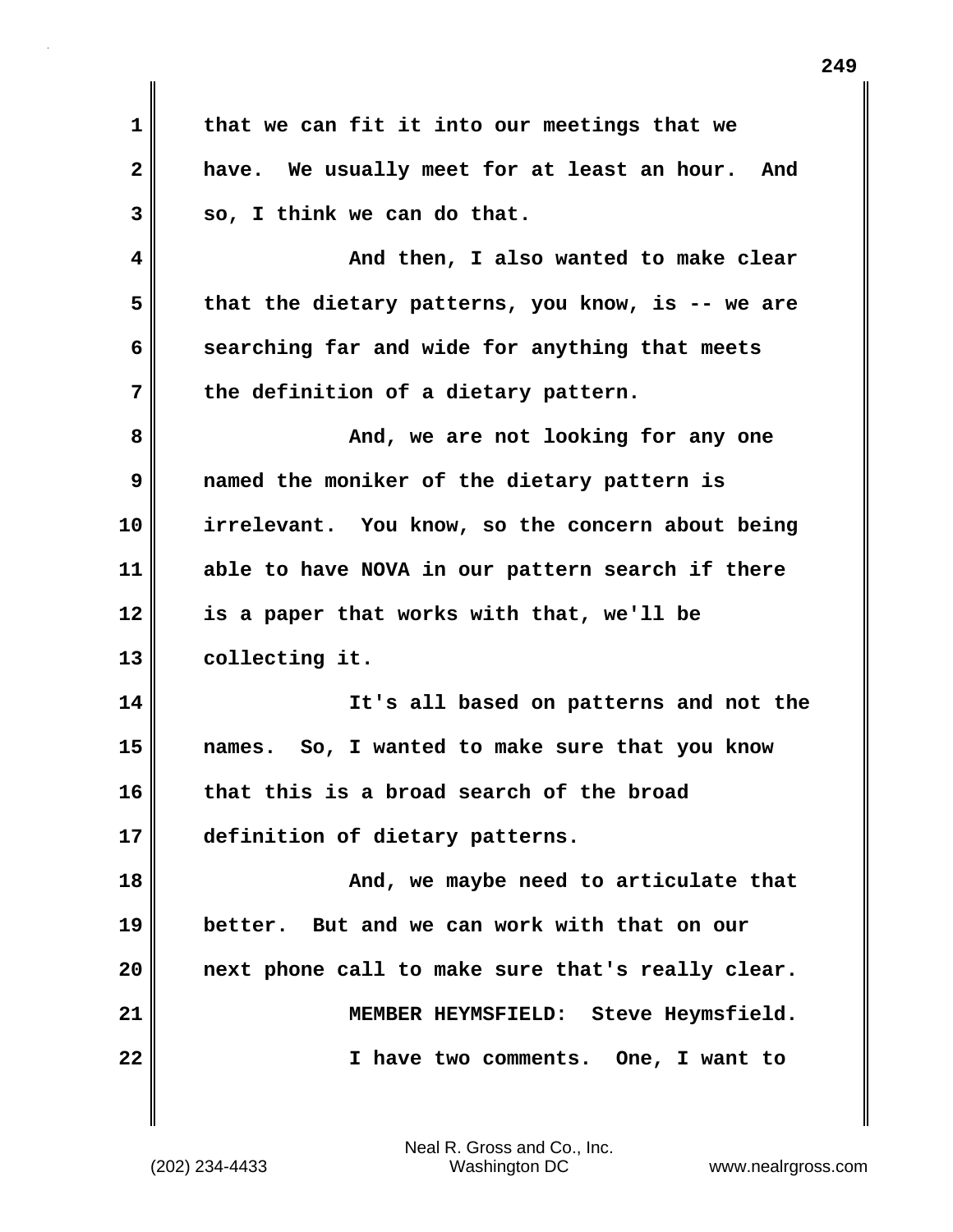**1 say how valuable the face to face meeting is and 2 hearing the other presentations and exposing our 3 drafts to other people because it was very 4 valuable comments for our session. 5** And, the other thing is, about 50 **6 years ago, I had lunch with Jerry Stamler and he 7 had ice cream for dessert. And, I thought, if he 8 can do it, so can I. 9 (Laughter.) 10 MEMBER HEYMSFIELD: And, it's been 11 working so far. 12 (Laughter.) 13 CHAIR SCHNEEMAN: I do, too. 14 So, we do have one more comment. So, 15 I've averaged out the two sides because Rick goes 16 last. 17 MEMBER MATTERS: Oh, okay. So, two 18 brief comments about numbers. 19 I appreciate your point of we want to 20 have some evidence to say something about. But I 21 do support the view that we should hold the 22 highest standards. And, if it results in few**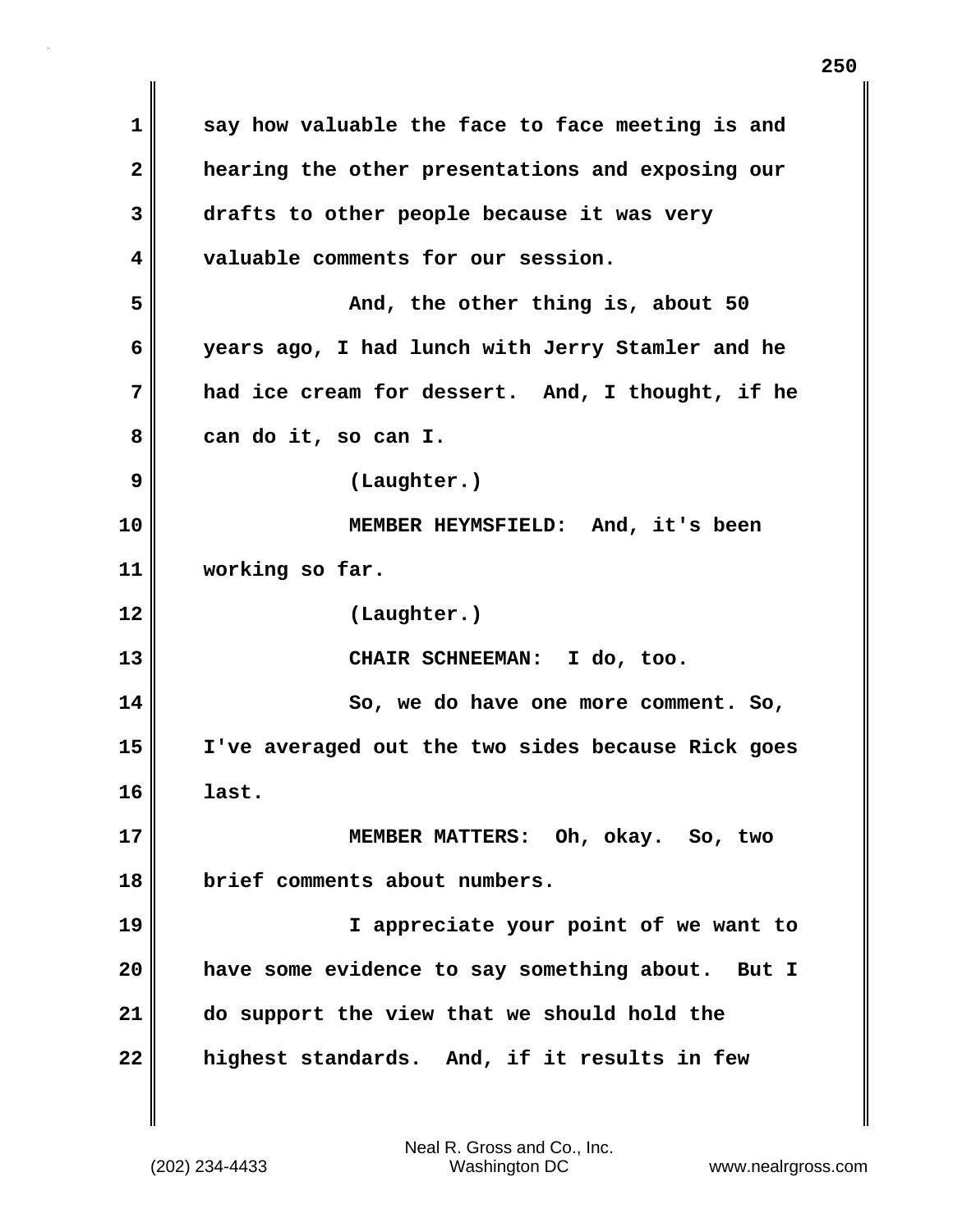| $\mathbf 1$  | papers, then so be it. That's a message for       |
|--------------|---------------------------------------------------|
| $\mathbf{2}$ | researchers of the future to design their studies |
| 3            | to make sure they are of good scientific quality  |
| 4            | to address it.                                    |
| 5            | So, I don't think we compromise on                |
| 6            | that.                                             |
| 7            | And, the other thing is, I think it's             |
| 8            | just a function of where we are now in doing the  |
| 9            | reviews and seeing how many we get that we've     |
| 10           | been talking about numbers.                       |
| 11           | But when we're interpreting the data,             |
| 12           | one really good study outweighs 47 bad studies.   |
| 13           | So, even if 47 of them come through, we don't     |
| 14           | want to be counting numbers. We want to be        |
| 15           | looking at quality.                               |
| 16           | <b>MEMBER DONOVAN:</b><br>I wanted to, I quess,   |
| 17           | follow up on sharing of these minutes because,    |
| 18           | you know, we have had a number of Committees      |
| 19           | meeting together, but I know we're all            |
| 20           | overwhelmed with.                                 |
| 21           | But if we could see the minutes from              |
| 22           | the other Committees, it might be -- or do we     |
|              |                                                   |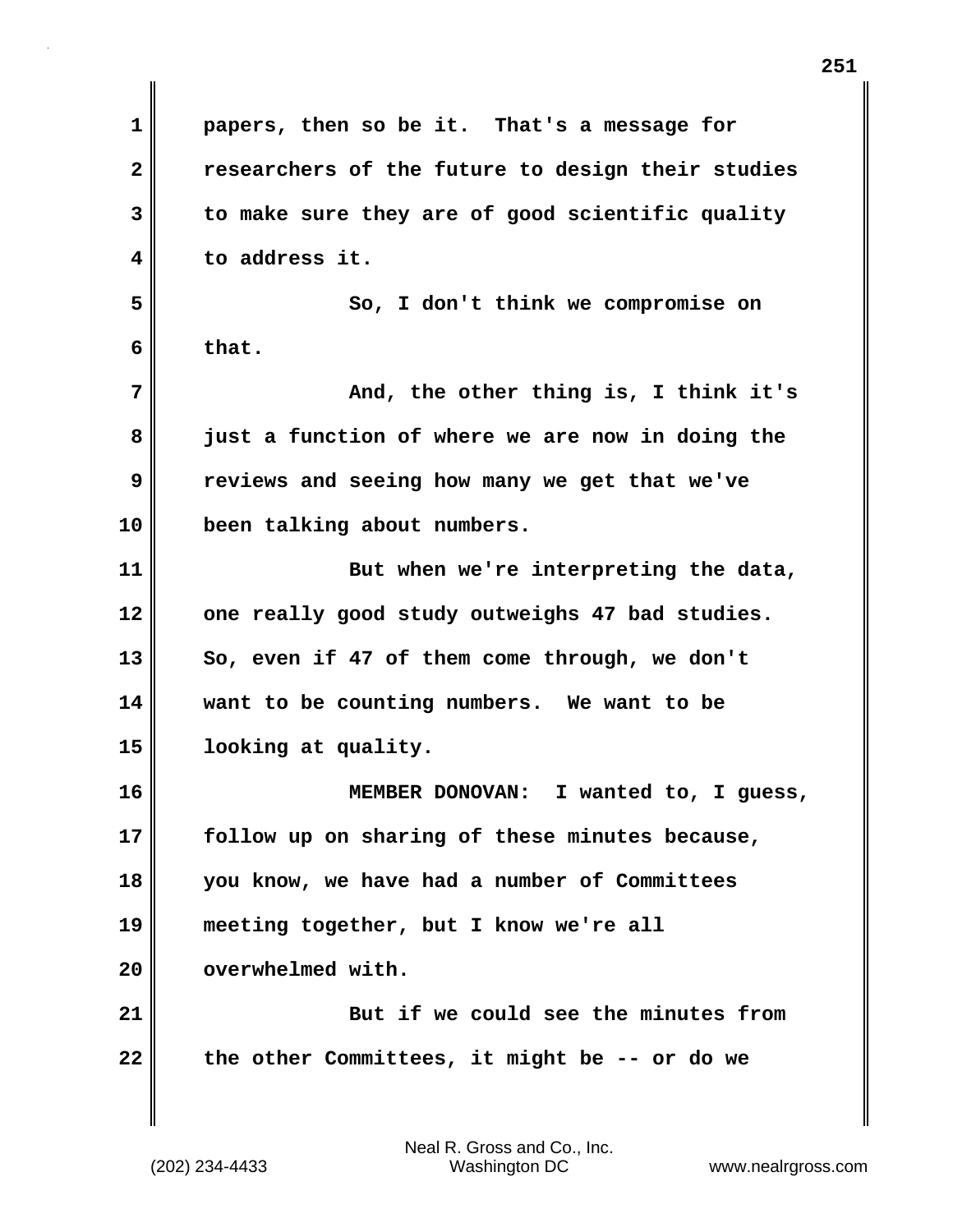**1 have that ability? 2 CHAIR SCHNEEMAN: I think that is a 3 government staff issue. I know they're all 4 viewed as pre-decisional. So, you know, there 5 are drafts, they're pre-decisional. 6 But, Eve, what is your sense? Or 7 maybe we need to come back to it. Yes, we'll 8 come back to it. We'll take the comment, just 9 like we're taking all the comments and we'll 10 figure out a way to do that. 11 So, Ron, do you want to -- 12 VICE CHAIR KLEINMAN: You know, I 13 think this last hour has been incredibly helpful 14 and really moved us towards an understanding of 15 what we actually need to come up with. 16 And, I think the task now going 17 forward is to how to structure our information 18 gathering and decision making so that it fits the 19 format that we want to report out. 20 And, perhaps you and I could sit down 21 with Eve and some of the staff at some point in 22 the next few weeks and propose how to do that and**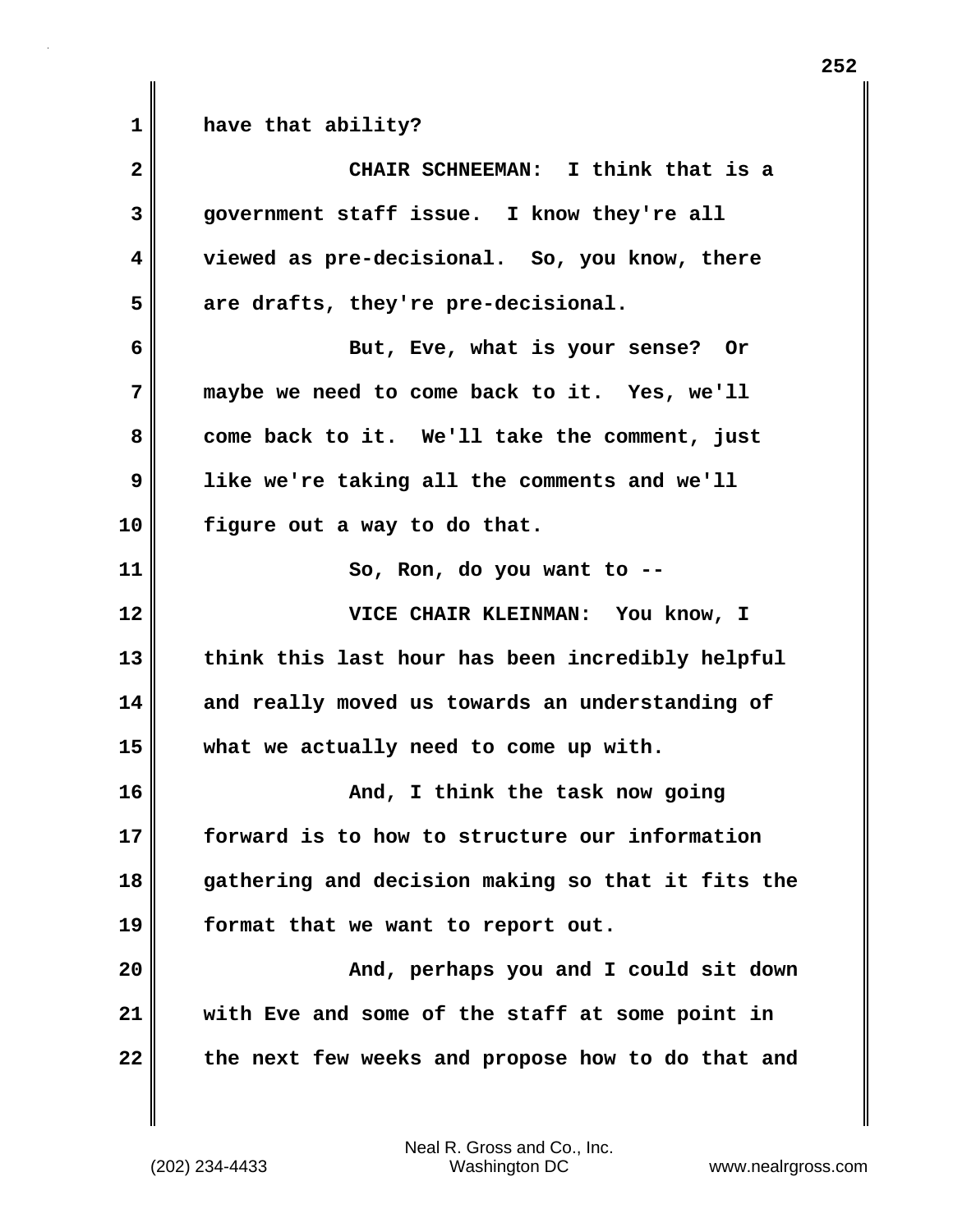**1 then bring that back to the Committee as a 2 working -- or proposal on how to work this going 3 forward. 4 I think it would be tremendously 5 useful to put this into a framework, for example, 6 and then, I like Jamy's proposal that he forgot 7 about putting the information together in a**

**8 graphic table across ages. I think that will 9 also help us.**

10 || **And, particularly around the summary, 11 Sharon, I think that's really key. We could 12 really advance the pace of this work if we have 13 these summaries in mind as we are working this 14 through rather than try and create this all at 15 the end after 500 hours of conversations. So, I 16 think we should talk about that also after this 17 is over.**

**18 CHAIR SCHNEEMAN: Great. And, I would 19 just add a couple of comments of my own.**

**20 First of all, thank you to everyone 21 who's been doing the work of these subcommittees. 22 But, you know, in terms of looking at the**

(202) 234-4433 Washington DC www.nealrgross.com Neal R. Gross and Co., Inc.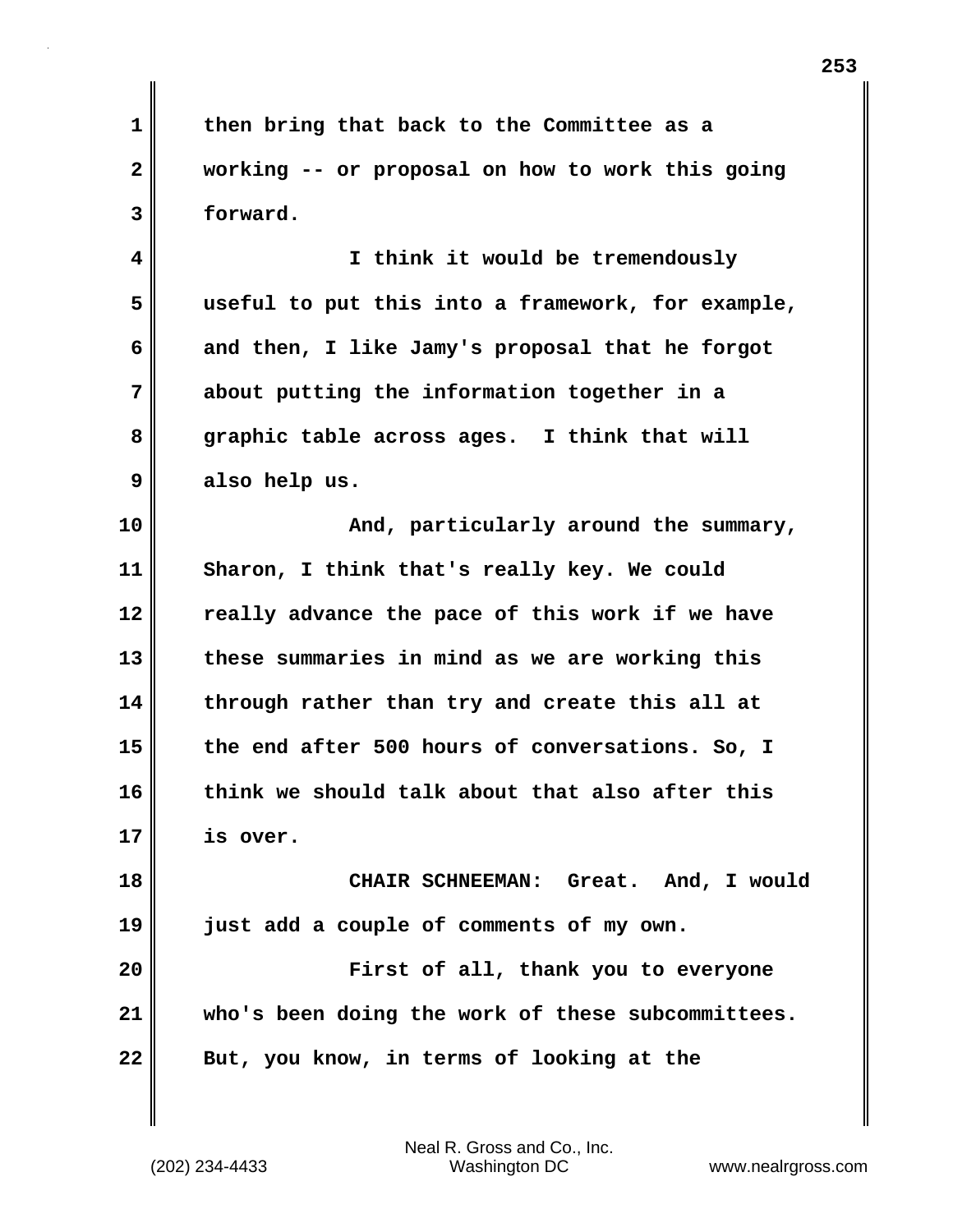| 1  | evidence, I think people have made good comments  |
|----|---------------------------------------------------|
| 2  | about how we're looking at that.                  |
| 3  | And, I would just remind you that,                |
| 4  | once we go through the search and we have the     |
| 5  | evidence that we're looking at, it's not a yes,   |
| 6  | no answer because sometimes we don't have         |
| 7  | evidence, sometimes we have insufficient          |
| 8  | evidence.                                         |
| 9  | But once you have evidence, you're                |
| 10 | also then will be asked to assign that grade.     |
| 11 | So, you know, we might want wind up where, yes,   |
| 12 | we got the evidence, but it's limited or it's     |
| 13 | moderate.                                         |
| 14 | I mean, the goal, of course, is to                |
| 15 | have high quality evidence. But keep in mind      |
| 16 | that, even if there are studies, we're not yes    |
| 17 | no, we are trying to evaluate the quality of that |
| 18 | evidence which I think also sends a message about |
| 19 | what is needed in the field of nutrition.         |
| 20 | One thing that we haven't talked about            |
| 21 | but we've alluded to several times is this        |
| 22 | concept of future directions. And, I'm glad that  |
|    |                                                   |

 $\mathbf{I}$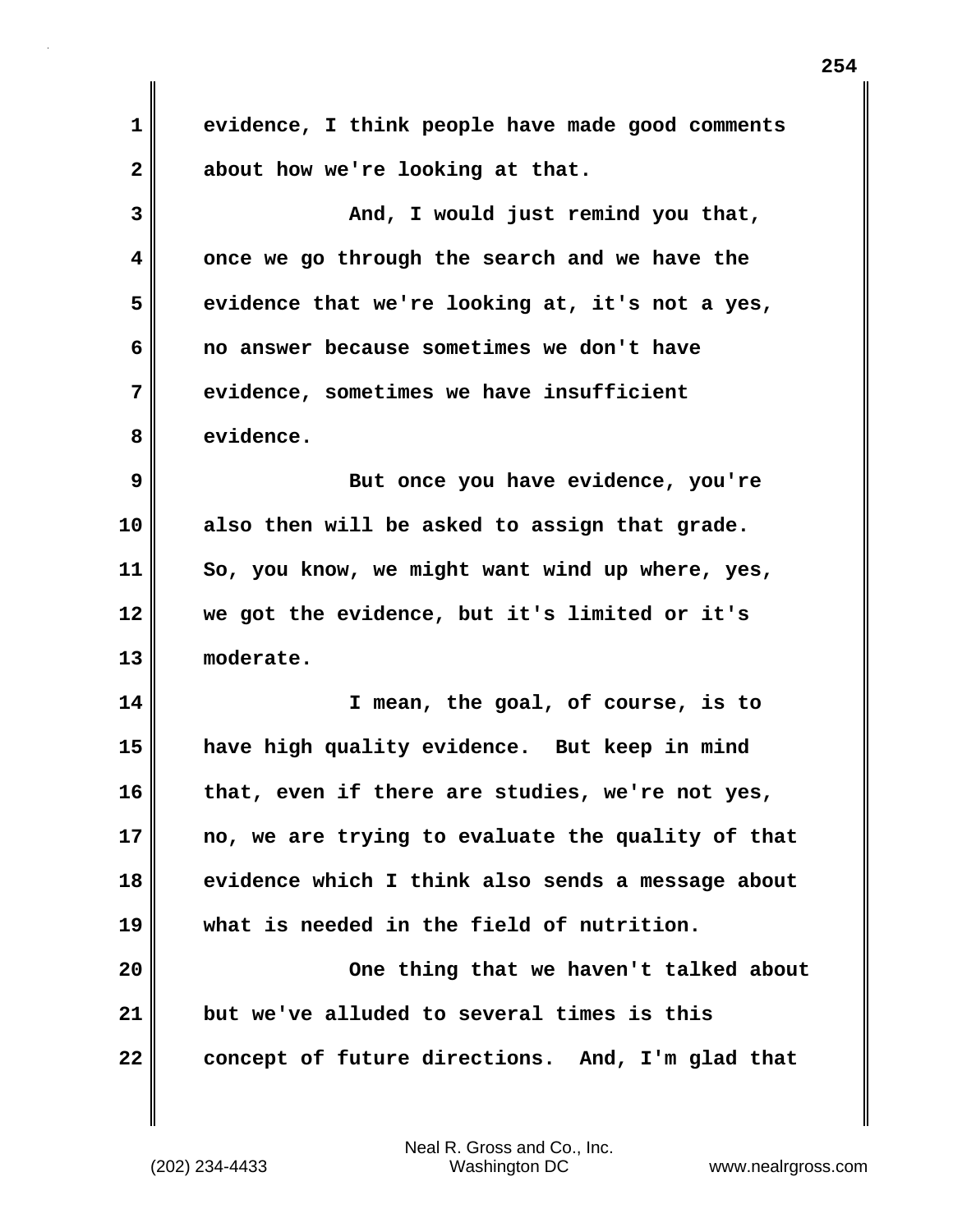| $\mathbf 1$  | several of the comments are starting to pick up   |
|--------------|---------------------------------------------------|
| $\mathbf{2}$ | on that of what do we want to tell the            |
| 3            | departments, but also tell committees going       |
| 4            | forward that we see some important things.        |
| 5            | It can be about the process. It can               |
| 6            | be about topics that are important.               |
| 7            | And, I have to say, one of the things             |
| 8            | that I do keep thinking about relative to some of |
| 9            | those future topics and issues, you know, from    |
| 10           | the National Academy report that looked at the    |
| 11           | process and redesigning the process, one of the   |
| 12           | recommendations that's probably the hardest       |
| 13           | recommendation to implement is about taking a     |
| 14           | food system approach.                             |
| 15           | And, it recognized that that wasn't               |
| 16           | going to happen instantly. It's something that    |
| 17           | required its own level of research, its own level |
| 18           | of investigation.                                 |
| 19           | And, I'm just, myself, thinking about             |
| 20           | how do we work that in, not that we're making     |
| 21           | recommendations, but we're recognizing that the   |
| 22           | Dietary Guidelines sit within the context of a    |

 $\mathbf{I}$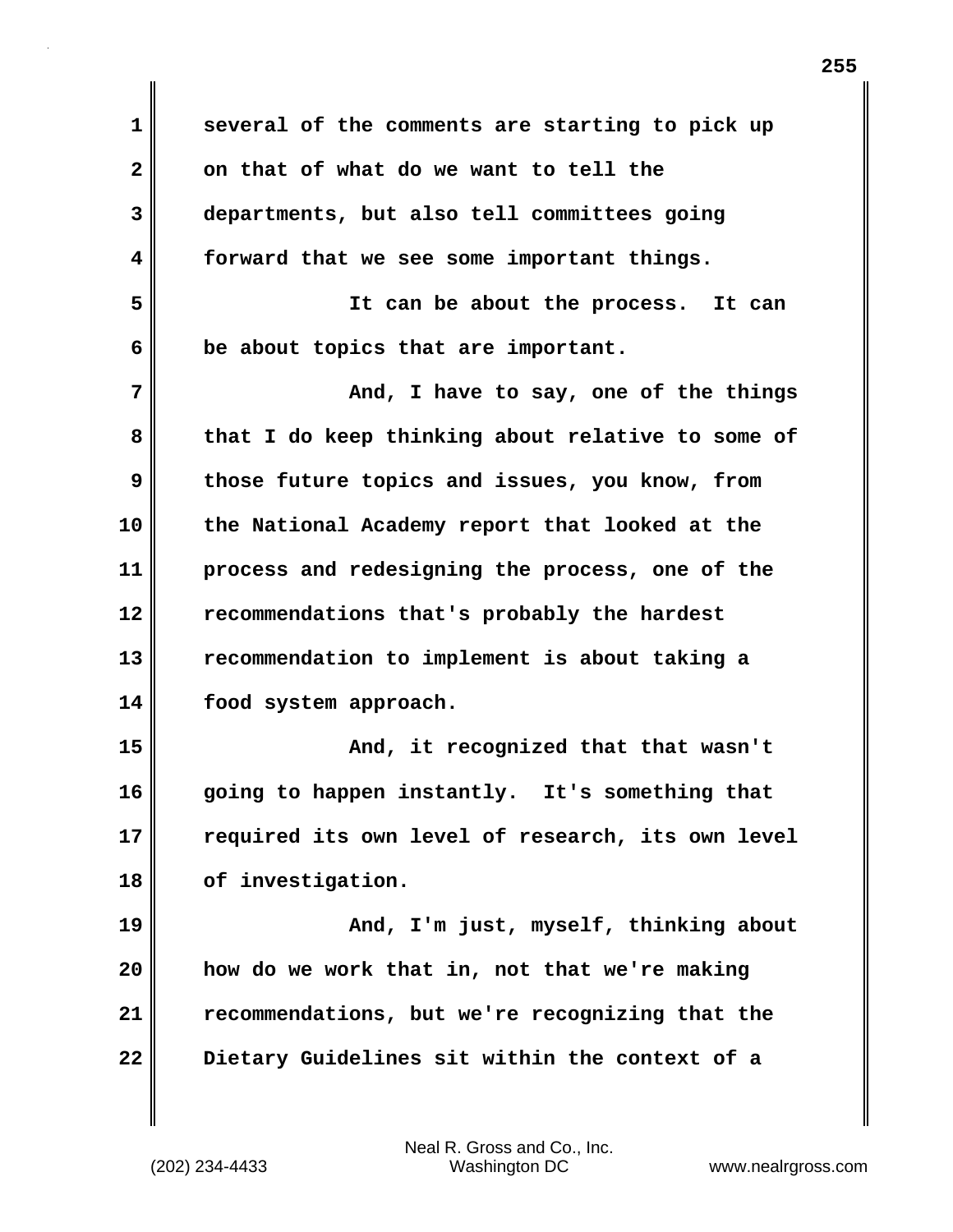**2** So, just some of the thoughts that **3 occurred to me as I've been listening to the 4 dialogue. 5 So, I think we're ready to adjourn for 6 today. Eve, do you have to adjourn us? I wasn't 7 -- okay. 8 VICE CHAIR KLEINMAN: We have the 9 power. 10 CHAIR SCHNEEMAN: So, again, we will 11 -- actually, two additional reminders. So, I do 12 want to remind people in listening to the 13 protocols today, if any of our public 14 participants either here in the room or online 15 want to submit comments relative to the protocols 16 that you're hearing in this meeting, they will be 17 most helpful to the Committee if we hear them -- 18 if we get those comments by November 7th. So, 19 just to keep that in mind. We'll remind you 20 about that tomorrow. 21 And then, tomorrow, we will convene at 22 9:00 a.m. The agenda has some opening comments**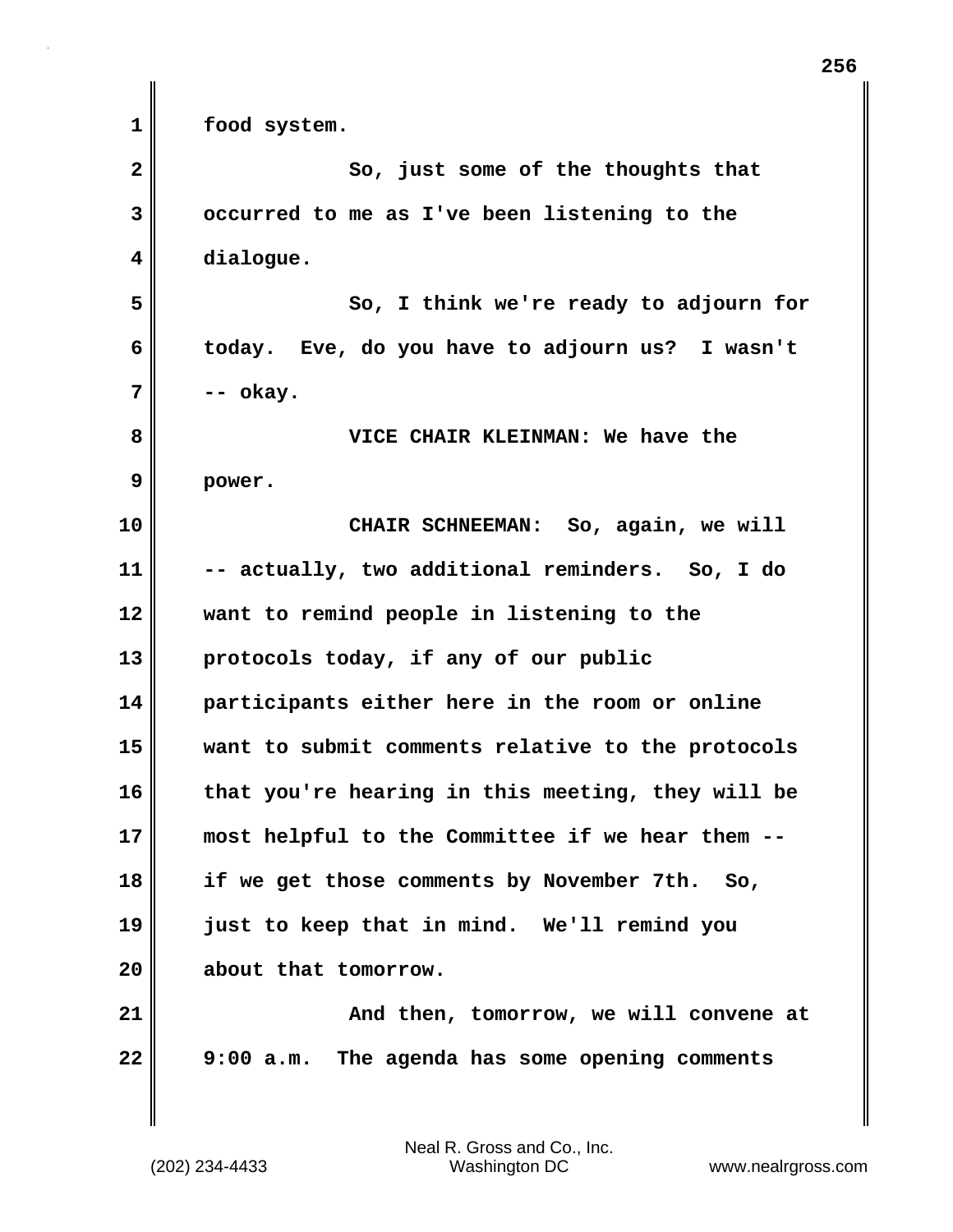| $\mathbf 1$             | but we're anticipating that we probably will be  |
|-------------------------|--------------------------------------------------|
| $\mathbf{2}$            | able to do all three of our subcommittee reports |
| 3                       | before we adjourn to lunch, just so people are   |
| $\overline{\mathbf{4}}$ | aware that that will be change to the agenda.    |
| 5                       | So, with that, I think we're                     |
| 6                       | adjourned.                                       |
| 7                       | Thank you.                                       |
| 8                       | (Whereupon, the above-entitled matter            |
| 9                       | went off the record at 3:27 p.m.)                |
| 10                      |                                                  |
| 11                      |                                                  |
| 12                      |                                                  |
| 13                      |                                                  |
| 14                      |                                                  |
| 15                      |                                                  |
| 16                      |                                                  |
| 17                      |                                                  |
| 18                      |                                                  |
| 19                      |                                                  |
| 20                      |                                                  |
| 21                      |                                                  |
| $\overline{22}$         |                                                  |
|                         |                                                  |

 $\mathbf{I}$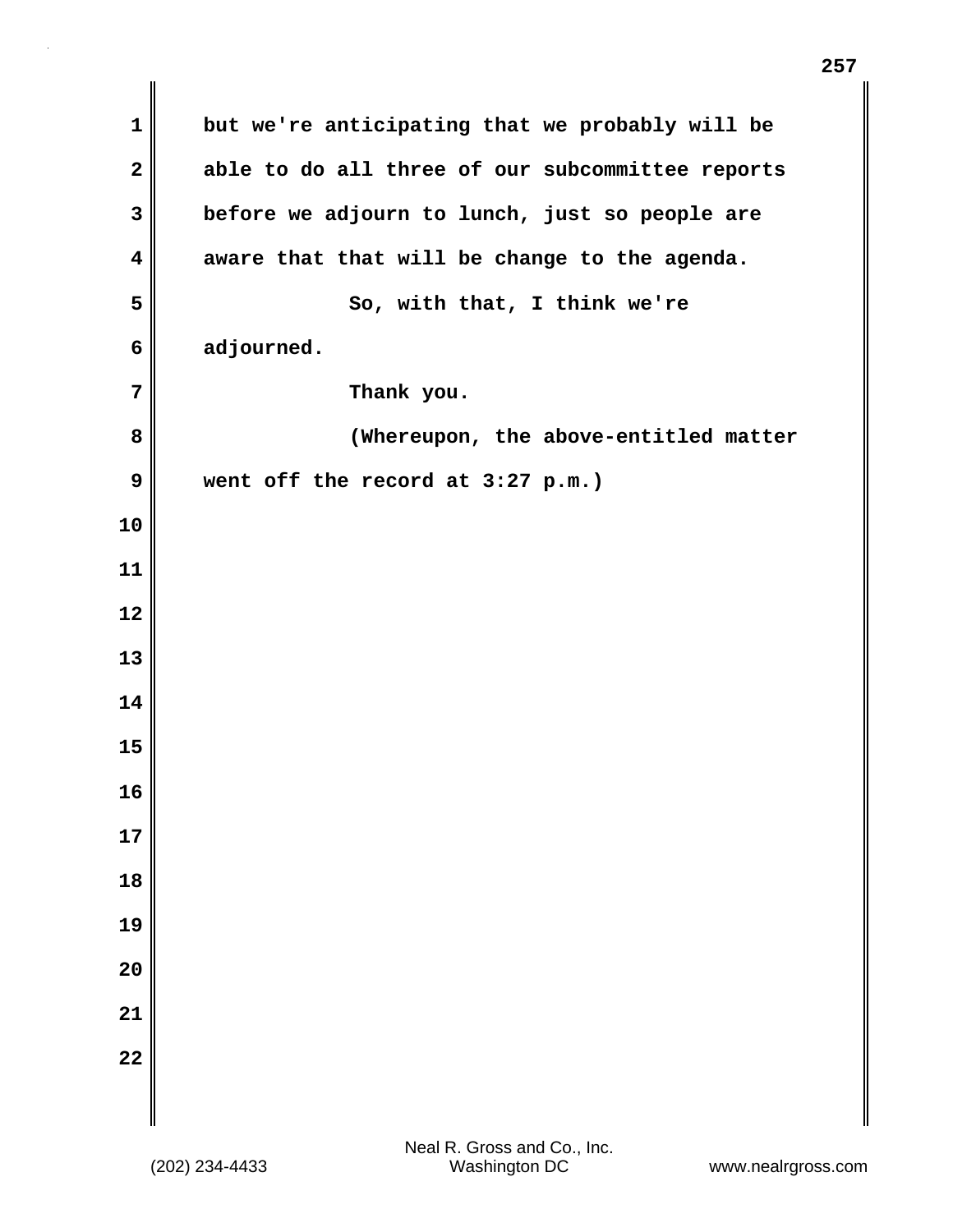A a.m 1:9 3:2 20:13 124:18 256:22 A1c 143:4 abbreviated 206:12 ability 14:15 91:8 211:6  $252:1$ able 15:21 16:3 52:21 76:11 80:10,16 158:13 166:20 177:22 192:20 211:12 220:5 222:4 223:1 229:13 236:16 238:14 247:1 249:11 257:2 above-entitled 124:17 192:8 257:8 absolute 222:13 absolutely 89:12 181:5 187:10 235:4 abstract 81:9 167:11 academic 97:22 99:9 99:13.17 **Academy 255:10** acanthosis 143:11 acceptable 11:15 61:7 69:4 84:11,11 access 7:6 20:19 accessible 10:13 54:22 215:22 account 74:22 110:11 145:22 151:5 236:20 accurate 182:6 186:5 accurately 174:17 achieve 25:2 168:11 acids 109:3 133:20 acknowledge 23:1 26:17 42:13 acknowledged 81:9 Act 17:11 active 149:7 223:8,8 actively 58:5 77:7 activities 13:22 activity 13:7 64:8 66:1 142:1 195:4 215:4 219:13.22 220:17 221:10,18 222:10,12 actual 199:5.14 ADA 136:18 adapted 57:16 adapting 32:1 add 22:16 90:5 97:17 99:6 100:9,15 101:6,9 101:13,17 102:4,6,16 102:17.21 103:1 108:14 114:8,16 125:6 155:13 158:7 165:3,18 166:11 216:3 253:19

ADD/ADHD 123:7 added 2:13 5:10 17:16 24:4 28:10 34:19 36:9 43:19 98:14 125:8.16 126:5,16,20,22 134:20,22 135:8,12 135:15,18,20 136:6 136:20,21 137:8 138:9,22 141:3,8,17 142:18 143:13 144:18 144:21 145:1 150:12 157:9,20 158:8,10,13 161:18 192:16 adding 162:10 163:1 addition 8:8 11:5 19:4 19:22 47:18 71:3,19 82:16 85:20 95:17 106:12 additional 61:18 62:14 71:6 72:3 96:21 222:8 232:9 256:11 additionally 69:16 96:18 136:13 164:10 additions 143:10 address 5:6 17:15 22:21 26:21 54:11 58:21 76:17 115:21 170:2 196:7 215:9 241:22 251:4 addressed 50:22 80:12 94:14 96:3 116:14  $118.10202.208.2$ 221:14 241:17 243:6 **addresses** 95:1 98:20 98:22 123:15 207:5 addressing 4:19 43:14 44:14 49:17 93:17 adequacy 189:14,17 adequate 114:2 215:19 adequately 75:22 82:15 154:22 166:20 ADHD 97:17 99:6 100:9 100:15 101:9 102:4 102:21 103:1 110:1 ADHD-101:6,17 **ADHD-like 101:13** 102:6,17 adhered 48:10 adherence 63:10.13.15 65:6,9,10 67:19 68:22 172:17 174:12 181:7 181:8 adjourn 2:21 256:5,6 257:3 adjourned 257:6 adjust 157:6 adjusted 47:10 61:11 151:16 186:17

adjustment 125:3 adjustments 162:19 administer 8:5 administers 3:14 adolescence 106:3 112:9.13.19 adolescents 64:5 66:10 95:19 138:4 adopt 234:6 adopted 88:10 92:15 adopting 163:7 adult 95:8,20 210:9,9 222:7,15 223:12 224:9.9 adults 7:15 63:22 64:3 64:8 65:19,22 138:4,5 141:6 142:1 150:2 163:19 209:9.10 210:22 212:18 213:4 216:15 218:14,17 220:4,12 221:4,16,22 222:6,22 advance 126:6.8 253:12 **advanced** 42:19.22 advantage 40:19 238:17 248:15 advantaged 116:11 **advice** 17:3 24:19 202:16 203:1 advisory 1:1,7 3:5 4:6 8:13 16:14.21 17:11 17:12 26:6 30:22 37:4 37:19 41:4,11 55:11 59:20 67:7 70:12 93:14 94:14 95:7 97:12 195:2,4,6 196:3 aerobic 220:19 affect 176:22 affordable 10:13 afforded 11:1 afternoon 20:4 125:10 Ag 9:18 11:17 age 30:15 64:6 65:20 66:9 97:15 100:19 101:8 102:2 103:17 104:7 105:3 127:10 134:14.16 137:20 138:1,5 139:1 141:22 143:19 150:2 163:13 163:16 206:5 210:8 211:10 212:3,3 213:17,18 214:9,16 214:17 215:3,5,9,15 215:19 216:5 218:19 219:16 220:7 224:1.2 224:20,22 226:4,14 226:21 227:14 228:4

228:14 229:4 231:9 agencies 10:18 12:15 12:15 17:21 agency 11:20,22 12:22  $57:8$ agenda 20:14,16 23:18 35:15 93:3 125:3,6,11 256:22 257:4 ages 115:14 141:5 163:20 216:20 218:5 220:6 223:22 224:12 224:14 226:20 253:8 aggregate 146:2 ago 39:12 133:5,15 138:12 164:12 250:6 agree 189:4 213:12 216:10 246:13 248:4 agreement 193:14 204:4 239:18 Agricultural 9:15 agriculture 1:8 6:8,18 9:19 11:18.19 12:4.20 15:2 23:5 196:13 ahead 73:10 78:19 93:6 203:21 235:16  $\dim 140:6$ aimed 33:4.6 aiming 192:21 193:12 airport 238:2 alcohol 64:7 65:22 127:17.22 128:2 141:22 149:8,14 150:1,8 **alcoholic** 149:15,16 alert 193:1 algal 121:10,17 align 49:1 53:5 57:17 aligned 34:22 all-106:4 162:1 191:3 all-cause 59:17 73:6.9 127:18 167:4 169:4 173:19 190:9 198:6 232:17 allergy 66:9 247:17,18 allow 19:10 95:22 225:19 allowed 1:10 229:11 allowing 73:16 131:7 allows 53:18 76:11 128:17 alluded 254:21 AMDR 61:8 68:19 69:14 74:17,19 75:2 76:7 amenable 109:12 American 136:15 **Americans 7:13,22 8:7**  $220:1$ Americans' 7:20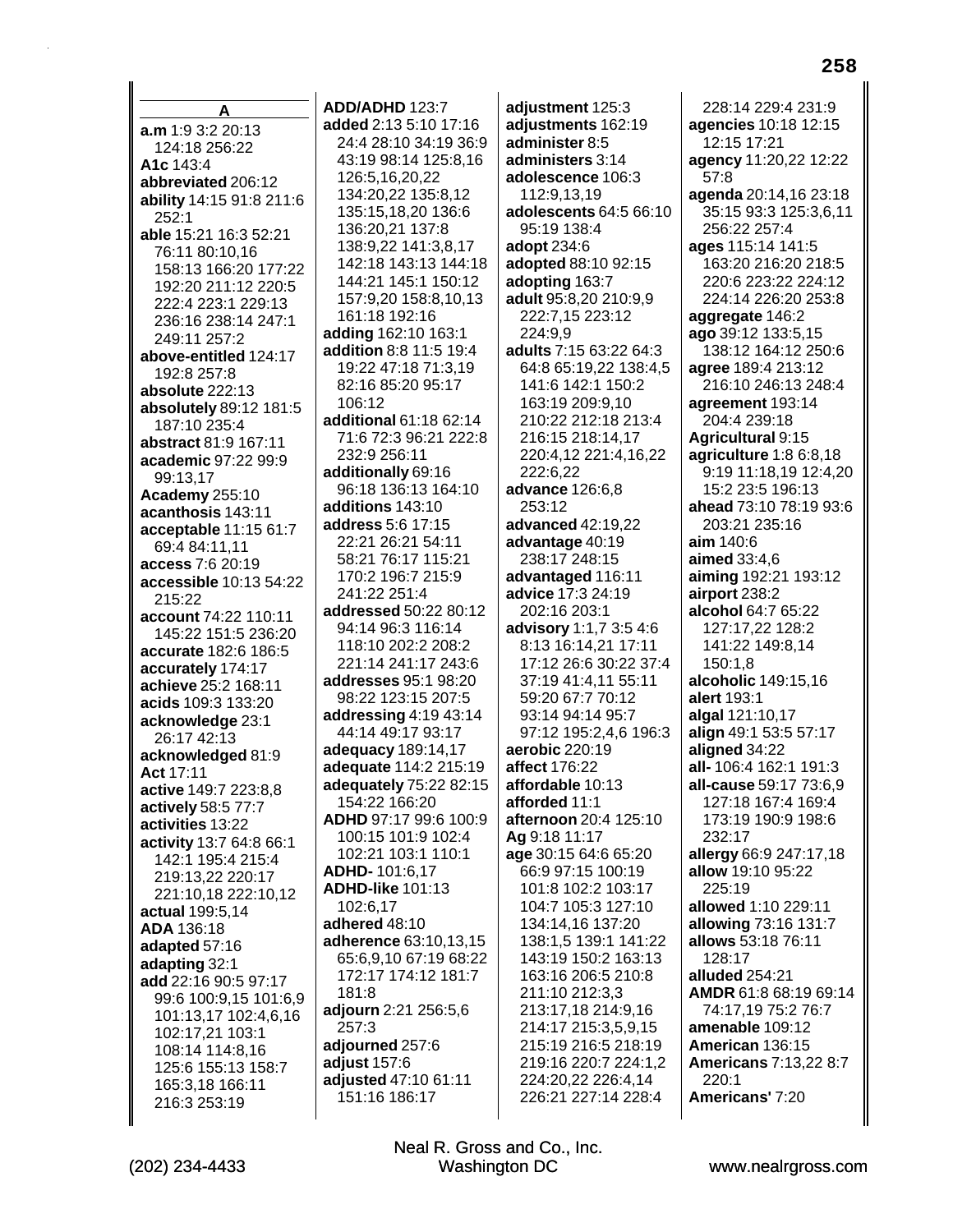amount 11:6 23:7 119:3 126:3 150:14 155:21 178:9 221:9 amounts 6:6 119:19 133:8 180:20 analyses 131:21 157:19 166:15,16 analysis 24:6 25:13,17 33:13,14,16 36:16 47:9 74:2 113:11 122:17 123:8 146:1 150:17 152:5 198:22 198:22 202:6 206:4,8 207:3 213:3 217:12 226:8 analysts 42:18 44:22 47:13 73:2 169:22 analytic 28:4 29:9 43:16 44:2 50:10 97:10 132:21 135:6 138:15 141:1 142:16 143:12 147:6 153:12 154:10 160:18 162:3 163:3 210:7 212:14 225:21 240:8 analytical 29:3 33:15 33:16 60:5 62:18 63:4 64:21 70:1 118:4,16 156:10 231:1 241:9 analyze 123:17 analyzing 40:10 209:13 and/or 26:14 65:6,9,10 67:19 68:22 103:22 109:2 110:18 115:12 132:4 139:13 147:15 animal  $107:21$ animal-based 85:9 animals 97:5 111:15 Anne 194:18 195:1,9 235:1.6 announce 125:2 answer 23:9 43:12 49:16 50:21 51:3 87:17 96:8 106:18 117:14 173:19 198:4 203:6 226:17 231:4 254:6 answered 25:17 answering 47:1 161:22 197:13 227:5 answers 26:12 40:8 anthropometric 134:15 142:1 anthropometry 64:9 65:22 anticipate 31:13 36:7 36:22 anticipated 73:11

anticipating 257:1 anxiety 98:1 99:9,13,18 anybody 213:20 223:17 anyway 212:10 apologies 237:11,12 appear 228:14 appendices 232:7 applause 3:18 6:12,15 9:22 15:12 55:19 application 179:1 applied 30:7 60:5 66:12 170:18 189:20,21 applies 128:14 129:10 176:1 apply 67:9 180:3 appreciate  $5:12$  22:10 126:3 193:19 250:19 approach 27:14 53:2 57:10 86:12 88:4 128:12 183:7 203:10 206:15 209:1,8,19 213:8 215:13 232:3 240:17 244:16 245:9 255:14 approaches 23:14 25:10.12 27:9 40:4 67:20 68:3 153:8 198:18 209:21 approaching 209:14 211:18 appropriate 26:15 31:4 44:20 45:18 164:13 214:17 240:1,3 appropriately 142:11 151:6 approximate 35:18 approximately 36:20 73:3 104:21 archived 18:18 Ard 1:13 75:12.12 152:11,11 154:12 224:16 242:4,4 area 9:14 13:12 53:3 70:13 95:16 109:9 190:11 202:11 207:1 226:2 areas 5:5 24:1 59:9,12 59:16 70:15 117:8 159:13,19 160:4 243:6 argument 209:1 arrange 74:1 **ARS 13:17** art 40:21 article 44:19 45:17 articles 28:8,9 30:2 32:3 45:13 46:8,9,15 46:16,20 47:14 58:7

58:11,13,16 60:14 70:18 71:4,21 73:4,18 97:2 108:5 122:16 123:3.8.9.16 148:22 159:19 167:3.6.8.10 167:12,14,15,17 168:1,4 169:21 199:10 articulate 155:4 249:18 articulated 242:14 articulation 242:7 ASD 97:17 99:7 104:6,9 104:11 105:10.15 110:1 123:7 ASD-like 104:15.18 105:2,7,10 asked 22:15 33:11 58:21 80:20 125:5 193:6,16 254:10 asking 29:5 84:7 87:15 172:4 191:21 asks 173:9 aspect 32:10 155:11 187:20 aspects 27:15 57:20 aspirational 60:7 78:11 78:13 86:4.14 111:7 assess 51:14 118:5 **assessed** 53:14 97:13 101:4,6,8 104:4 134:3 171:15 assessing 53:2 101:1 assessment 29:13 47:6 47:7.19.21 48:14 96:20 97:1 100:13 101:21 175:17 185:4 185:19 186:6 189:11 189:15,17 assessments 42:11 49:14 240:13 assign 51:6,17 152:20 254:10 assignable 51:19 52:13 99:15 100:5 102:13 103:7 105:16 assigned 53:16 80:14 181:2 assigning 176:6 183:12 assist 96:16 assistance 3:15 **Assistant 4:18** assisted 115:11 145:18 associated 11:3 108:21 association 101:16,22 104:12 105:1,6 136:16 assume 176:6 235:1 assuming 177:17

assumption 155:4 asterisks 127:2 astounded 92:9 attempt 231:4 attend 16:10 attendance 16:2 attended 39:1 attention 55:18 93:20 93:20 102:9.10 103:5 103:5 119:18,20 134:12 audiences 55:1 Auditorium 1:8 authors 122:16 autism 93:21 99:7 103:11 105:14 available 12:8 14:8 18:12 20:5,14 28:7,12 35:3,15 47:17 49:11 51:3 52:15,17 54:5 60:1 86:15,22 99:10 100:1 102:7 103:2 105:12 144:3 147:14 149:10,19 156:18 164:8 191:6 218:16 219:4 227:21 231:7 Avenue 1:9 average 103:16 averaged 250:15 avoid 175:13 aware 29:17 58:4 109:1  $257:4$ awesome 58:14 B **B** 109:19 125:13 198:15 204:7 213:3 218:10  $B - 204:9$ B-24 200:11,12 245:22 B24 150:18 baby 208:12 back 9:4 25:1 31:8 34:8 38:22 39:18 82:5 87:22 95:15.19 118:16 124:11,15 125:19 173:13 180:6 184:10 189:1,6 191:17 192:13 213:13 222:3 224:16 233:14 237:3,3 238:5 241:20 247:2 248:7,19 252:7 252:8 253:1 background 6:4 39:11 194:3 **bad** 251:12 **badge 20:18 bag** 135:20 Bahnfleth 106:15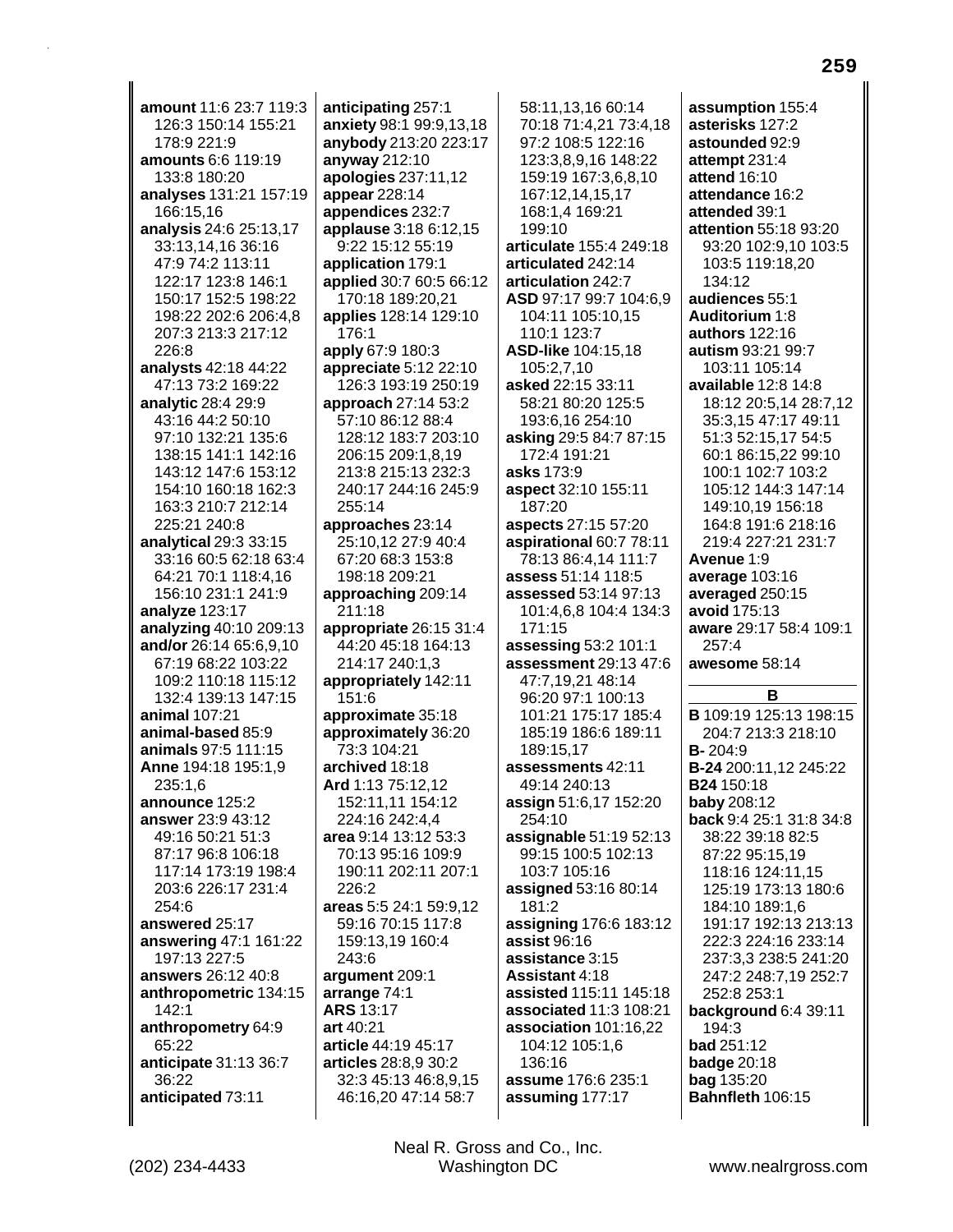**Bailey 1:13 93:12 118:3** 120:15 123:3,14 186:11,15 188:10,15 213:1.1 218:7 219:3.9 219:15 227:7.8 229:8 243:22 247:17 balance 222:11 236:16 241:7 **banked 131:22** banner 21:9 **bar** 113:13 **Barbara** 1:9,12 2:6,18 22:4,9 93:13 193:18 Barbara's 194:6 bariatric 165:5,9 base 68:13 109:8 194:2 based 5:1 18:3 34:14 57:19 60:18 72:8.15 93:3 102:16 107:2 119:4 130:4 145:16 145:17 147:17 152:18 160:7 161:2 164:5 166:3 169:1 188:18 191:4,8 202:9 215:2,3 218:20 249:14 **baseline 147:13 148:6** 172:8,16 174:6,10 176:4,22 177:3 181:1 **basis 107:22** Bazzano 1:14 235:19  $235.20$ **bear** 10:18 beat 241:14 becoming 145:14 beer 149:20 began 70:14 95:16 115:13 148:19 **beginning 29:1 108:10** 149:7 179:10 224:14 238:19 **begins 27:13 38:3** 196:10 **behalf** 196:15 behavior 22:6 102:6  $182.7$ **behaviors** 101:7,14,18 102:11,18 104:15,18 105:3,8,10,15 110:2 **believe** 14:17 80:9 95:22 117:18 228:3 248:10 benchmarking 239:16 beneficial 121:12 best 15:10 49:1 53:5 138:12 208:9 227:22 245:18 Beth 125:16 237:4 better 14:10 39:21

234:5 249:19 **beverage 127:6,8,12** 128:8,9,14 129:11,16 129:20 150:12 154:17 155:8.10.18.21 156:3 beverages  $2:13$   $24:3$ 36:9 60:12 61:9 68:7 68:12 82:8,14 125:8 125:16 126:5 128:18 129:5,6,7,8,9,14,18 129:20 132:22 133:4 133:6,8 138:9 141:4 148:16 149:15,16 156:7 192:16 bias 29:13 42:10 47:18 47:20 48:2,22 49:14 53:9 134:13 189:11 big 7:21 198:15 199:21 220:20 bigger  $240:13$ **bike 233:7** bioactive 133:22 biomarkers 65:14  $98.12$ birth 24:3 33:7 36:14 96:11 97:15 100:11 127:9 132:14 138:10 138:19 143:20 146:22 148:17 200:7 201:10 201:19 207:16,17 210:5 225:5 bit 19:3 35:21 39:10 51:15 52:4 80:21 102:16 117:9 127:4 183:3 187:11 190:20 193:22 194:3.22 195:20 198:10 201:18 204:3 241:18 248:19 blessing 92:17 blinded 48:6 **blood** 119:10.10.11 140:4 141:20 247:20 blooms 121:10,17 BMI 143:22,22 147:18 body 5:16 41:18 47:16 48:15 49:15 50:18 51:14 53:17,22 58:20 59:12 72:12,18 73:14 73:17.20 85:7 122:21 123:2 126:18 127:7 127:21 135:2 137:1,8 138:6 140:10 143:14 144:1 147:12 159:20 169:12 170:2 247:7 247:21 **Bogalusa** 228:9,10 **boil** 204:19 bone 59:14 61:17 65:1

65:12.13.14 66:7 70:4 70:21 71:16 72:8 **bottom 49:10 53:11** 68:21 169:7 Boushey 1:14 2:10 59:3 59:6,7 74:20 75:10 76:14 77:3,12,15,18 78:9 79:5 80:6 81:18 82:6 84:4,19 85:1,10 85:19,22 86:3,13 87:20 88:5,12,19,22 89:8,12,14 90:3,16 92:2 111:2,11,14,20 112:5 121:5,6 156:9 156:15 172:20 173:10 174:1 177:20 186:22 187:4 213:22 214:4 234:2 248:8 **bowel 64:13 box** 147:10 boxes  $65:4$ **Brandon 2:4 3:11 10:1**  $10:3$ break 35:20 124:9,10 191:16,16 192:6,7 193:5 211:7 220:2 breakdown 69:17 82:17 200:18 245:11 breaking 138:11 209:20 breakout 215:5 breakthroughs 14:14 breast 63:17 64:11,12 67:2 109:2 130:1,7,12 130:13,14,20 breastfeeding 130:3,5  $131.16$ brief 40:13 202:4 250:18 briefer 36:13 briefly 10:20 41:3 bring 10:18 24:22 253:1 **bringing 37:16 198:7** 201:2 **brings 233:12** broad 89:15 215:1 249:16,16 broader 139:3 185:3 224:5 232:22 **broken** 219:6 brought 35:5 79:15 183:2 241:15 buckets 221:19 build 18:8 26:5,7 31:7 95:5 **building 20:19 30:20**  $31.1$ built 113:17 226:20 burden 24:11

**Butea** 106:16 button 21:19 38:12 158:19 C. C 198:17 cafeteria 20:21 calcium 66:3 calculation 166:17 calculations 184:14 call 2:2 74:13 100:10 205:6 241:2 244:2 247:8 249:20 calls 244:1 246:18 caloric 161:11 calorically 129:7 calorie 141:9 154:12 214:14,16,16 215:2 cancer 59:14 61:17 63:3 64:9,14,15,16,17 64:18 66:17 70:3.21 71:1 72:7 106:9 127:19 cancers 63:18 64:12.13 66:21 67:3 71:13 capabilities 13:6,11 capable  $145:14$ capacity 209:12 capture 46:1 82:22 83:12 158:12 173:18 239:2 247:1 captured 45:21 58:19 75:22 76:13 112:14  $113.19$ captures 174:19 capturing 76:4 83:4 166:2 174:17 175:2  $177.3$ car 187:6 carb 75:17 77:16 carbohydrate 67:22 69:2,5 76:21 83:9,9 86:8 carbohydrates 61:12 69:6 82:21 95:13 carcinogens 64:17 cardiovascular 59:13 72:12,18 95:4,8 106:4 106:8 112:9 114:18 126:17 127:20 135:1 139:11 140:7 141:2 141:12.14 159:21 169:13 228:8 247:19 care 122:13 181:8 careers 4:3 carefully 91:8 caregiver's 115:11

Neal R. Gross and Co., Inc. Washington DC

business 90:1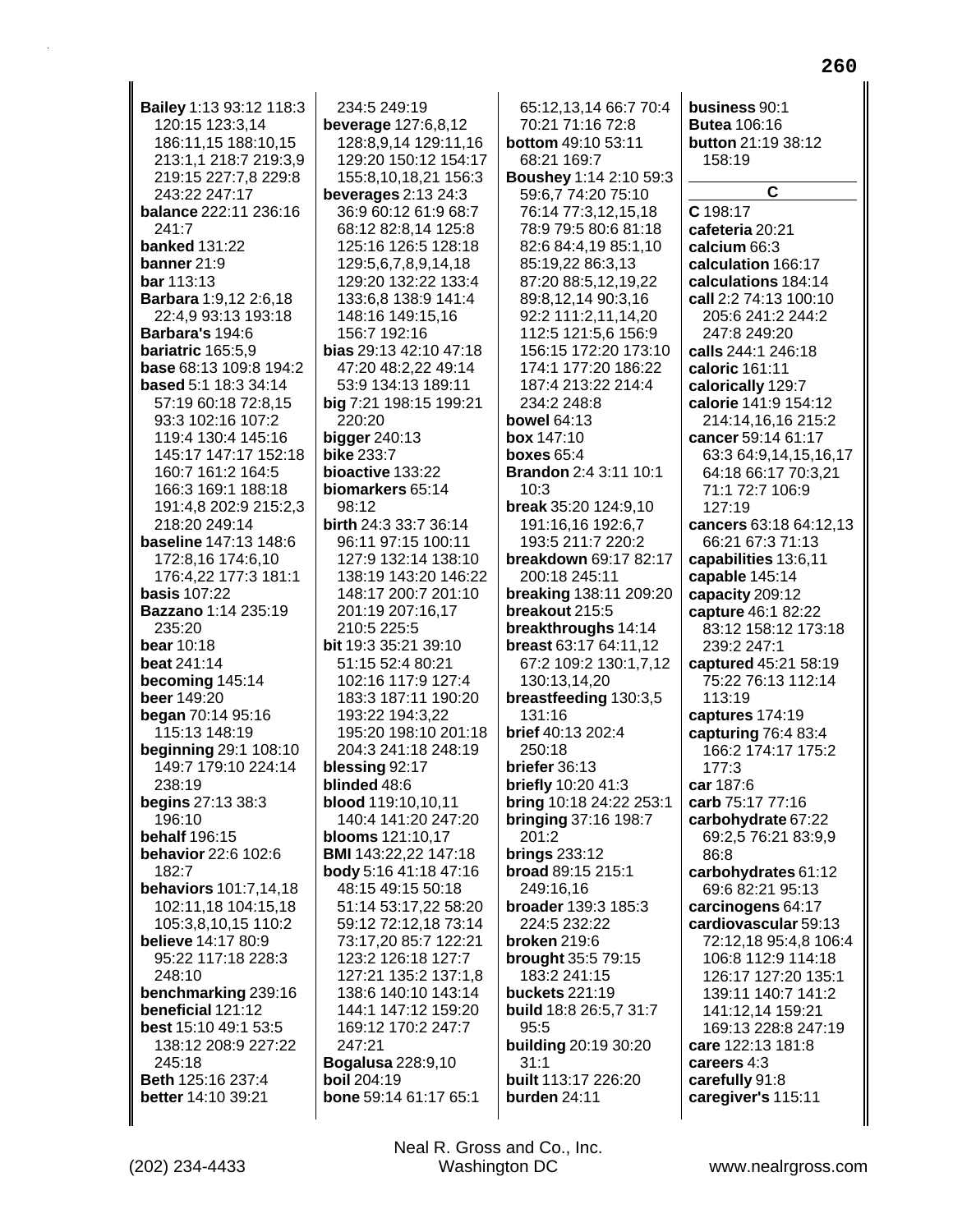Carol 1:14 2:10 59:7 76:20 78:2 121:6 172:18 185:12 carrying 109:11 case 31:18,20 52:8 66:19 67:1 115:12 130:16 131:7 173:19 175:7 183:14 187:16 191:7 202:5 cases 44:16 51:1 63:17 214:18 cast 44:18 casting 83:11 categorical 61:22 categories 98:3 120:20 128:20 129:6 206:5 213:12 224:5 231:9 categorized 129:10 categorizing 128:17 category 53:15 75:17 75:18 caught 120:22 cause 106:5 162:2 191:4 caveats 222:9 celebratory 237:20 certain 63:2 81:8 83:19 107:20 127:19 173:15 225:1 226:19 227:3 244:5 certainly 15:3 79:5 107:21 112:19 119:14 209:17 229:3 certainty 51:21 cetera 108:18 110:5 139:4 144:6 228:18 236:21 Chair 1:9,12,12 2:5,18 22:4 55:20 56:1.6 58:2.9.22 76:18 77:8 77:13,16,22 79:12 87:2 90:5,20 91:19 92:20 106:20 107:9 109:16 114:8 123:4 124:1,20 152:8 155:6 158:17 159:1 170:10 174:11,16 175:4,6,9 179:4,21 181:11 182:20 183:22 185:20 186:9,14 187:3 188:6 188:14,21 189:5 190:3,15 191:13,15 192:11 193:19 196:15 196:15 203:8 208:22 209:4 211:15 213:11 214:6 216:18 217:6 217:19.22 218:1 219:1,6,11 223:7,11

223:13.14.16.20 233:13 234:11 235:1 235:8 236:22 237:7 237:10,11,12 239:1,6 250:13 252:2,12 253:18 256:8,10 chairman 237:17 challenge 186:1 challenges 222:4 challenging 114:22 115:6 155:9 217:4 chance 208:4,9 chances 52:2 change 147:12 148:6 159:2 164:5 186:19 220:17 257:4 changed 148:5 160:15 161:15 224:2 changes 108:16 112:1 193:9 changing 52:2 121:21 chapter 200:10 201:19 201:19 203:3 211:12 221:12 chapters 195:19 200:1 205:22 characterized 228:21 characterizing 230:13 **charge 17:4,5 22:22** 229:16 Charlotte 106:15 chart 98:16 128:16 133:5 167:1 charter 236:9 **Chief 12:13** child 115:16 210:8 childcare 220:7 childhood 63:19 64:3,5 64:19 66:21 71:14 99:1 106:3 112:9 208:21 212:17 229:4 245:11 children 63:21 64:2.5 65:19 66:10 95:19 97:15 99:14 100:4 101:14 102:1 104:19 105:8 112:12,20 113:1 114:9 115:2,10 115:13 116:12 117:2 138:1 163:18 204:21 207:20 209:9 210:21 224:9 228:1,4,15 239:13,13 chime 187:7 choices 181:9 cholesterol 140:4 141:18,19 chronic 14:16 32:17

64:1 132:5 139:13 140:13 146:15 chrononutrition 163:1 circumferences 144:1 circumstance 180:4  $182.22$ citizens 10:15 clams 111:21.22 clarification 85:3 155:3 clarified 81:19 153:13 162:10 clarify 61:5,21 62:7 68:16 89:9 161:15  $217:3$ clarifying 56:7 clarity 35:3 classification 48:8 classified 132:10 140:16,20 146:19 clear 14:2 19:12 46:14 122:5 154:11 224:22 242:7 243:8,17 248:6 249:4,20 clearly 32:21 33:3 40:8 109:8 216:4 click 21:8.16.19 clicker 126:6 clicking 27:20 climate  $121:21$ clinical 101:8 102:4.20 103:1.4 105:15 184:6  $188.16$ close 119:18,20 178:1 218:20 closely 42:20 closing 8:20 36:18 co-chair 12:21  $co$ -leads  $13:13$ cobble 227:15 Cochrane 56:11 coffee 129:8 cognitive 110:4 118:19 coherent 138:16 cohort 101:11.20 103:12 104:9,16 115:9 116:7 cohorts 31:17,17 coincidentally 13:1 collaborative 26:8 colleagues 4:16 6:18  $91:1$ collected 133:18 134:4 174:5 collecting 172:22 179:14 246:6 249:13 collection 164:18 165:17,20 168:6,8,10 168:13 172:1 183:7

collectively 185:19 200:19 college  $221:8$ colon 64:14,15 colorectal 63:17 64:14  $67.2$ combination 59:22 146:8 combinations 129:18 combined 49:20 72:20 131:20 169:18 come 9:21 19:13 22:11 24:17 27:4 34:2,8 35:11 58:13 83:7 107:5 117:3 121:9,18 127:15 142:6 189:2 191:17 212:8 217:17 220:5 224:15 236:7 237:2,3 243:13 247:2 248:7 251:13 252:7,8 252:15 comes 52:5 110:9 155:17 188:13 196:14 196:15 198:9 comfortable 78:20 coming 32:5 48:20 80:11 91:22 121:14 241:20 comment 20:9 37:2 87:3 108:14 110:13 117:20 122:14 176:19 183:1 185:12 188:2 214:7 239:5 242:19 250:14 252:8 commented 56:16 80:22 240:19 commenting 37:11 comments 17:22 19:21 20:2.8 23:12 34:16 36:19.21 37:1.5.10 38:6,9 60:20 72:10,15 76:15 91:18,20 93:9 118:2 124:2 126:9 152:9 158:18 160:9 161:3 170:11 190:4 190:13,16 203:16 214:3 233:22 235:14 237:9 240:4 249:22 250:4.18 252:9 253:19 254:1 255:1 256:15,18,22 commitment 7:1 15:8 **committed 4:21 14:6** committee's 17:13 18:9 18:20 27:3 42:2 54:20 55:6 67:7 109:6 194:10 committees 30:22 34:7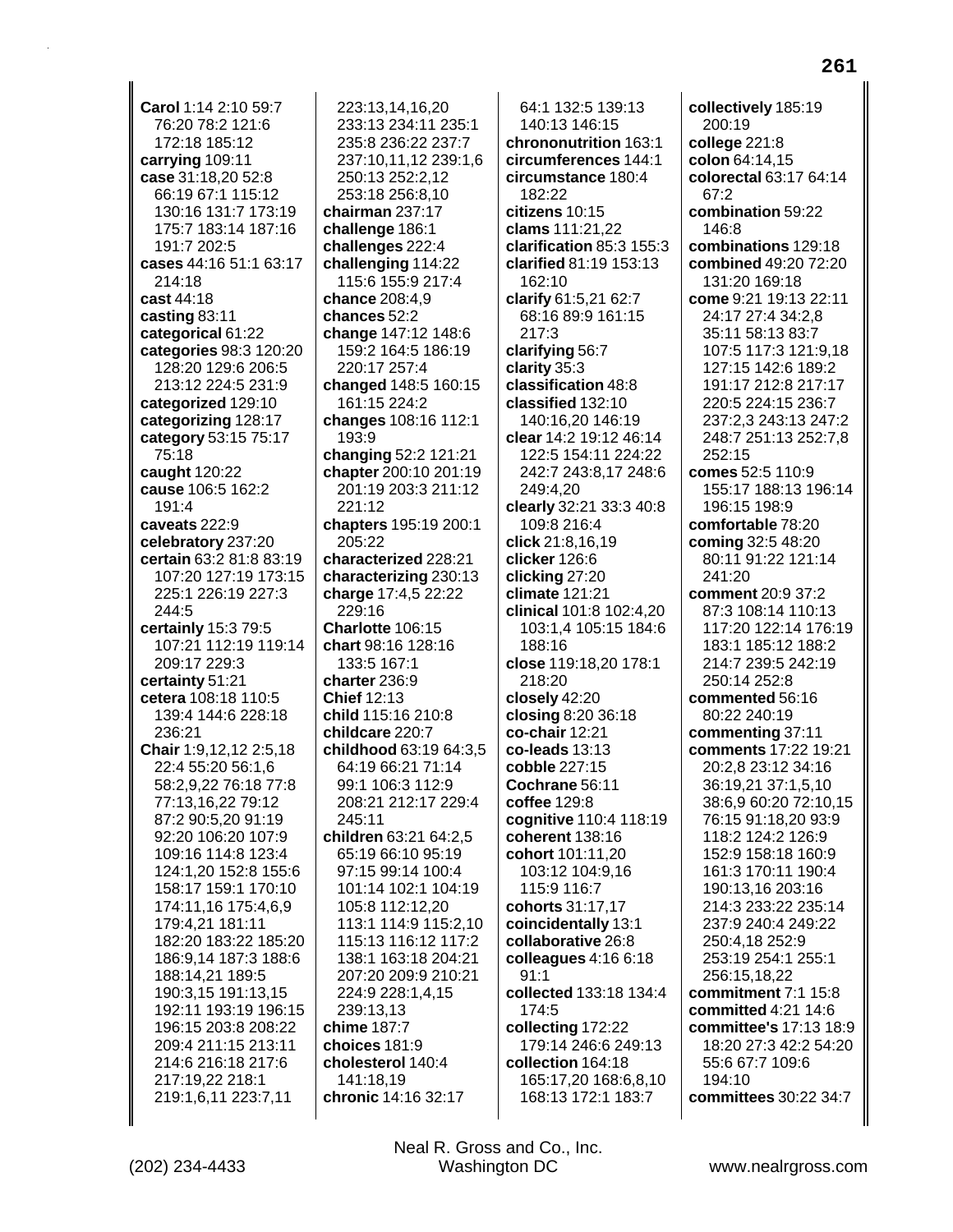37:8 113:5 192:3 195:2,4,6 196:3 217:9 231:16 233:15 248:7 251:18,22 255:3 **common** 82:14 83:8 135:6 151:16 165:10 **communicating** 39:21 **comparator** 29:11 133:7 141:7 142:22 143:17 147:8 148:4 149:22 155:17,20,22 156:6 **comparators** 63:12 65:8 98:7 **compare** 202:12 219:12 **compared** 49:20 152:21 164:8 216:15 222:16 225:9 **compile** 83:22 **complete** 46:3 50:18 53:17 55:8,15 73:8 149:9 150:11 170:7 **completed** 55:9,14 73:13,17 161:21 **completely** 81:20 150:9 **completing** 73:11 105:20 106:1 **complex** 7:12 **compliance** 175:3,5,11 176:12 182:21,22 **complimentary** 25:21 139:4 **component** 12:4 78:13 85:17 155:18 222:10 **components** 29:9 33:14 71:8 81:2,8 162:6 163:12 **composition** 72:12,18 73:14,17 118:21 126:18 127:7,21 128:6,10 129:15 131:14 133:1,12,17 134:7,9 135:2 137:1,9 138:7 140:11 143:14 144:1 159:21 169:12 170:3 **composition/obesity** 59:13 **comprehensive** 45:22 96:2 **comprehensively** 71:15 **comprehensiveness** 58:17 **compromise** 251:5 **conceived** 145:17 **concentrated** 135:22 **concept** 79:1 92:9,14

158:8 177:21 254:22 **concepts** 96:14 230:9 **concern** 119:22 214:19 217:13 249:10 **concerned** 75:5 119:2 187:11 **concerns** 214:20 **conclude** 123:1 **concluding** 242:2 **conclusion** 19:8 27:4 41:20 48:16 50:15,16 51:1,6,10,11,18,22 52:2,5,7,9,10,14,21 58:20 87:6,12,12 92:1 92:3 93:19 97:19 99:8 99:11,19,21 100:2 102:5,8,22 103:2 105:9,12 124:5 159:15 160:3 168:22 190:18 197:12 198:5 202:21 210:20,21 224:13 **conclusions** 19:3 25:3 34:5 87:19 97:17 105:21 107:1,2,6 122:20 123:11,12,22 124:8 192:4 194:8 199:4 201:4 217:16 226:4 239:10 **conditions** 66:8 225:1 **conduct** 8:14 16:16 39:13,22 42:10 43:12 160:15 **conducted** 26:2,11 31:7 32:16 47:8,22 50:4,11 55:11 57:22 95:6 103:13 104:20 105:4 110:20 169:9 **conducting** 41:5 42:17 54:7 94:10 **confidence** 52:4 113:15 113:18 **confident** 51:10,22 89:16 93:5 **confidently** 52:21 **confounded** 154:22 **confounder** 142:9,12 151:11,18,19 152:1 156:21 157:1,3 162:22 176:21 **confounders** 29:12 34:21,22 47:10 50:8 64:6 65:20 117:21 118:8 134:11 141:21 143:7 144:7 147:19 148:12 150:4 156:10 162:20 **confounding** 48:7

117:17 152:3 **confused** 172:21 **connect** 118:19 **cons** 91:8 **consensus** 25:2 217:21 **consequence** 140:8 **conservative** 241:1 **consider** 10:9 29:15 53:19 68:17 72:2 77:9 79:3 80:7 129:19 134:18 136:5 144:16 180:6 193:3 212:13 213:13 230:8 243:8 **considerable** 10:18 **consideration** 17:22 34:15 37:18 50:19 53:13 60:19 69:5,7 76:21 87:7 160:9 188:4 190:13 203:17 **considered** 16:17 29:13 34:19 37:18 61:6 62:1 64:20 66:5 68:1 70:11 70:18 71:9 75:17 79:9 95:14 141:16 142:5 142:11,15 143:4,9 144:10,14 147:20 148:13 149:21 150:6 151:4 152:2 162:20 162:22 187:19 191:11 212:16 243:10 **considering** 50:10 79:2 84:13,16 90:16 135:15 142:7 147:22 150:3 236:13 242:8 **considers** 30:19 **consistency** 34:18 35:1 53:9 76:9 194:13,14 240:7 241:9,13 **consistent** 30:1 133:14 138:16 194:15 232:3 234:17,18,21 240:15 **consistently** 232:1 **consolidated** 205:9 **consume** 117:17 180:2 **consumed** 60:3 61:9 63:2 67:9 68:7,12 95:3 127:22 133:10 141:8 **Consumer** 3:11 **consumers** 10:9 14:21 **consumption** 63:10,12 63:14 65:6,8,10 67:19 68:22 96:5 98:10,19 99:3 100:7 102:9 103:3 105:13 112:8 127:7,9,13,17 128:3,8 128:9,15 134:22 135:9,12 141:3,9,9

144:19 149:14,16 150:1 161:16 **content** 65:13 81:13 118:15,22 119:5,11 199:6 **CONTENTS** 2:1 **context** 139:3 217:8 229:20 255:22 **continually** 15:2 238:20 **continue** 4:7 23:22 150:16 181:12 228:6 **continued** 5:4 **continues** 11:3 **continuing** 43:18 139:9 **continuous** 238:18 **continuously** 114:5 **contraceptives** 64:11 **contrasted** 49:20 **contribution** 245:15 **contributions** 245:3 **control** 31:18 49:6 54:1 66:19 67:1 131:7 152:22 154:17 173:16 **controlled** 31:14,15,16 31:20 115:20 117:5 148:10 152:20 154:22 171:6,21 182:8 **controls** 164:12 **convene** 256:21 **convened** 37:4 **convergence** 14:12 **conversation** 200:11 200:13 201:1 210:13 210:17 229:22 **conversations** 178:5 236:21 253:15 **conversely** 32:8 **conveyed** 183:2 **coordinated** 135:5 **coordinating** 138:14 **coordination** 194:12 **copy** 199:17 **cord** 119:9,11 **core** 29:4 39:12 54:21 **corn** 157:10 **correct** 79:7,14 154:9 229:18 **corrected** 153:13 **correctly** 74:15 79:8 **correlated** 116:11 **count** 205:5 **counting** 251:14 **country** 131:4 145:5 **couple** 115:19 130:3 157:7 195:16 253:19 **course** 11:15 20:4 50:12 115:5 208:5,11 208:20 215:13 218:11

Neal R. Gross and Co., Inc.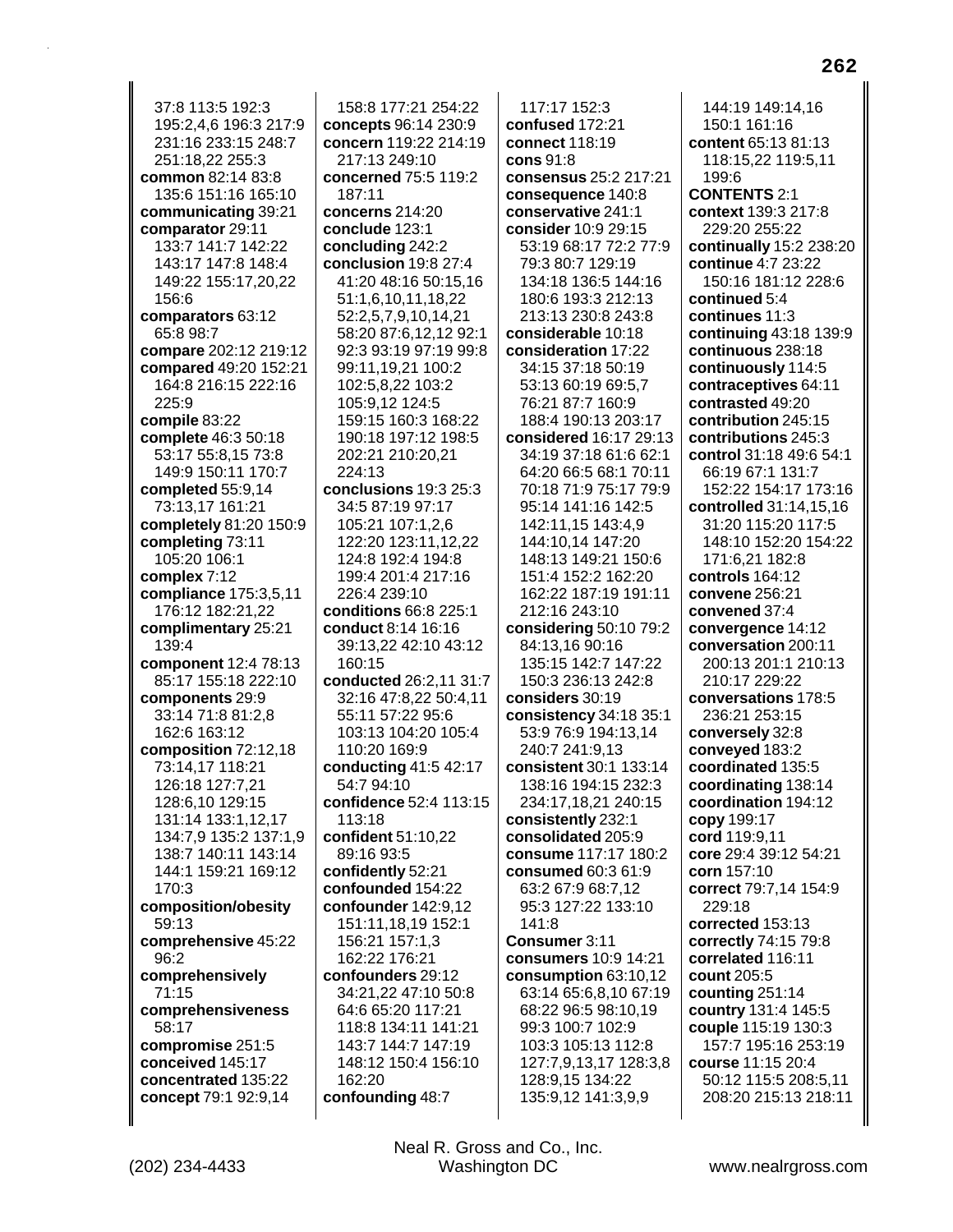238:18 244:16 254:14 **courses** 173:18 **covariant** 118:14 **cover** 71:7 123:12 248:1,5 **covered** 71:19 72:3 82:6 **covering** 59:7 94:3 246:14,22 247:4,11 **crab** 97:9 **crazy** 223:8 **cream** 250:7 **create** 27:10 44:4 253:14 **creating** 248:15 **criterion** 170:18 **critical** 12:4 62:20 165:21 226:18 **criticized** 245:20 **cross** 131:7 227:14 **cross-** 24:15 **cross-cutting** 23:21 24:5 74:1 **cross-sectional** 31:20 **crosscutting** 150:16 **cruise** 194:19 **curious** 156:17 **current** 5:16 8:15 13:2 13:4 16:16 95:17 136:18 213:16 214:7 214:21 **currently** 117:13 149:2 159:18 169:10,21 196:19 197:6 206:7 **customary** 112:15 **customer-focused** 10:8 **customers** 10:10 **cut** 115:6 148:21 211:22 **cutoff** 137:14 **cutoffs** 62:1 **CVD** 136:22 137:19 138:1 139:16 140:2,5 198:6 **cycle** 245:9 **D D** 66:1,2 199:1 **D.C** 1:9 15:22 238:13 **daily** 161:7,12 162:7,8,9 185:17,18 **dairy** 66:9 128:21,21 **DASH** 67:21 75:21 **data** 24:6 25:13,17 33:13,14 36:15 42:10 46:19,21 47:3,12,14 48:12 49:13 74:1 83:14 94:11 106:1

113:16 115:16,17 121:2 146:7 164:17 165:16,20 168:6,8,10 168:13 172:22 175:2 181:5 186:12 187:13 198:21 202:5 206:3,8 207:3 208:14,17 210:7 213:2 215:19 217:10,12 218:15 219:4 221:3,4 226:2,8 227:11,20 228:1,1,13 228:19,20 229:7,12 229:13,14,16 230:12 240:20 241:1 244:10 246:6 251:11 **databases** 28:5 44:10 44:12,15,16 246:4 **date** 8:22 30:17,19 59:8 60:21 70:7,8,22 71:1 71:16,18,19 72:4 163:14,22 164:2 202:9 **dates** 30:13 **dating** 95:15,19 **Davis** 1:15 125:17 239:18 **day** 8:8 9:3 20:13 46:15 149:17 165:12 173:1 173:22 175:13,15,17 178:4,15,18 180:2,20 181:22 182:18 185:8 186:12 188:8 201:9 203:18 220:18 **days** 4:14 28:18 133:18 165:19 170:15 171:18 171:20 172:7,8,11,16 172:16 173:3,9 174:6 175:18 176:15 181:5 181:15 186:8,10,17 187:9,13,15 **de** 106:16 **dead** 223:9 **deal** 182:14 209:22 **dealing** 108:6 **decades** 228:21 **December** 71:2 **decided** 73:11 96:18 142:8 164:2 165:2,18 166:11 **deciding** 217:20 218:2 **decision** 34:9 113:17 164:4 165:6 173:2 178:12 195:17 206:14 252:18 **decision-making** 25:2 **decisions** 25:6 27:2,3 72:9 191:10 244:5 **declining** 11:9

**dedicated** 4:2 5:22 14:2 42:15 58:15 **dedication** 5:4 6:13 9:7 **deep** 225:4 **deeper** 211:4 **deepest** 9:10 **deeply** 185:13 **deficit** 93:20,20 102:10 102:10 103:5,5 **define** 17:12 29:18 84:14 97:3 181:20 221:21 222:4 **defined** 74:15 90:9 97:5 130:6 136:15,18 157:18 **defines** 29:3 **defining** 34:20 143:5 **definitely** 111:21 120:1 188:22 206:22 229:15 **definition** 10:3 29:18 59:19 60:4,7 67:12 75:6 76:3 78:2,11,14 78:16,18 86:4,14,20 88:3,7 89:11 90:4 111:4,5,6,7 135:16 136:6,8,8,12,18 161:9 161:13,14,17 180:3 191:7 223:12,16 249:7,17 **definitions** 75:20 129:13 130:2 136:14 160:17,22 161:4 190:19 202:1 **degrees** 42:19,22 **deliberate** 17:18 41:17 42:12 **deliberations** 15:10 60:18 72:8 160:7 **delivery** 147:15 153:9 154:1 **delve** 242:21 **density** 65:13 **department** 1:8 4:16 6:17 12:16 23:4,5 237:17,18 **Department's** 8:17 **departments** 16:18 17:7 27:5 196:10 202:17 203:2 255:3 **depending** 35:21 142:9 142:12 152:5 175:15 213:5 218:15 **depends** 81:11 188:11 213:22 218:8,8 **depression** 98:1 99:10 99:14,18 **Deputy** 3:10 9:12 15:5 **derived** 68:3

**describe** 40:7 47:16 62:16 68:5 76:8,22 **described** 49:19 61:10 69:22 82:9,15 170:16 **describes** 41:3 **describing** 35:9 61:12 68:12 77:10 154:6 243:17 **description** 68:9 69:11 69:17 100:8 103:10 168:18 **descriptive** 230:14 **design** 31:12 47:4 53:12,15 142:10,12 145:4 146:1 251:2 **Designated** 3:4 **designed** 44:18 47:8,22 50:11 53:1 **designs** 49:3,5 53:20 54:1 66:19 131:10 **desirable** 114:12 **dessert** 250:7 **detail** 62:17 102:16 121:22 136:16 169:6 231:21 **detailed** 54:18 163:8 216:1 231:7 246:19 **detailing** 40:14 **details** 21:22 27:9 47:6 54:3 55:4 122:12 162:13 163:10 164:15 191:10 199:9 **detect** 166:20 **determine** 169:2 **determined** 70:22 **determines** 46:18 **determining** 113:1 168:2 **develop** 5:18 7:2 10:6 11:3,22 12:7 14:3 17:8 38:4 44:8 47:15 50:15 155:9 **developed** 28:3 56:10 56:10 60:8 70:7 86:11 88:9,9 **developing** 4:22 8:18 13:10 33:18 34:2 59:11 62:13 94:17 126:13,15 192:3 208:12 **development** 16:18 32:6 43:22 63:6 96:6 99:5 100:4 106:1,10 108:22 110:4,4 128:5 154:1 **developmental** 94:6 97:20 110:3 123:15 128:4 247:9

Neal R. Gross and Co., Inc.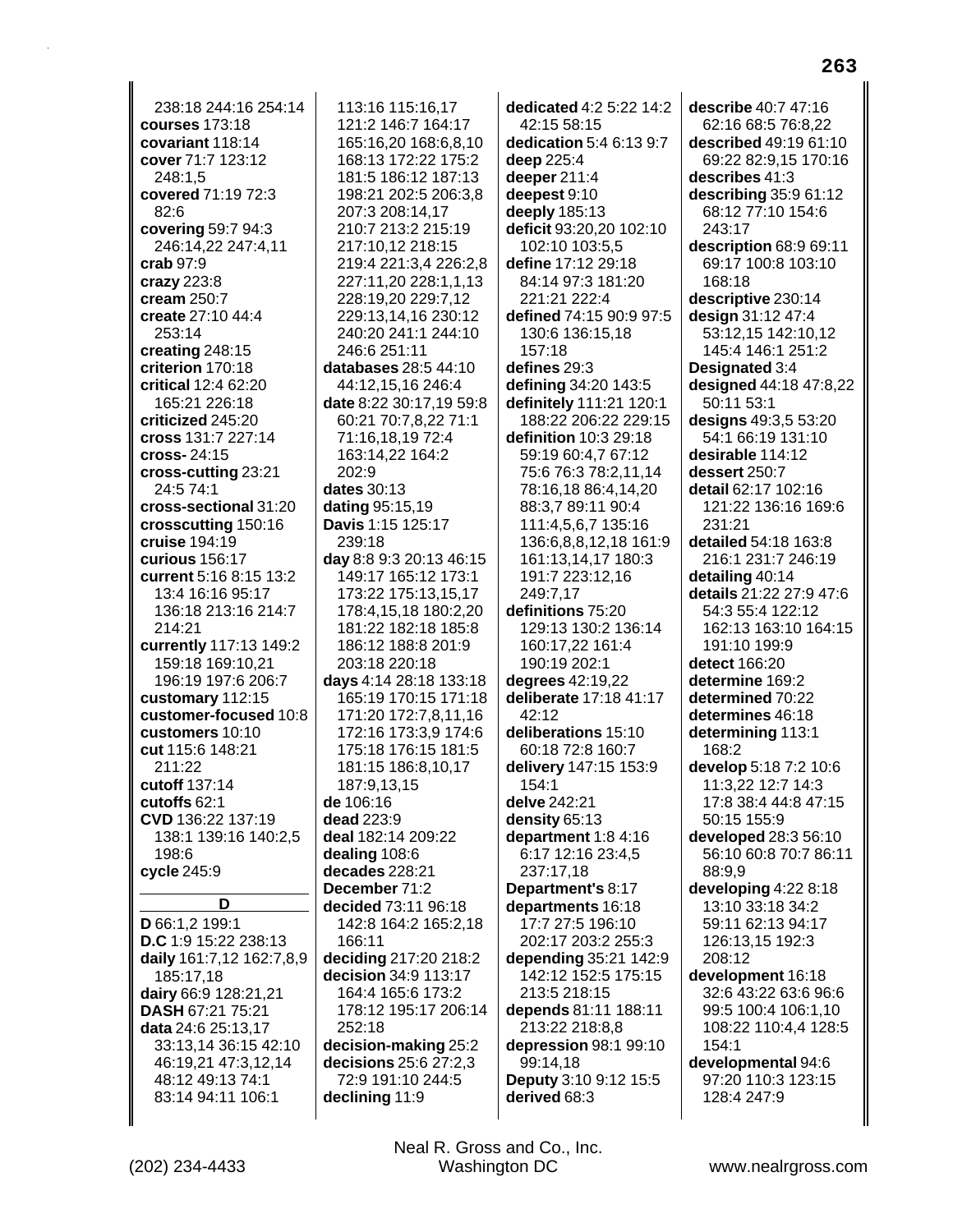develops 3:16 11:3 devote 9:1 Dewey 1:15 109:21,21 151:1.1 170:13.13 172:6,11,15 174:21 175:21 176:14 177:6 179:1 180:10,15,18 189:8,8 204:1,1 213:15,15 226:6,6 230:10,10 246:10,10 247:18 **DHA 98:14** diabetes 59:14 72:13 72:19 126:18 135:2 136:15,15,17,22 138:3 139:11,17 142:17,19 143:2,5 153:20 154:1.2 159:22 169:13 diagnosed 32:20 132:6 132:16 139:16,20 140:18 146:16 147:2 diagnoses 140:9 diagnosis  $101:9$  102:4 102:21 103:1.4 104:6 104:9.11 105:11.15 153:17.19 dial 12:12 dialogue  $24:1635:13$ 256:4 diet 29:4 30:12 61:13 74:18 75:21.21 76:21 76:22 77:1,10 81:1 83:8,9 85:13,15 88:4 108:17 114:18 115:10 115:12 117:2 129:6 166:6 185:4,19 208:8 DietaryGuidelines.gov 18:14 20:14 21:1.8 27:18 33:20 35:16 43:6 61:1 160:12 diets 10:14 60:1 61:6 67:22 68:18 69:1,2 71:15 72:2 77:9 81:6 82:13,20 83:5 85:6,9 85:14 86:8,9,11,21 129:19 differed 176:11 difference 123:10 differences 50:3 107:14 119:10 120:9 166:21 211:11 different 30:7 49:5 53:20 56:17 57:7,10 59:22 63:13,14 65:9 65:10 70:2 76:10 78:7 78:10 83:20 87:19 89:1,2 118:9 121:10

122:22 123:17.20 129:18 133:6,8 136:6 141:7 144:3 149:22 151:9,20 154:3 158:2 164:7,11 165:20 171:9 172:13 173:16 173:18.21 174:8 175:14 176:15 205:12 205:15,17 212:3,16 213:9 214:13,14,20 215:15,16 222:16,19 223:3 224:8,12,14 225:8 227:14 234:16 differential 120:21 154:19 differently 183:3 204:20,21 difficult 157:5 difficulties 15:18 **direct** 230:3 direction 87:16 directions 196:7 232:11 254:22 directly 48:17 204:9 directness 53:9 discern 158:1 discuss 13:5 63:7 93:4 122:22 150:8 195:17 195:22 201:22 discussed 17:14 21:5 26:2 27:16 28:17 37:6 43.579.680.991.6 91:16 94:7 112:3 204:2 221:20 discussing  $27:7$  37:14 94:22 108:15 223:5 discussion 2:17 19:2,5 19:10 21:3,4 25:16 26:13 34:9.14 35:6.13 35:17,22 36:11,17 37:17 72:15 74:1 75:14 76:5 106:21 138:8 186:4 191:18 192:1 193:7 195:14 196:4,5,6,19,21 197:11 198:18 199:21 201:6,21 202:10,11 203:7 204:15 206:10 206:14 210:11 211:3 211:10 214:15 229:19 233:3,15,15 234:16 237:3 242:13 discussions 28:20 91:13 150:17 195:9 202:9 205:22 220:14 240:5 disease 13:15 32:17,21 33:5,6 59:13 64:1,14

64:15 66:7 72:13.18 95:4,8 106:4,8 112:10 114:18 126:17 127:20 132:5,6,16 135:1 139:11,14,16,20 140:7,13,14,18 141:3 141:12 146:15,16 147:3 153:1 159:21 169:13 207:17 228:8 247:9.19 disease-related 141:14 diseases 14:16 disorder 93:20,21,22 99:7 103:5,6,11 disorder-like 102:10.11 105:14 display 47:15 distinct 64:10 distinction 149:20 distinguish 157:19 179:20 246:12 distinguished 6:3 distribution 61:8 69:4 77:5,21 80:4 144:1 186:16.17 distributions 74:16 77:1 186:19 diversity 70:10 divide 207:7 209:7 divided 196:18 210:8 document 42:4 81:14 documentation 55:9  $208:15$ documented 46:4.13 documents 195:11.12 DOHaD 247:8,12 doing 6:5 8:22 16:22 22:14 74:7 77:7 86:20 89:2 94:1,17 138:18 138:20 178:21 179:13 179:16 203:18 204:4 205:2 210:19 212:21 218:1 222:13 229:10 230:19 239:14 244:13 248:20 251:8 253:21 **domain 229:12 domains** 94:6 97:20 110:1,3,11 123:16 domestic 3:15 donor 131:22 Donovan 1:16 180:13 180:16 245:4,4 251:16 Dr 1:12, 12, 13, 13, 14, 14 1:15,15,16,16,17,17 1:18,18,19,19,20,21 1:22 3:3 9:12,15,20 10:1 15:13,14 16:2

20:15 22:4,5,5,11 24:9 27:18 33:21 38:13,16,17,17 40:2 43:9 55:22 56:5,18 58:8,10 59:3 70:8 82:3,6 90:21 123:2,14 125:5,16 163:15 193:18,21 206:7 210:3 214:11 219:17 219:20,22 221:21 222:1 229:18 231:19 235:4 237:16 238:6 draft 34:4 37:17 87:7 93:19 97:17 99:8,21 102:5,22 105:9 159:15 160:10 drafted 160:2 drafting  $201:4$ drafts 38:2 250:3 252:5 draw 52:21 91:13 99:10 100:1 102:7 103:2 105:12 drawn 48:16 51:12  $52:14$ DRI 209:8 218:8 drill 122:10 drink 130:7 drinking 149:17 154:18 **drinks** 60:1 128:22 130:17 149:17,17 **DRIs 213:6** drive  $119.18$ driven 7:3 8:18 25:20 201:9 driver 86:1 drives  $41:12$ driving 87:1 90:4 drops 52:4 130:11,19 drove 178:12 **DrPH 1:19** due 52:14 66:22 67:3 102:13 103:8 105:17 duplicate 72:21 169:19 duplicates 148:20 167:7 duplication 18:6 199:12 duration 30:15 137:6 137:11,12,14,17 145:9 183:19 240:12 duties 17:13 E earlier 16:15 31:3.9 53:8 67:12 68:14 69:22 80:21 131:3

Neal R. Gross and Co., Inc. Washington DC

137:4 142:6 144:13

164:13 238:15

161:22 162:6 163:15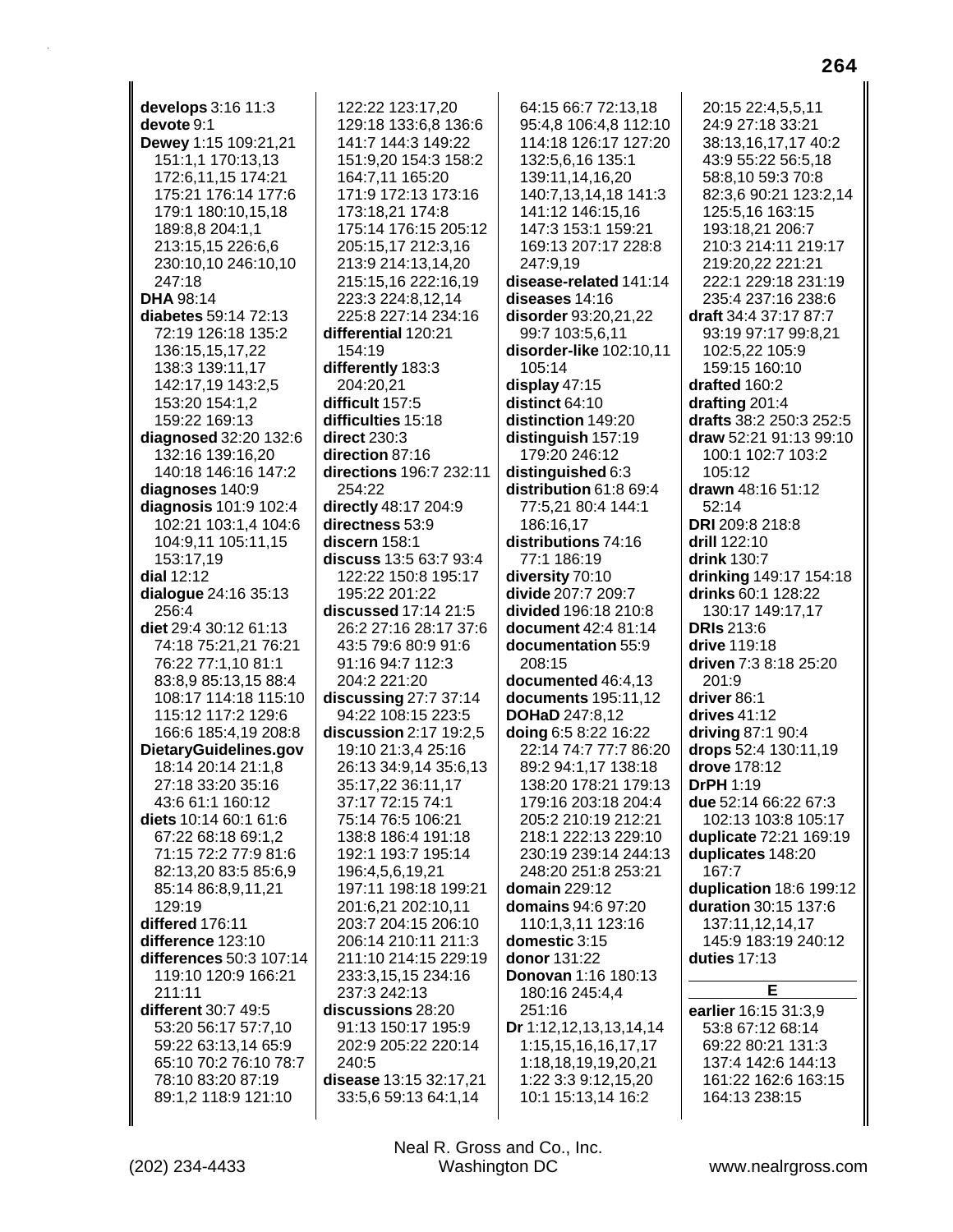early 104:2 108:11 196:22 208:8 238:20 easier 7:6 117:9 easy 191:1 eat 165:11 182:17 204:20 eaters 116:8,10 eating 2:14 24:5 36:15 78:4 125:5 159:5,20 160:5,16,21 161:5,6,7 161:8,10,12,18 162:1 162:5,7,8,9,11 163:2 163:6,17 164:1,10,20 165:14,17 166:2,10 167:4 169:3,11 170:21 174:17 175:2 175:14 176:8,17,20 176:22 177:4,22 178:2,13 180:1,19 181:6 182:1 185:14 186:21 191:3 192:17 197:17 232:17 238:19 240:10 eats 247:14 echo 244:15 **Economic 9:17 10:22** Economics 9:14 edit 62:4 edited 61:5,21 62:7 184:21 edition 5:6.19 8:10 16:19 220:1 edits 35:2,4 160:14,17 **education 9:13 118:7** effect 154:19 177:8.9 effective 159:3 effectively 22:20 effects 107:17 140:1,22 efficient 159:3 212:21 effort 7:4 10:19 11:21 14:1 126:4 149:5 efforts 10:20 18:7 ego 238:5 eight 137:13,17 145:9 183:17,18 184:10 195:11,11 either 14:22 48:1 52:14 104:12 115:11 117:13 135:18 233:20 256:14 elderly 207:21 electronic 44:9,15 73:4 elements 23:15 29:4 53:7 Elizabeth 1:18 2:13 **Elsie 16:2** embrace 14:5 emerge 14:19 70:14 emergence 75:16

emerges 52:8 emerging 31:2 242:20 emphasize 22:12 25:5 29:21 106:22 empirical 191:9 enabled 14:12,13 encourage 20:8,22 55:1 208:1 230:8 246:11 ended 168:16 endometrial 63:18 64:12,13 66:21 71:13 endpoint 30:13 63:16 64:2 65:15 114:12 139:18 140:5 endpoints 121:3 energy 64:19 66:6 69:6 69:8 77:21 142:7,10 142:14 151:3.16.18 152:1,4 161:11 162:21 engaged 58:5 engagement 125:22 **English 32:4 82:3.3** enhance 62:9 enhanced 129:2 enormous 247:7 enroll 33:5 132:5,7,9 139:12,15,17,19 140:3,12,14,15,18,20 145:16,19,20 146:6 146:14.16.17.19 147:2 163:20 165:4 enrolled 47:5 131:19 132:4,15,18 146:22 enrolling 62:8,9 ensure 7:9,10,22 12:16 40:18 45:21 71:12 165:15 166:1,19 ensuring 17:1 entire 5:9 entirety 77:10 entities 57:7 environmental 64:16 EPA 57:9 98:14 epidemiologic 182:10 epidemiological 151:17 epidemiology 42:20 epitome 238:13 equal 133:18 equivalence 120:7 equivalent 84:20 escape 91:12 especially 14:15 150:17 151:17 183:14 192:2  $208.6$ essence 178:5 essentially 46:20 47:21 153:22 206:6

establish 41:12 112:12 113:10 115:5 174:3 175:16 177:22 established 16:15 27:8 29:21 41:17 45:3.6 226:22 establishing 30:18 109:7 115:10 estimate 58:6 176:16 estimated 113:11 estimates 182:11 estrogen 66:4 et 108:18 110:4 139:4 144:6 228:18 236:21 ethnicity 64:7 65:21 134:14 141:22 **Europe 105:5** evaluate 13:20 22:14 40:17 79:21 254:17 evaluating 27:4 40:10 98:13 140:5 evaluation 155:14 190:22 Eve 2:2 3:4 15:11 106:14 191:19 193:6 214:7 252:6.21 256:6 event 237:20 everybody 3:21 125:21 evidence-4:22 evidence-based 12:19 evolution 208:18 evolutions 40:19 evolve 15:2 evolved 57:2 exactly 35:17 39:12 111:19 116:18 150:3 188:1 204:14 examine 17:5 25:12 27:10.12 69:13 85:7 98:11 129:20 198:19 examined 50:8 60:11 68:6 69:12 99:6,6 101:11 103:20 104:10 104:16 205:9 examining 23:14 25:21 63:1 66:14 67:8,19 68:18,22 70:13 73:20 106:7 167:3 example 29:12 30:11 30:17 42:7 46:2 54:2 55:11 57:4 66:18 73:19 82:20 85:5 119:12 121:1 135:20 148:15 151:15,22 152:6 153:18,20 162:11 180:11 187:15 187:16 197:22 199:7 201:20 205:4 216:16

240:9 241:10 242:9 247:3 253:5 examples 47:2 87:9 111:17 136:11 excellent 11:2 23:3  $43.7$ exception 64:3 66:16 154:4 excess 136:1 excited 9:8 exciting 3:22 10:4 14:20 92:14 exclude 45:5 76:20 113:13 139:19 140:17 146:21 152:15 153:14 163:19 165:3 188:18 excluded 28:9 31:19 46:9,11,16 67:1 68:10 69:18 89:5 90:15 98:15 132:12 146:2 153:21 154:15 168:16 183:6 184:5 191:6 199:10 excluding 33:3 62:8 69:14 131:18 145:15 146:5.6 exclusion 28:4.10 29:20 31:11 32:9 43:17 44:3 45:2 61:4 61:15 62:6 63:7 66:12 67:14 69:10 88:2 98:3 130:22 131:11.18 136:20 137:6,18 139:9 144:18 145:7 145:12 146:11 164:16 165:3 168:2 183:10 189:20 236:3 exclusive 130:3,5 exclusively 130:1 131:15,19,20 132:13 132:15,17 139:19 140:3,20 145:16,19 147:1 163:19 165:4 excuse 16:4 19:1 196:12 201:22 execute 42:3 **Executive 196:18 197:5** exist 244:10 existing 26:4,10,14 30:22 45:15 60:9 70:17 71:9 196:6 202:13 230:5 exists 228:2 229:15 240:20 expected 136:2 experience 42:17 195:5 experiment 137:16 experimental 31:16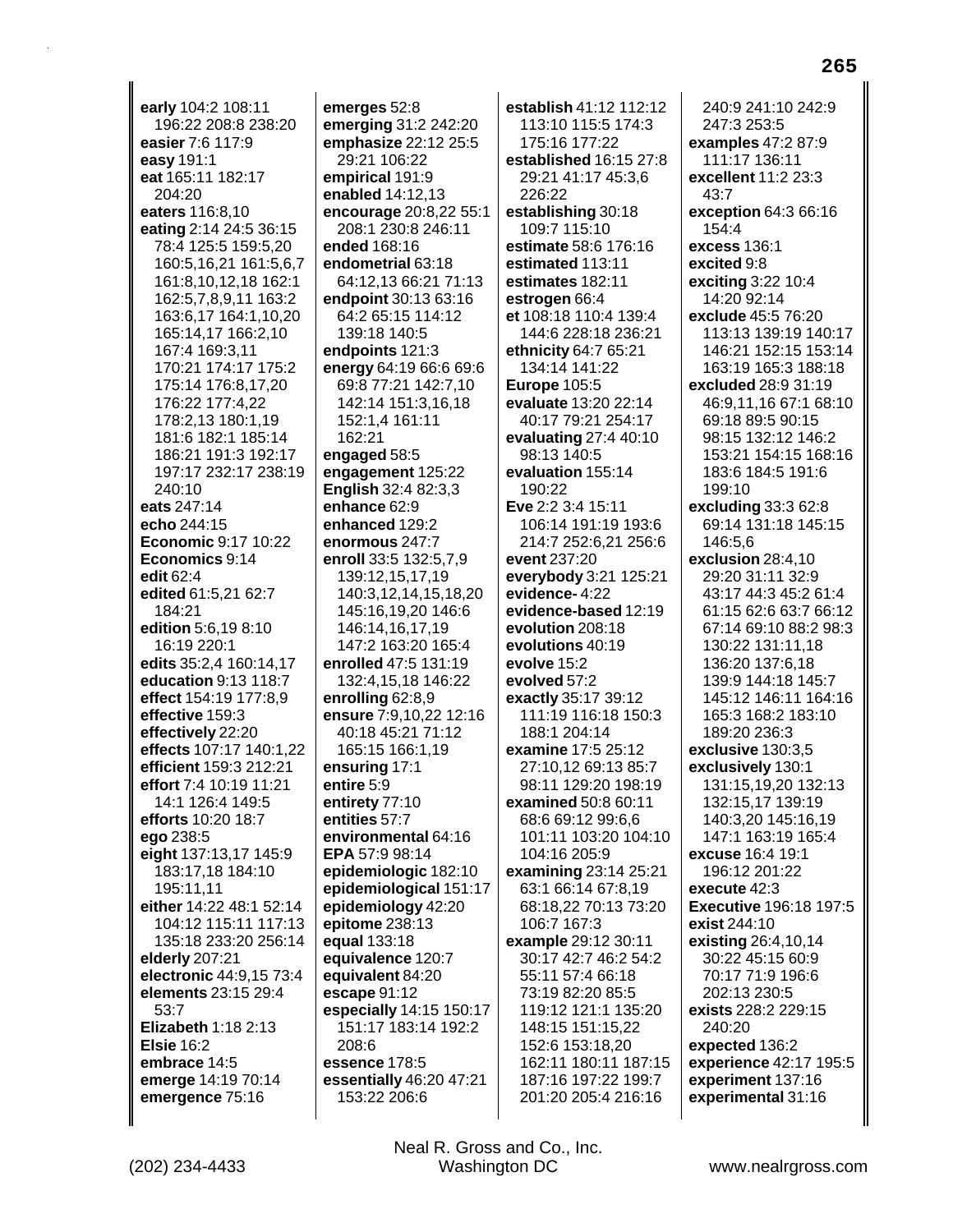137:12 145:10 170:17 170:19 experiments 107:21 expert 26:7 expertise 5:13 6:4 10:19 42:2,17 experts 5:5 8:14 17:3 60:8 96:20,22 100:12 explain 185:12 248:5 explains 168:15 explicitly 156:7 explored 120:9 exposing 250:2 exposure 29:10 30:12 47:6 48:8 61:4 63:9 63:21 65:2,5,18 66:2 67:11,15 78:20 97:13 98:6 110:8 133:4 141:3,17 142:21 143:16 147:7 148:3 149:13 157:17 162:4 163:11 189:15,17 205:10 exposures 64:16 100:22 103:19 110:12 212:12 231:11 expressed 130:8,13 extension 12:6 **extent** 30:8 171:3 214:8 external 8:13 96:19.21 extra 45:20 extract 42:10 47:13  $82:15$ extracted 29:16 46:19 49:13 60:13 extraction 94:11 106:2 extramural 12:5 eye 235:7 F fabulous 126:2 face 250:1,1 faces 4:1 facilitate 42:3 Facilitated 2:17 facing 121:8 fact 10:10,15 12:21 102:14 108:15,16 109:8 151:18 176:11 193:2 204:6 212:20 216:20 factor 7:17 31:1 32:21 64:20 151:4 152:2 162:22 176:21 factors 7:12,16 29:15 30:20 34:19 50:6.9 66:5 117:22 119:22 134:18 142:4 143:8

144:9.14 147:20 148:13 150:5 162:20 163:1,2 187:19 212:15 228:7 facts  $14:3$ fair 113:13 fairly  $70:16$ fall 61:7 68:19 74:16 75:19 76:7 falls 74:18 familiar 39:1 56:9 families  $6:149:3$ family  $64:966:6$ fantastic 210:14 far 86:10 91:9,10 107:12 110:8 115:4 115:21 122:12 129:1 216:8 226:13 229:2 238:16 240:5 242:1 249:6 250:11 farmed 120:22 fashion 135:5 fasting 161:14,15 162:12 fat 61:13 67:22 69:8.9 75:18 77:17 95:3.8.11 95:11 133:21 144:2 fat-free 73:20 144:2 **fats** 2:11 24:4 36:8 82:21 87:10 93:7,11 95:12,12 96:9 106:4,8 106:9,9 108:21 192:16 fatty 103:21,21 105:2 109:3 122:17 133:20 FDA 135:16 136:8 features 57:19 federal 3:4,15 8:4 17:11 17:21 18:5,7 26:18 30:5 39:16 57:22 159:10 229:12 230:12 feed 10:11 204:11,20 217:14 233:20 feedback 96:17 100:13 163:3 feeding 130:1,12 139:4 feel 116:13 232:1 242:6 feels 168:11 felt 75:14 96:13 114:1 165:22 166:18 female 32:7 females 145:13,14 fidelity 48:10 field 40:20 42:21 45:11 49:2 53:6 57:15 92:11 164:6 254:19 fields 6:3 14:14 figure 85:12 179:11

 $252:10$ **figured 143:21** filled 245:1 final 8:17 54:9 190:18 finalize 72:6 150:8 finally 20:7 52:12 54:6 73:21 106:11 184:4 find 21:15 27:19 44:5 45:19 218:11 finding 87:5,12 198:2 246:1 findings 19:2 26:14 35:10 37:17 74:3 87:19 107:1.2.6 108:1 122:19 123:19 124:8 146:2 150:13 194:8 202:12,18 215:17 217:16 fine 117:15 247:22 finger  $79:13$ finish 36:2 150:10 246:9 248:14 finished 192:15 first 5:9 15:19 17:14 18:17,19 19:8 21:14 22:10 26:9 38:22 59:2 67:15 73:10.17 74:13 83:18 84:16 85:17,20 86:10.12 90:19 94:6 96:3 101:2 104:2 125:20 135:14 148:1 155:7 156:6 161:21 162:14 163:13 164:19 195:10 197:5 234:6 253:20 fish 97:7 98:10 101:1 103:19,20,21,21,21 103:22 104:13,13 105:2 107:14 116:8 116:10 117:17 120:8 120:19,19 122:2,6,17 122:18 123:1,8,10,13 fit 165:14 249:1 fitness  $62:10$ fits 252:18 fitting  $230:6$ five 18:15 33:12 73:2 150:12 178:10 205:15 208:16 213:19.20 218:12 219:20,21,21 220:7 241:4 244:22 five-year-olds 216:21 fix 244:11 fixed 35:19,19 flag  $234:14$ flavored 128:21 129:2 flexibility 197:3 flexible 93:3

floor 74:10 flow 98:16 167:1 flowchart 28:7 46:6 fluids 130:18 **FNCS 3:11.13 FNS 6:18 8:9** focus 10:19 13:8 14:22 77:14 81:1,11 127:3 155:10 200:6 203:14  $208.8$ focused 11:20 32:22 119:9 153:22 208:19 232:14 focusing 85:15 128:7 138:21 140:1,22  $241:1$ folks 4:7 23:13 25:11 31:11 38:10 follow 21:1,2 34:6 75:13 80:21 160:19 228:6 251:17 followed 36:17 115:14 228:4 following 70:22 79:8 153:9 154:1 179:12 food 3:10 8:5 9:19 10:14 11:6,8,13,13 12:4,20 13:14 24:6 25:13 36:16 39:13 74:2 78:2 7 79:22 81:2.8.12 83:18 85:17 86:12 91:2 130:6 164:14,14 166:5 171:14 172:2 173:4,5 173:6 178:9 179:8.14 180:2 185:18 186:4 186:20 198:22 202:6 206:4 207:4 214:13 215:1 226:9 247:17 247:18 255:14 256:1 food-based 86:18 foods 59:22 60:12 61:9 68:7,12 80:3 82:8,14 86:1,2 88:1 90:8,14 107:15 115:1,3 133:9 135:19 141:4 178:7 185:13 187:2 242:10 forget 12:6 forgot 242:5 253:6 form 133:9 156:2,3,4 218:21 formal  $47:18$ format 252:19 formula 98:14 109:2 formulated 40:9 forth 11:7 fortunately 194:18 forward 6:9 7:11 8:1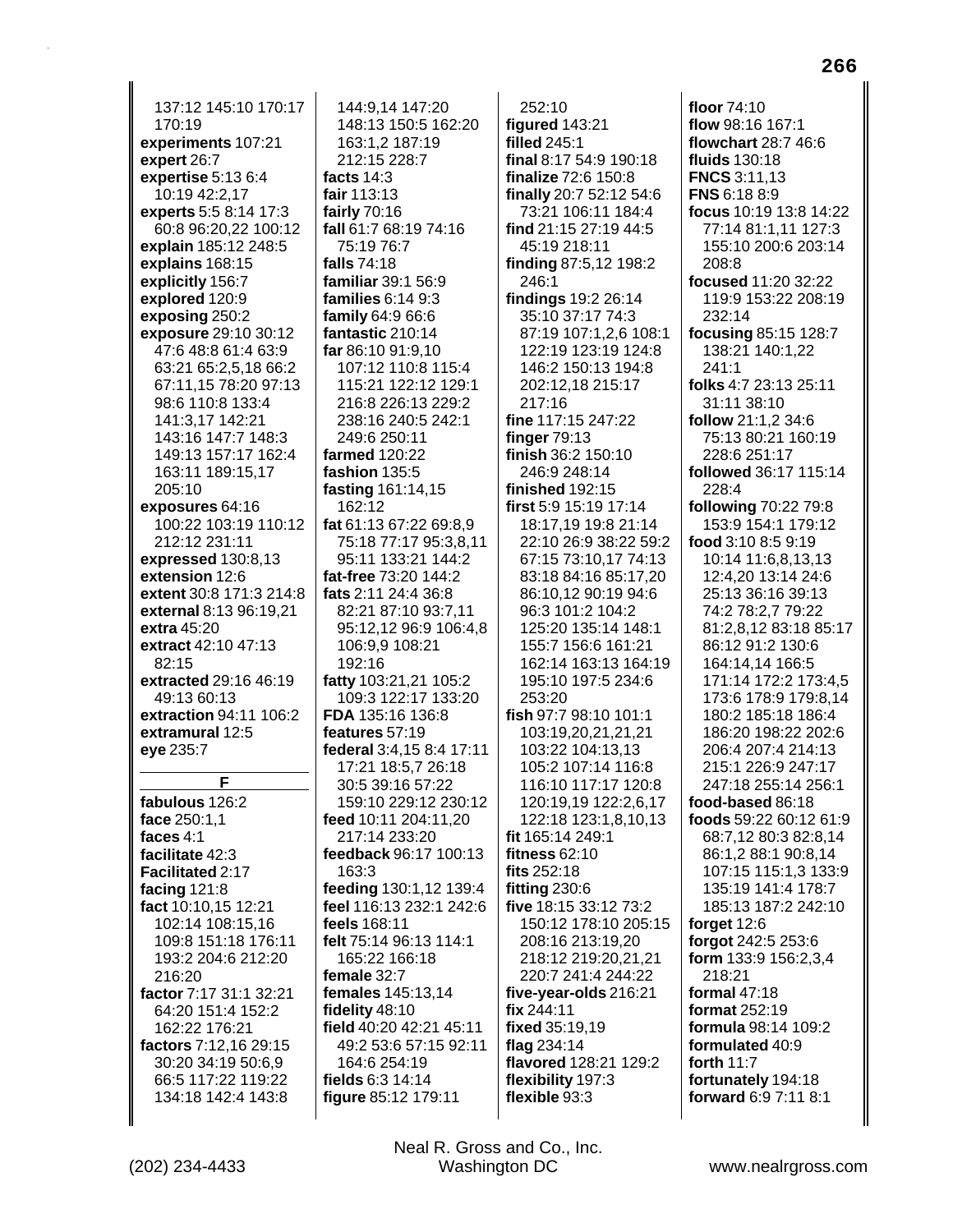13:6 37:16 38:4 62:17 70:6 91:22 93:2,5 183:15 190:5 191:10 193:15 197:4 224:15 230:9 235:11 241:22 244:11 246:6 252:17 253:3 255:4 found 24:14 45:17 99:16 100:6 101:21 104:12,22 105:6 foundation 29:6 63:5 foundational 7:18 founding 237:17 four 10:17 18:3 44:16 51:17 99:5 100:9 101:6 150:11 173:14 196:18 212:4 223:8 fourth 199:1 fracture 65:16 frame 190:18 framed 30:4 190:18 framework 14:4 28:4 29:3.9 30:1 33:15 43:16 44:2 50:10 62:18 63:4 64:22 70:1 76:10 97:10 118:5.17 132:22 135:6 138:15 141:2 142:17 143:13 147:6 153:12 154:10 160:18 162:4 163:4 209:14 213:5 216:3 218:9 225:12 231:1 236:1 243:13,14,19 253:5 frameworks 60:6 156:10 210:7 212:15 225:22 240:8 241:10 framing 156:5 **Framingham 228:18,18** free 120:7 free-living 182:17 frequencies 245:16 frequency 2:14 24:4 36:15 60:2 78:3,4,7 78:10,19 125:5 159:5 159:19 160:4,16,21 161:5,8 162:1,5 163:6 163:17 164:1,20 165:13.17 166:2.5.10 167:4 168:13 169:3 169:11 170:20 171:14 172:2 173:4,5,6 174:17 175:2 176:7 176:17,20 177:4,10 177:11,21 178:2,6,6 178:13 179:8,14 180:1 181:6 182:1 185:14 186:4,21

191:3 192:17 197:17 232:17 240:10 frequent 165:11 frequently 180:20 fresh 120:21,22 freshwater 97:6 front 19:18 23:1 29:22 50:9 177:13 193:22 206:9 207:12 fructose 157:9,10,12 fruit 130:18 136:1,3 fulfilling 166:7 full 9:9 21:20 25:6 27:17 29:1 34:9 35:5 35:6 46:10 54:18 60:18 72:9 77:21 94:4 160:7 161:2 167:13 168:4 199:8,11  $238.17$ full-term 32:22 function 118:20 251:8 funding  $47:11$ further 61:11 73:21,22 83:14 107:20 109:11 115:21 191:11 208:5 221:6 furthers 162:10 future 52:1 54:10 80:8 80:12 94:14.18 97:18 191:9.12 196:7 230:3 232:11 243:6.10 248:7 251:2 254:22 255:9 G gain 126:22 127:11 135:10 144:22 146:13 147:7,12,16,17 148:1 148:9 152:13 159:22 169:14 180:14,18 181:3 qame 92:6 gaps 50:12 54:7,11 244:19 245:2,14 246:1,12 gas 187:6 gather 233:20 gathering 252:18 general 32:14 36:11 155:19 165:8 195:14 218:10 222:20,22 227:17 generalizability 53:10 132:20 generalizable 165:8 generally 32:15 153:16 171:16 172:4 173:9 219:5 220:3 222:1

225:13.16 genome 14:16 gestation 131:19 145:19,22 qestational 126:21 127:10.11 134:16 135:9 144:22 146:12 147:7,11 148:9 152:12 153:19 154:2 159:22 169:14 180:11 180:13 181:3 gestations 131:21 getting 83:15 87:4 116:18 117:6 124:8 174:4 182:6 231:17 231:20 Gisela 106:15 give 6:12 38:19 39:10 56:1 113:18 125:7 149:12 159:6 162:13 180:10 182:11 191:19 195:14 206:18 207:1 235:3 given 87:12 91:17 111:6.6 152:4 155:22 158:4 183:15 189:22  $192:14$ gives 40:13 glad 254:22 **glasses** 124:14 qlobal 10:15 11:12 qlucose 143:6 goal 5:2 38:18 45:3 50:14 92:3 244:22 254:14 gold 241:2 gotten 117:4 government 8:4 13:9 17:12 252:3 qrab 237:7 grade 41:20 48:18 51:6 51:7,19,20 52:13 53:16 56:9,12 57:4,5 57:11,14,18 99:8,15 99:22 100:5 102:12 102:13 103:7 105:16 189:22 254:10 grades 51:17 grading 48:17 51:13 52:22 53:7 56:18,22 57:1,17 93:19 graphic 253:8 graphical 243:14 gratitude 9:10 grave 225:6 greater 69:9 133:18 greatly 5:12 green 22:8 38:12

grounded 17:2 group 11:2 23:21 24:6 30:14 36:16 39:22 56:11 74:2 88:10 108:15 109:19 114:20 120:18 139:1 150:17 167:7 180:6 210:8 214:1,16,17 215:16 216:5,16,20 218:6 220:9 226:5 grouping 218:22 groups 129:20 164:18 166:10,12 212:3 213:17,18 215:19 218:19 219:16 224:20 224:22 226:14 227:14 228:14 240:14 248:12 growing 108:20 growth 72:12,17 73:13 73:16 126:18 127:7 127:21 135:2 137:1,8 138:6 140:10 143:14 169:12 170:2 guess 81:3 83:13 84:1 90:11 109:11 113:4 114:15 177:14 186:1 203:13 204:22 206:3 209:4,5 227:4 244:15 251:16 quidance 3:16 4:22 26:15 39:16 57:22 201:10.10 213:16 220:9 222:18 223:2 226:20 guide 89:15 230:2 guidelines 1:1,7 3:5 4:5 5:7,19 7:2,17 8:7,11 8:18 9:17 10:6 12:7,9 12:10 14:5 16:12,14 16:19 17:2 18:4 26:6 30:6,21 32:14 37:4,19 79:2 80:16 88:6 95:7 156:8 193:11 195:2,4 195:7 202:19 203:15 207:15 208:2,19 214:5,8,9,14,21 215:5 215:8,21 219:13 220:1,17 222:7,8 246:15 255:22 guides 44:3 H. habitual 166:2 168:12 176:20 habitually 60:2

www.nealrgross.com

halls 20:19

hand 5:4 11:21,21

167:15 240:21,22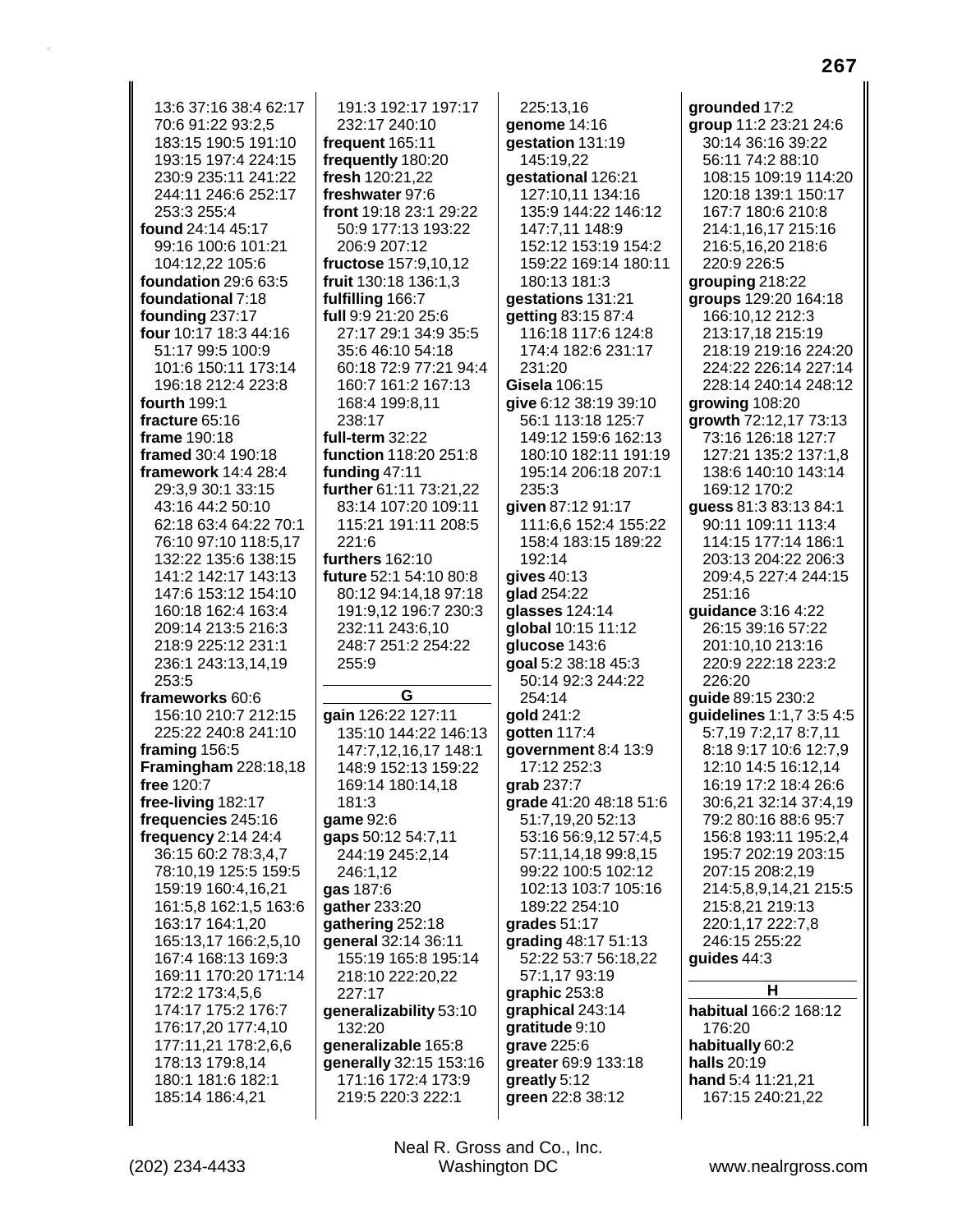**handful** 4:9 **handled** 72:20 151:6 169:18 204:8,8,10 226:13 **handling** 190:2 **happen** 193:4 255:16 **happening** 174:20 193:10 **happens** 220:16 **happy** 4:6 11:7 106:18 139:6 203:6 **hard** 58:15 81:14 123:6 126:3 170:6 182:7 **harder** 75:12 240:2 **hardest** 255:12 **harmful** 121:13 **HDL** 141:19 **head** 172:19 243:18 **heading** 82:20 **headings** 83:8 **headquarters** 1:8 **heads** 191:19 **health** 3:14 4:16,18 5:8 7:20 8:16 10:15 12:12 13:15 14:6 16:17 18:5 23:5 29:4,11 30:13 32:12 42:20 59:14,18 61:17 62:6 65:1 66:15 70:4,14,21 71:16 72:8 73:7 79:4 106:10 114:12 118:13 127:20 130:4 131:4 132:2 139:10 141:12 145:6 146:11 164:16,19,22 196:13 198:3 202:14 202:16 225:7 239:21 247:5,9,16 **Healthcare** 57:8 **healthier** 8:1 **healthy** 7:13 32:16 63:22 132:4 139:13 140:13 144:5 146:15 153:16 208:2,3,12 238:19 **hear** 6:19 9:6,8 19:4,7 21:4 23:2,2 26:19 28:17 33:7,17 38:11 41:13 78:4 159:16 233:14,15 256:17 **heard** 7:9 41:13 43:7 131:2 **hearing** 38:13 39:7 54:15 107:1 123:6 250:2 256:16 **Heather** 1:17 80:19 84:5 244:18 **heavily** 74:18 **heavy** 74:8

**hedge** 82:22 **Height** 143:22 **held** 13:1 19:22 20:12 **Hello** 59:6 **help** 26:20 58:19 73:18 166:19 189:13 192:5 194:9 198:19 205:21 212:20 235:2,7 253:9 **helpful** 39:5 46:22 111:1 117:19 124:4 159:11 175:20 205:18 235:9,10 252:13 256:17 **helps** 5:1 12:19 63:5 201:13 **hemoglobin** 143:4 **Heymsfield** 1:16 2:15 78:1,1 107:11 109:10 125:6 159:6,7 170:22 171:7,10 174:15 180:8 181:14 184:8 184:22 189:4 190:17 249:21,21 250:10 **HHS** 4:21,21 5:5,18 6:8 6:20,22 8:2 12:21 13:14 16:15,20 17:10 17:16 41:21 **hierarchy** 81:4,17 83:16 84:1,10,14,17 85:12 91:10 **high** 32:5,6 67:22 69:8 75:18 100:21 103:18 104:21 113:13 140:4 140:4,8 157:10 177:10 221:8 232:21 254:15 **high-level** 203:5 **higher** 67:3 84:10 85:6 119:11 208:9 **highest** 12:17 250:22 **highlight** 40:22 94:21 122:19 123:10 233:1 **highlighted** 123:21 **historically** 196:17 199:22 231:22 232:7 **history** 64:9 66:7 **hit** 38:12 117:8 **hold** 73:11 250:21 **home** 9:4 233:11 **honey** 135:22 **honing** 115:21 **honored** 9:20 **hop** 74:12 **hope** 201:9 247:1 **hopefully** 36:10 85:4 150:13 246:5,7 **hoping** 38:3 243:13 **hormonal** 64:11

**Horn** 1:22 93:12 108:13 108:13 112:18 114:15 117:1 122:9 207:13 227:22 230:1 237:13 237:15 238:1 **hospitalized** 62:8 132:18 139:21 140:19 145:15 146:5 147:4 **hosting** 237:21 **hour** 78:6 249:2 252:13 **hours** 253:15 **huge** 246:1 **human** 4:17 12:22 23:5 32:6 128:6,10 129:15 131:22 133:1,12,13 133:17 134:2,6 196:13 234:4,9 239:21 **humans** 32:7 **hunger** 3:13 **Hutchins** 2:4 9:12,15 9:20 10:1 15:14 22:11 **hyperactivity** 93:21 102:1,11 103:6 **hypertension** 67:21 **hypothesis** 107:13 247:8 **I ice** 250:7 **idea** 118:21 149:12 177:21 187:15 209:20 238:18 **ideal** 78:12 187:10 236:17 **ideally** 227:10 **ideas** 108:7 245:6 **identical** 222:7 **identification** 44:9 148:20 **identified** 17:7 50:9 54:8,12 114:21 134:12 148:21 160:18 167:16 **identify** 17:19 27:21 44:19 48:1 54:9 73:18 120:14 202:1 **identifying** 17:14 30:2 50:12 109:8 244:19 **ignore** 230:4 **II** 72:19 126:17 135:1 136:17,22 138:3 139:11,17 142:17,18 143:2,5 159:22 **illness** 132:19 139:21 140:19 147:4 **illustrated** 71:10 243:19 **illustrates** 62:22 98:16

**illustrating** 167:1 **image** 40:12 **imagine** 208:15 **impact** 18:5 48:2 202:14 **impacting** 50:7 **implement** 44:4 255:13 **implementation** 12:10 **implemented** 86:11 **implementing** 34:3 59:15 94:9,13,15 126:13 127:5 159:17 **implications** 204:18 247:5 **importance** 18:4 22:13 222:10,11 **important** 4:13 5:7 6:1 6:9 7:16,19 8:16 9:2 12:6,9,11 13:22 24:21 26:16,17 27:1 28:22 32:10,13 37:13 51:8 53:22 79:22 82:7 94:20 95:15 96:13,15 96:19 97:3,21 102:19 107:8 114:5 135:14 158:11 165:22 166:19 177:21 187:21 188:5 190:5 197:10,20 198:8 201:22 202:15 233:17 236:4 239:9 244:8,17 245:15 248:2 255:4,6 **impossible** 115:7 **improve** 3:13 10:14 153:8 245:22 **improving** 164:6 **in-person** 1:10 **inactive** 223:8 **incidence** 66:22 **incidences** 144:4 **incident** 63:16 71:12 **incidents** 67:4 **include** 18:19 20:1 26:3 26:13 28:3 30:2 31:7 32:19 33:1 43:8 66:5 66:17,19 71:11 74:17 75:15 94:10 96:15 97:7 100:12 105:20 130:8 132:3,9,14 135:21 140:2,12 141:18 142:8 143:18 145:13 146:4 150:4 161:16 163:18 165:18 166:17 167:16 207:3 **included** 28:8 31:14 33:2 41:15,20 42:9 45:9,13 46:8,15,20 47:14,19,20 49:14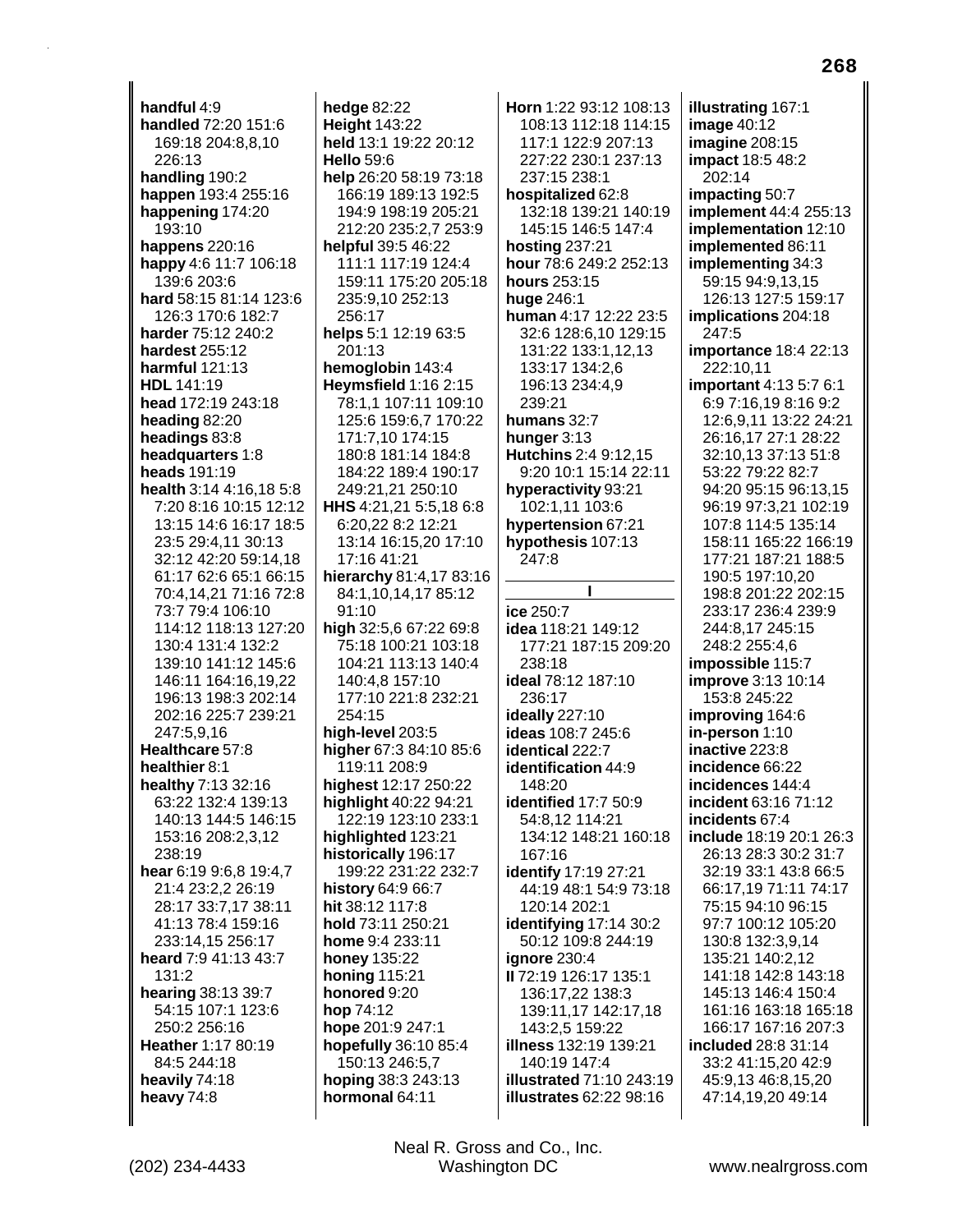50:1.20 53:15 54:13 60:13 61:13 64:20 69:2,21 71:4,20 74:20 79:16 82:19 90:1 95:10 98:12 99:2 100:9,15,20,22 103:19 140:9 149:1 153:10 154:8 160:10 165:15 166:1 167:17 168:5 172:3 173:9 183:10 199:10 includes 15:20 32:2 33:2 43:15 44:8 53:22 55:4,8 65:18 68:11 93:11 162:6 169:20 including 17:17 18:11 30:20 31:15 32:17 41:14 46:10 54:1 60:12 65:13 66:18 91:9 106:13 110:3 113:14 127:22 128:4 130:13,17 131:15 132:17 138:5 139:14 141:8,18 143:11 147:3,22 152:1 162:21 195:6 241:11 **inclusion** 28:4 29:20 31:11 32:1,4 43:16 44:2,20 45:2 61:3,14 61:20 63:6 66:11 67:14 68:4.8.20 82:10 88:4 97:22 98:2 130:22 131:11 136:19 137:5,18 139:9 144:17 145:7,12 146:10 164:16 168:2 168:8,20 184:11 189:20 236:3 inclusion/exclusion 32:11 41:14 52:16 67:10 69:19 90:7 98:5 152:18 163:10 168:7 inclusive 7:3,10 90:18 inconsistencies 52:19 inconsistency 102:15 103:9 105:18 241:21 incorporate 18:10 incredibly 114:4 252:13 Independence 1:9 independent 5:13,16 8:15 16:16 17:3 78:20 154:20 independently 44:22 73:3 169:22 indexed 46:2 indicate 70:5 127:3 indicated 12:18 13:13 216:4

indicates 51:9 indicating 117:1 indices 32:6 **individual** 14:16 33:8 43:13 197:11 202:21  $225:10$ individuals 4:2 32:16 33:4 62:9 140:7,18 147:2 234:7 infant 8:8 96:6 98:14 128:4 130:6 infant's 130:15 **infants** 18:11 32:22 33:1,2,6 130:10,16 132:15 147:1 163:20 209:9 infection 64:18 inflammatory 64:13 influence 38:1 115:2 inform 18:6 39:15 57:22 63:6 74:4 80:16,17 245:18 246:5 information 7:6 15:16 18:12 20:3,5 28:12 34:2 38:21 47:3.4 49:11 60:10 80:11 82:16 90:8.13 96:22 158:16 178:4 179:14 223:2 232:9 252:17 253:7 informed 14:21 196:2 informing 5:17 203:1 ingested 78:5 ingestive 182:7 ingests  $178:14$ ingredients 109:15 inherent 158:10 initial 19:7 28:20 37:17 37:21 38:5 148:19 195:8,13 207:14 initially 28:3 73:10 117:10 183:5,12 initiate 19:11 initiated 109:4 injury 132:19 139:21 140:19 147:5 ink 238:7 **Inner 12:22** innovation 14:10 input 17:20 28:22 37:22 115:11 203:10 insecurity 11:6,8,13,13 instantly 255:16 **Institute 9:19 12:3** insufficient 51:3 52:17 102:7 105:11 254:7 insulin 143:6 intake 64:8,19 65:22

66:6 98:12.20.22 99:12,16,22 100:3 101:1,5,12,17,22 103:20 104:1,5,11,17 104:21 105:2,5,7,22 108:17 112:12,15 113:2,9,11,19 115:1,3 123:17 134:17 141:22 142:3,7,11,14 149:14 151:3 155:21 158:12 158:14 162:21 164:14 182:11 183:13 186:6 186:12,18 226:10 230:14 240:12 intakes 101:2 integrated 196:8 integrating 197:7,9 198:8 201:15 202:22 203:12 217:15 integration 198:14 200:8 intended 19:9 176:12 intends 43:11 intensely 24:14 intensity  $222:12,16$ intensive 240:3 intent 68:17 152:15 153:3.3 160:15 199:15 interact 9:5 interactive 18:13 interest 16:12 21:16 28:11 30:12 63:10,20 65:6.17 108:20 129:22 **interested 4:7 117:16** 157:20 167:22 203:16 interesting 58:3 148:18 177:7 225:11 intermediate 29:11 30:13 61:21,22 62:5 65:12 114:9,13 137:21 141:15 143:3 international 60:8 interpretation 12:1 151:10 155:1 interpreted 83:15 interpreting 251:11 interrelated 197:16 interval 174:3 intervention 29:10 30:12 47:8 48:9,11 61:4 63:9,21 65:2,5 65:18 67:11,15 98:6 115:12 117:2 133:3 142:20 143:16 148:3 152:16.21 162:4 163:11 175:1 176:2,2

176:10 177:1,9,15,18 179:2,9,11,12 180:1 180:21 183:19 184:12 188:12 189:1 228:10 interventional 137:16 intolerance 66:9 introduce 3:9 9:11 62:20 introduced 62:19 64:22 introduction 10:2 197:8 201:21 206:6 238:17 introductory 15:16 243:20 intuitive 122:6 185:15 invariant 186:18 investigate 11:4 investigating 121:17 investigation 255:18 investigators 230:8 involved 17:20 111:22 112:18 119:4 involvement 80:15 involves 42:7 45:12 47:21 involving 95:18 **lowa** 108:8 irrelevant 249:10 ish 218:20 **isolate** 158:13 **issue 6:7 79:3 91:11** 116:8 117:16 154:16 176:16 182:21.22 215:20 217:1 247:5 252:3 **issues** 158:7 185:17 255:9 it'd 234:5 it'll 125:7 157:13 item 201:6 232:5 items 78:17 178:14 233:4 235:7 iteration 246:15 Jamie 1:21 244:14 **Jamy 1:13 75:11,12** 152:10,11 241:15 242:4 Jamy's 253:6 Janet 106:16 193:6 194:20,21 214:6 January 18:22 20:1

39:19 70:19,19 71:4,7 71:21 72:4 168:20 Jefferson 1:8 Jeremiah 237:16 **Jerry 250:6 Jesus** 106:16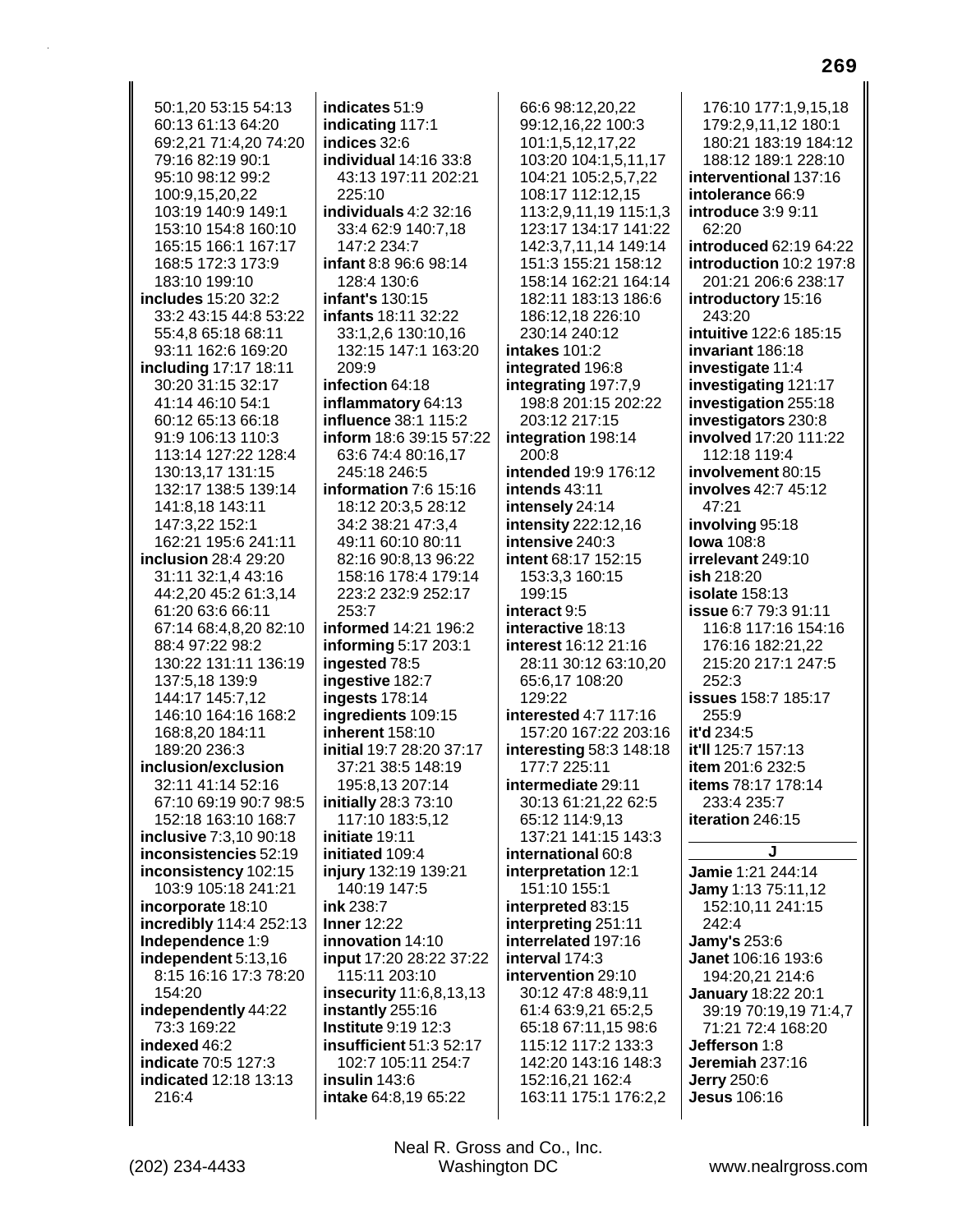**Joan** 1:19 90:22 93:12 184:2 239:3 **Joanne** 106:14 122:11 122:15 123:4 **job** 4:3 24:22 39:21 114:2 115:10 215:6 **join** 15:5,21 16:3 **joined** 4:15 **joining** 4:4,14 22:2 **joint** 96:10 100:10 **journey** 10:5 **juice** 129:6 **juices** 130:18 136:1 **Julia** 106:14,15 **Julie** 2:8 38:13 106:14 **July** 20:1 43:2 60:19 93:14 94:20 97:12 160:8,20 161:9,13,15 161:18 162:18 163:15 **June** 168:20 **justice** 109:7 **K KATHRYN** 1:15 **Katrina** 219:17 **Kay** 109:21 139:5 151:1 170:12,13 189:7,8 204:1 213:15 226:6 230:10 243:15 246:10 **Kay's** 206:11 **keep** 7:19 20:17 24:21 37:13,20 114:5 155:10 208:3 210:11 211:4 215:14,21 233:13 235:7 242:3 254:15 255:8 256:19 **keeping** 7:13 198:13 233:18 **ketogenic** 76:22 83:8 85:14 86:9,21 **key** 5:5 29:12,18 34:21 34:22 44:11 59:19 64:6 65:20 81:22 119:21 129:13 134:11 136:13 141:21 142:9 143:7 144:7 147:19 148:12 150:4 156:10 156:21 157:1,3 158:15 160:17,22 162:19,21 176:21,21 201:22 202:1 232:11 253:11 **kids** 115:13 220:4,18 **Kim** 106:15 **kinds** 47:12 107:15,20 108:1,10 115:6 153:14 230:20 **Kleinman** 1:12 2:19

24:9 76:18,19 77:8,13 77:16,22 109:16 159:1 170:10 174:11 174:16 175:4,6,9 179:21 181:11,16 182:20 183:22 185:20 186:9,14 187:3 188:6 188:14,21 189:5 190:15 191:13 209:4 211:15 213:11 216:18 217:19 218:1 219:1,6 219:11 223:7,13,16 235:1 237:11 252:12 256:8 **knew** 210:19 239:1 **knowledge** 246:2 **known** 57:3 118:8 **knows** 229:5 **L labeled** 197:6 **labeling** 68:11 **lack** 240:7 **lactating** 97:14 129:22 146:4,6,8 219:8 **lactation** 24:3 36:15 96:5,11 98:21 99:4,13 99:17 100:1,3,7,11 101:5 104:5 110:16 110:19 115:1 126:22 127:13 128:1,3,10 129:14 131:13 133:1 134:7,17 135:12 145:2 200:8,14 201:11 207:20 210:4 219:4,10 247:11,15 **lactose** 66:8 **laid** 164:22 **lakes** 97:6 **language** 131:4 145:5 194:14 234:6

**large** 103:21 117:8 167:6 176:7 188:15 188:17 204:16 247:21 **largely** 168:15 191:8 **larger** 88:10 101:19 110:6,7,7 121:11 **late** 104:2 138:10 **Laughter** 75:9 82:2 92:19 139:7 158:20 223:10,15,19 237:14 237:22 250:9,12 **launched** 39:11 **Laural** 82:3 **layer** 231:20 **LD** 1:19,22 **LDL** 141:19,19 **LDL/HDL** 141:18

**lead** 13:19 **leadership** 3:8 159:11 **leading** 8:17 **leads** 14:10 240:16 **lean** 73:20 103:21 122:17 **leaning** 113:7 **learn** 33:19 **leave** 237:8,15 **leaves** 194:20 **left** 43:21 68:21 79:17 147:10 **Leidy** 1:17 80:19,19 83:13 84:18,21 85:2 85:11,21 86:2,7 118:9 119:21 120:2 163:15 171:4,8,11 172:10,13 172:18 173:8,11 174:2,14 175:12 176:13,18 178:19 179:3 183:1 219:12 219:16,18 240:4 **let's** 3:19 6:12 12:5 142:16 163:9 177:8 192:6 201:19,20 233:6 **letter** 196:11,14 **leukemia** 63:19 64:4,5 64:19 66:21 71:14 **level** 51:21 69:3 79:17 84:3 90:12 113:10 149:14 158:4 167:8 183:12 189:22 204:17 214:16 222:16 231:10 231:21 232:21 241:21 255:17,17 **levels** 63:14 65:10 66:3 119:9 141:8 150:1 214:14,17 **liaisons** 159:10 **librarians** 42:22 44:1,8 **library** 39:18 42:22 **life** 5:9 7:15 18:10 113:19 200:7,10 201:2 203:11,15 204:5 206:14 208:5,8 208:10,20 209:1,6 211:11 213:7 214:20 214:22 215:7,13 217:13,22 218:2 226:11 227:19 238:18 238:20 239:19 243:14 244:16 245:9 **lifting** 74:8 **light** 22:8 190:19 **lightly** 8:3 **Likewise** 32:21 **limitation** 230:4

**limitations** 50:12 52:20 53:20 54:8,11 244:10 **limited** 51:18 52:7,9 254:12 **Linda** 1:20,22 2:12 92:22 93:12 108:13 108:19 112:18 114:17 117:1 224:10 237:7 239:7 240:18 247:6 **line** 18:13 169:7 246:9 **lines** 47:12 156:16 **link** 14:15 **lion's** 138:21 **lipid** 107:14 118:20 **Lipps** 2:4 3:12,17,19 6:16 15:6,14 16:13 22:11 **liquids** 130:17 **liquor** 149:20 **list** 21:11 28:8,9 46:8 133:4 162:19 163:2 235:6 248:3 **listed** 30:11 53:7 59:10 66:12 126:1 127:18 141:13 144:8 159:14 224:18 **listening** 22:18 25:11 187:9 256:3,12 **listing** 224:22 246:13 **lists** 45:13 74:5 224:19 **literally** 194:6 199:17 202:4 206:16 **literature** 13:20 44:4,17 46:3,12 71:6,12 72:3 87:18 92:15 94:10 98:17 110:6 123:15 131:9 138:19 150:6 151:17 157:14 158:2 165:13 167:2,5 179:17 187:21 212:9 222:3 230:18 **little** 19:3 21:12 35:21 39:10 51:15 52:4 80:21 89:19 111:3 117:9 123:5 127:4 152:18 157:14 169:5 183:3 187:5,8,11,18 190:20 193:21 194:3 194:22 195:20 198:10 201:18 204:3 246:19 248:9 **littlest** 7:13 **live** 97:5 **liver** 63:18 64:17,18 66:20 71:13 **long** 35:17 77:9 154:20 172:4 203:20 208:13 228:2,12 229:7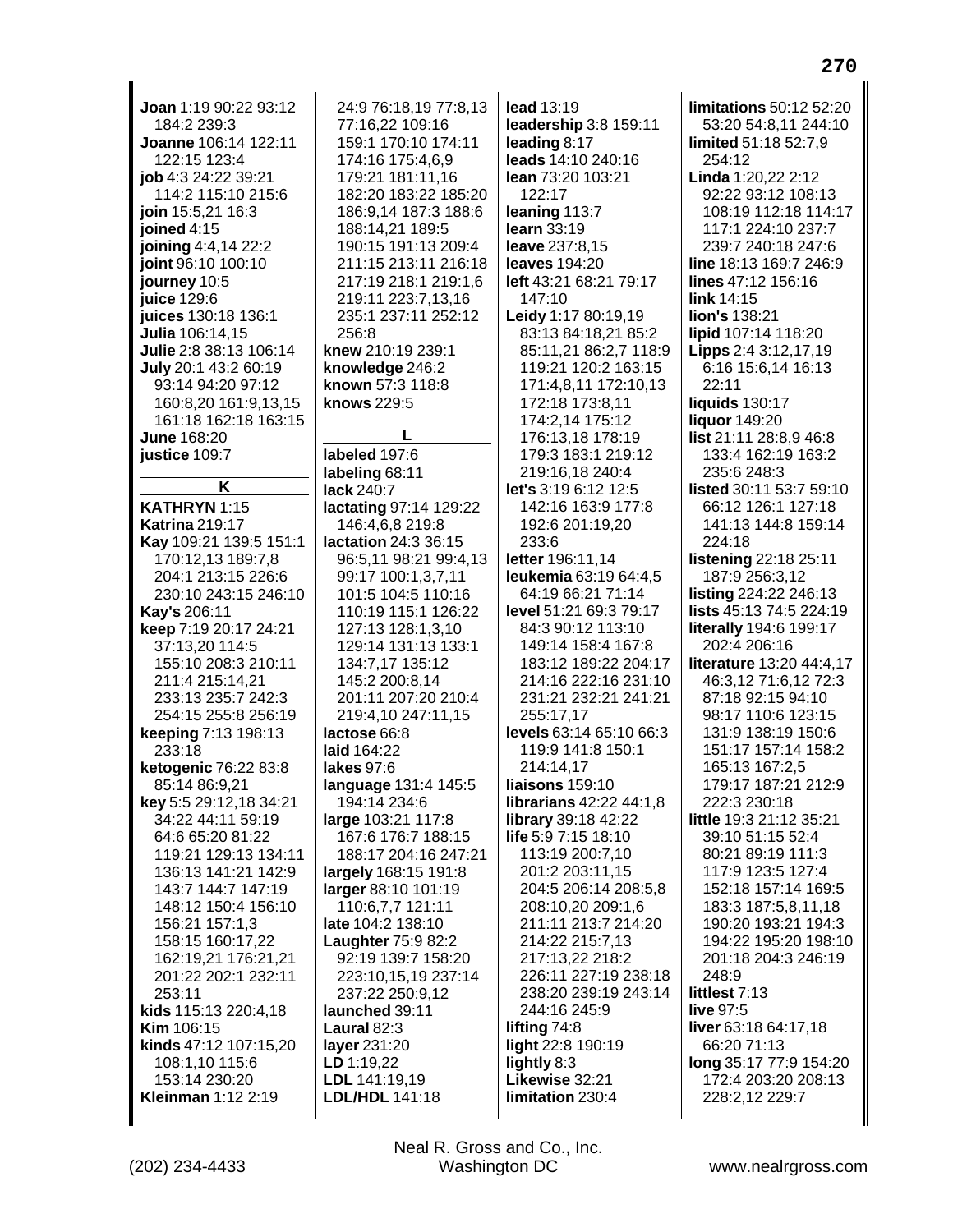long-208:19 long-term 247:5,15 longer 121:11 171:16 175:16 208:10 228:15  $229.6$ Iongitudinal 227:11 228:19,20 longitudinally 208:4 look 23:12,13 31:10 45:14 53:8 75:4 76:9 79:18 85:6 86:4 90:6 95:18 108:10 114:17 116:22 118:4 119:7 120:14.19 128:2 133:19 139:12 141:11 156:6 160:12 171:15 171:19 177:8 186:16 189:18 190:13 194:13 205:14 207:16 208:4 209:8 212:2 217:8 219:18 220:6 221:5,6 221:16 224:14 225:12 229:3 234:17 239:12 246:3,3 looked 80:2 87:7 102:4 104:6 155:22 157:15 162:15 220:21 255:10 **looking 5:6,8 7:14** 23:16 25:15 26:19 28:1 29:19 32:3.15 34:11 47:21 50:1 81:1 81:5 82:11.12 90:17 96:16,20 108:3 112:13 114:2,6,11,13 116:20 117:11.20 119:9 126:20 134:3 150:11 153:7 186:2 186:13 188:11,16 190:6 197:22 205:5 205:11,16,20 212:9 214:1 217:4 221:13 224:7,10,12,17 226:14 228:7 235:22 239:9.15 247:10.13 249:8 251:15 253:22 254:2,5 looks 40:14 48:4,6,7,9 48:11 123:18 139:6 184:11 192:19 242:1 lose 233:21 loss 127:1,14 128:1 135:13 145:2 146:3 146:13 148:3 154:7 160:1 169:15 188:17 230:6 lost 216:19 lot 4:7 7:4 13:7,7 18:19 19:13 21:4 49:10

58:13 67:5 76:5.14.16 81:6,10 86:10 92:13 117:12 119:6 121:2 123:1,3,14 135:5 171:11 190:10 193:9 194:11 195:5,9 197:11.15 198:18 199:6,20 200:2 201:8 205:8 207:9,19 216:1 220:14 221:2,3 226:2 230:21 231:13 232:4 232:7,14 233:7 242:2 246:8 lots 109:17 205:2,2 216:22 love 112:16 236:17 low 11:11 33:7 62:2,3,3 62:4 66:22 67:21 69:2 69:5 71:12 75:17 83:9 86:8 141:9 177:10 lower 156:22 lowercase 56:13 lunch 20:20 35:20 138:11 192:21 193:4 250:6 257:3 lung 63:17 64:15,16,16 64:17 67:3 Lydia 1:14 235:20 M MacIsaac 106:13

macro 60:12 macronutrient 61:5,6,8 68:18 69:1,3,4,12,13 69:17 71:14 72:2 74:16 77:1,4,19 80:4 80:22 81:7,13 82:13 82:17 83:4,17 84:12 85:13.16.19 86:10 macronutrients 61:12 69:18 76:8 81:2 90:8 90:14 133:20 magic 224:2 magically 220:16 main 161:5 162:6 163:12 196:18 199:1 221:19 maintain 12:20 maintained 241:13 maintaining  $208:8,9$ major 237:20 making 7:5 14:7 34:10 58:18 74:8 113:18 125:3 167:19 175:18 224:12 241:3 246:8 252:18 255:20 malabsorptive 66:7 maldigestion 66:8

male 32:7 manipulate 170:20 manipulated 175:1 manner 96:2 mantra 10:10 manual  $45:10$ manuscripts 238:4 March 19:1 36:21 38:22 71:17.21 72:4 marine 97:5 111:15 mark 179:10 224:3 marker 172:17 175:3 176:10,12 178:17 marks 224:1 mass 62:3 65:13 73:20 73:20 144:2 masses 144:2 match 88:13 184:16 matches 89:21 material 25:1 materials 199:11 maternal 99:12 100:3,6 100:19 101:4,12,16 101:22 104:4,10,17 114:22 119:10 134:14 147:12 matter 56:7 124:17 182:19 192:8 206:9 257:8 **MATTERS 250:17** Mattes 1:17 74:12.14 78:22 112:6.6 113:4 120:3 154:16 158:6 175:5,7,10 182:5 203:20 Mayer-125:16 **Mayer-Davis 1:18 2:13** 125:18 126:10 139:8 151:14 153:6 154:14 155:2.15 156:13 157:4 187:7 212:6 216:6 218:4 231:5 237:5 MD 1:12,13,14,16,18,19  $2:15,19$ meal 161:17 162:12 meals 78:5 165:11 mean 18:1 52:5 83:17 89:1 91:3.12.16 98:13 109:17 110:17 155:15 157:13 158:6 171:4 178:4,8 179:18 181:17 182:15 184:4 184:5 185:7,20 186:13,18,22 188:6 189:3 194:7 198:7,12 210:7 211:15 214:1 223:22 233:10 234:15

243:3 244:20 254:14 means 45:7 52:9 151:8 203:11 225:8 226:3 meant 93:3 117:11 151:22 174:12 measure 98:9 166:3,6 168:12 174:12,13 179:16 181:1 measured 47:9 68:2 97:14 157:16 179:15 181:8 measurement 113:9 186:5 measurements 48:12 134:16 measures 142:2 measuring 187:2 mechanism 75:22 120:8 mediator 151:9,19,20 medication 66:6 medications 144:15 Medicine 237:18 Mediterranean 75:21 meet 5:1 45:5,8 88:3 89:7.10.11 171:17 248:12 249:2 meeting 1:3,10 4:5,12 13:1 16:3,6,7,10 17:14 19:3,9,14,15,21 19:22 20:1.4.12 22:3 22:18,21 23:3,17,19 25:14,15 26:9 27:6,7 27:16 28:14,14 34:12 34:12.14.15 35:6.7.8 36:1 38:22 39:2 43:2 43:3,20 60:19 62:15 67:17 68:16 72:14 76:15 79:11 93:15 94:8 96:10 97:12 110:15 112:4 138:11 149:11 150:9,15 160:8,20 161:19 162:18 204:4 244:2,3 250:1 251:19 256:16 meetings 5:21 18:15,17 18:19.22 24:1 25:7 28:21 37:22 54:17 79:8 94:14 97:18 246:18 248:11,11 249:1 meets 174:7 187:14 249:6 members 1:11 6:2,13 8:20 15:6,21,22 19:11 19:16 22:7,19 38:7 42:14 56:8 62:12 74:5 74:11 96:12 106:12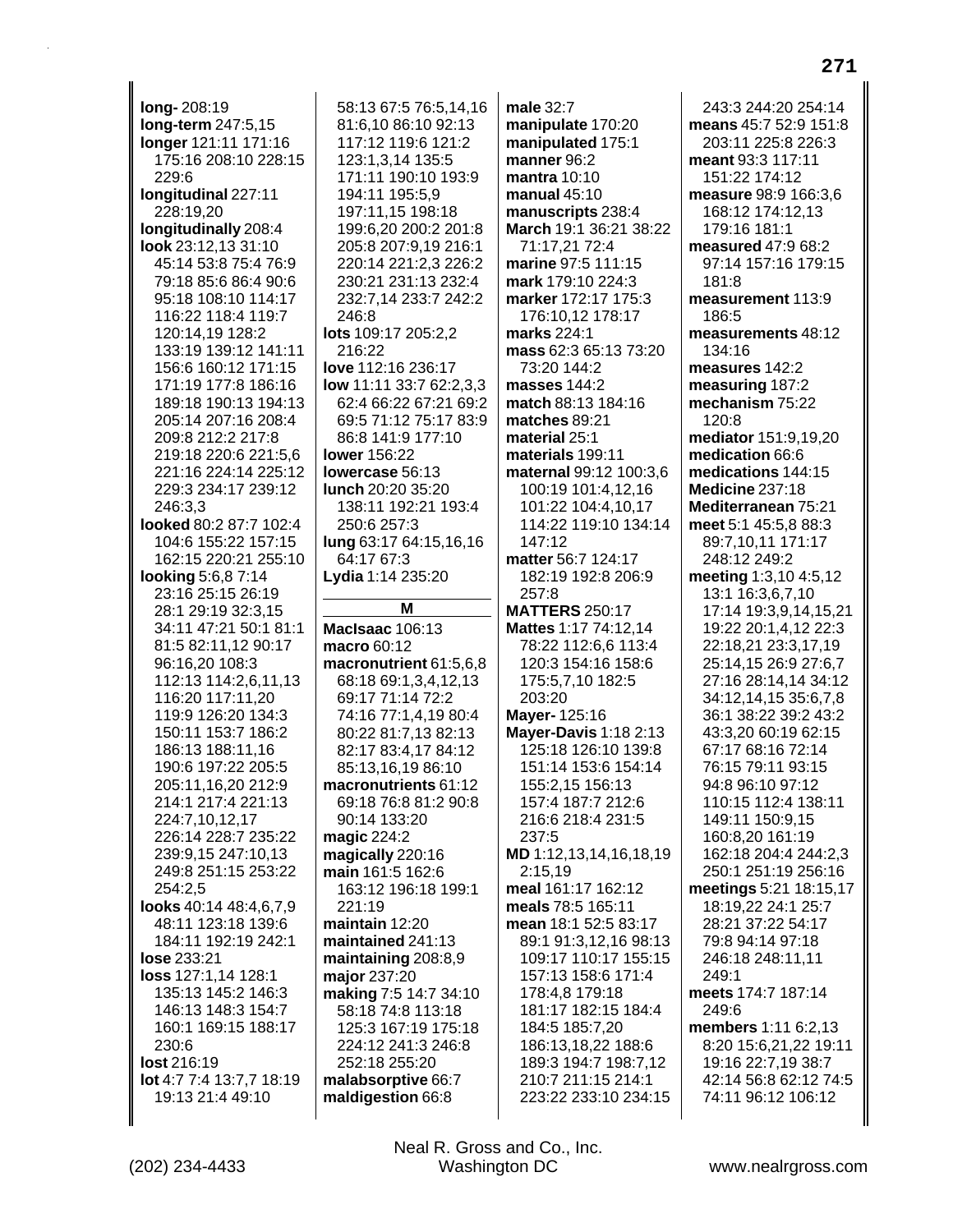124:2 150:20 159:9 161:20 170:6 191:20 192:13 193:22 **men** 32:7 **menopausal** 64:12 **mention** 16:13 82:5 122:12 138:13 144:13 230:5 232:5 238:3 **mentioned** 40:2 53:8 68:14 70:8 91:11 123:3,14 145:10 147:9 149:6 161:21 162:5 194:4 245:7 246:18 247:6 **mentioning** 229:14 **mercury** 118:15,22 119:4,9,11 **MESH** 82:20 83:8 **message** 251:1 254:18 **met** 1:7 41:16 52:15 89:17 92:5 97:22 168:20 **metabolic** 182:16 **metabolism** 65:14 **method** 57:5 101:21 **methodologies** 56:21 57:14 164:8 **methodology** 25:20 38:15,20 42:3,6 47:7 55:5 57:3,4,17 198:17 198:21 **methods** 57:7 172:22 184:19 **micro-** 205:15 **micro-nutrient** 205:14 **micronutrients** 60:13 **microphone** 22:8 82:1 **microphones** 19:17 **middle** 100:20 103:17 129:5 **milk** 66:8 109:2,14 128:6,10,20,21,21 129:15 130:7,8,13,13 130:14,20 131:14,22 132:1 133:1,12,13,17 133:18 134:2,4,6,9,10 **millions** 8:7 **mind** 7:19 24:21 37:14 37:21 157:8 171:21 197:1 198:13 211:4 215:14 233:14 235:22 238:16 242:3 248:1 253:13 254:15 256:19 **mindful** 240:19 **mine** 248:8 **mineral** 65:13 **minerals** 133:22 **minimum** 68:6 82:8

137:12,17 145:9 165:19 171:18 172:1 172:15 183:17,18 **minor** 110:13 111:3 234:3 **minute** 133:14 138:12 159:16 160:3 **minutes** 18:18 35:12 61:15 79:8 133:5 220:18,18 244:2,4 248:13 251:17,21 **mismatch** 184:18 **missed** 18:16 79:11 81:11 118:11,18 139:6 153:11 **missing** 48:12 157:1 229:1 **mission** 9:14 10:12 13:12 17:13 39:12 **mix** 19:4 53:22 **model** 22:6 89:4 **modeling** 24:7 25:13 36:16 74:2 198:22 202:6 207:4 226:9 **models** 88:22 89:2 **moderate** 51:18 52:3 105:5 254:13 **modification** 177:8 **modifications** 34:18 52:10 **modified** 209:8 **mom** 115:15 **moment** 6:11 40:16 58:12 129:12 210:3 243:21 **momentarily** 6:19 **monarchial** 234:10 **moniker** 249:9 **monounsaturated** 95:12 **month** 166:7 173:12 **months** 24:3 39:2 96:12 100:12 163:21 200:7 201:20 228:4 **moot** 177:15 **morning** 3:3,7,19,20 4:17 10:2 15:18 38:18 131:3 192:18 **mortality** 59:17 73:6,10 106:5 127:19 141:14 160:5 162:2 167:4 169:4 173:19 177:17 184:15,17 190:9 191:4 198:6 232:17 **mother** 247:14 **mothers** 103:16 132:4,6 132:7,10,14,16,18 146:7,9,14,16,17,19

146:22 **motivation** 182:6,15 **motor** 110:4 **mouth** 82:1 **move** 6:9 7:11 8:1 12:12 36:13 38:3 52:3 59:2 62:17 93:2 159:4 197:4 246:6 **moved** 252:14 **moving** 36:5 39:3 70:6 73:1 93:5 103:10 125:9 135:7 143:12 162:21 183:15 193:3 230:9 241:22 244:11 **MPH** 1:13,14,17,18,21 2:10 **MSPH** 2:13 **multi** 222:9 **multiple** 17:21 49:19 66:15 87:11 131:19 131:21 145:19,21,22 **muscle** 62:3,3,3 **N Naimi** 1:18 116:1,3 117:15 118:1 215:12 **name** 3:3 19:18 38:12 39:19 59:6 184:1 194:6,18 **named** 150:21 249:9 **names** 15:20 235:3 249:15 **national** 9:18,19 11:17 12:3 229:13,16 255:10 **nations'** 79:2 **nationwide** 8:6 **naturally** 142:2 156:13 156:15 157:11,21 **nature** 79:18 131:9 179:5 193:7 212:11 **near** 94:18 **necessarily** 78:15 153:1 176:3 177:13 214:22 230:22 **necessary** 42:4 **necessitate** 221:9 **need** 7:21 26:20 29:15 29:18 30:16 52:6 75:14,15 77:20,20 78:17 80:12 87:11 91:15 119:17 120:13 123:4 124:14 134:8 144:16 150:5 154:10 166:16 171:8 172:13 176:3,9 178:3,17 181:5,6,20 182:16 188:22 191:11 192:22

209:5 211:17 212:12 215:18 217:8 221:6 229:3 233:19 234:17 236:5,19 237:2 238:1 242:6 243:7,9 244:20 245:10 248:6 249:18 252:7,15 **needed** 13:5 75:2 109:9 173:3 254:19 **needs** 93:4 153:12 166:13 215:2 246:22 **neighborhood** 58:11 **NEL** 39:18 **NESR** 2:7 25:18 26:1,4 27:22 29:9 30:22 36:3 38:11,20 39:11,21 40:3 41:5 42:1,14 44:1,22 47:13 49:11 54:5 55:4 56:22 60:9 73:2 81:5,20,21,22 95:17 96:7 125:22 138:17 145:4 159:10 163:5 164:21 169:22 198:21 199:16 232:15 232:19 **NESR's** 52:22 54:21 199:9,13 **nesr.usda.gov** 55:3 **nested** 31:18 **net** 44:18 83:11 **Netherlands** 103:14 **neuro-cognitive** 225:7 **neurocognitive** 59:18 73:7 96:6,20,22 98:19 99:4 100:4 105:22 106:10 107:17 108:22 111:22 116:12 120:16 121:3 127:20 128:5 **never** 173:6 **new** 14:22 17:15 18:12 26:3 37:6,14 52:1,4,8 85:20 108:6 155:18 161:13 239:14 **news** 138:11 **NHANES** 185:8 186:12 213:5 218:9 227:13 246:3 **nice** 89:8 116:2 122:5 215:6 219:14 243:3 **Nineteen** 15:22 **nobody's** 181:18 **non-** 31:14 **non-lactating** 146:7,8 **non-randomized** 49:7 **nonalcoholic** 128:8  $129.4$ **Northwestern** 237:18 **notable** 224:21

(202) 234-4433 Washington DC www.nealrgross.com Neal R. Gross and Co., Inc.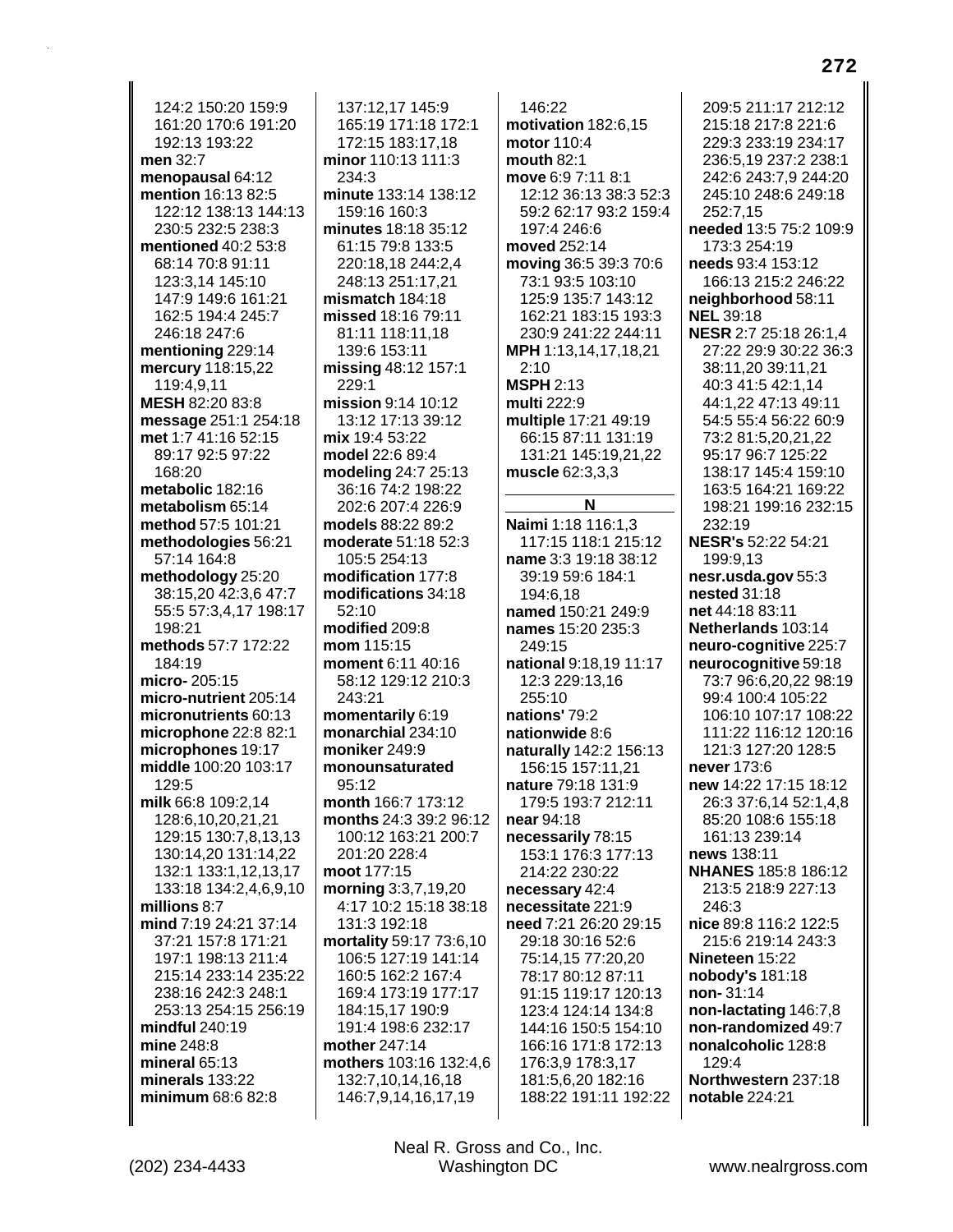note 19:14 24:12 32:13 40:17 45:9 48:19 54:14 97:21 98:8 102:20 131:17 138:7 142:5 144:12 155:16 192:13 215:12 232:6 233:9 242:6 noted 10:17 11:19 26:9 49:9 53:10 55:3 193:5 194:7 notice 234:3 noticed 113:22 125:22 notion 200:21 nourishment 130:15.21 NOVA 79:3,9 88:1 91:4 249:11 November 37:9,12 220:2 256:18 Novotny 1:19 87:21,21 88:11,18,21 89:6,10 89:13 90:2 121:22 122:1 185:1,1 186:8 206:2.2 243:11.11 nuance 216:19 null 167:20 number 9:6 14:13 17:17 30:19 43:3,15 56:21 57:6 72:21 78:5 103:8 105:17 113:13 117:9 134:18 141:15 149:1 149:16 161:6 162:7 167:6 169:19 170:15 178:21 183:8,15 184:10 186:8.9 188:17 220:8 232:7 238:21 251:18 numbers 102:14 108:5 250:18 251:10,14 nurse 130:9,14 nutrient 185:17 205:16  $230:14$ nutrient's 86:22 nutrients 60:1 68:13 86:15 178:8.9 186:20 187:2 214:18,19 217:13 223:2 nutrition 2:7 3:10,15 5:8 7:15 8:3,5,16 11:4 12:12,22 13:4,10,14 14:10,19 16:17 38:14 39:14,18,20 40:1,10 42:19 132:17 147:4 245:10,19 254:19 nutritional 129:7 nutritious 10:14  $\mathbf{o}$ Obbagy 2:8 38:13,16

38:17 55:22 56:5,18 58:8,10 106:14 obese 132:10 140:17 140:21 146:20 obesity 32:18 73:15,16 126:19 127:8,22 135:3 137:2,9 139:14 140:11 143:15 144:6 159:21 169:13 170:3 objective 29:22 164:7 obligations 9:4 observational 48:7 49:8 54:2 137:15 170:18 171:12 173:17 174:22 175:22 184:6 184:8 188:12 189:2 228:11.19 observe 19:16 155:7 obviously 114:12 132:19 139:2 150:7 158:3 181:17 200:2 213:9 223:6 228:16 234:19 occasion 149:15,18 161:10 **Occasionally 46:1 occasions** 9:6 161:6.7 161:12 162:7,8,10,11 165:21 166:6 occur 40:20 54:17 occurred 148:22 187:5 240:6.10 256:3 occurrence 178:7 **occurring 14:12 142:2** 156:14,16 157:11,21 **OCTOBER 1:5** Off-microphone 91:18 93:9 118:2 126:9 214:3 237:9 offer 12:10 122:14 offering 207:15 Office 12:13 13:15 Officer 3:4 offspring 228:18 offspring's 247:15 **oil** 98:10 oily 101:1 103:20 104:13 old 222:17 237:19 older 63:21 64:2 65:19 100:20 138:5,5,5 141:5 150:2 162:16 162:17 163:18 200:15 200:17 207:21 209:9 210:5,9,12,22 211:9 211:19,21 212:18 213:4,4 216:15 218:13,17,18 220:13

221:16,22 222:2,6,14 223:12,14 225:9 229:4 olds 101:18 **Omega-3** 98:10 once 43:22 44:21 55:13 87:7 179:15 206:13 207:6 218:5 254:4,9 one-day 181:17 ones 7:14 27:3 31:6 116:21 203:18 240:11 ongoing 94:7 127:6 online 16:3,11 21:22 22:18 35:3 54:19 125:4 219:19 256:14 open 14:21 19:15 20:10 20:11 37:2 74:10 106:21 107:9 150:22 170:10 195:22 203:7 211:14 opening 2:3 3:8 23:11 36:2,12 125:13 256:22 operationalize 67:11 opinion  $242:16$ opportunity 7:8 12:11 19:20 20:2 36:10 56:2 80:10 190:12 191:18 207:16 optimal 154:7 option  $52:13$ oral 20:2 130:10,18 orange  $21:10$ order 2:2 11:22 49:16 88:12 168:11 231:15  $235:15$ organization 130:4 195:15,18 201:7 206:21 231:11 organizations 26:11 56:11 57:9,18 organize 205:21 232:2 organized 23:20 200:1 200:10 204:15 216:10 231:18 organizing 239:19 orientation 18:20 195:21 original 33:11 70:11 71:3,20 72:1 75:1 224:17 Origins 247:9 osteopenia 65:16 osteoporosis 65:16 ought 182:3 ounces 104:21 outcome 30:13 48:12 48:13 64:3,4,9 97:14

112:13 114:13 127:11 128:5 141:2 143:2,5 143:11 147:7,11 148:5 154:6 180:12 181:2 182:1 184:15 184:19 205:11 outcomes 13:3 14:11 29:11 47:9 61:21,22 62:5 63:16 64:2 65:12 65:15,18 66:15,20 69:20,21 70:2,4 79:4 97:18 98:1,19 114:10 114:14.18 116:12 118:14,20 126:16 127:18 128:4 133:16 135:6 136:22 137:21 139:18 141:12,16 143:3,18 177:19 190:5 198:3 205:16 225:1,20 227:3 231:16,17 240:14 outline 10:20 77:4 196:1 206:13 231:7  $231:20$ outlined 17:5 29:14 outlines 17:8 33:14 outlining 195:10 outside 61:7 68:19 69:3 69:13 74:16 76:7 outstanding 8:21 outweighs 251:12 overall 14:1 53:16 108:16 222:20 overarching 50:1 overlap 72:17 169:16 246:16 overlapping 96:14 oversees 9:15 overt 79:19 overview 20:15 38:14 38:19 41:9 43:7 203:6 243:20 overweight 73:14 126:19 127:8,22 135:3 137:2,9 138:7 140:11 143:15 144:6 169:12 170:3 overwhelmed 251:20 overwhelming 248:19 oysters 97:9 P P-R-O-C-E-E-D-I-N-G-S  $3.1$ p.m 20:13 124:19 192:9 192:10 257:9 pace 253:12 packaged 135:19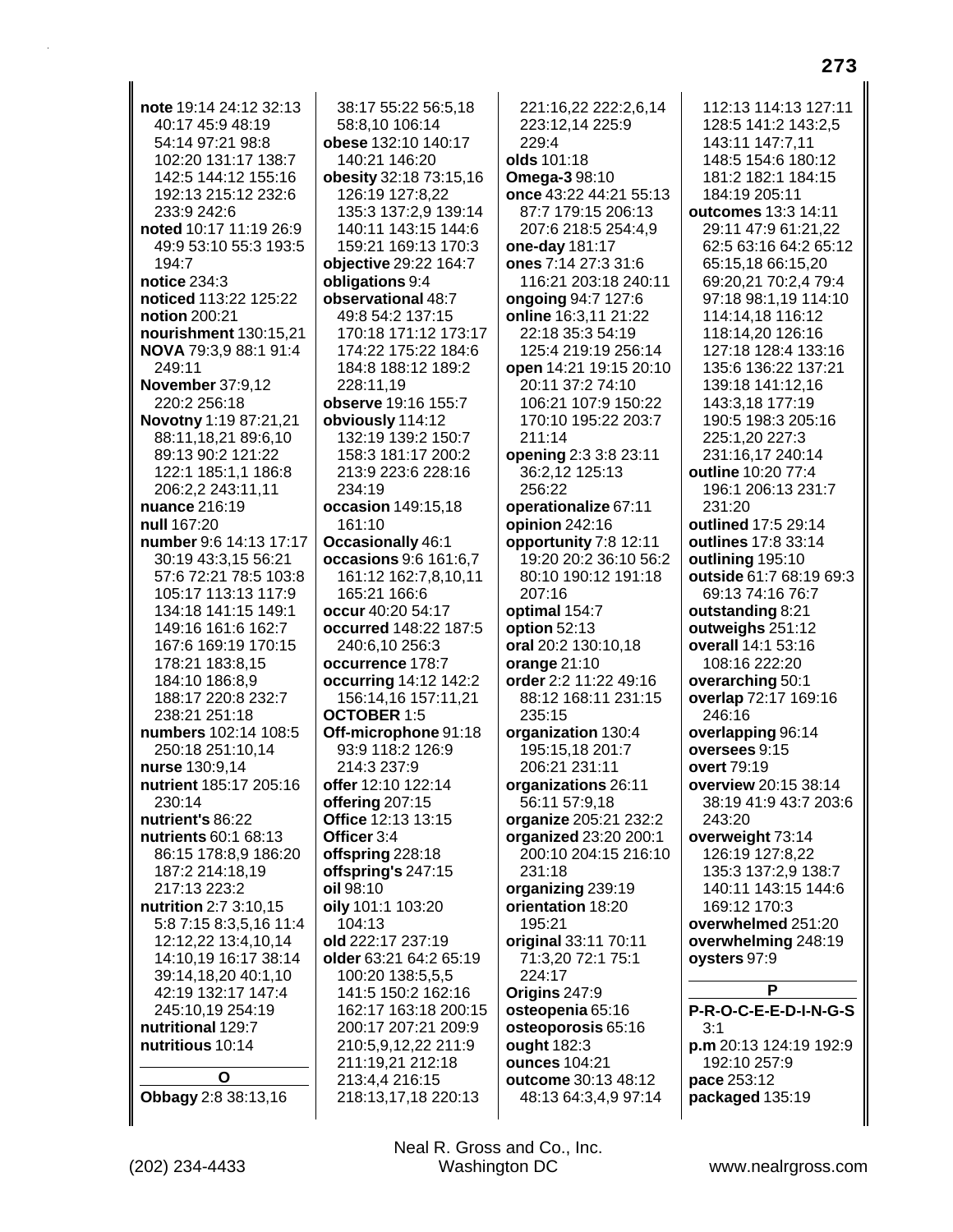**page** 21:10 40:6 60:22 **pages** 194:11 **pancreatic** 63:18 66:20 71:13 **panel** 60:8 91:2 **paper** 26:20 29:16 46:1 249:12 **papers** 23:8,8 26:21 73:20 77:4,9 82:10,12 83:1,3,12 90:17 120:5 142:7 158:2 168:9,16 190:8,11,22 191:5 246:8 251:1 **paradigm** 15:1,1 **parameters** 221:11 **parent** 115:11 **parental** 102:17 118:6 **parents** 112:22 **parking** 233:6 **part** 7:18 50:9 53:11 56:19 75:13 79:19 82:7,9 83:3 91:2 92:18 97:1 110:22 117:22 136:11 156:7 177:4 179:7,16 182:5 197:5 198:8,15,17 199:1 200:22 205:13 206:6 230:14 **participants** 30:15 32:7 32:12,20 47:5 48:6 62:7 100:18,21 103:16 131:5,12 132:3,13 137:19 139:12,15,18,20 140:3,12,14,15,20 145:6 146:12 163:14 163:17 164:17,20,22 165:7 166:14,15 184:13,14,17 234:8 256:14 **participate** 4:11 7:8 24:10 **particular** 23:19 25:8 31:6 35:7 87:3 97:4 98:4,8,9 131:6 132:16 143:10 147:2 150:6 152:17 153:5,17 190:11 203:14 214:20 216:5 217:1 226:4 235:17 236:11 239:12 242:17 246:15 **particularly** 32:13 53:21 57:21 91:4 116:20 119:17 133:20 190:4 195:18 197:20 200:6 226:10 235:2 253:10 **partly** 225:14

**partner** 9:16 **partners** 6:21 234:9 **partnership** 4:20 **partnerships** 12:18 **parts** 85:13 161:5 **pass** 90:19 **paste** 199:18 **path** 85:3 203:21 241:17 **pathway** 33:21 **patient** 223:17 **patients** 62:8 145:16 146:5 **pattern** 21:13 24:6 25:13 36:16 63:11,13 63:15 65:7,9,11 68:6 68:8,10,11,13 70:16 70:20 74:2,3,17 76:3 78:12,18 80:1,3,5 82:9 84:9 129:16 198:22 202:6 207:4 242:11 249:7,9,11 **patterning** 215:10 **patterns** 2:10 18:9 24:2 36:8 59:5,8,12,17,20 60:11 61:2,16,19 63:2 65:1 66:14,17 67:8,12 67:20 68:2 70:14 72:7 72:11 73:5,9 74:6,15 75:16,19 78:3,8 82:11 83:19 86:17 89:3 91:3 92:10 164:10,14 175:14 185:18 192:15 197:18 198:1,2,3,6 206:4 214:12,12,13 215:1 226:11,15,22 230:13 249:5,14,17 **pay** 119:17 **paying** 119:19 134:12 **pediatric** 223:17 245:10 **peer** 13:19 32:3 92:16 **pending** 69:14 **people** 4:10 16:4,5,7,9 116:9 117:17 124:4 176:6 193:2 202:16 204:3 207:21 208:2 216:1 217:4 227:11 227:16 234:6 235:3 242:21 250:3 254:1 256:12 257:3 **perceive** 179:7 **perceived** 66:8 165:12 **percent** 69:7,9 129:6 136:3 144:2,2 **Perdue** 10:7 **perfect** 218:19 **performance** 62:4,10 98:1 99:9,13,18

**period** 11:11,11 37:2 78:6 148:8 154:19 161:16 171:16 172:4 174:18 176:10 181:12 181:19,21,21 228:12 228:15 **periods** 113:8 **perpetuated** 228:21 **person** 4:10 16:10 20:17 81:22 178:14 **personalized** 14:18 **personally** 14:17 **perspectives** 7:10 **phase** 36:5 37:21 38:5 39:4 199:3 **PhD** 1:12,13,14,14,15 1:15,16,17,17,18,19 1:20,21,22 2:2,4,6,8 2:10,12,13,18 **phone** 246:18 248:12 249:20 **physical** 26:20 62:10 64:8 66:1 133:9 142:1 156:1,2,3,4 195:4 215:4 219:13,22 220:17 221:9,18 222:10,12 **physician** 165:10 **physiology** 158:9 **pick** 49:4 88:16 89:3 115:4 242:15 255:1 **picked** 45:1,4 **picking** 43:21 **picture** 198:16 **piece** 7:21 51:8 80:1 83:22 96:13 124:12 138:22 199:21 201:14 201:14 206:8 220:19 221:17 **pieces** 43:16 194:12 197:10 199:11 221:15 **PIERCY** 219:22 222:1 **place** 44:1 74:9 201:16 229:21 233:2 **places** 40:22 48:20 **plain** 129:2 **plan** 23:18 26:12 33:16 34:3,3 43:11 59:11,16 84:16 92:6 94:13,17 115:21 126:15 127:6 159:18 **planned** 18:16 **planning** 18:20 19:1,5 73:22 **plans** 73:8 170:2 **plant-based** 74:18 85:9 **plasma** 66:3 **plate** 230:21

**play** 15:3 25:20 87:16 116:15 117:3 **played** 116:6 **plays** 12:7 152:4 **plea** 246:17 **please** 9:21 19:14 20:17 37:12 235:18 **pleased** 10:4 **pleasure** 3:9 **plenty** 92:21 **plus** 23:21 **pocket** 238:6 **point** 34:4 36:22 38:9 58:7 84:21 106:22 107:4 108:12 109:6 113:14,19 120:13 124:7,8 137:11 147:14 148:7 149:3 168:10,14 170:8 174:4,10 175:19 178:20,21 180:7 183:16 192:3 206:11 210:15,18 211:16 217:17 219:15 220:15 221:1,7 225:19 229:14 232:8 237:1 239:5 240:17 248:16 250:19 252:21 **pointed** 114:17 244:9 **pointless** 120:6 **points** 91:15 115:6 171:9 172:12,14 173:13,16 174:8 176:18 195:17 217:7 237:2 **policies** 30:5 **policy** 58:1 **polyps** 64:15 **polyunsaturated** 95:12 108:21 **pondering** 243:21 **popped** 248:1 **population** 8:9 10:16 32:15 63:20 64:1,4 65:17 104:20 129:21 133:12 134:9 147:9 148:10 150:1 162:15 165:7,8 186:15,16 220:10,11 221:14,17 222:8 228:7 **populations** 95:9,20 129:14 163:18 222:19 223:3 **portfolios** 105:20 192:4 **portion** 5:22 94:1,6 **positive** 180:21 **possibility** 91:13 151:8 **possible** 30:8 45:17

Neal R. Gross and Co., Inc.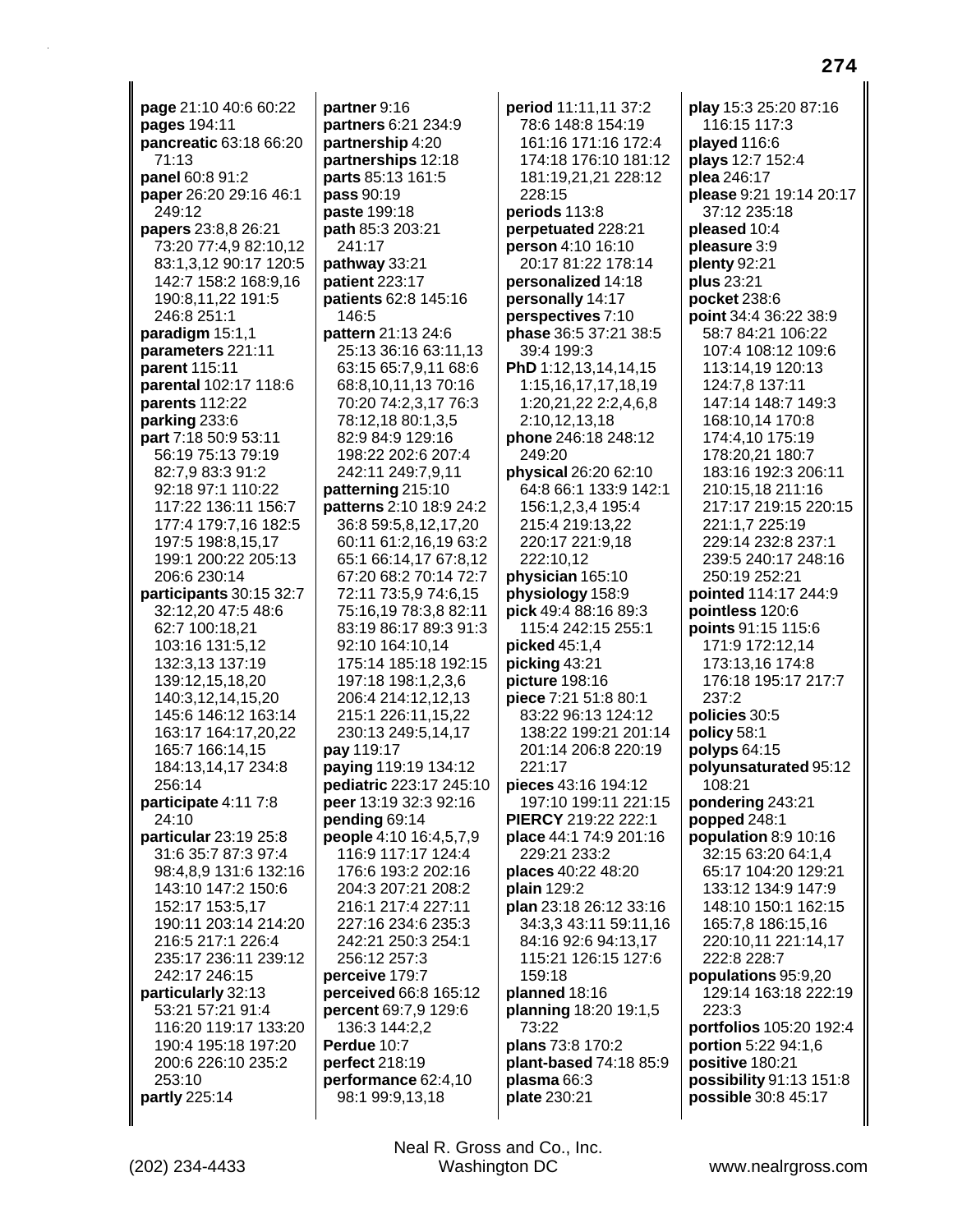91:16 120:8 158:1 177:19 178:1 198:14 210:16 227:20 **post** 199:8 **post-** 165:4 **post-doc** 108:9 238:4 **posted** 21:6 27:17 43:6 54:19 160:11 199:12 **posting** 55:15 **postmenarcheal** 66:9 **postpartum** 127:1,13 128:1 133:19 134:5 135:13 145:2 146:3,4 146:13 148:2,7,8,8 152:14 154:7 160:1 169:14 180:16 188:17 221:13 **potential** 18:5 44:19 48:1 72:16 159:18 **potentially** 230:7 **power** 166:17 184:14 256:9 **powered** 166:20 **powerful** 157:3 **practically** 231:13 **practice** 16:22 **practices** 49:1 53:5 245:18 **pre-** 136:14 147:17 **pre-decisional** 252:4,5 **pre-diabetes** 143:6 **pre-term** 132:14 147:1 **precision** 14:18 53:9 176:16 **predetermined** 51:13 **predominant** 130:15,20 **predominantly** 100:19 130:1 131:16 **predominate** 130:12 **pregnancies** 131:20 145:17,20,21 **pregnancy** 24:2 36:14 94:22 96:5,11 98:21 99:4,12,17 100:11 101:4,13,17 102:1,9 103:4 104:3,3,11,18 105:2,6,7,14 107:17 108:17 110:8,16,18 126:21 127:9 132:8 132:11 135:9 144:21 146:18 147:13,15,18 148:17 180:21 200:7 200:13 201:11 210:4 219:2,3,9 247:11,14 **pregnant** 97:13 145:14 145:15 207:19 219:2 219:7 221:13 **preliminarily** 127:16

**prepare** 5:18 **preparing** 6:6 **preponderance** 236:8 **preschool** 220:7 **prescribe** 179:22 **prescribed** 154:13 181:22 **prescription** 182:2 **prescriptive** 14:19 **present** 1:11 21:14 61:14 97:18 120:17 127:16 131:20 146:1 146:7 150:14 160:3 164:3 204:6 **presentation** 35:12 36:3 38:11 40:15 41:8 63:8 67:13 69:22 116:2 125:8 **presentations** 27:16 39:7 163:8 165:1 250:2 **presented** 34:14 38:21 43:4 46:5 54:16 66:13 67:12 72:13 93:15 94:20 149:10 160:21 163:15 **presenting** 93:18 97:16 135:4 209:2 **presiding** 1:9 **Press** 75:12 **pressure** 140:4 141:20 247:20 **presumably** 153:15 190:7 **pretty** 89:16 90:18 92:14 113:12 158:15 169:6 173:15 191:1 198:11 238:15 248:2 **prevalence** 144:4 **prevent** 18:6 140:7 **Preventative** 237:18 **prevention** 13:15 153:22 207:17 208:20  $225.4$ **previous** 26:7 30:21 62:2 66:14 70:12 111:10,11 142:21 143:1 163:8 196:2,3 **previously** 39:17 144:9 144:11 145:11 147:9 147:22 148:14 **primarily** 102:13 103:8 171:6 **primary** 84:2 85:16 88:20 89:1 207:16 225:4 **principle** 11:20 **prior** 31:8 41:1 85:22

132:8,10 146:18 165:1 **prioritized** 18:3 **probably** 36:22 76:3 90:18 91:6 108:4 113:12 120:6 138:12 180:5 184:20 185:9 185:21 190:4 192:19 213:19 229:6 234:12 238:13,21 242:18 245:14 255:12 257:1 **problem** 175:22 183:13 **problems** 119:8,13 175:8 245:5 **process** 3:22 4:8,13,13 5:14 6:1,10,21 7:1,9 8:12 9:2 13:19 15:15 16:21 17:18,19 20:10 20:10 29:7 39:4,6,10 40:13,14,17,18,21 41:12,22 43:17 46:7 46:12 48:15,17 49:17 49:18 50:15 51:8 52:22 53:4,12 54:5,7 56:9,10,20 57:1,12,13 73:2 83:3 91:21 96:13 126:12 148:22 150:3 155:19 156:8 167:19 169:11 193:11 203:15 233:20 245:3,21 255:5,11,11 **processed** 242:10 **processing** 90:12 135:19 **producers** 10:9 14:22 **professional** 214:1 **programs** 3:15 8:3 18:5 39:16 **progress** 11:14,16 21:1 23:2,16,22 24:14 34:11 38:2 59:8 109:18 148:16 **project** 40:8 170:7 **promote** 17:17 **Promotion** 13:16 **prompted** 113:5 189:9 **promptly** 124:15 **proportion** 61:5 69:6,8 71:14 72:2 82:13,17 83:4 **proportions** 59:21 61:7 68:19 69:1,12,13 129:17 **proposal** 253:2,6 **propose** 66:11 67:9 68:21 194:14 200:5 202:9 205:1 207:8 252:22

**proposed** 67:16 160:22 194:1,22 195:21 196:20 201:18 210:4 229:19 232:11 **proposes** 69:11 **proposing** 199:5 233:10 **pros** 91:8 **prospective** 31:17 100:9 101:11 103:12 104:9,16 109:13 115:9,20 **prostate** 63:17 67:3 **protective** 101:16 105:1 **protein** 61:13 85:6 133:21 **proteins** 134:1 **protocol** 21:20 23:15 25:20 27:9 28:11 29:17 43:10 44:1 61:19 95:1 117:22 149:9 184:20 **protocols** 21:5,5,8 25:19 27:7,11,15,17 27:19,21 28:1,3,16 30:8 31:22 33:9,13,15 33:18 34:13 35:5 37:6 37:11,15 41:12 42:8 43:4,5,8,22 60:17,21 61:3,16 62:13 72:7,11 93:15 94:9,15,19 96:17 127:3 150:8 155:10 160:7 185:5 190:14 225:22 234:16 256:13,15 **provide** 10:13 12:19 19:1,2,10,18 20:2,3 20:15 24:19 29:22 35:9 53:1 107:21 122:17 201:10 211:6 **provided** 13:21 60:10 96:17,22 100:13 101:15 **provides** 11:18 63:4 **providing** 13:18 14:2 42:2 68:7,9 69:11,16 115:16,17 **proviso** 171:1 **pubertal** 64:18 **public** 1:3,10 5:8,20 7:5 8:16 9:5 14:6 15:8 17:22 18:4 19:16,20 20:9 25:7 34:16 36:19 36:21 37:1 42:19 60:19,20 62:15 67:17 68:16 72:10,15 76:15 80:15,17 149:11 150:9,15 160:8,9,20

Neal R. Gross and Co., Inc.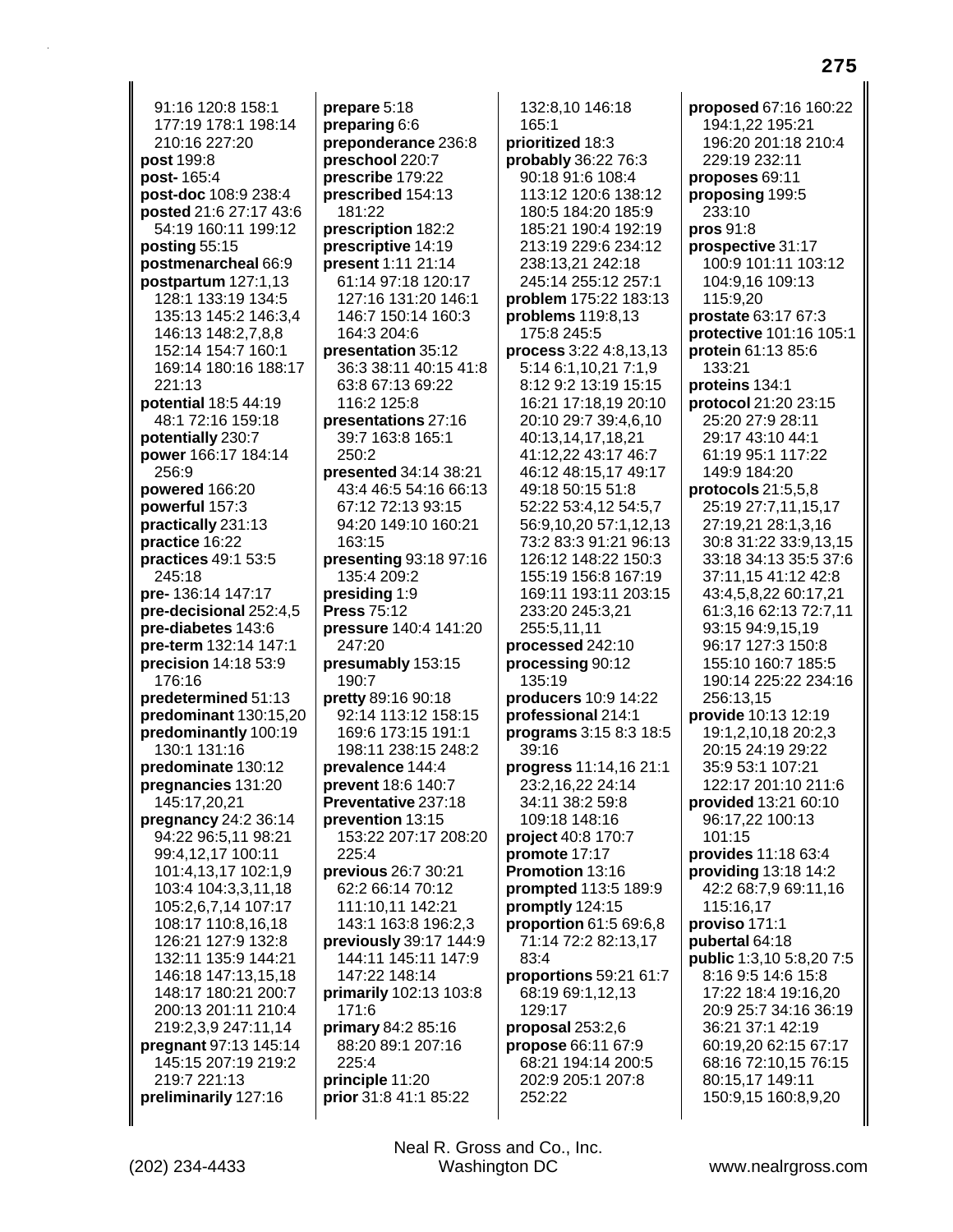161:2 162:18 202:14 209:18 211:22 239:22 242:19 256:13 publication 30:14,18,18 32:2 70:9 71:1.17.19 131:3 163:14 164:1 166:17 publications 92:17 145:5 169:8 published 31:8 32:4 52:1 70:18 71:4,21 92:16 168:19 PubMed 46:2 pull 194:9 201:4 pulled 46:21 47:3 90:10 197:21 198:11 201:13 pulling 23:8 202:21 purpose 17:1 24:18 purposes 97:4 purview 242:21 push 158:19 put 7:4 92:4,6,15 107:5 111:7 121:6,7 193:15 199:18 208:14 221:5 222:15 233:6 238:5 243:5 253:5 putting 80:8 88:6 159:12 229:20 253:7 puzzle  $7:21$ Q qualified 190:20 191:7 qualify 166:7 qualitatively 49:21 quality 57:9 85:17 116:5 128:6 133:2 164:5 208:10 251:3 251:15 254:15,17 **Quam 106:14** quantitative 220:8 221:17 quantities 59:21 129:17 quantity 128:11 129:15 131:14 133:13 134:3 134:10 quasi-31:15 questionnaire 166:5 173:4,7 questionnaires 171:14 172:2 173:5 questions 17:7,15,20 18:2,8,10,11 19:21 21:12 22:15,21 23:9 25:16 26:12,22 28:16 29:5 33:10,11,12 37:15 38:8 43:13 55:21 56:3 60:22 62:16 66:13 67:17

70:3,10,17 72:19 73:5 73:7 74:11 75:10 79:19 80:13 91:3,19 93:16 94:12,16 98:18 105:21 106:7.19 108:4 112:7 121:4 122:11 124:2 126:12 126:14 128:14 129:11 134:21 136:14.21 145:8 149:8 150:10 150:12,13,22 152:8 155:8 158:17 162:14 163:17 169:11,17 170:11 185:16 191:21 197:15,17,18 198:1 199:4,19,21 200:13 202:1,3 203:6 204:8 204:10 206:17 209:14 212:11 219:10 224:17 230:20 234:1 quick 151:2 quickly 198:11 quite 10:11 12:9 89:15 92:6 116:18 126:14 151:7 236:4 241:17 247:21  $\mathsf{R}$ race 64:7 65:21 134:14  $141.22$ 122:1 185:1 188:3 189:9 206:2 243:11

Rachel 1:19 87:20,21 rack 233:7 radar 114:6 raise 204:14 raised 204:13 217:7 raising 91:3 227:4 randomization 48:5 randomized 31:14,15 49:6 54:1 109:13 115:20 117:4 152:19 171:1,6,21 173:16 184:5 randomly 176:5 181:1 range 31:4 55:1 61:8 69:4 70:9 71:1,16,18 72:4 84:12 ranged 100:17 103:15 ranges 30:19 70:10,22  $164:2$ rank 156:22 rationale 28:10 46:10 164:4 165:6 209:3 226:19 242:7 243:8 ratios 141:19,20 razor 111:21 RCT 153:7 154:6

 $182:10$ RD 1:13,14,16,17,18,20 1:21 2:8,10,12,13 **RDN** 1:19,22 reaching 8:7 34:4 192:3 react 206:19 207:2.8 read 159:20 242:15 245:1 ready 34:8 74:12 256:5 real 123:10 realistic 236:6 reality 212:19 realize 5:11 realized 110:16 126:7 reason 88:2 140:21 154:15 156:20 165:9 174:4 reasonable 216:7,17 225:18 reasonably 113:20 reasons 17:17 167:22 183:9 **Rebecca** 106:13 recall 173:2 186:5 190:21 recalls 171:14.22 175:14 recast 188:7 **receive** 130:10.16 received 36:20 72:10 receiving 130:6 recession 11:10 recognize 14:9 recognized 255:15 recognizing  $224:4$ 255:21 recommend 208:5 recommendation 108:17 124:7 255:13 recommendations 25:4 27:5 54:10,15 107:4 110:10 119:3,3 147:17 215:7,11,15 216:4,15 217:5 221:18 222:20,22 224:15 232:12,14,18 232:22 238:19 239:11 241:3 244:9 245:16 255:12.21 reconcile 185:11 reconsidering 236:14 reconvene 125:1 reconvening 124:22 record 124:18 173:1 182:7 192:9 257:9 recorded 246:20 recordings 18:17 records 72:21 169:19

174:6 175:13 245:17 rectum 64:14,15 red 65:4 238:7 redesigning 255:11 reduce 72:21 169:18 reduction 152:21 **REE 6:19 13:12** refer 234:7 reference 45:13 80:8 220:14 234:4 references 45:15 referred 233:6 refine 197:2 226:3 refined 34:13 184:21 refinement 196:21 reflects 50:18 133:4 236:7 reframe 188:7 refresher 38:19 97:11 refreshments 20:20 Regan 1:13 93:11 120:15 213:1 218:4 227:7 229:8 244:18 246:17 regard 7:20 13:17 15:4 15:8 129:16 131:3 134:13.20 137:6.10 137:20 138:14 139:3 139:10 149:8.13 150:4 208:18 231:15 regarding 70:20 104:15 regardless 61:22 **registered** 4:11 16:5,7 16:9 rehydration 130:10,18 reiterate 245:9 reiterating 245:13 relate 26:14 31:12  $32:14$ related 22:14 30:12 39:14 40:1 42:20 59:12,16 98:18 99:16 110:2 122:13 127:17 128:14,20 159:19 160:5 177:14 182:1 198:5 relates 32:11 202:19 205:11 relation 66:15 126:21 184:15 relationship 29:4 63:1 95:2 96:4 99:11 100:2 101:12 102:8 103:3 104:10,17 105:13 128:9 134:22 135:8 135:11 137:7 142:17 143:13 144:20 145:1 147:16 162:1 167:3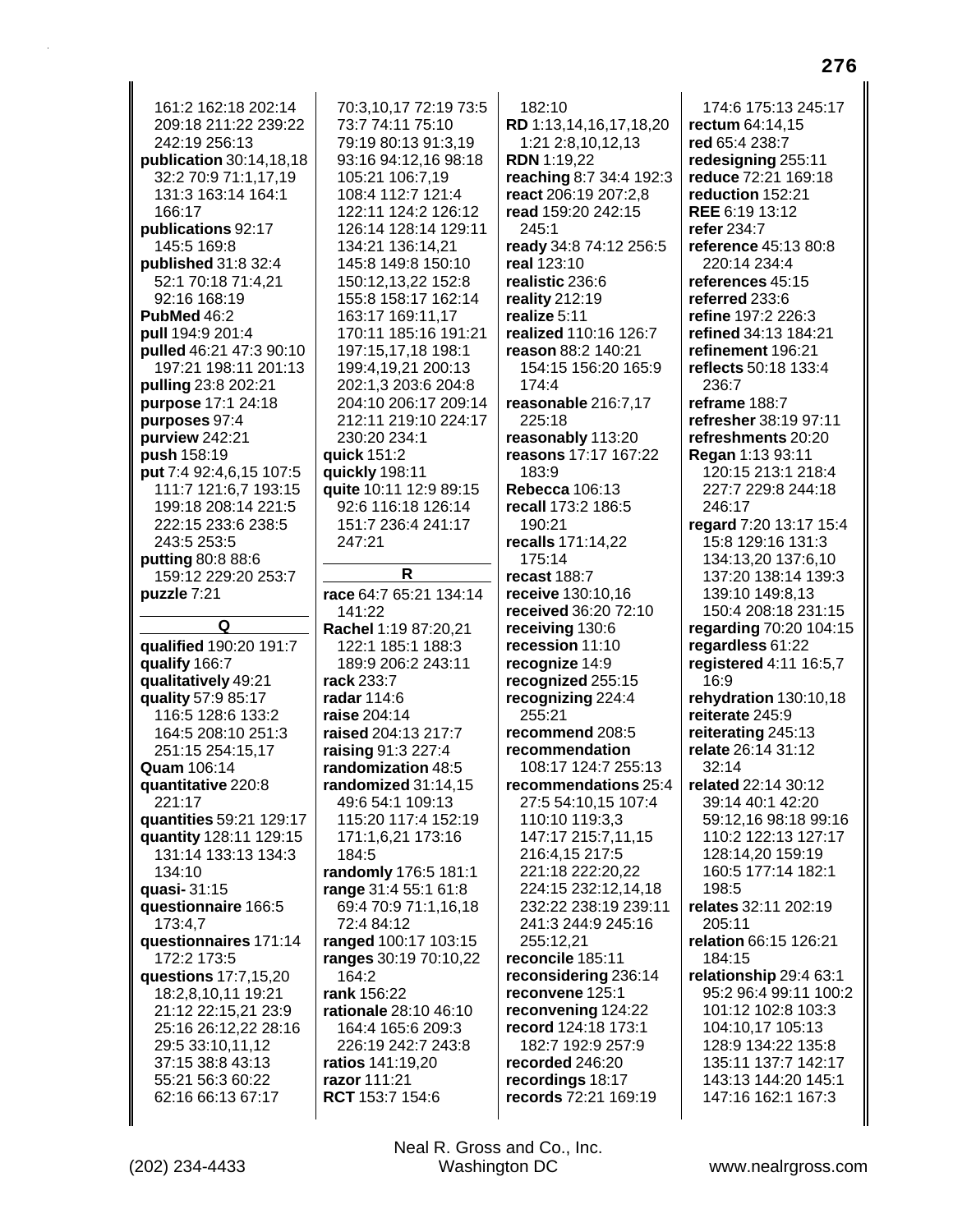| 169:3 191:3 226:21<br>227:3<br>relationships 50:7<br>205:7,8,12<br>relative 70:15 99:9<br>116:20 222:12 233:22<br>255:8 256:15<br>relatively 114:2<br>relevance 18:3<br>relevancy 30:4<br>relevant 10:11 14:7<br>26:21 44:6,9 45:15<br>73:19 91:3,15 137:22<br>147:3 174:22 182:9<br>188:20 189:11 225:2 | 102:20 166:21 182:13<br>reporting 48:13 50:5<br>reports 11:2 28:18<br>36:14 191:21 192:14<br>192:20 218:17 232:6<br>257:2<br>representative 229:16<br>reproducible 46:14<br>reproductive 145:18<br>208:6<br>require 201:3<br>required 16:20 20:18<br>168:14 176:15 255:17<br>requirement 230:12<br>requires 17:12 | retracting 241:5<br>retrospective 31:17<br>review 2:7 3:21 5:16<br>8:15 13:2,19 16:16<br>17:8 19:6 23:9 24:19<br>27:13 28:1 29:6 30:3<br>30:10 38:14,20 39:4<br>39:20 40:5,7,20 41:15<br>42:2,11 43:4,12 44:14<br>44:20 45:4,9,12,18<br>46:10,16,22 47:1,17<br>49:16,22 50:20,22<br>53:6,15 54:7 56:20<br>57:7 61:16,20 62:15<br>62:22 63:5 66:13 | 42:10 47:18,20 48:22<br>49:14 53:9 62:10 63:2<br>63:22 73:14 77:7 95:3<br>95:8 126:16,17,19<br>127:8,19,21 132:4<br>134:13 135:1,1,3<br>137:1,9 139:13 140:8<br>140:13 142:18 143:15<br>146:15 170:3 189:10<br>228:7<br>risks 48:1 49:4<br><b>ritual 130:18</b><br>rivers 97:6<br><b>Rogers 194:18</b><br>role 12:6 14:5 15:3 |
|----------------------------------------------------------------------------------------------------------------------------------------------------------------------------------------------------------------------------------------------------------------------------------------------------------|-------------------------------------------------------------------------------------------------------------------------------------------------------------------------------------------------------------------------------------------------------------------------------------------------------------------|---------------------------------------------------------------------------------------------------------------------------------------------------------------------------------------------------------------------------------------------------------------------------------------------------------------------------------------------------|-------------------------------------------------------------------------------------------------------------------------------------------------------------------------------------------------------------------------------------------------------------------------------------------------------------------------------|
| 225:3<br>reliability 174:13<br>175:11 182:12                                                                                                                                                                                                                                                             | research 9:13,16,17<br>10:22 11:2,6,8,19,22<br>12:1,19 13:1,4,10,18                                                                                                                                                                                                                                               | 69:21 70:9 71:3,8,9<br>71:20 72:1 73:19<br>75:15 90:10 94:2,12                                                                                                                                                                                                                                                                                    | 25:21 30:6 152:3<br>roles 41:4,7,9<br>Ron 76:18 158:22 159:7                                                                                                                                                                                                                                                                  |
| reliable 113:10 168:12<br>rely 8:6 33:12<br>remain 4:21 14:6 20:11<br>remaining 36:13 72:19<br>106:7 169:17 192:20                                                                                                                                                                                       | 14:7,10 16:16 31:3<br>40:8 54:10,15 57:8<br>70:13,16,20 80:1<br>109:9 117:12 152:5<br>164:5 221:5 230:16                                                                                                                                                                                                          | 94:16 95:5,6,14,18<br>96:1,7 97:11 98:9,18<br>99:3 106:2 107:3<br>146:21 149:2,5<br>161:21 167:16,18                                                                                                                                                                                                                                              | 212:7 233:21 252:11<br>Ronald 1:12 2:19<br>room 22:17 125:4<br>256:14<br>rotating 21:9<br>round 6:12 17:16 220:6                                                                                                                                                                                                              |
| remains 40:21 161:9<br>remarks 2:3,5 3:8 15:14<br>20:16 36:2,12,18<br>125:13<br>remember 38:12 91:5                                                                                                                                                                                                      | 232:12,14,18,22<br>244:8 245:14,19<br>246:2,12,22 255:17<br>researched 71:17<br>researchers 251:2                                                                                                                                                                                                                 | 168:1,21 169:7 170:4<br>198:21 202:5 230:18<br>230:19 231:1 232:19<br>reviewed 30:21 32:3<br>50:18 53:21 54:12                                                                                                                                                                                                                                    | routinely 40:17<br>row 67:16 68:15<br>rows 71:11<br>rubric $54:4$                                                                                                                                                                                                                                                             |
| 142:6 189:12 238:4<br>remembering 239:15                                                                                                                                                                                                                                                                 | resources 91:17<br>respect 128:3 129:15                                                                                                                                                                                                                                                                           | 92:16 202:7<br>reviewing 6:7 97:2                                                                                                                                                                                                                                                                                                                 | run 44:21 71:7 83:2                                                                                                                                                                                                                                                                                                           |
| 248:19                                                                                                                                                                                                                                                                                                   | 141:17 148:17 156:1                                                                                                                                                                                                                                                                                               | 156:19                                                                                                                                                                                                                                                                                                                                            | S                                                                                                                                                                                                                                                                                                                             |
| remind 23:13 28:19<br>29:8 31:10 36:4 37:2<br>38:10 39:5 100:10<br>109:22 218:5 254:3<br>256:12,19<br>reminder 23:13 25:11                                                                                                                                                                               | 157:8 163:16,22<br>164:19 165:16 166:9<br>respond 112:17<br>responding 113:2<br>response 120:21 122:4<br>163:2 172:7 177:1                                                                                                                                                                                        | reviews 13:20 18:21<br>19:6,11 25:14,18 26:1<br>26:3,4,11,14 28:2<br>31:1,5 39:13,15 40:1<br>40:3 41:6 42:5,18<br>45:16 54:19 55:10,10                                                                                                                                                                                                            | Sabate 1:19 90:21,22<br>90:22 93:12 183:20<br>184:2,3,9 239:4<br>safe 10:13<br>salmon 97:8<br>salt 120:22                                                                                                                                                                                                                     |
| 59:19 98:5<br>reminders 256:11<br><b>removal</b> 62:4<br>removed 161:17 167:7                                                                                                                                                                                                                            | 202:18<br>responsibilities 41:4<br>41:10<br>responsibility 8:3<br>rest 41:7 125:11 129:4                                                                                                                                                                                                                          | 55:16 57:21 59:21<br>60:9 62:14 67:2,8<br>70:12 73:22 74:4,8<br>84:20 160:16 166:22                                                                                                                                                                                                                                                               | sample 100:17 103:15<br>176:6 240:12<br>sampling 213:5 218:9<br>sarcopenia 59:17 61:19                                                                                                                                                                                                                                        |
| repeat 43:9 70:4 134:8<br>replace 161:10<br>replacement 66:4 95:11<br>report 6:8 11:7,12 14:4<br>17:8,9 26:13 36:9                                                                                                                                                                                       | restate 99:19<br>restricted 83:9<br>restriction 154:13<br>result 92:12 121:21                                                                                                                                                                                                                                     | 196:6 197:12 199:7,8<br>199:16 205:3 211:5<br>232:13,15 236:1,2<br>251:9<br>revise 110:18                                                                                                                                                                                                                                                         | 62:11 73:6,10,12,19<br>satisfactory 243:2,4<br>saturated 95:11,11<br>saw 144:10<br>saying 113:8 179:22                                                                                                                                                                                                                        |

(202) 234-4433 Washington DC www.nealrgross.com Neal R. Gross and Co., Inc.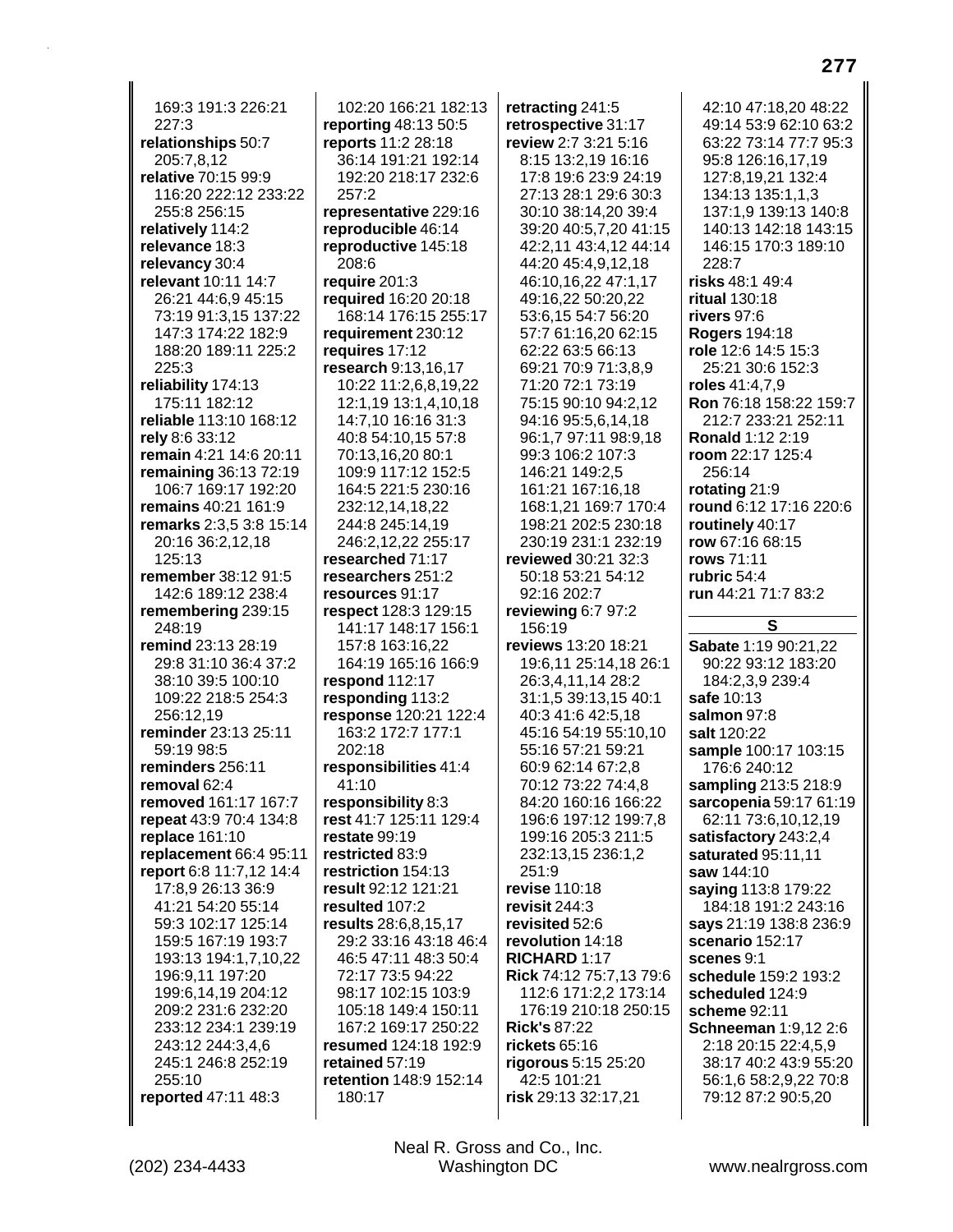91:19 92:20 93:13 106:20 107:9 114:8 117:19 123:4 124:1 124:20 152:8 155:6 158:17 179:4 190:3 191:15 192:11 193:19 203:8 208:22 214:6 217:6,22 223:11,14 223:20 233:13 234:11 235:8 236:22 237:7 237:10,12 239:1,6 250:13 252:2 253:18 256:10 school 221:8 schools 180:19 science 5:17 7:3 8:19 10:3,17 12:17 22:14 25:22 42:19 43:1 194:5,17 199:2 206:15 242:20 science-based 3:16 195:19 199:22 200:9 sciences 14:12 scientific 3:21 5:5 6:4,7 8:14 13:18 14:7,14 17:2.6 18:21 27:9 40:9 251:3 scientist 12:14 107:13 **scientists** 13:18 17:21 39:22 42:16 scope 226:8 233:17 242:8 243:9 scoring 116:5 **Scott 2:4 9:12** screen 42:9 44:22 58:15 114:6 screened 46:6 58:12 72:22 167:8,10,12,14 169:19,21 screening 23:7,7 28:8 45:3 58:5 73:2,3,9,13 94:11 98:17 106:1,6 138:18,18 148:22 150:10 159:18 167:2 167:9,11,13,19 169:10 se 142:12 153:2 sea 97:6 seafood 2:11 24:4 36:8 87:10 93:7,11 96:4,9 97:3,5,7 98:10,12,18 98:20,22 99:3,12,16 99:22 100:3,6,22 101:4,12,17,22 102:8 103:3,19 104:4,11,17 104:21 105:1,5,7,13 105:22 106:3 107:16 108:18 111:5,16

112:8 115:1 118:13 118:15,19 120:19 122:2,6 123:17 192:16 224:11 search 28:6.7.15.17 29:2 42:8 43:18 44:4 44:7,11,11,12,21 45:1 45:5,10,22 46:3 72:4 72:17,20 73:2,4,12,17 81:4,17 82:18,19,22 83:10,10 88:21 94:10 98:17 110:19 138:18 148:19 150:11 167:2 167:5,15,18 169:9,17 169:18,20 179:17 205:9 230:18 249:11 249:16 254:4 searched 28:5 44:10  $71:15$ searches 44:17 58:13 58:18 71:7,12 164:3 205:7 searching 40:9 44:15 44:16 45:12 46:12 83:21 91:21 249:6 seat 74:13 second 34:12 64:21 68:15 71:10 85:18 98:21 160:20 163:22 197:6 220:1 secondary 84:2 161:18  $163.1$ Secretaries 6:8 17:9 196:11.12 **Secretary 4:18 10:7**  $15.6$ section 149:7 199:2,2 200:12 202:2,10,18 204:12 206:9 207:12 211:9 229:19 233:11 sectional 131:7 227:14 sections 27:22 196:18 199:17 200:9 201:5 206:4 232:10 244:8 seeing 43:3 110:3 217:12 251:9 seen 144:8 147:22 231:8 sees 5:20 segmentation 220:5 segregate 209:16 225:20 selected 48:21 133:22 178:18 selection 48:5 168:3 selective 48:13 229:2 248:6 sends 254:18

sense 81:6 116:5 120:20 179:9 182:12 195:14 200:2 206:15 206:20 207:4,6,9 225:13.16 231:13 232:2,4 245:12 252:6 sensitive 235:3 sent 195:10 separate 11:12 21:17 120:18 189:1 220:9 221:12,15 222:18 separated 75:3 separately 53:14 103:22 120:10 122:17  $219.7$ September 60:22 71:2  $71:18$ series 50:17 197:17,18 serious 92:6 serum 66:3 serve 8:9 9:20 serves 12:14 24:8 29:5 service 8:5 9:10,16,18 9:18 10:22 11:17,19 13:14 15:7 Services 3:11 4:17 23:6 196:13 239:21 **SES 141:22** session 250:4 sessions 80:17 set 27:13 41:8 52:17 127:16 136:14 164:2 171:21 213:3 222:7 **sets** 113:12 setting 39:6 197:6 208:17 severe 132:17 147:3 severely 132:7 146:17 sex 64:6 65:20 127:10 141:22 shaking 172:18 share 23:18 24:11 92:7 138:21 sharing 251:17 **Sharon 1:16 245:4** 253:11 **She'll 235:6** shellfish 97:8 103:22 104:13 120:7 122:18 shift 220:20 221:9 short 167:19 191:16 shorter 223:18 shortly 70:14 show 34:1 showed 27:18 133:5,14 148:14 showing 70:1 204:7 shown 11:8 57:2 62:16

62:21 67:10.15 68:15 70:3,18 94:12 98:3 125:12,20 141:21 148:10 shows 162:3 163:5,9 164:15 179:17 shrimp 97:9 shuffling 35:21 side 245:6 sides 250:15 significant  $6:67:17$ 15:3 72:16 122:19 169:16 similar 27:6 57:1 143:8 143:9 144:8,10 147:21 148:13 176:7 222:22 240:14 similarities 50:2 57:13 similarly 136:17 **simple** 215:22 243:3 simply 35:2 77:13 211:21 single 101:20 211:13 singleton  $131:21$ 145:21.22 sit 187:22 252:20 255:22 sitting 178:10 sittings  $178:10$ situation 108:6 112:21  $151.15$ six 23:21 60:17 159:13 160:6 188:18 205:15 218:12 219:21 220:12  $228:4$ size 30:14 72:12,17 73:13,16 126:18 127:7,21 135:2 137:1 137:8 138:6 140:10 143:14 164:18 166:9 166:11 169:12 170:2 176:6 240:12 sizes 100:17 103:15 skipping 162:12 slide 15:19,20 17:5 40:12 41:3 47:3 49:10 51:16 53:8,11,14 62:21 67:16 68:15 69:22 70:18 71:11 74:5 98:4,5 126:2,7,8 139:5 142:21 143:1 159:14 162:3,14 163:9,13 164:15 184:10 slides 21:21 40:15 59:10 66:14 113:22 160:19 234:4 slightly 56:17 57:10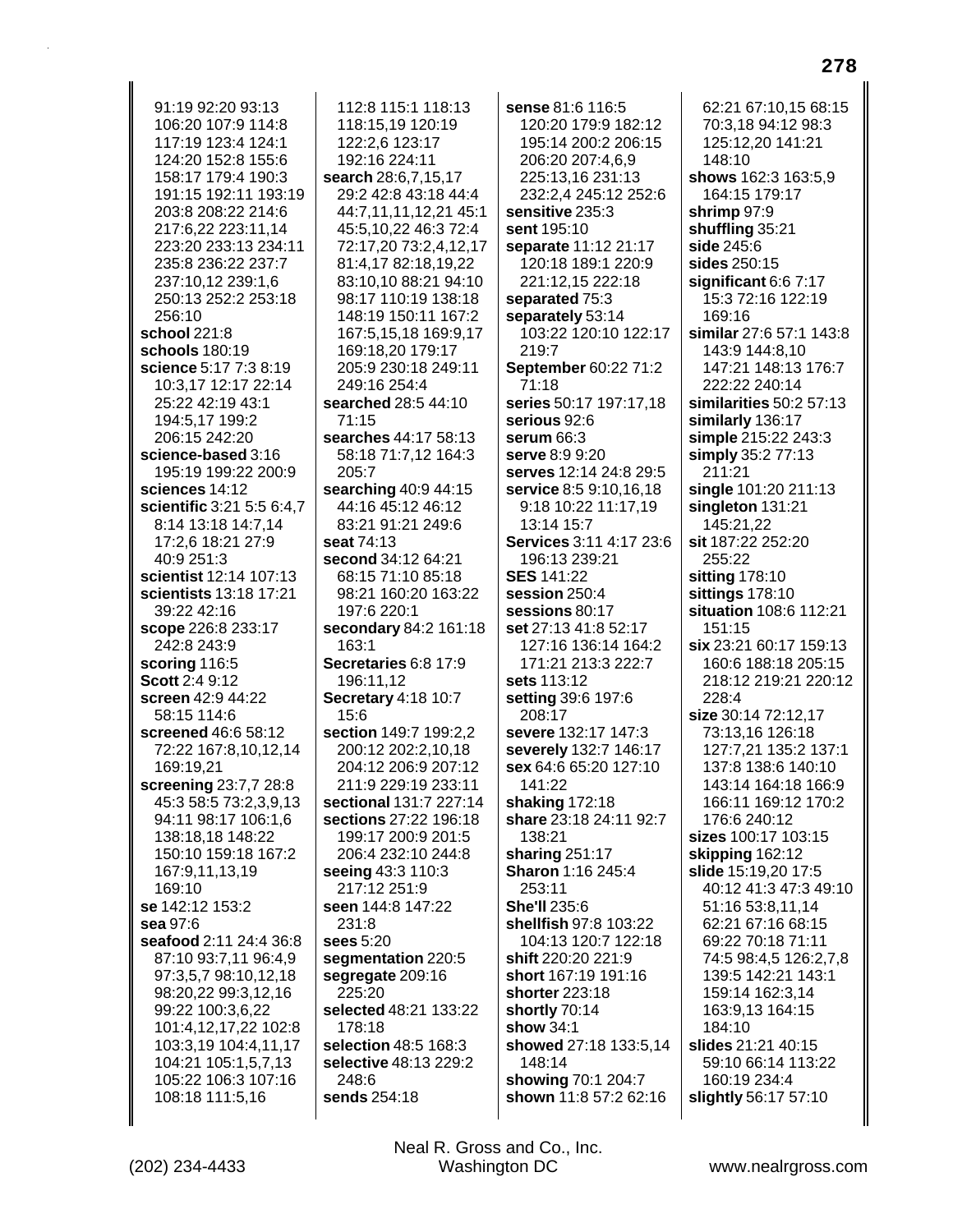$240:2$ small 5:11,21 21:21 102:14 103:8,21 105:17 108:4 234:3 248:12 smaller 165:11 180:20 smiles  $4:1$ smoking 64:8 65:22 134:16 142:2 snapshot 21:12 40:13 Snetselaar 1:20 2:12 93:8,10 107:7 108:2 110:21 111:9,13,19 112:2,16 113:21 116:17 119:1 120:1 120:11 122:8 224:11 239:8 socially 116:10 socioeconomic 64:7 65:21 100:21 103:18 117:21 118:6 134:15 solely 68:13 solid 156:3 soluble 133:21,22 solution 130:11.19 solve 175:8 somebody 176:22 204:20 222:16 229:5 245:1 someone's 178:1 somewhat 12:14 136:6 soon 36:2 198:13 235:4 sorry 15:17 121:6 124:13,14 184:2 219:21 237:13 238:22 sort 41:9 75:20 76:6,10 117:7 128:16 129:10 133:6 135:4 155:18 158:3.7 185:6 209:8 215:21 225:4 231:15 239:9 243:6,19 244:18 248:8,21 sound 14:9 38:22 sounds 217:6.20 source 47:11 130:15,20 218:15 sources 77:21 space 165:14 Spahn 106:15 122:11 122:15,15 123:7 Spain 103:14 104:22 span 5:9 18:10 211:11 speak 22:11 41:6 123:5 151:12 174:19 189:3 196:6 232:11 233:5 speaker 9:12 speaking 19:19 198:1 215:6 229:21

specific 17:6,13 21:18 30:9 37:5 49:3,4 51:15 54:4 56:10 68:18 76:21 80:22 81:7.12.13 82:13 83:18.18 85:16 98:6 108:20 129:20 143:10 147:21 160:17 168:1 197:13.14 199:19 204:17 215:10 216:14 219:10 221:22 223:2 232:16,18 specifically 13:17 39:15 55:5 57:12 68:20 89:4 152:13 157:18 specification 91:5 specifics 33:8 122:12 specified 62:2 68:4 **specify** 61:11 67:18 spectrum 93:21 99:7 103:11 105:14 spelling 56:13,14 spells 169:5 spending  $6:5$ spinoff 248:10 spirit 230:2 split 120:5 123:8 206:5 spontaneously 193:16 stable 178:7 185:13 staff 6:17.20 26:18 42:1 58:5 62:12 74:7 81:21 81:22 106:13 150:21 159:10,11 189:12 198:19 210:2 252:3 252:21 stage 4:2 8:12,17 39:6 41:8 197:7 200:10 201:2 203:11,15 204:5 206:14 208:17 209:1 213:7 214:22 215:7 217:22 218:2 227:19 239:19 stages 7:15 108:11 200:7 209:6 214:20 217:13 218:3,22 223:8 226:11 243:14 Stamler 237:16 238:6 250:6 standard 30:6 31:11 45:11 56:19 66:11 76:2 98:2 131:2 137:3 145:3,4 163:5 164:21 231:15 241:2 standardized 127:10 standards 12:17 250:22 standing 16:22 standpoint 12:5

Stang 1:21 244:14,14 start 6:22 35:20 81:5 83:15 92:22 124:10 124:12,15 125:12,13 159:8 192:7.17 200:22 203:21 211:17 223:5 225:16 started 24:12 108:3 113:6 124:21 192:12 starting 8:10 95:21 120:17 207:15,17 208:21 212:2 222:15 225:19 255:1 state 40:21 51:2 stated 102:3 statement 50:16,16,17 51:1,10,11,22 52:2,6 52:7,9,10,14 99:22 102:5,22 105:9 168:22 198:5 238:14 242:14 statements 19:8 41:20 50:17 51:7,18 87:6,12 92:1,4 93:19 97:19 105:21 110:14 123:21 124:5 197:12 202:21 210:20.22 224:13 227:18 242:2 **states** 3:14 11:9 13:4 164:11 statistics 9:18 11:17.18 status 19:10 32:3.12 33:20 34:1,6 35:9 62:7 64:7,12,18 65:21 66:1 100:21 103:18 117:21 118:6 126:11 131:4,4 132:2 134:15 139:10 145:5,6 146:11 164:17,19,22 205:14 stay 19:13 154:21 227:1 232:19 stayed 220:11 steer 107:12 step 17:16 18:12 45:10 45:11,20 54:9 83:14 107:19 109:11 steps 105:19 Steve 78:1 159:5 249:21 Steven 1:16 2:15 sticking 178:20,21 Stoody 2:2 3:3,4 15:13 22:6 27:18 33:21 106:14 193:18,21 206:7 210:3 214:11 219:17,20 221:21 229:18 231:19 235:4

stop 55:17 67:21 115:2 strategies 44:7 strategy 44:5 46:4 70:6 72:20 82:18 169:18 strength 48:18 51:9 53:2 56:19,22 57:5 62:3 79:13 245:20 strengths 53:19 strike 236:15 stringent 187:18 strings  $44:11$ **STRIP** 228:3,10 229:5 stroke 141:13 strong 12:20 51:18,20 51:21 158:18 226:19 strongly 168:11 245:8 246:13 structure 23:13 194:1 194:22 195:8 252:17 structured  $53:186:5$ 197:4 206:1 struggled 158:8 struggling 176:1 studied 179:8 184:20 221:3 study 30:14.14.15 31:12 32:7 33:1 47:4 47:5 48:3,11 49:3,5 53:12,15 58:19 66:18 81:12 89:17 90:7,12 101:1 104:6.10.20 114:1 115:12 117:2 119:14 131:10,12 132:3,13 137:6,10,16 137:19 142:10,13 145:4 146:12 149:19 153:7,19 154:5 155:22 156:22 163:13 163:16 164:17,18,20 164:22 166:9.12.13 166:19 170:17 174:5 174:5 179:13,15 181:12,17 182:16 187:12,14 188:12,18 188:20 228:3,9,10 240:12 251:12 stunted 140:16 stunting 144:5 style 86:21 subcategories 128:21 129:3 subcommittee 2:9,10 2:11,13,14 21:13,14 23:12 24:18 28:18 36:6,14 37:16 39:7 59:3,5,8,9,11,15 60:4 60:15,17 61:3 62:12 70:21 72:6 73:1,8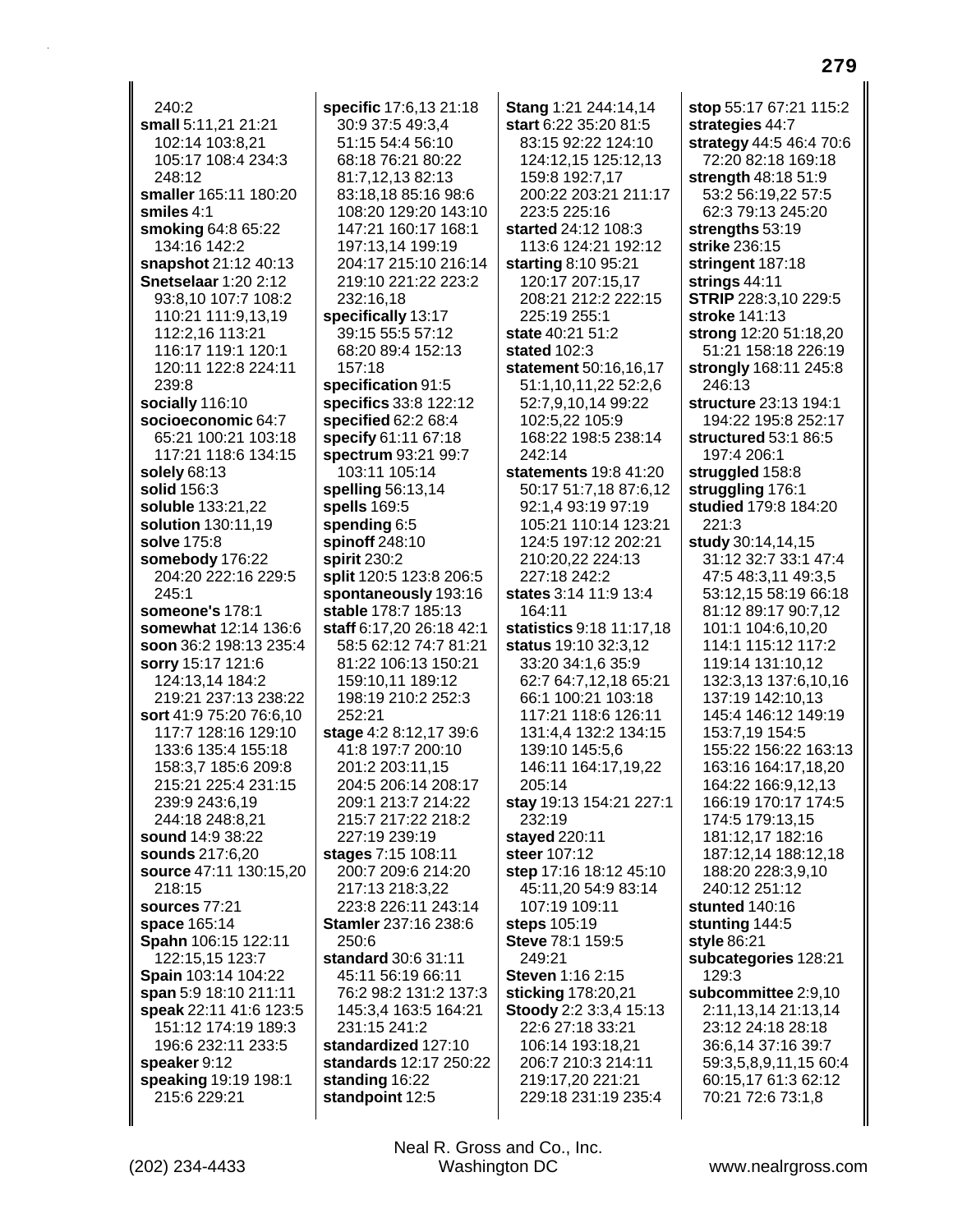74:6 79:17 87:6.13 90:9 91:7 93:7,11,16 96:1,10,11,12 97:4 106:12 110:15 122:22 123:18 125:9.14 126:6 138:20 150:18 150:20 155:9 159:9 159:14 160:2,6,21 161:3,20 163:7 164:2 164:21 165:2,17 166:10,18 167:21 168:10 169:10 170:1 170:6 192:14 200:1 204:9 205:1 213:13 224:19 226:9 227:10 233:16 242:13 257:2 subcommittee's 159:17 subcommittees 13:3.5 22:20 24:2,9,10,11,13 24:16,22 34:7,17 35:11 96:15 100:12 138:17 188:4 190:2 200:4 203:12 204:11 217:14 224:6 231:12 234:13 236:21 253:21 subdivide 210:12 subdivided 213:17 subgroup 125:5 192:20 217:9 subgroups 23:21 123:20 241:11 subject 166:14,16 230:17 **subjects** 33:5 145:17 165:4 180:2 234:5.10 238:9.10 submit 17:9 37:10 41:21 256:15 submitted 37:9 55:14 submitting 193:8 subsequent 40:15 subsequently 85:8 substantial 35:4 substantially 160:15 substitutes 128:22 subtypes 123:13 suddenly 224:2 sufficient 208:14 216:14 sugar 134:22 135:20 142:2 150:12 156:11 156:16 158:8,9,12,13 sugars 2:13 24:4 36:9 125:8,16 126:5,16,20 126:22 134:20 135:8 135:12,15,18,20,21 135:21,22 136:6,20 136:22 137:8 138:9

138:22 141:4.8.17 142:18 143:14 144:18 144:21 145:1 157:20 157:21 192:17 suggest 191:16 207:14  $237:1$ suggesting 230:22 suggestion  $212:1,7,22$ suggestions 203:16 summaries 253:13 summarize 47:16 summarized 147:10 summary 50:17 93:18 101:10 102:19 104:8 104:14 123:21 168:18 196:19 197:6 199:7 199:15 202:4 203:4 248:16 253:10 sun 66:2 super 112:1 supercomputing 14:13 supplement 98:11 109:14 134:17 supplemental 156:11 supplementation 109:2 supplements 66:2.4  $144:15$ support 9:9 14:1 15:15 16:21 23:4 26:17 27:2 55:6 74:7 106:13 150:21 159:10 198:20 209:5 244:15 250:21 supported 42:21 supporting  $14:6$  42:14 53:4 57:21 195:5 supports 13:13 26:18  $42:1$ supposed 237:20 surgery 165:5,10 sustainably 10:13 **SW** 1:9 sweetened 129:7 sweeteners 141:10 swimming 120:7 synthesis  $2:736:4$ 50:15 94:5 101:10 104:8 138:22 synthesize 41:17 49:15 150:13 synthesized 48:16 synthesizing 40:10 212:9 syrup 157:11 syrups 130:11,19 135:22 system 12:21 26:4 79:3 255:14 256:1 systematic 2:7 13:20

> Neal R. Gross and Co., Inc. Washington DC

19:5 25:14,18 26:1,3 26:4,10 28:1,2 29:6 30:22 31:5 38:14,20 39:13,14,20,22 40:3,7 40:20 41:6 42:17 43:4 44:14 45:9,12,15 46:13 47:1 49:16 50:20,22 53:6 54:18 55:9,10,15 56:20 57:6 60:9 62:14,15,22 63:5 66:13 67:2,8 69:20 70:9,11 71:3,9,20 72:1 91:12 94:2,12,16 95:18 96:7 98:18 106:2 107:3 160:16 166:22 167:18,22 168:21 198:21 199:7 199:8 202:5 230:19 231:1 232:13,15 236:1 systematically 128:19 209:13 216:12 T tab 21:19 table 241:16 245:6 253:8 tables 46:8 47:15 49:13  $232:9$ tackle 117:10 tackled 87:14 tailored 30:9,16 49:2,4 69:20 215:2 tails 186:19 taken 21:10.17 49:18 92:11 110:17 188:2 talk 39:9 51:15 59:4 85:8 120:18 182:4 194:20 201:18 202:12 202:13 207:20 211:10 226:13 253:16 talked 114:1 134:8 137:4 171:5 188:8 193:22 194:21 207:19 254:20 talking 109:19 116:15 129:12 136:9,21 137:15 189:16 200:3 212:17,18 221:15 222:2,9 231:10 251:10 target  $64:1$ task 5:4,7,11 240:2 252:16 tasked 43:14 59:10 Taveras 16:2 tea 129:8 team 41:5 42:14.15

58:15 126:1 138:17 tease 81:15 209:16 223:1 technical 15:17 26:7 110:13 technically 171:17 174:5,7 technologies 145:18 tell 139:5 223:12 255:2  $255:3$ tells  $80:2$ ten 11:10 115:15 tend 215:22 tends 221:2 **TERESA 1:15** term 208:10,20 terminology 34:21 56:7 234:12 terms 11:6 13:9 23:10 29:18,19 32:5 36:19 37:8 44:11 50:3 79:3 82:19 83:10.14 84:1 85:12 113:1 114:11 115:2 116:19 118:14 119:2.15 120:8 126:15 127:5 129:21 130:3.22 131:12.14 131:17 132:2 133:16 134:2,6 136:13,19 137:5 140:10 146:11 153:4 155:16 205:10 217:15 221:17 222:19 224:18 227:19 238:9 240:17 253:22 test 83:2 testament 58:14 tested 60:11 83:6 testing 68:6 text 21:21 46:10 167:13 168:4 thank 4:4,13 5:3 8:21 9:7 10:1 15:9,13,19 16:11 22:2,5 38:17 55:18 58:22 90:2 106:11,17 107:7 110:21,22 112:2,4 114:7 118:3 122:8 124:1,3,16 125:21 150:21 152:6 155:4 170:5,13 184:22 193:18 235:8 253:20 257:7 thankful 4:20 thankfully 115:8,18 228:14 thanking 15:6 159:8 thanks 6:16 116:1 155:2 159:7 170:9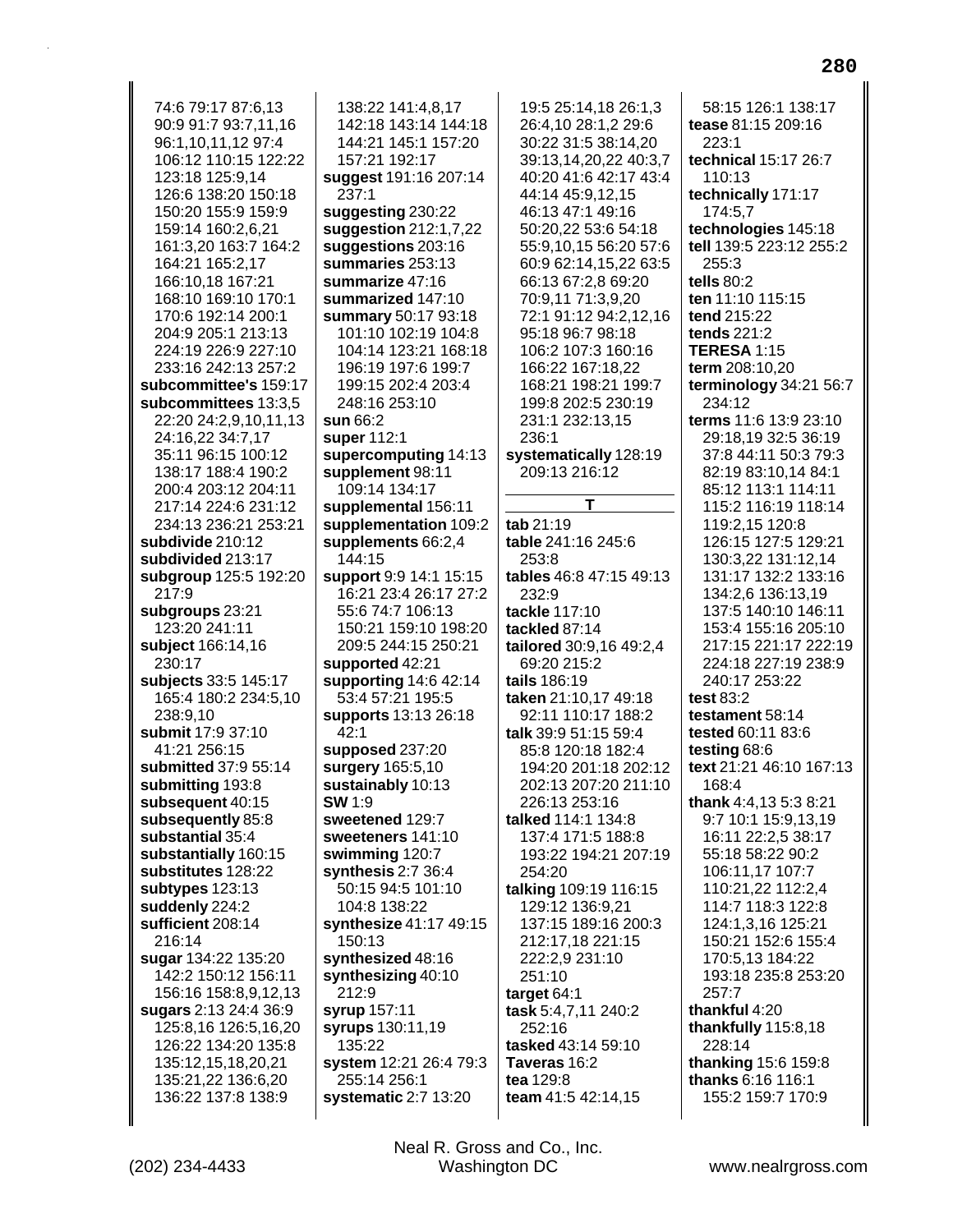themes  $50:2$ theoretically 183:17 therapy  $33:466:4$ things 24:21 48:4 76:6 108:11 114:21 194:15 194:16 197:19 202:8 217:3 221:8 222:9 223:3 225:7 232:21 233:8 234:12,14,19 235:17 238:8 240:13 242:19 243:5 246:20 248:9 255:4,7 third 18:15 35:8 49:8 71:11 101:3 third-parties 131:22 thoroughly 49:22 53:19 54:18 91:6,15 thought 7:4 39:4 65:3 76:17 77:6 78:18 85:4 108:1 109:15 119:16 158:11 172:21 180:19 185:21 208:11 210:1 210:2 234:5 235:5 236:19 250:7 thoughts 235:14 256:2 thousands 26:19 three 4:5.12 25:10.12 25:15 40:3 44:15 48:22 72:19 73:5 94:11.16 99:6 100:16 103:12 104:15 106:7 165:19 168:4,9 171:18,20 172:7,8,9 172:16,16 173:3,6,9 173:22 174:5 175:18 176:14 177:18 178:14 178:18 180:2 181:5 183:5,21 184:4 187:9 187:14 192:20 198:18 212:3.4 219:20.21 220:6 221:19 257:2 three-day 174:6,19 thrombosis 141:13 throw 231:2 throwing 187:12,12 **THURSDAY 1:5** tilapia 97:8 Tim 116:3 timeline  $198:12$ times 14:20 20:18 35:18 55:4 178:13,21 180:2 182:18 187:6 221:3 232:8 254:21 timing 101:2 104:1 161:6,12 162:7,10 TIMOTHY 1:18 title 167:8,9 today 10:5 15:9 16:1

20:12 21:2,6,14 22:19 26:3 27:17 36:7 37:7 37:17 38:1,18 39:8 41:14 46:5 54:16 55:4 55:17 62:19 64:22 72:9 92:7 94:3 97:16 127:4 137:4 142:6 160:10 164:8,11 193:3 234:4 240:6 242:9 244:9 256:6,13 today's 36:1 164:14 toddler 8:9 toddlers 18:11 163:20 209:9 told 165:10 182:17 tomorrow 4:17 20:4,13 36:12 39:8 78:4 125:10,12 192:18 204:6 226:14 235:16 237:19 256:20,21 tomorrow's 21:3 tool 49:8 tools 48:22 49:2.9 55:5 96:21 97:1 100:13 top 74:21,21 75:6 topic 24:1 31:2 45:16 59:9,11,16 70:13,15 87:3 96:1 107:12 159:13,19 201:22 202:11 204:15,17 207:1 211:13 238:9 242:17 247:1,3 248:14 topics 11:14 17:6,20 18:2.8 21:11 23:10 25:4 39:14 40:1 58:21 60:22 72:10 203:9 205:2,19 224:17 243:16 246:14 247:10 255:6.9 total 64:19 66:6 100:22 105:1 133:21 141:18 141:19 142:7,10,14 151:3,15,18 152:1,4 162:21 167:17 172:8 184:15,16 totality 158:12 touch 23:11 touched 194:2 track 233:21 tracking 226:10,17,19 227:6,19,22 228:1 traditional 82:11 84:9 86:17 traditionally 117:18 trained 42:16 training  $222:11$ traits 101:7,13,18 102:6

> Neal R. Gross and Co., Inc. Washington DC

102:11,17 104:15,18 105:3,8,10,15 trajectory 153:8 transcripts 18:17 transition 115:15 220:15 221:1 translational 107:13,22 transparencies 34:20 transparency 7:7 28:12 70:2 199:12 transparent  $7:3$  14:3 17:18 30:1 42:6 53:2 54:22 244:5 travel 232:15 tread 241:8 treating 151:3 treatment 33:4,6 140:1 140:22 153:22 tremendous 11:5 23:7 126:3 tremendously 253:4 trial 31:14 109:13 117:5 175:1 176:3 180:1 182:8,10 188:16 trials 31:15,20,20 49:7 49:7 54:1 115:20 152:20 171:1,6,21 173:17 176:2 177:15 177:18 179:2 183:19 184:6.12 tricky 152:18 157:13,14 tried 122:10 tries 194:9 triglycerides 141:20 trimester 101:2,3 104:2  $148:1$ **trout 97:8** true 114:20 233:11 truly 110:19 trustworthiness 48:2 try 3:19 37:12 40:22 114:5 118:5,7 157:19 179:6 194:13 207:22 216:3 253:14 trying 81:16 85:12 87:17 107:15 109:7 115:5 153:4 175:13 175:16 179:18,19 184:16 185:11.17 205:4 215:21 219:18 227:15 230:2 254:17 Tuesday 13:2 tuna 97:8 tuned 19:13 turn 22:3 125:15 158:21 220:16 turned 22:7 turning  $237:19$ 

tweak 225:17 Twenty-five 99:2 two 4:14 13:13 18:17,19 18:22 23:17 24:8 28:14.18.21 34:14 37:22 42:21 44:21 62:13.15 91:14 96:15 96:21 98:17 101:15 101:19 103:20 105:4 105:21 110:1 113:8 134:4 138:16 161:5 162:6, 15, 16 163: 12 165:20 166:5 169:22 171:8 172:11.13 173:5,13,15,18,21 174:8,18 178:14 181:14 182:11 186:17 187:13 191:6 195:2.3 200:15,17 210:5,12 211:9,19,21 212:4 213:3,19 216:20 218:11 219:20 224:18 225:8 240:4 246:20 249:22 250:15,17 256:11 two-vear-olds 216:21 type 59:13 72:13,19 84:17 123:8,10 126:17 135:1 136:4 136:17.22 138:3 139:11.17 142:17.18 143:2.5 154:4 159:22 169:13 171:22 208:18 **types** 31:13 47:2 63:2 76:4 83:19 95:2 120:18 122:22 123:17 127:19 235:6 typical 168:12 183:9 typically  $45:14.19$ 196:14 208:1 232:3 typo 16:6  $\mathbf U$ U.S 1:8 6:17 10:15 12:20 13:8 15:2,8 30:5 39:16 57:22 100:17 116:9 165:8 202:16 ultimate 50:14 239:20 ultimately 30:5 41:19 45:7 51:16 149:1 202:22 236:7 239:22 ultra-242:9 ultraprocessed 88:1 umbrella 12:15 uncontrolled 31:19,21

underlying 51:9 57:5

underneath 226:8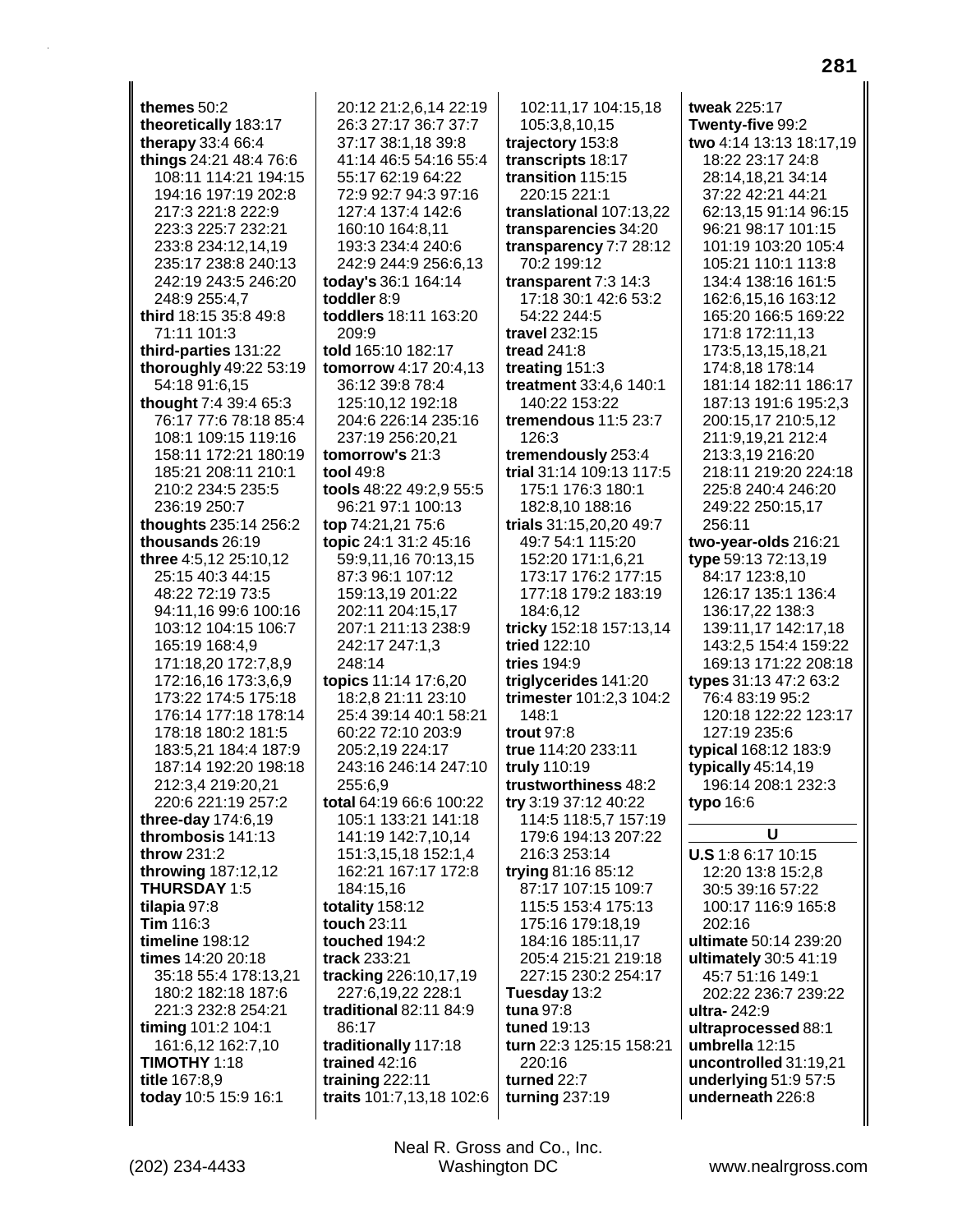**undernourished** 132:8 146:18 **underscored** 7:1 **Undersecretary** 3:10 9:13 **understand** 74:14 84:6 88:2 107:16 179:5,19 **understanding** 35:19 116:10 124:11 172:7 229:11 230:11 252:14 **understood** 203:14 **underway** 148:16 149:6 **underweight** 132:10 140:16 144:5 146:20 **unfolding** 241:19 **unfortunately** 194:19 **unique** 25:21 37:1 49:5 57:19,20 155:13 187:1 234:20 **United** 3:14 11:9 164:11 **University** 108:8 **update** 9:8 19:10 95:22 139:5 141:5 **updated** 37:15 39:19 55:2 60:15,17,21 61:14 68:16,20 69:10 72:14 160:6,10 161:3 161:10 **updates** 2:9 26:3 35:9 36:7 40:18 41:1 48:20 53:4 61:18 94:19 **upheld** 12:17 **uppercase** 56:13 **USDA** 3:8 4:21 5:5,18 6:22 8:2 10:8,12,17 12:21 14:2 15:3 16:15 16:20 17:9,16 20:20 23:4 41:21 239:21 **USDA's** 3:10 9:13 13:14 **use** 19:17 22:7 25:11,12 48:22 51:13 57:7,10 57:11,12 66:2,6 86:20 89:4 98:2 113:11 136:5,7 145:3,8 166:4 209:18 229:12,14,16 230:12,20 245:21 **useful** 37:7 56:15 193:11 211:20 216:2 223:21 253:5 **user** 197:21 **users** 239:21 **uses** 49:12 **usual** 166:2,6 186:17 **usually** 218:14 249:2 **utero** 208:12,21 **utilized** 12:8 **V**

**valid** 131:10 **validity** 158:5 186:4 **valuable** 250:1,4 **value** 5:12 **values** 54:21 234:15 **Van** 1:22 93:12 108:13 108:13 112:18 114:15 117:1 122:9 207:13 227:22 230:1 237:13 237:15 238:1 **variable** 154:21 **varied** 101:2 104:1 **variety** 59:22 68:3 129:18 135:21 136:10  $142.4$ **various** 13:3 14:14 54:11 126:12,13 141:9 143:22 144:15 **vary** 69:1 214:2 215:3 **vegan** 67:21 **vegetable** 136:1,3 **vegetarian** 67:21 **venous** 141:13 **versa** 74:4 **version** 62:2 206:12,16 207:15 **versus** 29:10 120:22,22 145:22 156:3 157:11 157:21 158:9 179:13 189:2 198:6 222:13  $242:10$ **vice** 1:12 74:4 76:18 77:8,13,16,22 109:16 159:1 170:10 174:11 174:16 175:4,6,9 179:21 181:11 182:20 183:22 185:20 186:9 186:14 187:3 188:6 188:14,21 189:5 190:15 191:13 196:15 209:4 211:15 213:11 216:18 217:19 218:1 219:1,6,11 223:7,13 223:16 235:1 237:11 252:12 256:8 **Vice-Chair** 2:19 181:16 **view** 21:5,8,19 109:6 250:21 **viewed** 252:4 **viewing** 1:10 **viral** 64:17 **visible** 20:18 **visit** 55:2 **vital** 5:17 **vitamin** 66:1,2 **vitamins** 133:21,22 **voice** 7:9 **volume** 136:2

**voluminous** 13:21 **volunteering** 234:8 **volunteers** 234:9 **W wait** 93:1 224:5 **wanted** 39:10 41:8 87:2 94:21 99:18 108:14 110:18 111:18 117:8 125:2 137:11 165:15 173:18 177:2 178:16 192:13 193:1 200:22 231:2 233:5 235:19 235:21 239:2 249:4 249:15 251:16 **wanting** 196:5 208:3 **wants** 233:1 **ward** 182:16 **warmed** 3:21 **Washington** 1:9 15:22 238:13 **wasn't** 46:2 117:12 119:14 154:21 174:11 220:8 221:4 243:1 255:15 256:6 **wasted** 140:17 **watch** 16:8 **watching** 4:11 **water** 120:21,22 129:1 129:2,2 130:7,17 133:21 161:16 **water-based** 130:17 **way** 7:7 14:22 42:6 45:20 79:1 80:14 84:14 86:5,17 87:13 91:12 108:16 110:19 122:4 129:9 142:15 176:11 184:12,21 187:17 194:15 198:12 208:13 211:18 213:2 213:3,8,14 214:21 222:21 225:14 226:12 227:1,5 231:3 236:20 252:10 **ways** 217:2 **Web** 1:10 **webinar** 124:12 **webpage** 21:17 **website** 18:18 20:6 21:7 28:13 49:11 54:5 55:2 55:3,16 199:9,13 **Wednesday** 37:9 **week** 13:2 104:22 173:11 174:7 187:6 220:19 **weekday** 162:11 **weekend** 162:12 **weekly** 162:11 244:1

**weeks** 134:4 137:13,17 145:9 183:17,18 188:18 252:22 **weigh** 91:8 **weighed** 171:2 **weight** 33:7 126:22 127:1,9,11,14 128:1 135:10,13 143:18,19 144:5,22 145:2 146:3 146:12,13 147:7,12 147:12,16,17 148:1,3 148:6,6,8,9,17 152:13 152:14,21 153:9 154:7 159:22 160:1 169:14,14 180:13,16 180:18 181:3 188:17 **welcome** 11:14 22:16 125:19 **well-controlled** 188:16 **went** 75:7 118:16 124:18 192:9 241:17 248:20 257:9 **weren't** 84:15 117:8 119:6 143:20 190:21 **wet** 130:8,14 **white** 100:20 103:17,20 104:13 **whoops** 65:3 **wide** 44:18 55:1 83:11 249:6 **widely** 92:15 156:17 **willing** 92:22 **willingness** 193:20 **wind** 254:11 **wine** 149:20 **Wing** 20:21 **wisdom** 239:2 **wish** 15:9 **women** 32:8 97:14 129:22 131:13,16 134:7 146:4 152:20 153:16,16,18 154:2 181:2 188:17 207:19 208:6 219:7 221:13 **wonder** 81:16 151:12 **wonderful** 4:3 151:22 198:14 209:19 **wondering** 118:12,18 122:9 151:7 157:2 187:17 189:10 206:3 **word** 56:12 78:3 110:16 122:3 234:9 **worded** 110:14 122:3 **wording** 190:21 **words** 67:6 139:22 140:6 247:13 **work** 4:12 5:13,15,17 5:20 6:4,13,14,20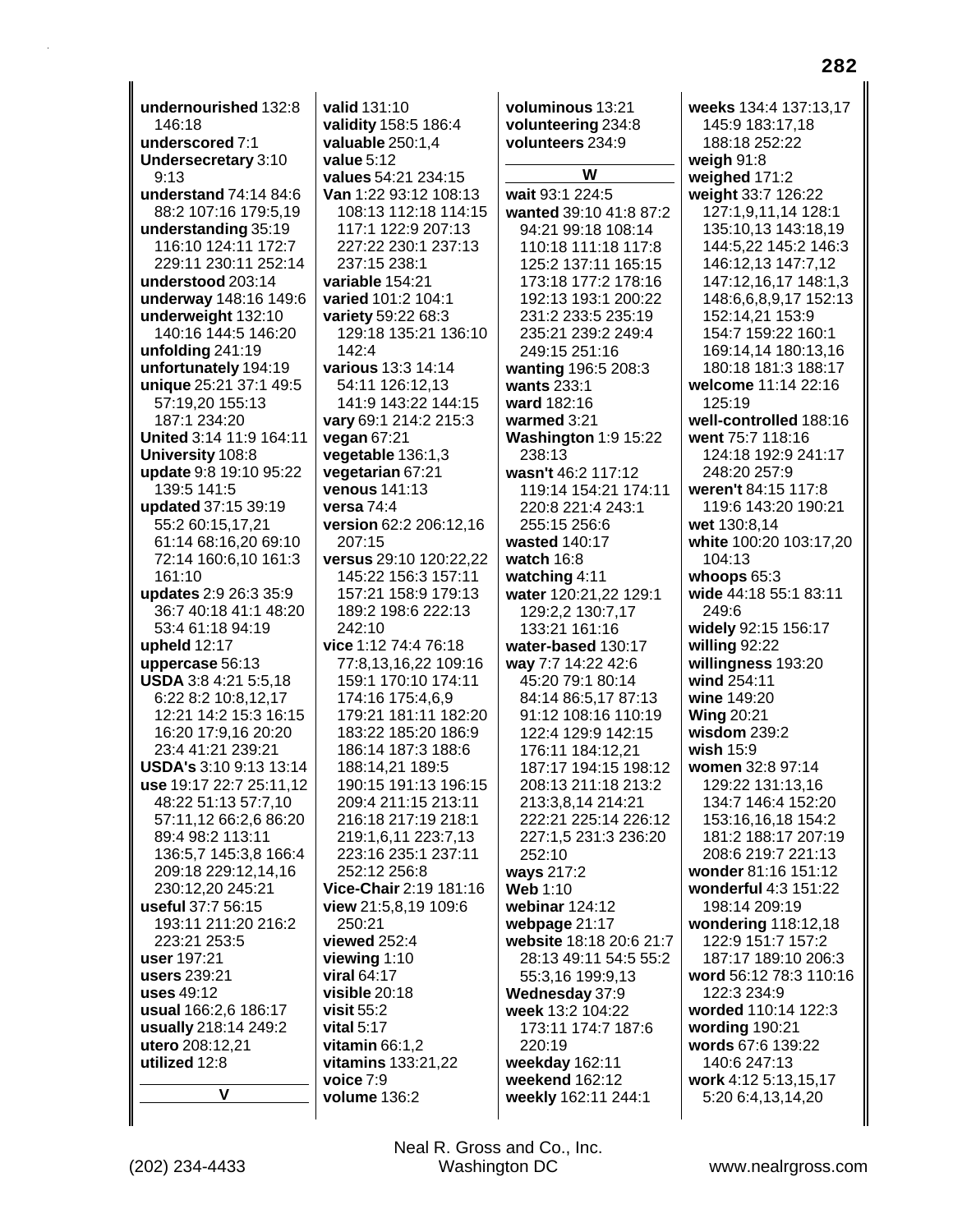| 7:22 8:21,22 9:2,8      | 101:7 102:2 103:17      | 213:4,4 218:12,14       | 3:27 257:9            |
|-------------------------|-------------------------|-------------------------|-----------------------|
| 12:18 18:9 22:13 23:6   |                         |                         |                       |
|                         | 104:12 105:3,8          | 220:12,16 236:11        | 30 166:15 184:13,17   |
| 23:16,22 24:15,17       | 109:18 112:14 115:15    | 18-year-old 225:9       | 222:17                |
| 26:5 27:2 28:21 35:10   | 117:5 162:16,16         | 19 4:1 138:4 213:3      | 31 103:17             |
| 37:8 42:4 48:21 54:22   | 164:12 200:15 208:7     | 218:12,15               | 34 205:6,12           |
| 55:7,14 57:20 59:4      | 208:16 219:5 222:17     | 192 2:17                | 35 69:9               |
| 70:17 74:4 79:12        | 237:19 241:4 244:22     | 1960 95:15              | 35,000 169:20         |
| 92:18 95:10 109:17      | 250:6                   | 1980 31:8               | 38 2:7                |
| 116:19 126:3 127:6      | yesterday 21:7 92:5     | 1985 17:1               | 38,000 73:4 90:17     |
| 127:15 128:18 138:15    | 110:15 204:3,13         | 1990 95:19              |                       |
|                         |                         |                         | 4                     |
| 148:15 149:6 170:6      | yielded 167:5           | $\mathbf 2$             |                       |
| 185:8 196:2 199:16      | yielding 161:11         |                         | 4 101:7,14 102:1      |
| 202:13 203:11,19        | young 66:10 70:16       | 259:14 72:13 138:1      | 4,030 167:9           |
| 209:15 212:20,21        | 92:10 208:6 224:9       | 169:13                  | 4,174 167:7           |
| 216:8 229:10 230:9      | 226:20 239:13           | 2-plus 141:5            | 4,447 148:21          |
| 230:15 234:13 235:11    | younger 223:17          | 2:20 192:10             | 4,791 167:6           |
| 238:6 249:19 253:2      | youth 220:4,6,11 221:3  | 20 15:22 100:19 164:11  | 4:30 20:13            |
|                         |                         |                         |                       |
| 253:12,21 255:20        | 224:8                   | 219:5,10 228:5          | 40 34:13 222:17       |
| worked 62:13 75:8       |                         | 200 16:4,9              | 44 219:5,10           |
| 194:17 195:1 199:18     | Z                       | 200,000 58:11           | 45 69:7               |
| working 6:7 11:21       | z-score 143:22          | 2000 31:8 70:15,19 71:4 | 47 251:12,13          |
| 22:20 24:5,13 36:16     | zero 163:21 167:15,17   | 71:7,21 72:4 164:3,13   | 470 194:11            |
| 41:1 58:15 74:2 79:1    | 168:1,16 183:5 186:2    | 168:20                  |                       |
| 108:9 112:8,22,22       | 236:12 246:8            | 2001 130:5              | 5                     |
| 114:19 126:16 185:22    |                         | 2010 95:21              | 5 105:3 138:2         |
| 192:1 201:4 213:8       | 0                       | 2013 71:2               | 5,000 169:7           |
| 217:9 218:6 250:11      |                         |                         |                       |
|                         |                         | 2014 70:19 71:5,7,17,22 | 50 250:5              |
| 253:2,13                | 1                       | 72:5                    | 500 253:15            |
| workload 5:10           | 1,000 16:10 37:1        | 2015 18:9 26:5 55:11    | 57 2:10               |
| works 3:13 39:6 198:12  | 1,200 4:10 16:7 103:15  | 95:6,14                 |                       |
| 249:12                  | 1:59 192:9              | 2015-214:7              | 6                     |
| world 130:4 173:7       | 10 2:4 14:17 109:18     | 2016 135:17 136:8       | 6 138:2               |
| 187:10                  | 100 129:6 136:3 237:19  | 2019 1:5 36:21 60:19,22 | 6,580 100:18          |
| worried 183:11 187:8    | 11 39:12 104:7,12       | 71:2,18 160:8 168:20    | 60 220:18             |
| worthwhile 155:7        |                         |                         |                       |
|                         | 11:20 124:18            | 2020 1:1 3:5 4:5 7:2    | 65 138:5 213:6 216:22 |
| wouldn't 79:16 181:17   | 11:30 124:10,13         | 10:6 16:13 17:4 18:16   | 218:18 222:2 225:9    |
| 185:16 241:5            | 12 138:2 214:13 218:12  | 20:11 26:2 40:4 41:2    |                       |
| wrestled 227:9          | 12,000 16:5,5 17:22     | 41:4 42:14 44:13        | 7                     |
| write 41:19 194:6 244:3 | 18:1                    | 48:21,22 53:5 54:17     | 7 37:9,12 115:14      |
| 244:8 248:13            | 12:15 124:12            | 55:6 59:20 67:7 214:8   | 7,646 148:20          |
| write-up 198:20 202:6   | 12:45 124:14,15         | 2025 7:2                | 70 216:20             |
| writer 194:5,18 206:15  | 12:48 124:19            | 21 150:2                | 71-plus 213:6 218:18  |
| writing 198:20 210:20   | 125 2:13                | 217 100:18              | 7th 256:18            |
| 210:21 223:5            |                         |                         |                       |
|                         | 126 167:11              | 22 2:5 149:1 228:5      |                       |
| written 20:9 36:21      | 13 101:7,14 102:2 138:4 | 24 1:5 24:3 36:14 96:12 | 8                     |
| 50:21 87:11 184:11      | 218:12                  | 100:11 109:19 125:14    | 8 101:18              |
| 214:21 242:14           | 14 133:18               | 138:10,20 143:20        | 8,000 103:16          |
| wrote 238:4,9 243:22    | 1400 1:8                | 163:21 200:7 201:10     |                       |
|                         | 15 109:18 166:13        | 201:20 204:7,10         | 9                     |
| X                       | 184:13,17               | 210:5 213:3 218:10      | 9 101:18 104:19 105:8 |
| x 182:18                | 15-minute 191:16 192:6  | $24 - 78:5$             | 115:14                |
|                         |                         | 25 99:5                 |                       |
| Y                       | 150 220:18              |                         | 9:00 1:9 20:13 256:22 |
|                         | 159 2:14                | 25-OH-D 66:3            | 9:023:2               |
| year 16:15 39:19 70:15  | 16,000 36:20            | 256 2:21                | 90 35:12              |
| 101:18 121:18,19        | 17 219:21 220:12        |                         | 93 2:11               |
| 166:7 221:22            | 1776 238:11             | 3                       |                       |
| years 11:10 14:17       | 18 97:15 104:21 138:4   | 3 2:2,4 20:21 104:19    |                       |
| 39:12 97:15 100:20      | 167:13 168:4 183:4,6    | 105:8                   |                       |
|                         |                         |                         |                       |
|                         |                         |                         |                       |